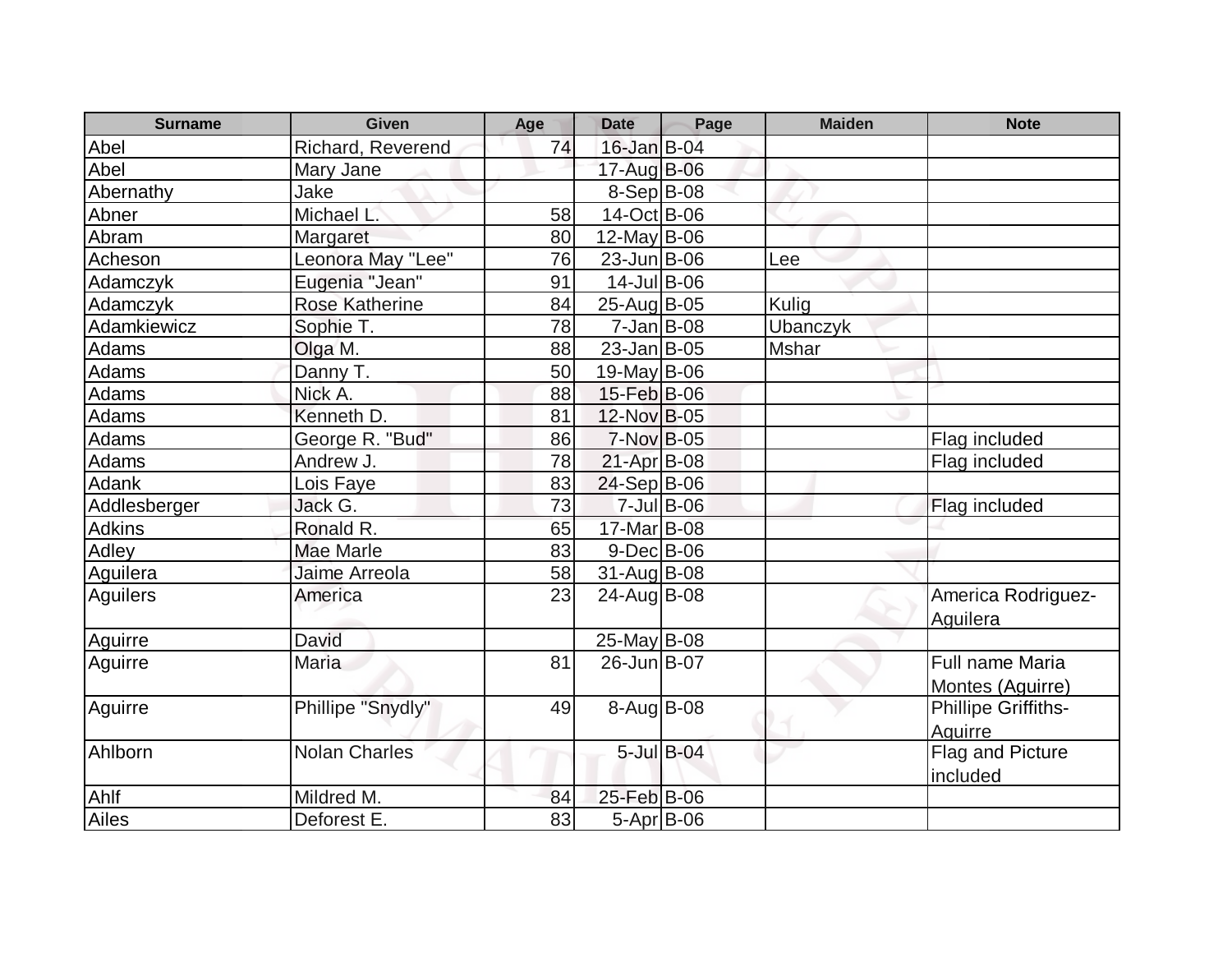| <b>Akers</b>  | <b>Dennis Allen</b>        | 65 | 22-Oct B-05        |               |                                        |
|---------------|----------------------------|----|--------------------|---------------|----------------------------------------|
| Akers         | Donald H.                  | 88 | 31-Mar B-08        |               |                                        |
| Alb           | Mary Catherine             | 79 | 20-Dec B-08        |               |                                        |
| Albin         | Donald R.                  | 79 | 18-Dec B-05        |               | Flag included                          |
| Albright      | Robert E.                  | 81 | 26-Oct B-05        |               | Picture included                       |
| Aleman        | Dorothy                    | 60 | $21-Apr$ B-08      |               |                                        |
| Alex          | Peter                      | 84 | 19-Oct B-05        |               | Full name- Peter Alex<br>(Alexopoulos) |
| Alexander     | Vernon K.                  | 40 | 10-Oct B-07        |               |                                        |
| Alexander     | Frank J.                   | 66 | 11-Oct B-06        |               |                                        |
| Alexander     | Edward                     | 82 | $4-Feb B-08$       |               | Flag included                          |
| Alexander     | Joanne                     | 86 | 23-Aug B-06        | <b>Brucer</b> |                                        |
| Alexander     | Alice T.                   |    | $19$ -Jan B-06     |               |                                        |
| Algozine      | Michael V. "Mike"          | 93 | 24-Jul B-04        |               | K of C emblem                          |
| Aliferakis    | Konstantine<br>"Kosta/Gus" | 20 | 15-Mar B-07        |               |                                        |
| Allen         | Gary D. Jr. "Big Dog"      | 42 | $1$ -May B-05      |               | Flag included                          |
| Allen         | Evelyn L.                  | 78 | 28-Apr B-06        |               |                                        |
| Allen         | John J.                    | 86 | 8-Nov B-06         |               | Flag included                          |
| Allen         | Loretta Ann                | 75 | $12$ -May B-06     |               |                                        |
| Allen         | Zereta Nancy "Z"           | 71 | 12-Jul B-06        |               |                                        |
| Allen         | Vonda K.                   | 58 | 12-Nov B-07        |               |                                        |
| Allen         | Eddy E.                    | 75 | $2$ -Nov $B-10$    |               |                                        |
| Allen         | Ruth                       | 74 | $5$ -Jul B-04      |               |                                        |
| Allen         | Amanda Rene                | 26 | $1-Dec$ B-08       | Olenik        |                                        |
| Allison       | Marie B.                   | 87 | 29-Apr B-08        |               |                                        |
| Allison       | Jimmie                     | 70 | $25$ -Jan $ B-08 $ |               |                                        |
| <b>Alliss</b> | Milford E.                 | 89 | 12-Nov B-05        |               |                                        |
| <b>Allox</b>  | James N.                   | 58 | 28-Jul B-06        |               | Flag included                          |
| Allred        | George C.                  | 74 | 11-Mar B-06        |               | Picture included                       |
| Almanza       | Elia J.                    | 68 | 18-Nov B-06        |               | Picture included                       |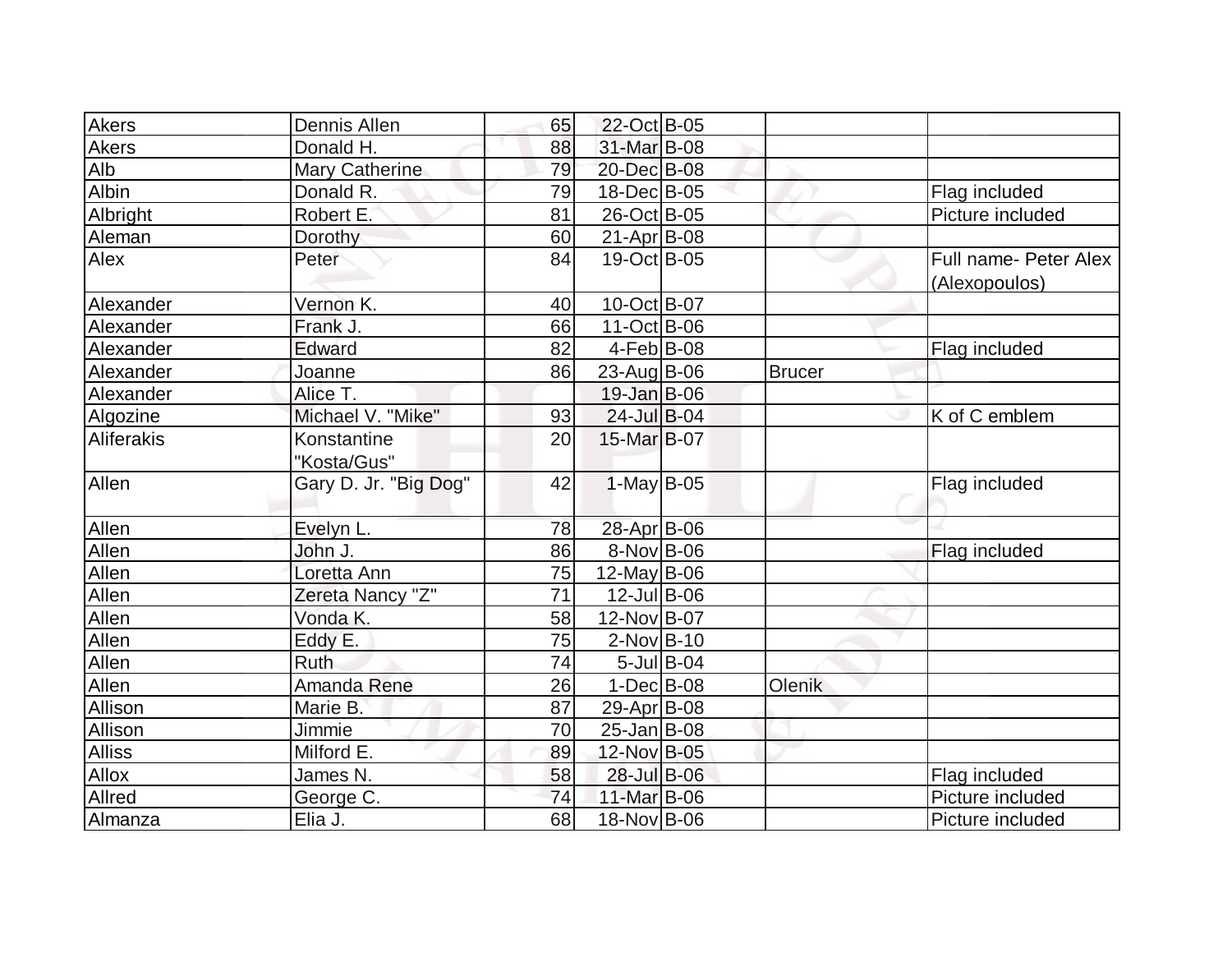| Almodovar   | Ruben "Cuco"<br>53            |                        | 6-Jun B-05       |               |                  |
|-------------|-------------------------------|------------------------|------------------|---------------|------------------|
| Alonzo      | Carole L.<br>70               | 20-Mar B-04            |                  |               |                  |
| Alport      | Dorothy<br>80                 | 26-May B-06            |                  |               |                  |
| Alsalah     | Sherry E.<br>49               |                        | $5-Oct$ B-06     |               |                  |
| Altese      | Susan O.<br>95                | $14$ -Apr $ B$ -08     |                  |               |                  |
| Altgilbers  | Dennis J.<br>67               | 24-Jun B-06            |                  |               | Flag included    |
| Altheide    | Dorothy S.                    | 17-Oct B-07            |                  | <b>Stross</b> |                  |
| Alvarezq    | Daniel<br>70                  | $23$ -Feb $ B-09$      |                  |               | Picture included |
| Amalong     | Geraldine "Geri"<br>76        | 21-Feb B-07            |                  |               |                  |
| Amanatidis  | 72<br>Christos (Chris)        |                        | $8$ -Jun $B$ -08 |               |                  |
| Ambler      | Joan D.<br>72                 | 22-Oct B-05            |                  |               |                  |
| Ambrose     | Albin J. "Al"<br>84           | 16-Feb B-08            |                  |               | Flag included    |
| Amedio      | Carl<br>55                    | $6$ -Mar $B$ -04       |                  |               |                  |
| Ameling     | <b>Bernadette</b><br>85       | 22-Aug B-07            |                  |               |                  |
| <b>Ames</b> | <b>Brenda Kay</b><br>53       | 6-Mar B-04             |                  |               |                  |
| Ames        | Dillar O. Sr.<br>84           | $16$ -May B-07         |                  |               |                  |
| Amptmeyer   | Peter<br>82                   | 18-Aug B-05            |                  |               | Flag included    |
| Anastos     | William<br>88                 | $5$ -Nov $ B$ -05      |                  |               | Cross and Flag   |
|             |                               |                        |                  |               | included         |
| Anaya       | <b>Francisco Javier</b><br>63 |                        | $1-Oct$ B-08     |               |                  |
| Anaya       | Alexandra M.<br>13            | $15-Sep B-08$          |                  |               |                  |
| Anders      | 72<br>Dorothy A.              |                        | $5 - Jan$ B-07   |               |                  |
| Andersen    | Jay K.<br>50                  | 24-Aug B-06            |                  |               |                  |
| Andersen    | Helen F.<br>69                | 26-Feb B-08            |                  |               |                  |
| Anderson    | Allan "Sledge"<br>60          | $4$ -Feb $ B-08$       |                  |               |                  |
| Anderson    | Mack A.<br>59                 | 22-Feb B-08            |                  |               |                  |
| Anderson    | Myrtle J.<br>90               | 21-Mar <sub>B-07</sub> |                  |               |                  |
| Anderson    | Kenneth N.<br>80              | 21-Nov B-07            |                  |               | Flag included    |
| Anderson    | Margery                       | 20-May B-06            |                  |               |                  |
| Anderson    | Gene N.<br>83                 | 29-Apr B-06            |                  |               | Flag included    |
| Anderson    | <b>Florence Teresa</b><br>78  | 28-Oct B-05            |                  |               |                  |
| Anderson    | 39<br>Larry W.                | 16-May B-07            |                  |               | Flag included    |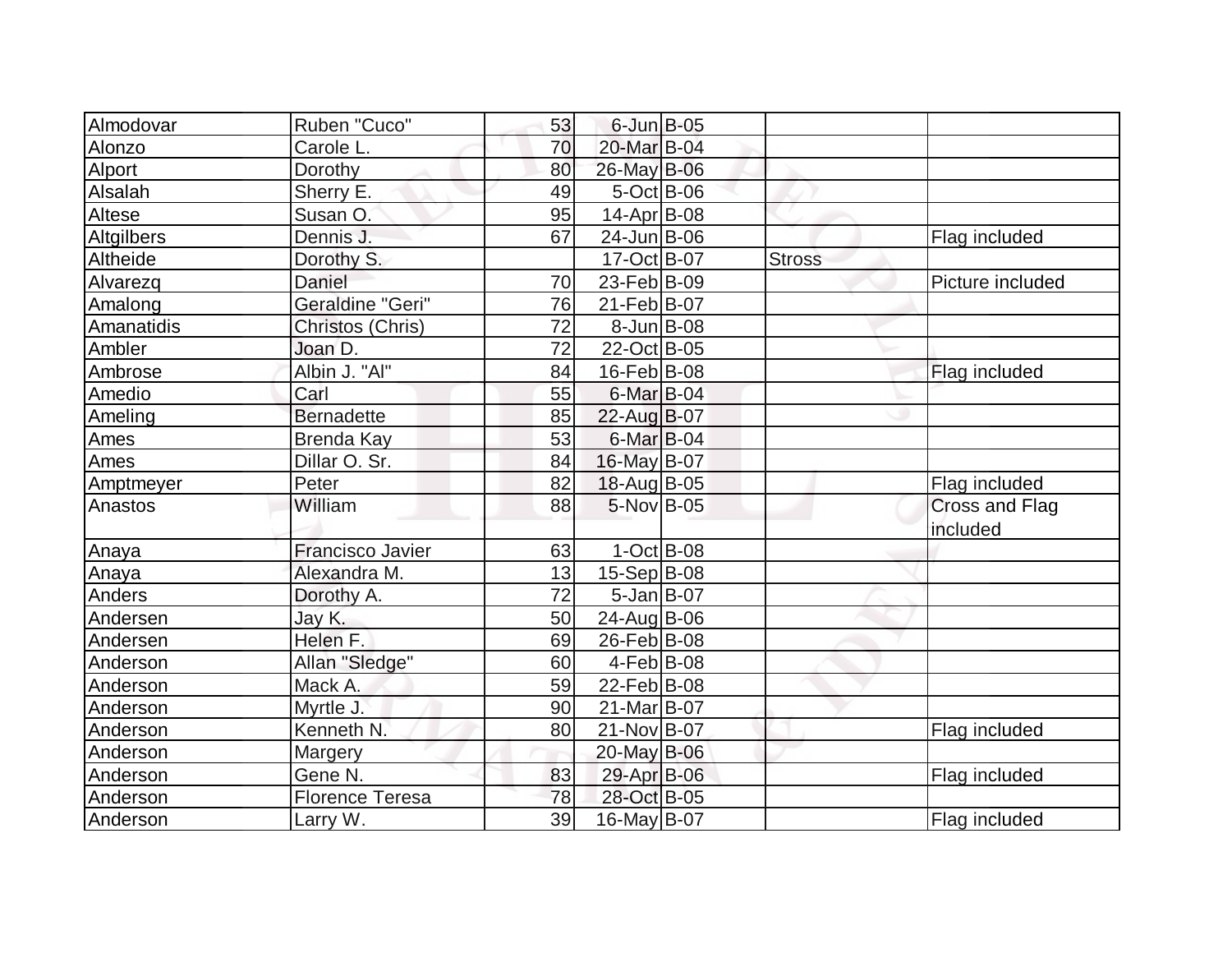| Anderson         | Ray                  | 63 | 13-Feb B-05        |               |          |                   |
|------------------|----------------------|----|--------------------|---------------|----------|-------------------|
| Anderson         | <b>Myron Charles</b> | 83 | 27-Jul B-08        |               |          |                   |
| Anderson         | Adelaide M.          | 89 | $2$ -Nov $B$ -08   |               | Keehn    |                   |
| Anderson         | Charles L.           | 76 | $25$ -May B-08     |               |          | Flag included     |
| Anderson         | Marie Helen          | 93 | 18-Apr B-07        |               |          |                   |
| Anderson         | Ronald G.            | 66 | 31-Jul B-05        |               |          |                   |
| Anderson         | Martha Jane          | 73 | $7$ -Jun $B$ -06   |               |          |                   |
| Anderson         | Dennis O.            | 66 | $10$ -Jan $ B-06$  |               |          | Flag included     |
| Anderson         | Norma <sub>R.</sub>  | 88 | $13$ -Jun $B$ -07  |               |          |                   |
| Andres           | Mary M.              | 88 | $15$ -Jan $ B$ -06 |               |          |                   |
| Andres           | Kathlyn              | 90 |                    | $9$ -Jul B-05 |          |                   |
| Andrews          | Joseph A.            | 70 | $11$ -Jan $B$ -06  |               |          |                   |
| Andrews          | Darriontae           |    | 29-Sep B-08        |               |          | "The Andrew Boys" |
| Andrews          | Kenneth Martin Sr.   | 43 | 29-Sep B-08        |               |          | ت                 |
|                  | "Kempo"              |    |                    |               |          |                   |
| Andrews          | Betty J., Dr.        | 69 | 12-Apr B-06        |               |          |                   |
| Andrews          | Andre                |    | 29-Sep B-08        |               |          | "The Andrew Boys" |
| Andrews          | <b>Norbert</b>       | 81 | 16-Jul B-06        |               |          | Flag included     |
| Andrews          | <b>Brandon</b>       |    | 29-Sep B-08        |               |          | "The Andrew Boys" |
| Andrews-Mitchell | Mary J.              | 89 | $15$ -May B-05     |               |          |                   |
| Andriessen       | Edna                 | 87 | $5-Nov$ B-04       |               |          |                   |
| Andrisko         | Candy M.             | 57 |                    | $7$ -Jul B-06 |          |                   |
| Angle            | Richard A. "Rich"    | 53 | 17-May $B$ -08     |               |          | Picture included  |
| Anglin           | Karen L.             | 61 | $7$ -May B-06      |               | Rominger |                   |
| Anson            | Elizabeth Ann        | 66 | 20-Mar B-04        |               | Peterson |                   |
| Antal            | Margaret E.          | 86 | 15-Feb B-06        |               |          |                   |
| Antala           | Robert B.            | 79 | 22-Feb B-08        |               |          | Flag included     |
| Antic            | Anna                 | 80 | $15-Sep B-08$      |               |          |                   |
| Antkowiak        | Edward F.            | 86 | 26-Nov B-05        |               |          |                   |
| Antoniazzi       | Mary Louise          | 48 | 20-Oct B-05        |               |          |                   |
| Anzur            | Marion               | 82 | 16-Feb B-08        |               |          |                   |
| Apathy           | Jane E.              | 73 | 12-Apr B-06        |               |          |                   |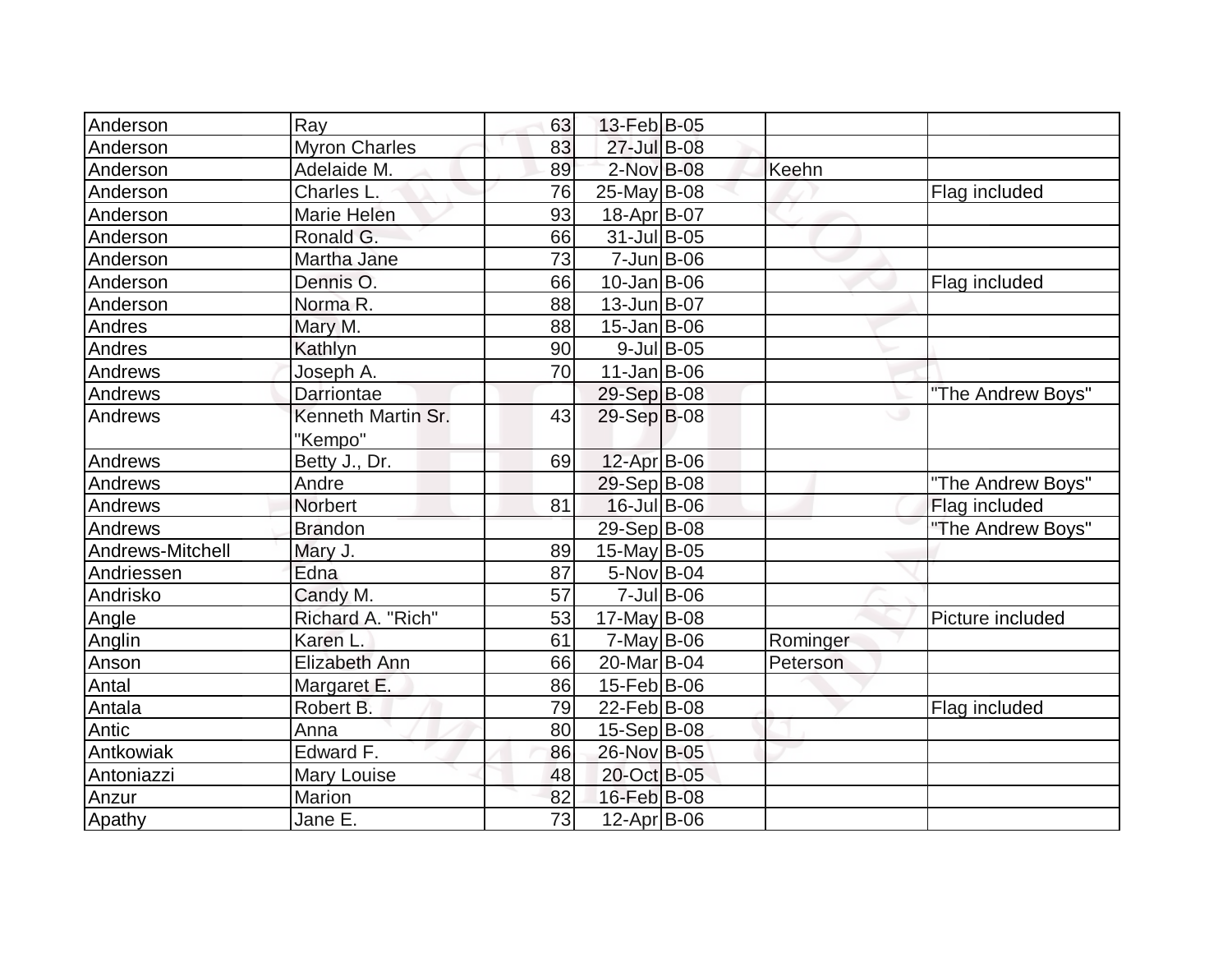| Appel         | Kenneth F. Sr.       | 83 | $30 - Jan$ $B - 06$ |               |                              |
|---------------|----------------------|----|---------------------|---------------|------------------------------|
| Appel         | Willard O. "Bill"    | 85 | 28-Mar B-07         |               | Flag included                |
| Applegate     | George Harding Sr.   | 94 | 12-Aug B-08         |               | Picture included             |
| Araiza        | <b>Robert Arthur</b> | 44 | $3-Sep B-05$        |               |                              |
| Ardis         | Arthur F. Sr. "Bud"  | 82 | $31$ -Jan $B$ -07   |               |                              |
|               | "Art"                |    |                     |               |                              |
| Arena         | Josephine            | 91 | $12$ -Jan B-08      |               | Picture included             |
| Arena         | Grace                |    | 25-Oct B-06         |               |                              |
| Arendt        | Adeline              | 88 | $17$ -Feb $ B$ -08  |               |                              |
| Arethas       | Spiros P.            | 63 | 24-Sep B-06         |               |                              |
| Argarus       | Phillip G.           | 48 | 16-Mar B-08         |               |                              |
| Aring         | Frances B.           | 84 | $12$ -Oct B-06      | <b>Bult</b>   |                              |
| Armour        | Roy N.               | 67 | 28-Dec B-04         |               |                              |
| Armstrong     | Crystal C.           |    | 17-Oct B-07         | Cundiff       |                              |
| Armstrong     | Robert M.            | 88 | $3$ -Jan B-06       |               |                              |
| Armstrong     | Mary L.              | 86 | 23-Oct B-06         |               |                              |
| Arndt         | George Louis         | 80 | $13-Sep B-08$       |               |                              |
| Arnold        | Florence G.          | 86 | 26-Mar B-08         |               |                              |
| Arnold        | Glenn A.             | 80 | 20-Dec B-08         |               | Flag included                |
| Arredondo     | <b>Marie</b>         | 69 | 22-Nov B-08         |               | <b>Cross included</b>        |
| Artim         | Josephine            | 95 | $1-Dec$ B-08        |               |                              |
| <b>Artist</b> | Mary Elizabeth       | 60 | $31$ -Jan $ B-07$   | <b>Norris</b> | <b>Mary Elizabeth Artist</b> |
|               |                      |    |                     |               | (Pranaitis)                  |
| Asbell        | James R.             | 86 | 5-Apr B-06          |               |                              |
| Ashton        | Wilda A. "Bill"      | 90 | $1-Auq$ B-05        |               | Full name Wilda A.           |
|               |                      |    |                     |               | Ashton (Berg)                |
| Ason          | Henry P.             | 78 | $5-Sep B-09$        |               | Flag included                |
| Aube          | Jean R.              | 73 | 17-Oct B-07         |               |                              |
| Augenstine    | Karen K.             | 42 | 27-Jun B-07         | Fowler        |                              |
| Augsten       | James G.             | 84 | 6-Dec B-07          |               | Flag included                |
| Augustyn      | Stanley F.           | 71 | 25-Feb B-06         |               | Flag included                |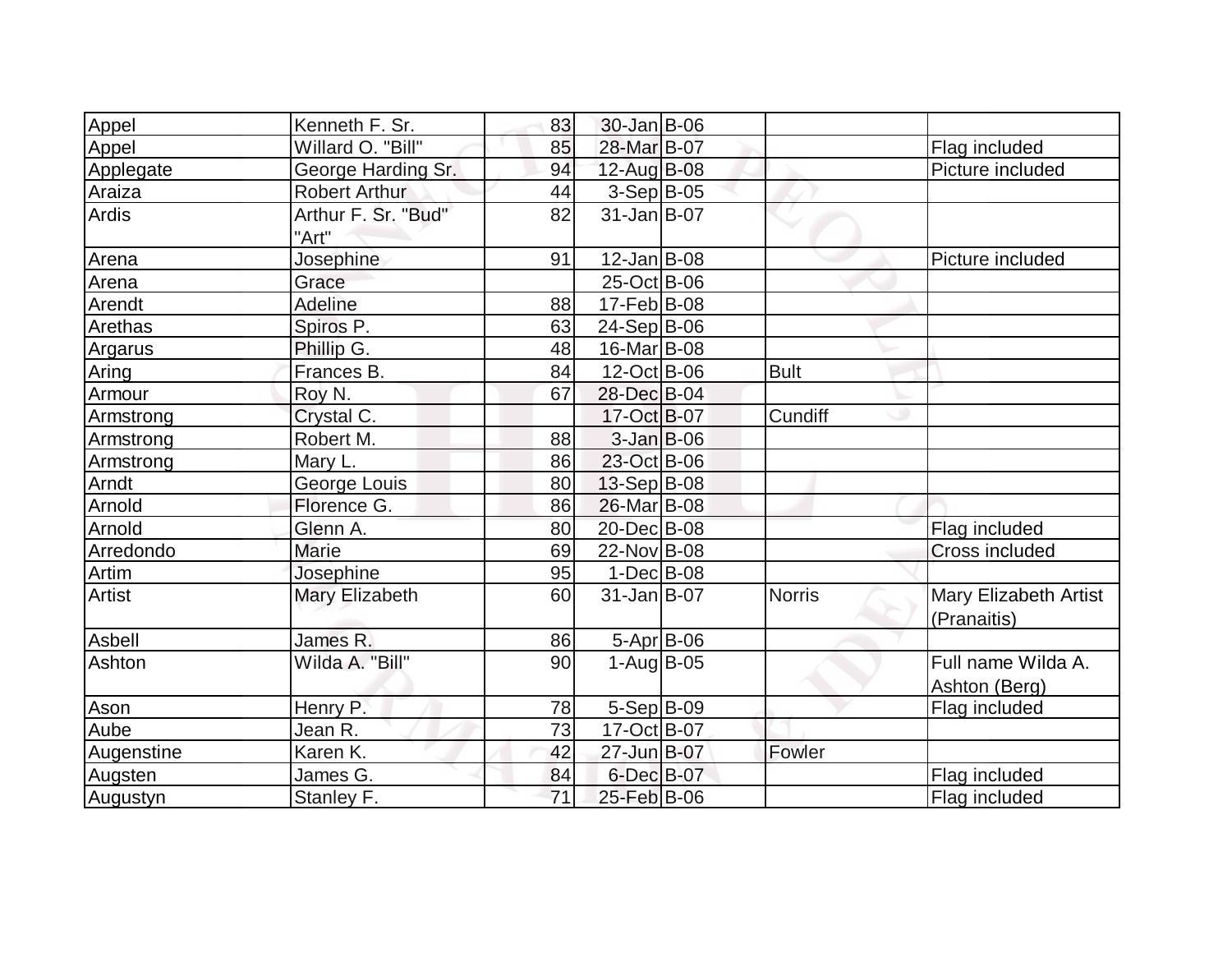| Augustynek      | Matthew S.               | 82 | $2$ -Jan B-06    |          | Cross and Flag                                     |
|-----------------|--------------------------|----|------------------|----------|----------------------------------------------------|
|                 |                          |    |                  |          | included                                           |
| Austin          | Jeffrey G.               | 42 | 13-Jan B-06      |          | Picture included                                   |
| Austin          | <b>Stephen Robert</b>    | 57 | 24-Aug B-06      |          |                                                    |
| <b>Austin</b>   | Pamela Marie             | 47 | $6$ -Apr $B$ -08 |          |                                                    |
| Austin          | <b>Leonore Catherine</b> | 98 | $2$ -Jun $B$ -06 |          | <b>Leonore Catherine</b><br><b>Bertrand Austin</b> |
| Avila           | Albert C. "Big Al"       | 73 | 21-Oct B-05      |          |                                                    |
| Awe             | Raymond, J.              | 85 | 23-Jun B-06      |          | Flag included                                      |
| Axelrod         | <b>Julius</b>            | 92 | $2$ -Jan B-09    |          |                                                    |
| Ayala           | <b>Thomas Angel</b>      | 91 | 15-Aug B-07      |          |                                                    |
| Aydelotte       | Anne M.                  | 78 | $3-Jan$ B-06     |          |                                                    |
| <b>Ayers</b>    | Don D.                   | 72 | 27-Dec B-07      |          |                                                    |
| Ayers           | <b>Bronwyn</b>           | 62 | 20-Jun B-09      | Williams | Picture included                                   |
| Aylesworth      | Mildred                  |    | 16-Mar B-08      |          |                                                    |
| Aznar           | Anita E.                 | 94 | 18-Feb B-06      |          |                                                    |
| Azzarello       | Tillie A.                | 80 | 28-Oct B-05      | Jerzyk   |                                                    |
| Baakko          | Naomi "Nomi"             | 84 | $5-Sep B-09$     |          |                                                    |
| <b>Babcock</b>  | Leonard V.               | 80 | $2$ -Jun $B$ -06 |          |                                                    |
| <b>Bach</b>     | <b>Estelle</b>           | 86 | 28-Aug B-05      | Urbaniak |                                                    |
| <b>Back</b>     | <b>Arthur Ryan</b>       |    | 20-Apr B-08      |          |                                                    |
| <b>Back</b>     | Rodney L.                | 45 | 26-Oct B-05      |          | Flag included                                      |
| <b>Back</b>     | Michael C.               | 35 | 22-Jul B-05      |          | Picture included                                   |
| <b>Backor</b>   | Edward J.                | 86 | 10-Nov B-06      |          | Flag included                                      |
| <b>Backus</b>   | Robert W.                | 83 | 24-Nov B-08      |          | Flag included                                      |
| Badankovich     | Joseph                   | 81 | $19$ -Jan B-06   |          |                                                    |
| Badynski        | Mary H.                  | 58 | 23-Feb B-08      |          |                                                    |
| <b>Baessler</b> | Douglas Ronald           | 47 | $2$ -Dec $B$ -06 |          | Flag included                                      |
|                 | "Doug"                   |    |                  |          |                                                    |
| <b>Bafia</b>    | Carol J.                 | 70 | 12-Jun B-05      |          |                                                    |
| Bagnara         | <b>Bruno</b>             | 72 | 6-Jun B-05       |          |                                                    |
| Baierl          | Mildred J.               | 93 | 26-Mar B-08      |          |                                                    |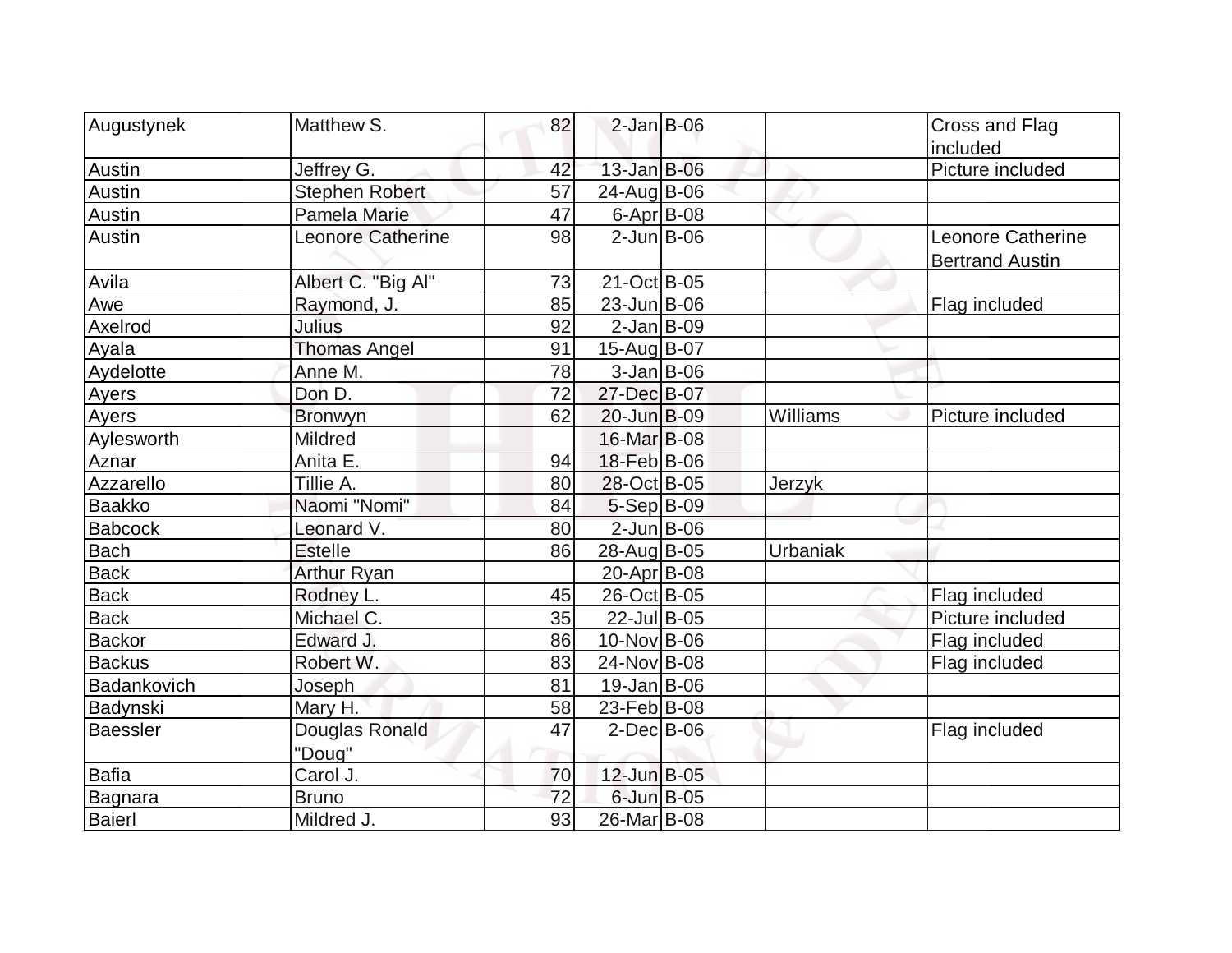| <b>Bailey</b>    | Guy W.               | 89 | 22-Oct B-05            |              |                                   |
|------------------|----------------------|----|------------------------|--------------|-----------------------------------|
| Bailor           | Antoinette J. "Toni" | 82 | 16-Feb B-08            |              |                                   |
| <b>Baird</b>     | Laura                |    | $11$ -Jul B-06         | Hutton       | Full name Laura Baird<br>Hineline |
| Bajer            | Florence M.          |    | $31$ -May B-06         | Puralewski   |                                   |
| <b>Bajzc</b>     | Irene A.             | 79 | 20-Mar <sub>B-04</sub> | Majkowski    |                                   |
| <b>Baker</b>     | Ruth E.              | 76 | 22-Oct B-05            |              |                                   |
| <b>Baker</b>     | James W.             | 74 | $15$ -Jan $ B$ -06     |              |                                   |
| <b>Baker</b>     | Elizabeth (Betty)    | 89 | 29-May B-05            | Vadas        |                                   |
| <b>Baker</b>     | Lois S.              | 73 | $7-Dec$ B-06           |              |                                   |
| <b>Baker</b>     | Elhart (EL)          | 63 | $7-Sep$ B-09           |              | Praying hands<br>included         |
| <b>Baker</b>     | Delmer L.            | 87 | $3$ -Jun $B$ -06       |              |                                   |
| <b>Baker</b>     | Joseph T. (Papa)     | 82 | $1-Feb$ $B-06$         |              | Flag included                     |
| <b>Baker</b>     | Denver L., Pastor    | 90 | 8-Mar B-06             |              |                                   |
| <b>Baker</b>     | Daniel Joseph        | 52 | 23-Sep B-06            |              |                                   |
| <b>Baker</b>     | John                 | 91 | 29-Aug B-09            |              |                                   |
| <b>Bakker</b>    | Raymond Jesse Sr.    | 76 | 27-Jun B-07            |              |                                   |
| Balas            | Lucille H.           | 74 | 28-Jan B-06            |              |                                   |
| <b>Balazs</b>    | Patricia M.          | 90 | 25-Sep B-07            |              |                                   |
| <b>Balcerak</b>  | Evelyn "Evelina"     | 77 | $27 - Jan$ B-08        | Radowski     |                                   |
| Baldi            | Loretta              | 67 | $13-Sep B-08$          | Maziur       | See July 10th                     |
| <b>Baldi</b>     | Loretta              | 67 | $10$ -Jul B-05         | Maziur       | See September 13th                |
| <b>Baldwin</b>   | Violet E.            | 80 | $17 - Jun$ $B-06$      | Wilson       |                                   |
| <b>Baldwin</b>   | <b>Burma</b>         | 74 | $25$ -Jun $B$ -05      |              |                                   |
| <b>Baldwin</b>   | <b>Nellie Sovina</b> | 87 | $1$ -May B-05          | <b>Brown</b> |                                   |
| <b>Balentine</b> | Beatrice M.          | 76 | 19-Jun B-04            |              |                                   |
| Ball             | Leanna M.            | 57 | $2$ -Dec $B$ -06       |              |                                   |
| <b>Ballard</b>   | Sharon S.            | 64 | 28-Nov B-04            | Robitaille   |                                   |
| Balog            | <b>Suzanne Rose</b>  |    | $5$ -Jun $B$ -04       |              | Picture included                  |
| <b>Balog</b>     | <b>Steve</b>         | 85 | $6$ -Feb $B$ -04       |              | Flag included                     |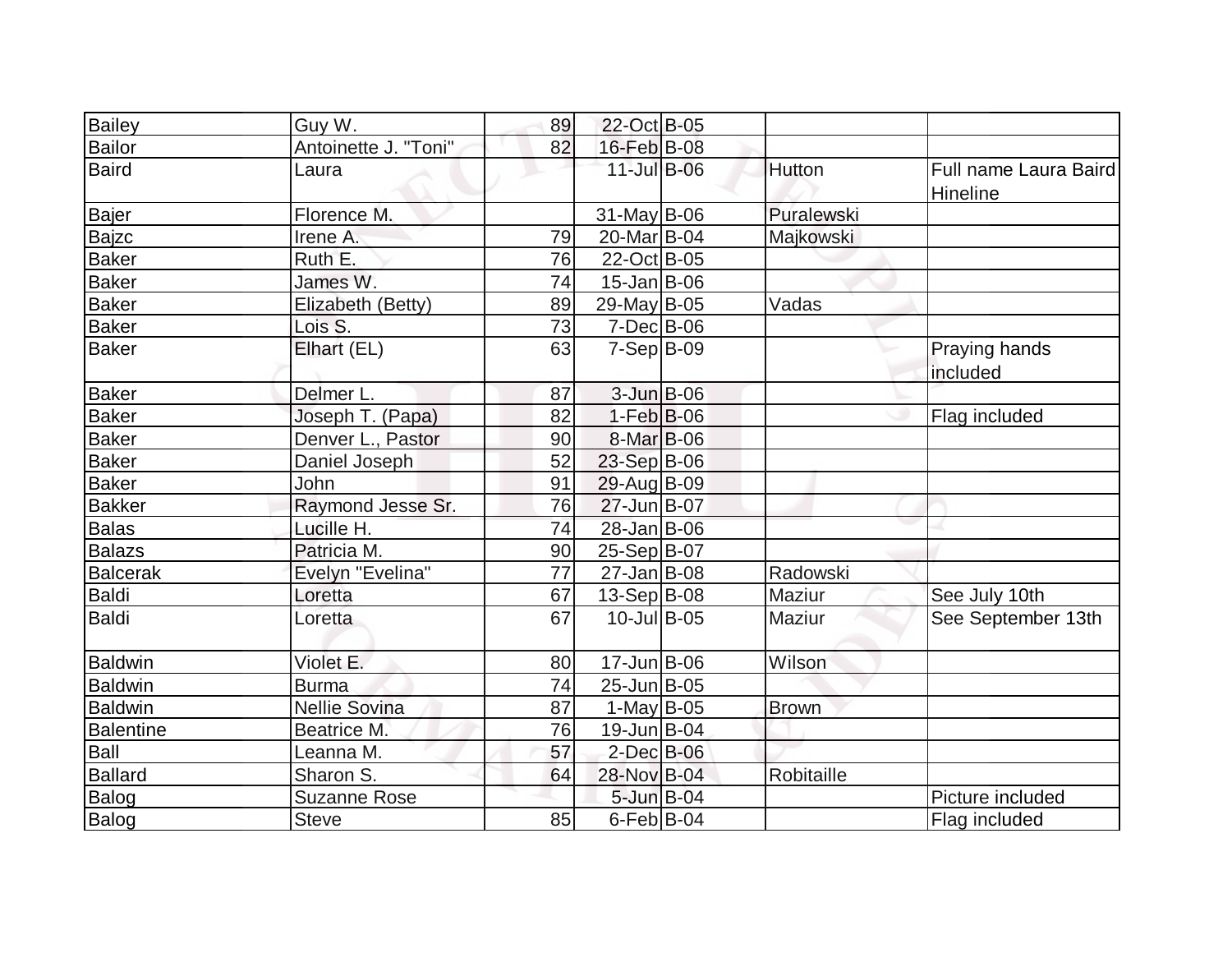| <b>Baltrusis</b> | Adele                | 90 | 29-Dec B-06        |          |                           |
|------------------|----------------------|----|--------------------|----------|---------------------------|
| Balucki          | Florence A.          | 76 | 27-Jun B-07        |          |                           |
| Ban              | Jerry J.             | 71 | 25-Oct B-06        |          | Flag included             |
| Banas            | John P.              | 45 | $2-Sep B-06$       |          |                           |
| Banasiak         | Albina A. "Tete"     | 81 | $1-Auq$ B-05       | Progar   |                           |
| Banghart         | Lorrayne G. "Sugar"  | 79 | 30-Aug B-06        |          |                           |
| <b>Banks</b>     | Donna Jean           | 47 | $8$ -Dec $B$ -08   |          |                           |
| <b>Banks</b>     | Larry J.             | 68 | $15$ -Feb $ B$ -06 |          | Flag included             |
| <b>Banks</b>     | <b>Beatrice</b>      | 83 | $6$ -Jan B-06      | Colpen   | <b>Full name Beatrice</b> |
|                  |                      |    |                    |          | <b>Carter Banks</b>       |
| <b>Banks</b>     | William R. "Bill"    | 70 | 21-Nov B-07        |          | Flag included             |
| Banogon          | Melecio S.           | 60 | 16-Sep B-06        |          | See September 1st         |
| Banogon          | Melecio S.           | 60 | $1-SepB-04$        |          | See September 16th        |
|                  |                      |    |                    |          |                           |
| <b>Banser</b>    | Gail                 | 57 | 15-Aug B-07        | Oseguera |                           |
| Banser           | Margarette A.        | 81 | 17-Dec B-05        |          |                           |
| Banta            | Kenneth W.           | 75 | $6$ -Mar $ B$ -04  |          | Flag included             |
| Baran            | Leonard C.           | 63 | $29$ -Apr $B$ -06  |          | Flag included             |
| Baran            | Jeanne C.            | 75 | 29-Mar B-08        |          | Picture included          |
| Baran            | <b>Stella</b>        | 87 | 20-Mar B-04        | Pondo    |                           |
| Baran            | Frank S.             | 89 | $8-Oct$ B-06       |          | Flag included             |
| Baran            | Eugene J., II "Gene" | 44 | $8 - Apr$ B-06     |          |                           |
| <b>Baranek</b>   | Frank                | 84 | 10-Nov B-05        |          | Flag included             |
| Baranowski       | Leonard M.           | 82 | 28-Oct B-05        |          | Flag included             |
| <b>Barba</b>     | Margaret (Gram)      | 59 | 4-Mar B-08         |          |                           |
| Barbar           | Therese K.           |    | $10$ -May B-08     |          |                           |
| <b>Barbero</b>   | Margaret             | 95 | $14$ -Jan $ B-06$  |          |                           |
| <b>Barborek</b>  | Dennis S. "Denny"    | 65 | 16-Nov B-08        |          |                           |
| Barci            | Charles F.           | 54 | $3-Feb$ B-06       |          |                           |
| Bardwell         | Edward L.            | 60 | 22-Nov B-08        |          |                           |
| <b>Barich</b>    | Angeline Elizabeth   | 79 | $6$ -Feb $B$ -04   |          |                           |
| <b>Barich</b>    | <b>Bob</b>           | 32 | $7-Sep$ B-08       |          | Cross included            |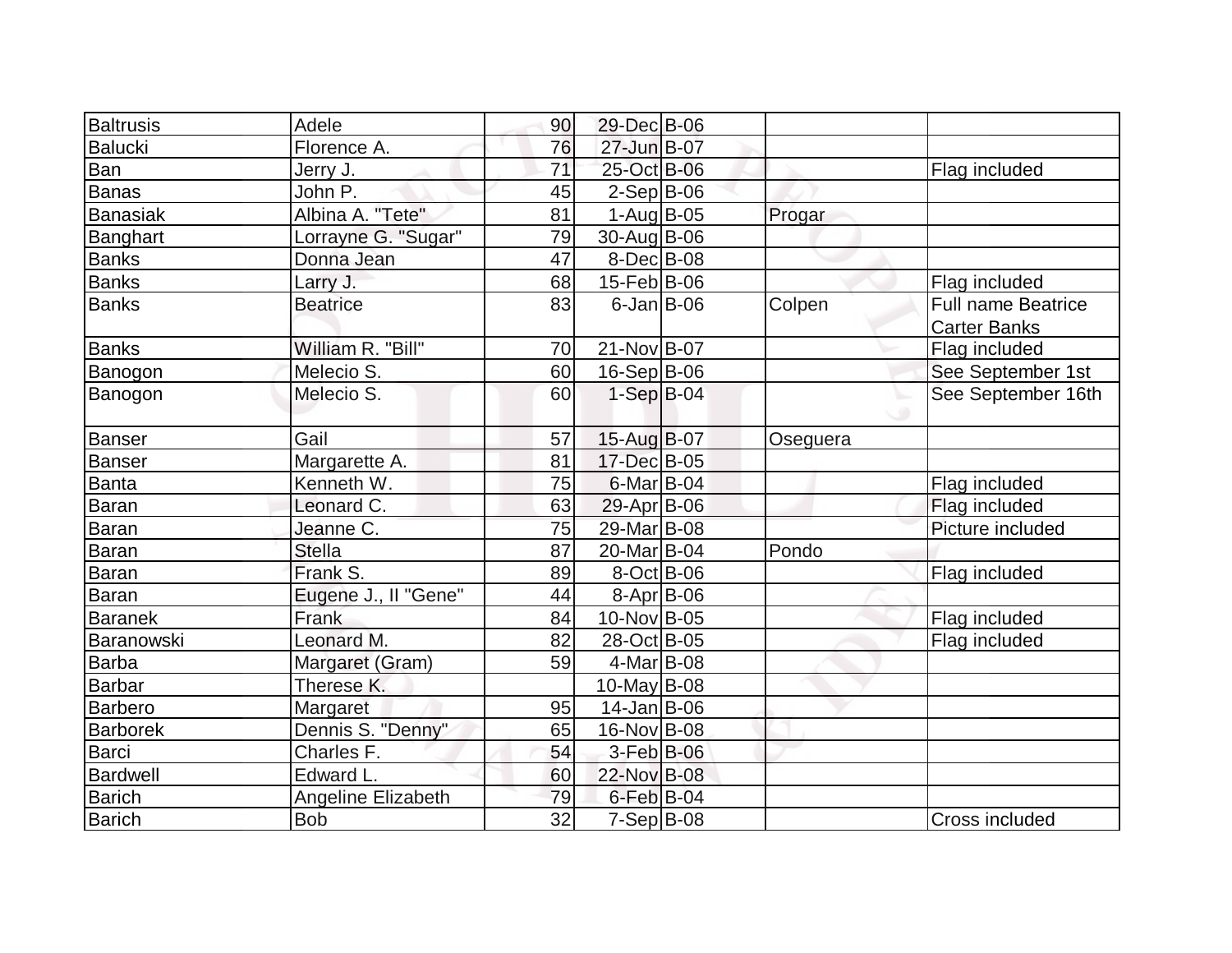| <b>Bark</b>     | Josephine Ann        | 79              | 28-Jun B-06       |                  | Carlton             |                                             |
|-----------------|----------------------|-----------------|-------------------|------------------|---------------------|---------------------------------------------|
| Barker          | Ralph E.             |                 | $1-Apr$ B-06      |                  |                     | Flag included                               |
| <b>Barker</b>   | Harold W. Jr. "Hal"  | 48              | 26-Dec B-07       |                  |                     |                                             |
| <b>Barker</b>   | Lucas A.             | 24              | $7 - Apr$ B-08    |                  |                     |                                             |
| <b>Barkley</b>  | Lester <sub>R.</sub> | 88              | $3-Feb B-06$      |                  |                     | Flag included                               |
| Barnard         | Helen                | 98              | 31-Oct B-07       |                  | Daerr               |                                             |
| <b>Barnes</b>   | Chalma V. "Barney"   | 88              | 24-Mar B-08       |                  |                     | Flag included                               |
| <b>Barnes</b>   | Charles G.(Chuck)    | 61              | 17-Jul B-05       |                  |                     |                                             |
| <b>Barnett</b>  | Eddie                |                 | 14-Mar B-07       |                  |                     |                                             |
| <b>Barnett</b>  | Gloria F.            | 62              | $6$ -Mar $ B$ -04 |                  |                     |                                             |
| <b>Barnett</b>  | Kenneth R. Sr.       | 62              | $4$ -Aug B-06     |                  |                     |                                             |
| Barnett         | Vera                 | 78              | 20-Dec B-08       |                  |                     |                                             |
| Barney          | George W. Jr.        | 80              | 1-Mar B-06        |                  |                     | Flag included                               |
| Barnhart        | Margaret E.          | 86              | $13$ -May B-06    |                  |                     |                                             |
| Barouhos        | Sofia                | 80              | 30-Mar B-08       |                  |                     |                                             |
| <b>Barr</b>     | Howard W.            | 97              | 8-Oct B-06        |                  |                     |                                             |
| <b>Barrell</b>  | <b>Sharon Lee</b>    | 64              | $4-Feb B-08$      |                  |                     | Full name Sharon Lee<br>(Barrell) Derkowski |
| Barrera         | Clare J.             | 53              | 25-Jul B-07       |                  | Paolone             |                                             |
| <b>Barrett</b>  | Geraldine R.         | 81              | 28-Feb B-07       |                  | <b>Rocks</b>        |                                             |
| <b>Barrick</b>  | Dorothy Ann          | 76              | 23-Feb B-08       |                  | Hoefle              |                                             |
| <b>Barrix</b>   | Cora Lee             | 75              | 16-May B-07       |                  |                     |                                             |
| <b>Bartczak</b> | Robert F.            | 87              | 12-Nov B-07       |                  |                     | Flag included                               |
| <b>Bartczak</b> | Richard M.           | 56              | 28-Feb B-07       |                  |                     | Flag included                               |
| <b>Bartczak</b> | Dorothy              | 73              |                   | $3$ -Jul B-05    | <b>Barankiewicz</b> |                                             |
| <b>Barth</b>    | Elmer O.             |                 | $1-DecIB-08$      |                  |                     | Flag and Picture<br>included                |
| Bartholomew     | Curtis J.            | 64              | 15-Nov B-06       |                  |                     |                                             |
| Bartholomew     | Patricia K.          |                 | 9-Mar B-10        |                  | Kachiroubas         |                                             |
| <b>Bartlett</b> | <b>Bruce Hardick</b> | 51              | 27-Jun B-07       |                  |                     |                                             |
| <b>Bartock</b>  | <b>Lillian Irene</b> | $\overline{71}$ |                   | $5$ -Jul $B$ -04 | Vincent             |                                             |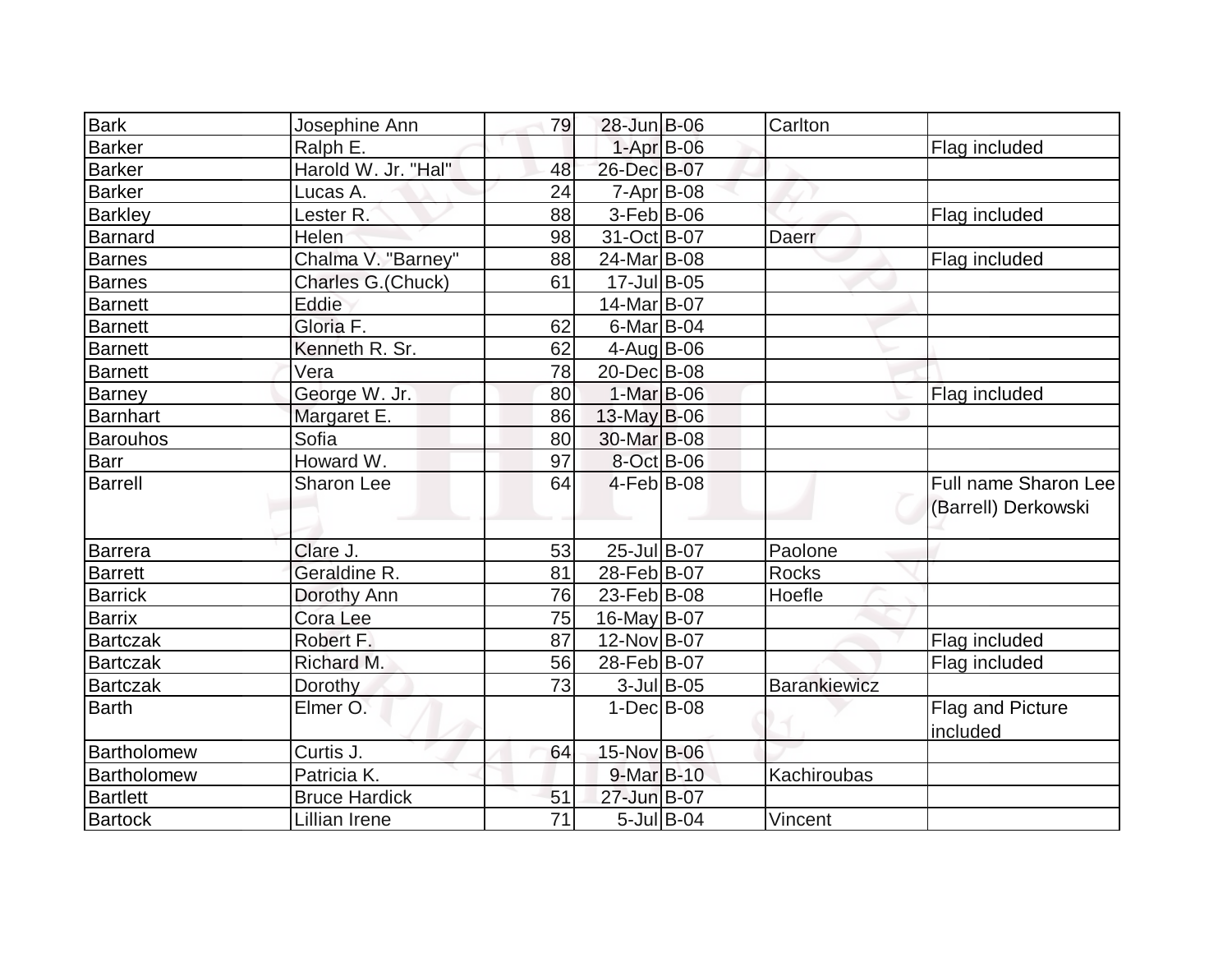| <b>Bartok</b>   | Eugene J. Sr.            | 83 | 24-Dec B-06        |               |               | Flag included                |
|-----------------|--------------------------|----|--------------------|---------------|---------------|------------------------------|
| Bartolac        | Julia M.                 | 78 | $21-Sep$ B-08      |               |               |                              |
| <b>Barton</b>   | Betty Jo                 | 73 | 3-Oct B-06         |               | Parish        |                              |
| <b>Bartow</b>   | Norma Jean               | 64 | $9$ -Dec $B$ -08   |               |               |                              |
| Bartowski       | Edward F.                | 88 | $8-Aug B-08$       |               |               | Flag included                |
| <b>Bartz</b>    | Mary Lou                 | 77 | $25$ -Feb $ B$ -06 |               |               |                              |
| <b>Barwell</b>  | <b>Edward L</b>          | 60 | 23-Nov B-06        |               |               |                              |
| Bascom          | Henry R.                 | 52 | 29-Oct B-05        |               |               |                              |
| <b>Baseler</b>  | Charlotte                | 96 | 21-Mar B-07        |               | Heitman       |                              |
| <b>Basset</b>   | Emma I.                  | 92 | $7-Feb B-05$       |               |               |                              |
| <b>Basso</b>    | Lillian                  |    | $3-Sep B-05$       |               | Krasinski     |                              |
| Bastasich       | Joseph J. Sr.            | 79 | 16-Nov B-08        |               |               |                              |
| <b>Basting</b>  | June C.                  | 85 | 27-Mar B-05        |               |               |                              |
| <b>Basvic</b>   | Phillip                  | 93 | $25$ -Jan B-08     |               |               |                              |
| <b>Bathurst</b> | Patricia A.              | 78 | 24-Nov B-09        |               | <b>Newell</b> |                              |
| Bator           | Casey S.                 | 89 |                    | 9-Jul B-05    |               |                              |
| Battistella     | Ruth Ann                 | 89 | 19-Nov B-05        |               |               |                              |
| <b>Battle</b>   | <b>Ruby Mae</b>          | 65 | $28$ -Jun $B$ -06  |               |               |                              |
| <b>Battle</b>   | Maggie                   | 82 | 30-Aug B-06        |               |               |                              |
| <b>Batzka</b>   | <b>Edris Ruth</b>        | 68 | $6-Sep B-07$       |               |               |                              |
| <b>Bauer</b>    | Jimmie W.                | 75 | 23-Nov B-06        |               |               |                              |
| Baumeister      | Shirley K.               | 56 | $19-Sep B-07$      |               |               |                              |
| Baumgartner     | Lawrence J.              | 84 | $4-Sep B-05$       |               |               | Flag and Picture<br>included |
| Bauswell        | Opal Ann                 | 78 | $16$ -Aug $B$ -06  |               |               |                              |
| <b>Baxter</b>   | <b>William Alexander</b> | 57 | 17-Jan B-06        |               |               |                              |
| <b>Baxter</b>   | Timothy Scott Sr.        | 46 | $26$ -May B-06     |               |               |                              |
| <b>Bayer</b>    | Anne                     | 92 | $2$ -Dec $B$ -06   |               |               |                              |
| <b>Bays</b>     | Henry C. Sr.             | 89 | 17-May $B-08$      |               |               |                              |
| <b>Bays</b>     | Lucille                  | 86 | 16-Nov B-08        |               |               |                              |
| <b>Bays</b>     | Velma J.                 | 72 | 16-Aug B-06        |               |               |                              |
| Bazin           | Helen                    | 89 |                    | $3$ -Jul B-05 | Petro         |                              |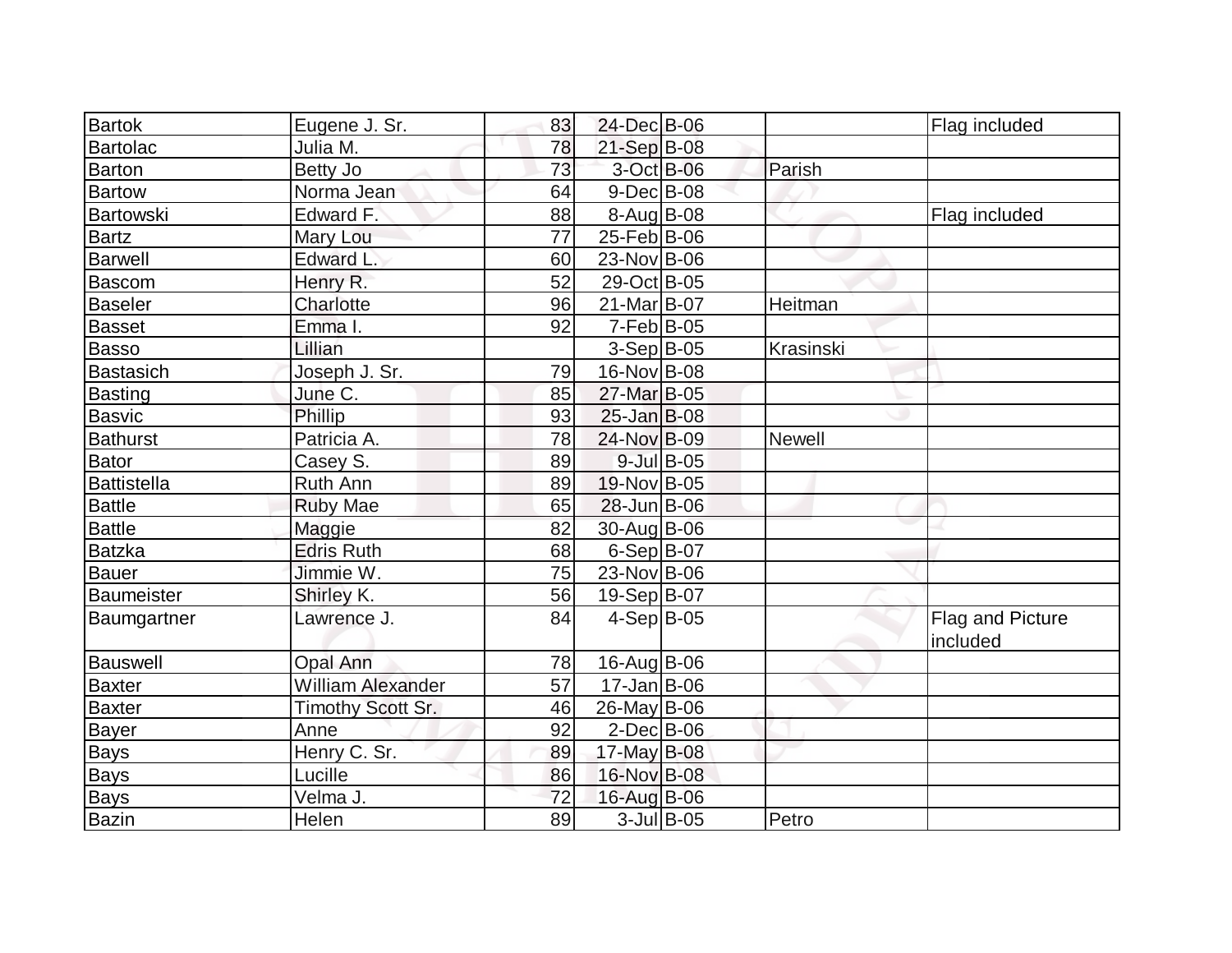| Beach             | Dorothy Louise        | 78 | $11$ -Jun $B$ -08  |                  |                                                     |
|-------------------|-----------------------|----|--------------------|------------------|-----------------------------------------------------|
| Beahan            | Raymond Jr.           | 89 | 31-Oct B-07        |                  |                                                     |
| <b>Beard</b>      | William F. "Bill"     | 84 | 22-May B-05        |                  | Flag included                                       |
| Beason            | Lucille               | 84 | 25-Feb B-06        |                  | See February 13th                                   |
| Beason            | Lucille               | 84 | $13$ -Feb $ B-05 $ |                  | See February 25th                                   |
| Beatty            | <b>Eloise Marie</b>   | 71 | 28-Sep B-08        |                  |                                                     |
| <b>Beaudreau</b>  | Mary K.               | 83 | 15-Mar B-06        | <b>MacMillan</b> |                                                     |
| <b>Beawer</b>     | Emily                 | 91 | $19$ -Jan B-06     | Gajda            |                                                     |
| <b>Bebenek</b>    | Charlotte             |    | $12$ -Apr $ B-06$  |                  |                                                     |
| <b>Bechinske</b>  | Terri K.              |    | 49 Augsut 5 B-08   |                  |                                                     |
| <b>Becich</b>     | Robert L.             | 81 | $6 - Apr$ B-08     |                  | Picture included                                    |
| <b>Beck</b>       | Karen S.              | 51 | 29-Apr B-06        | Leathers         |                                                     |
| <b>Beck</b>       | Lloyd L.              | 82 | $2$ -Feb $B$ -08   |                  | Flag included                                       |
| <b>Beck</b>       | <b>Corliss Allen</b>  | 73 | 18-Dec B-05        |                  | Flag and Masonic<br>emblem                          |
| <b>Becker</b>     | Carol L.              | 48 | $30 - Jun$ $B-06$  |                  |                                                     |
| <b>Becker</b>     | Helen                 | 75 | $10$ -May B-08     |                  |                                                     |
| <b>Becker</b>     | Vivian B. "Mrs. B."   | 84 | $24$ -Jan B-09     |                  |                                                     |
| <b>Beckner</b>    | Margaret F.           | 84 | $2$ -Dec $B$ -06   |                  |                                                     |
| <b>Bedell</b>     | <b>Robert Harding</b> | 83 | $9-Mar$ B-10       |                  |                                                     |
| Bednar            | Elmer C.              | 76 | 26-May B-06        |                  |                                                     |
| <b>Beecher</b>    | Merrill F.            | 72 | 19-Jul B-06        |                  |                                                     |
| <b>Beedle</b>     | Kenneth L.            | 74 | 24-Sep B-07        |                  |                                                     |
| Beezhold          | Mary K.               | 84 | $8-Sep B-08$       |                  |                                                     |
| <b>Behn</b>       | Rocky                 | 50 | $17$ -May B-08     |                  | Flag included                                       |
| <b>Beiderhake</b> | Bonnie Jean           | 61 | 26-Dec B-09        |                  | Full name Bonnie<br>Jean Weis-<br><b>Beiderhake</b> |
| Beier             | Joann "Jody"          | 43 | 18-Jun B-05        |                  |                                                     |
| Bejer             | Martha S.             | 90 | 1-Nov B-06         |                  |                                                     |
| Bejgrowicz        | Hattie C.             | 86 | 23-Jun B-06        |                  |                                                     |
| Belgrave          | Henry G.              | 72 | $2$ -Jan B-06      |                  | Flag included                                       |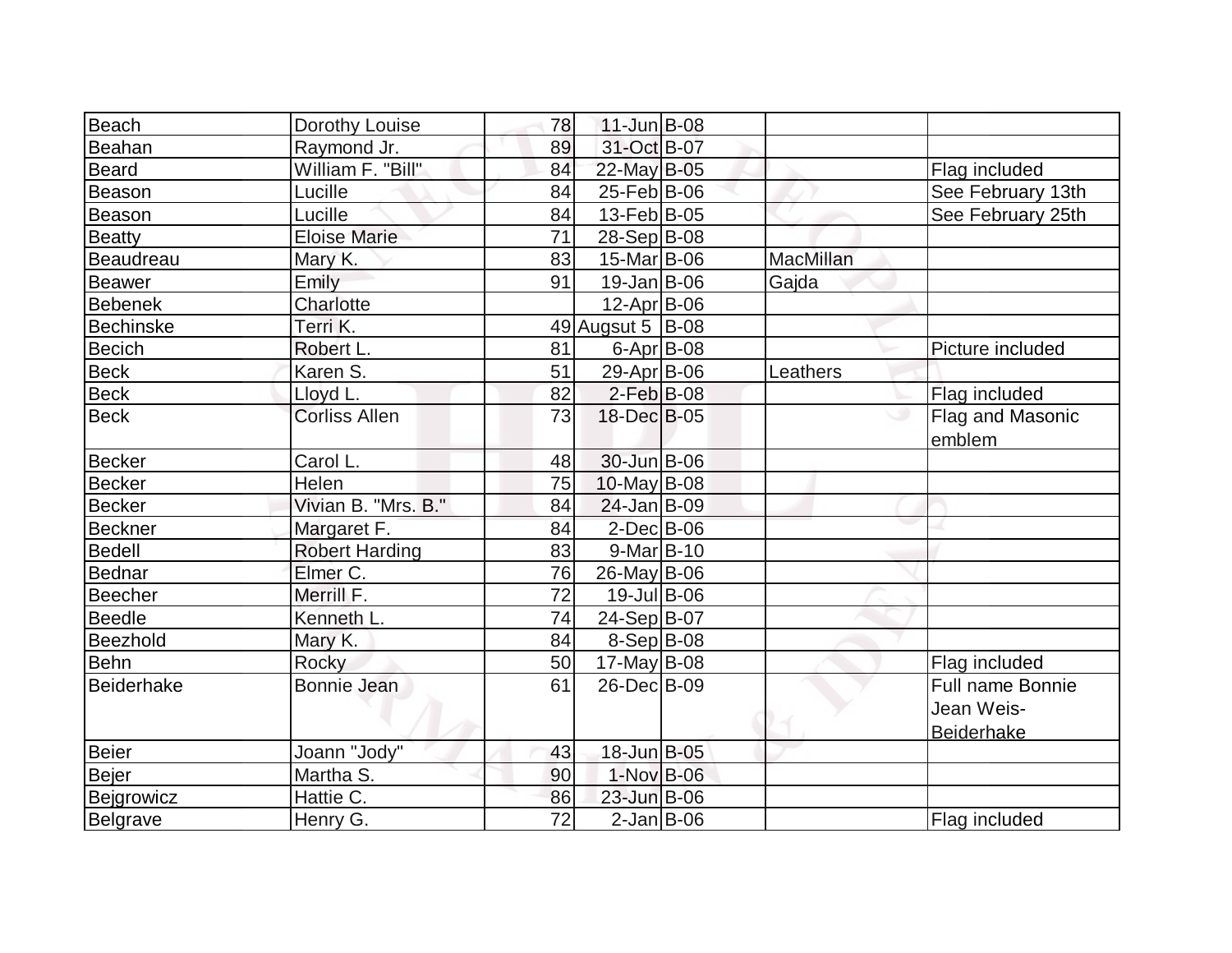| Belkow           | Sophie                 | 91      | $22$ -May B-05     |            |        | Full name Sophie  |
|------------------|------------------------|---------|--------------------|------------|--------|-------------------|
|                  |                        |         |                    |            |        | (McIntire) Belkow |
| Bell             | Billie J.              | 77      |                    | 7-Jul B-06 |        | Flag included     |
| Bell             | Hubert "Sonny"         |         | $14$ -Jun $B$ -06  |            |        |                   |
| Bell             | Richard Jr.            | 55      | 23-Jul B-05        |            |        |                   |
| Bell             | Edward S.              | 74      | 20-JunB-09         |            |        |                   |
| Bell             | Dessie Ree             | 84      | 25-Mar B-06        |            |        |                   |
| Bellamy          | <b>Hubert Eugene</b>   | 89      | $6$ -Mar $ B$ -04  |            |        |                   |
|                  | "Gene"                 |         |                    |            |        |                   |
| Bellamy          | <b>Rick</b>            | 60      | 29-Dec B-06        |            |        | Flag included     |
| <b>Bellar</b>    | Lowell Wayne           |         | $13$ -Jul B-05     |            |        | Flag included     |
| <b>Beller</b>    | Charlotte M.           | 75      | 13-Feb B-05        |            | Graham |                   |
| <b>Bellessis</b> | Martyna                | 66      | 12-Dec B-07        |            | Ryder  |                   |
| <b>Beltz</b>     | <b>Robert</b>          | 74      | $20$ -Jan $B$ -08  |            |        | Flag included     |
| Benda            | Anthony R. "Tony"      | 24      | 17-Feb B-08        |            |        |                   |
| <b>Benda</b>     | Edith H.               | 76      | 29-Dec B-06        |            |        |                   |
| <b>Bendell</b>   | <b>William Sellers</b> | 87      | $18$ -Jan $ B$ -06 |            |        |                   |
| <b>Bender</b>    | <b>Donald</b>          | 79      | 27-Oct B-05        |            |        |                   |
| <b>Bender</b>    | Wilma F.               | 90      | 20-Jul B-05        |            |        |                   |
| <b>Bender</b>    | Norman O. Jr.          | 82      | $9-Mar$ B-10       |            |        |                   |
| <b>Bender</b>    | Carroll E.             | 73      | $21$ -Jul B-06     |            |        |                   |
| <b>Benetich</b>  | Logan Ryan             | 7 weeks | $6$ -Mar $ B$ -04  |            |        |                   |
| <b>Benkie</b>    | Phyllis Ann            | 71      | $27-Sep B-06$      |            |        |                   |
| Benson           | Louis "Lou"            | 87      | 22-Feb B-08        |            |        |                   |
| Benson           | Erik M.                | 27      | 14-Mar B-07        |            |        |                   |
| Benson           | William M.             | 81      | $16$ -Jan $ B$ -04 |            |        | Flag included     |
| <b>Benson</b>    | Sidney J.              | 81      | $7$ -Jun $ B$ -06  |            |        | Flag included     |
| <b>Benus</b>     | Edward Joseph          | 76      | 25-Apr B-09        |            |        |                   |
| Berenda          | Sherri Rae             | 38      | 23-Aug B-07        |            |        |                   |
| Berendt          | Richard                | 64      | 14-Oct B-06        |            |        |                   |
| <b>Bereolos</b>  | Leroy "Jim"            |         | $2$ -Jun $B$ -06   |            |        |                   |
| <b>Bereolos</b>  | Penelope (Penny)       | 86      | $1-Mar$ B-06       |            |        |                   |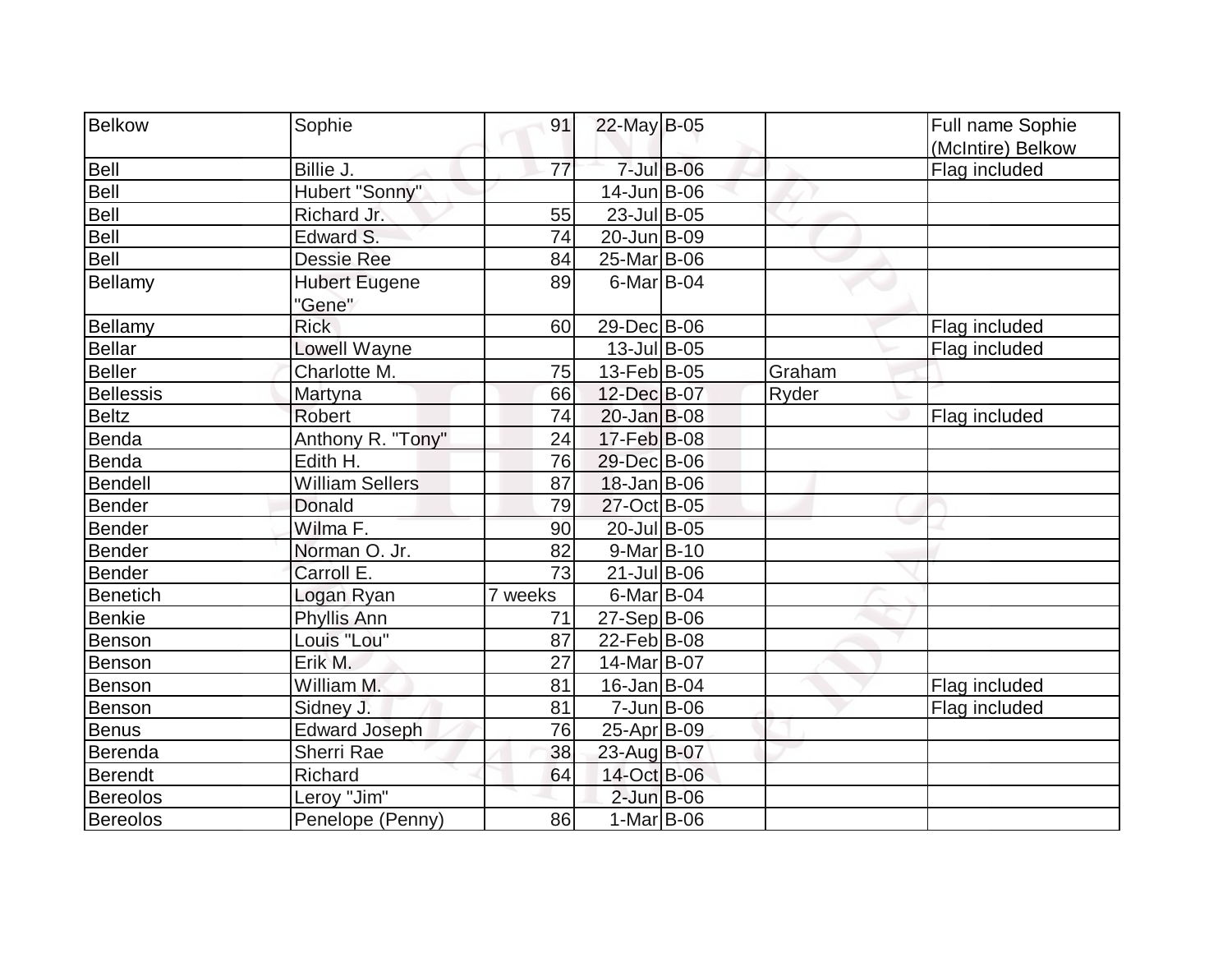| Berg             | Robert J.                   | 77 | 1-Dec B-08       |            |        |                                                       |
|------------------|-----------------------------|----|------------------|------------|--------|-------------------------------------------------------|
| <b>Berg</b>      | Donna M.                    | 46 | $1-Aug$ B-05     |            |        |                                                       |
| Berg             | <b>Elliott Dale</b>         | 83 | 20-Nov B-05      |            |        | Flag included                                         |
| Berg             | Robert N.                   | 75 | $3-May B-08$     |            |        | Star of David included                                |
| Berg             | Wilda A. "Bill"             | 90 | $1-Aug$ B-05     |            |        |                                                       |
| Bergdoll         | <b>Joann Terese</b>         |    | $17$ -May B-08   |            |        | <b>JoAnn Terese</b><br>(Runick) Bergdoll /<br>Picture |
| Berger           | Gerald F. "Jerry"           | 66 | $5$ -Oct B-06    |            |        |                                                       |
| <b>Bergstrom</b> | Patricia A.                 | 67 | 29-Mar B-08      |            | Gerl   |                                                       |
| Berkman          | Linda Joy                   | 53 | 14-Mar B-07      |            | Cohen  |                                                       |
| <b>Berky</b>     | Elizabeth J. "Betty"        | 62 | 17-Feb B-08      |            |        |                                                       |
| Berman           | Leonard                     | 83 | 11-Dec B-05      |            |        | Flag included                                         |
| Bermingham       | Ella M.                     | 76 | 10-Aug B-08      |            |        |                                                       |
| Bernatowicz      | Stephanie                   | 89 | $5 - Aug$ B-08   |            |        |                                                       |
| Berndt           | Ronald E.                   | 65 | 26-Oct B-05      |            |        |                                                       |
| Berndt           | Lois E.                     | 58 |                  | 8-Jul B-05 |        |                                                       |
| <b>Berry</b>     | <b>David Scott</b>          | 50 | 26-Jul B-06      |            |        | Star of David included                                |
| <b>Berry</b>     | <b>Marian Constance</b>     | 82 | 24-Aug B-06      |            |        |                                                       |
| Berry            | Howard D. "Uncle<br>Howard" | 64 | $24$ -Jul B-04   |            |        |                                                       |
| <b>Berry</b>     | Climon "Fat"                | 62 | 14-Sep B-08      |            |        |                                                       |
| Bertagnolli      | Margaret L.                 | 85 | 31-Mar B-08      |            |        |                                                       |
| Berthold         | Alfred H.                   | 80 | 26-Nov B-05      |            |        |                                                       |
| Bertig           | William L.                  | 86 | 12-Mar B-09      |            |        |                                                       |
| Bertocchi        | Marie P.                    | 65 | 31-Mar B-08      |            | Kunkel |                                                       |
| Bertrand         | <b>Leonore Catherine</b>    | 98 | $2$ -Jun $B$ -06 |            |        | <b>Leonore Catherine</b><br><b>Bertrand Austin</b>    |
| Berumen          | Juan D.                     | 83 | 23-May B-09      |            |        | Flag included                                         |
| Berwanger        | James E.                    | 68 | 26-Aug B-06      |            |        |                                                       |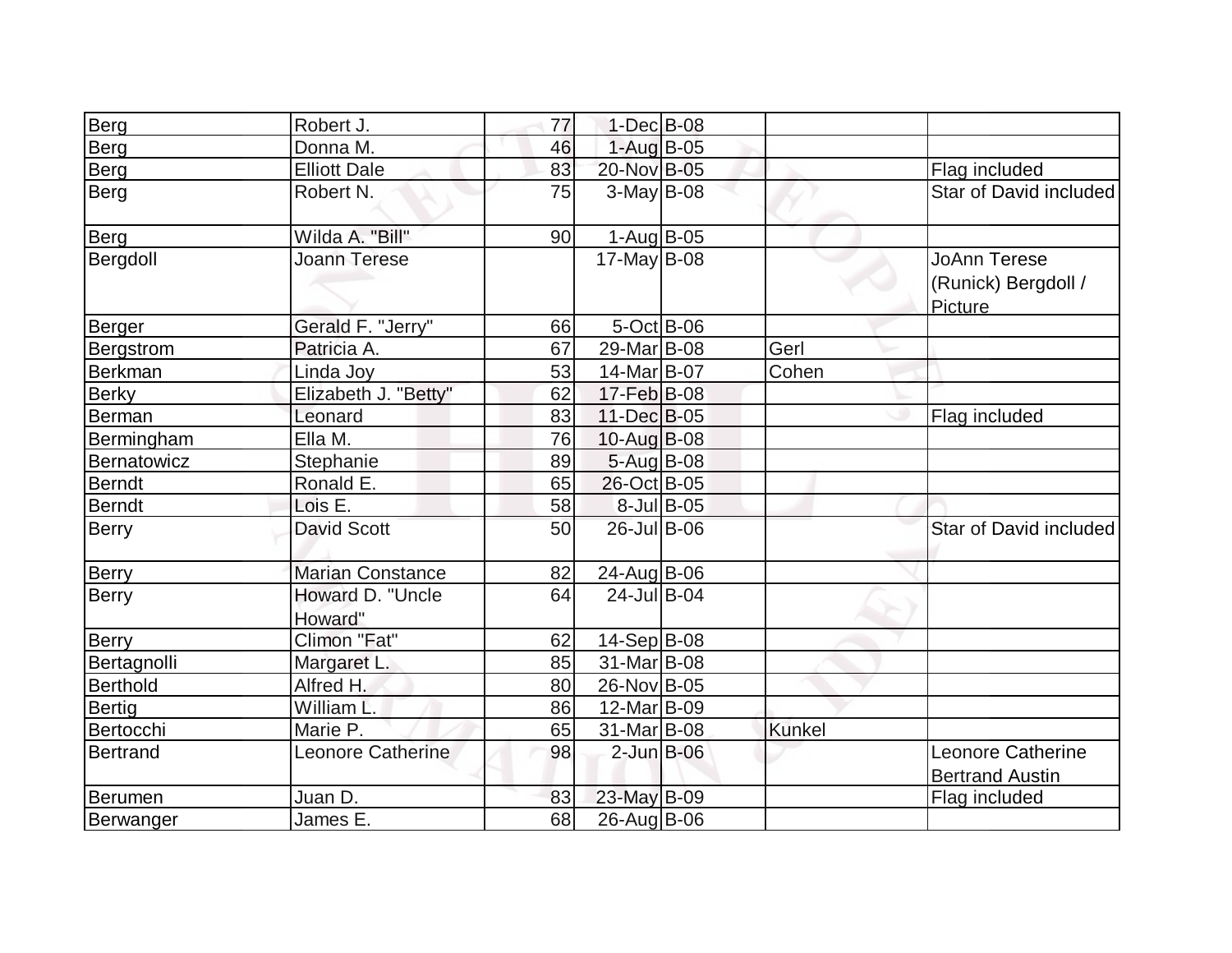| Besaw          | Dale                      | 55 | 3-Jan B-06                |               |               |                  |
|----------------|---------------------------|----|---------------------------|---------------|---------------|------------------|
| Beschinski     | Harriet G. "Hattie"       | 94 | $3-Feb$ B-06              |               |               |                  |
| <b>Beslich</b> | Norma Jean                | 75 | $2$ -Aug B-06             |               |               |                  |
| Bessler        | Linda L.                  | 58 | $19$ -Jul B-06            |               |               |                  |
| Best           | <b>Bertha</b>             | 71 | 17-Mar B-08               |               |               |                  |
| <b>Betz</b>    | Jeffrey G.                | 55 | $1-Apr$ B-06              |               |               |                  |
| Betz           | <b>Robert Allen</b>       | 51 | $6$ -Aug B-05             |               |               |                  |
| Bevan          | Anna (Gajda)              | 92 | $10$ -Oct B-07            |               | <b>Klarik</b> |                  |
| Bevil          | <b>Mark Kevin</b>         |    | $14$ -May B-06            |               |               | Picture included |
| <b>Beville</b> | Isabelle J.               | 86 | 29-Apr $ B-06 $           |               |               |                  |
| Bezan          | Frank J. III              | 64 | $2$ -Mar $ B-06$          |               |               |                  |
| Bialata        | Phyllis L.                | 61 | $7-Sep$ B-08              |               | Silich        |                  |
| Biby           | James L. "Jim"            |    | $11$ -Jan $B$ -06         |               |               |                  |
| <b>Bickel</b>  | <b>Larry David</b>        | 27 | $19$ -Feb $ B$ -08        |               |               |                  |
| Biedon         | Louis B.                  | 74 | $1-Auq$ B-05              |               |               | Flag included    |
| Biedron        | Betty J.                  | 59 | $11$ -Jun $B$ -08         |               | Janos         |                  |
| <b>Biegel</b>  | Albert W.                 | 95 | 18-May B-08               |               |               |                  |
| Bieker         | Lucile S.                 |    | 85 Septmeb B-05           |               | Schmelter     |                  |
|                |                           |    | er <sub>3</sub>           |               |               |                  |
| Biernacki      | Mary L.                   | 75 | $29$ -May B-05            |               | Gorzelanny    |                  |
| Biesen         | Wilbur A. "Buck"          | 83 | 19-Dec B-04               |               |               | Flag included    |
| Biggs          | Ted U.                    |    | 30-Dec B-08               |               |               | Flag included    |
| Biggs          | <b>Rusty Howard Laroy</b> |    | $23$ -Jan $ B-05$         |               |               | Flag included    |
| <b>Biggs</b>   | Gwendolyn A.              | 86 |                           | $1$ -Jul B-05 |               | Picture included |
| <b>Bikos</b>   | Demitra "Fay"             | 96 | 19-Mar B-08               |               |               |                  |
| Bilbrey        | James M.                  | 78 | $4$ -Nov B-06             |               |               |                  |
| <b>Bilic</b>   | Anica                     | 75 | $4$ -Aug $B$ -06          |               |               |                  |
| Billerbeck     | Wallace G. (Wally)        | 79 | $11$ -Mar $ B-06 $        |               |               |                  |
| Binder         | Ione C.                   | 91 | 6-Nov B-04                |               |               | See October 26th |
| <b>Binder</b>  | Ione C.                   | 91 | 26-Oct B-05               |               |               | See November 6th |
| <b>Birchel</b> | Elilnor                   | 72 | 21-Apr B-08               |               |               |                  |
| <b>Birky</b>   | Arthur R.                 | 92 | $\overline{27}$ -Jan B-08 |               |               |                  |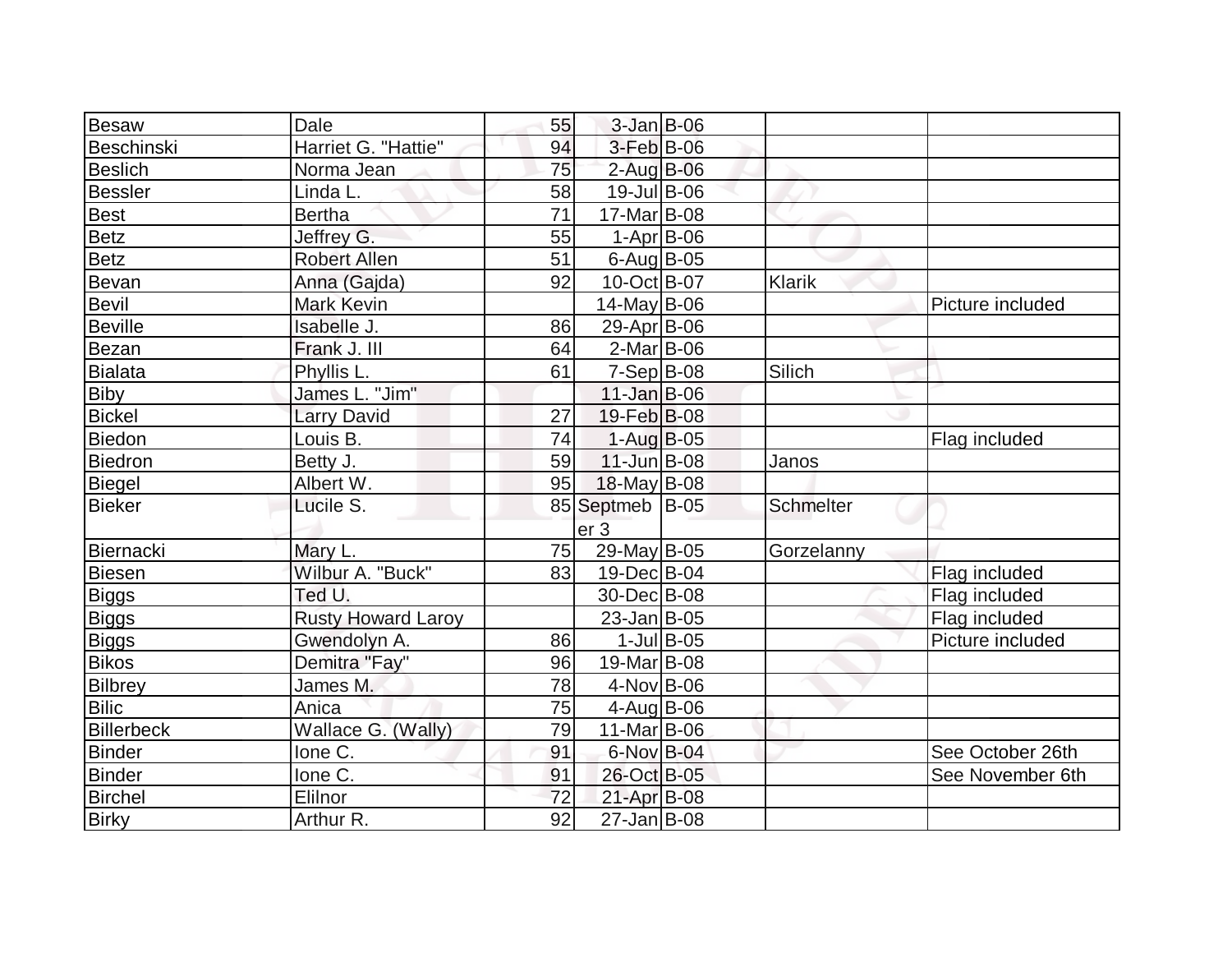| <b>Birky</b>      | Ralph S.           | 88 | 4-May B-08        |               |               |                                     |
|-------------------|--------------------|----|-------------------|---------------|---------------|-------------------------------------|
| <b>Bis</b>        | <b>Stanley</b>     | 93 | $14$ -May B-06    |               |               |                                     |
| Biscan            | George P.          | 92 | 26-Dec B-07       |               |               |                                     |
| <b>Bish</b>       | Genevieve (Ginny)  | 79 | $9$ -Feb $ B$ -08 |               | <b>Kors</b>   |                                     |
| Bishop            | Felicia B.         | 97 | $8$ -Dec $B$ -08  |               |               |                                     |
| <b>Bishop</b>     | Grace K.           | 88 | 19-Oct B-05       |               |               |                                     |
| Bishop            | Linda P.           | 54 | $21-Apr B-08$     |               | Smith         |                                     |
| Bistrican         | Sylvia M.          | 75 | $10$ -Feb $ B-06$ |               | Kolisz        |                                     |
| <b>Bistrow</b>    | James D.           | 67 | 19-Oct B-05       |               |               |                                     |
| <b>Black</b>      | Virgil             | 90 | 25-Aug B-05       |               |               |                                     |
| Blackburn         | Chloe B.           | 79 | 17-Dec B-05       |               |               |                                     |
| <b>Blackman</b>   | Eleanore           | 81 | $1-Oct$ B-08      |               | <b>Nowack</b> |                                     |
| Blackwood         | Howard A.          | 75 |                   | 8-Jul B-05    |               |                                     |
| Blair             | Virginia           | 84 | $1-Mar$ B-06      |               |               |                                     |
| <b>Blake</b>      | Deon Robert        |    | 25-Mar B-06       |               |               |                                     |
| <b>Blake</b>      | Chanti Arnetta     | 37 | 11-May $B-08$     |               |               | Picture included                    |
| Blakely           | Eleanor L.         |    | 4-Oct B-06        |               |               |                                     |
| Blanchard         | <b>Fannie Mae</b>  | 94 | $29$ -Jan B-06    |               |               |                                     |
| Blandford         | Ruth L.            | 89 | 25-Mar B-06       |               | Schmidt       |                                     |
| Blankenship       | Ronald E. Sr.      | 66 | 30-Aug B-06       |               |               | <b>Flag and Picture</b><br>included |
| Blankenship       | Roxanna            | 54 | 3-Feb B-06        |               |               |                                     |
| Blankenship       | Patricia E.        | 64 | $2$ -Jun $ B-06$  |               |               |                                     |
| Blatchford        | <b>Zita</b>        | 82 | 19-Apr B-06       |               | Palazzolo     |                                     |
| <b>Blatsioris</b> | James Sr.          | 79 |                   | $5$ -Jul B-04 |               |                                     |
| Blauw             | Grace              | 87 | $9$ -Jun $B$ -06  |               |               |                                     |
| Blazak            | Walter J.          | 86 | 20-Oct B-05       |               |               | Flag includd                        |
| <b>Blend</b>      | Matthew J.         | 24 | 25-Oct B-06       |               |               |                                     |
| Bleskan           | Margaret M.        | 74 | 19-Feb B-08       |               |               |                                     |
| <b>Blink</b>      | Minnie             | 85 | 28-Jun B-06       |               |               |                                     |
| <b>Blink</b>      | <b>Myron Louis</b> | 57 | 12-Jul B-06       |               |               |                                     |
| <b>Blink</b>      | Arthur "Art"       | 91 | $12-Apr$ B-06     |               |               |                                     |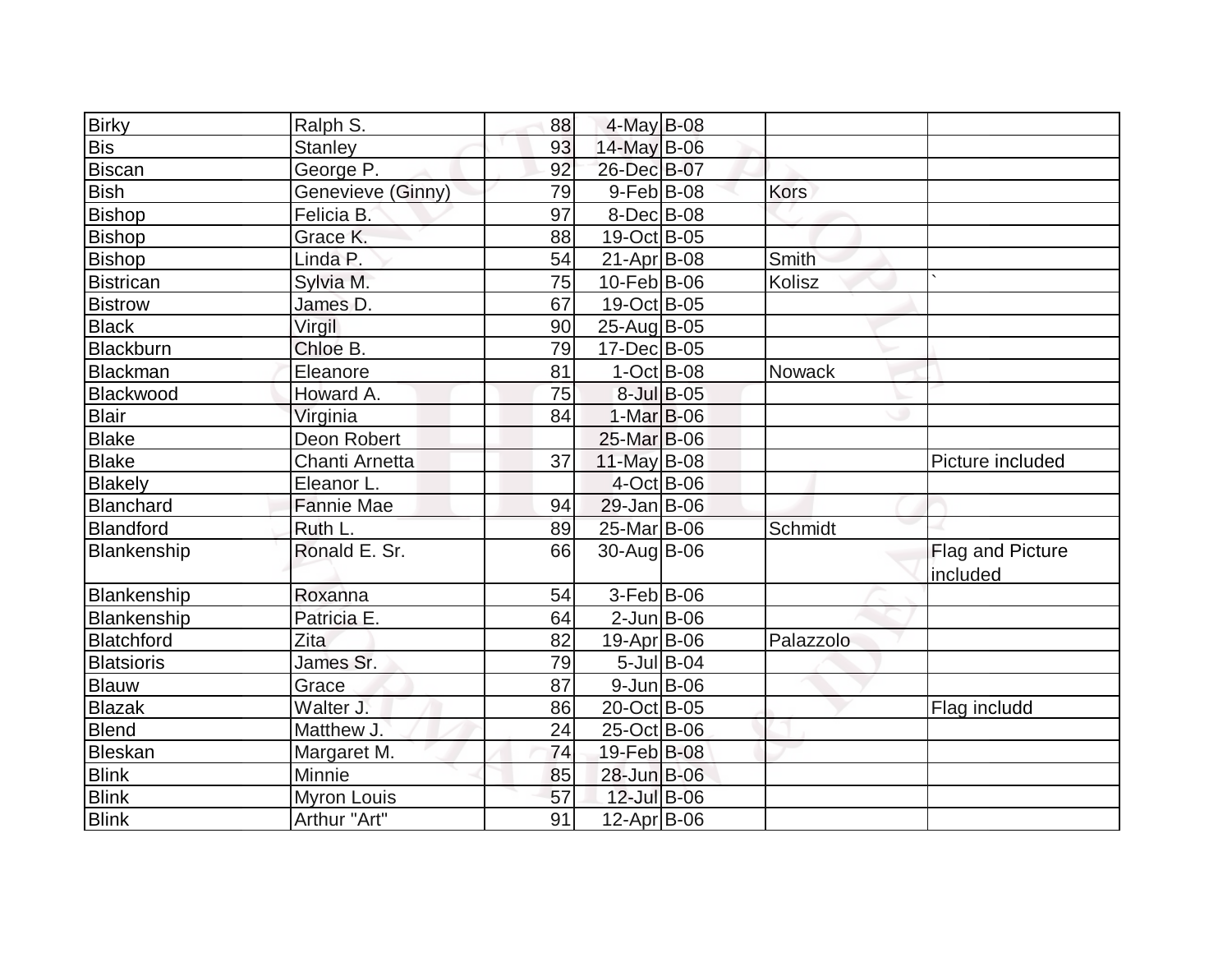| <b>Blissett</b>   | Roger E. Jr.        | 48 | 24-Nov B-08        |                  |                  |                              |
|-------------------|---------------------|----|--------------------|------------------|------------------|------------------------------|
| <b>Block</b>      | Pearl               | 90 | 23-Dec B-08        |                  |                  | Star of David included       |
| Bloede            | Minnie W.           | 84 | 30-Jul B-05        |                  |                  |                              |
| <b>Blohm</b>      | Henry G.            | 88 | 25-May B-08        |                  |                  | Flag included                |
| <b>Blomstrand</b> | Vernie W.           | 97 | 29-Jun B-05        |                  |                  |                              |
| Bloom             | Esther N.           | 94 | $15$ -Jun $B$ -08  |                  |                  |                              |
| Blosky            | Marie E.            | 71 | 14-Dec B-08        |                  | <b>Benedetto</b> |                              |
| Blumberg          | Jean M.             | 82 |                    | $7$ -Jul B-06    | Lobel            | Star of David included       |
| <b>Blume</b>      | Cecil I.            | 98 | 28-Nov B-04        |                  |                  |                              |
| <b>Blummer</b>    | Emma M.             | 83 | $7 - Dec$ B-06     |                  | Jabab            |                              |
| Boardman          | Goldie F.           | 76 |                    | $3-Oct$ $B-05$   |                  | <b>Cross included</b>        |
| <b>Bobalik</b>    | John J.             | 82 | 25-Sep B-07        |                  |                  | Flag and K of C              |
|                   |                     |    |                    |                  |                  | emblem included              |
| <b>Bobby</b>      | Julia               | 90 | 22-Feb B-08        |                  |                  |                              |
| Bobos             | Joseph B.           | 78 | $11-Oct$ B-06      |                  |                  | Flag included                |
| Bobrowski         | Anthony "Tony"      | 80 | $24$ -Feb $ B-06 $ |                  |                  | Picture included             |
| Bochnowski        | Ben A.              | 93 | $11$ -Jan $B$ -06  |                  |                  | Picture included             |
| Bocian            | Bernadine Josephine | 75 |                    | $1$ -Jul $B$ -05 |                  |                              |
|                   | Catherine           |    |                    |                  |                  |                              |
| <b>Bocock</b>     | C. Robert Jr.       | 63 | $27$ -Jan $ B-08 $ |                  |                  |                              |
| Bodnar            | David A.            | 65 | 19-Dec B-04        |                  |                  |                              |
| <b>Boehm</b>      | Rudolf H. "Rudy"    | 79 | $2$ -May B-09      |                  |                  |                              |
| Boerema           | Malcolm John Jr.    |    | $10$ -Feb $ B-07$  |                  |                  |                              |
| Boersma           | Patricia Francis    | 63 | $19-Apr$ B-06      |                  | Peterson         |                              |
| Bogard            | Robert D. "Bob"     | 55 | 18-Nov B-06        |                  |                  | Flag and Picture<br>included |
| <b>Bogash</b>     | Sandra              | 65 | 24-Aug B-06        |                  |                  |                              |
| <b>Boggs</b>      | Mary                |    | 10-Jul B-05        |                  | Mamone           |                              |
| Bogielski         | Benny               | 80 | 8-Jun B-08         |                  |                  | Flag included                |
| Bognar            | Julius A.           | 91 | 20-Dec B-08        |                  |                  |                              |
|                   |                     |    |                    |                  |                  |                              |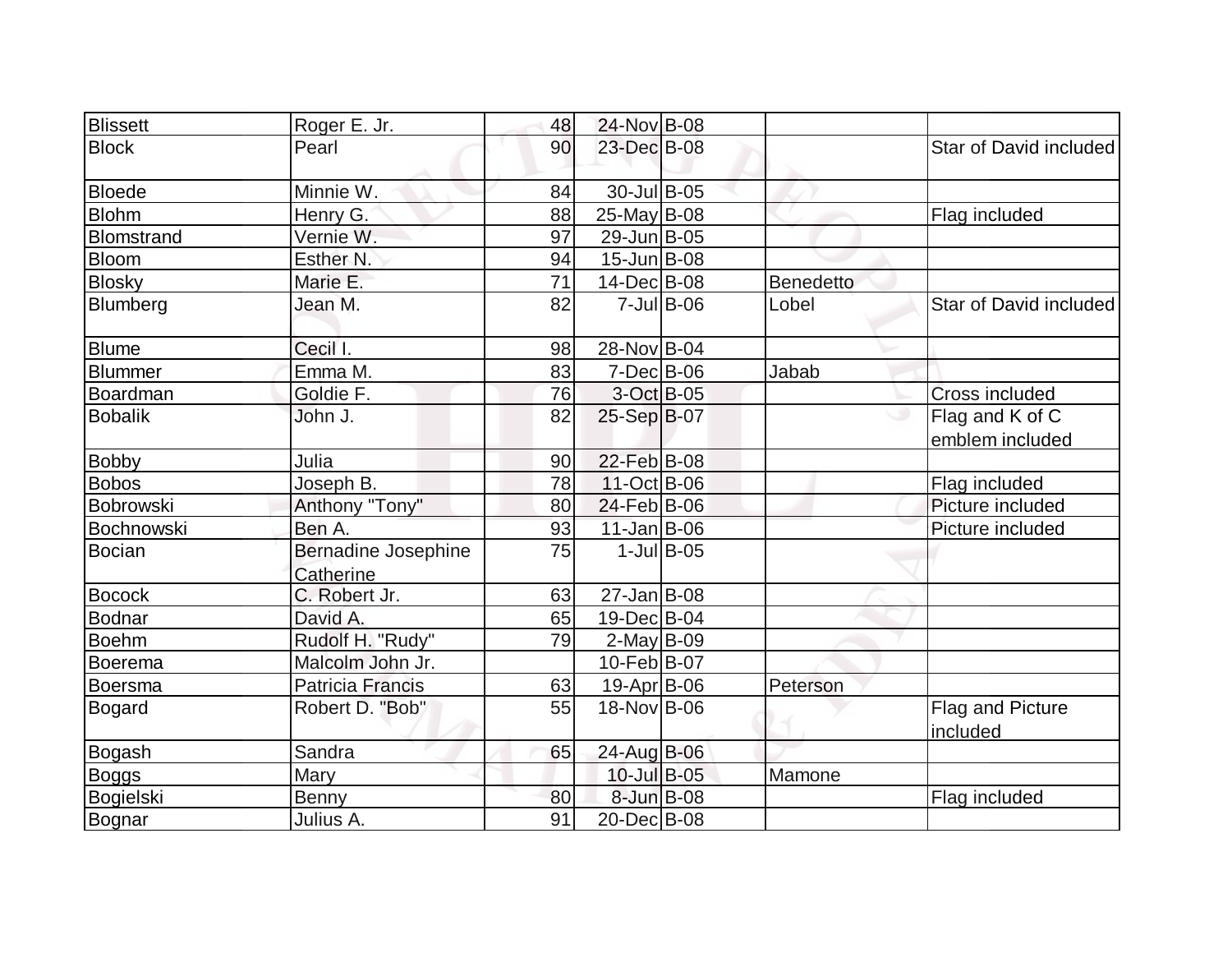| Boguszewicz       | Virginia L.                        | 67  | 16-Jul B-06        |               |          |                                     |
|-------------------|------------------------------------|-----|--------------------|---------------|----------|-------------------------------------|
| <b>Bohling</b>    | Marlene R.                         | 66  | 5-Feb B-06         |               | Williams |                                     |
| <b>Boilek</b>     | Naomi L.                           | 80  | 15-Dec B-08        |               |          |                                     |
| <b>Bojda</b>      | Marcella M.                        | 78  | $5$ -May B-06      |               | Fary     |                                     |
| <b>Bokma</b>      | John Henry                         | 90  | 18-Oct B-06        |               |          |                                     |
| <b>Boland</b>     | Margaret                           | 84  | 18-Feb B-06        |               |          |                                     |
| <b>Boldt</b>      | Esther L.                          | 103 | 18-Nov B-06        |               |          |                                     |
| <b>Bolduc</b>     | Allen A.                           | 79  | 28-Oct B-05        |               |          |                                     |
| <b>Boling</b>     | <b>Ulysses Pratt</b>               | 74  | 19-Apr B-06        |               |          |                                     |
| <b>Bolinger</b>   | Mark                               |     | $12$ -May B-06     |               |          |                                     |
| Bolkovatz         | Joseph W.                          | 93  | $4$ -Dec $B$ -05   |               |          |                                     |
| <b>Bollheimer</b> | Homer L. "Joe"                     | 87  | 13-Dec B-06        |               |          | Flag and Picture<br>included        |
| <b>Bolls</b>      | <b>Bernard William</b><br>"Bernie" | 79  | $17$ -Feb $ B$ -08 |               |          | Cross included                      |
| <b>Bolsega</b>    | Vincent A.                         | 85  | 3-May B-08         |               |          | Flag included                       |
| <b>Bolt</b>       | Lenora                             |     | 16-Sep B-06        |               |          | Picture included                    |
| <b>Bolton</b>     | William                            | 57  | 12-Jul B-06        |               |          | Flag included                       |
| Bolzan            | Arlene A.                          | 66  | $22$ -Jan B-05     |               |          |                                     |
| Bona              | Richard A. D.D.S.<br>"Doc"         | 84  | 28-Sep B-08        |               |          | <b>Flag and Picture</b><br>included |
| Bonarigo          | James J.                           | 79  | 26-Aug B-06        |               |          | Flag included                       |
| Bonaventura       | Angelo P, Sr.                      | 86  | $15$ -Jul B-05     |               |          |                                     |
| <b>Boniecki</b>   | Josephine                          | 77  | $4$ -Aug B-06      |               |          |                                     |
| Bonk              | Chuck                              | 57  | 23-Dec B-08        |               |          |                                     |
| <b>Boose</b>      | <b>William Ezell</b>               | 85  | 7-Apr B-08         |               |          |                                     |
| <b>Borchers</b>   | Wilma D.                           |     | 20-Aug B-06        |               | Hill     |                                     |
| <b>Borchert</b>   | Harold W. "Mike"                   | 75  | $1-Sep$ B-04       |               |          |                                     |
| <b>Borchert</b>   | Sonja Lea                          | 28  | 3-Feb B-06         |               |          |                                     |
| Borders           | Donald H.                          | 80  | 3-Oct B-05         |               |          | Flag included                       |
| Borgo             | John L.                            | 62  | 20-Dec B-08        |               |          |                                     |
| Borja             | Angelita                           | 76  |                    | $4$ -Jul B-06 |          |                                     |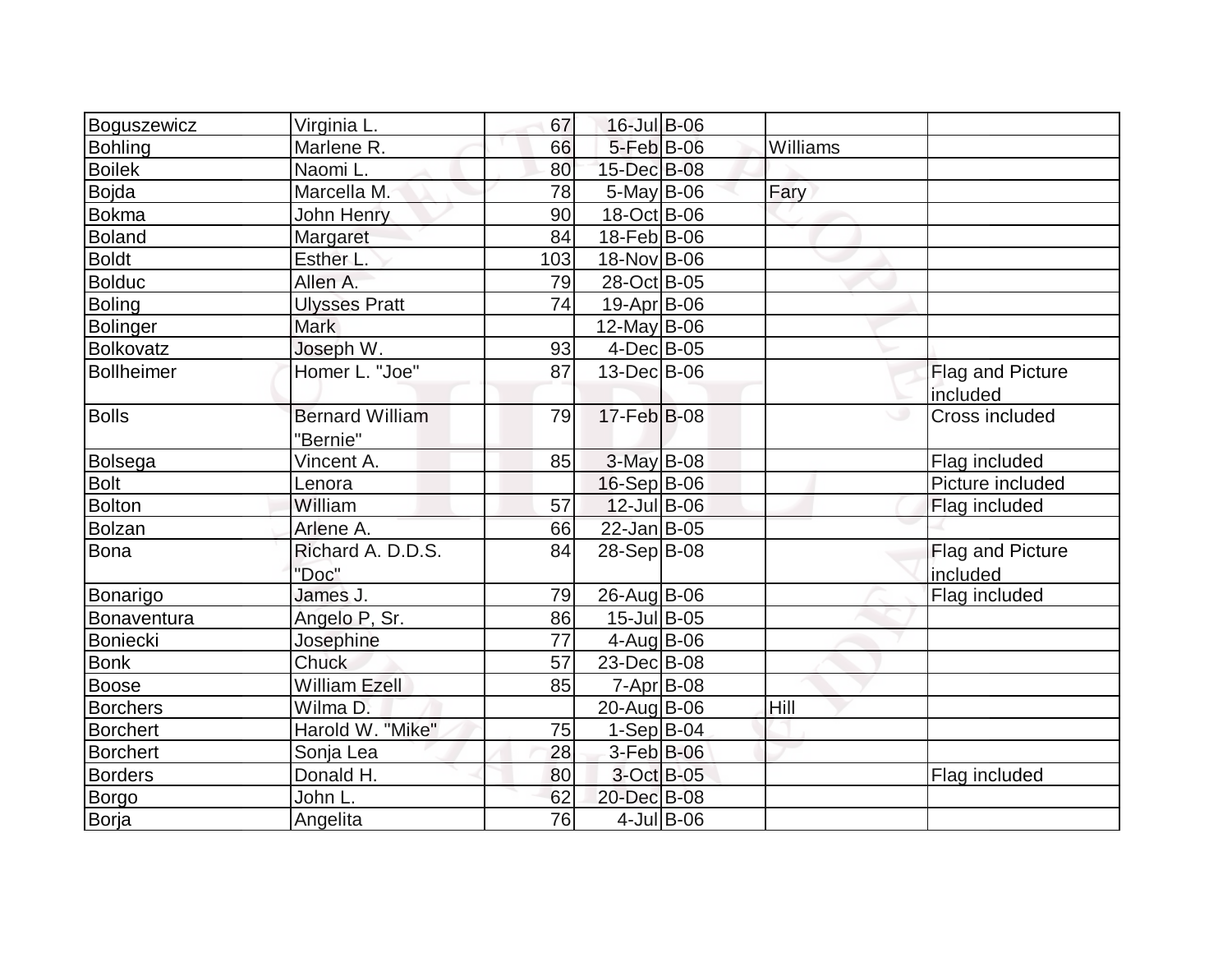| Borman           | Elmer W.            | 90             | $15-Sep$ B-08      |                |               |
|------------------|---------------------|----------------|--------------------|----------------|---------------|
| Borns            | Robert Edward (Bob) | 91             | $4$ -Jun $B$ -06   |                |               |
| Borom            | Armanda             | 78             | 11-May $B$ -08     |                |               |
| Borom            | Lundell             | 67             | $6$ -Oct $B$ -06   |                |               |
| Borowski         | Emma <sup>®</sup>   | 66             | $22$ -Jan B-05     |                |               |
| Borowski         | Susan B.            | 64             | $9$ -Mar $B$ -10   | Switalski      |               |
| <b>Borth</b>     | Edward              | 98             | $17$ -Apr $ B-05 $ |                |               |
| <b>Bortz</b>     | Wayne R.            | 86             | $23$ -Apr $ B-06$  |                |               |
| <b>Bose</b>      | Laura Marie         | 92             | 24-Dec B-06        |                |               |
| <b>Boskovich</b> | Katerine (Kay)      | 81             | $5-Apr$ B-06       |                | Flag included |
| Bosman           | Susan E.            | 44             | $25$ -May B-08     |                |               |
| Bossi            | Norbert J. "Bert"   | 74             | 14-Dec B-08        |                | Flag included |
| Bosswinkle       | Louis B.            | 78             | $6-Sep B-07$       | Trueblood      |               |
| <b>Bostic</b>    | Idabelle P.         | 79             | $27$ -Jan B-08     |                |               |
| <b>Bostic</b>    | Ernestine           |                | 14-Feb B-05        |                |               |
| Boswell          | <b>Marion</b>       | 81             | $15-Apr$ B-06      | Plummer        |               |
| Bota             | Sandra D.           | 48             | 20-Oct B-05        | Nelson         |               |
| Botma            | Loretta A.          | 72             | 23-Jun B-06        |                |               |
| <b>Botruff</b>   | Leona S.            | 86             | $1-Oct$ B-08       |                |               |
| <b>Bottorff</b>  | Edna L.             | 94             | $21$ -Jan $ B-08 $ |                |               |
| <b>Bottos</b>    | Elizabeth           | 97             | $21$ -May B-06     |                |               |
| Boucher-Hanvey   | <b>Mary Frances</b> | 78             | $5-Sep B-10$       |                |               |
| Boudi            | George J. Jr.       | 55             | 29-Jul B-05        |                |               |
| <b>Boufis</b>    | Pagona              | 88             | $5 - Aug$ B-08     |                |               |
| <b>Boufis</b>    | Sophia              | 84             | $23$ -Jan $ B-05 $ | Karvounakis    |               |
| Boulton          | Terri               | 45             | $13$ -Jan $ B$ -06 | <b>Sanders</b> |               |
| <b>Bowen</b>     | <b>Betty Ann</b>    | 61             | 11-May $B$ -08     | Watkins        |               |
| Bowen            | Iva Marie           | 94             | 3-Apr B-04         |                |               |
| <b>Bowers</b>    | Christine R.        | 51             | 12-Mar B-09        |                |               |
| <b>Bowles</b>    | Kailey B.           | $\overline{7}$ | 4-Mar B-08         |                |               |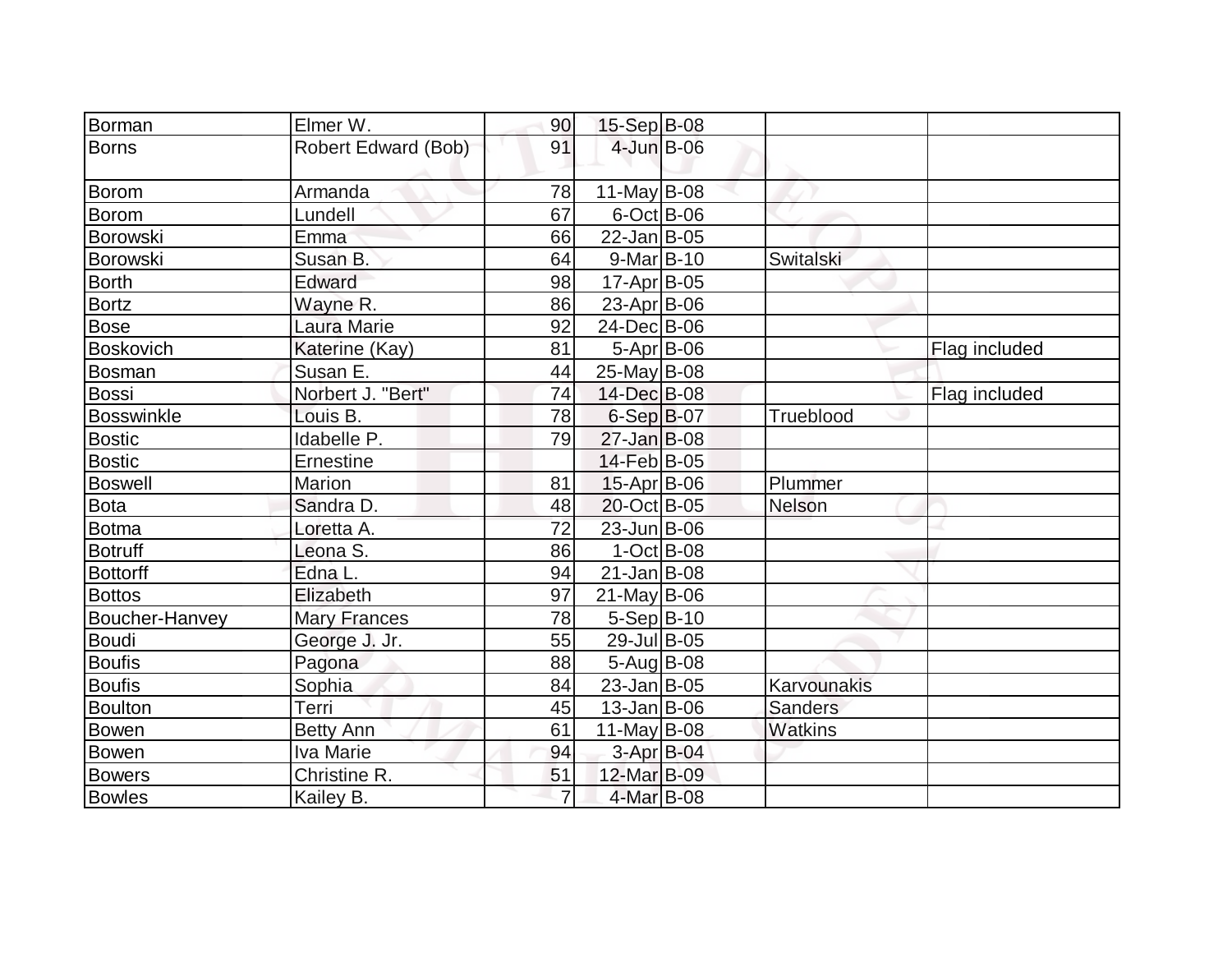| Bowman            | Hilton K.           |    | 79 Februray B-06   |                 |                          |
|-------------------|---------------------|----|--------------------|-----------------|--------------------------|
|                   |                     |    | 12                 |                 |                          |
| Bowman            | Rosalie B.          | 62 | $9$ -Feb $ B$ -08  |                 |                          |
| Boyd              | Nancy M.            | 48 | $17-Oct$ B-07      | Szopa           |                          |
| Boyd              | John P. Sr.         | 87 | $6$ -Dec $B$ -07   |                 |                          |
| Boyda             | Gloria M.           |    | 24-Dec B-06        |                 |                          |
| <b>Boyer</b>      | Terri J. "Jeannie"  | 38 | $2$ -Apr $B$ -06   |                 |                          |
| Boyer             | <b>Sharon Rae</b>   | 60 | 29-Jun B-06        |                 | <b>Full name Sharone</b> |
|                   |                     |    |                    |                 | Rae Martinie (Boyer)     |
| <b>Boyer</b>      | Opal N.             |    | $1-Feb B-06$       |                 |                          |
| <b>Boyett</b>     | William             | 77 | $2-Jan$ $B-09$     |                 |                          |
| <b>Boykin</b>     | <b>Bobby</b>        | 77 | 28-Jan B-06        |                 |                          |
| Boylan            | <b>Rosalie</b>      | 77 | $6$ -Mar $ B$ -04  |                 |                          |
| Boylan            | Patricia            | 71 | $19$ -Jan B-06     |                 |                          |
| <b>Boyle</b>      | Joann               | 53 | $10$ -Oct B-08     | Kotul           |                          |
| <b>Boyter</b>     | Mary (Sissy)        | 65 | $16$ -Jan $ B$ -04 |                 |                          |
| <b>Bozack</b>     | Margaret            | 79 | $1-Sep$ B-04       |                 |                          |
| <b>Bozarth</b>    | Gary A.             | 70 | 24-Jul B-04        |                 |                          |
| <b>Bozovic</b>    | Dobrivoje "Danny"   | 71 | 28-Jun B-06        |                 |                          |
| <b>Braatz</b>     | Mary L.             | 87 | $2$ -Mar $B$ -06   |                 |                          |
| <b>Bradney</b>    | Kathleen M.         | 47 | 27-Oct B-05        |                 |                          |
| <b>Bradtke</b>    | <b>Mary Alice</b>   | 86 | $11$ -May B-08     |                 |                          |
| <b>Brady</b>      | Ferol J.            | 61 | 10-Oct B-07        |                 |                          |
| <b>Brady</b>      | <b>Helen Arlene</b> | 83 | $6$ -Feb $B$ -07   |                 |                          |
| <b>Bragg</b>      | Patsy               | 74 | $1-Feb B-06$       | <b>Brubaker</b> |                          |
| Bragg             | <b>David Thomas</b> | 56 | $9$ -Jun $B$ -06   |                 |                          |
| Bragg             | Charles E.          | 87 | $24$ -May B-08     |                 | Flag included            |
| <b>Braggs</b>     | Chad R.             | 30 | 23-Dec B-08        |                 |                          |
| <b>Brajkovich</b> | Mary                | 87 | 10-Aug B-08        |                 |                          |
| <b>Brandon</b>    | Jesse V.            | 61 | 5-Apr B-06         |                 | Flag included            |
| <b>Brannon</b>    | Thelma G.           | 78 | 3-Mar B-06         |                 |                          |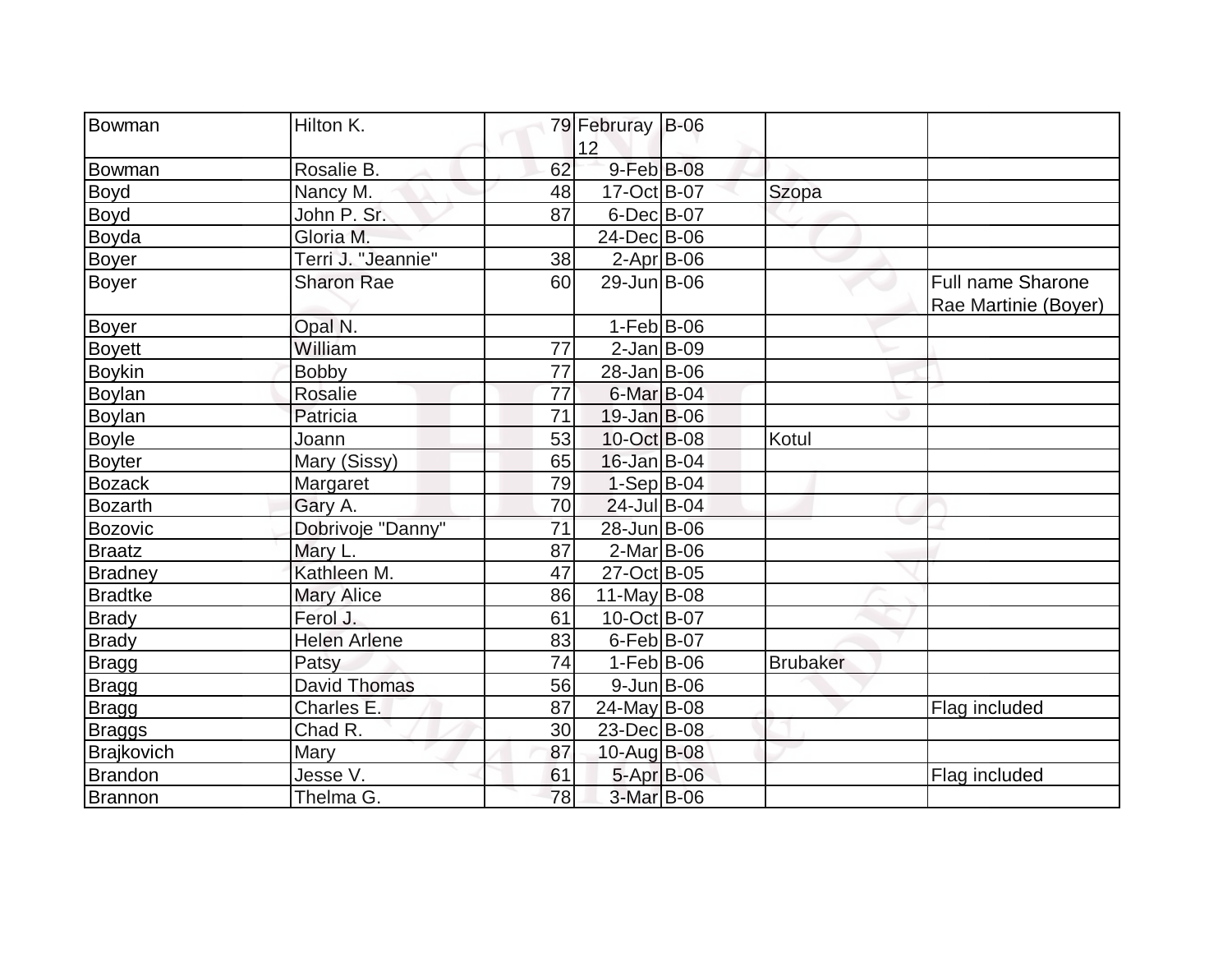| Branson          | <b>Charles Newton</b>    | 56 | 16-Nov B-08               |            |                 | Flag and Picture   |
|------------------|--------------------------|----|---------------------------|------------|-----------------|--------------------|
|                  |                          |    |                           |            |                 | included           |
| Branyik          | Stephen                  | 83 | $2$ -Feb $B$ -08          |            |                 | Flag included      |
| Brasovan         | Alexander                | 73 | 14-Nov B-07               |            |                 | Cross included     |
| <b>Brasser</b>   | Leslie Wayne             | 60 | $19$ -May B-06            |            |                 |                    |
| <b>Bratton</b>   | Harold L.                | 85 | $26$ -May B-06            |            |                 |                    |
| Brauer           | Luther M.                | 82 | $13$ -Apr $ B$ -08        |            |                 | Flag included      |
| Braun            | Ken J.                   | 58 | 15-Aug B-07               |            |                 | Flag included      |
| <b>Braun</b>     | Vernon R., Dr.           | 76 | $6-Sep B-07$              |            |                 |                    |
| Braun            | Carl Edmund              | 96 | 13-Oct B-06               |            |                 |                    |
| <b>Braun</b>     | Kathleen M. "Kathy"      | 93 | 16-Mar B-08               |            |                 |                    |
| <b>Bray</b>      | Karen "Chris"            | 63 | 20-Feb B-05               |            | Hutchinson      |                    |
| <b>Brebner</b>   | David L.                 | 60 | $11$ -JulB-06             |            |                 |                    |
| <b>Breclaw</b>   | Karne L.                 | 56 | $14$ -Jul B-06            |            |                 | Full name Karen L. |
|                  |                          |    |                           |            |                 | (Buder) Breclaw    |
| Bredesen         | Anne M.                  | 90 | 15-Aug B-07               |            |                 |                    |
| <b>Breger</b>    | <b>Betty</b>             | 74 | 22-Jun B-08               |            | <b>Tyler</b>    |                    |
| Brehmer          | Clarence                 | 95 | $1$ -Oct B-08             |            |                 |                    |
| Bremer           | Jimmy D.                 | 75 | 18-May B-08               |            |                 |                    |
| Brennan          | Ronald A.                | 61 | 20-Dec B-10               |            |                 |                    |
| Bresnahan        | Eva M.                   | 82 | $15$ -Jan $ B$ -06        |            |                 |                    |
| <b>Brettner</b>  | <b>Esther Anna</b>       | 86 | $\overline{2}$ 7-Oct B-05 |            | <b>Dritlein</b> |                    |
| <b>Bretz</b>     | Orpha Mae                | 88 | 19-Mar B-08               |            |                 |                    |
| <b>Brewer</b>    | <b>James Edward</b>      |    | 5-Nov B-05                |            |                 |                    |
| <b>Breyfogle</b> | <b>Mary Lou</b>          | 89 | 19-Mar B-08               |            | Woolley         |                    |
| <b>Bricker</b>   | Robert C.                | 77 | 16-Mar B-08               |            |                 | Flag included      |
| Bridegroom       | Barry E.                 | 48 | $8-Sep B-08$              |            |                 |                    |
| <b>Bridgeman</b> | William Burt Jr. "Lefty" | 81 | $3-Mar$ B-06              |            |                 |                    |
|                  |                          |    |                           |            |                 |                    |
| Bridgewater      | Roy                      | 84 | $6$ -Oct B-06             |            |                 | Flag included      |
| Bridgman         | Pearl A.                 | 94 |                           | 4-Jul B-06 | Schreiner       |                    |
| <b>Briggs</b>    | Elizabeth A. "Betty"     | 64 | $5 - Jun$ $B - 04$        |            |                 |                    |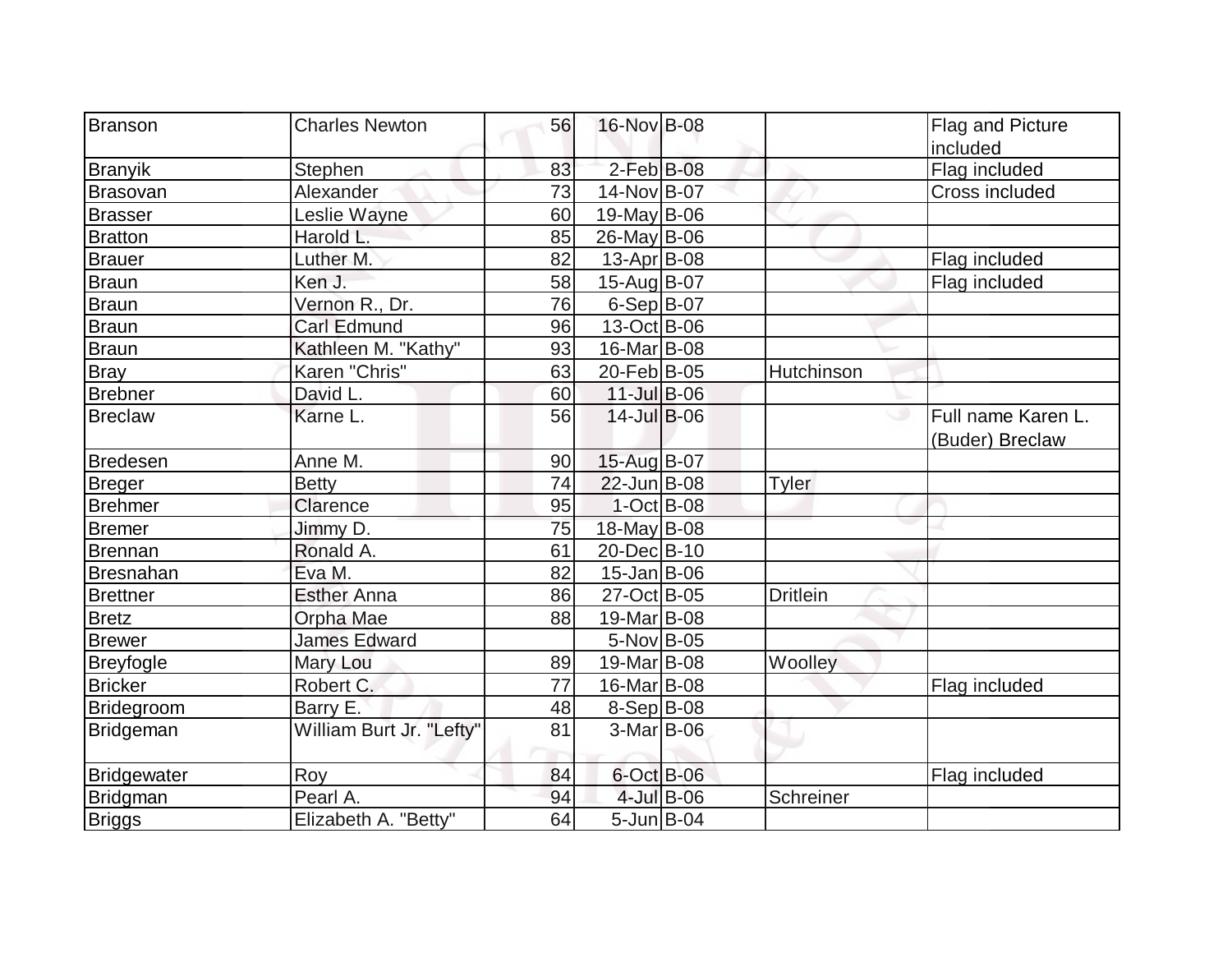| Bright           | Grace T.             | 76             | 15-Feb B-06        |            |                  |
|------------------|----------------------|----------------|--------------------|------------|------------------|
| <b>Brincko</b>   | John, Dr., MD, Facs  | 88             | 21-May B-06        |            |                  |
| <b>Brinks</b>    | Minnie               | 87             | 11-Nov B-06        | Mulder     |                  |
| <b>Briones</b>   | Jesse                | 75             | 23-Apr B-06        |            | Picture included |
| <b>Brison</b>    | Clinton C.           | 85             | 5-Dec B-07         |            | Flag included    |
| <b>Brklevich</b> | Louise R.            | 87             | 29-May B-05        |            |                  |
| <b>Broderick</b> | Violet A.            | 78             | $9$ -Feb $ B$ -08  | Taroli     |                  |
| <b>Brodner</b>   | Frank A.             | 83             | $12$ -Mar $ B-09 $ |            | Flag included    |
| <b>Broertjes</b> | <b>Ronald Martin</b> |                | 12-Oct B-06        |            |                  |
| <b>Brogan</b>    | Alexandra Kelly      | $\overline{2}$ | 14-Feb B-05        |            |                  |
| <b>Brogdon</b>   | John A.              | 74             | $8-Jan$ $B-06$     |            | Flag included    |
| <b>Bronecke</b>  | Emilie T.            | 89             | $21$ -May B-06     | Stachowicz |                  |
| <b>Brooker</b>   | Gloria A.            | 84             | 31-Oct B-07        |            |                  |
| <b>Brooks</b>    | James R.             | 48             | $4$ -Jan $B$ -06   |            |                  |
| <b>Broomes</b>   | <b>Dianne Marie</b>  | 52             | 9-Aug B-06         | O'Neal     |                  |
| <b>Brosky</b>    | Arlene               | 68             | 14-May B-06        |            |                  |
| <b>Bross</b>     | Sibyl E.             | 86             | $2$ -Apr $B$ -06   |            |                  |
| Broughton        | Eugenia Martin       |                | 15-Oct B-06        |            | Picture included |
| <b>Browar</b>    | Rostyslawa           | 89             | 18-Oct B-06        |            | Picture included |
| <b>Brown</b>     | Harvy E.             | 68             | $8 - Apr$ B-06     |            | Flag and Picture |
|                  |                      |                |                    |            | included         |
| <b>Brown</b>     | Alvin "Al"           | 91             | 10-Feb B-06        |            |                  |
| <b>Brown</b>     | Pauline              | 81             | 27-Aug B-05        | Martin     |                  |
| <b>Brown</b>     | Rodney W.            | 58             | 22-Feb B-08        |            |                  |
| Brown            | Helen M.             | 87             | $8$ -Jan B-06      |            |                  |
| <b>Brown</b>     | Joshua W.            | 23             | 20-Aug B-06        |            | Picture included |
| <b>Brown</b>     | Carl "Charlie"       | 61             | $4$ -Nov $B$ -06   |            |                  |
| Brown            | Joseph J.            | 57             | 11-Mar $ B-06$     |            | Masonic emblem   |
|                  |                      |                |                    |            | included         |
| <b>Brown</b>     | James "Bud"          | 90             | 5-Apr B-06         |            |                  |
| <b>Brown</b>     | Katherine R. "Kay"   | 85             | $5$ -Jan B-07      |            |                  |
| Brown            | Harry G.             | 88             | $4$ -Mar $ B-08$   |            |                  |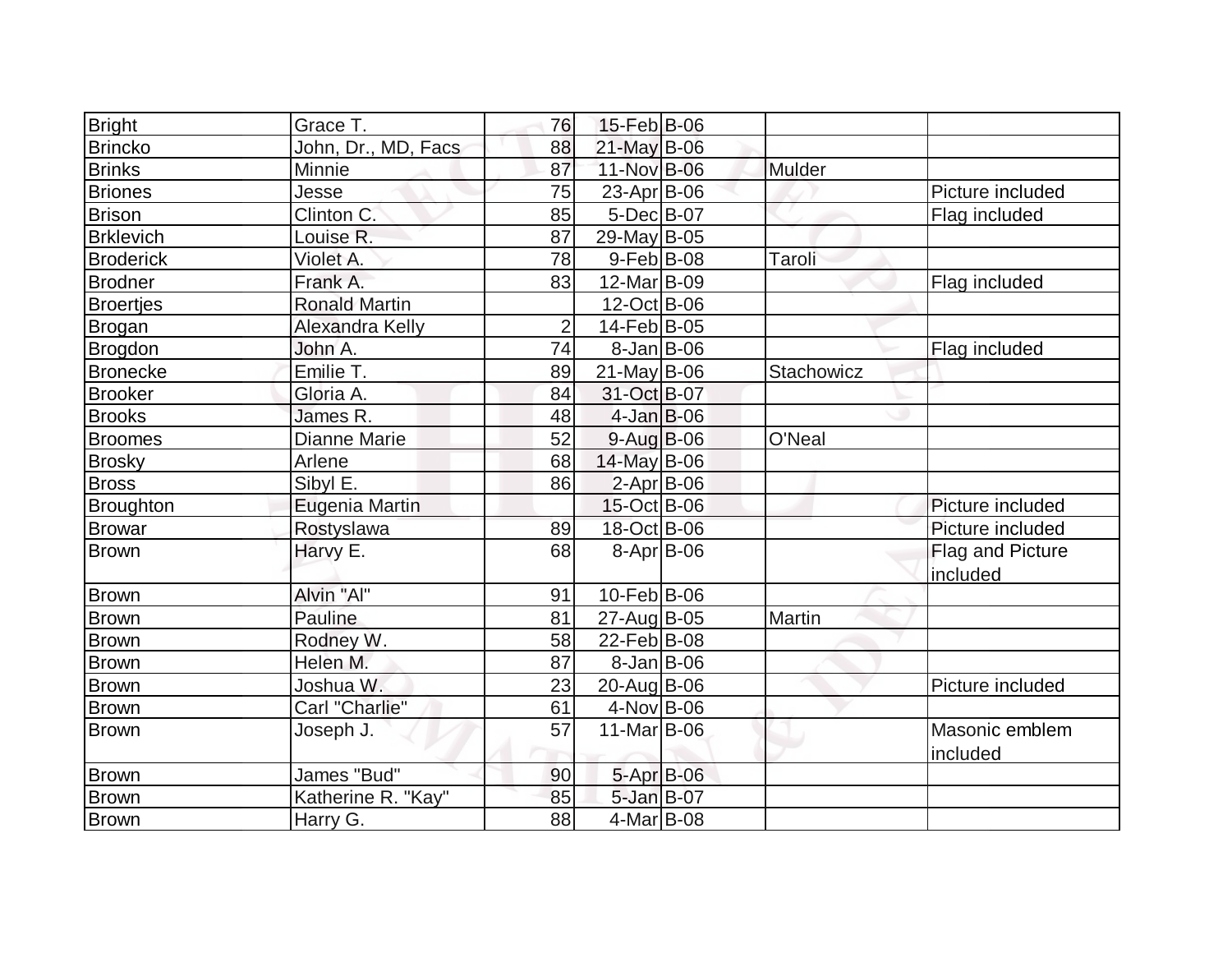| <b>Brown</b>    | Mildred L.                           | 86 | $9$ -Jul $B$ -05        | Reed           | Picture included  |
|-----------------|--------------------------------------|----|-------------------------|----------------|-------------------|
| <b>Brown</b>    | <b>Edward James</b>                  |    | 58 Decebme B-04         |                |                   |
|                 |                                      |    | r 25                    |                |                   |
| Brown           | Franklin B. "Frank"                  | 83 | 28-Dec B-04             |                | Flag and Masonic  |
|                 |                                      |    |                         |                | emblem included   |
| <b>Brown</b>    | Beverly J.                           | 68 | $9 - Apr$ B-06          |                |                   |
| <b>Brown</b>    | Ruth E.                              | 87 | $1-Auq$ B-05            |                |                   |
| <b>Brown</b>    | Alice M.                             | 87 | $17$ -May B-08          |                |                   |
| <b>Brown</b>    | Phil                                 | 86 | $16$ -Jun $B$ -06       |                |                   |
| <b>Brown</b>    | Nellie J.                            | 80 | 17-Mar B-08             | <b>DeVries</b> |                   |
| <b>Brown</b>    | Angeline Elizabeth                   | 43 | 24-Mar <sub>B</sub> -08 |                |                   |
|                 | "Angie"                              |    |                         |                |                   |
| <b>Brown</b>    | J. Philip                            | 86 | $2$ -Feb $B$ -08        |                |                   |
| <b>Brown</b>    | James G. (Jim)                       | 76 | $7$ -Dec $B$ -08        |                |                   |
| <b>Brown</b>    | <b>Wilodene Marie</b>                | 72 | $2$ -Jun $B$ -06        |                |                   |
| <b>Brown</b>    | Jerrod A.                            | 6  | 19-Mar B-08             |                |                   |
| Brown           | Frank "Jimmy"                        | 98 | 10-Feb B-06             |                | Flag included     |
| <b>Brown</b>    | Dorothy Lura                         | 88 | $14$ -Jan $ B-06 $      |                |                   |
| <b>Brown</b>    | Helen Jeanne                         | 82 | 22-Aug B-07             | O'Connor       | Cross included    |
| <b>Brown</b>    | Max A.                               | 82 | $19$ -Jan $ B$ -06      |                | Picture included  |
| <b>Broze</b>    | <b>Margo Marie</b>                   | 61 | $2$ -Jul B-05           |                |                   |
| Bruce           | Aldred G. Sr.                        | 74 | 29-Jun B-05             |                |                   |
| <b>Bruene</b>   | Joan T.                              | 76 | 11-Aug B-07             | Watson         | Full name Joan T. |
|                 |                                      |    |                         |                | Donnelly (Bruene) |
| Bruggeman       | Louis Arthur                         | 81 | 30-Nov B-08             |                |                   |
| Brumbaugh       | <b>Doris</b>                         | 88 | 18-Feb B-06             | Payne          |                   |
| Bruner          | Leona                                | 69 | 29-Oct B-05             | Bowman         |                   |
| <b>Bruni</b>    | Bruno A.                             | 80 | $9-Nov$ B-08            |                |                   |
| <b>Brunicon</b> | <b>Bernice</b>                       | 91 | 11-Apr B-07             |                |                   |
| <b>Bruno</b>    | Anthony T.                           | 88 | 4-Jun B-06              |                |                   |
| <b>Brunt</b>    | <b>William Fredrick II</b><br>"Bill" | 55 | 25-Aug B-05             |                | Picture included  |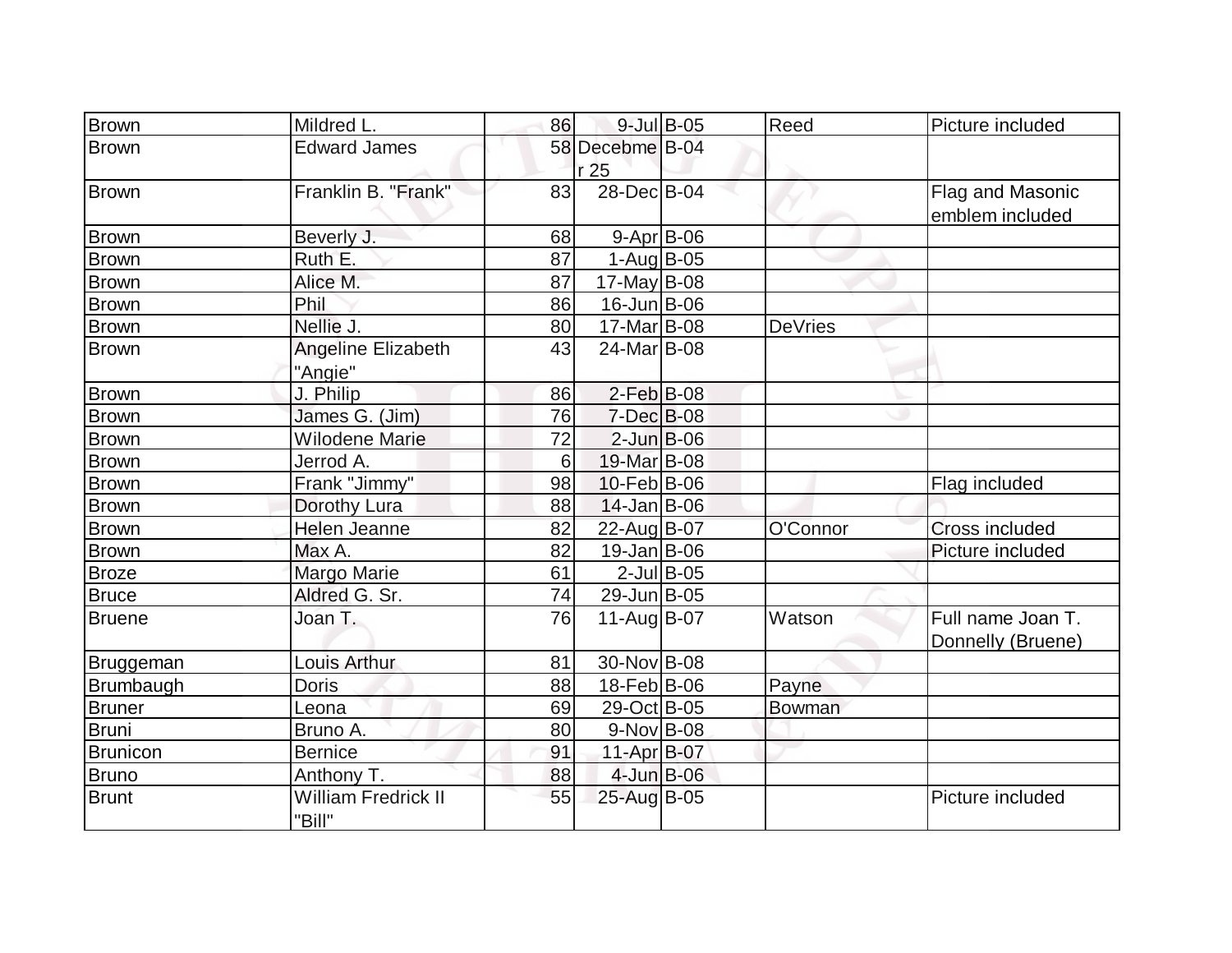| <b>Brush</b>      | Anne C.                 | 87 | 21-Mar B-07        |          |                                               |
|-------------------|-------------------------|----|--------------------|----------|-----------------------------------------------|
| <b>Bruzek</b>     | George W.               | 72 | $6$ -Jan B-06      |          |                                               |
| <b>Bryant</b>     | Edward M.               | 55 | 22-Oct B-05        |          |                                               |
| <b>Bryant</b>     | Ova "Mac"               | 75 | 14-Feb B-05        |          |                                               |
| Bryniarski        | Ann                     | 88 | 12-Mar B-09        |          |                                               |
| <b>Bryski</b>     | Michael B.              | 50 | $16$ -Jan $ B$ -04 |          | Flag and Picture<br>included                  |
| <b>Bublitz</b>    | Dorothy                 | 80 | 12-Nov B-05        |          |                                               |
| <b>Buchanan</b>   | John J.                 | 81 | 21-Mar B-07        |          | Flag included                                 |
| <b>Bucher</b>     | Mary G.                 | 68 | $19$ -Jan $ B$ -08 | Wiencken | Full name Mary G.<br><b>Bucher Przybylski</b> |
| <b>Buchko</b>     | Shirley Jean            | 58 | 29-Nov B-07        | Mayer    |                                               |
| <b>Buczkowski</b> | Douglas A.              | 60 | 19-Oct B-05        |          |                                               |
| <b>Buda</b>       | Frank                   | 93 | $7$ -Dec $B$ -06   |          |                                               |
| <b>Buda</b>       | Genevieve               | 89 | 27-Mar B-05        |          |                                               |
| <b>Buechley</b>   | Frank G.                | 80 | $3-Auq$ B-09       |          |                                               |
| <b>Buffington</b> | Eva                     | 66 | $26$ -Jul B-06     |          | Full name Eva Mai<br><b>Buffington Martin</b> |
| Bugajski          | Edward J. Jr.           |    | 24-Nov B-08        |          |                                               |
| <b>Bugajski</b>   | Chester                 | 83 | $24$ -Jan B-09     |          |                                               |
| <b>Bujaki</b>     | Helen                   | 84 | 14-Oct B-06        |          |                                               |
| <b>Bukovac</b>    | Marie F.                | 88 | $11-Nov B-06$      | Herbert  | Picture included                              |
| <b>Bukowski</b>   | Marie L.                | 82 | $15$ -Jun $ B$ -08 |          |                                               |
| <b>Bukowski</b>   | Gregory J.              |    | $21$ -May B-06     |          |                                               |
| <b>Bukwa</b>      | Nancy R.                | 54 | $10$ -Jun $B$ -08  |          |                                               |
| <b>Bulanda</b>    | Walter A.               | 83 | 10-Aug B-08        |          | Flag included                                 |
| <b>Bulfer</b>     | Lauretta                | 85 | 22-Dec B-08        |          |                                               |
| <b>Buls</b>       | Lydia Frieda            | 95 | 19-Feb B-08        |          |                                               |
| <b>Bumbico</b>    | Joseph Jr.              | 82 | $10$ -Jun $B$ -08  |          |                                               |
| <b>Bunch</b>      | Jeri Diane              | 38 | $7$ -May B-06      |          |                                               |
| <b>Bunchek</b>    | Adeline                 | 87 | 16-Jul B-06        | Przybyla |                                               |
| <b>Burdyl</b>     | <b>Theodore Matthew</b> | 83 | 14-Aug B-05        |          |                                               |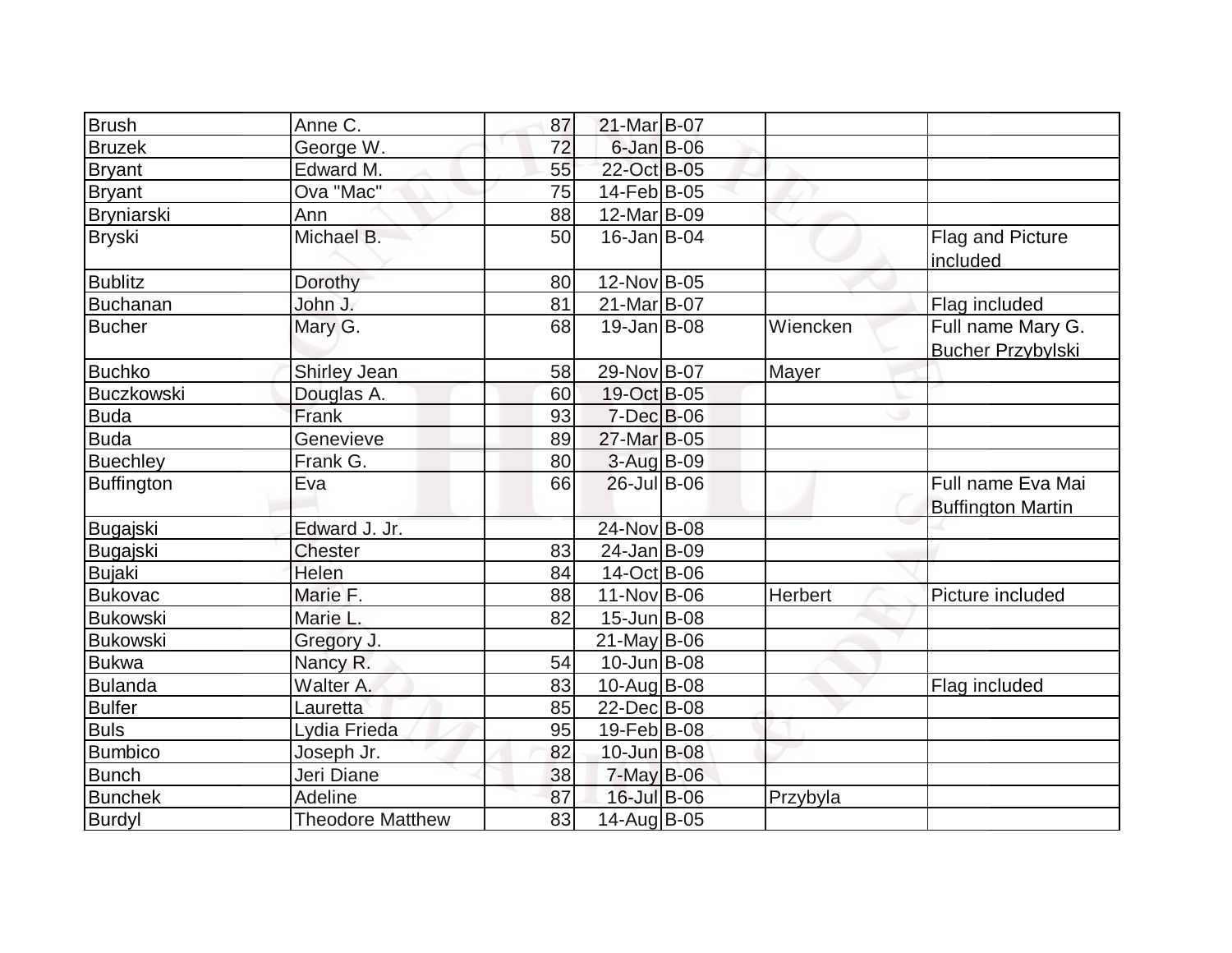| Burford         | Norman                         | 74     | 4-Feb B-08         |               |                    |
|-----------------|--------------------------------|--------|--------------------|---------------|--------------------|
| <b>Burge</b>    | <b>Opal Maxine</b>             | 85     | $8$ -Feb $B$ -06   |               |                    |
| Burger          | Larry                          | 67     | 25-Apr B-09        |               | Flag included      |
| <b>Burgess</b>  | Ann Marie                      | 62     | $9-Oct$ B-06       | <b>Bramer</b> |                    |
| <b>Burgess</b>  | Donna Marie                    | 59     | 20-Mar B-04        |               | Picture included   |
| <b>Burgess</b>  | James P.                       | 47     | 24-Jun B-06        |               |                    |
| Burghardt       | Mary A.                        |        | 29-Jun B-05        |               |                    |
| Burk            | Emma                           | 83     | $8$ -May $E$ -01   |               |                    |
| <b>Burke</b>    | Raymond H.                     | 73     | 28-Aug B-05        |               | Flag included      |
| <b>Burke</b>    | James B. "Jimmy"               | 89     | $16$ -Feb $ B$ -09 |               |                    |
| <b>Burkey</b>   | Ruby J.                        | 77     | 22-Feb B-08        |               |                    |
| <b>Burkhart</b> | Glenn D.                       | 47     | 19-Aug B-06        |               |                    |
| <b>Burkhart</b> | Ken                            | 89     | $2$ -Jan B-09      |               |                    |
| Burkhart        | Owen L. "Papppy" &<br>"Gooser" | 75     | 10-Oct B-07        |               | ی<br>Flag included |
| <b>Burkhart</b> | Ada D.                         | 89     | 20-Mar B-04        | Gramenz       |                    |
| <b>Burks</b>    | Louis B.                       | 79     | $15$ -Jan $ B$ -08 |               | Picture included   |
| <b>Burns</b>    | Franklin D., Rev.              | 62     | $3-Jan$ $B-06$     |               |                    |
| <b>Burns</b>    | Eugene, Rev.                   | 76     | $17 - Jan$ B-06    |               |                    |
| <b>Burns</b>    | Lawrence O.                    | 75     | $11$ -Mar $ B-06$  |               |                    |
| <b>Burns</b>    | Anita                          | 82     | $26$ -Apr $ B-08 $ |               | Picture included   |
| <b>Burns</b>    | Raymond V.                     | 72     | $12$ -Apr $ B-06 $ |               |                    |
| <b>Buros</b>    | <b>Bendict "Uncle Ben"</b>     | 79     | $16$ -Apr $ B$ -06 |               | Flag included      |
| <b>Burosh</b>   | Josephine D.                   | 84     | 5-Jun $B$ -04      |               |                    |
| <b>Burrell</b>  | Alan A. Sr.                    |        | $9$ -Jun $B$ -06   |               |                    |
| <b>Burrell</b>  | <b>Franklin Lee</b>            | 89     | $7 - Aug$ B-05     |               | Flag included      |
| <b>Burrows</b>  | Stephanie J.                   | 55     | $8-Feb B-06$       | Padget        |                    |
| Burton          | Alice Ann                      | 75     | 16-May B-07        |               |                    |
| <b>Burton</b>   | Hylda                          | 96     | 6-Aug B-05         |               | Picture included   |
| Bush            | Barry W.                       | 62     | 29-Jan B-06        |               |                    |
| Bush            | <b>Konnor Paul</b>             | Infant | 12-Apr B-06        |               |                    |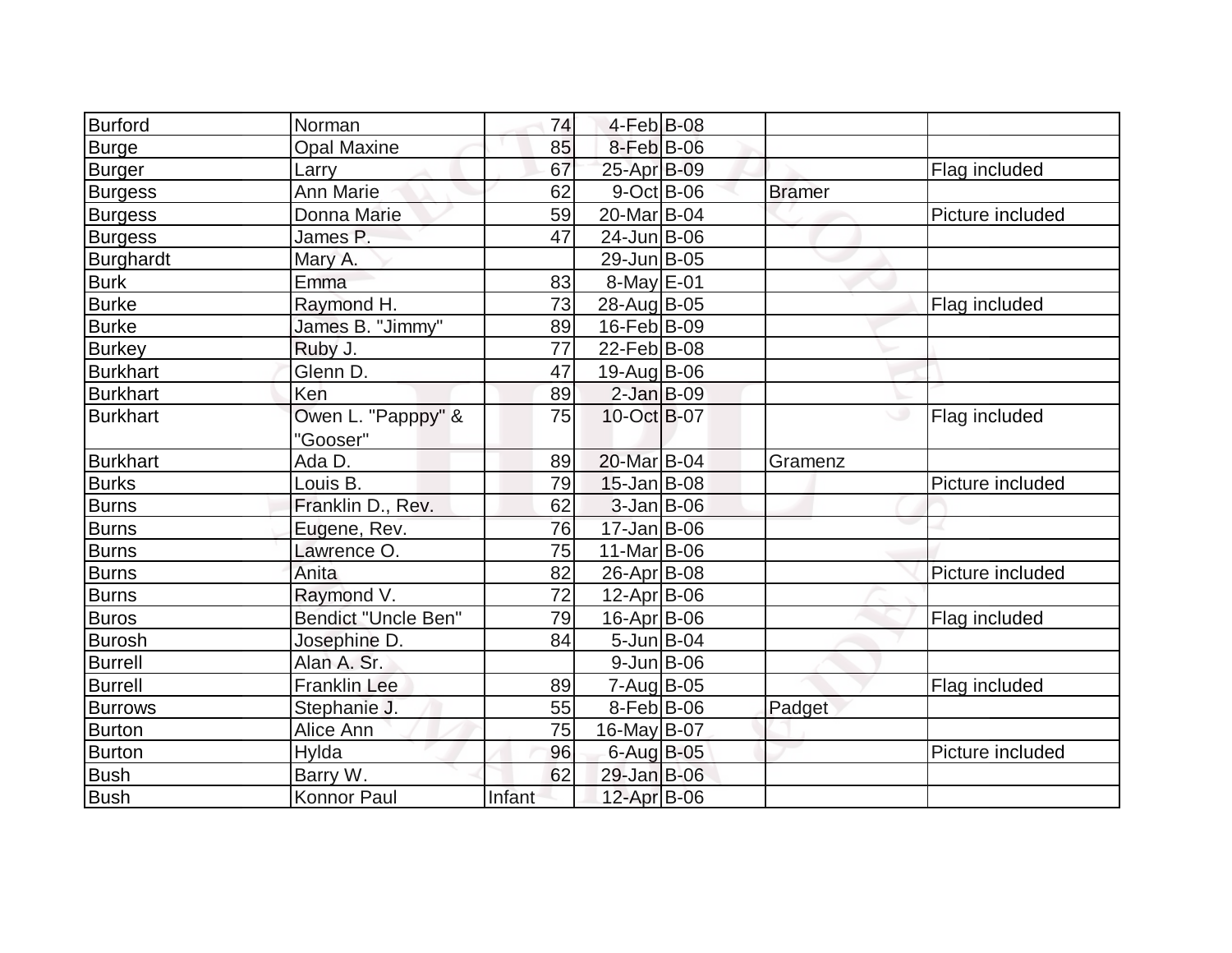| Bush            | Jean E.              | 76 | 18-Jan B-07        | Cox        | Full name Jean E.         |
|-----------------|----------------------|----|--------------------|------------|---------------------------|
|                 |                      |    |                    |            | (Bush) Miller             |
| Busselberg      | Maurice L. "Biss"    | 83 | 24-Jul B-04        |            |                           |
| <b>Bussies</b>  | <b>Neva</b>          | 91 | 24-Dec B-06        |            | Full name Neva            |
|                 |                      |    |                    |            | <b>Bussies (D'Angelo)</b> |
| <b>Buth</b>     | Wilbert E. "Wil"     | 77 | $5$ -May B-06      |            |                           |
| <b>Butler</b>   | O. Scott             |    | 29-May B-05        |            |                           |
| <b>Butler</b>   | Suzy A.              | 52 | $17$ -Jan $ B-08$  |            | Full name Suzy a.         |
|                 |                      |    |                    |            | Salinas-Butler            |
| <b>Butler</b>   | Patricia Lee "Boxcar | 66 | 13-Oct B-06        |            |                           |
|                 | Tommi"               |    |                    |            |                           |
| <b>Butler</b>   | Thomas W.            | 64 | 29-Dec B-07        |            |                           |
| <b>Butler</b>   | Frances M.           | 76 | $28 - Jan$ B-06    |            |                           |
| <b>Butler</b>   | Helen                |    | 13-Feb B-05        |            |                           |
| Butterfield     | George A. "Buck"     | 88 | $2$ -Jan B-05      |            |                           |
| <b>Buttles</b>  | Fay C.               | 84 | 6-Nov B-04         |            |                           |
| <b>Button</b>   | <b>Isabell M.</b>    | 76 | $21-Nov B-07$      |            |                           |
| <b>Butts</b>    | Leroy Jr.            | 40 | $31$ -Aug B-08     |            |                           |
| <b>Buzalski</b> | Geneva "Jenny"       | 94 | 24-Sep B-06        |            |                           |
| Buzonik         | Helen C.             | 69 | $24$ -May B-08     | Sokolinski |                           |
| <b>Buzzell</b>  | Richard              |    | $7-Sep B-08$       |            |                           |
| <b>Bydalek</b>  | Robert "Bob"         | 65 | $2-Sep B-08$       |            |                           |
| <b>Bykerk</b>   | Martha               | 85 | 13-May $B$ -06     |            |                           |
| <b>Byrd</b>     | <b>Helen Dolores</b> | 91 | 28-Apr B-06        |            |                           |
| <b>Bysiek</b>   | Frank A.             | 91 | 29-Jul B-05        |            |                           |
| Cadle           | Stephanie            |    | 4-Apr B-05         |            |                           |
| Cadwell         | Florence G.          | 84 | 12-Jun B-05        | Horvath    |                           |
| Calabaria       | <b>Samuel Paul</b>   | 92 | $18$ -Jan $ B$ -06 |            |                           |
| Caldwell        | Orville M. "Duke"    | 78 | 10-Sep B-05        |            | Flag included             |
| Caldwell        | Nathaniel            | 79 | 18-Feb B-06        |            |                           |
| Caldwell        | Virginia J.          | 85 | 13-Sep B-08        |            |                           |
| Callahan        | Veronica A. "Ronni"  | 64 | 23-Oct B-07        |            |                           |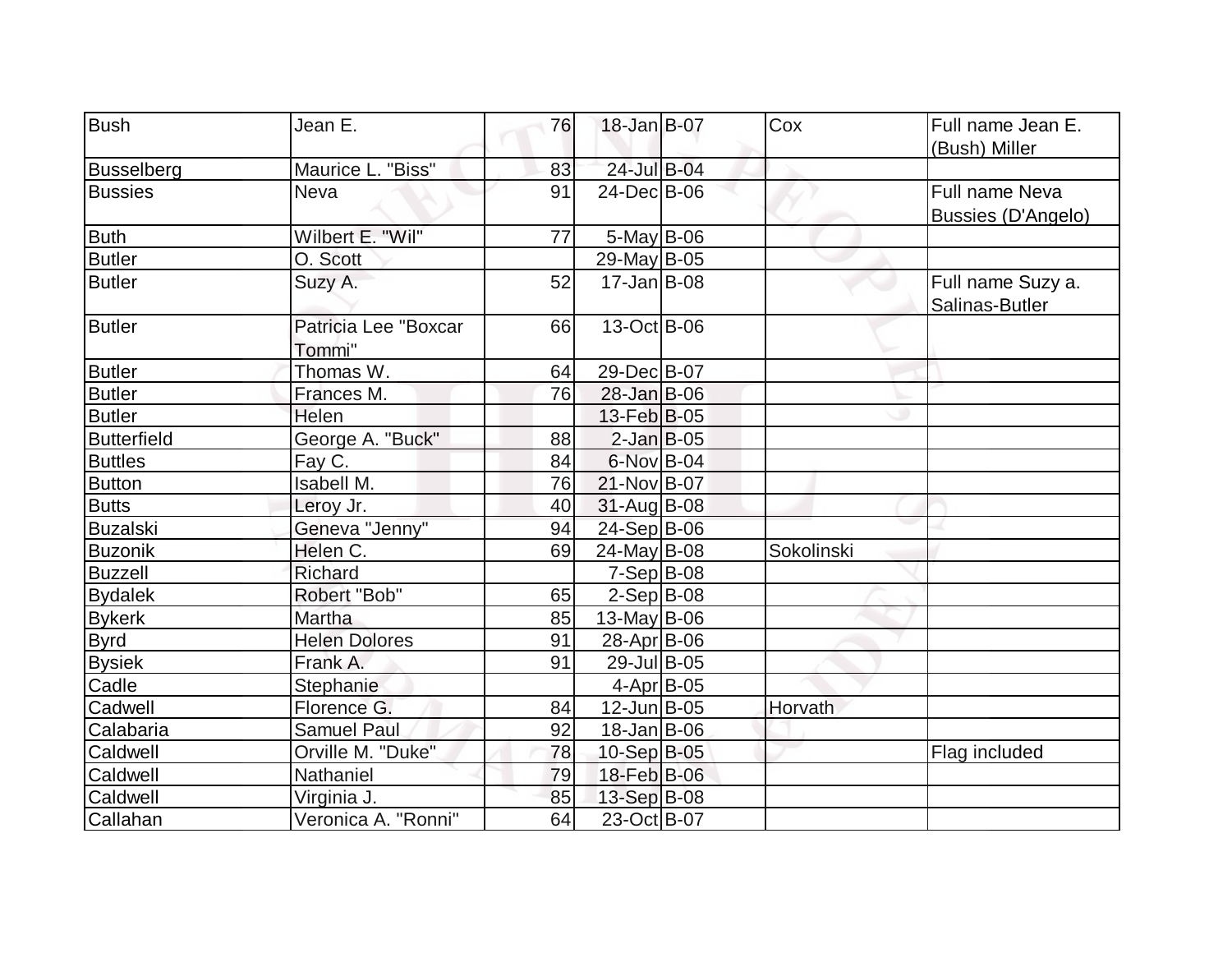| Callahan        | William S.             | 77 | $17 - Jan$ B-06   |                  |                | Flag included                                             |
|-----------------|------------------------|----|-------------------|------------------|----------------|-----------------------------------------------------------|
| Camadeca        | <b>Thomas</b>          | 80 | 22-Jan B-05       |                  |                |                                                           |
| <b>Camalick</b> | <b>Dolores</b>         | 76 | 9-Jul B-05        |                  | Sobieski       |                                                           |
| Cambe           | Dorothy                | 61 | 23-Apr B-06       |                  |                |                                                           |
| Camp            | <b>Frederick Harry</b> | 78 | 29-Mar B-08       |                  |                | Flag included                                             |
| Camp            | Thomas P.              | 52 | $1-Dec$ B-10      |                  |                |                                                           |
| Campbell        | John                   |    | 5-Nov B-05        |                  |                | Son of Kellie<br>(McElmurry) and<br><b>Scott Campbell</b> |
| Campbell        | John F.                | 56 | $3$ -Jan B-06     |                  |                | Flag included                                             |
| Campbell        | S.J., Rev.             | 60 | 29-Jun B-05       |                  |                |                                                           |
| Campbell        | John S.J., Rev.        | 60 |                   | $3$ -Jul B-05    |                |                                                           |
| Campbell        | Wesley M.              | 69 | 17-Jul B-05       |                  |                | Flag included                                             |
| Canada          | Judith A.              | 67 | $2$ -Aug B-06     |                  |                |                                                           |
| Candian         | Catherine              | 87 | 23-Feb B-08       |                  |                |                                                           |
| Caniga          | Gus                    | 73 | 8-Jul B-05        |                  |                | Flag included                                             |
| Canna           | James C.               | 84 | $23$ -Jun $B$ -06 |                  |                | Flag included                                             |
| Canner          | Richard                | 77 | $6$ -Jan B-06     |                  |                |                                                           |
| Canul           | Reynaldo G.            | 67 | 26-Apr B-08       |                  |                |                                                           |
| Cap             | Joseph S.              | 84 | $2$ -Jan B-06     |                  |                |                                                           |
| Capellari       | Gino Sr.               | 84 | $14$ -Jan $ B-06$ |                  |                | Flag included                                             |
| Capizzani       | <b>Angleo Frank</b>    | 92 | $5-Oct$ B-06      |                  |                |                                                           |
| Capporelli      | John                   | 81 | 25-Aug B-05       |                  |                | Flag included                                             |
| Caprous         | <b>Anthony Vale</b>    | 37 | 12-Aug B-08       |                  |                |                                                           |
| Carden          | Laura Lee              | 43 | 14-Feb B-05       |                  | <b>Sanders</b> |                                                           |
| Cardenas        | Joseph                 | 50 |                   | $1$ -Jul $B$ -05 |                |                                                           |
| Cardenas        | Dolores J.             | 75 | 21-Oct B-05       |                  |                |                                                           |
| Cardenas        | Carlos Sr.             | 74 | $4-Sep$ B-05      |                  |                |                                                           |
| Cardenas        | Rafael "Ray"           | 83 | 30-Apr B-08       |                  |                | Flag and Picture<br>included                              |
| Cardiel         | Mary M.                | 71 | 17-Nov B-05       |                  |                |                                                           |
| Carey           | Carl C.                | 91 | $5-Apr$ B-06      |                  |                |                                                           |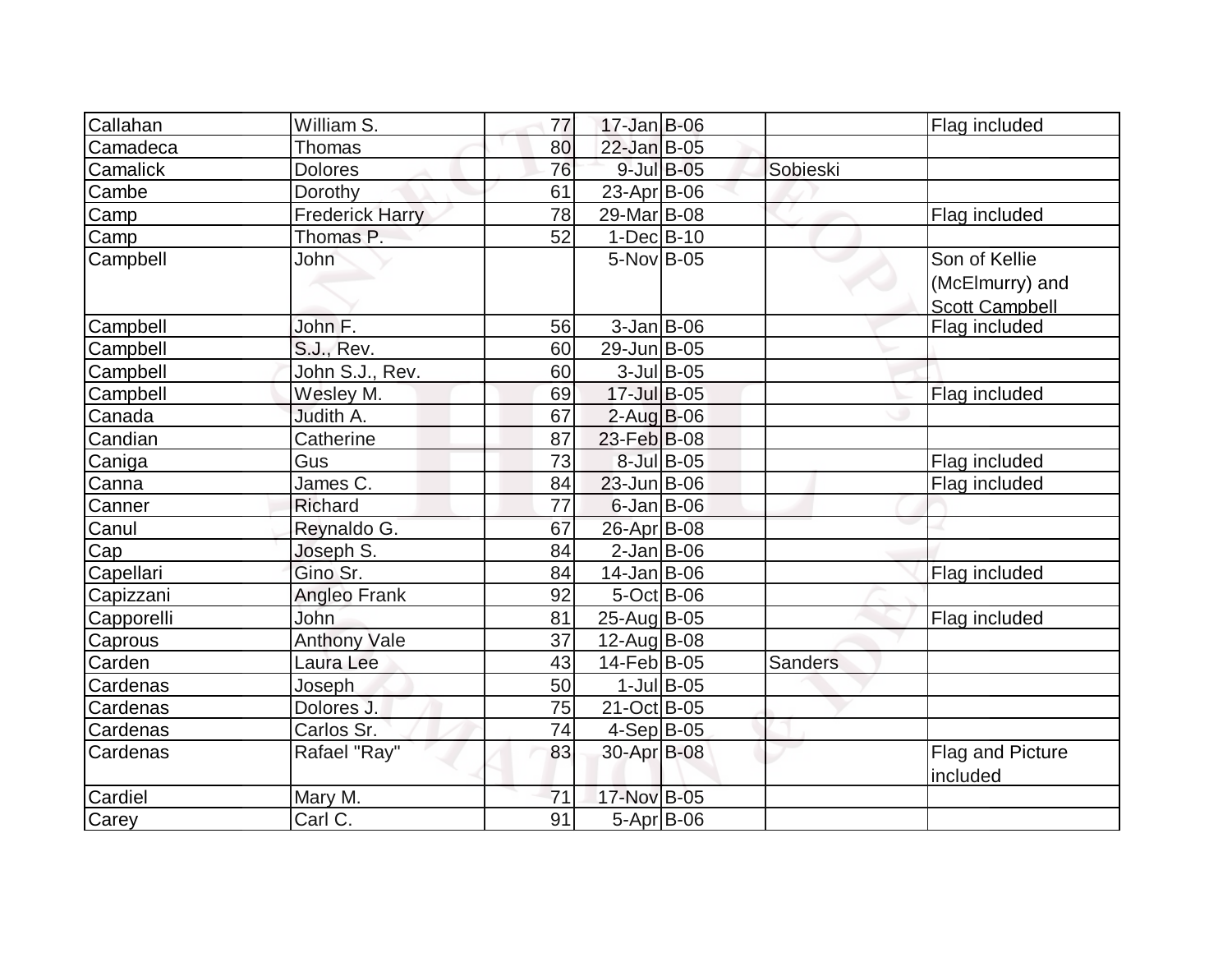| Carey      | Erma M.              | 88 | $21-Apr$ B-08      |           |                                                  |
|------------|----------------------|----|--------------------|-----------|--------------------------------------------------|
| Carlsen    | Carl O.              | 96 | 29-Mar B-08        |           |                                                  |
| Carlson    | Roger <sub>G.</sub>  | 67 | 6-Aug B-06         |           | Picture included                                 |
| Carlson    | Elmyra C.            | 88 | $20$ -Aug B-06     |           |                                                  |
| Carlson    | Edward               | 75 | $10$ -Aug $B$ -08  |           |                                                  |
| Carlson    | Eric G.              | 31 | 10-Nov B-05        |           |                                                  |
| Carlson    | Margaret C.          | 61 | $9$ -Jun $B$ -06   |           |                                                  |
| Carlson    | Lillie C.            | 94 | $13$ -Jul B-05     | Gustafson |                                                  |
| Carnes     | <b>Anne Frances</b>  | 81 | $13$ -Jan $ B$ -06 |           |                                                  |
| Carpenter  | <b>Denzil Earl</b>   | 82 | $19$ -Jan $ B$ -06 |           |                                                  |
| Carpenter  | James Earl Sr. "Cop" | 56 | 30-Jan B-06        |           |                                                  |
| Carrel     | Gladys M.            | 78 | 6-Sep B-07         | Anderson  |                                                  |
| Carrieri   | Louis A.             | 70 | 29-Jul B-05        |           | Flag included                                    |
| Carrizales | Amelia R.            | 83 | 1-Dec B-09         |           | Cross included                                   |
| Carroll    | Jean Marie           | 45 | 13-Oct B-06        |           |                                                  |
| Carter     | Mae G.               | 72 | $10$ -Jan $ B-06$  |           |                                                  |
| Carter     | Keith Loper          | 87 | $21$ -Jun $B$ -06  |           |                                                  |
| Carter     | Ronald Allen Sr.     | 61 | 20-Jun B-09        |           |                                                  |
| Carter     | <b>Beatrice</b>      | 83 | $6$ -Jan $B$ -06   | Colpen    | <b>Full name Beatrice</b><br><b>Carter Banks</b> |
| Carter     | Leroy T.             | 85 | 19-Apr B-06        |           |                                                  |
| Carter     | <b>Thomas</b>        |    | 25-Aug B-05        |           |                                                  |
| Cartwright | Shirley L.           | 69 | 10-Nov B-05        |           |                                                  |
| Casey      | Jewell J.            | 71 | $21$ -Jun $B$ -06  |           |                                                  |
| Cash       | Bill J.              | 64 | 8-Oct B-06         |           |                                                  |
| Cassaday   | Kevin L.             | 47 | $9-Mar$ B-10       |           |                                                  |
| Casselman  | Russell P.           | 61 | $11-Oct$ B-06      |           |                                                  |
| Castiglia  | Olga                 |    | $5-Sep$ B-09       | Yak       |                                                  |
| Cather     | Sharon L.            | 58 | 19-Apr B-06        |           |                                                  |
| Catlow     | Ruby L.              | 81 | 4-Aug B-06         |           |                                                  |
| Catton     | Elaine J.            | 65 | $1-Aug$ B-05       |           |                                                  |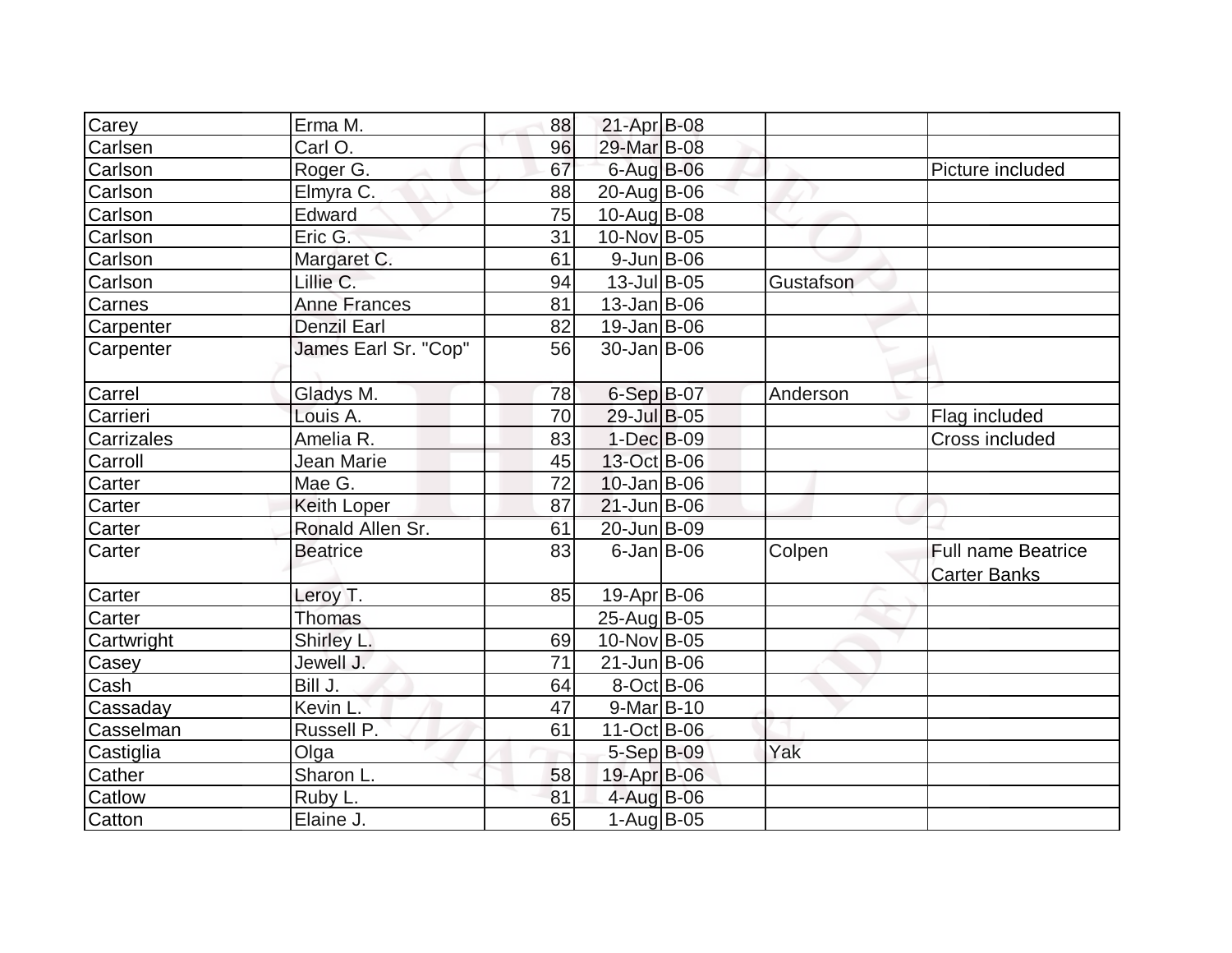| Caudill     | June                     | 78 | $23$ -Jan B-05          |               |            |                         |
|-------------|--------------------------|----|-------------------------|---------------|------------|-------------------------|
| Caulk       | Earl                     | 63 | 26-May B-06             |               |            |                         |
| Cavalier    | Norma                    | 79 | 11-Mar B-07             |               | Robinson   | Full name Norma         |
|             |                          |    |                         |               |            | <b>Cavalier Eustice</b> |
| Cavallo     | Mary                     | 56 | $8-Aug$ B-08            |               | Siegler    |                         |
| Cavanaugh   | James R.                 | 53 | $23$ -Jun $ B-06$       |               |            | Flag included           |
| Cecil       | Marguerite               | 76 | $21$ -Jan $ B-08$       |               | Jones      |                         |
| Celli       | Robert                   | 80 |                         | $9$ -Jul B-05 |            |                         |
| Celmer      | Helen                    | 91 | $3-Feb B-06$            |               | Kalinowski |                         |
| Cera        | <b>Dora</b>              |    | 17-Nov B-05             |               | Diloreto   |                         |
| Cernia      | <b>Edward John</b>       | 77 |                         | $5$ -Jul B-05 |            | Flag included           |
| Ceroni      | Antonio                  | 80 | $21-Apr$ B-08           |               |            | Flag included           |
| Certa       | Elizabeth A. "Elsie"     | 79 | 28-Apr B-06             |               | Zabinski   |                         |
| Chalecki    | <b>Kazimierz</b>         | 83 | $2$ -Apr $B$ -06        |               |            |                         |
| Chamberlain | Donald H.                | 76 | 28-Nov B-04             |               |            |                         |
| Chandler    | James A. Farmer          | 54 | 26-Feb B-08             |               |            |                         |
| Chandler    | <b>Beverly</b>           | 75 | $1-Feb B-06$            |               |            |                         |
| Chandler    | Bethany A.               | 34 | $12$ -Jun $B$ -05       |               | Hart       |                         |
| Chaney      | Ruth E.                  | 81 | 12-Mar B-09             |               |            |                         |
| Chaney      | Lola Addllee             | 81 | $25-Sep B-08$           |               |            | Lola Addllee (Chaney-   |
|             |                          |    |                         |               |            | Dillon) Pate            |
| Channing    | <b>Lee Towy Gillette</b> |    | $6$ -Apr $B$ -08        |               |            |                         |
| Channing    | Lee                      |    | $12$ -Jun $B$ -05       |               |            | Picture included / See  |
|             |                          |    |                         |               |            | June 5th                |
| Channing    | Lee                      |    | $5$ -Jun $B$ -04        |               |            | See June 12th           |
| Chapa       | Ramon                    | 50 | $6$ -Feb $ B$ -04       |               |            |                         |
| Chapman     | Sue                      |    | $6$ -Feb $ B$ -04       |               | Garvey     |                         |
| Chapman     | Mark Ryan                | 21 | 29-Jun B-05             |               |            | Picture included        |
| Chappey     | John A.                  | 83 | 3-Apr B-04              |               |            | Flag included           |
| Charlet     | Bernard "Bernie"         | 77 | 16-May B-07             |               |            | Flag included           |
| Charlson    | Anna                     | 97 | Novmebe <sup>B-05</sup> |               |            |                         |
|             |                          |    | r <sub>5</sub>          |               |            |                         |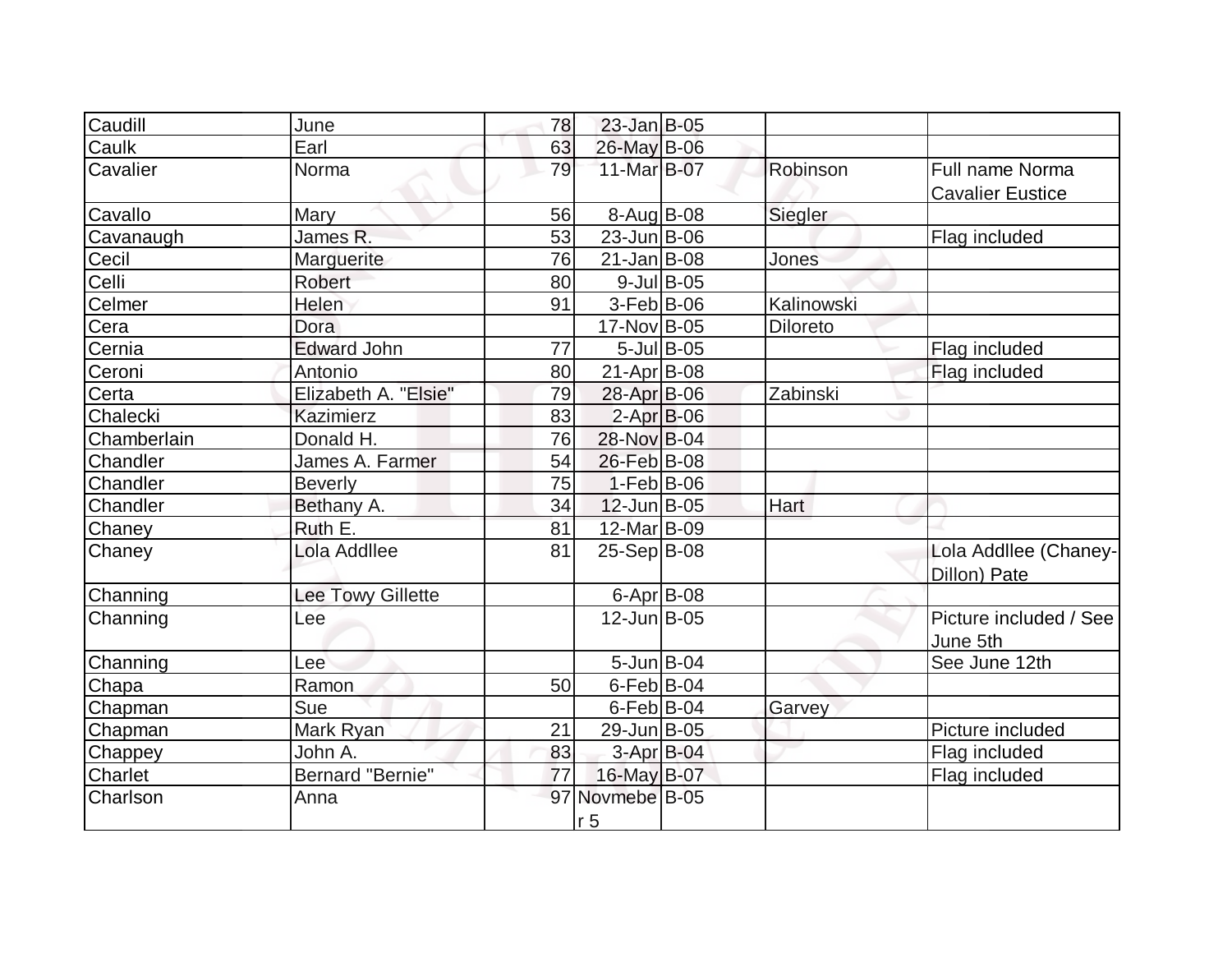| Charmin          | Rom S. M. D.                      | 74              | 11-Nov B-07       |                |                               |
|------------------|-----------------------------------|-----------------|-------------------|----------------|-------------------------------|
| Charters         | Henrietta H.                      | 84              | 12-Mar B-09       | <b>Dvojack</b> |                               |
| <b>Charters</b>  | Andrew Lee                        | 85              | 22-Jul B-05       |                | Flag included                 |
| Chase            | Hal G.                            | 80              | 15-May B-05       |                |                               |
| Chavez           | Alice B.                          | 81              | $9-Nov$ B-08      | <b>Benard</b>  |                               |
| Chavez           | Lydia                             | 57              | $16$ -Aug $B$ -06 |                | Cross included                |
| Cheknis          | Geraldine L.                      | 90              | $9-Nov$ B-08      | <b>Ball</b>    |                               |
| Chelap           | Charles D.                        | 61              | 25-Aug B-05       |                |                               |
| Chellberg        | Marian C.                         | 75              | 7-Oct B-06        |                |                               |
| Chemma           | Mary Ellen                        | 84              | $1-Apr$ B-06      | <b>Ballou</b>  |                               |
| Cheng            | Wang                              | 49              | 15-Dec B-08       |                |                               |
| Chesner          | <b>Carl August Gregory</b><br>III |                 | $5-Apr$ B-06      |                |                               |
| Chesney          | Richard A.                        | 70              | $13$ -Jan $B$ -06 |                |                               |
| <b>Chesnutt</b>  | Anne P.                           | 53              | 29-Jul B-05       | Redding        |                               |
| Chessie          | <b>Charles James</b>              | 51              | 24-Feb B-06       |                |                               |
| <b>Chester</b>   | Edith F.                          | 84              | 6-May B-08        |                |                               |
| <b>Chestnutt</b> | Anne P.                           |                 | $14-Sep B-08$     | Redding        |                               |
| Chevigny         | Julius J.                         | 72              | 28-Dec B-04       |                |                               |
| Chiabai          | Elvira L.                         | 85              | 24-Nov B-08       |                |                               |
| Chicki           | Stephen John                      | 74              | $16$ -Jun $B$ -06 |                | Flag and Picuture<br>included |
| Chiesa           | <b>Patrick Della</b>              | 98              | $23$ -May B-09    |                | Flag included                 |
| <b>Childers</b>  | Maryann V.                        | 77              | $23$ -Apr $ B-06$ |                |                               |
| <b>Childress</b> | Wynona "Nonnie"                   | 71              | $21-Apr$ B-08     |                |                               |
| Childress        | Zelma J.                          | 73              | 19-Oct B-05       |                |                               |
| <b>Childs</b>    | Elizabeth                         | $\overline{77}$ | $31$ -Jul B-05    |                |                               |
| Chizmar          | Lolita S.                         | 58              | 25-Aug B-05       |                |                               |
| Chmiel           | <b>Ruby Janet</b>                 | 90              | 15-Jun B-08       | Klokoski       |                               |
| Cholewinski      | Willliam "Bill"                   | 64              | 4-Nov B-06        |                |                               |
| Chonacki         | Francis M.                        | 72              | 25-May B-08       |                | Flag included                 |
| Chorzempa        | Chuck                             | 78              | 17-Sep B-05       |                |                               |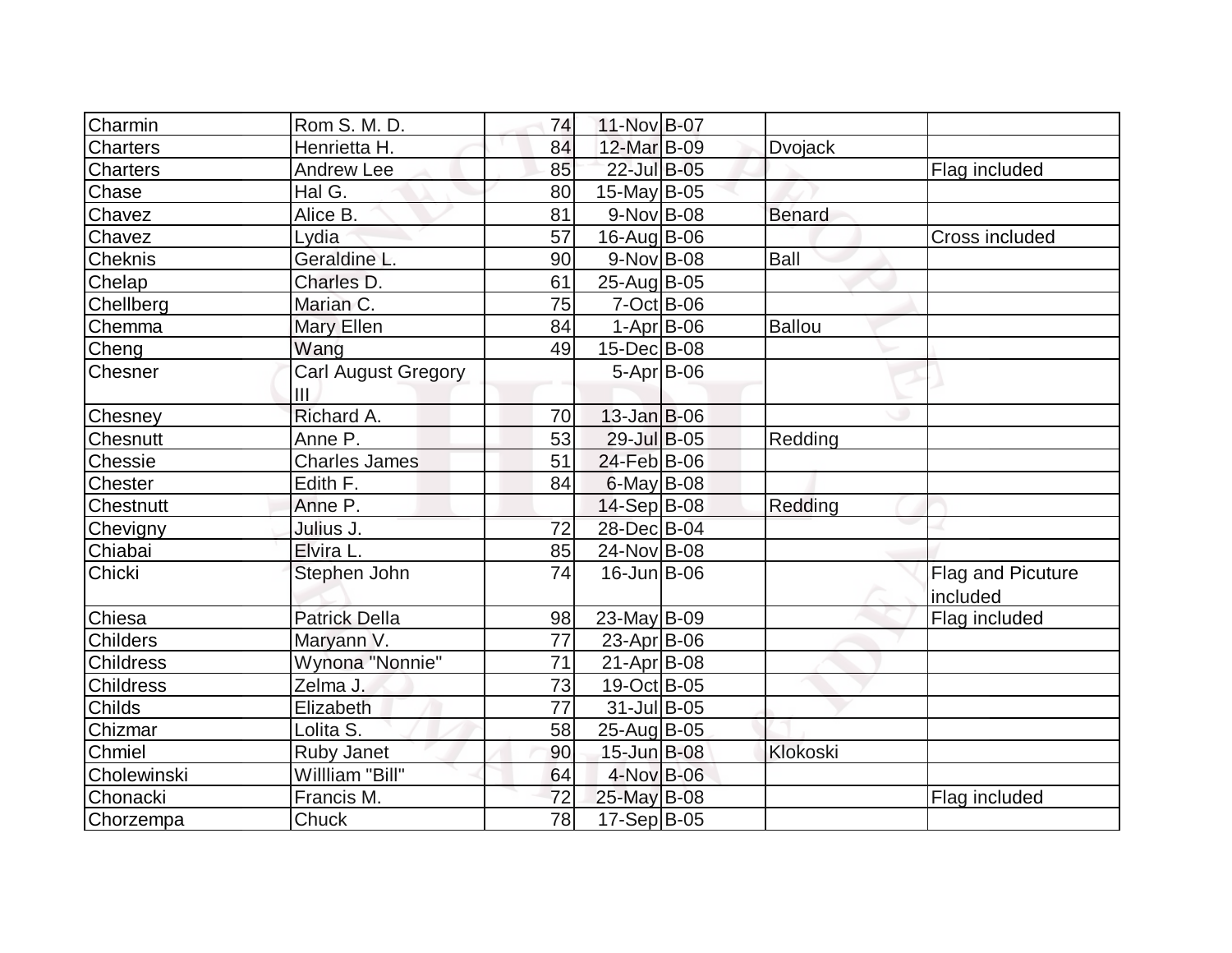| Chown             | <b>Bessie</b>             | 87 | $7-Feb$ B-05            |            | Rezac        |                                   |
|-------------------|---------------------------|----|-------------------------|------------|--------------|-----------------------------------|
| Christenson       | Gilbert Johnson Jr.       | 65 | $1$ -Jun $B$ -06        |            |              |                                   |
| Christenson       | Jodine K. "Jodi"          | 50 | $4$ -Aug B-06           |            |              |                                   |
| Christenson       | Robert G.                 | 75 | 22-Aug B-07             |            |              |                                   |
| Christenson       | Vernon P.                 | 60 | 17-Aug B-06             |            |              |                                   |
| Christopher       | Clemmie L.                | 87 | 29-Sep B-08             |            |              |                                   |
| Christophersen    | <b>Robert Ryan</b>        | 50 | 15-Dec B-08             |            |              |                                   |
| Chumbley          | Violet R.                 | 80 | 16-Mar B-08             |            |              |                                   |
| Church            | <b>Ethel Mae</b>          | 64 | $11$ -Jul B-06          |            |              | Full name Ethel Mae<br>(Mithcell) |
| Cialkowski        | Raymond William           | 71 | 11-Feb B-06             |            |              |                                   |
| Ciastko           | Eugene M.                 | 73 | $23-Sep B-06$           |            |              | Flag included                     |
| Ciastko           | Alexander C.              | 86 | 12-Mar B-09             |            |              | Flag included                     |
| Cicantek          | Ronald R.                 | 71 | $7-Mar$ B-07            |            |              |                                   |
| Cichon            | Christopher               | 47 | 12-Mar B-09             |            |              |                                   |
| Cichowlaz         | Dolores "Dolly"           | 80 | 17-Sep B-05             |            |              |                                   |
| Cieply            | Valentina                 | 87 | 12-Dec B-07             |            |              |                                   |
| Ciesielski        | Evelyn                    | 72 | 16-Feb B-09             |            | Lachowicz    |                                   |
| Cieslak           | <b>Barney</b>             | 84 |                         | 5-Jul B-05 |              | Flag included                     |
| Cifaldi           | Anthony Sr. "Tony"        | 79 | 15-Feb B-06             |            |              |                                   |
| Cimesa            | Olga                      | 88 | 18-Dec B-05             |            |              |                                   |
| Ciochina-Lacourse | Otilia H. "Tillie Yuran"  | 81 | $9$ -Oct B-08           |            |              |                                   |
| Cioni             | Helen M.                  | 88 | 30-Oct B-05             |            | <b>Brei</b>  |                                   |
| Cipich            | Tammy J.                  | 44 | 30-Mar <sub>B</sub> -08 |            | Taylor       |                                   |
| Cis               | James I., Rev.            | 94 | 16-Jul B-06             |            |              | Picture included                  |
| Cisarik           | Kathie A.                 | 46 | 25-Feb B-06             |            | <b>Brady</b> |                                   |
| Cistrunk          | Jewell Elizabeth          |    | $29-Sep B-08$           |            | Junikon      |                                   |
| Clapp             | Barbara L.                | 73 | $9$ -Feb $ B$ -08       |            |              |                                   |
| Clare             | <b>Christopher Philip</b> | 38 | 13-Feb B-05             |            |              |                                   |
| Clark             | Mary A.                   | 93 | 4-Dec B-05              |            |              |                                   |
| Clark             | Mary                      | 44 | 4-Mar B-08              |            |              |                                   |
| <b>Clark</b>      | Edna H.                   | 88 | 30-Sep B-06             |            |              |                                   |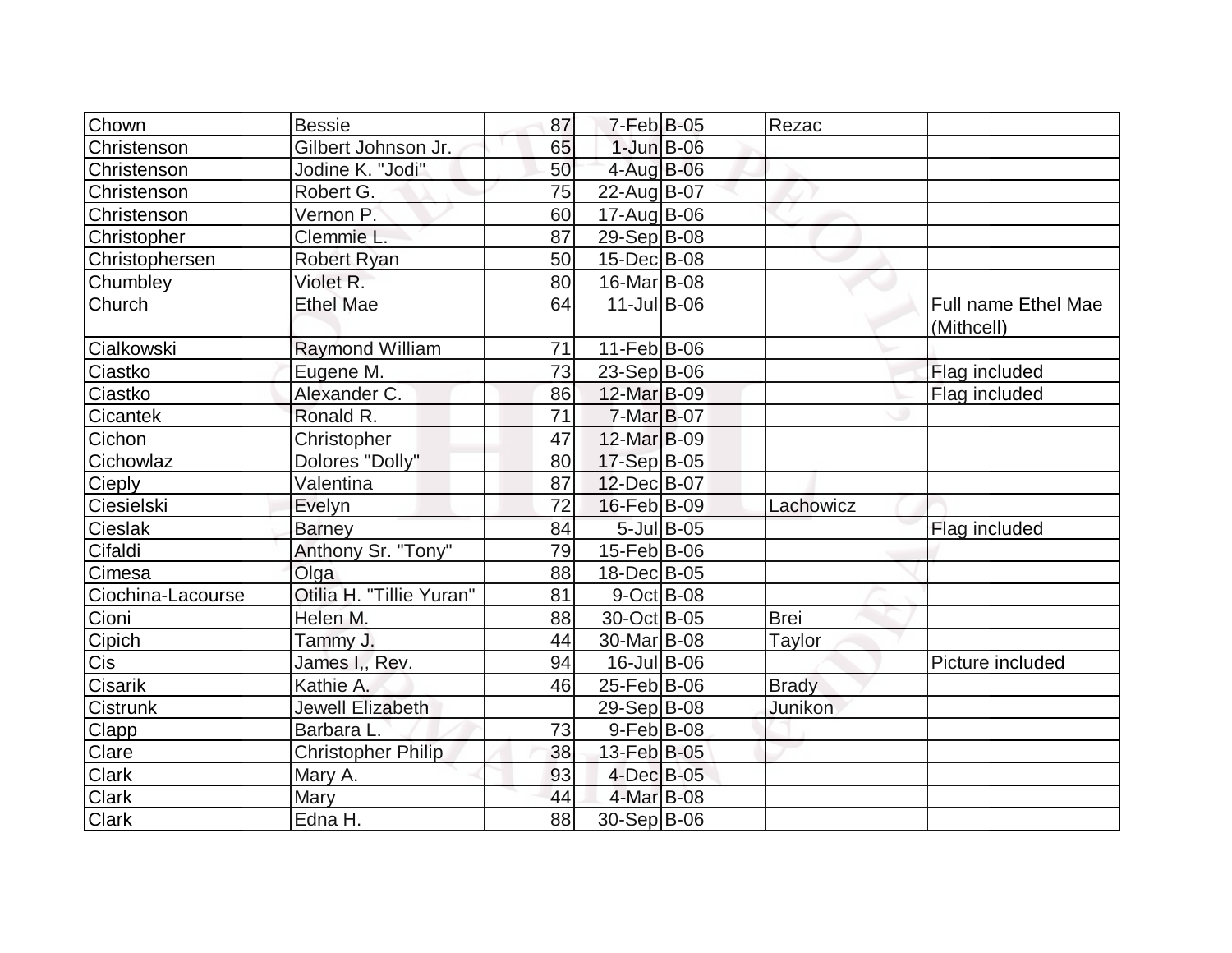| <b>Clark</b>    | <b>Frank Edwin</b>    | 70 | 23-Jul B-05             |                |                     |
|-----------------|-----------------------|----|-------------------------|----------------|---------------------|
| <b>Clark</b>    | Cecil Dean            | 75 | 31-Oct B-07             |                | Flag included       |
| Clark           | Peyton                | 86 | 25-Oct B-06             |                | Flag included       |
| <b>Clark</b>    | Lorraine M.           | 63 | 29-Mar <sub>B</sub> -08 |                |                     |
| <b>Clark</b>    | Carole R.             | 66 | 12-Nov B-05             | Guernsey       |                     |
| Clarke          | Mary A.               | 90 | $11$ -Feb $ B-06$       |                |                     |
| <b>Claus</b>    | Harry                 | 83 | $9-Sep B-06$            |                | Flag included       |
| Clauson         | William L. Sr. "Pops" | 66 | $4$ -May B-08           |                |                     |
| <b>Clauss</b>   | Jeanne E.             | 73 | $9$ -Jan B-06           | McAuliffee     |                     |
| Claypool        | William R.            | 77 | $6-Sep B-07$            |                |                     |
| Cleland         | <b>Donald Arthur</b>  | 75 | 13-Apr B-08             |                | Flag included       |
| <b>Clemens</b>  | Sue H.                | 85 | 29-Sep B-08             |                |                     |
| <b>Clemens</b>  | Luelaa Kyle           | 74 | 15-Dec B-08             |                |                     |
| <b>Clements</b> | Robert R.             | 60 | 16-Mar B-08             |                |                     |
| <b>Clemons</b>  | Jerry Allen I "Mr.    | 66 | 21-Nov B-07             |                |                     |
|                 | Dynamite"             |    |                         |                |                     |
| Clendenen       | Elouise "Geema"       | 80 | $22$ -May B-05          | <b>Midkiff</b> |                     |
| Clinton         | Ann                   | 80 | 3-May B-08              | Maloian        |                     |
| Clodig          | John                  | 46 | $4-Sep B-05$            |                |                     |
| Cloe            | Robert A. "Bob"       | 55 | 26-Nov B-05             |                |                     |
| Cloud           | Jennifer L.           | 26 | $7$ -Jun $ B$ -06       |                |                     |
| Cloyd           | Betty L.              | 77 | 27-Jun B-07             |                |                     |
| Cmielewski      | <b>Helen</b>          | 81 | $9-Sep B-06$            | <b>Jarmusz</b> |                     |
| Coash           | Thelma V.             |    | 15-Aug B-07             |                |                     |
| Cobb            |                       |    | $1-Sep B-04$            |                |                     |
|                 | Loretta               |    |                         | Fijalkowski    |                     |
| Coburger        | Addie                 | 87 | $5-Mar$ B-07            | Roche          | Full name Addie     |
|                 |                       |    |                         |                | <b>Coburger Nix</b> |
| Coccaro         | Agnes                 |    | 20-Jan B-08             | Cocco          |                     |
| Cochran         | Eva Bell "B"          | 88 | 4-Dec B-05              |                |                     |
| Cochran         | Edward                | 75 | 12-Jun B-05             |                |                     |
| Cochron         | Nicholas R.           | 77 | 20-Oct B-05             |                | Flag included       |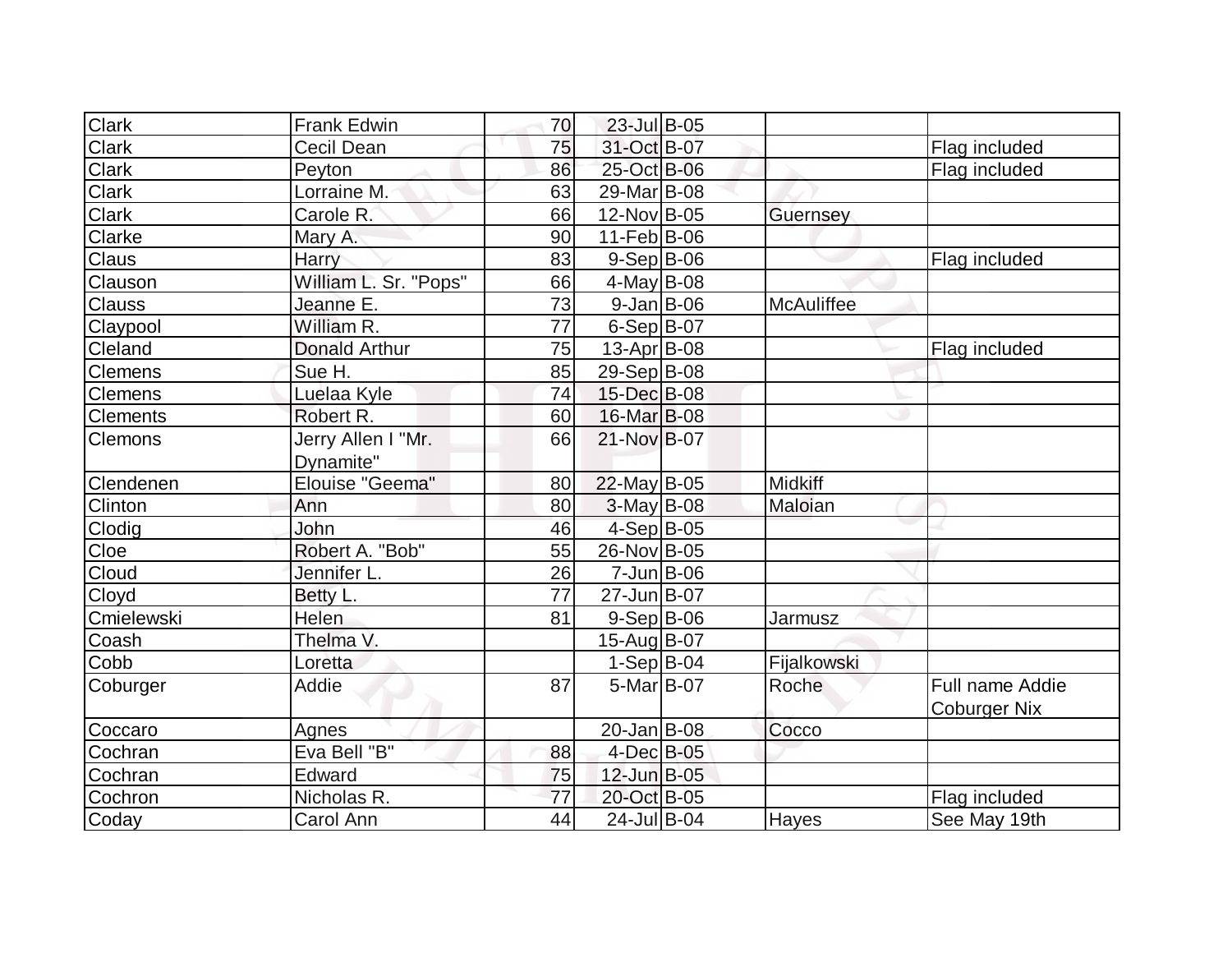| Coday                    | Carol Ann               | 44 | $19$ -May B-06     | Hayes         | See July 24th    |
|--------------------------|-------------------------|----|--------------------|---------------|------------------|
| Coduti                   | James E.                | 53 | 18-Jul B-07        |               |                  |
| Cofer                    | Nancy Lavon             | 71 | 17-Jun B-07        |               |                  |
| Coffin                   | <b>Betty Lou</b>        | 78 | $10$ -Jul B-05     | Lucas         |                  |
| Coffman                  | lone R.                 | 95 | $17-Oct$ B-07      | <b>Durkee</b> |                  |
| Coffman                  | <b>Richard "Dick"</b>   | 77 | 16-Oct B-07        |               |                  |
| Coffman                  | Nelda O.                | 75 | $9$ -May B-09      |               |                  |
| Cohoon                   | George W.               | 84 | 17-Jul B-05        |               |                  |
| Coican                   | Carol G.                | 61 | $1-Apr$ B-06       | Gaston        |                  |
| Coil                     | Anna Naomi              |    | 20-Jan B-08        |               | Picture included |
| Cole                     | May                     | 78 | $14$ -Jan $ B-06$  | Leitch        | Picture included |
| Cole                     | Alma                    | 73 | $7-Nov$ B-05       |               |                  |
| Cole                     | Edna J.                 | 86 | $18 - Jan$ B-06    |               |                  |
| Cole                     | Garland A.              |    | $27 - Jan$ B-09    |               |                  |
| $\overline{\text{Cole}}$ | Kris Ann                | 47 | 20-Dec B-06        | Lawrence      |                  |
| Coleman                  | Demetria "Debbie"       | 67 | 15-Dec B-08        |               |                  |
| Coleman                  | Juanita                 | 45 | $30$ -Apr $ B-08 $ |               |                  |
| Collier                  | David J.                | 21 | $4$ -Aug B-06      |               |                  |
| Collins                  | Mabel P.                | 81 | $14$ -Apr $ B-08$  |               | See February 6th |
| <b>Collins</b>           | Mabel P.                | 81 | $6$ -Feb $ B$ -04  |               | See April 14th   |
| <b>Collins</b>           | <b>Oral Kathleen</b>    | 87 | 28-Apr B-06        |               |                  |
| Collins                  | Vincent P.              | 22 | $6-Sep B-07$       |               |                  |
| <b>Collins</b>           | Robert C.               | 81 | 30-Oct B-05        |               |                  |
| <b>Collins</b>           | Lucy I.                 | 92 | $31$ -Jan $ B-07$  |               |                  |
| <b>Collins</b>           | Vergie Mae              | 90 | 29-Apr B-06        |               |                  |
| Collopy                  | <b>John Paul "Jack"</b> | 54 | $9 - Apr$ B-06     |               |                  |
| <b>Combellick</b>        | <b>Michelle Gail</b>    | 53 | 28-May B-06        |               | Picture included |
| Comer                    | Louise Yvonne           | 87 | 23-Nov B-06        |               |                  |
| Comerford                | Philip E.               | 83 | 2-May B-09         |               | Flag included    |
| Companiott               | George L. Jr.           | 67 | 10-Jun B-08        |               | Flag and Picture |
|                          |                         |    |                    |               | included         |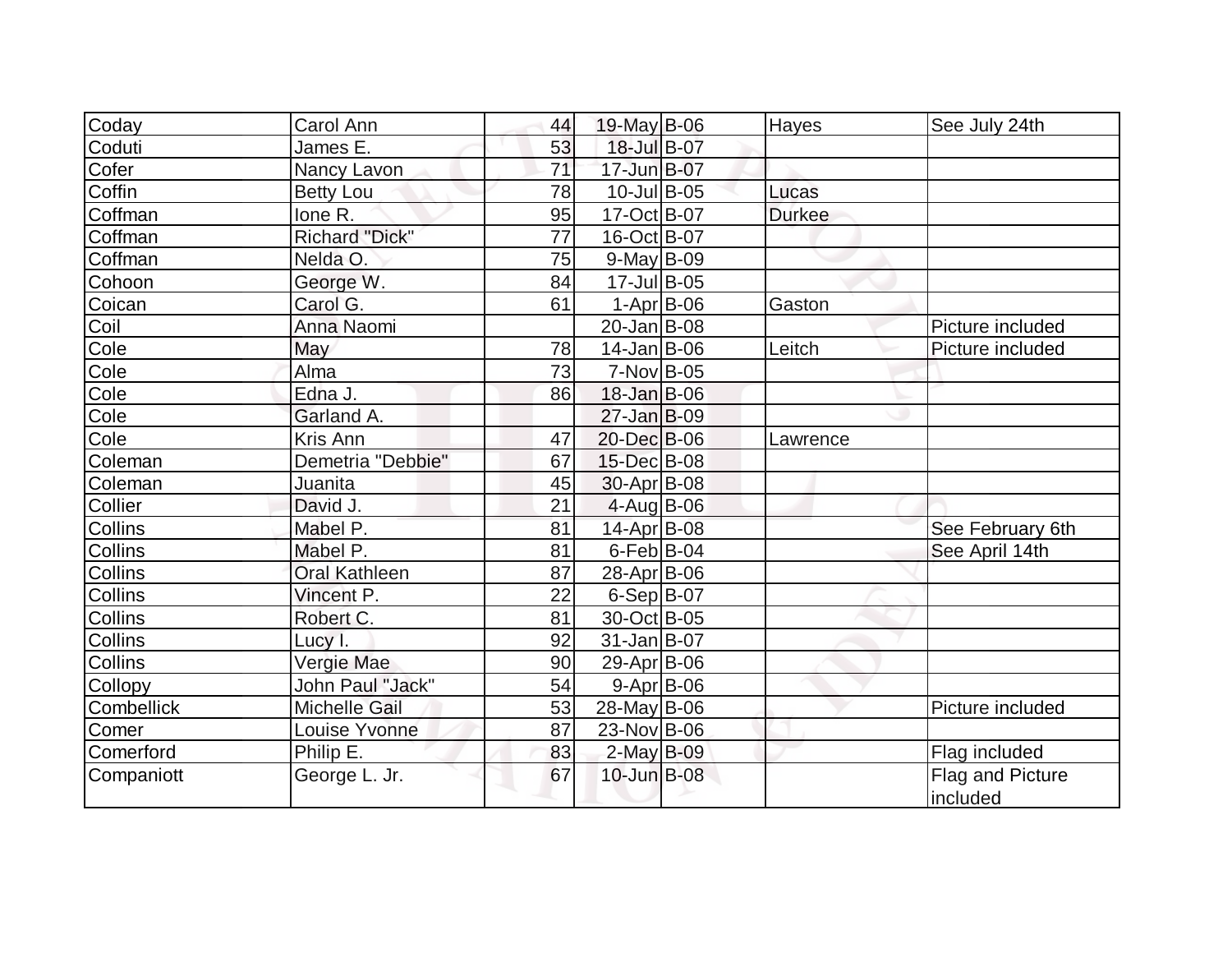| Compton   | Violet                 | 94     | 18-Mar B-06        |               |        | <b>Full name Violet</b> |
|-----------|------------------------|--------|--------------------|---------------|--------|-------------------------|
|           |                        |        |                    |               |        | Przybylski Compton      |
| Compton   | Maxine V.              | 83     | 14-Dec B-08        |               |        |                         |
| Comstock  | <b>Christopher Lee</b> | 31     | $6$ -Jan B-06      |               |        |                         |
| Condos    | Paraskevi "Voula"      | 69     | $6$ -Jan $ B$ -06  |               |        |                         |
| Conger    | Lynn Renee             | 42     | $5 - Jun$ $B - 04$ |               |        |                         |
| Conger    | Grover G.              | 86     |                    | $3$ -Jul B-05 |        |                         |
| Conklin   | Richard H. "Dick"      | 79     | 11-May $B$ -08     |               |        | Flag included           |
| Conley    | Myrtle S.              | 82     | 18-May B-08        |               | Parker |                         |
| Conley    | James P. Jr.           | 70     | $2$ -Nov $ B-10$   |               |        |                         |
| Conley    | Megan Faith            | Infant | 28-Dec B-04        |               |        |                         |
| Conley    | Roy M.                 | 88     | $20-Sep B-06$      |               |        | Flag and Picture        |
|           |                        |        |                    |               |        | included                |
| Conley    | Charles F.             |        | 20-Dec B-06        |               |        |                         |
| Conn      | Libby                  | 89     | 19-Aug B-06        |               |        |                         |
| Conner    | James C. "Ike"         | 84     | $2$ -Mar $ B-06$   |               |        | Flag included           |
| Conner    | Rosemary               | 75     | 12-Mar B-09        |               |        |                         |
| Conners   | Larry L.               | 56     | $22-Sep B-06$      |               |        | Flag included           |
| Conners   | Marilyn S.             | 54     | 20-Apr B-08        |               |        |                         |
| Connett   | William "Bill"         | 72     | $14-Sep B-08$      |               |        |                         |
| Connor    | Robert J.              | 82     | 21-Mar B-08        |               |        | Flag included           |
| Conquest  | Leslie K.              | 86     | 18-Jan B-08        |               |        |                         |
| Conti III | Guy M.                 | 47     | $9$ -May $B$ -09   |               |        |                         |
| Cook      | James H.               | 49     | 13-Mar B-05        |               |        |                         |
| Cook      | <b>Thomas Mitchell</b> | 60     | $17-Sep B-05$      |               |        | Flag included           |
| Cook      | Maggie R. "Maggie"     | 49     | 16-Apr B-06        |               |        |                         |
| Cook      | Wilma Clair            | 99     | $14$ -Jun $B$ -06  |               |        |                         |
| Cook      | Mary C.                | 96     | 29-Oct B-05        |               |        |                         |
| Cook      | Mildred D.             | 58     | 18-Sep B-07        |               |        |                         |
| Cook      | Robert J.              | 60     | 17-Aug B-06        |               |        |                         |
| Cook      | Harvey E.              | 83     | 27-Mar B-05        |               |        | Flag included           |
| Cooley    | Edmonia "Edna"         | 93     | $4-Feb$ B-08       |               |        |                         |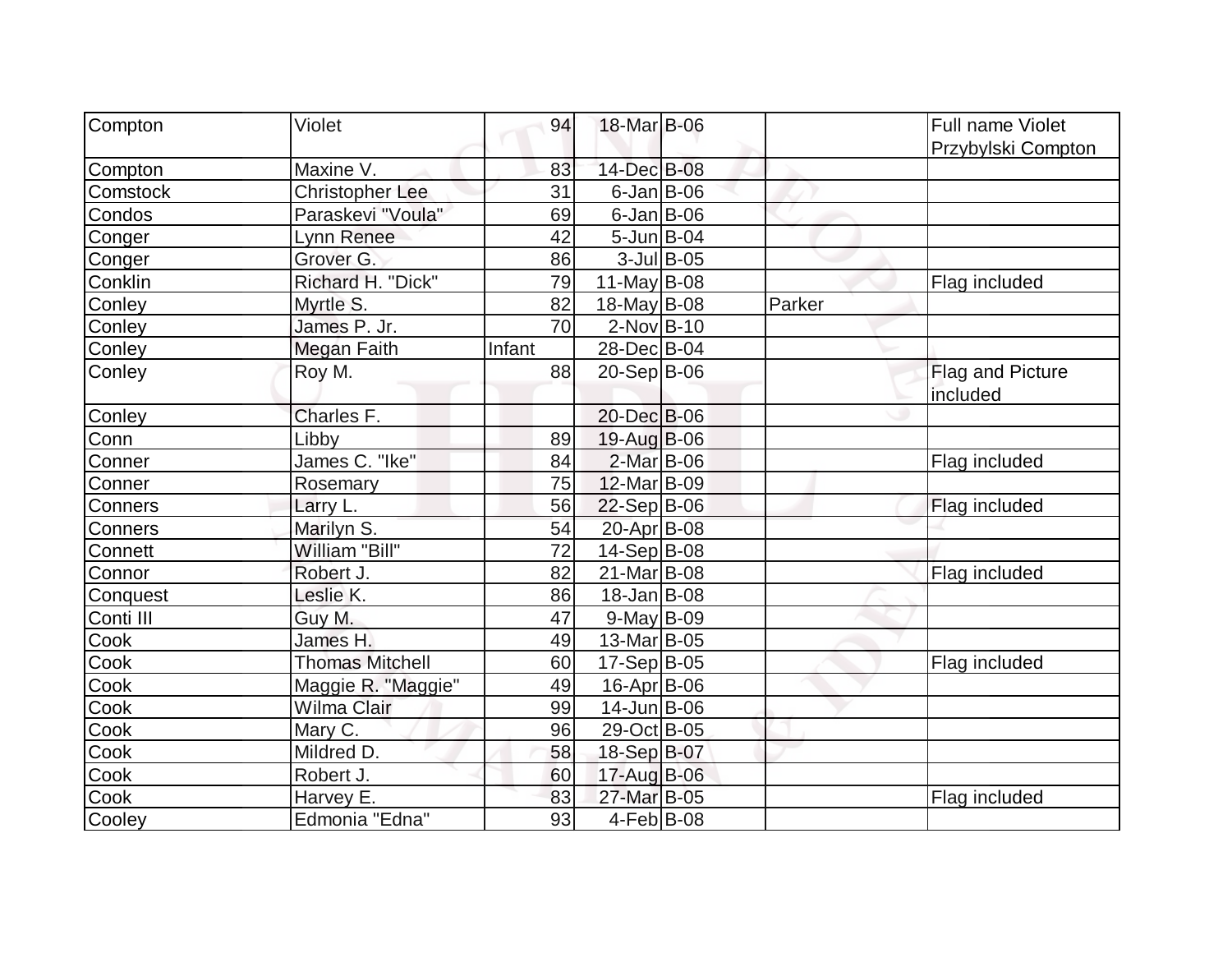| Cooley    | Margaret M.                        | 79 | 8-Sep B-08        |            |               |                                          |
|-----------|------------------------------------|----|-------------------|------------|---------------|------------------------------------------|
| Cooley    | Barbara M.                         | 91 | 8-Aug B-08        |            | Speicher      |                                          |
| Coone     | Donald E.                          | 72 | 24-Feb B-06       |            |               |                                          |
| Cooper    | Mary Ann                           | 72 | 14-Aug B-05       |            | <b>Bachan</b> |                                          |
| Cooper    | Robert W.                          | 76 | 27-Jul B-08       |            |               |                                          |
| Cooper    | Dennis R. Sr. "Denny"              | 55 | $17 - Jun$ $B-07$ |            |               |                                          |
| Cooper    | <b>Guy Lawrence "Uncle</b><br>Guy" |    | 28-Oct B-05       |            |               |                                          |
| Cooper    | Raymond F.                         | 81 | 28-Oct B-05       |            |               | Flag included                            |
| Coots     | Jimmie Jr.                         | 68 | $14$ -Jun $B$ -06 |            |               |                                          |
| Copollo   | Carl Dominick Sr.                  | 68 | $8-Feb B-06$      |            |               |                                          |
| Copp      | Emmett A.                          | 96 | $23$ -Aug B-06    |            |               |                                          |
| Copper    | lone J.                            | 76 | 26-Feb B-08       |            |               |                                          |
| Coppes    | Carol Ruth, Dr.                    | 71 | 18-Sep B-07       |            |               |                                          |
| Cordrey   | William "Bill"                     | 77 |                   | 5-Jul B-05 |               | Flag included                            |
| Core      | Patricia A.                        | 38 | 20-Dec B-06       |            |               |                                          |
| Corey     | <b>Nancy</b>                       | 48 | 26-Jul B-06       |            |               |                                          |
| Corley    | Lillian                            | 89 | 25-Oct B-06       |            | <b>Myers</b>  |                                          |
| Cornett   | Virgil L.                          | 86 | $23$ -May B-09    |            |               | Flag included                            |
| Cornwell  | Helen B.                           | 47 | 26-Aug B-06       |            |               |                                          |
| Cornwell  | Phyllis E.                         |    | 29-Aug B-09       |            | <b>Bisbee</b> |                                          |
| Correll   | Margaret E.                        | 96 | $23$ -Jun $ B-06$ |            |               |                                          |
| Corrigan  | Eleanor E.                         | 91 | 15-Nov B-06       |            | King          |                                          |
| Corsette  | <b>Joy Elaine</b>                  |    | $2-Sep B-07$      |            | Sander        | Full name Joy Elaine<br>Pachnik-Corsette |
| Cortez    | Frank                              | 80 | $27$ -May B-06    |            |               | Flag included                            |
| Cosentino | Richard                            | 55 | $11$ -May B-10    |            |               |                                          |
| Costa     | Mary                               |    | 16-Jul B-06       |            | Chicki        |                                          |
| Costa     | Gregory J.                         | 47 | 24-Feb B-06       |            |               |                                          |
| Costello  | Mildred M.                         | 87 | 4-Jan B-06        |            |               |                                          |
| Costley   | J. Edward III "Ed"                 | 60 | 13-Oct B-06       |            |               |                                          |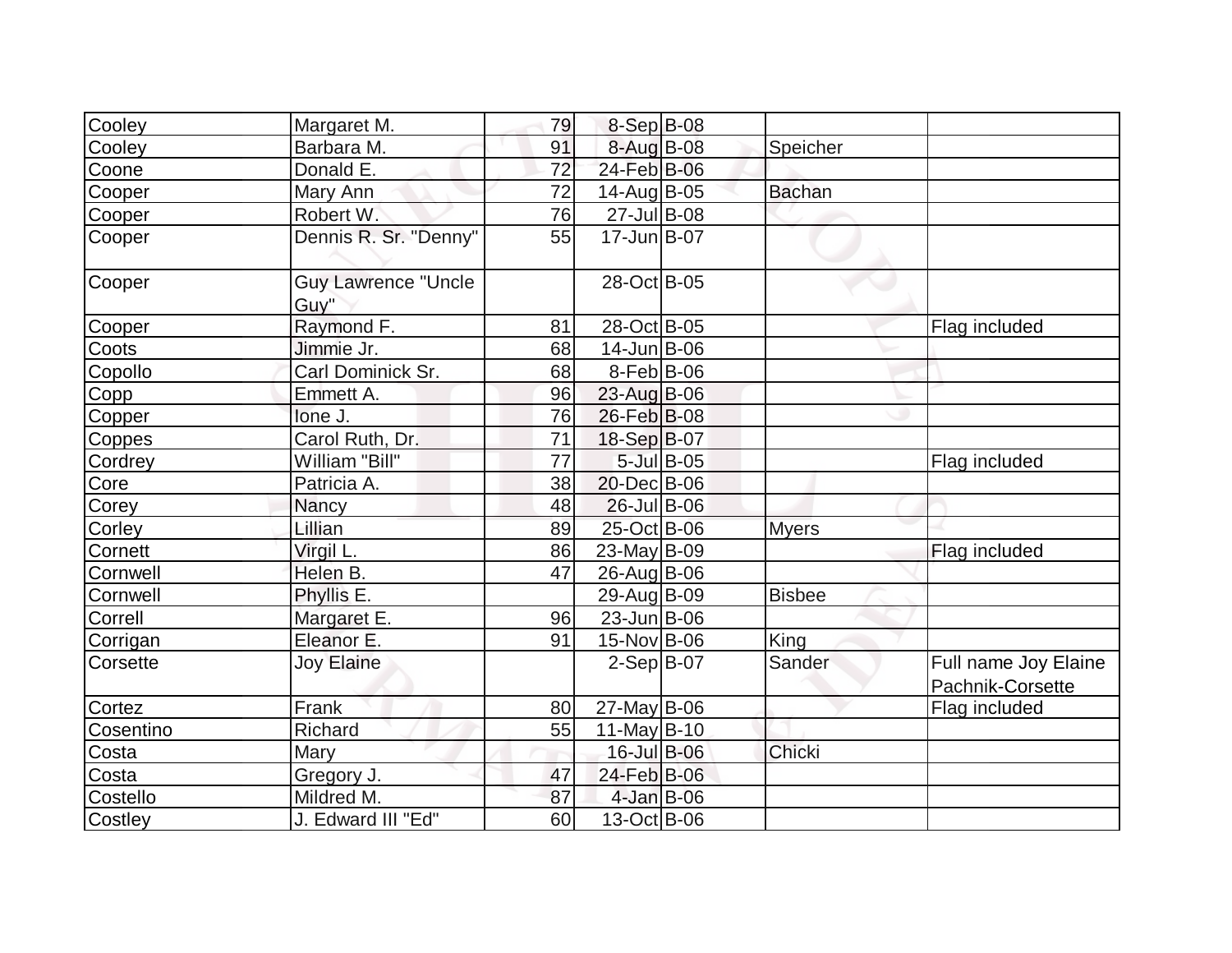| Cotez           | Frank                | 80  | $26$ -May B-06    |                |                        |
|-----------------|----------------------|-----|-------------------|----------------|------------------------|
| Coulter         | Edith                | 73  | 2-Nov B-10        |                |                        |
| Coundiff        | Howard R.            | 67  | 14-Sep B-08       |                | Flag included          |
| Court           | Kenneth L.           | 74  | $8-Sep B-08$      |                |                        |
| Cousineau       | Lynn A. Jr.          | 62  | $7-Sep$ B-08      |                | Flag included          |
| Cover           | Danny Lee            | 69  | 3-Mar B-06        |                |                        |
| Covington       | William H.           | 84  | $7-Feb B-05$      |                |                        |
| Covoloskie      | Edith C.             |     | 24-Jul B-04       | <b>Schultz</b> |                        |
| Cowdrey         | Edna L.              | 90  | 9-Apr B-06        |                |                        |
| Cowen           | <b>John Daniel</b>   | 39  | $1-Feb B-06$      |                |                        |
| Cowger          | Burma L.             | 59  | $3-Sep B-05$      |                |                        |
| Cox             | William S.           | 80  | 14-Feb B-05       |                | Flag and K of C        |
|                 |                      |     |                   |                | emblem included        |
| Cox             | Floearine            | 73  | 17-Jul B-06       |                |                        |
| Cox             | Charles R.           |     | 85 Novmebe B-05   |                |                        |
|                 |                      |     | r <sub>7</sub>    |                |                        |
| Craig           | Marjorie "Grace"     | 86  | $9 - Apr$ B-06    |                |                        |
| Craig           | Agnes B.             | 92  | $25$ -Jun $B$ -05 |                |                        |
| Crain           | Tommy R.             | 41  | 18-Apr B-07       |                |                        |
| Cramer          | Dorothy E.           | 92  | 22-Feb B-08       | <b>Wilson</b>  |                        |
| Crane           | Carl J.              | 66  | 18-Aug B-05       |                |                        |
| Crane           | <b>Michael "Mic"</b> | 81  | $21-Sep B-08$     |                | Flag and Picture       |
|                 |                      |     |                   |                | included               |
| Craven          | Clara                | 101 | $3-May$ B-08      |                |                        |
| Craven          | Nema M.              | 90  | 26-Oct B-05       |                |                        |
| Crawford        | Minnie               | 95  | 23-Feb B-08       |                | Full name Minnie       |
|                 |                      |     |                   |                | <b>Crawford Daught</b> |
| <b>Crescent</b> | Marie "Jeri"         |     | $23$ -Aug $B$ -06 | Belbon         |                        |
| Creviston       | Jean                 | 79  | 18-Jul B-07       |                |                        |
| Crews           | <b>Russell</b>       | 71  | $6$ -Oct B-06     |                |                        |
| Crider          | Nancy Mae            | 66  | 19-Sep B-07       |                |                        |
| Crider          | David Gordon         | 83  | $1-Jan$ $B-09$    |                | Flag included          |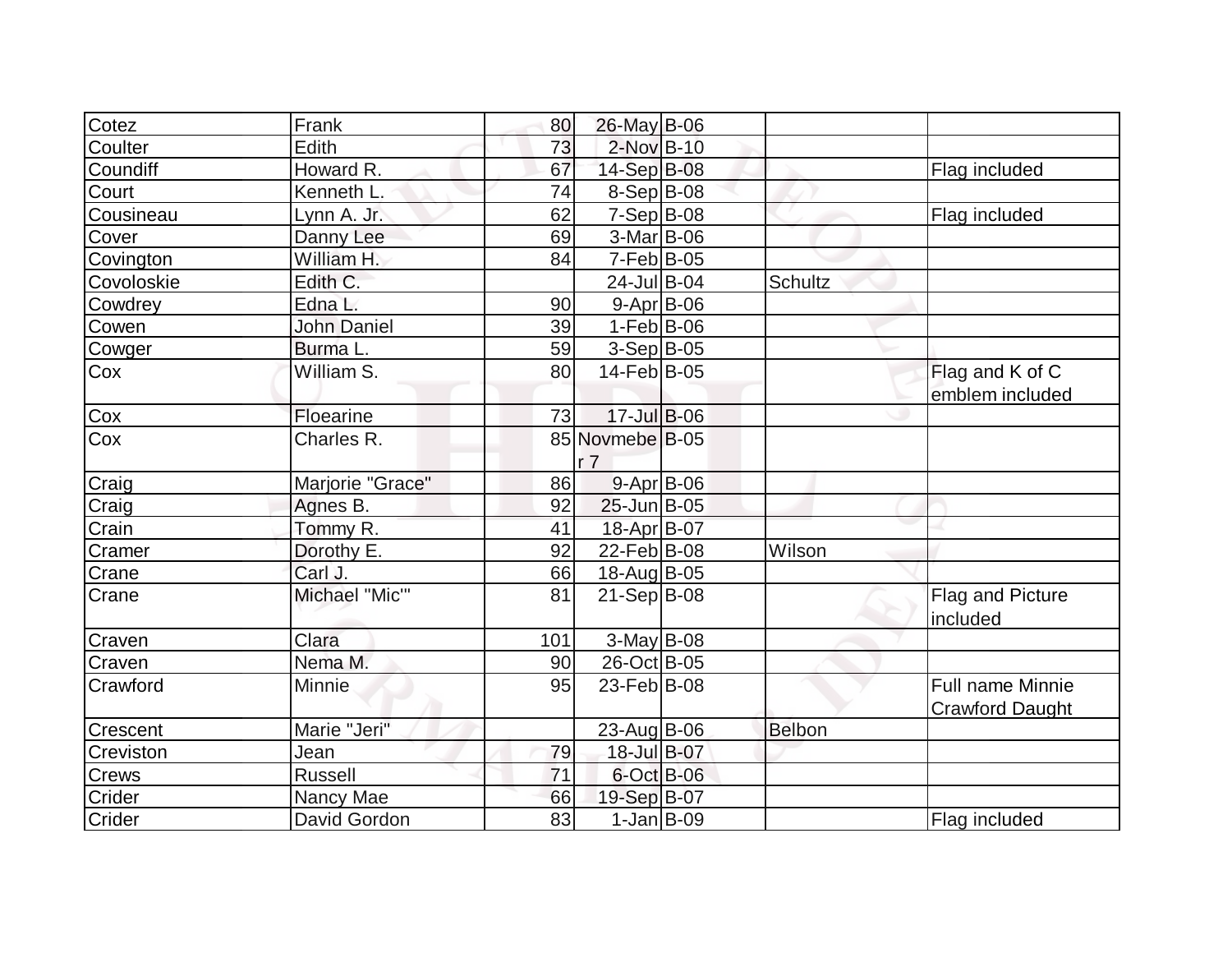| Crnjak          | Peter L.             | 82       | 28-Jan B-06             |               |               | Flag included       |
|-----------------|----------------------|----------|-------------------------|---------------|---------------|---------------------|
| Croell          | James Gregory        | 27       | $15$ -Jan $B$ -06       |               |               |                     |
| Croffoot        | Viola L.             | 92       | 4-Dec B-05              |               |               |                     |
| Croker          | Donna L.             | 87       | $11-Mar$ B-06           |               |               |                     |
| Crontz          | Vera E.              | 91       | 20-Oct B-05             |               |               |                     |
| Crosby          | Josephus Jr."Joe"    | 76       | 25-Feb B-07             |               |               | Flag included       |
| Crose           | Roger A.             | 73       | 24-Mar B-08             |               |               | Flag included       |
| <b>Cross</b>    | Craig M.             | 53       | $6 - Apr$ B-09          |               |               |                     |
| Crouse          | Allen Wayne          | 59       | 25-Feb B-07             |               |               |                     |
| Crowder         | Sally A.             | 64       | 15-Dec B-08             |               | <b>Miller</b> |                     |
| Crowder         | Alice M.             | 71       | $12$ -May B-06          |               |               |                     |
| Crowe           | Antoinette M. "Toni" | 77       | 30-Jun B-06             |               |               |                     |
| Crowe           | Coy W. "Bill"        | 76       |                         | 4-Jul B-06    |               |                     |
| Crowley         | Charles "Chuck"      | 80       | $5-Apr$ B-06            |               |               |                     |
| Cruse           | Alan E.              | 65       | 31-Jul B-05             |               |               |                     |
| Csikos          | Betty M.             | 72       | $7$ -Apr $B$ -08        |               | Kabot         |                     |
| Csonka          | Rose A.              | 80       | 29-Aug B-09             |               |               |                     |
| Cuadra          | Martha Alicia        | 2 months | 29-Aug B-09             |               |               |                     |
| <b>Cubit</b>    | Sonja Johnson        | 44       | $1$ -Jun $B$ -06        |               |               |                     |
| Cuculic         | Violet R.            | 83       | $15$ -Jan $ B$ -06      |               |               |                     |
| <b>Cuculic</b>  | Raymond A.           | 81       | 28-Mar B-07             |               |               | Flag included       |
| Cuculich        | Helen M.             | 86       | 10-Oct B-07             |               | Valen chik    |                     |
| Cuevas          | John J.              | 62       |                         | $5$ -Jul B-05 |               |                     |
| <b>Culkin</b>   | Maude                | 88       | 10-Oct B-07             |               |               |                     |
| Cullen          | Michael W.           | 50       | 26-Dec B-07             |               |               |                     |
| Cullen          | Rafael A. "Ray"      | 67       | $2$ -Aug B-06           |               |               |                     |
| <b>Cullison</b> | Sylvia E.            | 86       | 30-Mar <sub>B</sub> -08 |               |               | Full name Sylvia E. |
|                 |                      |          |                         |               |               | Cullison (Kemper)   |
| Culp            | Dewayne L. "Sarge"   |          | 7-Mar B-07              |               |               | Picture included    |
| Culver          | Bernie Jr. "Boobie"  | 56       | 14-Sep B-08             |               |               |                     |
| <b>Cumbus</b>   | Florence             | 87       | 1-Apr B-06              |               |               |                     |
| Cummings        | Samuel J. "Joe"      | 82       | 19-Jul B-06             |               |               | Flag included       |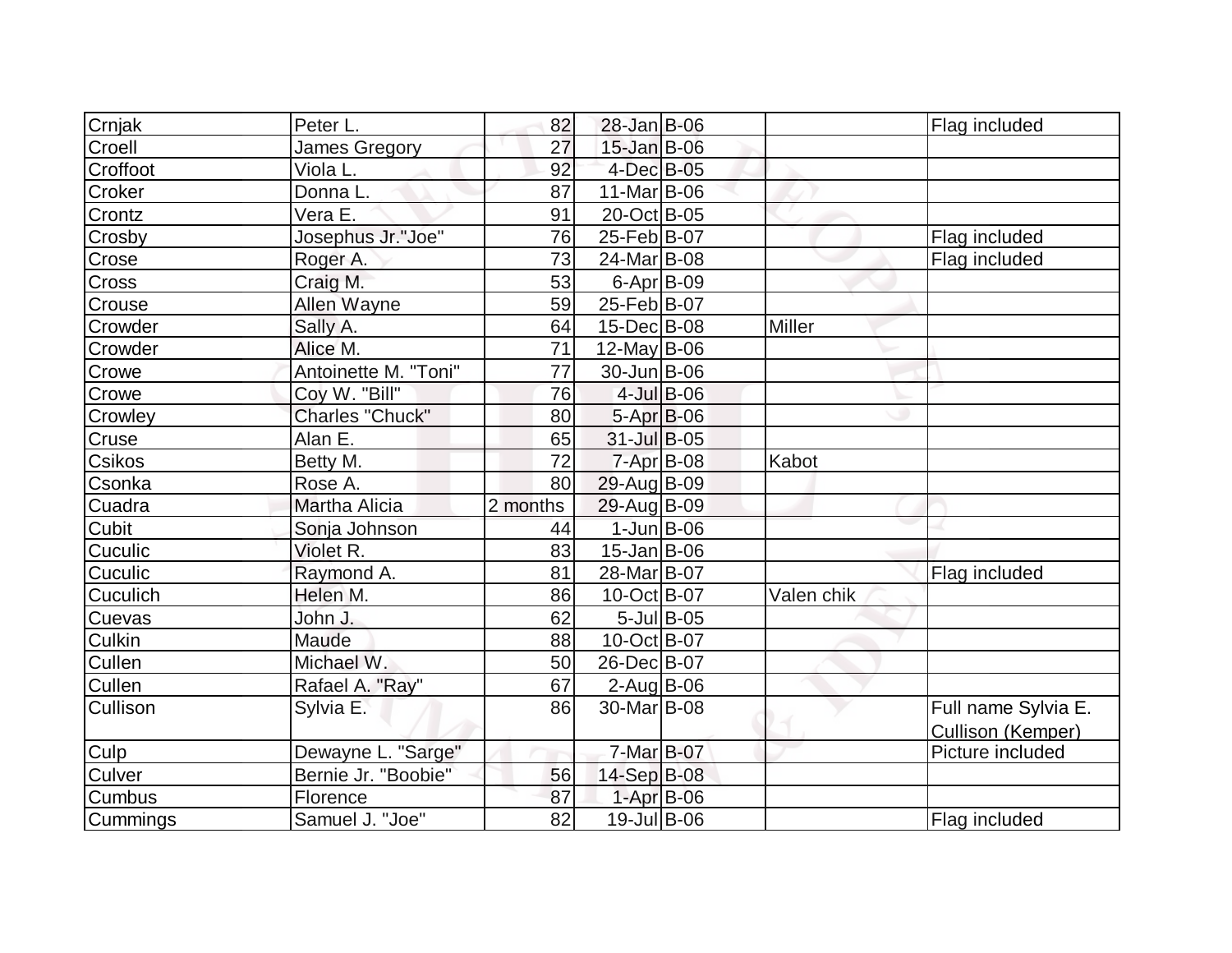| Cummins       | Charles W. (Chuck)   |    | $6$ -Oct B-06      |           |                                           |
|---------------|----------------------|----|--------------------|-----------|-------------------------------------------|
| Cummins       | Ronald C.            | 47 | 26-Nov B-05        |           |                                           |
| Cuneo         | Mary Ann S.          | 62 | 22-Feb B-08        |           |                                           |
| Cunningham    | Martha H.            | 41 | $5$ -Dec $B$ -07   |           |                                           |
| Cunningham    | June A.              | 69 | $9$ -Dec $B$ -06   |           |                                           |
| Cunningham    | Susie M.             | 71 | 8-May E-01         |           |                                           |
| Cunningham    | Katheen M.           | 56 | $23$ -Jan $ B-05$  |           |                                           |
| Cupka         | John Joseph          | 80 | $23$ -Apr $ B-06 $ |           |                                           |
| Curcio        | <b>Opal Maxine</b>   | 85 | $8-Feb B-06$       | Smith     | Full name Opal<br>Maxine Burge Curcio     |
| Curnutt       | Maxine G.            | 79 | 19-Sep B-07        | McDowell  |                                           |
| Curran        | James J.             | 87 | 28-Feb B-07        |           |                                           |
| Currie        | <b>Beverly Ann</b>   | 69 | 25-Dec B-04        | Campbell  |                                           |
| Curry         | Luther L. (Baby Lee) | 82 | $5$ -Jan B-07      |           |                                           |
| Curtis        | Graig W.             | 55 | 15-Nov B-06        |           |                                           |
| Cygan         | Jacqueline J.        | 41 | $22$ -May B-06     |           |                                           |
| Cyganowicz    | Peter                | 87 | 28-Feb B-07        |           | Flag included                             |
| Cyr           | Lourine "Lou"        | 81 | $12$ -Jun $B$ -05  |           | <b>Full name Lourine</b><br>(Hurndon) Cyr |
| Czaja         | Edward T.            | 51 | 26-Dec B-07        |           |                                           |
| Czapla        | Jeanette T.          | 87 | $3-Mar$ B-07       |           |                                           |
| Czarnecki     | Ann J.               |    | 19-Nov B-05        |           |                                           |
| Czarnecki     | Ann V.               | 92 | $9 - Apr$ B-06     | Zeszuto   |                                           |
| Czekaj        | Stanley M.           | 83 | $25$ -Oct B-06     |           | Flag included                             |
| Czerwinski    | Roberta R.           | 83 | $17-Feb B-09$      | Klee      |                                           |
| <b>Czizik</b> | Gustav S. "Gus"      | 79 | $7-Sep$ B-08       |           |                                           |
| Czubala       | Bernice              | 77 | $17$ -Jul B-06     | Rymarczyk |                                           |
| Dabrowa       | <b>Stanley</b>       | 84 | $3$ -Jun $B$ -06   |           |                                           |
| Dabrowski     | Elsie M.             | 79 | 1-Dec B-08         | Lundstrom |                                           |
| Daczkowski    | Marion               | 82 | 31-Oct B-07        |           |                                           |
| Dahl          | Lawrence C. "Larry"  | 82 | 24-Mar B-08        |           |                                           |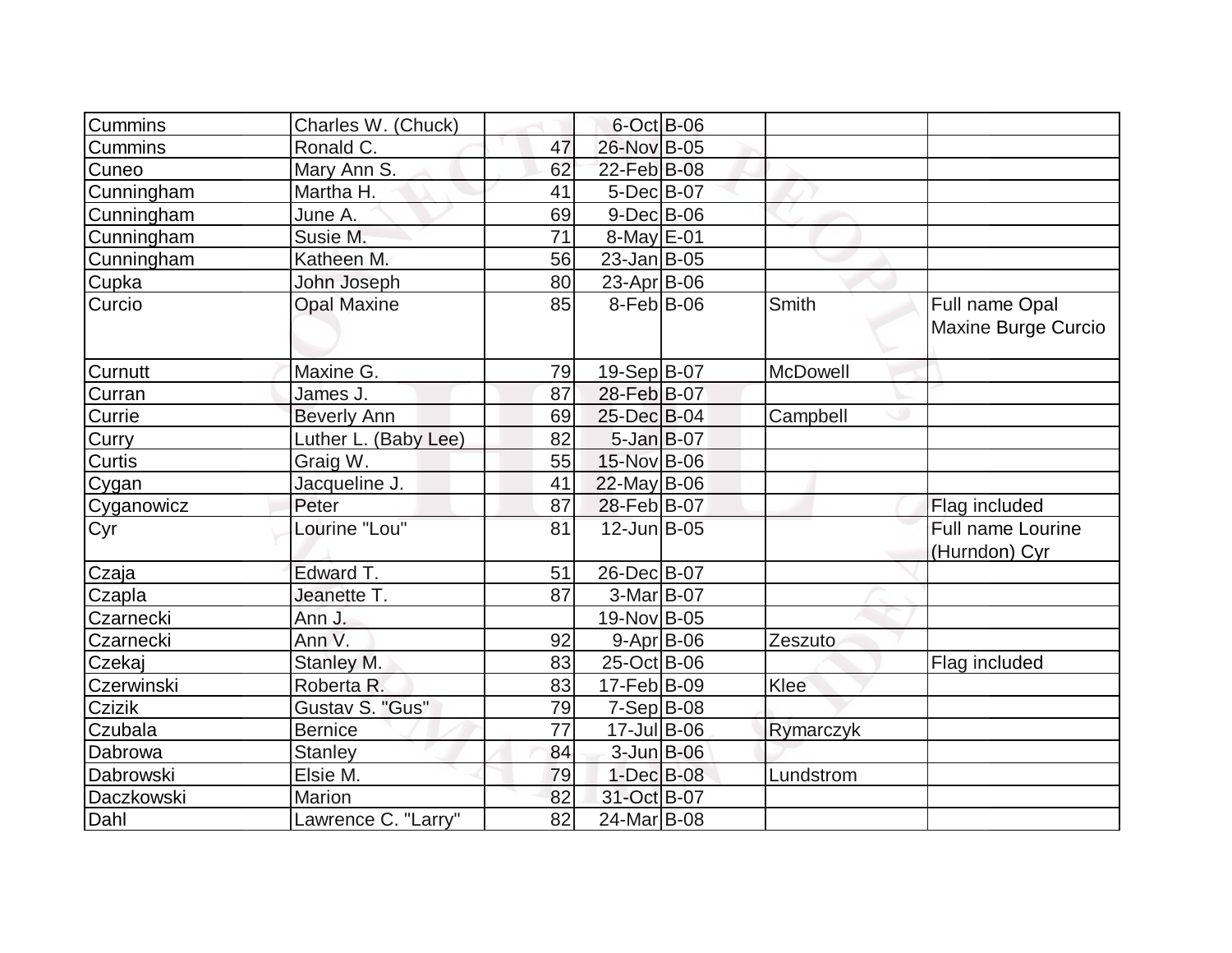| Daich        | Michael Jr. (Milan)      | 58 | 26-May B-06       |        |                         |
|--------------|--------------------------|----|-------------------|--------|-------------------------|
| Daker        | Ada Devere "Dee"         | 88 | $7$ -Feb $ B-05$  | Pratt  |                         |
| Dalzotto     | William D.               | 70 | 9-Mar B-10        |        |                         |
| Damian       | <b>Elizabeth Natalie</b> | 79 | $8$ -Jan B-06     |        | Picture included        |
| Damjanovich  | Gordana                  | 55 | 18-Nov B-06       |        |                         |
| D'Angelo     | <b>Neva</b>              | 91 | 24-Dec B-06       |        |                         |
| Daniel       | Chester W.               |    | 29-Mar B-09       |        | Flag included           |
| Daniel       | James L.                 | 59 | $11-Feb B-06$     |        |                         |
| Daniels      | Robert J.                | 54 | 13-Apr B-08       |        | Flag included           |
| Daniels      | Robert L.                | 62 | $18$ -May B-08    |        |                         |
| Danikolas    | James                    | 69 | 16-Dec B-06       |        |                         |
| Danko        | Michelle                 | 19 | $11$ -May B-08    |        |                         |
| Darabi       | Shahriar (Shaw)          | 80 | $1$ -Jun $B$ -06  |        | Picture included        |
| D'Arcy       | Grace                    |    | $7-Sep B-08$      | Larson |                         |
| Darenski     | John J.                  | 62 | 27-Apr B-08       |        |                         |
| Daros        | Lester James, Dr.        | 66 | 4-May B-08        |        | Picture included        |
| Darrell      | Charles E.               | 92 | 23-Dec B-08       |        |                         |
| Dart         | Norma K.                 | 81 | 4-Mar B-08        |        |                         |
| Dasgupta     | Purnendu "Benji"         | 66 | 10-Nov B-05       |        |                         |
| Daught       | <b>Minnie</b>            | 95 | $23$ -Feb $ B-08$ |        | <b>Full name Minnie</b> |
|              |                          |    |                   |        | <b>Crawford Daught</b>  |
| Daumer       | Leroy "Mike"             | 85 | $5$ -Oct B-06     |        | Flag included           |
| Davich       | Louis G. Jr.             | 54 | $1$ -Jun $B$ -06  |        |                         |
| David        | W. Marvin, Dr.           | 74 | $6$ -Nov $ B$ -04 |        |                         |
| David        | Dorothy G.               | 99 | $8-Aug$ B-08      |        |                         |
| Davidson     | Lindsay M.               | 20 | $7 - Apr$ B-08    |        |                         |
| Davidson     | Peter                    | 76 | $2$ -Jan $ B-09 $ |        |                         |
| Davidson     | Jeffrey R.               | 52 | 27-Aug B-05       |        |                         |
| Daviera      | Diana J.                 | 50 | 19-Mar B-08       |        |                         |
| Davies       | Caleb                    | 80 | 27-Dec B-07       |        |                         |
| Davis        | Ronald E.                | 70 | 4-Nov B-06        |        | Flag included           |
| <b>Davis</b> | Lorraine R.              | 84 | 30-Apr B-08       |        |                         |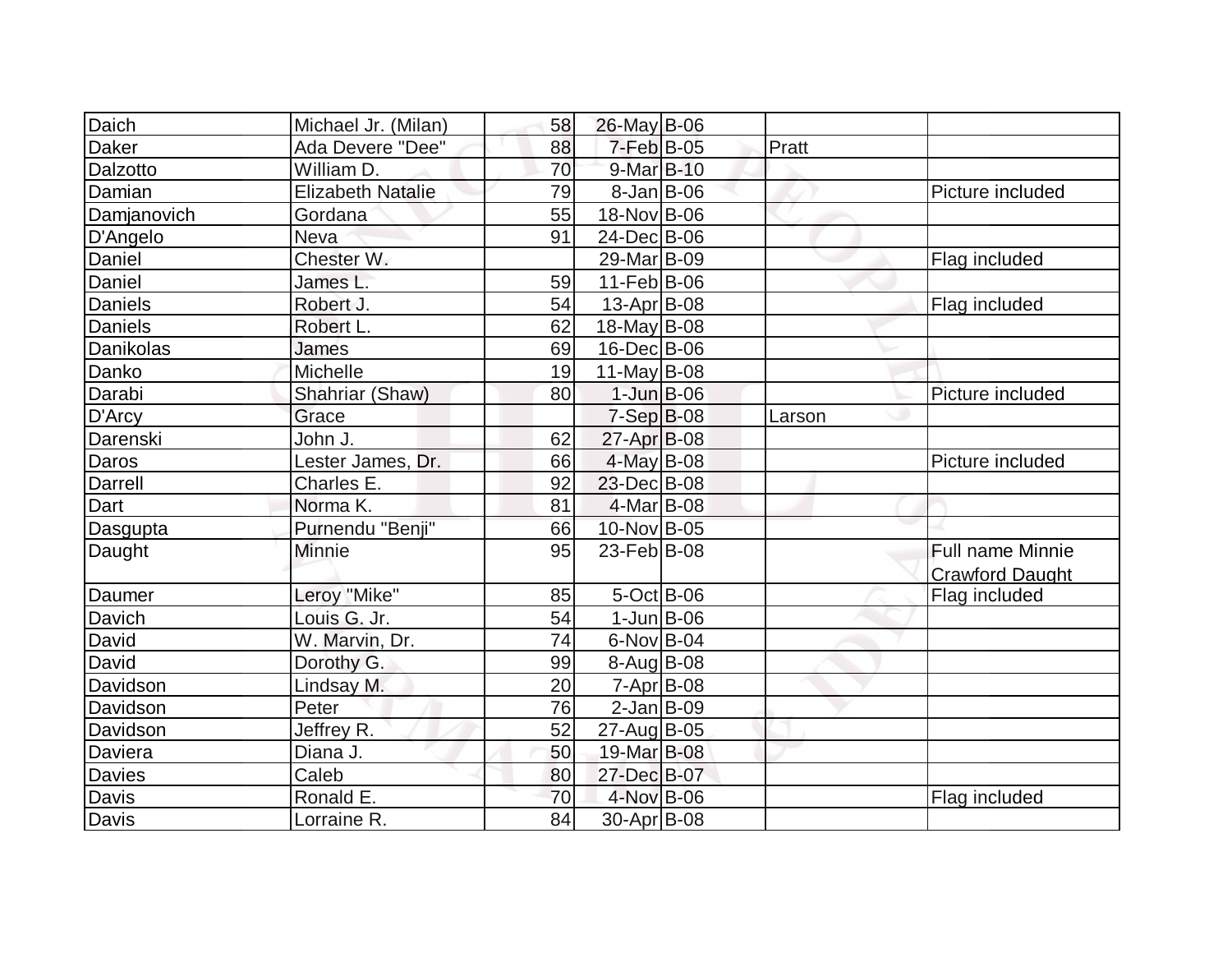| <b>Davis</b>   | Carolyn                            | 64 | 20-Nov B-05        |           |                                   |
|----------------|------------------------------------|----|--------------------|-----------|-----------------------------------|
| Davis          | Irma Louise                        | 75 | 11-Aug B-07        |           |                                   |
| Davis          | <b>Ruth Helen</b>                  | 87 | $3$ -Jul $B$ -05   |           |                                   |
| Davis          | Rosalie R.                         | 56 | 5-Apr B-07         |           |                                   |
| Davis          | Sue M.                             | 95 | 22-Dec B-10        |           | Full name Sue M.<br>(Davis) Tomak |
| Davis          | Johnny L. Sr.                      | 59 | $8-Oct$ B-06       |           |                                   |
| Davis          | Irene E.                           | 82 | 28-Dec B-04        | Berzai    | Flag included                     |
| <b>Davis</b>   | <b>William Scott</b>               | 55 | $26$ -Jan B-06     |           |                                   |
| Davis          | Loma                               | 87 | $11-Sep B-07$      |           |                                   |
| Davis          | Hyman "Harry"                      | 79 | $20$ -Jan $ B-08 $ |           |                                   |
| Davis          | Deacon Minor Sr.                   | 87 | $4$ -Aug $B$ -06   |           |                                   |
| Davy           | Gerald N.                          | 68 | 27-Jun B-07        |           | Flag included                     |
| <b>Dawkins</b> | George                             | 75 | $9-Feb$ B-08       |           |                                   |
| Day            | Ralph D.                           | 77 | 8-Mar B-06         |           |                                   |
| Day            | Barbara J.                         | 77 | $22-Sep B-06$      |           | Cross included                    |
| Day            | Allan G.                           | 89 | 29-Sep B-09        |           |                                   |
| De La Cruz     | <b>Jeremy Michael</b>              | 19 | $13$ -Apr $ B$ -08 |           |                                   |
| De St. Aubin   | Margaret                           | 93 | 14-Apr $B-08$      | Cooper    |                                   |
| Dean           | Maryanne                           | 61 | $21$ -May B-06     |           |                                   |
| Deardoff       | <b>Gladys Jeanette</b><br>"Nettie" | 93 | $12$ -Jul B-06     |           |                                   |
| Deatherage     | Irene R.                           | 83 | $11-Feb B-06$      |           |                                   |
| Debarge        | Opal M.                            | 82 | 26-Sep B-07        |           |                                   |
| Deboer         | Melvin "Whitey"                    | 75 | $11$ -Mar $ B-06$  |           |                                   |
| Deboer         | Rosalyn                            | 94 | 17-Nov B-05        |           |                                   |
| Deboer         | Anna                               | 75 | $29$ -May B-05     | Kruizenga |                                   |
| Debok          | Herman Ryan                        | 84 | 29-Oct B-05        |           | Flag included                     |
| Debold         | Gertrude Pearl<br>"Trudy"          | 76 | 7-Jun B-06         |           |                                   |
| Decker         | Rose                               | 94 | 19-Aug B-06        |           |                                   |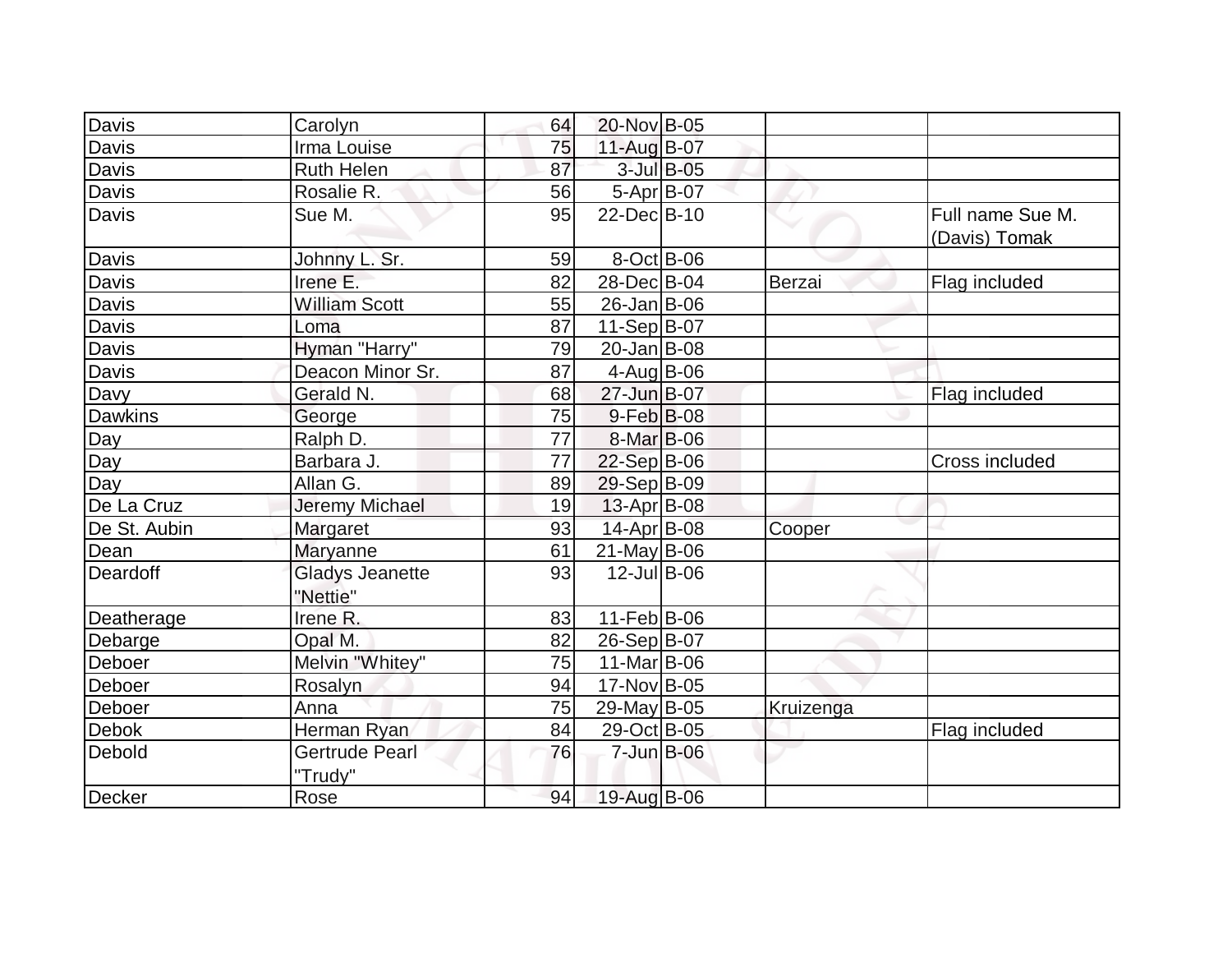| Decker          | David Randolph Sr.    |    | $27 - Jan$ B-08    |            |                        |
|-----------------|-----------------------|----|--------------------|------------|------------------------|
|                 | "Randy"               |    |                    |            |                        |
| Dee             | Joseph H.             | 90 | $6$ -Oct $B$ -06   |            | Flag included          |
| Deering         | Nellie M.             | 86 | 30-Jan B-06        | Robinson   |                        |
| <b>Dees</b>     | Joe W.                | 65 | 30-Apr B-08        |            |                        |
| <b>Deets</b>    | John L.               | 81 | $5-Mar$ B-06       |            |                        |
| Defazio         | Pauline M.            | 78 | 31-Mar B-09        |            |                        |
| Degani          | Charles R. "Chuck"    | 58 | $26$ -Jan $ B-06$  |            |                        |
| Degard          | Aldo H.               | 84 | $5-Mar$ B-06       |            |                        |
| Degeneffe       | Marlene C.            | 65 | $17 - Jan$ B-06    |            |                        |
| Degmon          | Donald W. "Don"       | 69 | $4$ -Jan B-06      |            |                        |
| Degoey          | Anna                  | 90 | $18 - Jan$ B-06    |            |                        |
| <b>DeHenes</b>  | Josephine             | 87 | 3-Jun B-07         | Gregorczyk | Full name Josephine    |
|                 |                       |    |                    |            | <b>Dehenes Gregory</b> |
| <b>DeHenes</b>  | Josephine             | 87 | $4$ -Jun $B$ -06   | Gregory    | "The Crossing Guard    |
|                 |                       |    |                    |            | Lady"                  |
| <b>Deiulius</b> | Earl R.               | 57 | $8 - Apr$ B-06     |            | Flag included          |
| Dejanovich      | Josephine "Booba"     | 85 | $5$ -May B-06      | Sutka      |                        |
| <b>DeJesus</b>  | Carmen                | 68 | 30-Jan B-06        |            |                        |
| Dejnowski       | Joephine E. "Josie"   | 94 | 30-Oct B-05        |            |                        |
| DeJong          | Peter                 | 89 | 30-Aug B-06        |            |                        |
| Delahunty       | Rosemary              | 70 | 28-Oct B-05        |            |                        |
| Deland          | Alyce D.              | 82 | $2$ -Jan B-06      |            |                        |
| Delaney         | <b>Marion Loretta</b> | 74 | 23-Apr B-06        |            | Picture included       |
| Delange         | <b>Neal</b>           | 89 | $9$ -Jan B-06      |            |                        |
| Delauriea       | Edna J.               | 93 | $2$ -Jan B-06      | Ping       |                        |
| Deleon          | Leocadia              | 86 | 26-Jun B-06        |            |                        |
| Deleon          | Hector J.             | 78 | $16$ -Apr $ B$ -06 |            | Picture included       |
| Delgado         | Robert                | 60 | 10-Aug B-08        |            | Flag included          |
| <b>Delilch</b>  | <b>Bronco</b>         | 84 | 21-Apr B-08        |            | <b>Cross and Flag</b>  |
|                 |                       |    |                    |            | included               |
| Dellinger       | Agnes L.              | 89 | 12-Oct B-06        |            | Picture included       |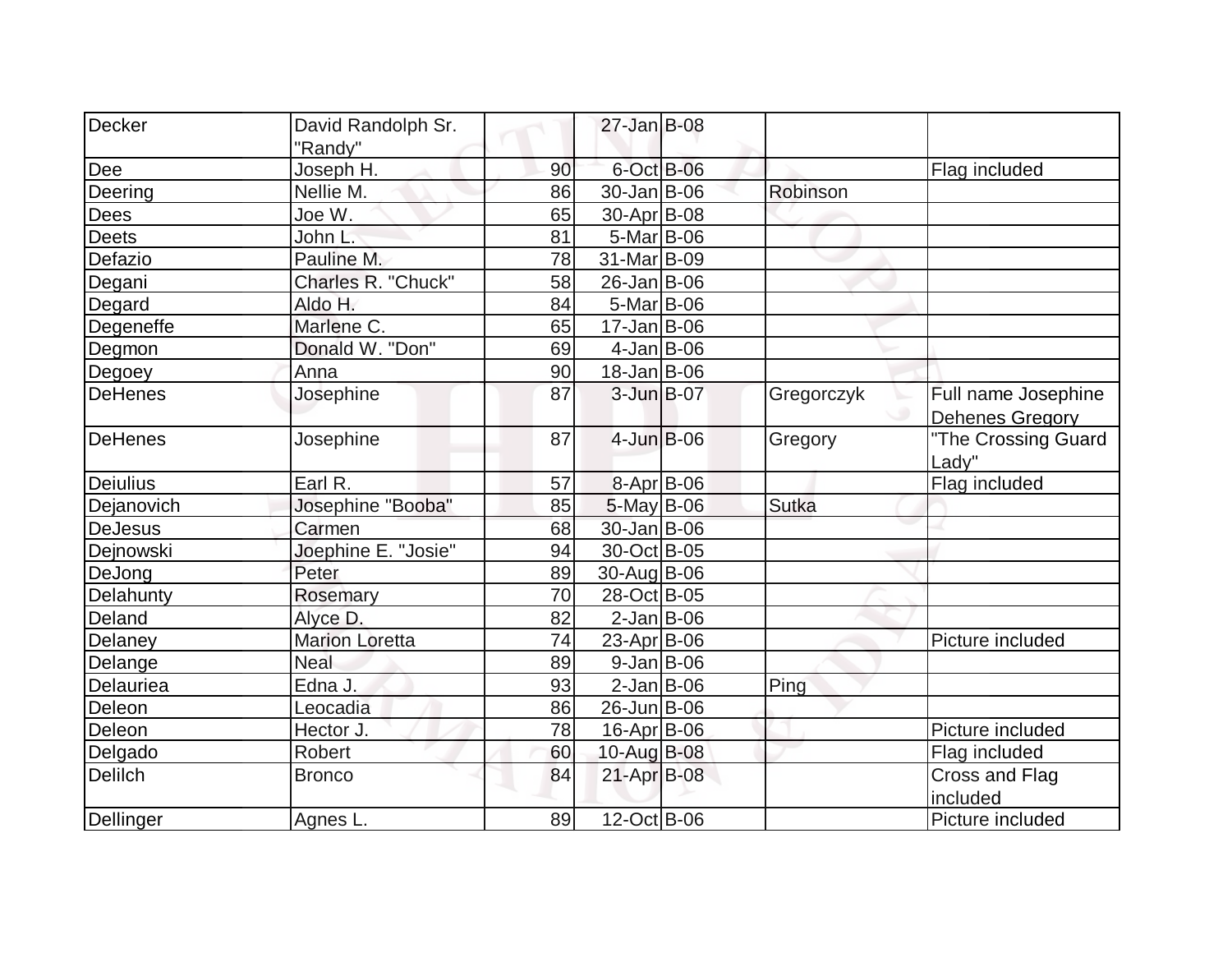| Deloney      | Nathaniel Jr.              | 45 | 15-Nov B-06       |                |                                             |
|--------------|----------------------------|----|-------------------|----------------|---------------------------------------------|
| Delong       | Gloria J.                  | 71 | $3$ -May B-08     |                |                                             |
| Delong       | Joan M.                    |    | 27-Oct B-05       |                |                                             |
| Delos        | Achilles (Deliopoulos)     | 91 | 26-Aug B-07       |                |                                             |
| Deluna       | Daniel Sr.                 | 84 | 29-Nov B-06       |                | Flag included                               |
| Demario      | Adam J.                    | 74 | 29-Apr B-06       |                |                                             |
| DeMayo       | Margaret E.                | 81 | $2$ -Oct B-07     |                |                                             |
| Dembowski    | Marie B.                   | 87 | 4-May B-08        | <b>Roberts</b> |                                             |
| Dembowski    | Constantine Sr.<br>"Kotny" | 80 | $11$ -Jun $B$ -08 |                | Flag included                               |
| Demick       | Wilma                      | 85 | 15-Oct B-06       |                |                                             |
| Demik        | Julius                     | 97 | 2-Aug B-07        |                |                                             |
| Deming       | Judith O.                  | 51 | 7-Nov B-05        |                |                                             |
| Demo         | Mary                       | 97 | 24-Feb B-06       |                |                                             |
| Dennick      | Mary V.                    | 93 | 26-Sep B-07       |                |                                             |
| Dennis       | Willie James<br>"PeeWee"   | 59 | 30-Jul B-05       |                |                                             |
| Denson       | Valerie A.                 | 67 | 19-Feb B-08       |                |                                             |
| Dent         | <b>Nemie</b>               | 83 | $3-May$ B-08      |                |                                             |
| Dent         | Constance M.<br>"Connie"   | 73 | 30-Nov B-08       |                |                                             |
| Depew        | Charlotte A.               | 52 | $23$ -Jan B-05    |                |                                             |
| Depino       | Julia I.                   | 74 | $15$ -Jun $B$ -08 |                |                                             |
| <b>Derek</b> | Michael                    | 78 | 22-Nov B-08       |                | Picture included                            |
| Dereu        | Eugene "Gene"              | 78 | $8-Oct$ B-06      |                | Flag included                               |
| Derkowski    | <b>Sharon Lee</b>          | 64 | $4$ -Feb $ B-08$  |                | Full name Sharon Lee<br>(Barrell) Derkowski |
| Dermody      | Robert V.                  | 82 | 16-Mar B-08       |                | Flag included                               |
| Dernay       | <b>Helen Veronica</b>      | 81 | 17-Sep B-05       |                |                                             |
| Derosa       | Mary K.                    | 85 | $9-Oct$ B-07      | Grachan        |                                             |
|              |                            |    |                   |                |                                             |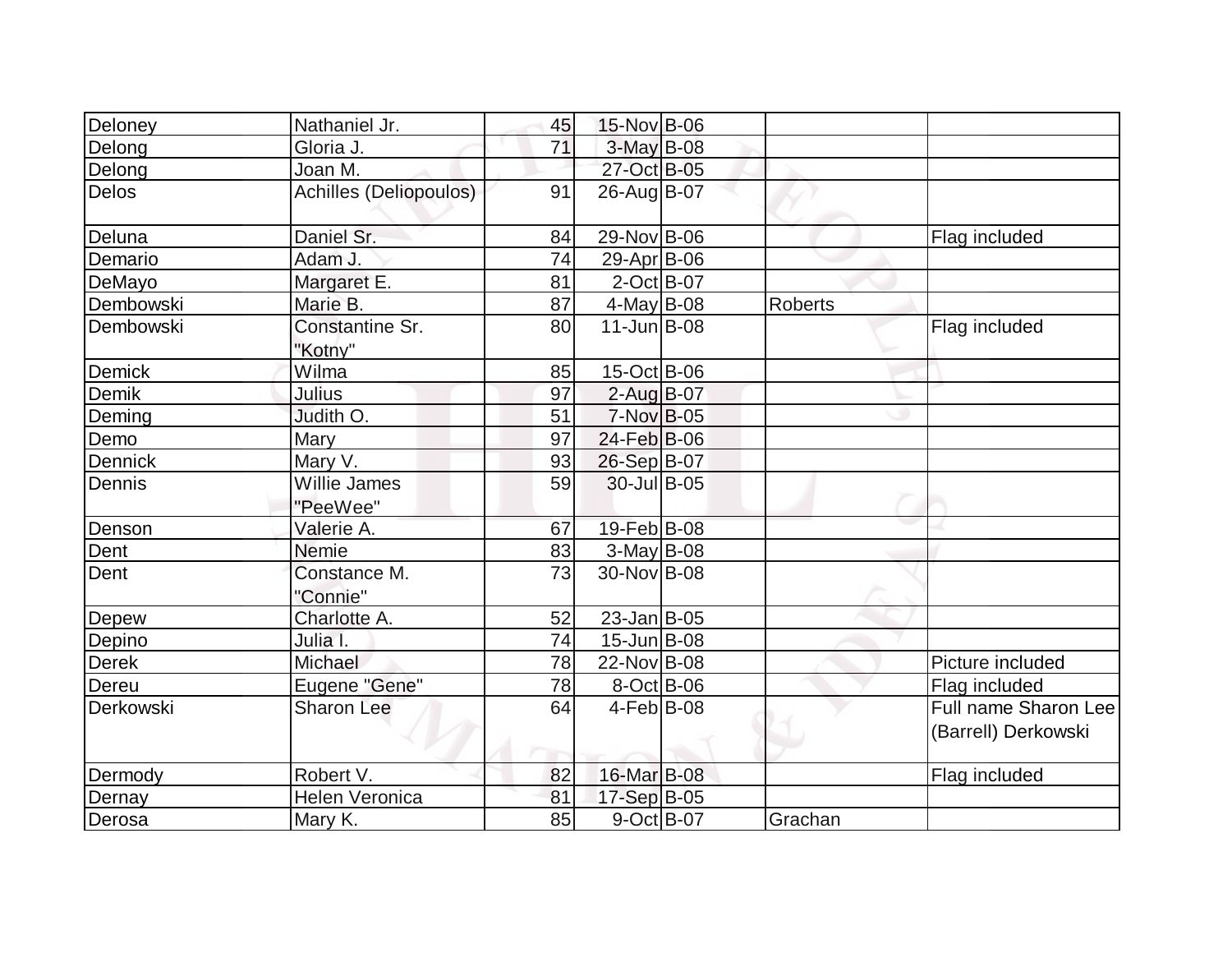| Derosa          | Frank F.               | 86  | $31$ -Jan B-07     |               | Flag included           |
|-----------------|------------------------|-----|--------------------|---------------|-------------------------|
| Derosa          | Helen                  | 86  | 23-Oct B-07        | Janosz        | Full name Helen         |
|                 |                        |     |                    |               | (Kosik) Derosa          |
| Derosier        | Richard F.             | 81  | 23-Jun B-06        |               |                         |
| Detmar          | Jansje                 | 75  | $21-Apr$ B-08      | Van Slooten   |                         |
| Dettman         | Frederick C.           | 86  | $6 - Apr$ B-09     |               | Flag included           |
| Deuberry        | <b>Edward Earl Sr.</b> | 85  | $6$ -Nov B-04      |               |                         |
| <b>DeVault</b>  | Elizabeth M.           | 87  | 29-May B-05        |               |                         |
| Dever           | Elizabeth              | 82  | $19$ -Jan $ B$ -06 |               |                         |
| Devereaux       | Dale E.                | 68  | 28-Sep B-08        |               | Picture included        |
| <b>DeVries</b>  | David Eugene           | 50  | $7$ -Dec $B$ -06   |               |                         |
| <b>DeVries</b>  | Lillian                | 101 | $4$ -Oct B-06      |               | <b>Lillian Clausing</b> |
|                 |                        |     |                    |               | <b>DeVries</b>          |
| DeVries         | Robert B.              | 65  | 17-Dec B-05        |               |                         |
| <b>DeVries</b>  | <b>Edith Sophia</b>    |     | 23-May B-09        |               |                         |
| Devyak          | Mike                   | 80  | 29-Jun B-05        |               | Cross included          |
| DeWolf          | Donald A.              | 79  | $2$ -Jun $B$ -06   |               | Flag included           |
| DeYoung         | Johnanna M.            | 93  | $4$ -Apr $ B$ -05  |               |                         |
| DeYoung         | Lester Glenn           | 73  | $6$ -Oct B-06      |               | Picture included        |
| DeYoung         | <b>Nellie</b>          | 101 | $2-Sep B-06$       |               |                         |
| Deyoung-Huntley | Carol                  | 82  | $21$ -Jun $B$ -07  |               |                         |
| Dezamko         | Victor P.              | 85  | $21$ -May B-06     |               | Flag included           |
| Dezamko         | Elma                   | 88  | 12-Dec B-07        |               |                         |
| Dianda          | Philemon J.            | 73  | 20-Apr B-08        |               |                         |
| <b>Dibblee</b>  | Josephine A.           | 91  | $8 - Jan$ B $-06$  |               | Cross included          |
|                 | "Grandma Joe"          |     |                    |               |                         |
| <b>Dicesare</b> | Laura Jean             | 45  | 22-Dec B-08        | <b>Murray</b> |                         |
| <b>Dickens</b>  | Jean Marie             | 77  | $17$ -May B-09     | Lyvers        | Full name Jean Marie    |
|                 |                        |     |                    |               | Dickesn Mann            |
| <b>Dickey</b>   | <b>Vincent Lewis</b>   | 58  | 23-Nov B-06        |               | Picture included        |
| Dickson         | Irene B.               | 82  | 15-May B-05        | Derezinski    |                         |
| Diehl           | Helena S.              | 97  | $8$ -Dec $B$ -08   |               |                         |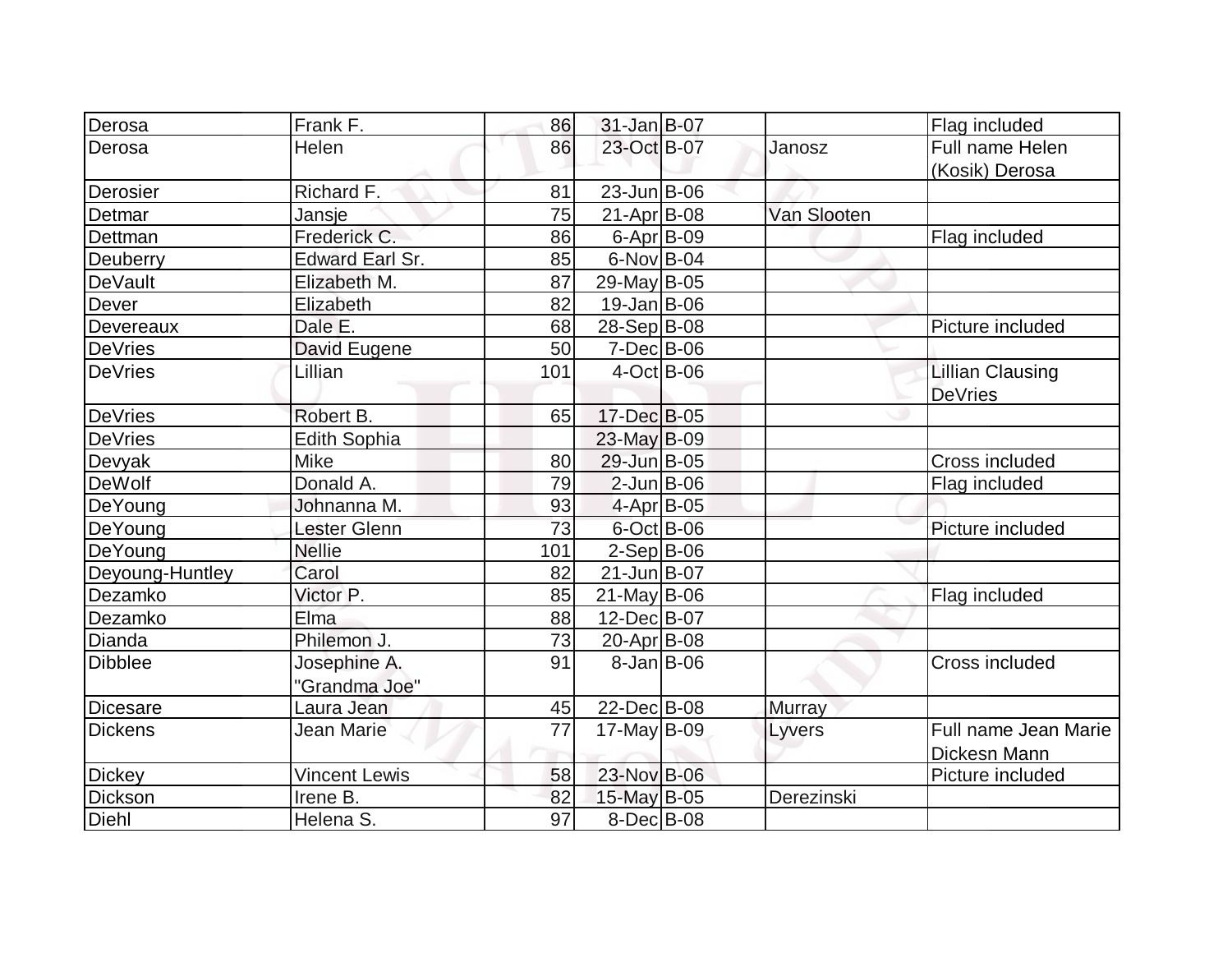| Diehl           | Judy Lynn "Little         | 61 | $7-Sep$ B-09            | Wood          |                                       |
|-----------------|---------------------------|----|-------------------------|---------------|---------------------------------------|
| Diehl           | Judy"<br>Elmer P. "Eddie" | 87 | 30-Nov B-08             |               |                                       |
|                 |                           |    |                         |               |                                       |
| Diehl           | Connie Sue                | 53 | 19-Oct B-05             |               |                                       |
| Diekman         | Robert                    | 82 | $26$ -Feb $ B-08$       |               | Flag included                         |
| <b>Dietrich</b> | Patricia Ann              | 75 | $7 - Apr$ B-08          | <b>Tuttle</b> |                                       |
| <b>Difatta</b>  | Vincent G.                | 75 | 29-Aug B-09             |               | Flag included                         |
| Difilippo       | Scolastica                | 89 | $11$ -Jan $ B-06$       |               |                                       |
| <b>Difrank</b>  | Victoria                  | 90 | 4-Apr B-05              | Ciulei        |                                       |
| Diggs           | Joseph G.                 | 61 | $8-Oct$ B-06            |               |                                       |
| <b>Dille</b>    | Anne                      |    | 25-Oct B-07             |               |                                       |
| <b>Dilliner</b> | L. Madge                  | 87 | 19-Aug B-06             |               |                                       |
| <b>Dillner</b>  | Terry G.                  | 49 | 4-Aug B-06              |               |                                       |
| <b>Dillon</b>   | Florence E.               | 90 | 31-Mar B-08             |               |                                       |
| <b>Dillon</b>   | Ann                       | 85 | $12-Apr$ B-06           | Haraminac     |                                       |
| <b>Dillon</b>   | Loa Addllee               | 81 | $25-Sep B-08$           |               | Lola Addllee (Chaney-<br>Dillon) Pate |
| Dimic           | Rosa                      | 73 | $12$ -Jul B-06          | Gaal          |                                       |
| Dinelli         | <b>Jonathan David</b>     | 21 | $17$ -May B-08          |               |                                       |
| Dinga           | Cynthia                   | 48 | $20$ -Jan $ B-08$       |               |                                       |
| Dingman         | <b>Carol Ann</b>          | 55 | $19$ -Jan $ B-07$       | <b>Novak</b>  |                                       |
| <b>Dinkins</b>  | Tyronica                  | 25 | $12$ -Jul B-06          |               |                                       |
| Dinovo          | Basil W.                  | 63 | 23-Jun B-07             |               | Flag included                         |
| Dipaolo         | Josephine                 | 69 | 31-Oct B-07             | Delcoiro      |                                       |
| Diquattro       | Adam M.                   | 15 | 18-Jul B-07             |               |                                       |
| Disselkoen      | Grace E.                  | 82 | $21$ -Jun $B$ -06       |               |                                       |
| <b>Ditter</b>   | John L.                   | 75 | 30-Mar <sub>B</sub> -08 |               |                                       |
| <b>Dittrich</b> | <b>Gordon Lewis</b>       |    | $1$ -Jun $B$ -06        |               |                                       |
| Dixon           | Michael J.                | 51 | 4-Nov B-06              |               |                                       |
| Dixon           | Sara A., R.N.             | 68 | 27-Feb B-05             |               |                                       |
| <b>Dixon</b>    | Gladys                    | 89 | 31-Oct B-07             |               |                                       |
| Dlugopolski     | Chester J.                | 81 | 9-Sep B-06              |               |                                       |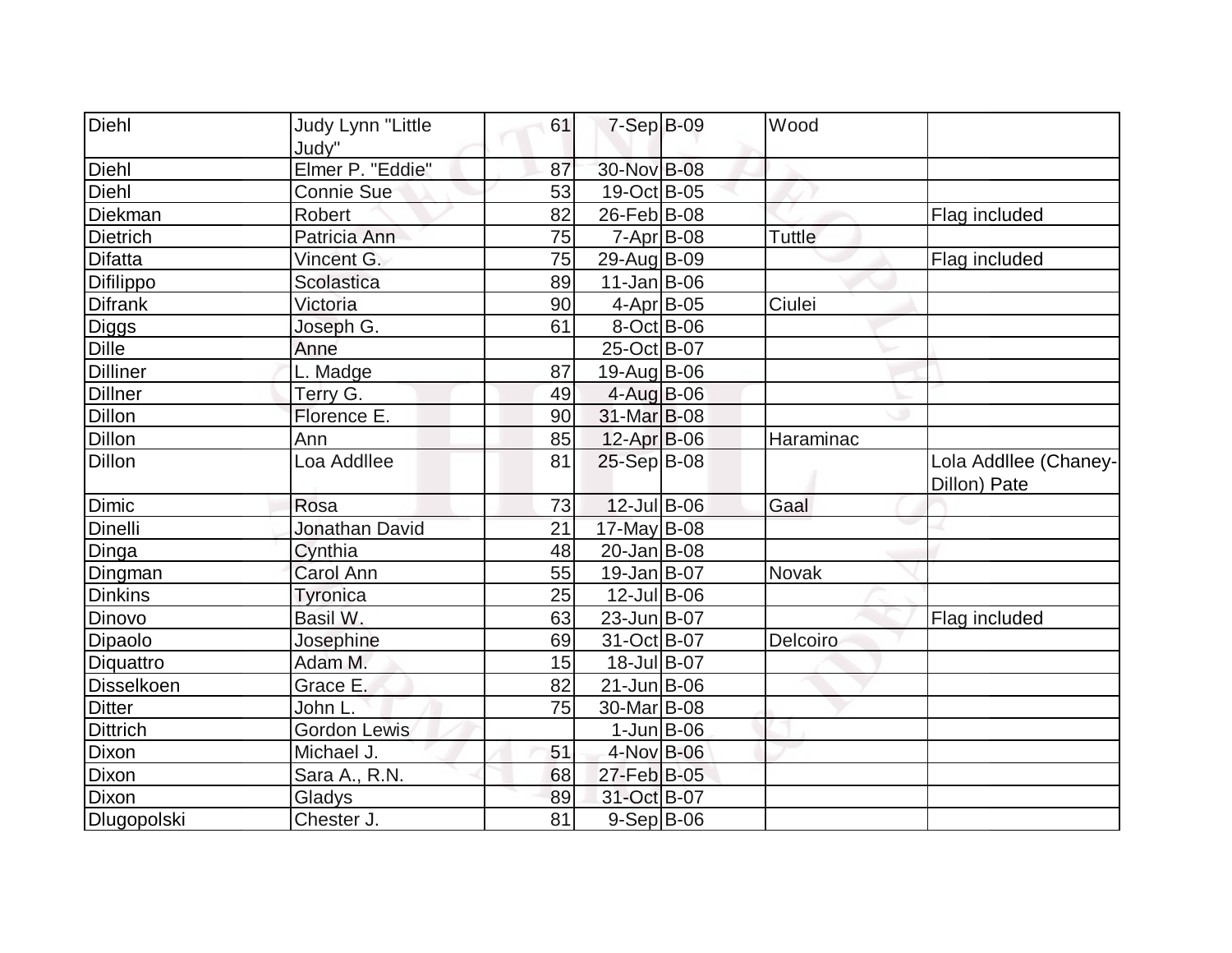| Dobiecki         | Bruce A.                      | 62 | 29-Apr B-09       |                |                                        |
|------------------|-------------------------------|----|-------------------|----------------|----------------------------------------|
| <b>Dobis</b>     | Amelita "Amy"                 | 75 | 26-Nov B-05       | Angelini       | Picture included                       |
| <b>Dobos</b>     | Patricia M.                   | 64 | 17-Mar B-08       |                |                                        |
| <b>Dobrick</b>   | Verla Mae                     | 96 | 13-Mar B-05       |                |                                        |
| Dobrowolsky      | Margaret A.                   | 88 | $21$ -Jul B-06    |                |                                        |
| Dobyns           | Lola E.                       | 83 | $1-Dec$ B-08      |                |                                        |
| <b>Dockter</b>   | Harry C. "Doc"                | 72 | $12$ -Jan $ B-08$ |                |                                        |
| <b>Dodds</b>     | Cural Jr.                     | 75 | 25-Nov B-06       |                |                                        |
| Dodrill          | Ruby O. (Hanna)               | 99 | $7$ -Dec $B$ -06  |                |                                        |
| Dogan            | Olga Nora "Dolly"             | 74 | $2$ -Nov $B$ -10  | Eberhardt      |                                        |
| Dohl             | William H.                    | 76 | 31-Mar B-09       |                | Flag included                          |
| Dolatowski       | William                       | 91 | 27-Oct B-05       |                | William (Boleslaw)                     |
|                  |                               |    |                   |                | Dolatowski                             |
| <b>Dolin</b>     | Wilma P.                      | 79 | 31-Mar B-09       |                |                                        |
| Dolinar          | Thomas W.                     | 85 | 28-Dec B-04       |                | Flag included                          |
| Dombrowski       | Helen                         | 77 | 17-Apr B-05       | Sowinski       |                                        |
| Dombrowski       | Florence                      | 88 | $8$ -Jan B-07     | Plebanski      |                                        |
| Dominguez        | Cecilia                       | 81 | $15$ -May B-05    |                |                                        |
| Dominguez        | Anthony "Tony" (Mr.<br>$D.$ ) | 73 | 25-Oct B-07       |                | Flag included                          |
| Dommer           | Marjorie E.                   | 82 | 6-Oct B-07        |                |                                        |
| Donaldson        | <b>Beatrice E.</b>            | 73 | $14-Sep B-08$     |                |                                        |
| Dondlinger       | Arnold                        | 85 | $5$ -Jan B-07     |                |                                        |
| Donnelly         | Joan T.                       | 76 | $11-Auq$ B-07     | Watson         | Full name Joan T.<br>Donnelly (Bruene) |
| Donovan          | <b>Mildred</b>                | 94 | $1-Dec$ B-09      | <b>Perkins</b> |                                        |
| Donovan          | Annette L                     | 37 | 27-Aug B-05       | Ignowski       |                                        |
| Donovan          | Thomas F.                     | 57 | 12-Oct B-06       |                | Flag included                          |
| Donovan          | William J.                    | 84 | 25-Feb B-07       |                |                                        |
| Doolin           | <b>Ruth</b>                   | 89 | 19-Mar B-08       |                |                                        |
| Dooling          | <b>Sheron Rose</b>            | 68 | 5-Nov B-05        |                |                                        |
| <b>Doolittle</b> | Catherine M.                  | 86 | $9$ -Jan B-06     | Yahl           |                                        |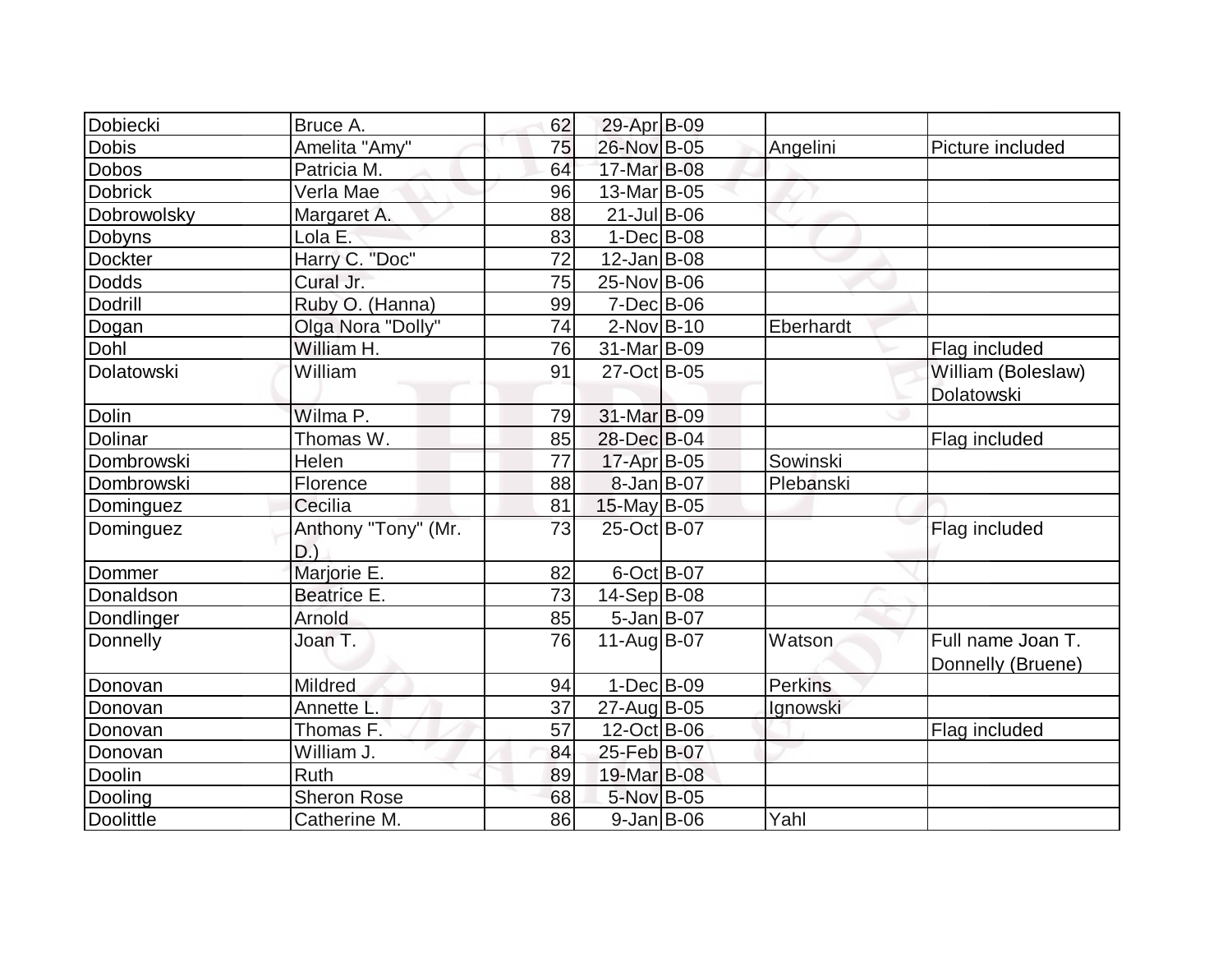| Doran           | Allen E. Jr.                 | 69 | 10-Mar B-08        |                |                      |
|-----------------|------------------------------|----|--------------------|----------------|----------------------|
| Dorby           | Dan                          | 89 | 19-Dec B-04        |                |                      |
| Dorge           | Fritz                        | 74 | 7-Sep B-09         |                |                      |
| Dorrance        | Stuart C.                    | 75 | 10-Feb B-06        |                | Picture included     |
| Dorton          | <b>Esther Jeanette</b>       | 92 | $9-Mar$ B-10       |                |                      |
|                 | "Jeanette"                   |    |                    |                |                      |
| <b>Doss</b>     | Pauline                      | 89 | $4-Sep B-05$       | <b>Russell</b> |                      |
| Dostatni        | Charlotte                    | 79 | 4-May $B-08$       | Biskupski      |                      |
| Dostatni        | Christine J.                 | 53 | 26-May B-07        |                |                      |
| Doty            | <b>Samuel Nicholas</b>       | 13 | 19-Aug B-06        |                |                      |
|                 | Seamon                       |    |                    |                |                      |
| Doty            | <b>Gerald Arthur</b>         | 72 | 13-Apr B-08        |                |                      |
| Doud            | Thomas Wayne                 | 41 | $2$ -Jan B-06      |                |                      |
|                 | "Snuffy"                     |    |                    |                |                      |
| Dougall         | Jack D.                      | 61 | $2$ -Dec $B$ -06   |                |                      |
| Douglas         | Edna T.                      | 85 | 25-Oct B-07        |                |                      |
| Douglass        | William E.                   | 77 | 29-Jun B-05        |                |                      |
| Douma           | Susan                        | 76 | 5-Nov B-06         |                |                      |
| <b>Dowell</b>   | Janina Rose                  | 32 | $21$ -Jun $B$ -06  | <b>Bennett</b> |                      |
| Dowling         | Thomas J.                    | 78 | 11-May $B-09$      |                | Flag included        |
| Downey          | Madylene                     |    | $12$ -Jun $B$ -05  |                |                      |
| Downing         | Evelyn E.                    | 83 | $16-Sep B-06$      |                |                      |
| Downs           | Irma Louise                  | 93 | $17$ -Feb $ B$ -08 |                |                      |
| <b>Dragisic</b> | Radojka                      | 72 | $14$ -May B-06     |                | Cross included       |
| Dragojevic      | Petar "Peter"                | 63 | 30-Jul B-05        |                |                      |
| <b>Drake</b>    | Nancy A.                     | 59 | $6-Sep$ B-07       |                |                      |
| <b>Drake</b>    | <b>Betty</b>                 | 77 | $17 - Jun$ B-07    | <b>Stofko</b>  | Betty (Huskey) Drake |
|                 |                              |    |                    |                | / Picture included   |
|                 |                              |    |                    |                |                      |
| Drangmeister    | <b>Richard Walter "Drag"</b> | 70 | 10-Jul B-05        |                |                      |
|                 |                              |    |                    |                |                      |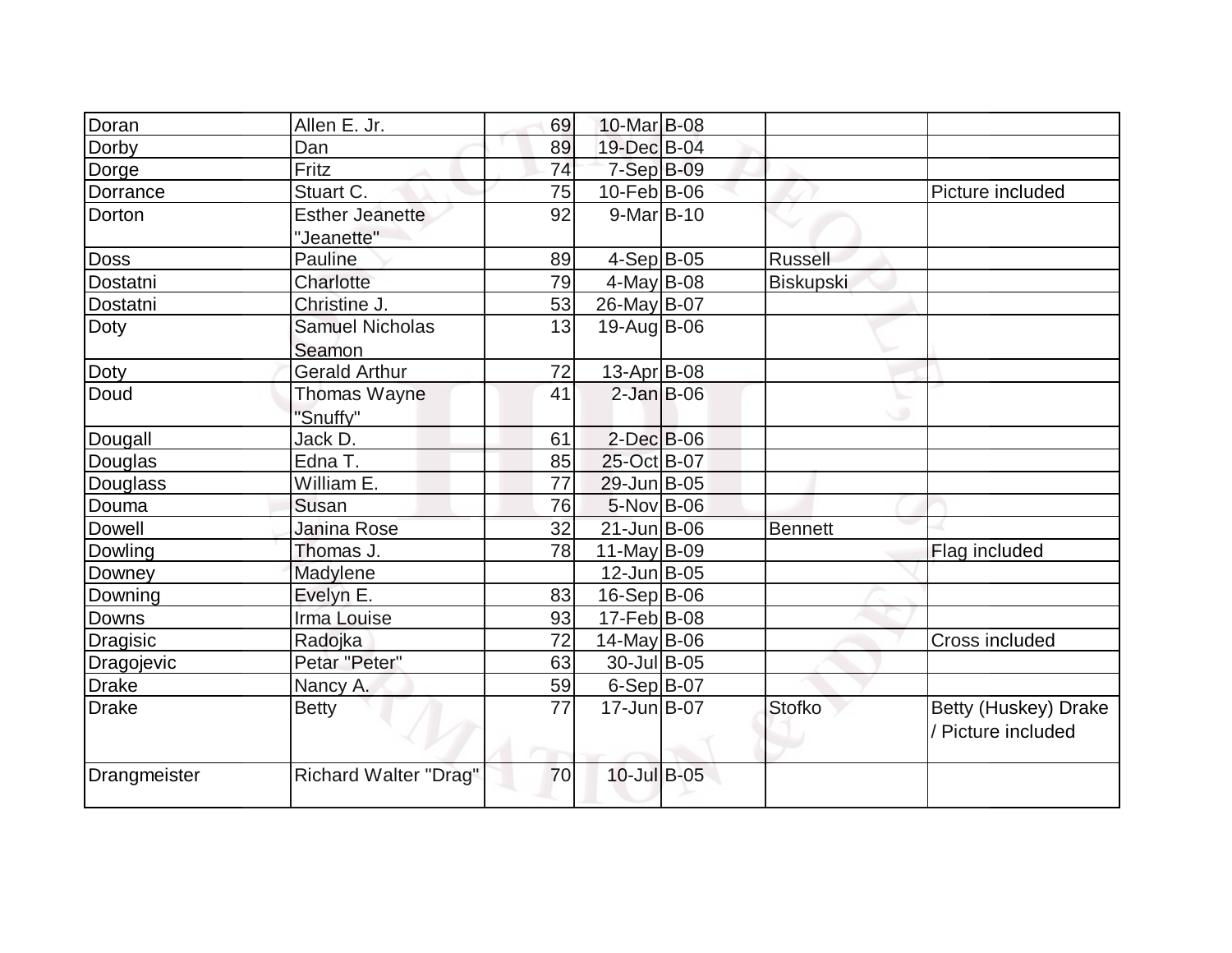| Drapac          | Mildred               | 89  | 4-Aug B-07              |               | Sister M. Mildred, |
|-----------------|-----------------------|-----|-------------------------|---------------|--------------------|
|                 |                       |     |                         |               | SS.C.M.            |
| Drayton         | Leroy                 | 70  | 3-Mar B-06              |               | Picture included   |
| <b>Drazic</b>   | Gislea                | 78  | 12-Oct B-06             |               |                    |
| Dreyovich       | Anna L.               | 101 | $5$ -Jan B-07           |               |                    |
| <b>Drinkski</b> | Gregory L.            | 45  | 22-Mar B-06             |               | Picture included   |
| <b>Driver</b>   | John B.               |     | $27$ -Jul B-08          |               |                    |
| <b>Driver</b>   | Clifton Garth Sr.     | 64  | 19-Dec B-04             |               |                    |
| <b>Drossos</b>  | Christ Sr.            | 83  | $7-Feb B-05$            |               |                    |
| <b>Drozdy</b>   | Evelyn F.             | 77  | $30 - Jan$ B-06         |               |                    |
| <b>Drozdz</b>   | Walter "Wally"        | 87  | $4$ -Oct B-06           |               | Flag included      |
| <b>Dsida</b>    | Donald                | 65  | $27 -$ Jul B-08         |               |                    |
| Dub             | Joseph E.             | 84  | $7-Feb B-05$            |               | Flag included      |
| <b>Dubczak</b>  | Frank J.              | 87  | 15-Oct B-06             |               |                    |
| <b>Dubois</b>   | Harold                |     | 2-Oct B-07              |               |                    |
| Dubovich        | George                | 80  | $10 -$ Jul B-05         |               | Picture included   |
| Dubowsky        | Anthony               | 85  | 5-Nov B-05              |               | Croaa and Flag     |
|                 |                       |     |                         |               | included           |
| Ducan           | James K. "Kenny"      | 85  | 31-Mar B-09             |               |                    |
| <b>Ducker</b>   | Thomas "Ducky"        | 58  | 10-Mar <sub>B</sub> -08 |               |                    |
| Duckworth       | <b>Stanley "Gale"</b> | 87  | 24-Mar B-08             |               |                    |
| <b>Dudak</b>    | Walter                | 84  | 30-Aug B-07             |               | Picture included   |
| <b>Dudlak</b>   | Doris I.              | 88  | 28-Nov B-04             | <b>Miller</b> |                    |
| <b>Dudley</b>   | Joan Leslie "Joni"    | 54  | 28-Jun B-06             | Anderson      |                    |
| <b>Dudzik</b>   | Helen T. "Nonny"      | 88  | $6 - Apr$ B-09          | Labus         |                    |
| <b>Dudzik</b>   | Harry V.              | 83  | 31-Mar B-09             |               | Flag included      |
| <b>Dudzik</b>   | <b>Thaddeus "Ted"</b> | 79  | $8$ -Jan $ B$ -06       |               | Flag included      |
| Dugan           | <b>Thomas Arthur</b>  | 82  | $12$ -Jul B-06          |               |                    |
| Duggins         | Evelyn I.             | 88  | 20-Dec B-08             |               |                    |
| Duggins         | John Michael          | 31  | $11$ -May B-09          |               |                    |
| Dugo            | Angeline Helen        |     | 29-Sep B-09             |               | Picture included   |
|                 | "Angie"               |     |                         |               |                    |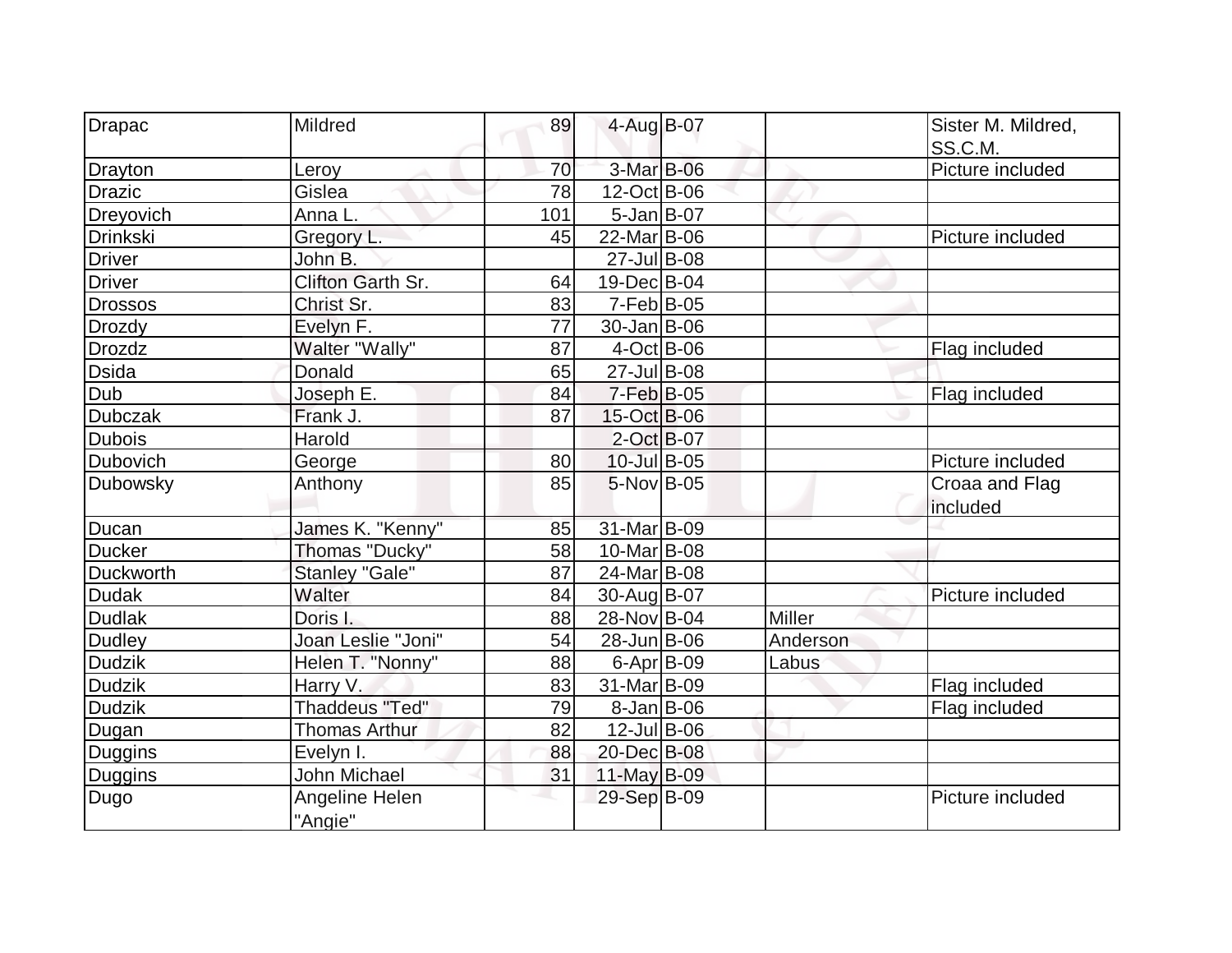| <b>Dulik</b>      | <b>Steve</b>       | 89 | 26-Feb B-08       |                |                      |
|-------------------|--------------------|----|-------------------|----------------|----------------------|
| Dumbsky           | Shirley M.         | 77 | 2-Nov B-08        |                |                      |
| Dumitru           | Jacob David        | 29 | 28-May B-06       |                |                      |
| Duncan            | William B.         | 88 | 1-May $B-05$      |                |                      |
| Duncan            | J.L.               |    | $1-Feb B-07$      |                | The Rev. J.L. Duncan |
| Duncan            | Travis E.          | 16 | 23-Oct B-07       |                |                      |
| Dunham            | Vivian I.          | 95 | $5$ -Jan $ B$ -07 |                |                      |
| Dunham            | Marguerite Wyatt   | 88 | 19-Feb B-08       |                |                      |
| Dunham            | <b>Rose Marie</b>  | 84 | $1-Sep B-04$      |                |                      |
| Dunham            | Theodore Jr. "Ted" | 63 | 12-Aug B-08       |                |                      |
| <b>Dunifer</b>    | Marjorie Faye      | 73 | 30-Dec B-08       | <b>Shelton</b> |                      |
| Dunivan           | <b>Barbara</b>     | 77 | 14-Jun B-06       |                |                      |
| Dunkelberger      | Lawrence R.        | 83 | 25-Dec B-04       |                | Flag included        |
| Dunn              | Robert C.          | 65 | $3$ -Jul B-05     |                | Picture included     |
| Dunning           | Lloyd P.           | 63 | $2$ -Jun B-06     |                |                      |
| Dunston           | Lance              | 51 | $5$ -Jul B-05     |                | Flag included        |
| Dunyak            | Ann                | 90 | $7-Feb$ B-06      |                |                      |
| <b>Duperre</b>    | Emma Sue           | 67 | 21-Apr B-09       |                |                      |
| Duplaga           | Catherine M. "Kay" | 79 | 16-Mar B-09       |                |                      |
| <b>Dupree</b>     | Bernadine A.       | 56 | $2$ -Jun $B$ -06  | <b>Shakes</b>  |                      |
| Dupuis            | Jacques, Rev.      |    | $2-Jan$ $B-09$    |                |                      |
| Duran             | Mary R.            | 87 | $5-Apr$ B-07      |                |                      |
| Durham            | Robert "Bob"       | 66 | 23-Jun B-07       |                |                      |
| Duriavig          | August John "Gus"  | 80 | 19-Dec B-04       |                | Flag included        |
| Durr              | Sophie             | 83 | $17$ -May B-09    |                |                      |
| Duryea            | Rose               | 72 | $9$ -Jul B-05     | Lopeka         |                      |
| <b>Dust</b>       | Anne               | 95 | $20-Sep B-06$     |                |                      |
| <b>Duttlinger</b> | Agnes              | 84 | 8-Apr B-07        |                |                      |
| <b>Duverney</b>   | Irene              | 83 | 31-Aug B-08       | Janos          |                      |
| <b>Dvorscak</b>   | <b>Bertha</b>      | 90 | $6$ -Jan $B$ -06  |                |                      |
| Dwyer             | Santa Maria        | 67 | 23-Nov B-06       | Geraci         |                      |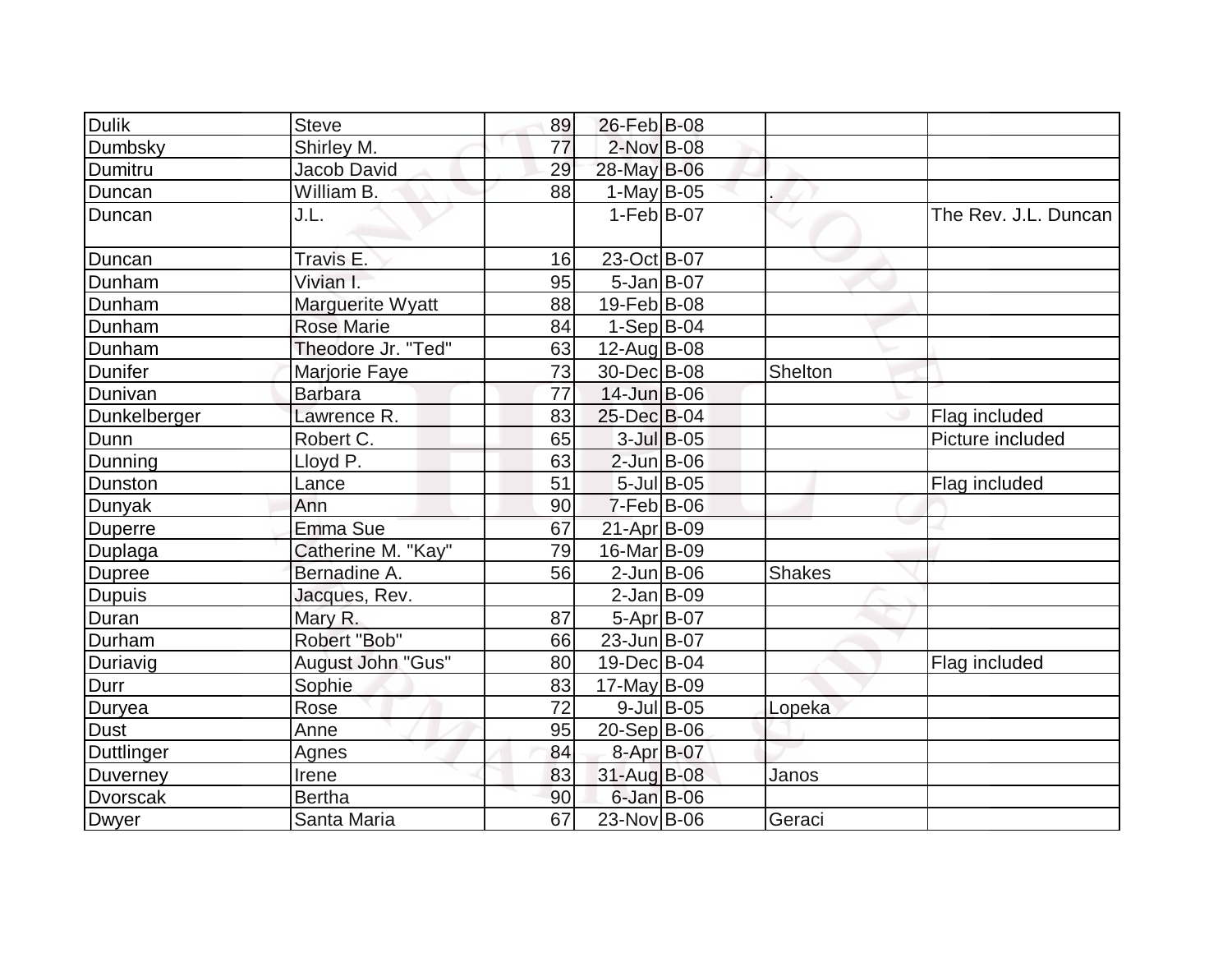| Dwyer            | <b>Judith Hooper</b>         | 53              | 8-Mar B-06        |                  |                                    |
|------------------|------------------------------|-----------------|-------------------|------------------|------------------------------------|
| Dwyer            | John Thomas                  | 67              | 30-Mar B-08       |                  |                                    |
| <b>Dwyer</b>     | Dennis E.                    | 71              | 19-Sep B-07       |                  | Flag inlcuded                      |
| <b>Dybel</b>     | Charlotte S.                 | 89              | 27-Nov B-04       | <b>Krakowiak</b> |                                    |
| Dye              | Maurice J.                   | 90              | 28-Dec B-04       |                  | Flag included                      |
| Dye              | Loreine                      | 95              | $25$ -May B-08    |                  |                                    |
| Dykema           | <b>Betty Jean</b>            | 73              | 16-Jul B-07       |                  |                                    |
| <b>Dykes</b>     | <b>Amber Michelle</b>        | 28              | 25-Aug B-06       |                  |                                    |
| <b>Dykhuis</b>   | Arthur                       | 78              | $2$ -Aug B-07     |                  | Picture included                   |
| Dykshorn         | Charlotte E.                 | 78              | $3-Oct$ B-05      | Eizenga          |                                    |
| <b>Dystra</b>    | Sandra J.                    | 62              | 15-Aug B-07       |                  |                                    |
| Dzado            | Michael                      | 77              | $8$ -Jun $B$ -08  |                  |                                    |
| <b>Dziengiel</b> | John S.                      | 75              | 17-Dec B-05       |                  | Flag included                      |
| <b>Dzierzak</b>  | Anna                         | 88              | $15$ -Jun $B$ -08 | Kloc             |                                    |
| Dziuba           | Harriet M.                   | 91              | $21-Apr$ B-09     |                  |                                    |
| Earl             | Dianne F.                    |                 | 11-Nov B-06       |                  | Full name Dianne F.<br>(Lipa) Earl |
| Earnshaw         | John "Jack"                  | 70              | 3-Aug B-09        |                  |                                    |
| Eason            | Tim                          | 50              | 30-Dec B-08       |                  |                                    |
| Easton           | Adamarie                     | 93              | $10$ -Oct B-09    |                  |                                    |
| Eberle           | Margaret Elizabeth           | 87              | $23$ -Jul B-05    |                  |                                    |
| Eberly           | Glen L.                      | 75              | 26-Oct B-06       |                  |                                    |
| Ebert            | Eleanor D.                   | 92              | $1-Oct$ B-08      |                  |                                    |
| Echols           | <b>Ernest Clemon "Ernie"</b> | 48              | $10$ -Jul B-06    |                  |                                    |
| Echols           | Joyce                        | 43              | 12-Aug B-08       |                  |                                    |
| Echterling       | <b>Mark Andrew</b>           | 44              | 21-Oct B-05       |                  | Mark Andrew (Van<br>Senus)         |
| Echterling       | William J. "Bill"            | 69              | $25 - Jan$ $B-08$ |                  | Flag included                      |
| Eckerstrom       | Alice F.                     | 85              | 27-Oct B-05       |                  |                                    |
| Eckhoff          | Warren G.                    | 77              | 15-Sep B-08       |                  |                                    |
| <b>Eckles</b>    | Genevieve E.                 | $\overline{87}$ | 11-Apr B-07       |                  |                                    |
|                  |                              |                 |                   |                  |                                    |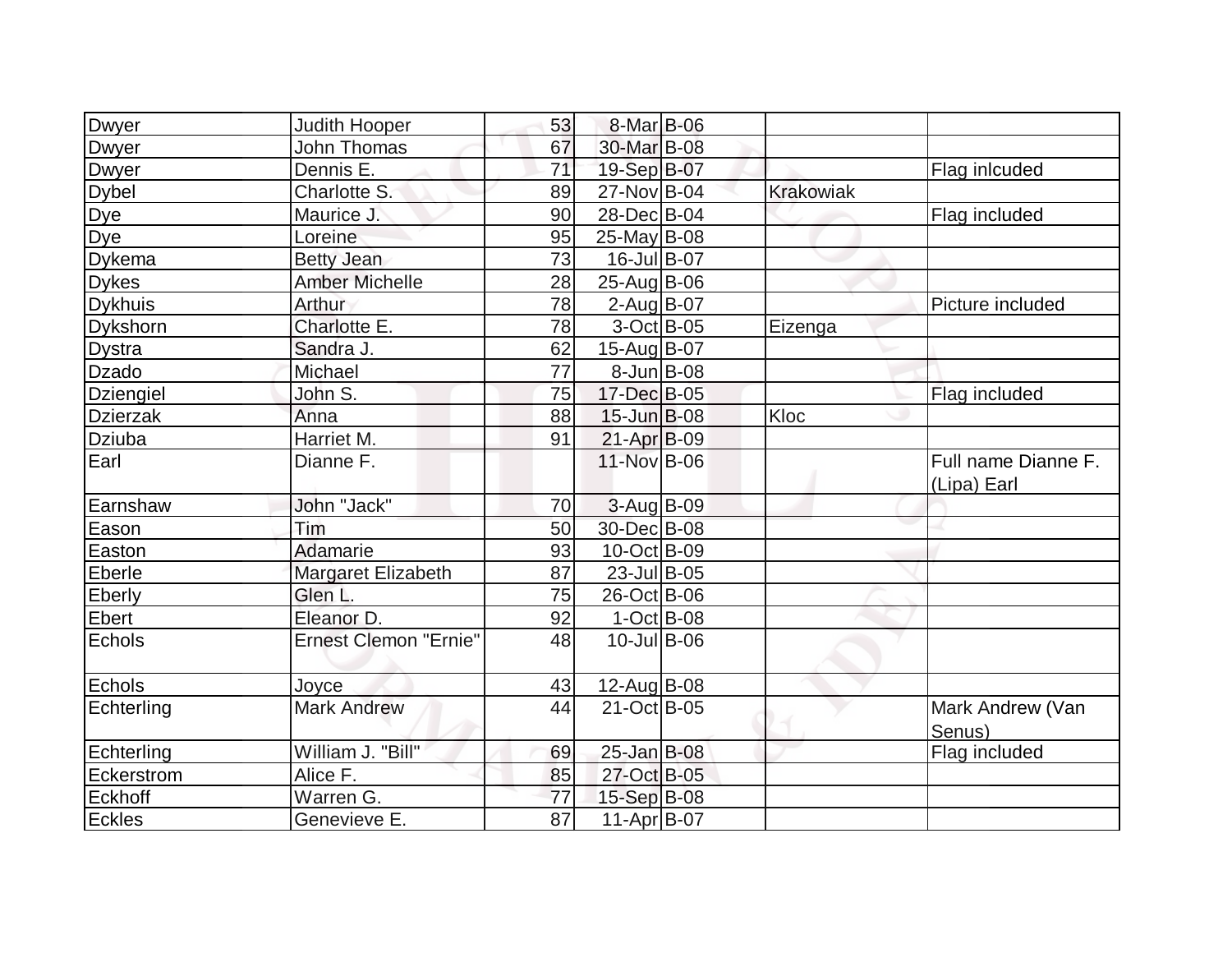| Eclarin        | Elean "Helen"                   | 83     | 15-Nov B-06        |                |                                      |
|----------------|---------------------------------|--------|--------------------|----------------|--------------------------------------|
| Edelen         | Maude "Kay"                     |        | $2$ -Jun $B$ -06   | Durham         |                                      |
| Edens          | James E.                        | 69     | 11-Sep B-07        |                |                                      |
| Eder           | Timothy C.                      | 57     | $8-Oct$ B-06       |                | Flag included                        |
| Edmond         | James Sir Cedric Jr.            |        | 22-Jul B-05        |                |                                      |
| Edmond         | Margaret                        | 55     | 13-Feb B-05        |                |                                      |
| Edwards        | Harry R.                        | 80     | $5-Mar$ B-06       |                |                                      |
| Edwards        | Alex Jewel "A.J."               | 58     | 27-Aug B-05        |                | Picture included                     |
| Edwards        | Mark A. II                      | 19     | 12-Oct B-06        |                |                                      |
| Eenkhorn       | William "Bill"                  | 86     | $15$ -Jan $ B$ -06 |                |                                      |
| Eggebrecht     | Edward                          | 88     | $5 - Jun$ $B - 04$ |                | Flag included                        |
| Egipciaco      | Regino Sr. "YuYo"               | 83     | $6$ -Feb $ B$ -06  |                |                                      |
| Egnatz         | Nicholas, Dr.                   | 89     | $23$ -Apr $B$ -06  |                | Picture incuded                      |
| Egolf          | Edwin D. Sr.                    | 76     | 14-Dec B-08        |                |                                      |
| Eich           | Christine M.                    | 44     | 25-Aug B-05        | Gazda          |                                      |
| Eilenfeldt     | Mary                            |        | 27-Oct B-06        | Flieger        |                                      |
| Eisenmenger    | Linda Sue                       | 57     | 18-Aug B-05        | Rush           | Picture included                     |
| Eisha          | Joseph F.                       | 77     | $1-Oct$ B-09       |                | Flag included                        |
| Ekaitis        | Betty C.                        | 80     | 18-Jun B-05        |                |                                      |
| Eldridge       | James L.                        |        | $15$ -May B-05     |                |                                      |
| Eldridge       | Louise M.                       | 87     | 17-Nov B-05        |                |                                      |
| Eldrigde       | Brian J.                        | 33     | $7 - Aug$ B-05     |                | Flag included                        |
| Elf            | Robert "Scott"                  | 38     | 17-Aug B-06        |                |                                      |
| Elgas          | Marjorie Elizabeth              | 90     | 30-Nov B-09        | Irvin          |                                      |
| Elish          | John J.                         | 83     | $12$ -Apr $ B$ -06 |                | Flag included                        |
| <b>Elkins</b>  | James                           | 81     | $3-Dec$ B-05       |                |                                      |
| Ellet          | <b>Betty June</b>               | 58     | $9$ -May B-10      | <b>Belcher</b> | Full name Betty June<br>Ellet Wagner |
| Ellinghausen   | Lloyd E.                        | 88     | 16-Oct B-07        |                |                                      |
| Elliott        | Carter                          | Infant | 19-Mar B-10        |                |                                      |
| <b>Elliott</b> | <b>Herman Bradley</b><br>"Brad" | 47     | 27-Mar B-05        |                |                                      |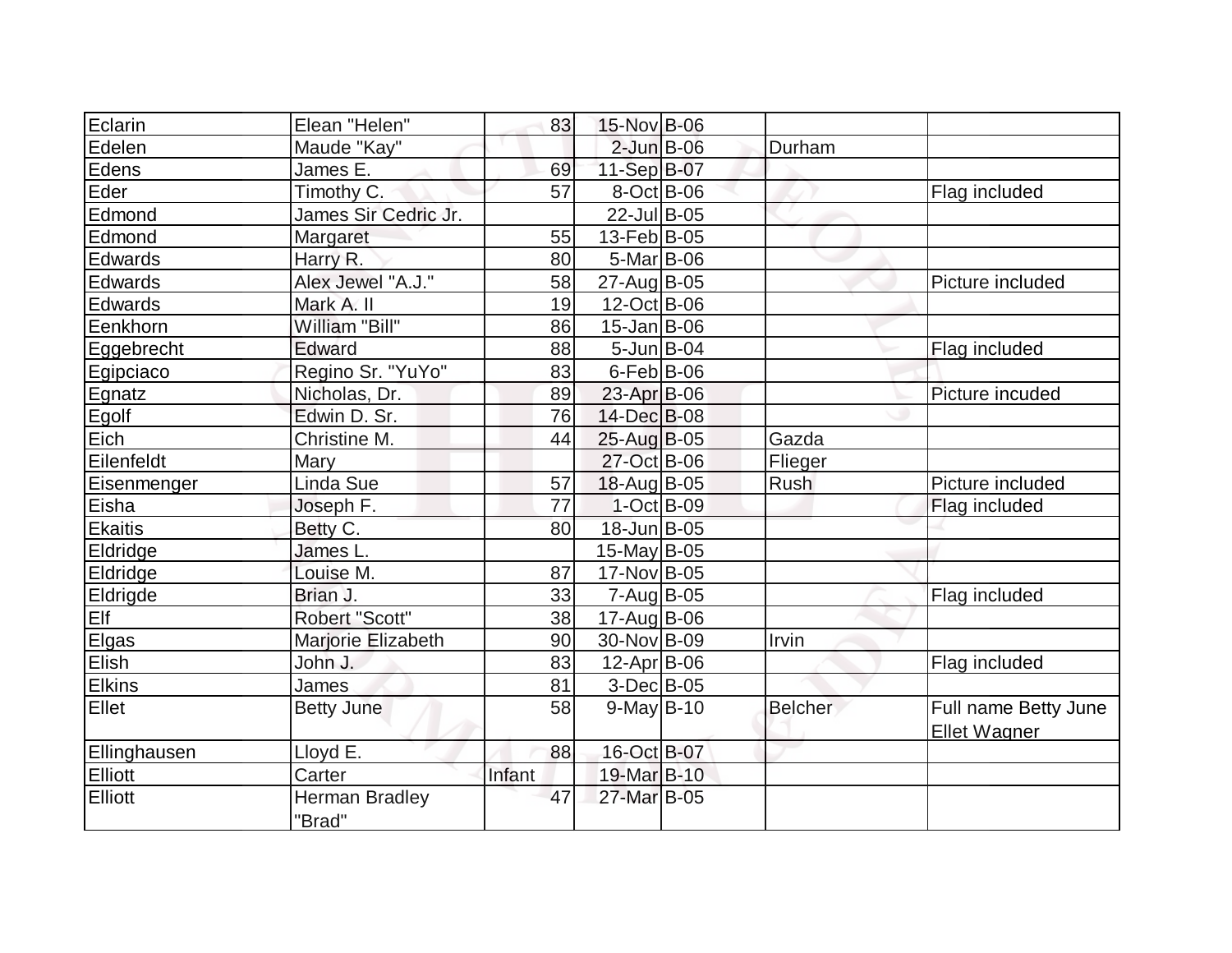| Elliott       | Charles R.                  | 57             | $20$ -May B-06   |               |                   | Flag included                          |
|---------------|-----------------------------|----------------|------------------|---------------|-------------------|----------------------------------------|
| <b>Ellis</b>  | Herbert H.                  | 93             | 27-Nov B-04      |               |                   | Star of David included                 |
| Ellis         | Josephine                   |                | $4$ -Dec $B$ -05 |               | <b>Bubonovich</b> |                                        |
| Ellis         | Warren W. Jr.               |                | $3-Aug B-09$     |               |                   |                                        |
| Ellis         | Wilma Glendell              | 67             | $23$ -May B-09   |               | Ramsey            |                                        |
| Ellis         | Rhonda Beebe                | 52             | $4-Feb B-08$     |               |                   |                                        |
| Elman         | Mary T.                     | 71             | 25-Nov B-06      |               | Gasinski          |                                        |
| Elmore        | Georgetta                   | 81             | $15$ -Jan B-06   |               |                   |                                        |
| Eloff         | James                       | 80             | 8-Nov B-07       |               |                   | Flag included                          |
| <b>Elston</b> | <b>Ruby Pauline</b>         | 81             | $3$ -Jan B-06    |               | Hanselman         |                                        |
| Elwell        | <b>Betty</b>                | 49             | 10-Mar B-08      |               | Linville          |                                        |
| Elza          | <b>Katrina Alison</b>       | $\overline{7}$ | 13-Dec B-06      |               |                   |                                        |
| Elzinga       | Frederick W.                | 80             | 12-Mar B-09      |               |                   |                                        |
| Emerson       | Robert H.                   | 80             |                  | $3$ -Jul B-05 |                   |                                        |
| Emlund        | <b>Frances Evelyn</b>       | 86             | 8-Mar B-06       |               | Clodgio           |                                        |
| Eng           | Earl O.                     | 80             | 20-Jul B-05      |               |                   |                                        |
| Engel         | Casey W.                    | 9              | $21-Apr$ B-09    |               |                   |                                        |
| Engel         | Shirley A.                  | 68             | 21-Feb B-07      |               |                   | Full name Shirley A.<br>Fisher (Engel) |
| Engel         | Leroy F.                    | 72             | $20$ -Oct B-06   |               |                   |                                        |
| Engle         | <b>Horace Terry</b>         |                | 28-Jun B-06      |               |                   |                                        |
| Englebert     | Paul Jean                   | 62             | 14-Mar B-07      |               |                   |                                        |
| Ensweiler     | Emeline H.                  | 99             | 16-Aug B-06      |               | Strauch           |                                        |
| Erb           | William A.                  | 64             | $30$ -May B-04   |               |                   |                                        |
| Erdelac       | <b>Donald Matthew</b>       | 70             | $13$ -Jul B-05   |               |                   | Picture included                       |
| Erdman        | <b>Barbara</b>              | 57             | 28-Jun B-06      |               | Winarski          |                                        |
| <b>Ericks</b> | John L. "Jack"              | 90             | 23-Oct B-05      |               |                   |                                        |
| Ericksen      | <b>Everett Roger</b>        | 81             |                  | 7-Jul B-07    |                   | Flag included                          |
| Erikson       | Lloyd Raymond Jr.<br>"Eric" | 58             | 29-Jul B-05      |               |                   | Flag included                          |
| Ernst         | Rick E.                     | 52             | $2$ -May B-09    |               |                   |                                        |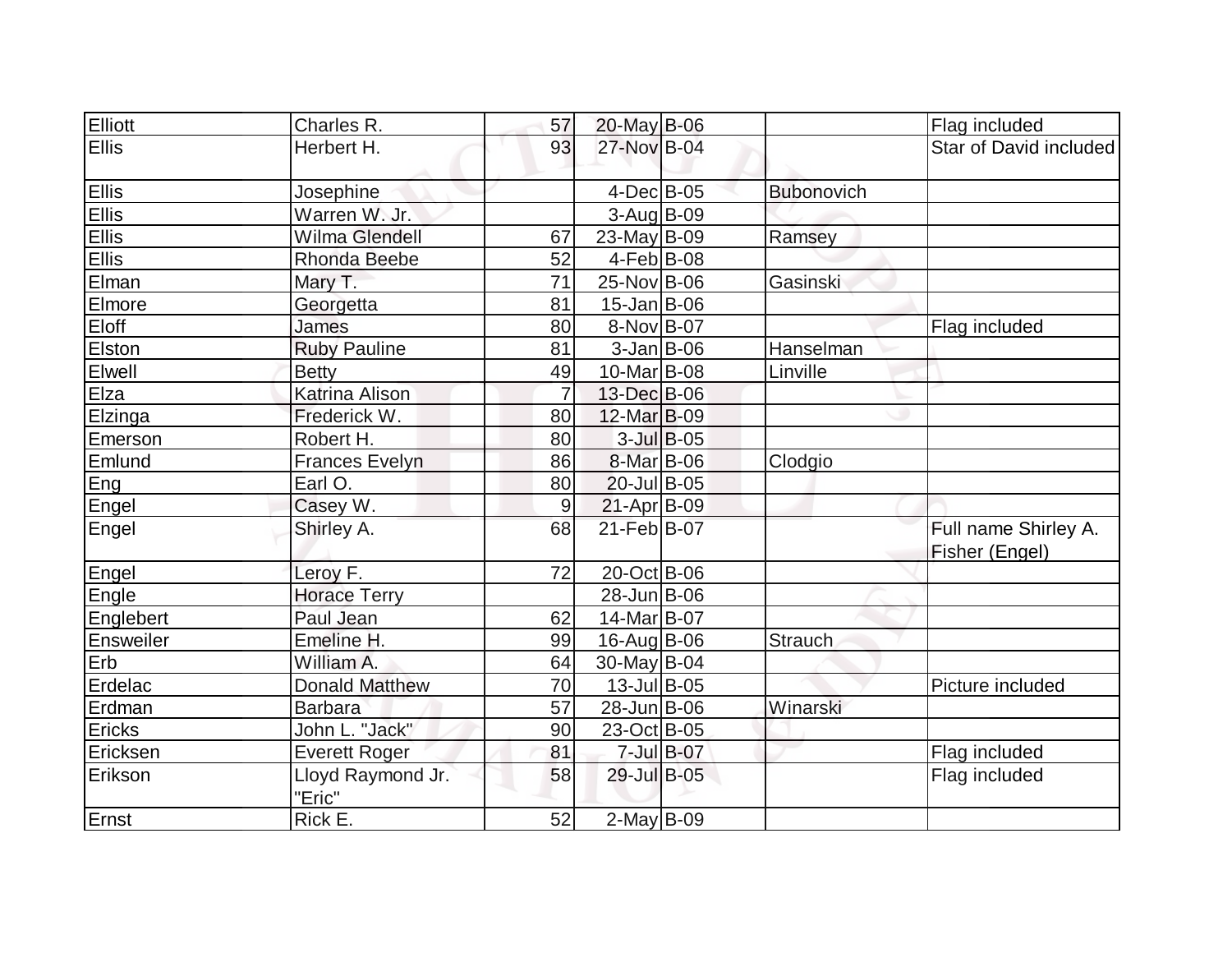| Erny           | <b>Terry Gene</b>        | 61 | $9$ -Jun $B$ -06   |          |                         |
|----------------|--------------------------|----|--------------------|----------|-------------------------|
| Erps           | Jerry D. Jr. "Dino"      |    | 25-Sep B-07        |          |                         |
| Erwin          | <b>Ruth Eileen</b>       | 80 | 22-Sep B-06        | Haehnel  | Picture included        |
| Erwin          | Iva E.                   | 78 | 28-Apr B-07        |          | Full name Iva E.        |
|                |                          |    |                    |          | Jarnecke-Erwin          |
| <b>Esboldt</b> | Sharon Kay               | 57 | $4-Feb B-08$       | Sandor   | <b>Full name Sharon</b> |
|                |                          |    |                    |          | Kay (Kocur) Esboldt     |
| Escamilla      | Magdaleno                | 75 | $3-Sep B-05$       |          | See August 18th         |
| Escamillia     | Magdaleno                | 75 | 18-Aug B-05        |          | See September 3rd       |
| Escobedo       | Pedro                    | 86 | $2$ -Dec $B$ -07   |          |                         |
| Escoto         | Hector                   | 61 | $5$ -Dec $B$ -07   |          | Flag included           |
| Esmond         | Mary A.                  | 90 | 22-Feb B-08        |          |                         |
| Esola          | <b>Beatrice Victoria</b> |    | $8-Sep B-09$       | Reid     |                         |
| Esparza        | Julian Ray Manche        | 76 | $9$ -Mar $B$ -10   |          | Flag included           |
| Espinosa       | Jose Guadalupe Jr.       | 48 | $12$ -Feb $ B-06 $ |          |                         |
| Espinosa       | Salvador                 | 78 | 10-Feb B-07        |          |                         |
| Espinoza       | Andrew M.                | 19 | 8-Apr B-07         |          | Picture included        |
| Esserman       | Leslie W.                | 89 | 28-Aug B-05        |          |                         |
| <b>Estes</b>   | Lillie B.                | 84 | $13$ -Apr $ B-09 $ |          |                         |
| Estrada        | John O.                  | 76 | $16$ -Dec $ B$ -06 |          | Flag included           |
| Estrada        | David P.                 | 63 | 12-Mar B-09        |          |                         |
| Estridge       | Luther Jr.               | 59 | 16-Oct B-07        |          |                         |
| Etchason       | Lavonne A.               | 71 | $3$ -Jun $B$ -06   |          | Picture included        |
| Etcherling     | <b>Mark Andrew</b>       | 44 | 20-Oct B-06        |          |                         |
| Ettema         | Peggy                    | 75 | 29-Apr B-09        |          |                         |
| Etter          | Curtis                   | 51 | $13$ -May B-06     |          |                         |
| <b>Eustice</b> | Norma                    | 79 | 11-Mar B-07        | Robinson | Full name Norma         |
|                |                          |    |                    |          | <b>Cavalier Eustice</b> |
| Evan           | Mary M.                  | 99 | 14-Nov B-07        |          |                         |
| Evano          | Michael                  | 88 | 19-Apr B-06        |          |                         |
| Evans          | Janice W.                |    | $3-May$ B-08       |          |                         |
| Evans          | Jack B.                  | 85 | $11-Auq$ B-07      |          | Flag included           |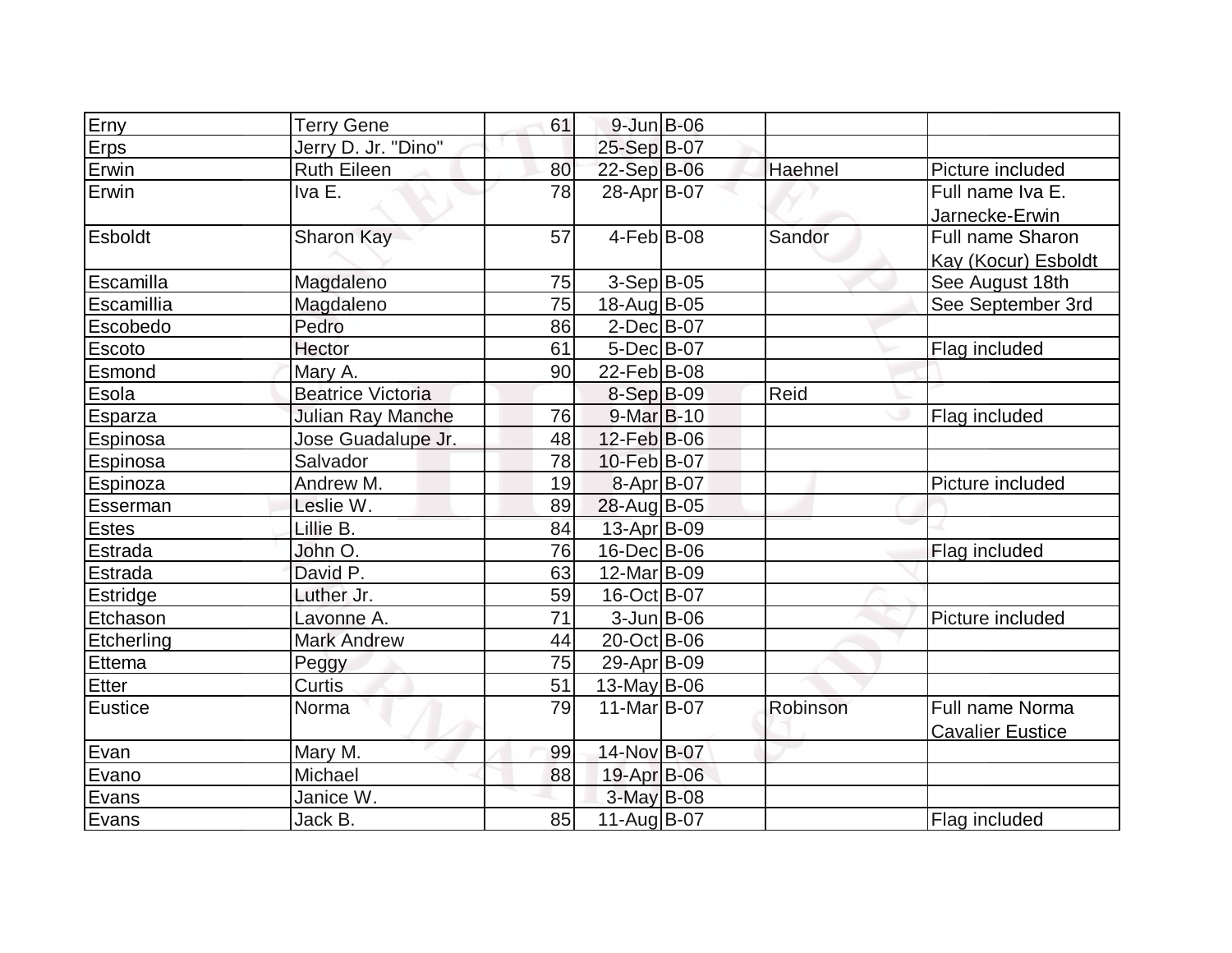| Evans      | Gene H.                           | 92 | 10-Nov B-06             |                  |                                        |
|------------|-----------------------------------|----|-------------------------|------------------|----------------------------------------|
| Evans      | Mary Ann                          |    | 13-May B-06             | Piatek           | Picture included                       |
| Everill    | Edward T.                         | 78 | 26-Mar B-08             |                  | Flag included                          |
| Everley    | Jewel J.                          | 63 | 19-Mar <sub>B</sub> -08 |                  | Flag included                          |
| Everly     | James M. "Mike"                   | 58 | $6 - Apr$ B-09          |                  | Flag included                          |
| Evers      | Martin Peter "Curly"<br>"UNC"     | 82 | $13$ -Feb $ B-05 $      |                  |                                        |
| Evers      | Edith                             | 90 | $17-Oct$ B-07           | Wampler          | Full name Edith<br><b>Mearle Evers</b> |
| Evert      | Loraine M.                        |    | 15-Feb B-07             |                  |                                        |
| evos       | Winifred                          | 85 | $1-Jan B-09$            |                  |                                        |
| Faber      | Frank                             | 96 | $10$ -Nov B-06          |                  |                                        |
| Fabrizius  | Judith C.                         | 64 | 21-May B-07             |                  |                                        |
| Facklam    | Lucy                              | 70 | $15$ -Jul B-05          |                  |                                        |
| Fadell     | Anna                              | 96 | $15$ -Jul B-05          |                  |                                        |
| Faillaq    | Prudence                          | 81 | 3-Apr B-04              |                  |                                        |
| Falk       | William A. "Bill"                 | 45 | 20-Mar B-05             |                  |                                        |
| Falkenberg | Roy Ivar                          |    | 13-Dec B-06             |                  |                                        |
| Fallon     | Judith L.                         | 65 | 27-Feb B-05             |                  |                                        |
| Fanelli    | William                           | 78 | 15-Aug B-07             |                  | Flag included                          |
| Fannin     | John C. "Curt"                    | 68 | 7-Apr B-09              |                  |                                        |
| Farcus     | Ralph E.                          | 82 | 18-Apr B-07             |                  | Flag included                          |
| Farmer     | James A.                          | 54 | 24-Feb B-06             |                  |                                        |
| Farrell    | John J. "Jack"                    | 58 | $8-Oct$ B-06            |                  |                                        |
| Fary       | <b>Cecilia Dorothy</b>            | 81 | $5-Feb B-06$            | <b>Mysliwiec</b> | Picture included                       |
| Fasel      | Melvin H.                         | 84 | 19-Dec B-05             |                  |                                        |
| Fatch      | <b>William Geroge</b>             | 90 | 20-Jul B-05             |                  | Masonic emblem and<br>Picture included |
| Fath       | Sophie M.                         | 90 | 21-Jul B-06             |                  |                                        |
| Fatheree   | <b>Elizabeth Mary</b><br>(Sherry) | 74 | 22-Jun B-08             |                  |                                        |
| Fattore    | Susan                             | 68 | $24-Sep B-06$           | Mooers           |                                        |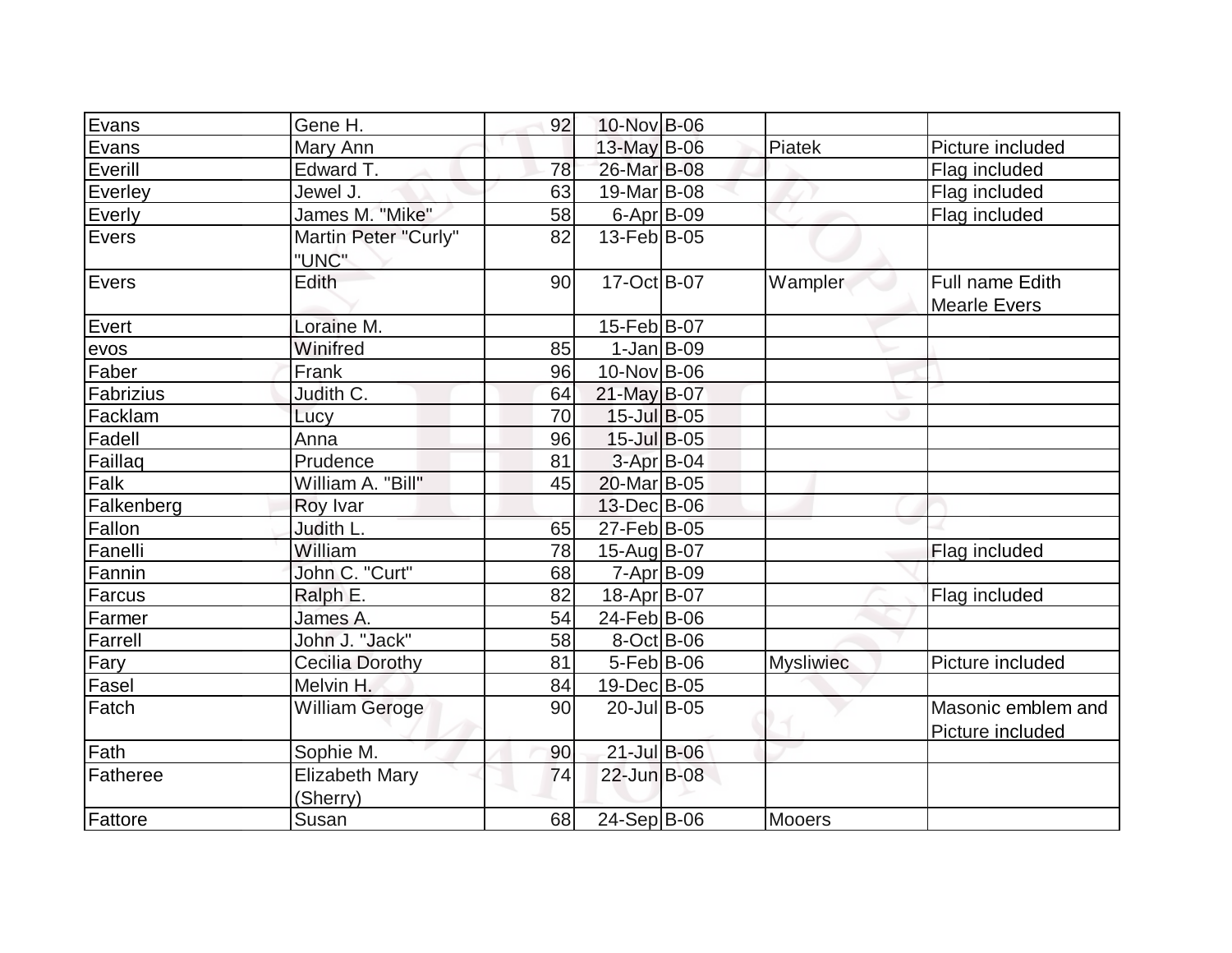| Faught    | Juanita                | 83              | $29$ -Jan B-06     |               |          |                        |
|-----------|------------------------|-----------------|--------------------|---------------|----------|------------------------|
| Faulkner  | <b>Bernard Matthew</b> | 80              | 30-Nov B-09        |               |          |                        |
| Faulkner  | <b>Thomas Michael</b>  | 81              | 8-Oct B-07         |               |          | Flag and Picture       |
|           |                        |                 |                    |               |          | included               |
| Favela    | Maria Socorro          | 44              | $22$ -Feb $ B-08 $ |               | Gonzalez |                        |
| Fay       | <b>Brent Fay</b>       | 38              | $21-Sep B-08$      |               |          |                        |
| Fayette   | Charles M. Jr.         | 71              | $18$ -May B-09     |               |          |                        |
| Faz       | Debra J.               |                 | 22-Oct B-05        |               |          |                        |
| Feder     | Erma A.                | 96              | 14-Jul B-06        |               |          |                        |
| Feder     | <b>Donald Max</b>      | 68              | 25-Dec B-04        |               |          |                        |
| Federman  | Lillian                | 92              | 20-Mar B-05        |               |          |                        |
| Fedor     | Elizabeth "Betty"      |                 | $29$ -Jan $ B-06$  |               |          |                        |
| Fedorchak | Ann N.                 | 87              | 31-Dec B-06        |               |          |                        |
| Feeney    | Mary T.                | 98              | $14$ -Aug B-05     |               | Janacina |                        |
| Fehsel    | Lillian L.             | 81              | 20-Feb B-05        |               |          |                        |
| Feinberg  | Helen                  | 90              | $21$ -Jun $B$ -06  |               |          | Star of David included |
| Felix     | Olivia                 | 11              | 7-Jun B-06         |               |          | Baby Olivia Felix /    |
|           |                        | months          |                    |               |          | Picture included       |
| Felton    | Evelyn A.              | 88              | 29-Jun B-06        |               |          |                        |
| Fennema   | Donald                 | 67              | 29-Mar B-09        |               |          |                        |
| Ferconio  | Mike F.                | 78              | $12-Sep B-09$      |               |          | Flag included          |
| Ferestad  | Georgianna             | 73              | $3$ -May B-08      |               |          | Picture included       |
| Ferguson  | <b>Byron Lee</b>       | 82              | $11-Apr$ B-07      |               |          | Flag included          |
| Ferguson  | <b>Bob</b>             | 64              | $2$ -Jan B-09      |               |          |                        |
| Ferguson  | Kevin                  | 21              | $10$ -Oct B-08     |               |          | Flag included          |
| Ferguson  | Kenneth L.             | 82              | $5-Mar$ B-06       |               |          |                        |
| Ferguson  | Alisa Lynette "Lynn"   | 37              | 11-May $B-09$      |               |          | Picture included       |
| Ferguson  | Jerry T.               | 76              | 5-May B-06         |               |          |                        |
| Fernandez | Peter                  | 69              | 3-Oct B-05         |               |          |                        |
| Fernwalt  | <b>Rose Mary</b>       | 86              |                    | $1$ -Oct B-08 | Dovichi  | Picture included       |
| Ferrari   | Marilyn Rose           | $\overline{71}$ | $4$ -Nov B-06      |               |          |                        |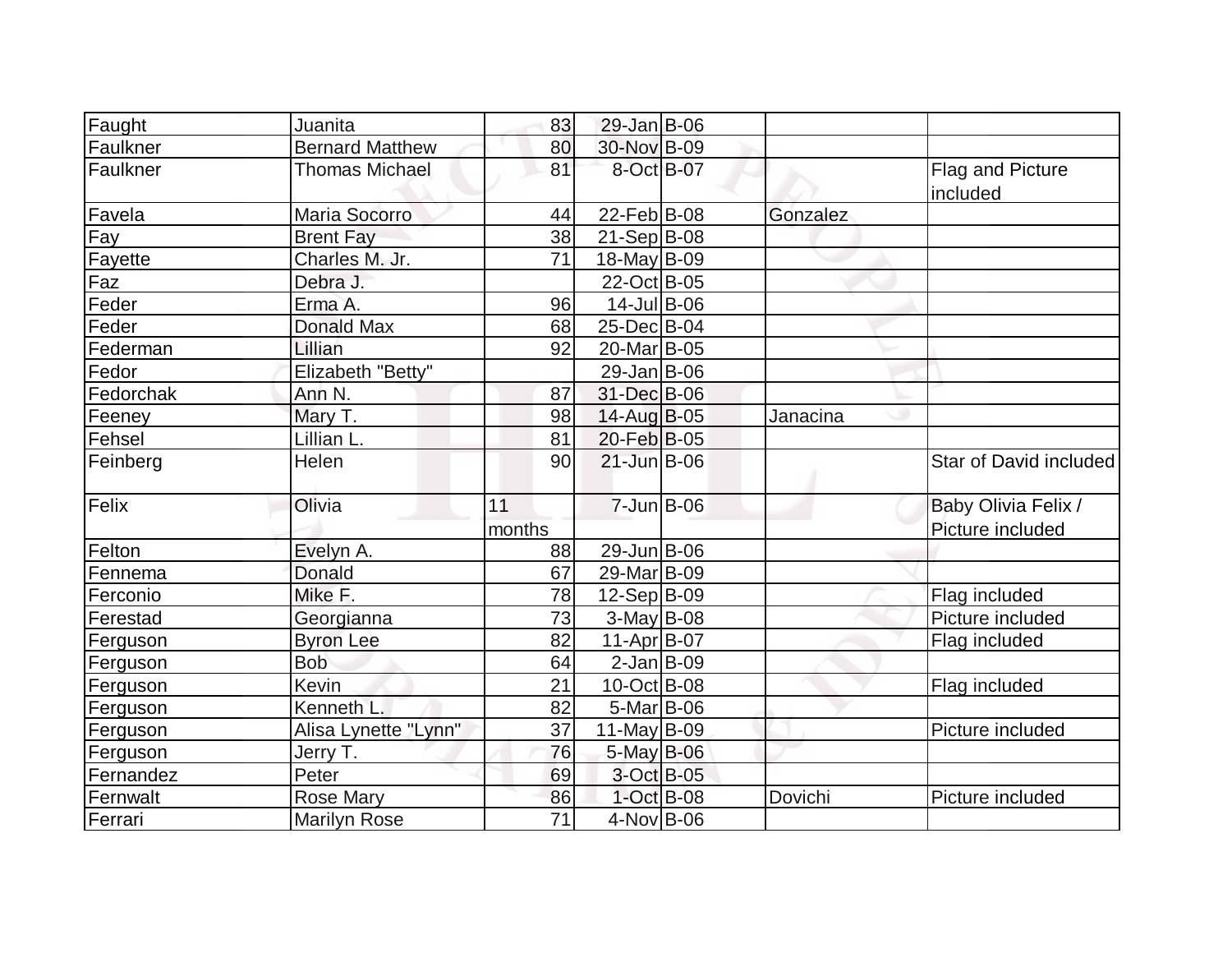| Ferrell    | James C.             | 71       | $2$ -Apr $B$ -06   |           |                                    |
|------------|----------------------|----------|--------------------|-----------|------------------------------------|
| Ferris     | Charles R. "Chuck"   | 76       | 18-Nov B-06        |           |                                    |
| Ferro      | Gertrude             | 77       | 5-Dec B-07         |           |                                    |
| Ferro      | Joseph V.            | 57       | $24$ -May B-08     |           | Flag included                      |
| Ferron     | Amy                  | 33       | $3-Nov$ B-06       |           |                                    |
| Fetsis     | Vicent P.            | 2 months | $2$ -Jun $B$ -07   |           | "Ity Bity" "Yoda",<br>"Winston"    |
| Fiegle     | Herman J.            | 80       | $10$ -Feb $ B-07 $ |           |                                    |
| Fielden    | Roy Thomas           | 96       | $20-Sep B-06$      |           |                                    |
| Fielden    | Buddy R.             | 74       | 17-Feb B-09        |           | Flag included                      |
| Fielder    | Clara                | 101      | $14$ -Jan B-07     | Neveroski | <b>Clara Fieldler</b><br>(Rybicki) |
| Fies       | Ruth P.              | 82       | 10-Mar B-08        | Rehm      |                                    |
| Fifield    | Ralph H.             | 89       | 26-Nov B-05        |           |                                    |
| Fifileld   | Benjamin L. "Benny"  | 93       | 30-Jul B-05        |           |                                    |
| Figuly     | John M.              | 82       | 14-Dec B-08        |           | Flag included                      |
| Fijut      | Joseph T.            | 63       | $27$ -Apr $ B-08 $ |           |                                    |
| Fike       | Phillip G.           | 91       | 15-Jul B-05        |           |                                    |
| Filec      | Helen                | 85       | 19-Mar B-08        |           |                                    |
| Filipoff   | Nicholas             | 75       | $8$ -Jun $B$ -09   |           |                                    |
| Filipovich | Paul                 | 86       | $12$ -Apr $ B-06$  |           |                                    |
| Filipowski | <b>Elizabeth Ann</b> | 41       | $24$ -Jan $ B-09 $ | Zitlaw    |                                    |
| Fine       | Lois L.              | 86       | 20-Jul B-05        | Lowery    |                                    |
| Fines      | Wayne E.             | 88       | $4$ -Jun $B$ -06   |           | Flag included                      |
| Fink       | James K.             | 58       | 10-Oct B-08        |           | Flag included                      |
| Fink       | Bruce Allen Sr.      | 42       | 12-Oct B-07        |           |                                    |
| Finkiewicz | Helen                | 82       | $10$ -Jul B-06     |           |                                    |
| Fischer    | Doris M.             | 79       | 16-Oct B-07        |           |                                    |
| Fiscus     | Donald L.            | 63       | 3-Nov B-06         |           |                                    |
| Fish       | Marlene K.           | 62       | 22-Apr B-06        |           |                                    |
| Fish       | Jesse Jr. "Art"      | 85       | 20-Sep B-06        |           | Flag included                      |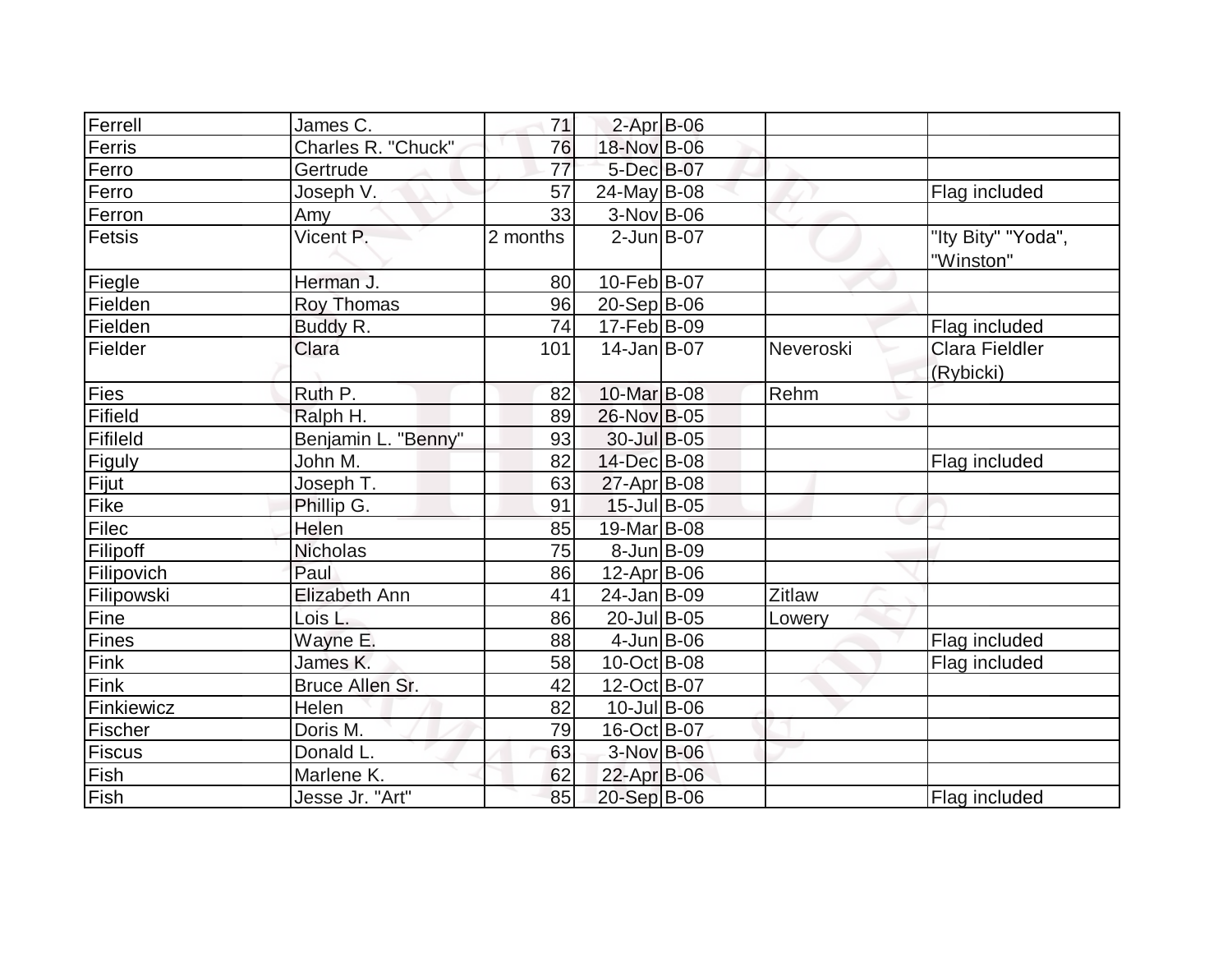| Fisher        | Shirley A.                         | 68 | 21-Feb B-07        |          | Full name Shirley A.         |
|---------------|------------------------------------|----|--------------------|----------|------------------------------|
|               |                                    |    |                    |          | Fisher (Engel)               |
| Fisher        | Emil S.                            | 57 | 1-May B-05         |          |                              |
| Fisher        | Alexander                          | 86 | 23-Oct B-07        |          |                              |
| Fisher        | James "Barlow"                     | 89 | 13-Mar B-05        |          | Flag included                |
| Fisher        | Karl R.                            | 89 | 5-Feb B-05         |          | Flag and Picture<br>included |
| Fistrovich    | Thomas M.                          | 81 | 28-Aug B-06        |          | Flag included                |
| Fitzgerald    | Randy                              |    | 22-Jan B-05        |          |                              |
| Fitzmaurice   | Harry A.                           | 78 | $10$ -Jan $ B-06$  |          | Flag included                |
| Fitzsimmons   | <b>Edna Morine</b>                 | 89 | 18-Aug B-05        |          |                              |
| Fix           | Ray E.                             | 93 | 6-Apr $B-09$       |          |                              |
| Flame         | Janice H.                          | 83 | 11-Apr B-07        | Hoekstra |                              |
| Flatt         | Luella J.                          | 79 | $15$ -Apr $B$ -06  | Davis    |                              |
| Fleck         | Jayne A.                           | 80 | 3-Jan B-07         |          |                              |
| Fleck         | <b>Thomas Michael</b>              | 94 | $30 -$ Jul B-06    |          |                              |
| Fleck         | William G. "Bill"                  | 83 | 24-Sep B-06        |          |                              |
| Fleming       | Mary T.                            | 75 | 9-Nov B-08         |          |                              |
| Fleming       | Martha G.                          | 91 | 14-May B-06        |          |                              |
| Fletcher      | Harry T.                           | 78 | $13$ -Jan $ B-06$  |          | Flag included                |
| Fletcher      | Laura J.                           | 74 | $4$ -May B-08      |          |                              |
| Fletcher      | Carol Lynn                         | 58 | $13$ -Dec $ B$ -06 | Patz     |                              |
| <b>Fletes</b> | Rafael Sr.                         | 82 | 10-Feb B-07        |          | Picture included             |
| Flickinger    | <b>Thomas Dale</b>                 | 63 | 22-Nov B-08        |          |                              |
| Flickinger    | June                               | 76 | $6$ -Feb $ B$ -05  |          |                              |
| Flisyn        | Wiert                              | 88 | $2$ -Mar $ B$ -06  |          |                              |
| Flitar        | Carol D.                           | 62 | 26-Aug B-07        |          |                              |
| Flitter       | George W. "Bud"                    | 74 | $12-Sep B-09$      |          |                              |
| <b>Florek</b> | Raymond A.                         | 67 | 23-Jun B-06        |          |                              |
| Florence      | Dennis D. "Big D"                  | 45 | 9-Jan B-07         |          |                              |
| Flores        | Jordan Anthony<br><b>Henderson</b> | 14 | 22-Nov B-09        |          |                              |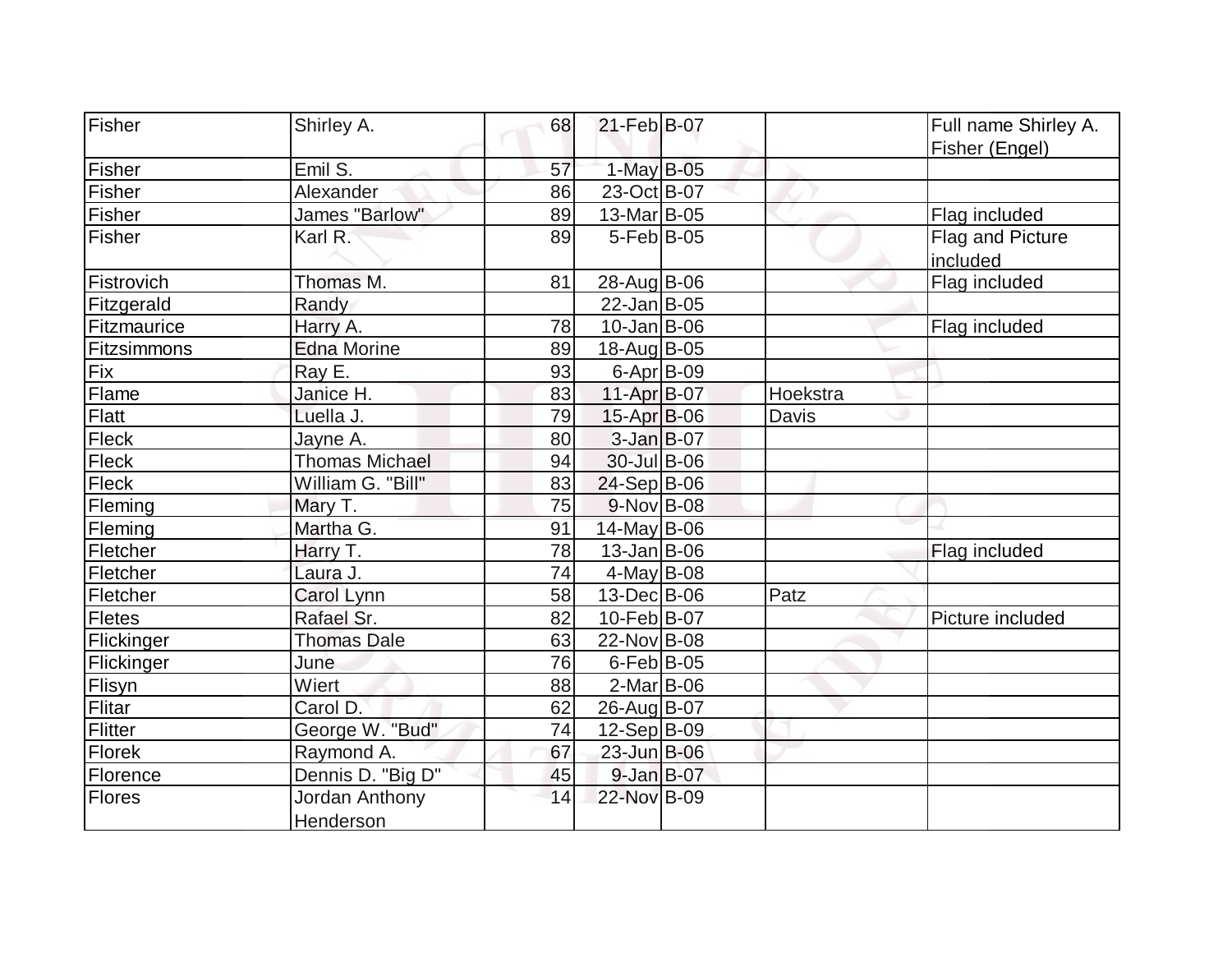| Flores         | Roberto             | 68 | 20-Apr B-08             |                  |             |                                      |
|----------------|---------------------|----|-------------------------|------------------|-------------|--------------------------------------|
| Flores         | Lorraine            | 60 | $6$ -May B-08           |                  |             |                                      |
| Flores         | Ernestina           | 81 | $13$ -Jan $B$ -07       |                  | Rodriguez   |                                      |
| <b>Flores</b>  | John                |    | 15-Oct B-06             |                  |             |                                      |
| Flores         | Raymond "Bug Eyes"  | 74 | 31-Mar <sub>B</sub> -09 |                  |             | Flag and Picture<br>included         |
| Flournoy       | Ronald              | 53 | 19-Oct B-05             |                  |             | <b>Cross and Picture</b><br>included |
| <b>Flowers</b> | Mary A.             | 89 | 18-Mar B-06             |                  |             |                                      |
| Floyd          | Gerald E.           | 81 | $4$ -Nov $B$ -06        |                  |             | Picture included                     |
| Flye           | Elizabeth M.        | 84 | $9$ -Jun $B$ -08        |                  | Thompson    |                                      |
| Fodemski       | Edmund J.           | 70 | 12-Nov B-05             |                  |             |                                      |
| Foder          | Agnes P.            | 85 | 6-Mar B-04              |                  |             |                                      |
| Foerg          | Deborah J.          | 51 | $13$ -Aug B-06          |                  | Knouff      |                                      |
| Foges          | <b>Bernadine</b>    | 88 | $30 - Jan$ $B-07$       |                  | <b>Bush</b> |                                      |
| Foglio         | Victor              | 80 | 5-May B-06              |                  |             | Flag included                        |
| Foldi          | Steve Jr.           | 92 | 28-Dec B-08             |                  |             | Masonic emblem<br>included           |
| Foltman        | Pauline             | 87 |                         | $9$ -Jul $B$ -05 | Jasleski    |                                      |
| Fondriest      | Pia                 | 92 | $23$ -Aug $B$ -06       |                  |             |                                      |
| Foore          | <b>Betty Jane</b>   | 74 | $2$ -Oct B-07           |                  |             |                                      |
| Ford           | Ethan Joseph        | 6  | 15-Aug B-08             |                  |             |                                      |
| Foree          | <b>Betty Dean</b>   | 68 | 25-Mar B-06             |                  |             |                                      |
| Forehand       | Francis E.          | 85 | 14-Dec B-09             |                  |             |                                      |
| Forgey         | <b>Gladys Belle</b> |    | $14$ -Feb $ B-05 $      |                  |             |                                      |
| Fornal         | Michael A.          | 64 | $5-Mar$ B-06            |                  |             | Flag included                        |
| Forsythe       | Marvin E.           | 78 | 15-Mar <sub>B-07</sub>  |                  |             | Flag and Picture<br>included         |
| Forszt         | <b>Helen Carmel</b> | 91 | 8-Jun B-09              |                  | Kaminski    |                                      |
| Fortune        | Violet K.           | 88 | 28-Dec B-04             |                  |             |                                      |
| Forystek       | Frank T.            | 84 | 29-Apr B-06             |                  |             | Flag included                        |
| Foss           | Adeline E.          | 92 |                         | $5$ -Jul B-05    | Schneider   |                                      |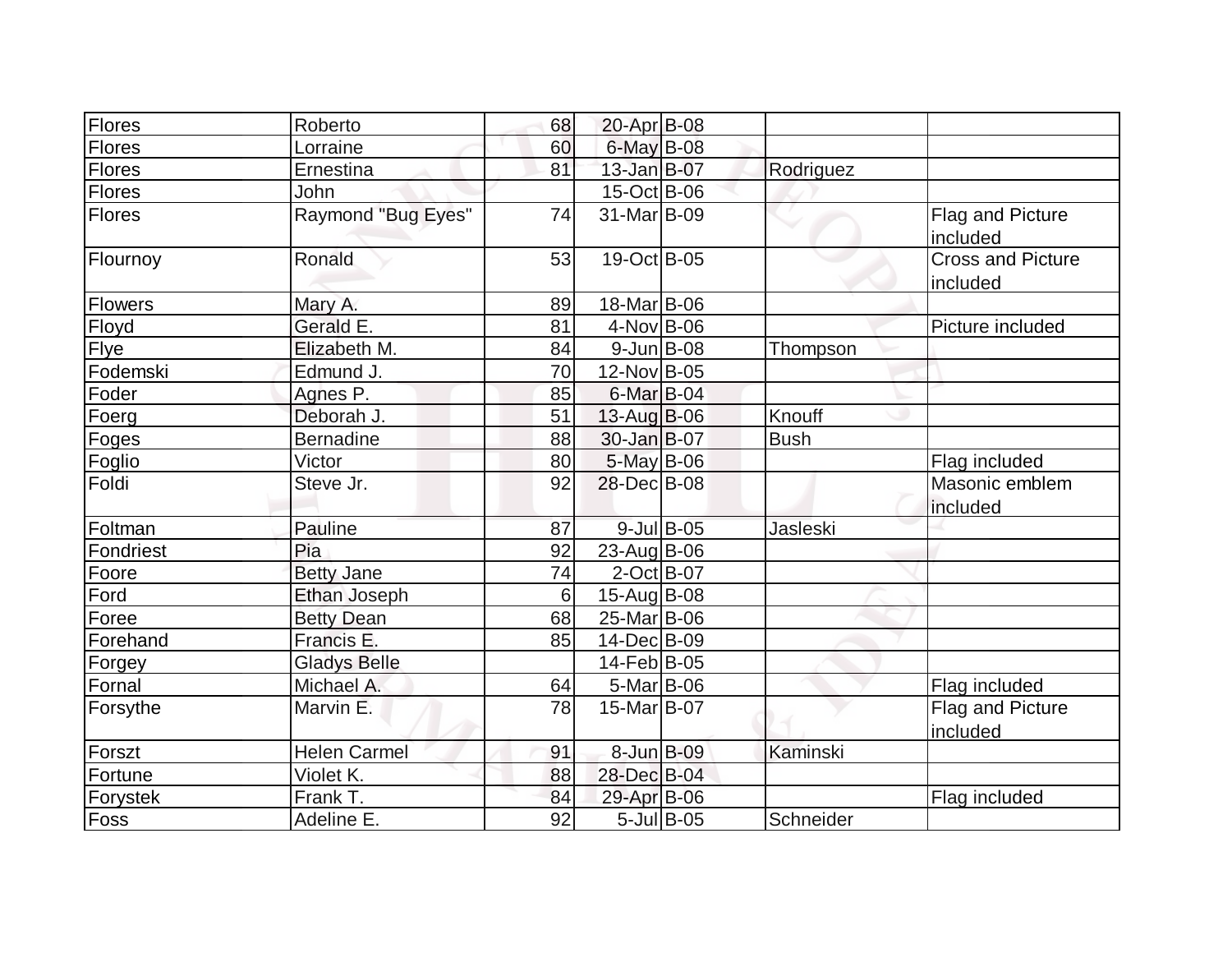| Foster        | Lavina F.             | 93 | 29-May B-05       |           |                        |
|---------------|-----------------------|----|-------------------|-----------|------------------------|
| Foster        | Robert A.             | 57 | $18$ -Jan B-06    |           |                        |
| Foster        | Ossie Mae             | 69 | 17-Feb B-09       |           |                        |
| Foster        | William H. "Peanut"   | 84 | 26-Nov B-05       |           |                        |
| Fouch         | <b>Helen Fay</b>      | 73 | 17-Jul B-06       |           |                        |
| Fouts         | Elaine R.             |    | $27$ -May B-06    | Walton    |                        |
| Fowdy         | Eileen                | 96 | $5-Nov$ B-06      |           |                        |
| $F_{OX}$      | Dorothy A.            | 83 | $21-Apr B-09$     | Chenore   |                        |
| $F_{OX}$      | Caroline A. "Cookie"  | 58 | $16$ -Jun $B$ -06 | Potter    |                        |
| Fox           | Hayden                | 83 | $5$ -Jan B-07     |           |                        |
| Fox           | Milford L. "Mutt"     | 74 | 29-Jun B-06       |           |                        |
| Fox           | <b>Robert Lee</b>     | 62 | $27$ -Jan B-08    |           |                        |
| Fox           | <b>Richard Lee</b>    | 44 | $1-Aug$ B-05      |           |                        |
| Foy           | <b>Curtis Reese</b>   | 82 | 26-Dec B-07       |           |                        |
| Frailey       | Joyce Olivia          | 61 | $6-Oct$ B-07      |           | Picture included       |
| Frailich      | Susan B.              | 51 | 19-Aug B-06       |           | Star of David included |
| France        | Gertrude "Trude"      | 83 | 14-Nov B-07       | Pashon    |                        |
| Francis       | Karl R.               | 55 | 25-Mar B-06       |           |                        |
| Franczek      | <b>Jean Genevieve</b> | 86 | $5-Apr B-07$      |           |                        |
| Franczyk      | Walter F.             | 84 | $2$ -Jan B-06     |           | Flag included          |
| Franiak       | Joachim "Jack"        | 56 | 18-Aug B-05       |           | Flag included          |
| Frank         | Lawrence E.           | 68 | $9-Sep B-07$      |           |                        |
| Franke        | Esther L.             | 89 | 17-Dec B-05       |           |                        |
| Frankenberger | Howard L.             | 74 | $8$ -Mar $ B$ -06 |           | Flag included          |
| Frankiewicz   | Cecilia Marie         | 87 | 15-Apr B-06       | Niezgoda  | Picture included       |
| Frankiewicz   | <b>Chester Eugene</b> | 87 | $7 - Apr$ $B-09$  |           | Picture included       |
| Franklin      | Lillian A.            | 91 | 17-Mar B-08       | Wojcik    |                        |
| Franko        | Paul J.               | 79 | 30-May B-04       |           | Flag included          |
| Franovich     | Agnes                 | 85 | 16-Dec B-06       |           |                        |
| Franz         | Agnes M.              | 82 | 17-Jun B-06       | Schiesser |                        |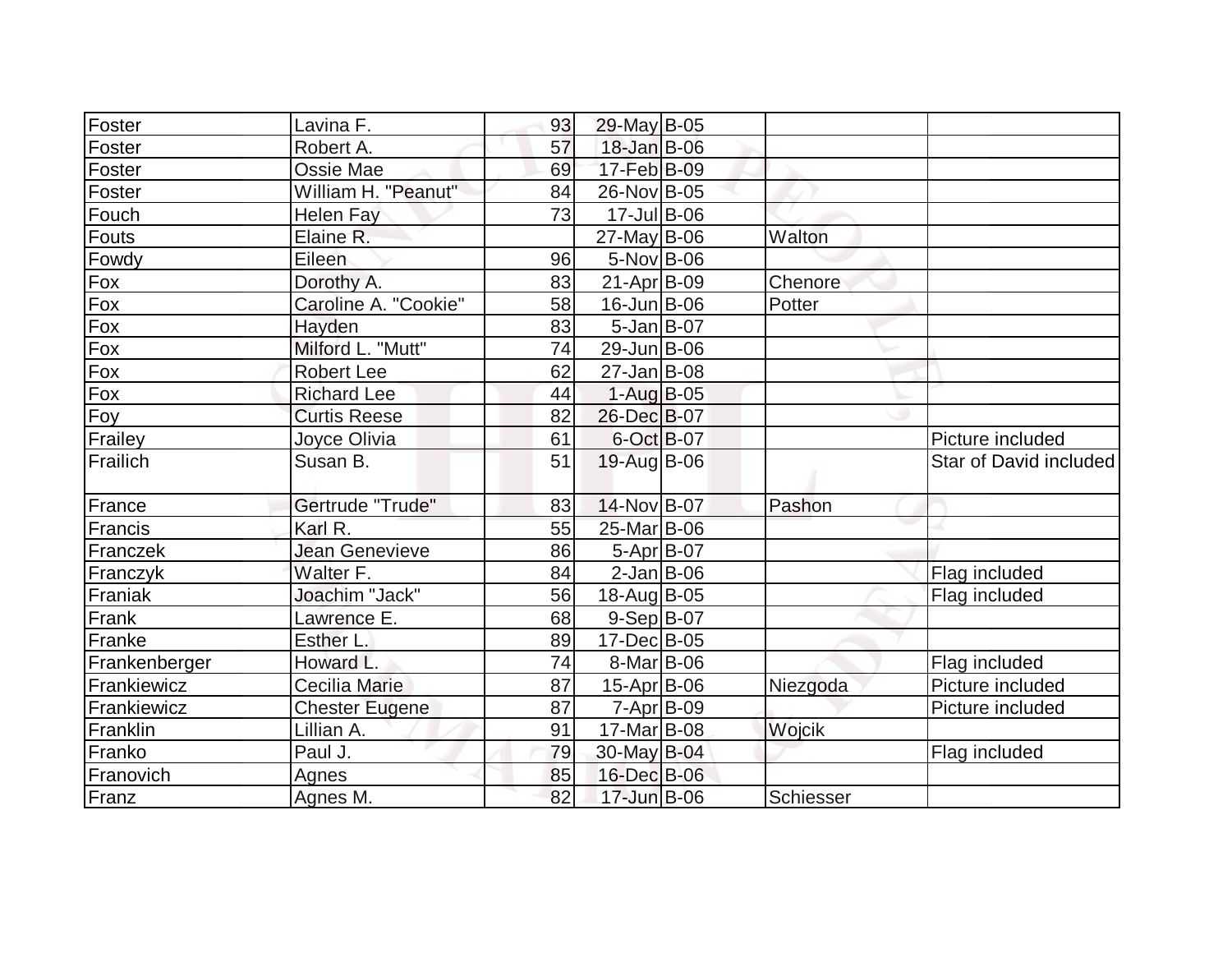| Franz       | <b>Beverly</b>           | 49 | $4$ -Jan B-06     | Cutler           | Star of David included |
|-------------|--------------------------|----|-------------------|------------------|------------------------|
| Fraser      | George W.                | 93 | 28-Feb B-07       |                  |                        |
| Fratter     | Jean M.                  | 89 | $10$ -May B-08    | <b>Macek</b>     |                        |
| Frazier     | Denise                   | 40 | 17-Aug B-06       |                  |                        |
| Frazier     | <b>Barbara</b>           | 61 | $27$ -May B-06    |                  |                        |
| Frazure     | Ellen                    |    | 25-Feb B-08       |                  |                        |
| Fredianelli | Ann K.                   | 86 | 24-Nov B-09       | Gulotta          |                        |
| Freels      | Floyd E.                 | 57 | 28-Oct B-06       |                  | Flag included          |
| Freeman     | Joseph E. "Eddie"        | 45 | 26-Feb B-09       |                  |                        |
| Freeman     | Dale "Dewey"             | 71 | 15-Dec B-09       |                  |                        |
| Freiwald    | Mary T.                  | 80 | 29-Apr B-07       | <b>Drykos</b>    |                        |
| French      | Nancy K.                 | 73 | 20-Mar B-05       |                  |                        |
| Frevert     | Gerald E.                | 83 | 19-Dec B-05       |                  |                        |
| <b>Frey</b> | Mary Martha              | 67 | 26-Nov B-05       | O'Connell        |                        |
| Frey        | Kurt R.                  | 52 | 19-Oct B-06       |                  |                        |
| Fricke      | Phillip L. "Pappy"       | 74 | $9$ -Mar $ B-10$  |                  |                        |
| Friduss     | Sherwin J.               | 76 | $15$ -May B-05    |                  |                        |
| Frieden     | Roy O.                   | 89 | 9-Jan B-07        |                  |                        |
| Friedlein   | John F.                  | 83 | 12-Jul B-07       |                  | Flag included          |
| Friedman    | Anne                     |    | 9-Oct B-07        |                  | Star of David included |
| Friedman    | Arthur                   | 86 | $6$ -Mar $B$ -05  |                  | Star of David included |
| Friend      | Harriett B.              | 94 | $8$ -Jan B-06     |                  |                        |
| Fries       | <b>Margaret Florence</b> | 76 | 11-Nov B-07       |                  |                        |
| Frisk       | Rose A.                  | 89 | 27-Feb B-05       | <b>Bechinski</b> |                        |
| Fritts      | Curtis L.                | 70 | $21$ -Mar $ B-08$ |                  |                        |
| Fritz       | Angeline C. "Molly"      | 90 | $6$ -Jun $B$ -05  | <b>Stefek</b>    |                        |
| Fritz       | Ruth I.                  | 72 | 30-May B-04       |                  |                        |
| Fritz       | Ralph D. Sr.             | 80 | 19-Feb B-08       |                  |                        |
| Fronczak    | Linda J.                 |    | $27-Sep B-06$     | <b>Sick</b>      | Picture included       |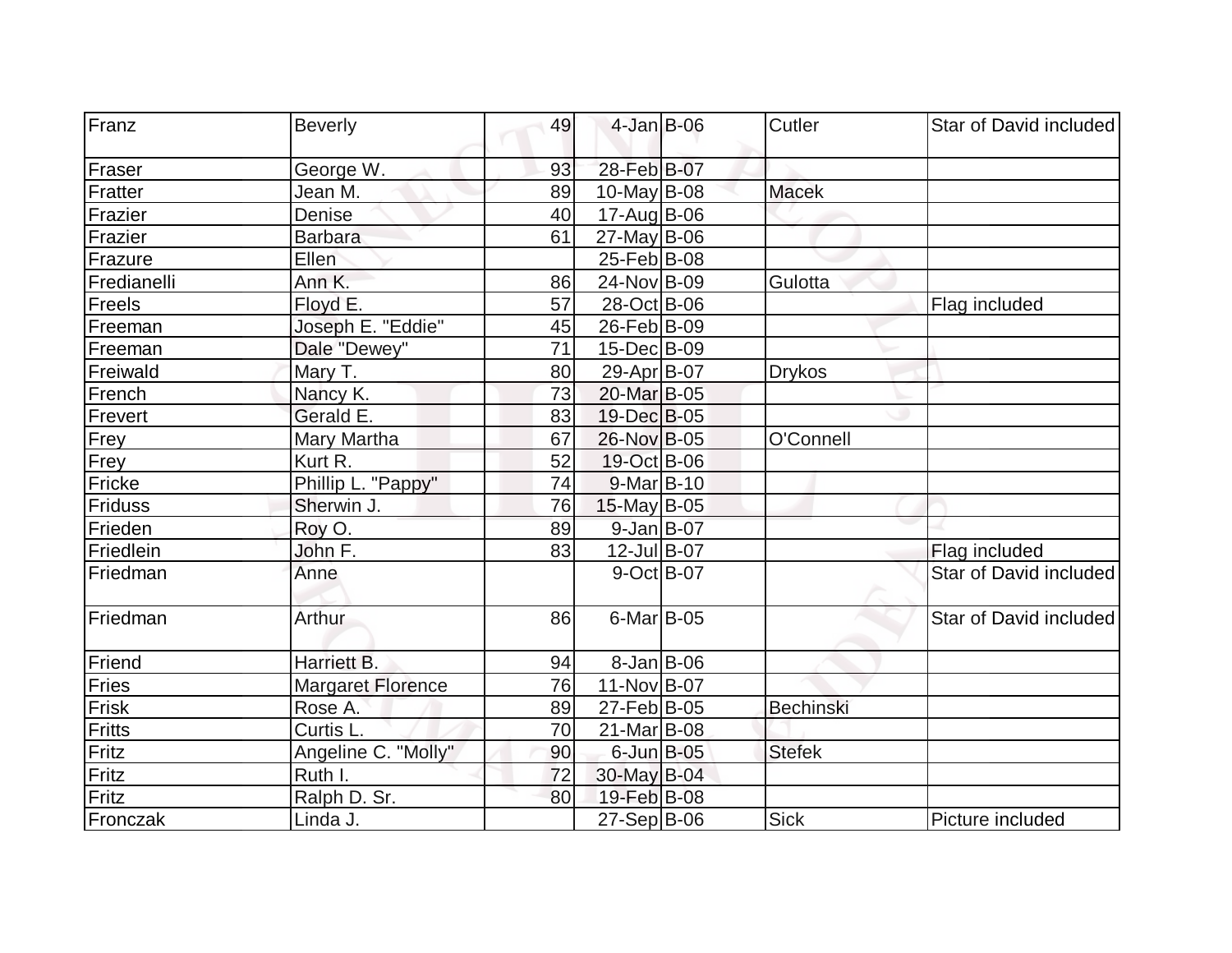| Frost         | Billy E.                | 89 | 15-Jun B-08        |               |                   |                        |
|---------------|-------------------------|----|--------------------|---------------|-------------------|------------------------|
| Frum          | Virginia "Jean"         | 78 | $7$ -May B-06      |               |                   |                        |
| Frydrychowski | Wanda C.                | 87 | 26-Jul B-06        |               | Murawski          |                        |
| Frye          | Lawrence F. "Larry"     | 80 | $5$ -May B-06      |               |                   |                        |
| Frye          | Daniel W.               | 54 | 24-Nov B-09        |               |                   |                        |
| Frystak       | Marion J.               | 56 | 26-Mar B-08        |               |                   |                        |
| Fulkerson     | Norma Joan              |    |                    | $4$ -Jul B-06 |                   |                        |
| Fulton        | Virginia                | 80 | $2$ -Mar $ B-06$   |               |                   |                        |
| Fultz         | Paul E. "Ed" "Fritz"    | 47 | $7 - Aug$ B-05     |               |                   |                        |
| Fultz         | Charles "Ray"           | 59 | 29-Aug B-10        |               |                   |                        |
| Fultz         | Lois E.                 | 89 | 12-Mar B-09        |               | Hilt              |                        |
| Funderburg    | Linda Jane              |    | $12$ -Aug $B$ -08  |               | Harris            |                        |
| Furgye        | Marie D.                | 81 | 12-Feb B-06        |               |                   | Full name Marie D.     |
|               |                         |    |                    |               |                   | (Powers) Furgye        |
| Furman        | Jeffrey Roger           | 61 | 21-Jul B-06        |               |                   |                        |
| Fus           | Anthony T.              | 79 | 29-Apr B-07        |               |                   | Flag included          |
| Fuscaldo      | Louis                   | 66 | $5-Nov$ B-06       |               |                   |                        |
| Fuson         | Lynne A.                | 55 | 13-Mar B-04        |               | Akridge           |                        |
| Gachos        | Rose M.                 | 89 | 30-Jun B-06        |               |                   |                        |
| Gacsy         | Thomas J. Sr. "Thom"    | 38 | 29-Aug B-10        |               |                   |                        |
| Gaddy         | James R. Jr.            | 49 | 22-Oct B-05        |               |                   |                        |
| Gadomski      | Joseph L.               | 81 | $12$ -Feb $ B-06$  |               |                   | Flag included          |
| Gadus         | Walter J.               | 84 | $15-Apr$ B-06      |               |                   | Flag included          |
| Gaetze        | <b>Winifred Edwards</b> |    | $3-Oct$ B-05       |               |                   |                        |
| Gajda         | Helen                   |    | 29-Dec B-06        |               | <b>Szafraniec</b> |                        |
| Gajdos        | Eleanor                 | 86 | $14$ -Jun $ B-06$  |               |                   |                        |
| Gajewski      | <b>Edward John</b>      | 80 | $27$ -Apr $ B$ -08 |               |                   |                        |
| Gajewski      | Matthew                 | 37 | 17-May B-09        |               |                   |                        |
| Galambus      | Irene                   | 86 | 29-May B-06        |               | <b>Miller</b>     |                        |
| Galante       | Albert                  | 72 | 27-Jan B-08        |               |                   | Star of David included |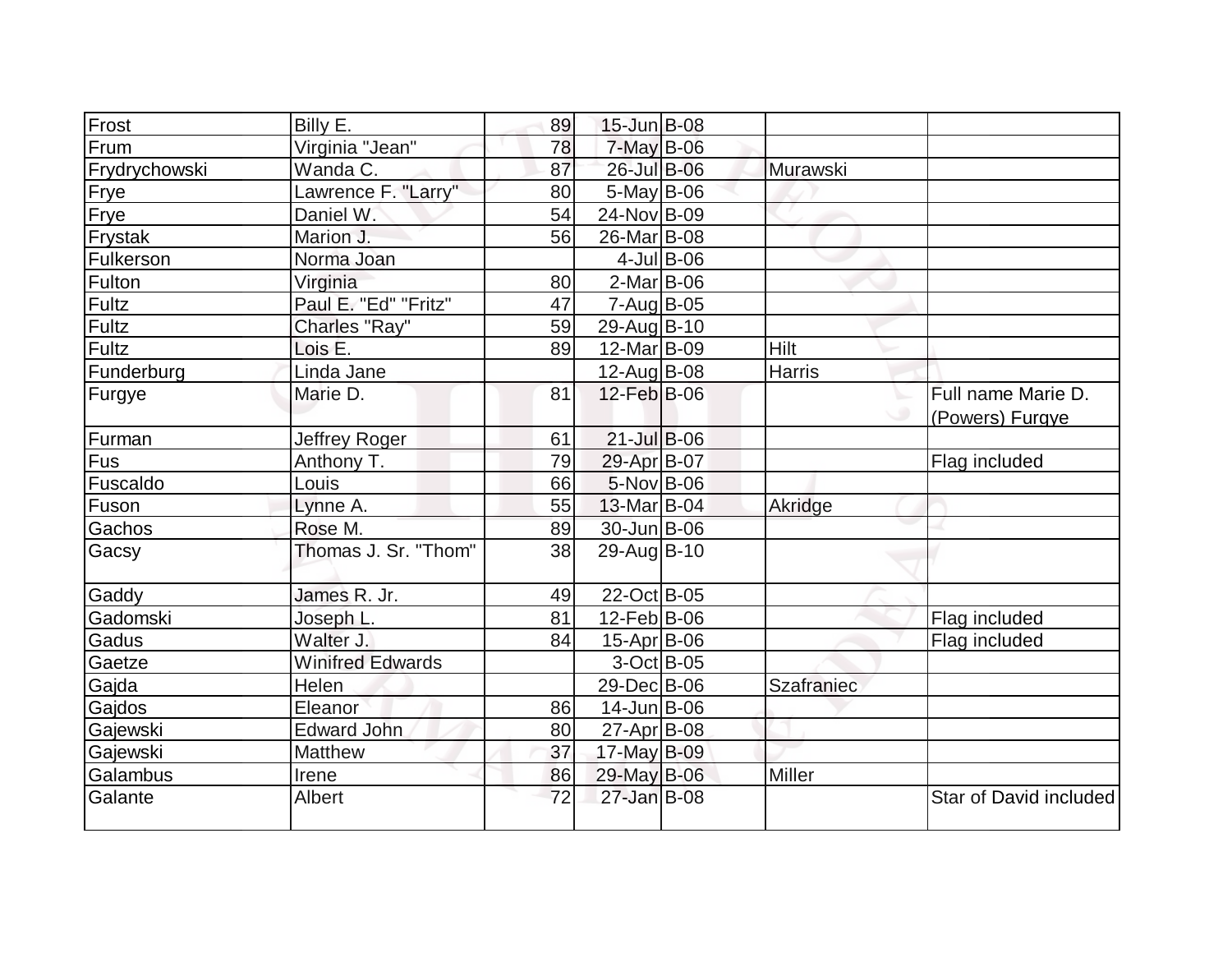| Galic         | <b>Stana</b>                | 91 | 8-Sep B-09        |                 |                   |
|---------------|-----------------------------|----|-------------------|-----------------|-------------------|
| Galik         | Theresa                     | 94 | $1-Dec$ B-10      | Zajicek         | Full name Theresa |
|               |                             |    |                   |                 | Galik Laczi       |
| Galka         | Andrew J. "Andy"            | 76 | 26-Apr B-08       |                 | Flag included     |
| Gall          | Joseph F.                   | 75 | 29-Sep B-09       |                 | Flag included     |
| Gallagher     | Patrick J.                  | 55 | $25$ -May B-09    |                 |                   |
| Gallagher     | Marilynn F.                 | 65 | $13$ -Aug B-06    |                 |                   |
| Gallimore     | Dorothy V.                  | 84 | $11-Feb B-07$     |                 |                   |
| Gallo         | Francis A. "Frank"          | 72 | $24$ -May B-08    |                 |                   |
| Galloway      | Shirley M.                  | 70 | 9-Oct B-07        |                 |                   |
| Galster       | John F. Sr.                 | 77 | 25-Mar B-06       |                 | Flag included     |
| Galvan        | <b>Concepcion "Concha"</b>  | 92 | 25-Oct B-07       |                 | Picture included  |
|               |                             |    |                   |                 |                   |
| Gamble        | <b>Larry David</b>          | 53 | 25-Mar B-06       |                 |                   |
| Gamino        | Gertrude J. "Greta"         | 80 | $7-Feb$ B-06      | Klamecki        |                   |
| Gangolf       | Albert P. "Al"              | 86 | $30$ -May B-04    |                 | Flag included     |
| Gannon        | Patrick T.                  | 70 | $17 - Jan$ B-06   |                 |                   |
| Gante         | Arturo                      | 52 | $11$ -May B-08    |                 |                   |
| Ganz          | Evelyn V.                   | 86 | 20-Mar B-05       |                 |                   |
| Ganz-Hilbrich | Roselyn D.                  | 78 | $12$ -May B-06    | Arvio           |                   |
| Gapp          | Jay D.                      | 56 | 30-Mar B-08       |                 |                   |
| Garbin        | Mary                        | 94 | 22-Feb B-08       | Tremontana      |                   |
| Garbison      | <b>Bernard Lee "Bernie"</b> | 70 | $9$ -Feb $ B$ -08 |                 |                   |
|               |                             |    |                   |                 |                   |
| Garbukas      | Steven B.                   | 44 | $1-Dec$ B-09      |                 |                   |
| Garcia        | Hector C.                   | 77 | 26-Jun B-06       |                 |                   |
| Garcia        | Pauline                     | 82 | $30 - Jun$ B-06   |                 |                   |
| Garcia        | Nancy A.                    | 73 | $17-Mar$ B-08     | <b>Baltzell</b> |                   |
| Garcia        | Anthony Ramon               | 22 | 11-Feb B-07       |                 |                   |
|               | "Tony"                      |    |                   |                 |                   |
| Garcia        | John                        | 58 | 10-Nov B-06       |                 | Flag included     |
| Garcia        | Maria G.                    | 78 | $8$ -Dec $B$ -08  |                 |                   |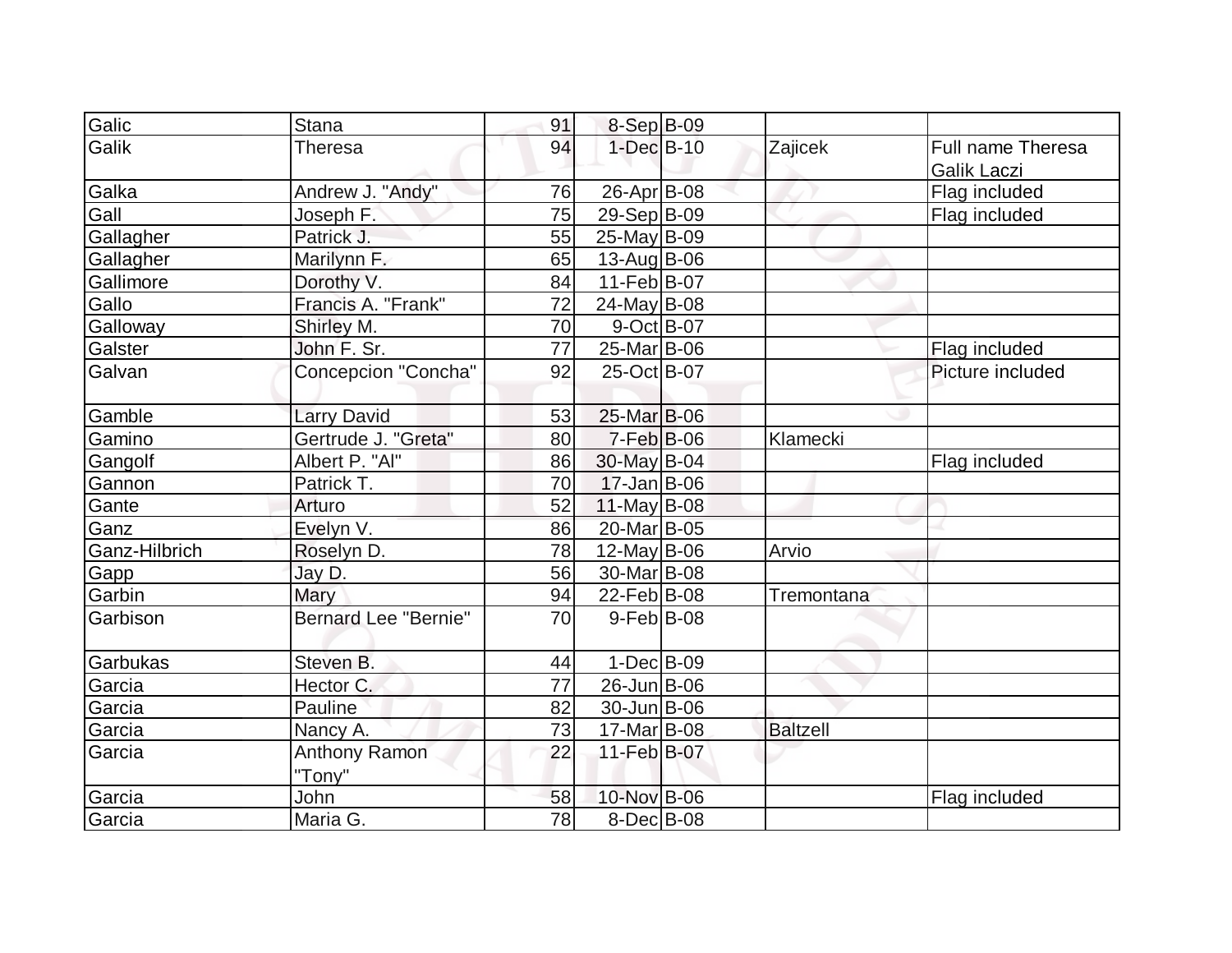| Gard            | Georgette M.                | 81       | $1-Mar$ B-06            |                |        |                  |
|-----------------|-----------------------------|----------|-------------------------|----------------|--------|------------------|
| Gard            | Charles A. "Chuck"          | 88       | 15-Mar B-06             |                |        |                  |
| Gardner         | Keith Elvyn                 | 76       | 29-Oct B-05             |                |        |                  |
| Gardner         | Paul Bruce                  |          | $18$ -Jun $B$ -05       |                |        |                  |
| Garland         | Laura                       | 36       | $19-Oct$ B-06           |                |        |                  |
| <b>Garletts</b> | Vivian Joyce                | 76       | $5-Apr$ B-07            |                |        |                  |
| Garling         | Harry D.                    | 75       | $18$ -Jun $B$ -05       |                |        |                  |
| Garner          | Horace "Ray"                | 57       | 17-Dec B-05             |                |        | Cross included   |
| Garner          | Dayles V. "Dee"             | 80       | 13-Mar <sub>B</sub> -05 |                |        |                  |
| Garner          | Elmer E.                    | 81       | 11-May $B-09$           |                |        |                  |
| Garrison        | Louise A.                   | 88       | $3-Nov B-07$            |                |        |                  |
| Garza           | Rojelio V.                  | 83       | $10$ -Aug $B$ -08       |                |        |                  |
| Gasinger        | Nicholas C.                 | 80       | $9$ -Jan $B$ -07        |                |        |                  |
| Gaskey          | Martin "Ed"                 | 51       | $20-Sep B-06$           |                |        |                  |
| Gasparino       | Anthony                     | 86       |                         | $7 -$ Jul B-07 |        | Flag included    |
| Gasper          | M. Magdalene<br>"Maggie"    | 84       | $4$ -Jun $B$ -06        |                | Zivich |                  |
| Gasper          | <b>Wilbur Gasper "Bill"</b> |          | 19-Mar B-08             |                |        |                  |
| Gasser          | Frances P.                  | 80       | 18-Nov B-06             |                | Dinovo | Picture included |
| Gastevich       | Vladmir Sr. "Vlad"          | 72       | 28-Dec B-08             |                |        |                  |
| Gatewood        | Wilford "Dude"              | 80       | $13$ -Feb $ B-05 $      |                |        | Picture included |
| Gatlin          | Serenity Lee Ann            | 4 months | $1-May$ B-06            |                |        |                  |
| Gaudio          | Helen I.                    | 90       | $15 - Jan$ B-06         |                |        |                  |
| Gaughan         | Patrick M.                  | 66       | $17$ -May B-09          |                |        |                  |
| Gaul            | <b>Helen</b>                | 83       | $13-Sep B-08$           |                | Riebe  | Cross included   |
| Gawel           | Anna S.                     | 93       | $9-Mar$ B-11            |                | Juda   |                  |
| Gawron          | Mary V.                     | 78       | $14$ -Jan $B$ -07       |                |        |                  |
| Gawrysiak       | Eugene A. "Gene"            | 64       | 23-Apr $ B-06 $         |                |        |                  |
| Gay             | Gertrude Virginia           | 88       | $7-Sep B-09$            |                |        |                  |
| Gaynor          | Roberta Luella<br>"Birdie"  | 70       | 12-Nov B-05             |                | Ware   |                  |
| Gayton          | <b>Matthew</b>              |          | $2$ -Aug B-07           |                |        |                  |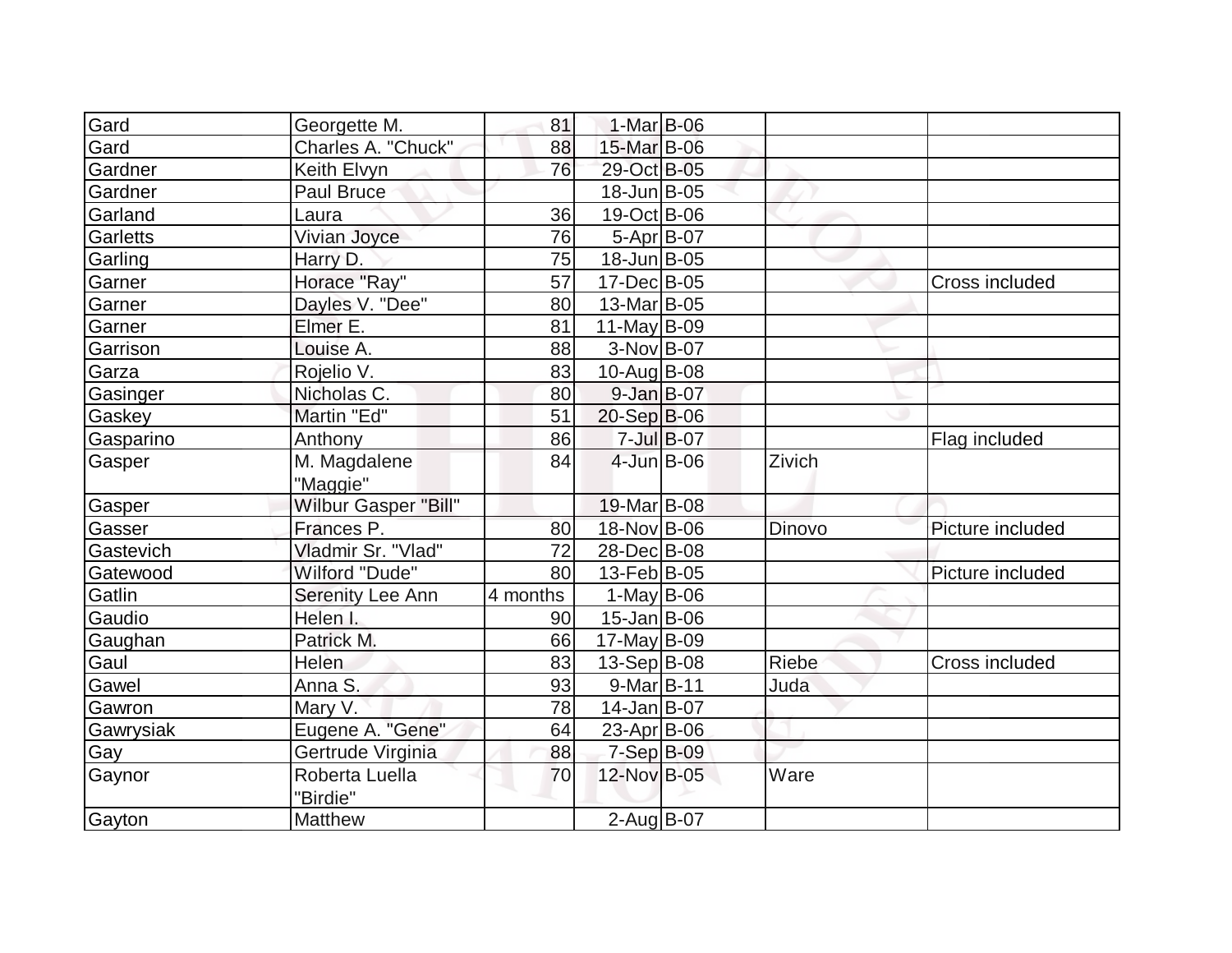| Gebert     | Leonard George       | 87 | $4-Sep B-05$      |         |                      |
|------------|----------------------|----|-------------------|---------|----------------------|
| Geck       | Darlene B.           | 78 | 21-Nov B-07       |         |                      |
| Gee        | Joseph Leslie Sr.    | 71 | 20-Feb B-05       |         |                      |
| Geffert    | Joseph B.            | 86 | 23-Oct B-07       |         | Flag included        |
|            | <b>Richard David</b> | 74 | $2$ -Jun $B$ -07  |         |                      |
| Geiger     | Edna K.              |    | 17-Mar B-09       | Simon   |                      |
| Geiser     |                      | 82 |                   |         |                      |
| Gelin      | Al "Boogie"          | 80 | 29-Jun B-06       |         |                      |
| George     | Samuel "Poochie"     | 47 | $2$ -Dec $B$ -07  |         |                      |
| George     | Eva                  | 99 | 22-Dec B-08       |         |                      |
| George     | Roy T.               | 69 | 30-Aug B-07       |         | Flag included        |
| Georgieff  | <b>Colleen Marie</b> | 52 | $17$ -Feb $ B-10$ | Kennedy | <b>Colleen Marie</b> |
|            |                      |    |                   |         | (Georgieff) Portman  |
| Georgieff  | Chris Jr.            | 54 | $27 - Jan$ B-08   |         |                      |
| Gerba      | Paul E. "JR"         | 80 | 22-Nov B-08       |         | Flag included        |
| Gerber     | Todd D.              | 42 | 11-Sep B-07       |         |                      |
| Gerber     | Sandra Lynn "Nana"   | 62 | 25-Feb B-07       |         |                      |
| Geren      | Gladys W.            | 88 | $7-Feb B-06$      | Winburn |                      |
| Geren      | Olen G.              | 85 | 13-Mar B-05       |         | Flag included        |
| Gergely    | Helen                | 83 | 24-Nov B-09       |         | Picture included     |
| Gerlich    | Lawrence             | 89 | 23-JunB-07        |         | Masonic emblem       |
|            |                      |    |                   |         | included             |
| Germack    | James T.             | 77 | $9$ -Jan $B$ -07  |         | Flag included        |
| Germick    | Rosemary K. "Kay"    | 77 | 14-Jun B-06       |         |                      |
| Gerst      | <b>Barbara</b>       | 92 | $1-Nov$ B-06      |         |                      |
| Gessler    | Curtis P. Sr.        | 77 | $2$ -Mar $ B-06$  |         | Flag included        |
| Getz       | Lela                 | 84 | 11-Feb B-07       |         | Picture included     |
| Geyer      | Reva L.              | 83 | $3-Nov B-07$      |         |                      |
| Gholson    | Clarke G.            | 59 | 26-Oct B-06       |         |                      |
| Giacomin   | Angelo               | 83 | 20-Oct B-06       |         |                      |
| Giangiulio | Joseph               | 78 | 22-Oct B-05       |         |                      |
| Gianikos   | Virginia "Ginger"    | 85 | 27-Jan B-09       |         |                      |
| Giannini   | Helen E.             | 89 | 13-Feb B-05       |         |                      |
|            |                      |    |                   |         |                      |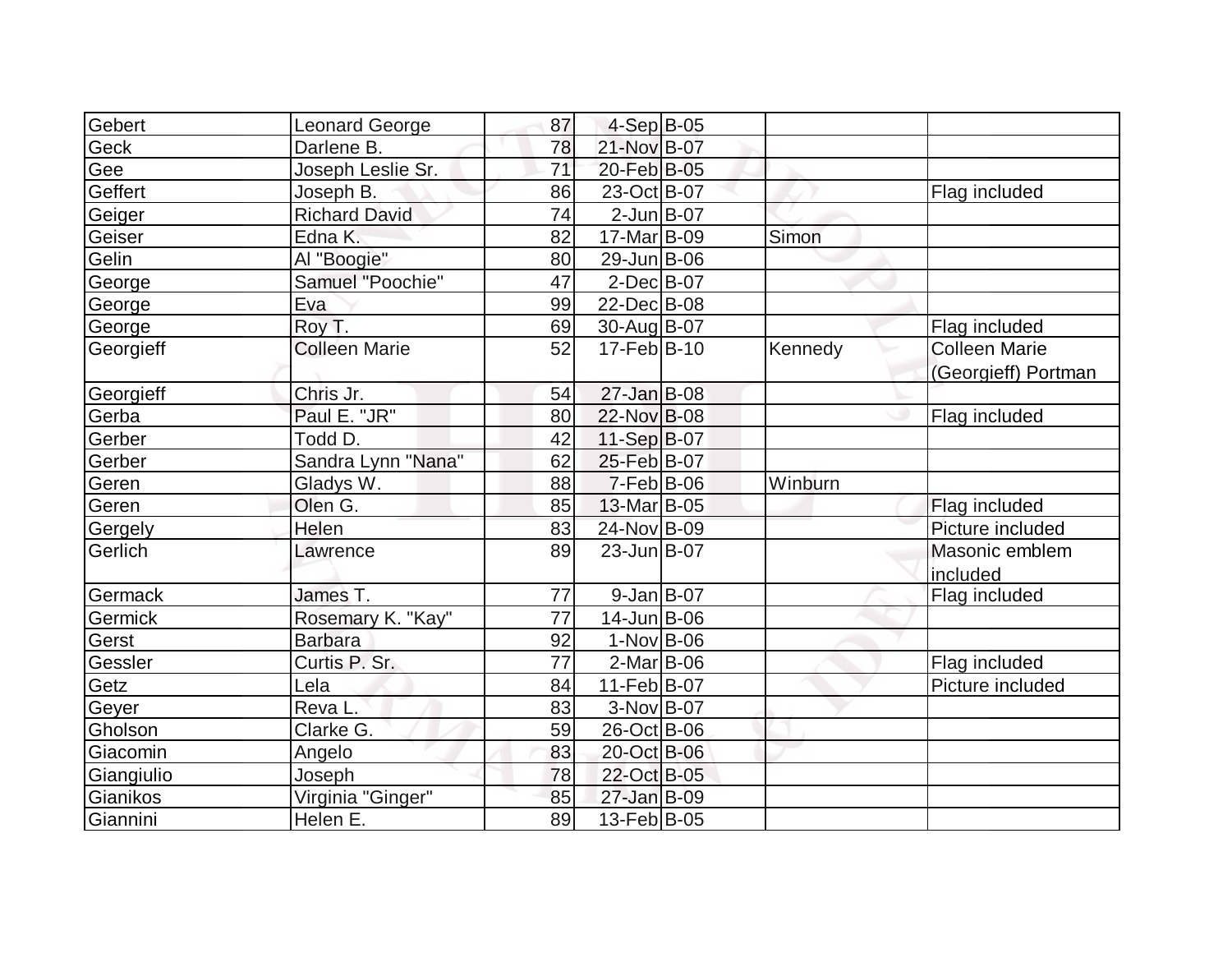| Gianopolus   | Renna G.            | 76 | 7-Jan B-07         |                | Full name Renna G. |
|--------------|---------------------|----|--------------------|----------------|--------------------|
|              |                     |    |                    |                | Sons-Gianopolus    |
| Gibbons      | Maurice W. Jr.      | 61 | 9-Oct B-07         |                |                    |
| Gibbs        | Ursula N.           | 74 | 16-Aug B-07        |                | Picture included   |
| Gibson       | Norma Jena          | 76 | $21-Apr$ B-09      | <b>DeVaney</b> | Picture included   |
| Gibson       | George "Bud"        | 70 | 22-Apr B-07        |                | Flag included      |
| Gibson       | Edmond E. "Eddie"   | 59 | $7$ -Jun $ B$ -06  |                | Flag included      |
| Gibson       | Lawrence E. "Larry" | 53 | $26$ -Jan $ B-06 $ |                |                    |
| Giedemann    | Katherine           | 95 | $12$ -Jan $ B-08$  |                |                    |
| Giese        | Arthur E. Jr. "Art" | 74 | $4$ -Jun $B$ -05   |                |                    |
| Gievers      | Louis M.            | 90 | $25$ -May B-09     |                |                    |
| Gifford      | Norman P.           | 62 | $14$ -Jan $B$ -07  |                |                    |
| Gift         | Thomas Richard Sr.  | 80 | 25-May B-09        |                |                    |
|              | "Dick"              |    |                    |                |                    |
| Giglio       | Eileen Bernice      | 68 | 8-Aug B-08         |                |                    |
| Gil          | Luis                | 54 | 4-Jun B-06         |                |                    |
| Giles        | Ruth M.             | 76 | 24-Aug B-06        |                |                    |
| Gill         | Leonard J.          | 78 | $27$ -May B-06     |                | Flag included      |
| Gill<br>Gill | Gladys B.           | 96 | 19-Aug B-08        |                |                    |
|              | Eldonna             | 64 | 8-Nov B-06         | Kuehl          |                    |
| Gille        | <b>Kirk Wade</b>    | 41 | 29-Oct B-06        |                |                    |
| Gillete      | Lee Towy            |    | $4$ -Apr $ B$ -05  |                |                    |
| Gillham      | Margaret E.         | 84 | $12$ -May B-07     | Williams       |                    |
| Gilmour      | Jack D.             | 89 | $12$ -Feb $ B-06$  |                |                    |
| Gingerich    | <b>Betty Jane</b>   | 84 | $20$ -Jan $B$ -08  |                |                    |
| Gipson       | Jennie Helen        | 82 | 28-Apr B-06        |                |                    |
| Girtman      | Charles R.          | 84 | $19$ -Jun $ B$ -04 |                |                    |
| Gladdis      | Emil Sr.            | 86 | $7$ -Dec $B$ -06   |                | Flag included      |
| Gladdis      | Elizabeth           | 88 | 13-Feb B-05        |                |                    |
| Glancy       | Dale E.             | 94 | 23-Mar B-08        |                | Flag included      |
| Glass        | Richard E. Sr.      | 65 | 12-May B-07        |                |                    |
| Glavin       | Jennie Marie        | 69 | $13$ -Apr $ B-09$  |                |                    |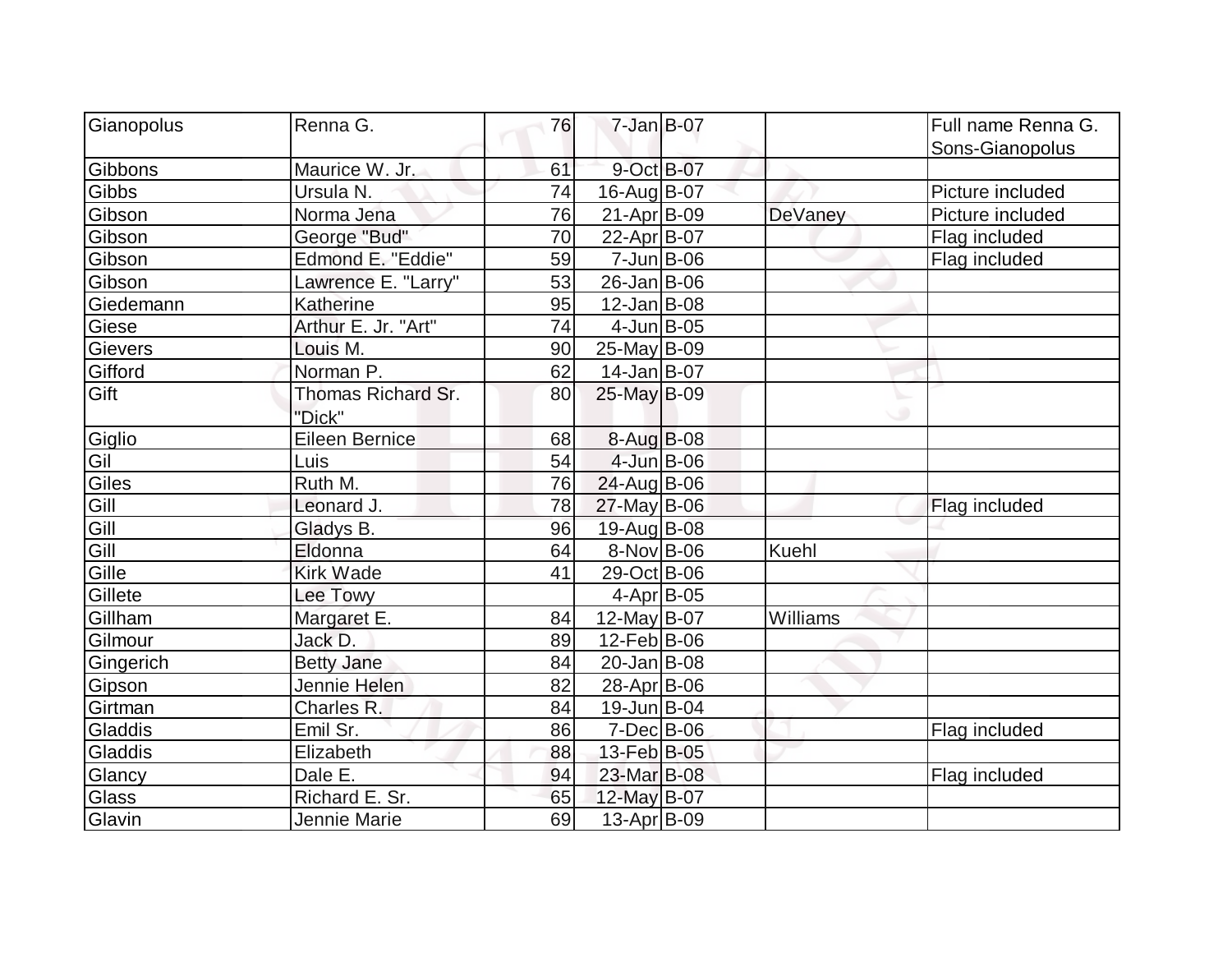| Glick       | Larry               | 76              | 20-Nov B-05        |         | Picture included       |
|-------------|---------------------|-----------------|--------------------|---------|------------------------|
| Glick       | Clinton O. Sr.      | 86              | 30-Mar B-09        |         | Flag and Masonic       |
|             |                     |                 |                    |         | emblem included        |
| Glittenberg | Clemet              | 84              | $5-Sep$ B-10       |         |                        |
| Gloff       | Ralph               | 70              | $25-Sep B-08$      |         |                        |
| Glorioso    | Giuseppe            | 89              | 10-Feb B-07        |         |                        |
| Glowacki    | Rita A.             | 67              | 10-Oct B-08        |         |                        |
| Gloyeske    | Mary L.             | 87              | 26-Feb B-09        |         |                        |
| Glucksman   | Robert L.           | 77              | 7-Apr B-09         |         | Flag included          |
| Glumac      | Milicia "Mitzi"     |                 | 19-Sep B-07        |         | Cross included         |
| Glynn       | William H.          | 88              | $29$ -Jan B-06     |         |                        |
| Gobbie      | Thomas              | 76              | 16-Jul B-07        |         |                        |
| Gobla       | Helen P.            | 93              | $3-Feb B-07$       |         |                        |
| Gobla       | Raymond             | 55              | 21-Feb B-07        |         |                        |
| Godfrey     | Fostine A. "Frosty" | 90              | $11-Mar$ B-07      |         |                        |
| Godlewski   | Edith               | 78              | 17-Dec B-05        |         |                        |
| Godshall    | Gerald D.           | 89              | $24$ -Jan B-09     |         |                        |
| Goethal     | Harry A. Jr.        | 79              | $28$ -Apr $ B$ -06 |         |                        |
| Goetze      | Edward              | 81              | 8-Jun B-09         |         |                        |
| Goins       | Ellen B.            | 82              | $17-Feb B-09$      |         |                        |
| Golab       | Edward J.           | 79              | $14-Sep B-08$      |         | Flag included          |
| Gold        | Sandra Lee          |                 | 18-Nov B-07        |         |                        |
| Goldbaugh   | Harry L.            | 60              | 21-Feb B-07        |         | Flag included          |
| Golding     | <b>Florence L</b>   | 85              | 14-Dec B-09        | Choltye |                        |
| Goldnstein  | Sol                 | 79              | $22$ -May B-06     |         | Star of David included |
|             |                     |                 |                    |         |                        |
| Goldsmith   | Estella L.          | 88              | $3$ -Jun $B$ -06   |         |                        |
| Golec       | Louis E. "Louie"    | 64              | 18-Apr B-07        |         | Flag included          |
| Goley       | Florence M.         | 94              | 8-Apr B-07         |         |                        |
| Golubic     | Steve "Pappy"       | 92              | 29-Jun B-06        |         |                        |
| Gomez       | Antonio             | 75              | 11-Apr B-07        |         |                        |
| Gomez       | Jesus               | $\overline{77}$ | 18-Feb B-07        |         |                        |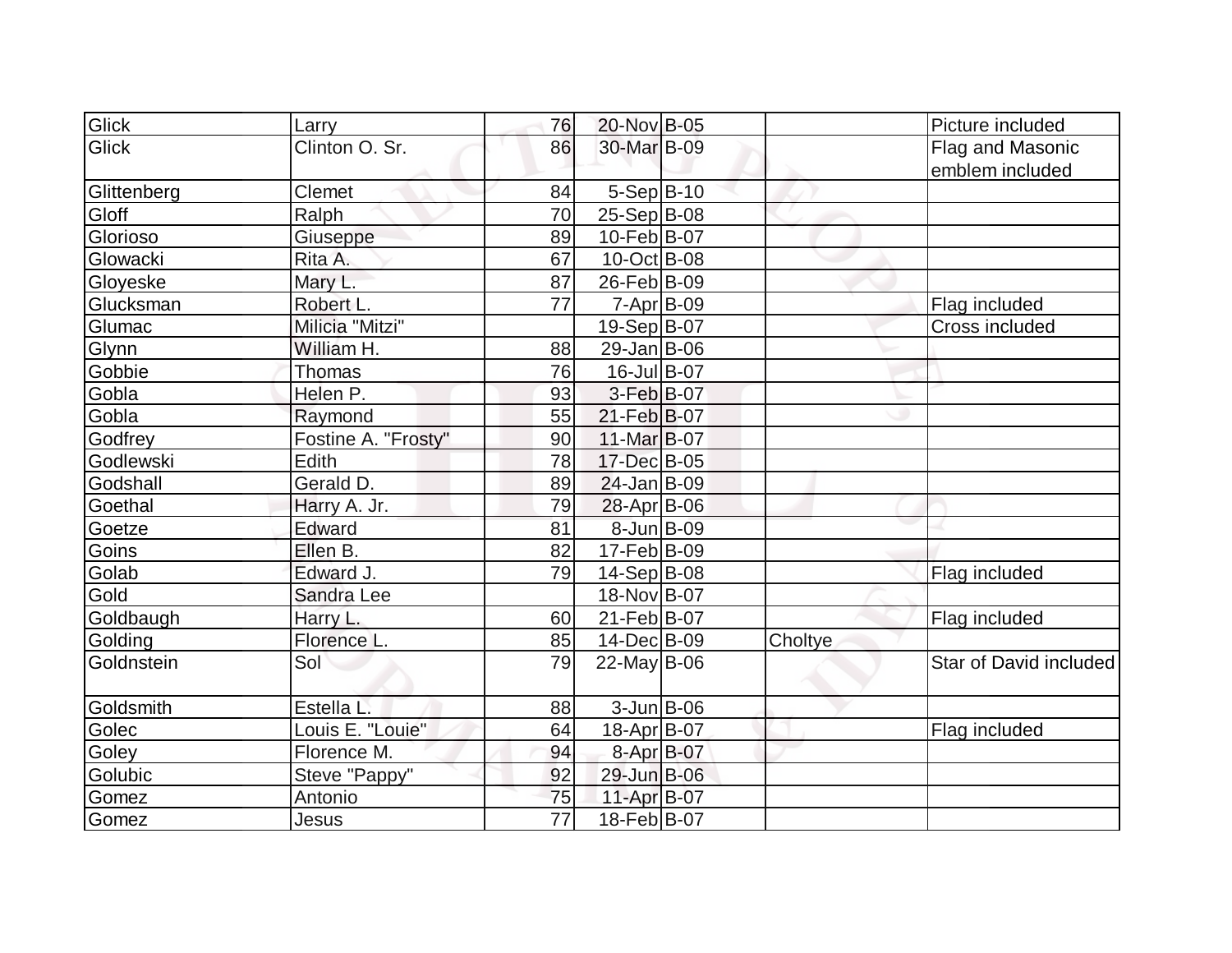| Gomeztagle    | Maria Elena               | 81     | $27 - Jan$ B-09   |           |                  |
|---------------|---------------------------|--------|-------------------|-----------|------------------|
| <b>Gondek</b> | Violet                    | 87     | $9$ -Mar $ B-10$  |           |                  |
| Gonzales      | <b>Alice Marion</b>       | 73     | 22-Feb B-09       |           |                  |
| Gonzales      | Jesse L.                  | 76     | $26$ -Jan $ B-06$ |           | Flag included    |
| Gonzalez      | Ramon Jr.                 | 35     | 19-Jul B-06       |           | Flag included    |
| Gonzalez      | Raquel                    | 78     | 23-Apr B-07       |           |                  |
| Gonzalez      | Jesus "Jessie"            | 81     | 18-Sep B-07       |           |                  |
| Gonzalez      | Hector                    | 50     | 22-Aug B-07       |           |                  |
| Gonzalez      | Celestino "Juan"          |        | 14-Dec B-09       |           |                  |
| Gonzalez      | Eusebio                   |        | 13-Feb B-05       |           |                  |
| Gonzalez      | Maybel                    | Infant | $8$ -May $E$ -01  |           | See Greenwall-   |
|               |                           |        |                   |           | Gonzalez         |
| Gonzalez      | Soilo                     | 82     | 29-Sep B-09       |           | Cross included   |
| Gonzalez      | <b>Juan Moreno</b>        | 80     | $15$ -Jan $B$ -07 |           | Picture included |
| Goodlink      | John T.                   | 70     | 15-Feb B-07       |           |                  |
| Goodrich      | Robert D. "Moose"         | 75     | 26-Dec B-08       |           |                  |
| Goodson       | Nancy Ann                 |        | $14-Sep B-08$     | Wright    |                  |
| Goodwin       | <b>Olive Marie "Great</b> | 97     | 24-Dec B-06       | Valentine | Picture included |
|               | Olive"                    |        |                   |           |                  |
| Goodwin       | Marian L.                 | 74     | 23-Dec B-08       |           |                  |
| Goodwine      | Dale E.                   | 81     | 29-Apr B-07       |           | Flag included    |
| Gordan        | John                      | 78     | $6$ -May B-08     |           |                  |
| Gordon        | Norman R.                 | 55     | 26-May B-07       |           |                  |
| Gordon        | Rosemary                  | 88     | 26-May B-07       | Groff     |                  |
| Gorgas        | Charles E.                | 91     | 16-Mar B-09       |           | Flag included    |
| Gorgei        | Joseph J. Sr.             | 85     | 18-Dec B-06       |           |                  |
| Gorley        | Walter L.                 | 83     | 18-Feb B-07       |           |                  |
| Gorski        | Ann M.                    | 79     | 22-Nov B-09       | Pappa     |                  |
| Goss          | Christina Kay             | 35     | 19-May B-06       | Tomlinson |                  |
| Goss          | Deborah J. "Debby"        | 45     | 24-Aug B-07       |           |                  |
| Gostylo       | Joseph G. "Gus"           | 85     | 14-Dec B-09       |           |                  |
| Gottby        | John G.                   | 90     | $1-Dec$ B-09      |           |                  |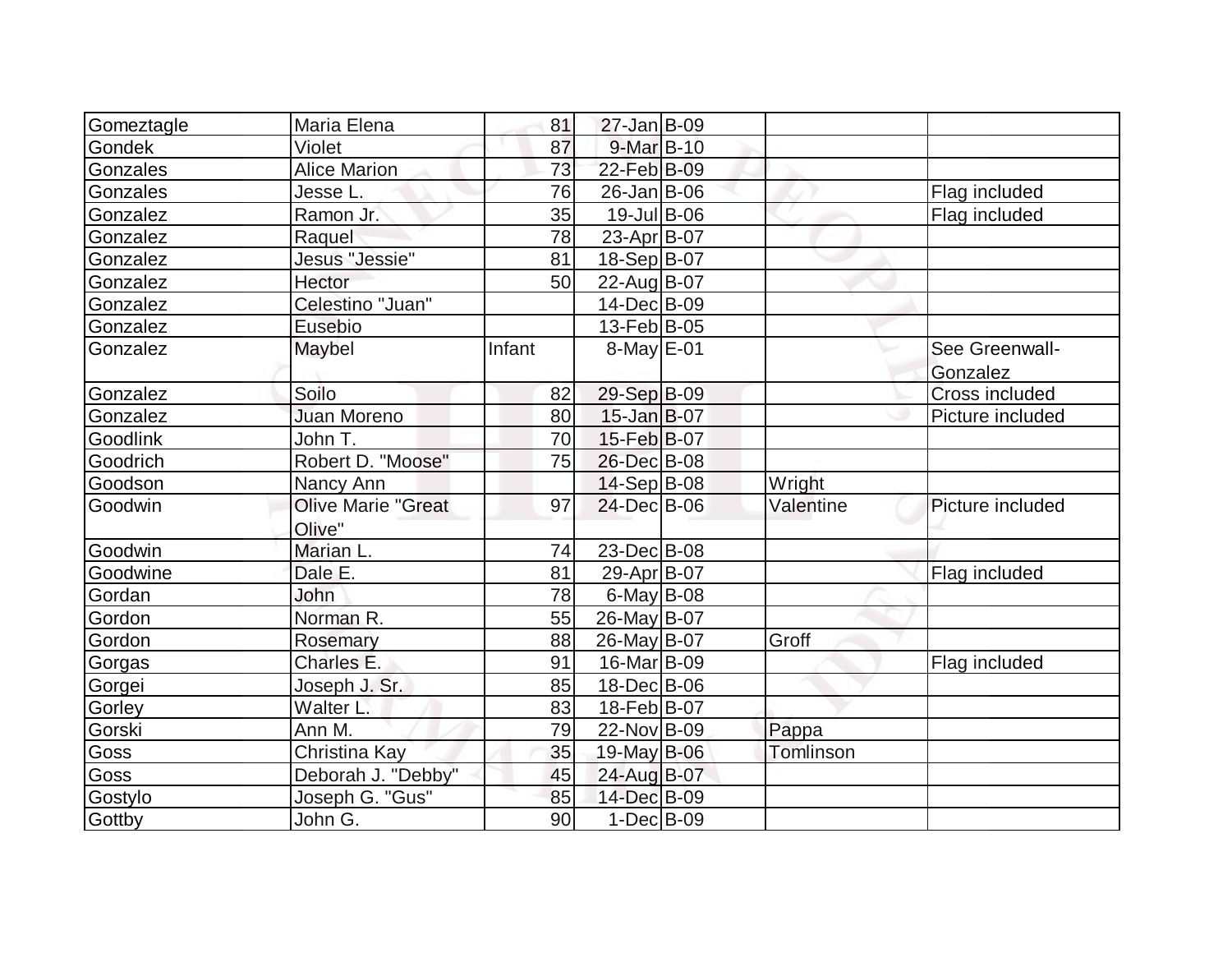| Gottschling | <b>Beulah</b>               | 89              | 22-Feb B-09        |                  | Lisius        |                |
|-------------|-----------------------------|-----------------|--------------------|------------------|---------------|----------------|
| Gourley     | John Peter                  | 78              | 30-Jul B-05        |                  |               |                |
| Gouwens     | Ann M.                      | 76              | 8-Oct B-07         |                  |               |                |
| Goyette     | Timothy "Tim"               | 46              | 12-Nov B-05        |                  |               |                |
| Grabarczyk  | Kevin J.                    | 22              | $10$ -Apr $ B-05 $ |                  |               |                |
| Grabek      | Emily <sub>L.</sub>         | 79              | 10-Apr B-05        |                  | Pietrzek      |                |
| Grace       | <b>Louise Grace</b>         | 87              |                    | $9$ -Jul B-06    | <b>Hight</b>  |                |
| Gracsy      | Thomas J. Sr. "Thom"        | 38              | 29-Aug B-11        |                  |               |                |
| Grady       | Faye E.                     | 74              | 29-Mar B-09        |                  |               |                |
| Grafton     | Sara                        | 33              | 18-Dec B-05        |                  | Cimbala       |                |
| Gragido     | Hazel M.                    | 92              | 7-Dec B-06         |                  | <b>Blair</b>  |                |
| Grahovac    | Rose V.                     | 85              | 28-Apr B-06        |                  |               |                |
| Gralski     | John P.                     | 84              | $19$ -May B-06     |                  |               |                |
| Gramps      | Hilton L.                   | 86              | $7-Feb$ B-06       |                  |               |                |
| Grandchamp  | Aaron                       | 28              | 15-Oct B-06        |                  |               |                |
| Granger     | <b>Gerald Lee</b>           | 57              |                    | $5$ -Jul $B$ -06 |               |                |
| Grant       | Joseph A.                   | 89              | 29-Mar B-09        |                  |               | Flag included  |
| Grant       | Albert Daniel Jr.           | 33              | 6-Oct B-07         |                  |               |                |
| Grant       | <b>Grace Margaret</b>       |                 | 13-Apr B-09        |                  | Dunley        |                |
| Granzow     | <b>Donald August</b>        | 83              | 28-Jun B-07        |                  |               | Flag included  |
| Graska      | David M.                    | 42              | $6$ -Jun $B$ -05   |                  |               | Cross included |
| Grau        | <b>Edward Timothy "Tim"</b> | 52              | 20-Nov B-05        |                  |               |                |
| Grauvogl    | Iris E.                     | 78              | $22$ -Jan B-05     |                  |               |                |
| Gravel      | Edna L.                     | 90              | 30-Sep B-06        |                  |               |                |
| Graves      | Lewis J. "Lew"              | 61              | $9$ -Jan B-07      |                  |               |                |
| Graves      | Clyde H.                    | 89              | $2$ -Feb $ B-08 $  |                  |               |                |
| Gray        | Jamie Melynda               | 29              | 22-Jan B-08        |                  | Hansen        |                |
| Gray        | Albert                      | 92              | $5 - Jan$ B-08     |                  |               |                |
| Gray        | Cynthia A.                  | 57              | 4-Nov B-07         |                  |               |                |
| Gray        | Phyllis B.                  | $\overline{82}$ | 13-Sep B-08        |                  | <b>Branch</b> | Flag included  |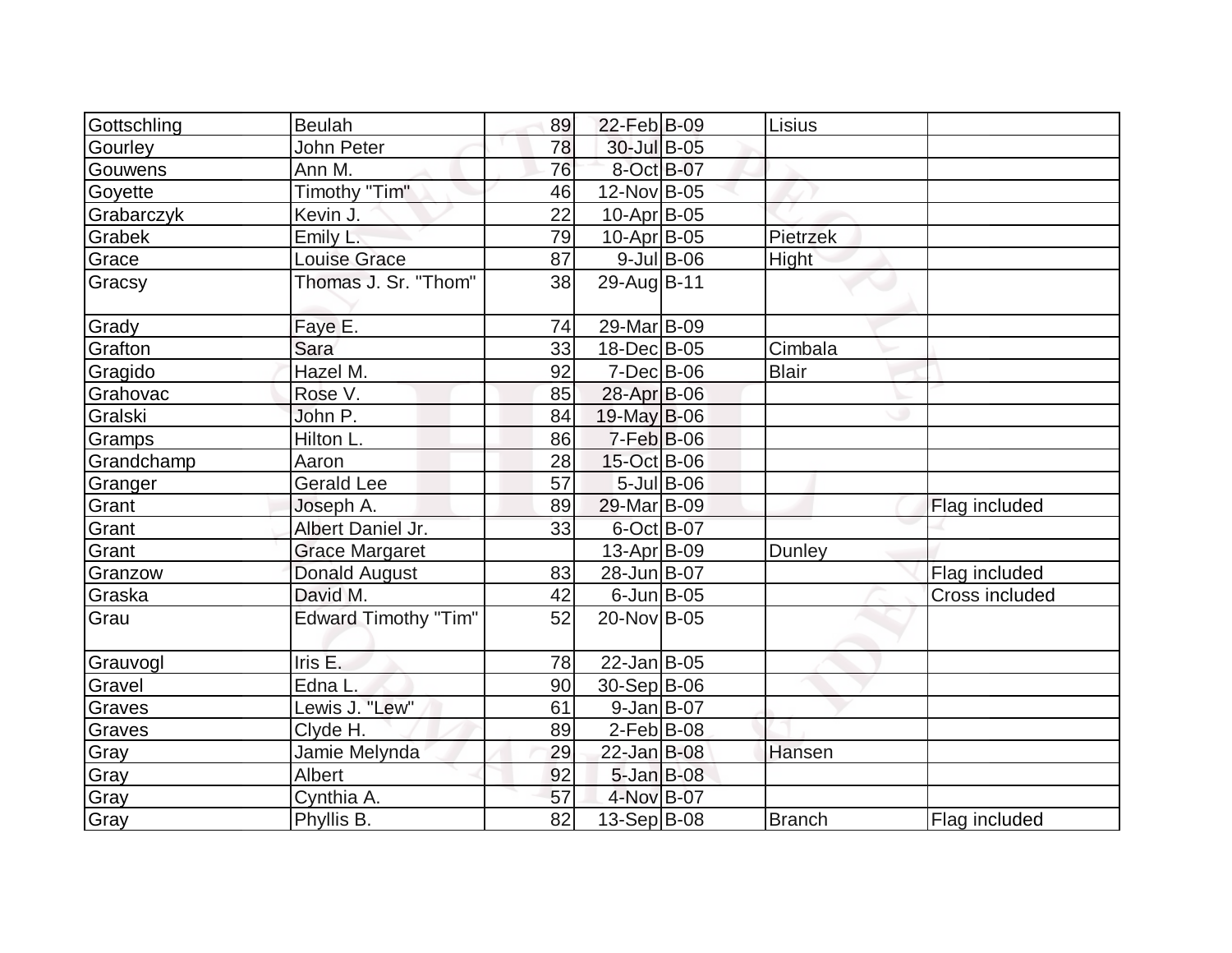| Grdina             | Joanna M.          | 70     | 28-Jun B-07        | Hanes         |                                                         |
|--------------------|--------------------|--------|--------------------|---------------|---------------------------------------------------------|
| Grecco             | Peggy Joyce        | 79     | 20-Nov B-05        |               |                                                         |
| Grecula            | Kenneth G. "Pluto" | 68     | 22-Nov B-09        |               |                                                         |
| Green              | Walter M. Sr.      | 74     | 25-Dec B-04        |               | Picture included                                        |
| Green              | Gordon A. "Go Go"  | 48     | 30-Nov B-08        |               |                                                         |
| Green              | Thomas J.          | 58     | 15-Mar B-06        |               |                                                         |
| Green              | Lillian M. "Lil"   | 86     | $6$ -Dec $B$ -07   |               | <b>Cross and Picture</b><br>included                    |
| Green              | Laverne B. "Lulu"  | 73     | 6-Apr B-09         |               |                                                         |
| Green              | William R.         | 91     | $17 - Jun$ B-06    |               |                                                         |
| Green              | Robert G.          | 82     | $6$ -Jan B-07      |               | Picture included                                        |
| Greenspan          | Louis              | 89     | $10$ -May B-08     |               |                                                         |
| Greenspon          | Irwin Louis M.D.   | 86     | 23-Aug B-06        |               | Star of David included                                  |
| Greenwall-Gonzalez | Maybel             | Infant | 8-May E-01         |               |                                                         |
| Gregolunas         | John F.            | 61     | 12-Oct B-07        |               |                                                         |
| Gregory            | George Theodore    | 70     | $3$ -Jul B-05      |               |                                                         |
| Gregory            | Fonda S.           | 64     | 15-Feb B-07        |               |                                                         |
| Gregory            | Josephine          | 87     | 3-Jun B-07         | Gregorczyk    | Full name Josephine<br><b>Dehenes Gregory</b>           |
| Greider            | Margaret E.        | 94     | $8-Feb B-07$       |               |                                                         |
| Grelecki           | Thomas E.          | 53     | 22-Apr B-07        |               | Cross included                                          |
| Grenchik           | <b>Paul Andrew</b> | 47     | $6$ -Mar $B$ -05   |               |                                                         |
| Grenchik           | Patricia M.        | 67     | $10$ -Jul B-06     | <b>Kiraly</b> |                                                         |
| Gresh              | Willilam "Bill"    | 53     | $1$ -Jun $B$ -06   |               |                                                         |
| Greslo             | Helen              | 87     | $1$ -Jun $ B-08$   | Germek        | <b>Helen Greslo</b><br>Shatkowski / Picture<br>included |
| Grieger            | Eileen E.          | 83     | $11$ -Jun $B$ -08  |               |                                                         |
| Griep              | Darlene R.         | 57     | $9$ -Feb $B$ -08   |               |                                                         |
| Griffith           | Phyllis A.         |        | 14-Nov B-08        |               | Cross included                                          |
| Griffiths          | Mary Ann           | 101    | $14$ -Apr $ B-09 $ |               |                                                         |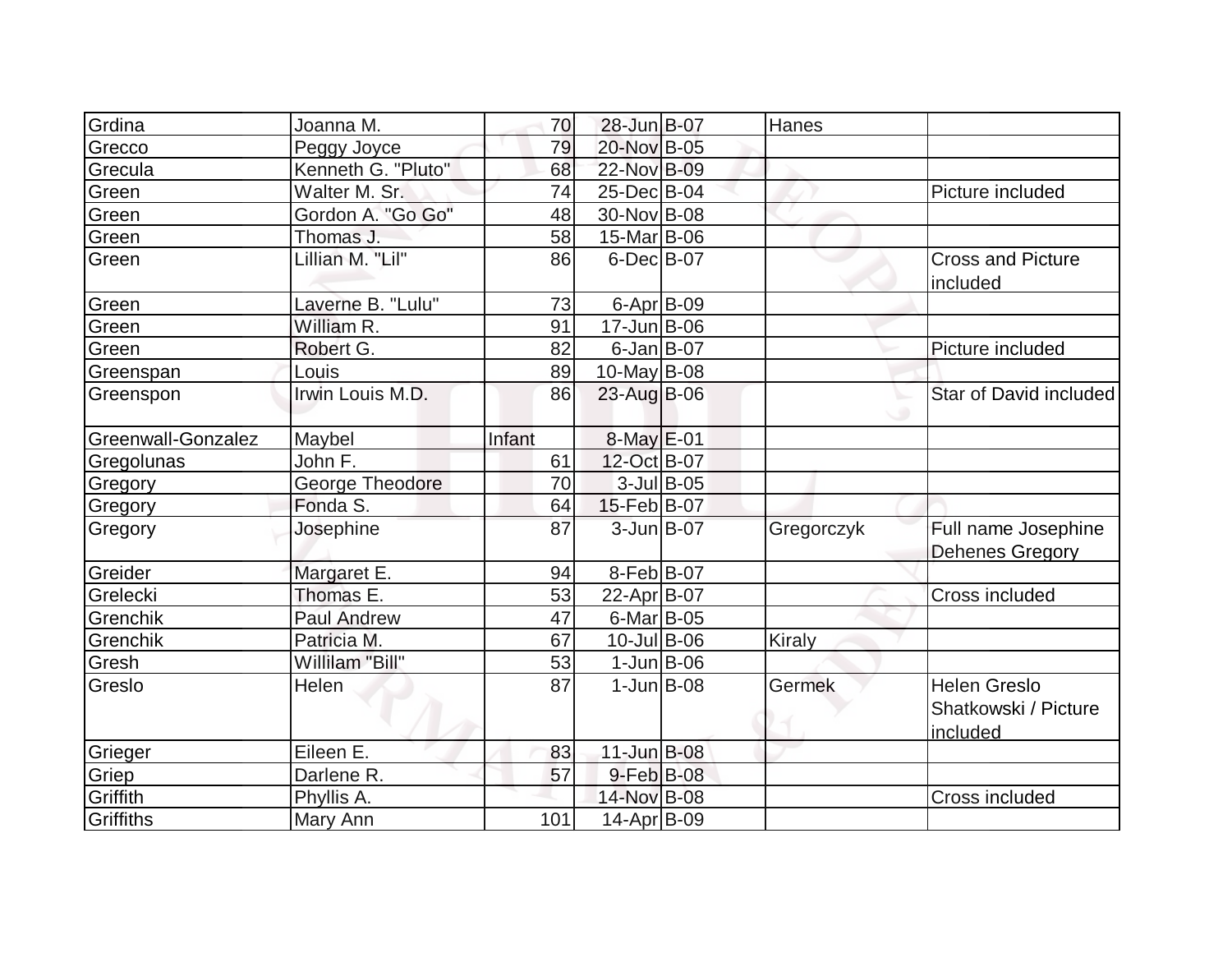| Griffiths-Aguirre | Phillipe "Snydly"     | 49 | $9-Auq$ B-06       |               |                              |
|-------------------|-----------------------|----|--------------------|---------------|------------------------------|
| Grigereit         | Sharon D.             | 63 | 3-Dec B-05         |               |                              |
| Griggs            | Frances               | 83 | 29-Jan B-07        | Wray          |                              |
| Grimes            | Nellie B.             | 85 | $2$ -Feb $ B08$    |               |                              |
| Grimmer           | Gladys F.             | 74 | $6$ -Mar $ B$ -05  |               |                              |
| Grimmer           | Herman J.             | 84 | $29$ -May B-06     |               | Flag included                |
| Grinder           | Ronald Dale Sr. "Ron" | 60 | 30-Mar B-08        |               |                              |
| Griner            | Patricia Lee          | 79 | $18$ -May B-09     | Peterson      |                              |
| Grinstead         | Helen L.              | 95 | $3-Apr B-04$       |               |                              |
| Groen             | Jacob J. "Jay"        | 71 | 19-Oct B-05        |               |                              |
| Groenewold        | Mary                  | 70 | $6$ -Jun $B$ -05   | Kortenhoeven  |                              |
| Grogloth          | June I.               | 76 | $6$ -Jun $B$ -05   |               |                              |
| Grohnke           | Genevieve L.          | 78 | 30-Oct B-06        |               |                              |
| Grolla            | Ronald B.             | 75 | 8-Oct B-07         |               | Flag and Picture<br>included |
| Groot             | Alyce                 | 87 | 16-Aug B-07        |               |                              |
| Gross             | <b>Clara Mae</b>      | 67 | 8-Jan B-07         |               |                              |
| Gross             | Henry "Red"           | 78 | $14$ -Jan B-07     |               | Star of David included       |
| Gross             | <b>Garry Robert</b>   | 54 | 28-Jun B-07        |               | Flag included                |
| Grossman          | <b>Charles Robert</b> | 86 | $16$ -Jan $ B-05$  |               | Flag included                |
| Grubich           | Paul R.               | 46 | 12-Sep B-09        |               | Flag included                |
| Grudzien          | David A. "Dave"       | 32 | $7$ -May B-06      |               | Flag included                |
| Grudzien          | Leo F.                | 86 | $13$ -Jan $ B-07 $ |               |                              |
| Grudzien          | Matthew V.            | 77 | 22-Dec B-08        |               | Flag included                |
| Gruendel          | <b>William Oswald</b> |    | $11-Sep B-07$      |               | Flag included                |
| Grupe             | Lydia Ruth            |    | $23-Sep B-06$      | <b>Huffer</b> | Picture included             |
| Gruszka           | Victor R.             |    | 9-May B-09         |               |                              |
| Grybowski         | Stella W.             | 88 | 13-Mar B-05        |               | <b>Cross included</b>        |
| Grynovich         | Frank R.              | 61 | 15-Jan B-07        |               | Flag included                |
| Grzemski          | Violet                | 89 | 26-Nov B-06        | Steich        |                              |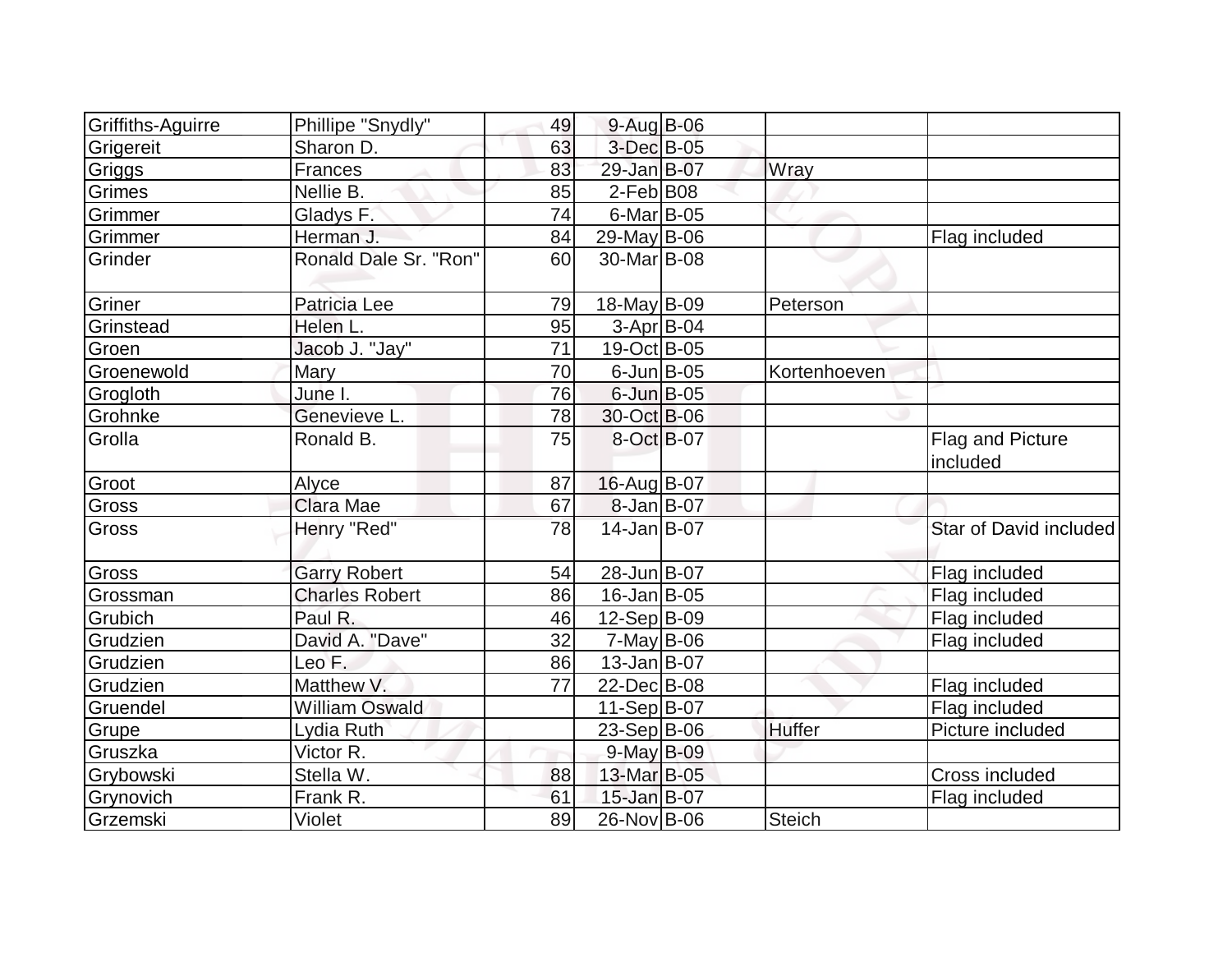| Grzybek        | Joseph               | 80 | 14-Apr B-09        |               |                       |
|----------------|----------------------|----|--------------------|---------------|-----------------------|
| Grzywana       | <b>Stanley</b>       | 91 | 28-Mar B-07        |               |                       |
| Gudmonson      | John H.              | 80 | $1$ -Jun $B$ -06   |               | Flag included         |
| Gueffier       | Katherine W.         | 91 | 30-Sep B-06        | <b>Bender</b> |                       |
| Guernsey       | Anna B.              | 85 | 5-Mar B-06         |               |                       |
| Guernsey       | <b>Thomas "Mike"</b> | 81 | 28-Mar B-07        |               | Flag included         |
| Guerra         | Juanita              | 78 | $12-Sep B-09$      |               |                       |
| Guess          | Theodore J.          | 61 | $22-Sep B-06$      |               |                       |
| <b>Guess</b>   | Hazel "Marie"        | 78 | 26-Apr B-08        |               |                       |
| Guest          | Nancy H.             | 90 | 14-Jul B-06        |               |                       |
| Guglielmo      | Frank F.             | 75 | $9$ -Aug B-06      |               | Flag included         |
| Guinee         | Helen K.             | 88 | 30-Nov B-09        |               | <b>Cross included</b> |
| <b>Gulick</b>  | Jean E.              | 78 | $21$ -Jan B-08     |               |                       |
| Gundy          | Eleanor M.           | 82 | $15$ -Jan $B$ -07  | Koch          |                       |
| Gunn           | George "Bud"         | 71 | 5-Nov B-06         |               | Flag included         |
| <b>Gurchek</b> | Frank S.             | 74 | 20-Oct B-06        |               |                       |
| Gurevitz       | Dorothy "Gerber"     | 88 | $9$ -Aug B-06      |               |                       |
| Guthrie        | Janice I.            | 78 | $2$ -Jul B-06      | Pendley       | Full name Janice I.   |
|                |                      |    |                    |               | <b>Guthrie Poetz</b>  |
| Gutraj         | Alfreda M.           | 75 | 13-Mar B-05        |               |                       |
| Gutzman        | Frieda N.            | 68 | $11$ -Jan $ B-06$  |               |                       |
| Guy            | Mary Helen           | 91 | 23-Apr B-07        |               |                       |
| Guzek          | Harold E.            | 78 | 10-Dec B-07        |               |                       |
| Guzman         | Marilyn R.           | 73 | $16$ -Jan $ B$ -05 |               |                       |
| Guzman         | Adeline F. "Lela"    | 60 | 15-Aug B-08        |               |                       |
| Gwin           | Mary S.              | 87 | $1-Mar$ B-06       |               |                       |
| Haag           | Lawrence E.          | 53 | 11-Feb B-07        |               |                       |
| Haag           | Vincent L.           | 70 | $5 - Aug$ B-08     |               |                       |
| Haake          | Gene R.              | 59 | 7-Aug B-05         |               | Flag included         |
| Habenicht      | John Weslie          | 64 | 18-Feb B-07        |               | Flag included         |
| Haberlin       | Joyce                | 72 | 15-Jan B-07        | Reithel       |                       |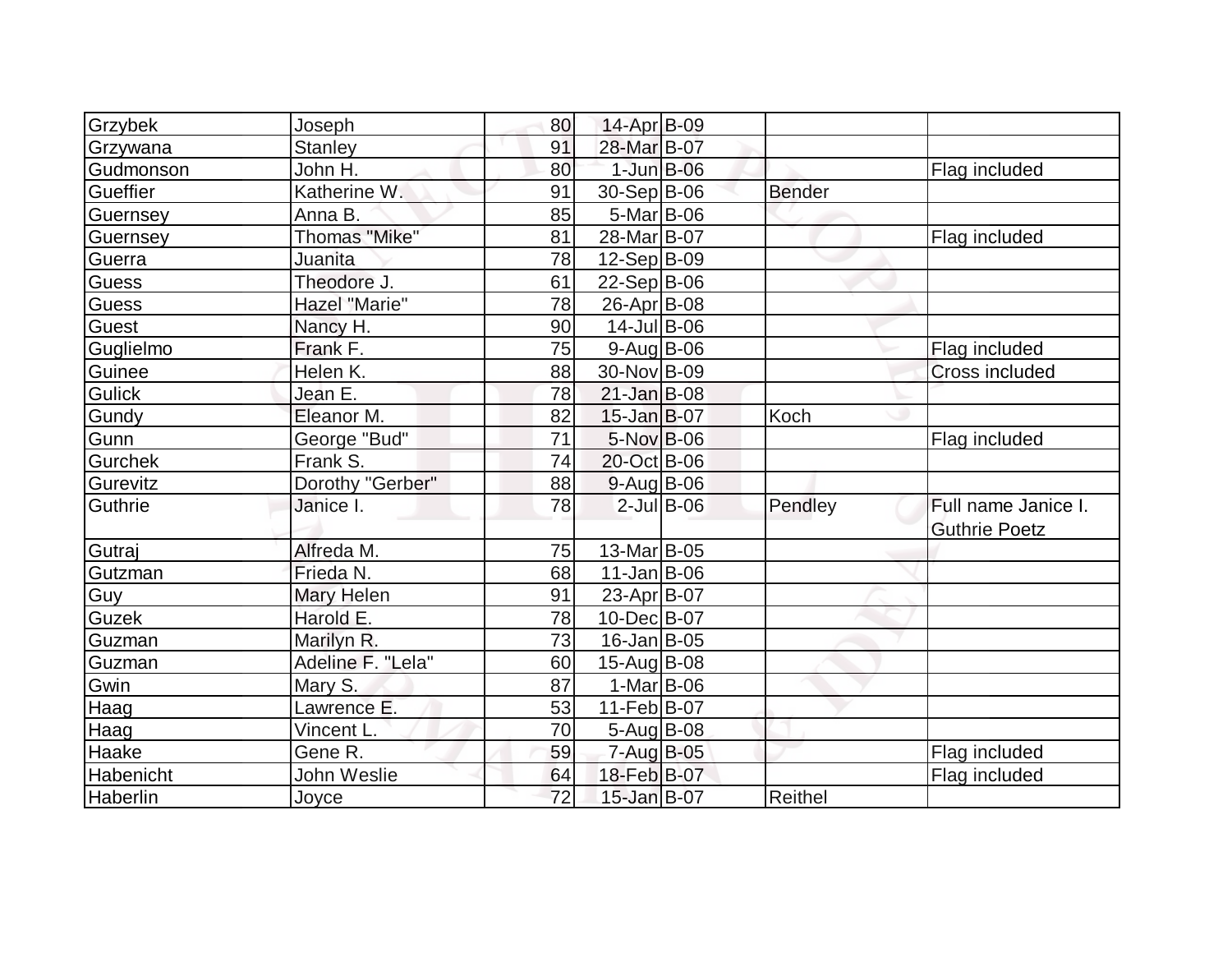| Hadcock         | Thelma               | 92 |                   | 7-Jul B-07 | <b>Scott</b>   | Thelma Rosenberger   |
|-----------------|----------------------|----|-------------------|------------|----------------|----------------------|
|                 |                      |    |                   |            |                | Hadcock              |
| <b>Hadders</b>  | <b>Barbara</b>       | 92 | $1-Nov$ B-06      |            | Schlosser      | Full name Barbara    |
|                 |                      |    |                   |            |                | <b>Gerst Hadders</b> |
| Haden           | Lois Betty "Granny"  | 76 | $17 - Jun$ B-06   |            |                |                      |
| Hafey           | Mattie E.            | 98 | $5-Feb$ B-06      |            |                |                      |
| Hageman         | George C.            | 72 | $6$ -Nov $B$ -05  |            |                | Flag included        |
| Hager           | Edwin D.             | 66 | $10$ -Oct B-08    |            |                |                      |
| Hagg            | Willard A.           | 91 | $11-Sep B-07$     |            |                |                      |
| Haggins         | Ella Mae             | 64 | 12-Dec B-07       |            |                |                      |
| Hahn            | William Frank PH.D.  | 64 | $8$ -Jun $B$ -09  |            |                |                      |
| Hahn            | Matthew S.           | 88 | 13-Mar B-05       |            |                |                      |
| Haines          | Daryle L.            | 56 | $2-Apr$ B-06      |            |                | Flag included        |
| Haines          | <b>Doris</b>         | 79 | $1-Sep$ B-04      |            |                |                      |
| Haire           | Thomas B.            |    | 20-Aug B-06       |            |                | Picture included     |
| Hajduch         | Joseph B., Rev.      | 85 | $9-Sep B-07$      |            |                |                      |
|                 | "C.PP.S.             |    |                   |            |                |                      |
| Halajcsik       | Gloria Jean          | 64 | 8-Oct B-07        |            |                |                      |
| Halal           | Frank J.             | 54 | $3 - Jan$ B-07    |            |                |                      |
| <b>Halbert</b>  | <b>Raymond Frank</b> | 63 | 12-May $B-07$     |            |                |                      |
| Halfman         | Fred C.              | 93 | $2$ -Feb $ B-08 $ |            |                |                      |
| Halford         | Robert H. "Bob"      | 75 | 29-Nov B-06       |            |                |                      |
| <b>Halik</b>    | Michael "Mickey"     | 92 | 19-Jul B-06       |            |                | Picture included     |
| Hall            | <b>Robert Loren</b>  | 56 | $8$ -Jan B-07     |            |                |                      |
| Hall            | George Sr.           | 92 | 11-Jan B-06       |            |                |                      |
| Hall            | <b>Ethel Darlene</b> | 87 | 11-Nov B-07       |            |                |                      |
| Hall            | Jerry Wayne          |    | 17-Nov B-05       |            |                |                      |
| Hall            | Virgene M.           | 74 | $1$ -Jun $B$ -07  |            |                |                      |
| Hall            | Margaret Elizabeth   | 94 | 3-Oct B-05        |            |                |                      |
| Hall            | Katie B.             | 83 | 17-Dec B-05       |            | <b>Bellini</b> |                      |
| <b>Hallberg</b> | Juanita "Nita"       | 74 | $19$ -Jan B-07    |            |                |                      |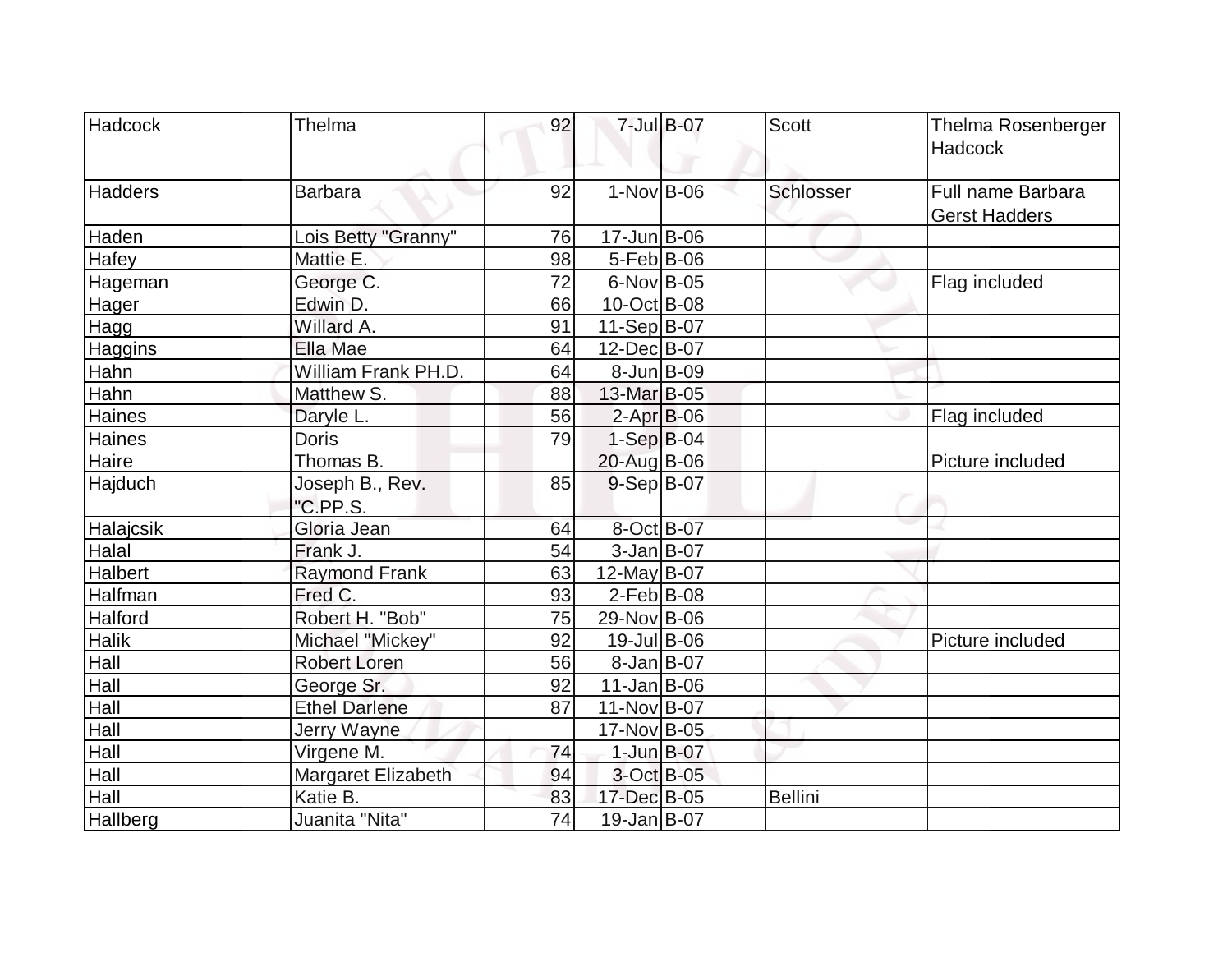| <b>Hallberg</b> | Charles P.                          | 56 | 16-Jul B-07       |               |                |                              |
|-----------------|-------------------------------------|----|-------------------|---------------|----------------|------------------------------|
| <b>Haller</b>   | Edith M.                            | 97 | $7-Sep$ B-09      |               |                |                              |
| Hallfrisch      | Katherine                           | 92 | 16-Mar B-09       |               |                |                              |
| Halsted         | Alice C.                            | 92 | 24-Nov B-09       |               |                |                              |
| Haluska-Martin  | Anna M.                             | 76 | 25-Jun B-05       |               |                |                              |
| Haman           | Junanita Roeske                     | 85 | 3-Mar B-07        |               | <b>Sanders</b> |                              |
| Hamang          | Michael Frank Sr.                   | 78 |                   | $5$ -Jul B-05 |                | Flag and Picture<br>included |
| Hamann          | <b>Marion</b>                       | 93 | 20-Feb B-05       |               |                |                              |
| <b>Hamby</b>    | Barbara A.                          | 53 | 20-Nov B-05       |               | Homeier        |                              |
| Hamilton        | Lois C.                             | 66 | $23$ -Jan B-05    |               |                |                              |
| Hamilton        | George R. Jr.                       | 96 | $7-Sep B-09$      |               |                |                              |
| Hamlett         | Ralph J.                            | 75 | 24-Mar B-08       |               |                |                              |
| Hamlin          | Iva L.                              | 86 | $5$ -May B-06     |               |                |                              |
| Hammar          | Gary W.                             | 50 | 12-Apr B-07       |               |                | Picture included             |
| Hammond         | Robert F. "Robby"                   | 22 | 12-Apr B-07       |               |                |                              |
| Hammond         | Helena J.                           | 96 | $21$ -Jul B-06    |               |                |                              |
| Hammond         | <b>Betty</b>                        | 92 | $9$ -Jan $B$ -07  |               |                |                              |
| Hammond         | <b>Rosalind Alice "Aunt</b><br>Ann" | 78 | $21$ -Jun $B$ -06 |               |                |                              |
| <b>Hampton</b>  | <b>Terrell</b>                      | 71 | 8-Oct B-07        |               |                | Flag included                |
| <b>Hampton</b>  | Wendell B.                          | 86 | $3$ -Jan B-07     |               |                | Flag included                |
| Hampton         | Darrell E.                          | 52 | $7$ -May B-06     |               |                |                              |
| Hampton         | Larerne                             | 41 | $7-Oct$ B-06      |               |                |                              |
| Hamstra         | Gene R.Sr.                          | 62 | 17-Jul B-06       |               |                |                              |
| Han             | Daniel C.S., Dr, M.D.               | 81 | $2$ -Jun $B$ -07  |               |                |                              |
| Hanas           | Jacqueline A. "Jackie"              | 59 | 20-Jun B-09       |               | Christy        |                              |
| Hanaway         | Alma Dale                           | 85 | 21-Nov B-07       |               |                |                              |
| Hanchar         | Dorothy J.                          | 88 | 30-Oct B-06       |               |                |                              |
| <b>Hancock</b>  | Donald E.                           | 46 | 11-Feb B-07       |               |                |                              |
| Hand            | Virginia F.                         | 86 | $19$ -May B-06    |               |                |                              |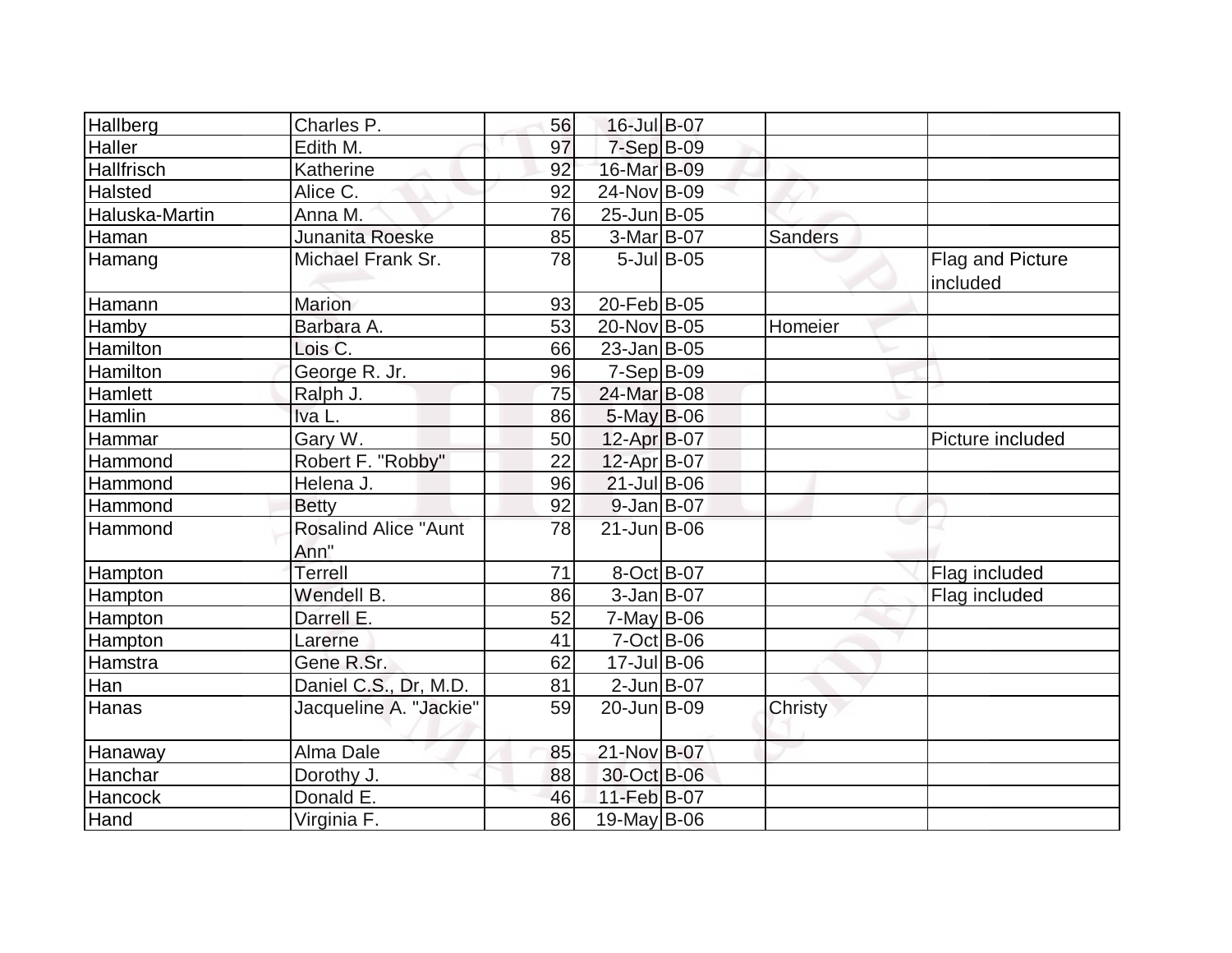| Handing   | Leroy W. Sr.               | 63 | 30-May B-05        |                   |                         |
|-----------|----------------------------|----|--------------------|-------------------|-------------------------|
| Handy     | Susan F.                   | 87 | 31-Mar B-09        | Figuly            |                         |
| Hanish    | Margaet M.                 | 81 | 8-Nov B-06         |                   |                         |
| Hank      | Scott Alan                 | 38 | 28-Jun B-07        |                   | Picture included        |
| Hanks     | Rose                       | 80 | $21$ -Jun $B$ -06  |                   | Picture included        |
| Hanlon    | <b>John William "Bill"</b> | 56 | $24$ -May B-08     |                   |                         |
| Hanlon    | Marcella R.                | 78 | 27-Jun B-07        |                   |                         |
| Hanna     | <b>William Albert</b>      | 66 | $9 - Apr$ B-06     |                   | Picture included        |
| Hanna     | Virginia S.                | 80 | $2-Sep$ B-06       |                   |                         |
| Hannabach | Josephine                  | 85 | 15-Oct B-06        | <b>Bonefacich</b> |                         |
| Hannah    | Tim                        | 74 | 29-Mar B-09        |                   |                         |
| Hannon    | John Mark                  | 77 | 23-Apr B-07        |                   |                         |
| Hannon    | Rusell J. "Russ"           | 52 | $2-Sep$ B-06       |                   |                         |
| Hanrahan  | Betty A.                   | 70 | 8-Jun B-09         |                   | Picture included        |
| Hansen    | Josephine Mary             |    | $22$ -Jan B-06     |                   |                         |
| Hansen    | Helene                     | 93 | 9-Oct B-08         | Dunkelberger      |                         |
| Hansen    | Clarice A.                 | 84 | $21$ -Jan $ B-08$  |                   |                         |
| Hansen    | Patricia A.                | 56 | 25-Dec B-04        |                   |                         |
| Hansen    | Ruth E.                    | 86 | 19-Feb B-09        | <b>Isaacson</b>   |                         |
| Hanson    | Nola A.                    | 93 | 24-Apr B-05        |                   |                         |
| Hanssen   | Daniel E.                  | 72 | $7 - Dec$ B-07     |                   | Flag included           |
| Hantz     | Dorothea Lillian           | 91 | $12$ -Dec $ B-07 $ | Augusta           |                         |
| Hanvey    | Nathan                     | 52 | $22$ -May B-06     |                   |                         |
| Hanvey    | <b>Mary Frances</b>        | 78 | $5-Sep B-10$       |                   | Full name Mary          |
|           |                            |    |                    |                   | <b>Frances Boucher-</b> |
|           |                            |    |                    |                   | Hanvey                  |
| Hardaway  | Jimmy A "Jim"              | 58 | $15$ -Jun $B$ -08  |                   |                         |
| Harder    | Mrie L.                    | 84 | 17-Nov B-05        |                   |                         |
| Hardesty  | Robert Russell "Rob"       | 40 | $6$ -Jun $B$ -06   |                   |                         |
| Hardesty  | <b>Roland Wayne</b>        | 83 | 18-Jan B-06        |                   |                         |
| Harding   | Virginia                   | 79 | 18-Apr B-07        |                   |                         |
| Harding   | Margaret                   | 93 | 7-Apr B-09         |                   |                         |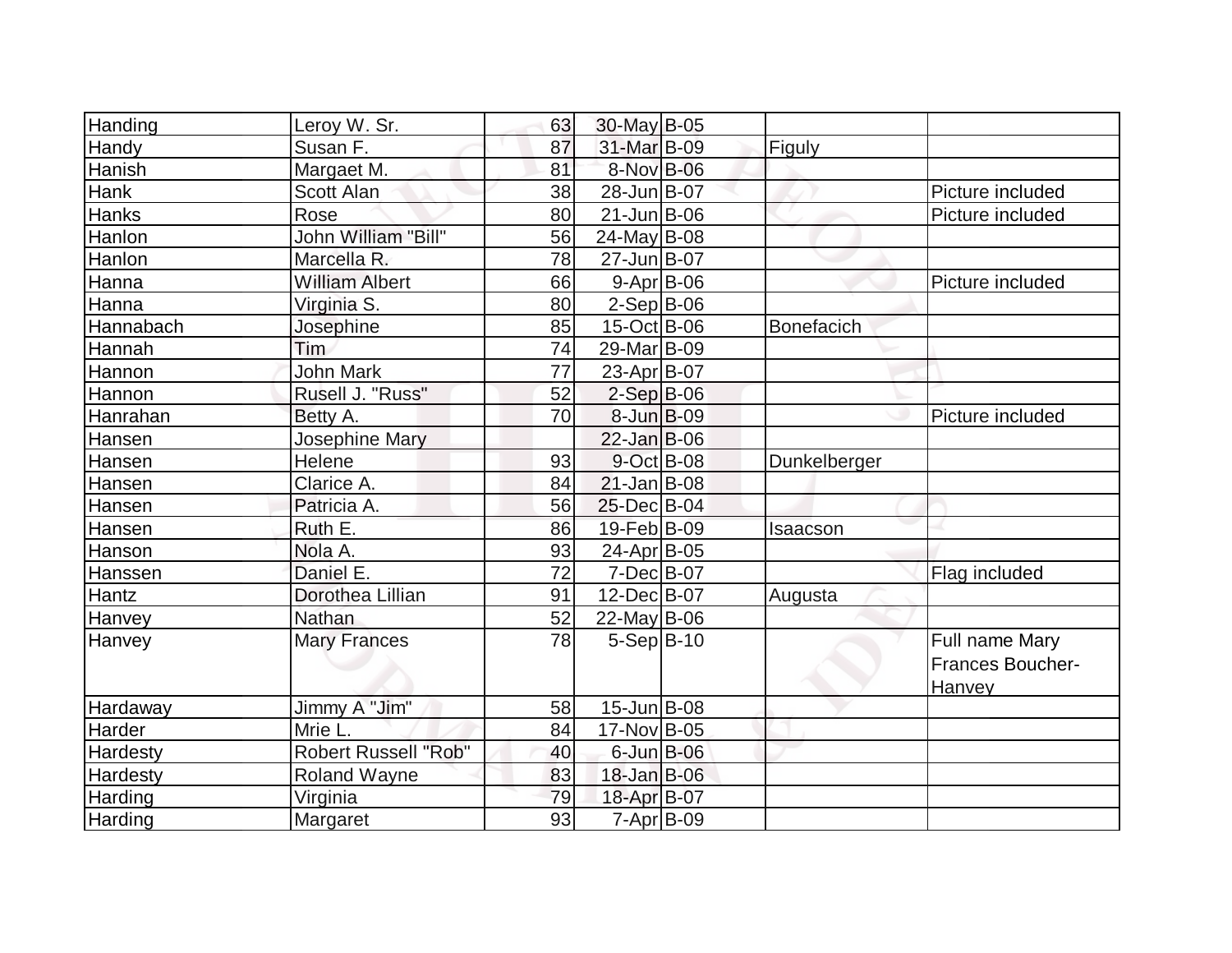| Hardy             | Ronald "Ron"         | 59 | 28-Dec B-08              |               |       | Cross included         |
|-------------------|----------------------|----|--------------------------|---------------|-------|------------------------|
| Hargens           | Vernon R. "Bus"      | 93 | 28-Dec B-08              |               |       |                        |
| Harkenrider       | Paul R. "Harky"      | 79 | 8-Nov B-06               |               |       | Flag included          |
| Harlow            | Sophie T.            | 86 | 19-Apr B-07              |               |       |                        |
| Harmening         | James "Bill"         | 80 | 26-Nov B-06              |               |       |                        |
| Harmon            | Vernon L. "Simp"     | 73 | 30-Sep B-06              |               |       |                        |
| Harmon            | Kathryn M.           | 97 | $4-Sep B-05$             |               |       |                        |
| Harmon            | <b>Robert Dale</b>   | 71 | $2-Mar$ B-07             |               |       | Picture included       |
| Harmon            | James Warren         | 76 | 10-Jul B-06              |               |       |                        |
| Harmon            | <b>Belford</b>       | 70 | $1-Apr$ $B-07$           |               |       |                        |
| Harmon            | Donald R.            | 77 | $21-Apr$ B-09            |               |       |                        |
| Harms             | Frank D.             |    | 14-Mar B-07              |               |       | Flag included          |
| Harndon           | Faith "Jean"         | 79 | $27 - Jan$ B-09          |               |       |                        |
| <b>Harness</b>    | Kimberly Marie (Kim) | 37 | 29-Sep B-09              |               |       | ت                      |
| <b>Harness</b>    | Eva                  | 79 | $3$ -Dec $B$ -05         |               |       |                        |
| Harper            | William R.           | 35 | 19-Jul B-06              |               |       |                        |
| Harper            | Shirley A.           | 57 | $27 - Jan$ B-09          |               |       |                        |
| Harrell           | Jesse W.             | 55 | 26-May B-07              |               |       |                        |
| Harrell           | Jennifer L.          | 17 | 11-Nov B-07              |               |       |                        |
| Harrigan          | H. Richard "Dick"    |    | $21$ -Aug B-06           |               |       |                        |
| Harrington        | Doris Juanita        | 88 |                          | $7$ -Jul B-06 | Vorys |                        |
| <b>Harrington</b> | <b>Patrick</b>       | 82 | $11-Sep B-07$            |               |       |                        |
| <b>Harris</b>     | Lucille              | 90 | $12$ -Jun $B$ -06        |               | Boyer | Full name Lucille      |
|                   |                      |    |                          |               |       | <b>Zitko Harris</b>    |
| <b>Harris</b>     | Jacob Leland "Jake"  | 19 | $14$ -Jul B-06           |               |       |                        |
| Harris            | William L            | 64 | 20-Dec B-08              |               |       |                        |
| <b>Harris</b>     | James R. "Jim"       | 73 | 17-May B-09              |               |       | Flag included          |
| <b>Harris</b>     | Jo Ann               |    | 49 Novemeb B-06<br>er 10 |               |       |                        |
| <b>Harris</b>     | Natalie A.           | 20 | 20-Jun B-09              |               |       | Star of David included |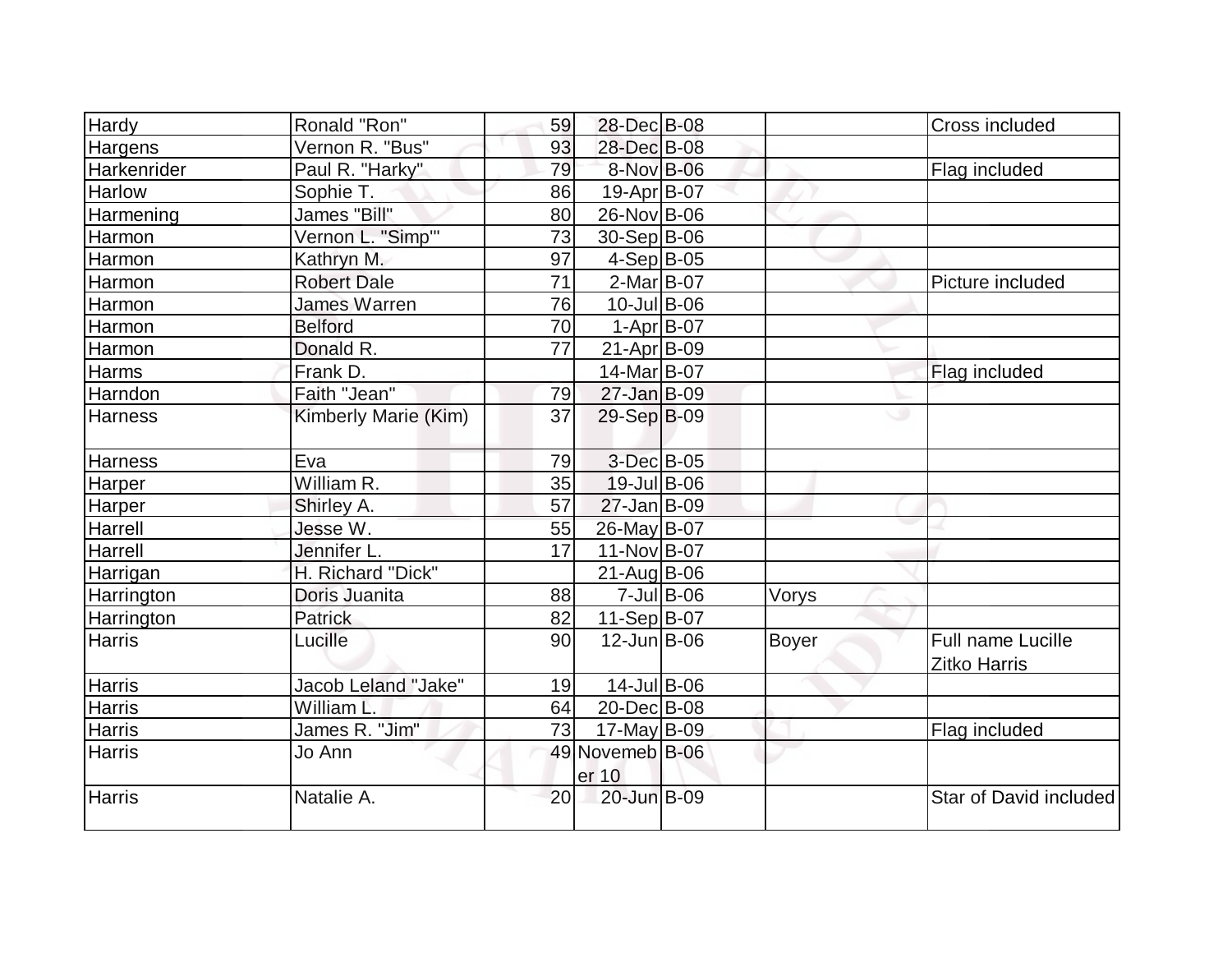| Harris          | Louis "Windshield"                  | 94              | 27-Jan B-09       |        |                                                 |
|-----------------|-------------------------------------|-----------------|-------------------|--------|-------------------------------------------------|
| Harris          | Oma                                 |                 | 21-Apr B-09       |        |                                                 |
| Hart            | Emma L.                             | 87              | 28-Apr B-06       |        |                                                 |
| Hart            | Jeanne C.                           | 71              | $1-Apr$ B-06      |        |                                                 |
| Hart            | Norman J.                           | 58              | 22-Jul B-05       |        |                                                 |
| Hart            | Robert A.                           | 30              | 14-May B-06       |        |                                                 |
| Harting         | Adam J.                             | 21              | $3$ -Aug B-10     |        | Army SPC. Adam J.<br>Harting / Flag<br>included |
| <b>Hartke</b>   | Ronald L.                           | 69              | 15-Apr B-06       |        |                                                 |
| <b>Hartline</b> | James                               | 75              | 19-Jul B-06       |        |                                                 |
| <b>Hartwick</b> | Laura F.                            | 79              | 11-Dec B-05       |        |                                                 |
| <b>Harty</b>    | James R. "Jim"                      | 54              | $1-Feb$ B-06      |        | Flag included                                   |
| Harvey          | <b>Rosa Marie</b>                   |                 | 2-Oct B-07        |        |                                                 |
| <b>Harvey</b>   | <b>Raymond Day</b>                  | 91              | 22-Jan B-06       |        | Flag included                                   |
| Harvey          | Jo Ann                              | 65              | 15-Sep B-08       |        |                                                 |
| <b>Harvey</b>   | Robert Sr.                          | 76              | 18-Mar B-06       |        |                                                 |
| Haryasz         | Stanley Sr.                         | 87              | $7 - Aug$ B-05    |        |                                                 |
| Haryasz         | Walter                              | 79              | 7-Jan B-06        |        | Flag included                                   |
| Haskell         | Guy R.                              | $\overline{71}$ | $3$ -Jan B-07     |        |                                                 |
| <b>Haskins</b>  | Clara B.                            |                 | 25-Feb B-07       |        | Picture included                                |
| Hassan          | <b>Mohammee Husein</b><br>Abdelhadi | 66              | 29-Aug B-10       |        |                                                 |
| Hassel          | Linda Jean                          | 58              | 31-Dec B-06       |        |                                                 |
| <b>Hastings</b> | True P.                             | 94              | 25-Dec B-04       |        |                                                 |
| Hatch           | Betty (Elizabeth)                   | 77              | $11$ -Jan $B$ -06 |        |                                                 |
| Hatch           | Richard James Sr.                   | 76              | 29-Apr B-09       |        |                                                 |
| Hatczel         | <b>Steve</b>                        | 88              | $7 - Apr$ $B-09$  |        | Flag included                                   |
| Hatczel         | Margaret                            | 85              | 12-Mar B-09       | Kometz |                                                 |
| <b>Hatfield</b> | Ronald B.                           | 55              | 21-Jul B-07       |        |                                                 |
| Hathhorn        | Sharon L.                           | 53              | 31-Oct B-07       |        |                                                 |
| Hauber          | Irene C.                            | 89              | $21$ -Jan $ B-08$ | Shaw   |                                                 |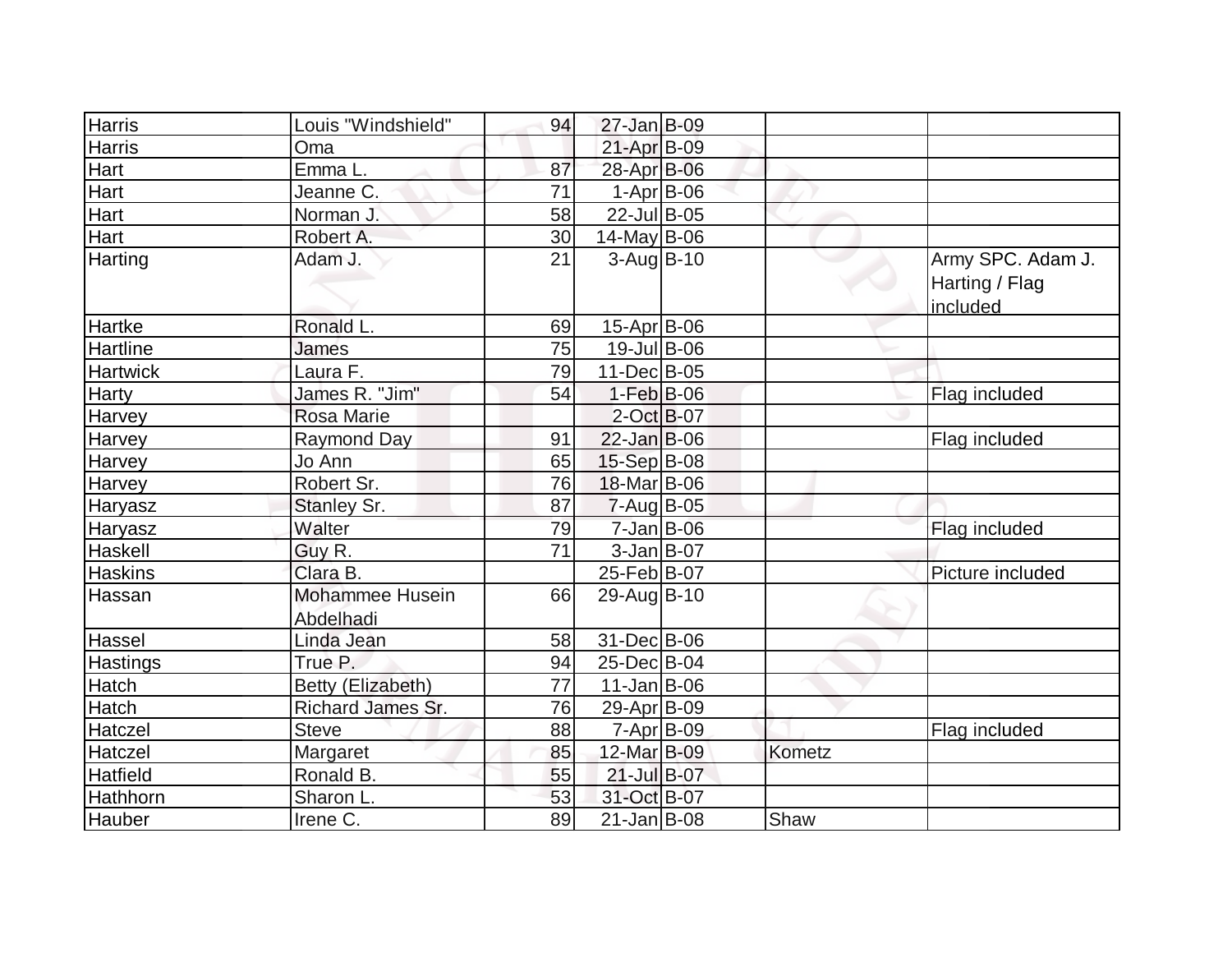| Hauer          | Dorothy Rita         | 76 | 27-Oct B-06            |                |                  |
|----------------|----------------------|----|------------------------|----------------|------------------|
| <b>Havens</b>  | Charles Louis Jr.    | 52 | 28-Jul B-06            |                |                  |
| Haverstock     | Doris Helen          | 86 | 14-Aug B-05            |                |                  |
| <b>Hawk</b>    | Bertha G.            | 93 | $8$ -Feb $ B-07 $      |                |                  |
| Hawk           | Virginia             | 68 | $19$ -May B-06         |                |                  |
| <b>Hawkins</b> | John "Rich"          | 50 | $4$ -Jun $B$ -07       |                |                  |
| <b>Hawkins</b> | Jack E.              | 43 | $10$ -Nov B-06         |                |                  |
| <b>Hawkins</b> | Margaret T.          |    | $7-Mar$ B-08           | <b>Neitzel</b> |                  |
| Hawley         | <b>Julie Anne</b>    | 50 | $3-May B-09$           |                |                  |
| Hawrot         | John E.              | 67 | $21$ -Aug $B$ -06      |                | Flag included    |
| Hayes          | Sherman Jr.          | 62 | 17-Oct B-08            |                |                  |
| Hayes          | James L. Sr.         | 85 | 18-Aug B-05            |                | Flag included    |
| Hayes          | <b>Jessie Ann</b>    | 61 | 11-Apr $B-07$          |                |                  |
| Hayes          | Elizabeth R.         | 83 | $17$ -Feb $ B-09 $     |                | Flag included    |
| Haywood        | Sheila M.            | 35 | $7-Sep$ B-09           |                |                  |
| Haywood        | Dale W.              | 64 | 6-Apr B-09             |                |                  |
| Hazelton       | Forest "Glen"        | 90 | $10$ -May B-08         |                |                  |
| Heady          | <b>Robert Earle</b>  | 74 | 17-Feb B-09            |                | Flag included    |
| Heath          | Charles Earl Jr.     | 77 | 30-Jun B-07            |                | Flag included    |
| Hecimovich     | Anthony              | 82 | $10-Feb B-07$          |                |                  |
| Heckman        | Ethel V.             | 93 | $21$ -Jan $B-09$       |                |                  |
| Hector         | Aldelaide            | 94 | $18$ -Jan $ B-07 $     |                |                  |
| <b>Heddens</b> | <b>Keith Lerov</b>   | 71 | 20-Feb B-05            |                |                  |
| Hedges         | Lawrence W. "Larry"  | 72 | 20-Sep B-07            |                | Picture included |
| Hedlund        | Jacqueline B. "Beth" | 69 | $19$ -Dec $ B$ -05     | Davis          |                  |
| <b>Hedrick</b> | Cynthia L.           | 47 | 10-Feb B-07            | Kramarzewski   |                  |
| Heffner        | Rosetta D.           | 62 | $13$ -Dec $ B-07 $     |                |                  |
| Hefright       | Angelia Michelle     | 32 | 8-Dec B-08             |                |                  |
| Hefter         | Francis G.           |    | 12-Dec B-07            |                |                  |
| Hegyi          | George               | 88 | 24-May B-08            |                |                  |
| <b>Heiki</b>   | Florence M.          | 82 | 10-Mar B-09            |                |                  |
| Heimbuch       | William P.           | 77 | 20-Mar <sub>B-05</sub> |                |                  |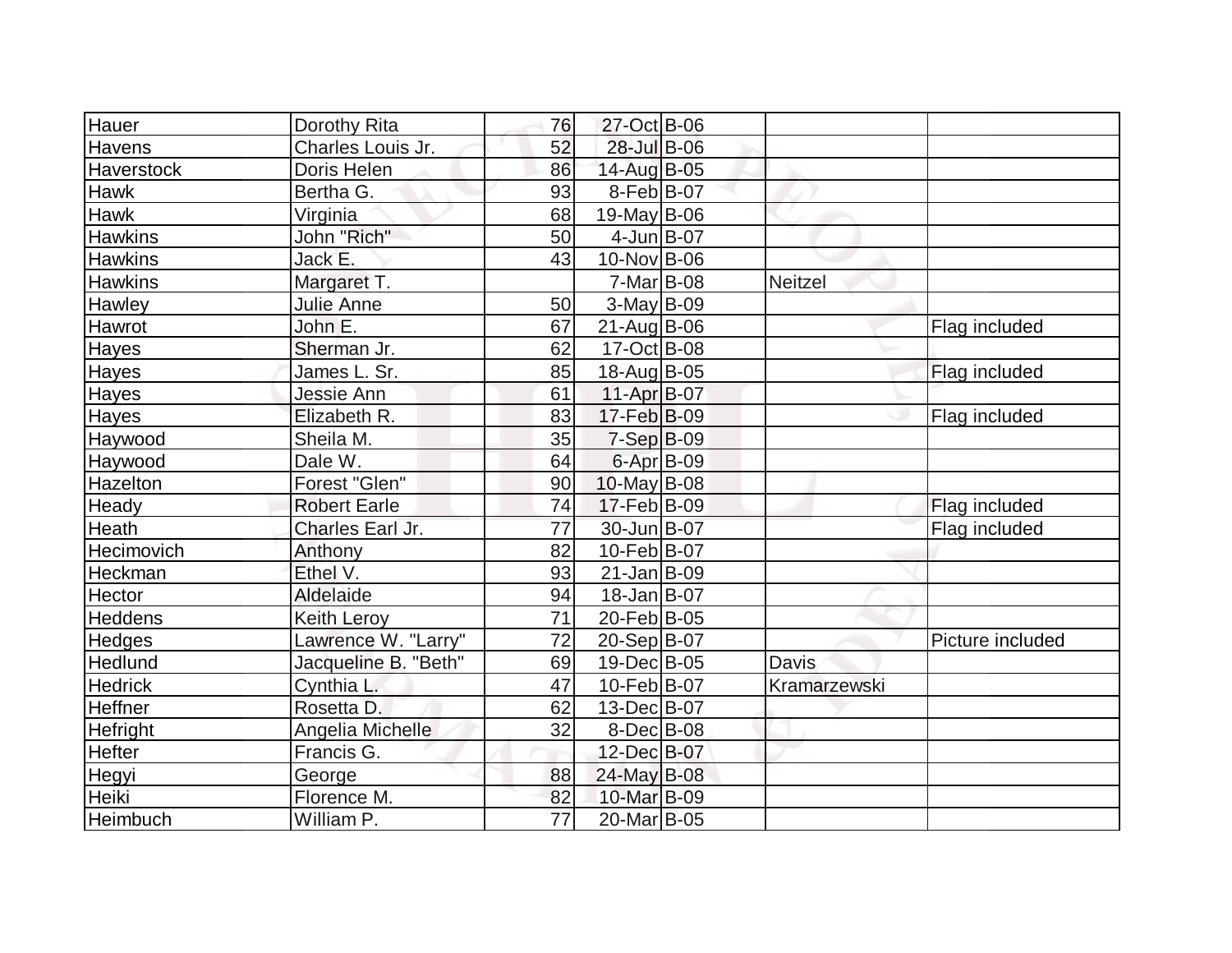| Hein               | Michael L.       | 60  | $27$ -Jan B-09    |           | Flag included           |
|--------------------|------------------|-----|-------------------|-----------|-------------------------|
| Hein               | Ruth M.          | 87  | 2-Oct B-07        |           |                         |
| Heineman           | Robert A.        | 45  | 21-May B-07       |           |                         |
| <b>Heisterberg</b> | <b>Bertha</b>    | 88  | $6$ -Jun $B$ -05  |           | <b>Full name Bertha</b> |
|                    |                  |     |                   |           | Heisterberg (Spencer)   |
|                    |                  |     |                   |           |                         |
| Heisterman         | <b>Elsie May</b> | 69  | $16-Sep B-06$     |           |                         |
| Hejnar             | Lottie           | 84  | $11$ -Jan $ B-06$ |           |                         |
| <b>Helder</b>      | Irene            | 89  | 16-Dec B-06       |           |                         |
| <b>Heller</b>      | Frances J.       | 79  | 20-Jul B-05       |           |                         |
| Hellickson         | Shirley B.       | 74  | 29-Sep B-09       |           |                         |
| Hemmerle           | Elizabeth        |     | $2$ -Jun $B$ -06  |           |                         |
| <b>Henderson</b>   | Thomas L. Jr.    | 79  | $13$ -Aug B-06    |           |                         |
| Henderson          | Jean             | 66  | $22-Sep B-06$     |           |                         |
| Hendley            | Craig Roy        | 22  | 18-Apr B-07       |           |                         |
| <b>Hendricks</b>   | Thomas R.        | 58  | 13-Dec B-07       |           |                         |
| <b>Hendriks</b>    | Janice M.        | 50  | 15-Apr B-06       |           |                         |
| <b>Hendrix</b>     | Janet M.         | 88  | 4-Nov B-07        |           | Cross included          |
| Henke              | Robert C. "Bob"  | 86  | 19-Feb B-08       |           |                         |
| Henke              | Lucille M.       | 70  | 11-Nov B-07       |           |                         |
| Hennings           | Harry L.         | 69  | 19-Feb B-09       |           |                         |
| <b>Henrich</b>     | Charles R.       | 76  | 16-Jul B-07       |           |                         |
| <b>Henricks</b>    | Richard E.       |     | $2$ -Dec $B$ -07  |           | Picture included        |
| Henrikson          | Kay F.           | 91  | 27-Feb B-05       | Schveiger |                         |
| Henry              | Zelmz Ann        | 66  | $22$ -Jan B-06    |           |                         |
| Henry              | David R.         | 45  | 25-Oct B-07       |           |                         |
| Henry              | <b>Diane</b>     | 58  | $8$ -Jun $B$ -09  |           |                         |
| Henson             | Donald F.        | 63  | $27$ -May B-06    |           |                         |
| <b>Herakovich</b>  | Rudolph James    | 100 | 8-Aug B-09        |           |                         |
|                    | "Rocky"          |     |                   |           |                         |
| Herman             | Marie E.         | 91  | 10-Oct B-08       |           |                         |
| Herman             | Blanche K.       | 83  | 18-Dec B-06       |           |                         |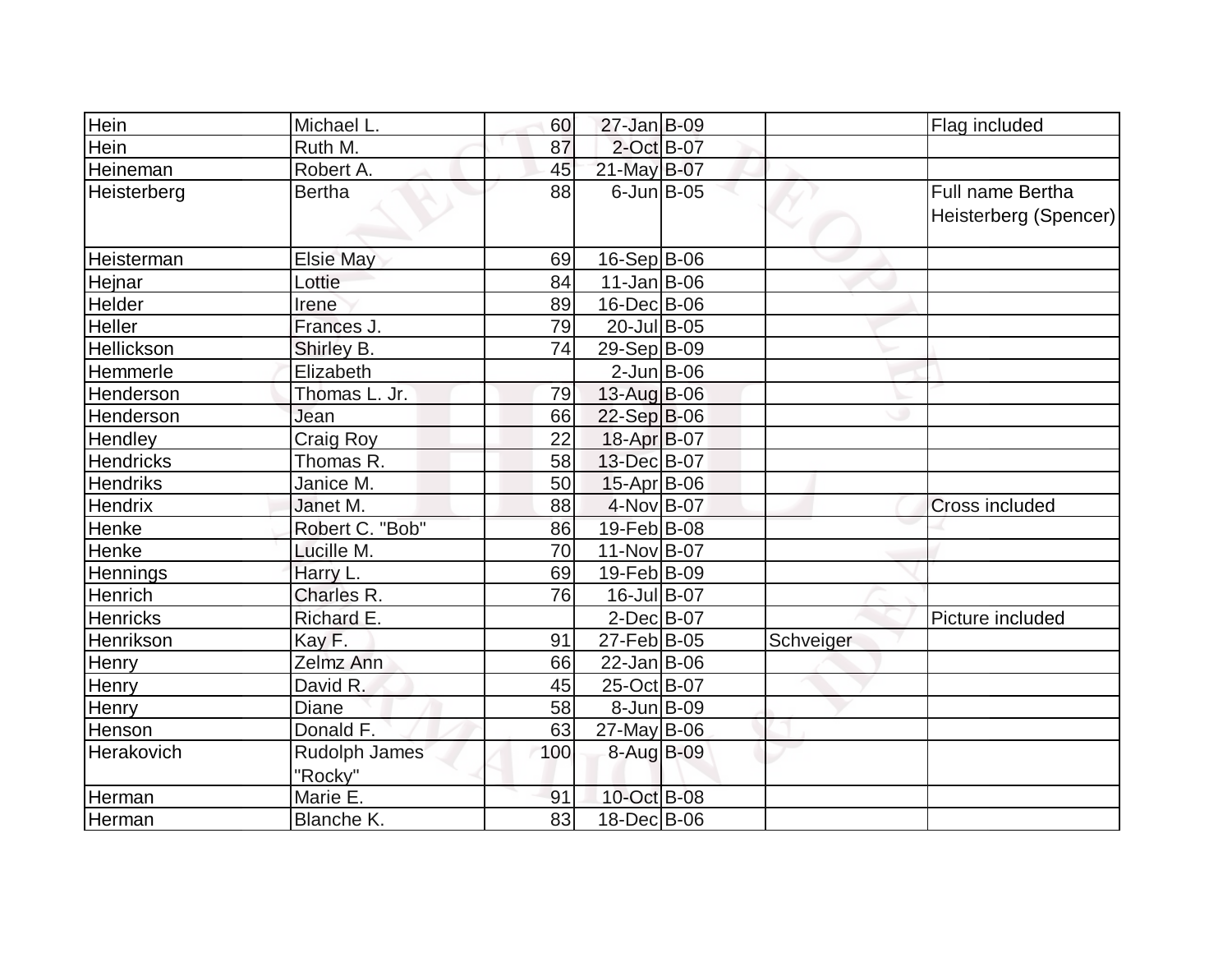| Hermanski      | Ann                       | 103 | 12-Mar B-09        |               | Demsp         | Full name Anna    |
|----------------|---------------------------|-----|--------------------|---------------|---------------|-------------------|
|                |                           |     |                    |               |               | Hermanski Lagocki |
| Hernandez      | Brian D.                  | 32  | 22-Dec B-08        |               |               |                   |
| Hernandez      | Roberto B. "El Pingo"     | 71  | 21-Sep B-08        |               |               |                   |
| Hernandez      | <b>Eleanor "Maria"</b>    | 87  | $15-Aug B-08$      |               |               |                   |
| Herod          | Jacqueline                | 85  | 14-Mar B-07        |               |               |                   |
| Herr           | <b>Beth Ann</b>           | 49  | 15-Dec B-09        |               |               |                   |
| Herr           | Robert "Bob"              |     | $25$ -Apr $ B-09 $ |               |               | Flag included     |
| Herr           | Rudel V.                  | 91  |                    | $9$ -Jul B-06 | <b>Street</b> |                   |
| Herren         | Marcia Sue                | 59  | 23-Feb B-09        |               |               |                   |
| Herron         | George Jacob              | 70  | 8-May E-01         |               |               |                   |
| Hertel         | Elizabeth                 |     | 5-Oct B-06         |               |               |                   |
| <b>Hess</b>    | Erwin Jr                  | 87  | $3-May B-09$       |               |               |                   |
| Hessling       | <b>Margaret Patricia</b>  | 79  | $26$ -Jan B-06     |               |               |                   |
| Hester         | Florence                  | 71  | 7-Aug B-05         |               |               |                   |
| Hester         | <b>Dorion Antwon</b>      |     | 11-Sep B-07        |               |               |                   |
| <b>Hetrick</b> | <b>Marion</b>             | 75  |                    | $1$ -Jul B-05 |               |                   |
| <b>Hetrick</b> | Eugene B. (Bert)          | 74  | 4-Jun B-07         |               |               |                   |
| Hetterscheidt  | Mary L.                   | 84  |                    | $5$ -Jul B-05 |               |                   |
| <b>Hewitt</b>  | Walter Byron Sr.<br>"Bud" | 83  | 20-Jun B-09        |               |               | Flag included     |
| <b>Hewlett</b> | William D.                | 98  | $19-Oct$ B-06      |               |               |                   |
| Heyer          | A. Lorraine               | 86  | $4$ -Jun $B$ -06   |               |               | Picture included  |
| Hickey         | Stella B.                 | 88  | 20-Jan B-09        |               |               |                   |
| <b>Hicks</b>   | Travis W.                 | 82  | $19$ -Jan $ B$ -07 |               |               | Flag included     |
| Higginbotham   | <b>Doris</b>              | 75  | $1-Nov$ B-06       |               |               | Cross included    |
| Higginbotham   | <b>James Ray</b>          | 67  | $13$ -Jan $ B-07 $ |               |               |                   |
| Higgins        | Morris C.                 | 76  | 25-May B-09        |               |               | Flag included     |
| <b>Higgins</b> | Bernard P. Sr.            | 85  | 19-Sep B-07        |               |               |                   |
| Highland       | Thomas W. Sr.             | 83  | 15-Sep B-09        |               |               |                   |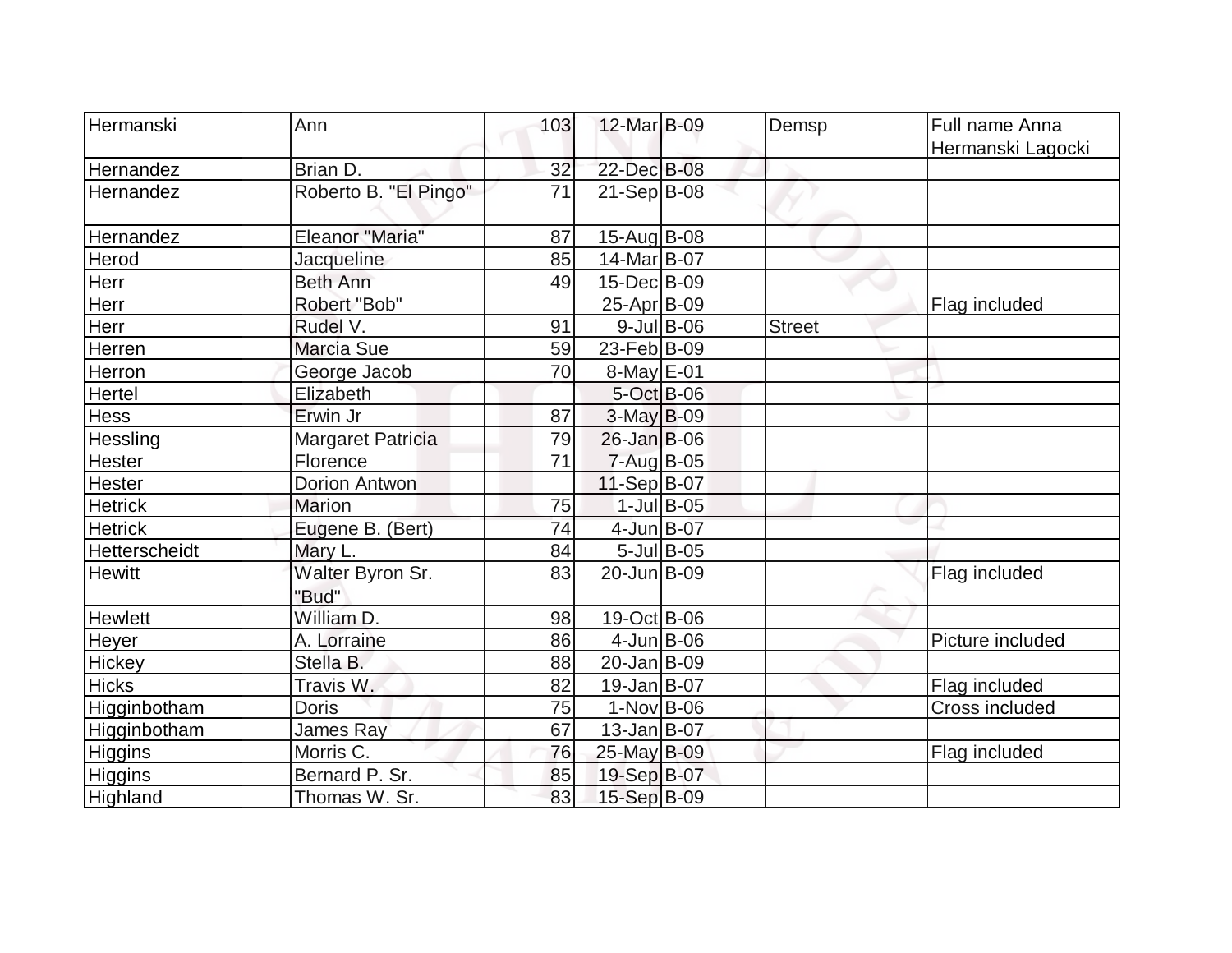| Hilbrich       | Roselyn D.                     | 78              | $12$ -May B-06     | Arvio        | Full name Roselyn                   |
|----------------|--------------------------------|-----------------|--------------------|--------------|-------------------------------------|
|                |                                |                 |                    |              | Ganz-Hilbrich                       |
| Hilderbrandt   | Vern L                         | 79              | 2-Mar B-06         |              |                                     |
| Hile           | Helen                          | 99              | $5-Oct$ B-06       |              |                                     |
| Hile           | Richard J. "Buddy"             | 78              | $8-Aug B-08$       |              | Flag included                       |
| Hill           | Gary J. Sr.                    | 52              | $24-Sep B-06$      |              |                                     |
| Hill           | Catherine "Cat"                | 44              | 12-Aug B-08        |              |                                     |
| Hill           | James                          | $\overline{74}$ | $3-Nov B-07$       |              | Flag included                       |
| Hill           | <b>Richard Eugene</b>          | 74              | 7-Mar B-08         |              |                                     |
| Hill           | Casaundra L., Dr.<br>"Sha Sha" | 38              | $6 - Apr$ B-09     |              | Picture included                    |
| Hill           | Helen S.                       | 76              | 12-Sep B-10        |              |                                     |
| Hill           | Sammie L.                      | 64              | 28-Sep B-08        |              |                                     |
| Hill           | Luegennie "Honey"              | 87              | 20-Feb B-05        |              |                                     |
| Hill           | Agnes C.                       | 85              | $10$ -May B-08     |              |                                     |
| Hill           | Buddy L.                       | 67              | 22-Aug B-08        |              |                                     |
| Hilton         | David Paul                     | 45              | 21-Oct B-06        |              |                                     |
| Hiltpold       | Don W. Sr.                     | 79              | 23-Apr B-07        |              |                                     |
| Hincy          | Thomas J.                      | 65              | 24-Apr B-05        |              |                                     |
| Hinderfer      | Carl George                    | 89              | $9$ -Oct B-08      |              |                                     |
| Hinelne        | Laura                          |                 | $11$ -Jul B-06     | Hutton       | Full name Laura Baird<br>Hineline   |
| Hinton         | <b>Verlie Mary</b>             | 79              | $7 - Jun$ $B - 07$ |              |                                     |
| Hirschanberger | Anton                          | 78              | $7 - Dec$ B-07     |              |                                     |
| <b>Hise</b>    | Charles E. "Wide<br>Load"      | 70              | 17-Oct B-08        |              |                                     |
| <b>Hites</b>   | Earle Floyd Jr.                | 89              | 19-Jan B-07        |              | Flag and Masonic<br>emblem included |
| Hjelm          | Josephine                      | 86              | 24-Dec B-06        |              |                                     |
| <b>Hladek</b>  | Joseph A. "Percy"              | 75              | $2$ -Jun $B$ -07   |              | Flag included                       |
| Hoagland       | Megan Elizabeth                | 9 months        | 22-Apr B-07        |              |                                     |
| Hochevar       | Estelle                        | 90              | 31-Mar B-10        | Mikolaajczyk |                                     |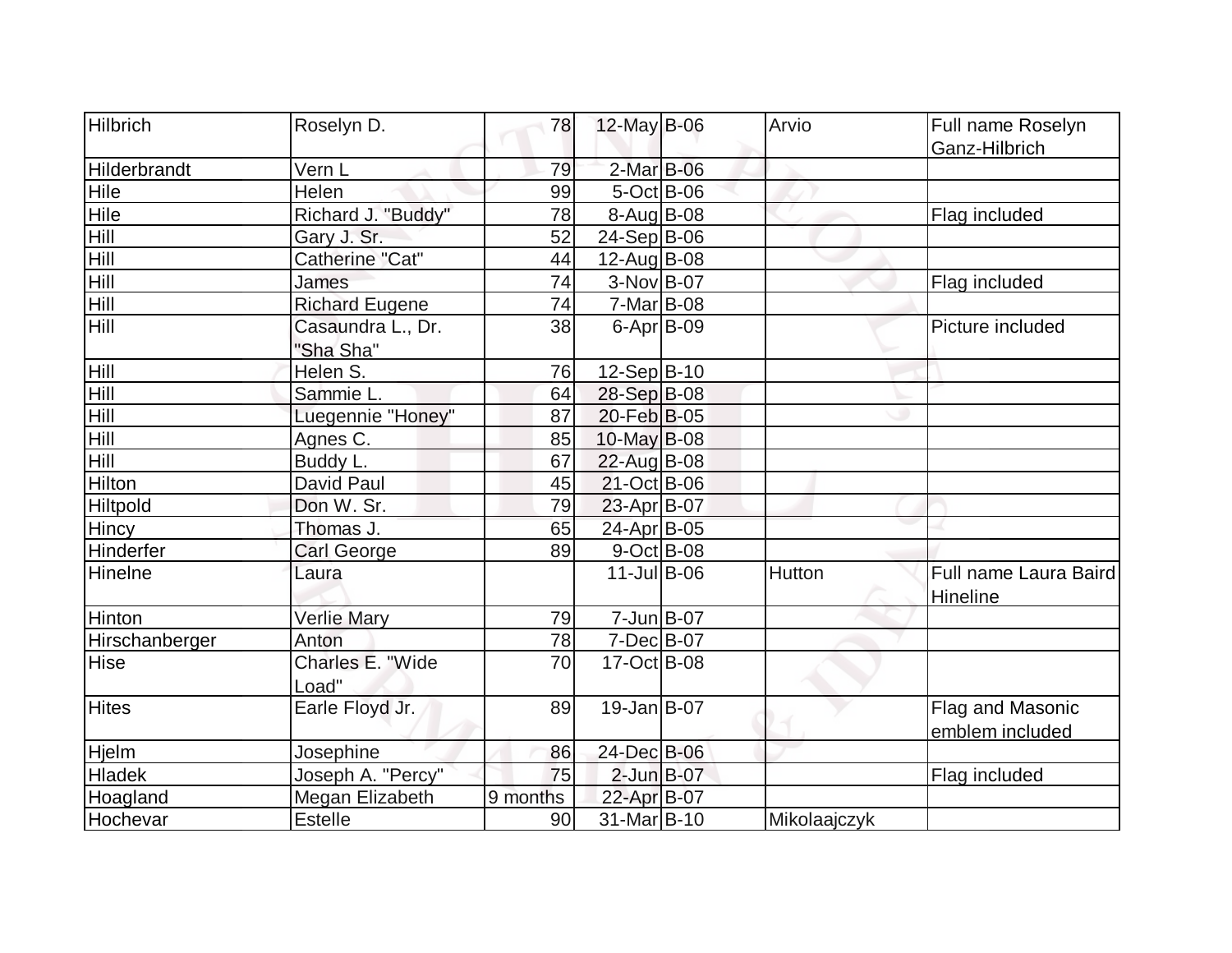| Hochstetler   | <b>Wanda Marlene</b>   | 70 | 18-Nov B-07        |               |                  |
|---------------|------------------------|----|--------------------|---------------|------------------|
| Hodge         | <b>James Milton</b>    | 80 | 26-Jan B-06        |               |                  |
| Hodges        | Berta H.               | 86 | 10-Dec B-07        | Langbehn      | Picture included |
| Hodges        | Doyle P.               | 80 | $24-Sep B-07$      |               |                  |
| Hodor         | Michael J.             | 74 | $7-Mar$ B-08       |               |                  |
| Hoeksema      | <b>Peter Paul</b>      | 64 | $16$ -Jan $ B$ -05 |               |                  |
| Hoeksema      | Albert                 | 74 | $21-Sep B-08$      |               |                  |
| Hoekstra      | Thomas R.              | 75 | $12$ -Jan $ B-08$  |               |                  |
| Hoekstra      | Dorothy "Dorie"        | 93 | 29-Jul B-05        |               |                  |
| Hoelscher     | Leonard B.             | 90 | $7 - Jun$ $B - 07$ |               |                  |
| <b>Hoff</b>   | Richard F.             | 76 | $22$ -Jul B-06     |               |                  |
| Hoff          | Thomas J.              | 76 | $3-Dec B-05$       |               |                  |
| Hoffman       | John Eugene Sr.        | 79 | 19-Aug B-07        |               | Flag included    |
| Hoffman       | Luella May             | 84 | 12-Mar B-09        |               | Picture included |
| Hofman        | John H.                | 92 | 7-Dec B-07         |               |                  |
| Hogan         | Carol J.               | 50 | 20-Jan B-09        | Vargas        |                  |
| Hogue         | Jesse David, Dr.       | 82 | 10-Aug B-08        |               | Flag included    |
| Hohl          | <b>Bernice</b>         | 79 | $7 - Jan$ B-07     | <b>Martin</b> |                  |
| Hojnacki      | Kasper                 | 96 | 16-Feb B-09        |               |                  |
| Hojnacki      | Anna "Annie"           | 91 | 28-Dec B-08        | Slacian       |                  |
| Hojnicki      | Casimir R. "Casey"     | 84 | $21$ -Jun $B$ -07  |               | Flag included    |
| Hojnicki      | Casimir R. "Casey"     | 84 | $11$ -Jun $B$ -08  |               | Flag included    |
| Holajter      | Dale G.                | 53 | 27-Mar B-05        |               |                  |
| <b>Holck</b>  | Maxine J.              | 70 | 24-Apr B-05        |               |                  |
| <b>Holck</b>  | Isabel A.              | 84 | 25-Apr B-09        |               |                  |
| Holden        | Carl Bert Sr. "Shorty" | 73 | $25 - Jan$ B-08    |               |                  |
| Holden        | David N.               | 40 | $13$ -Jan $ B-06$  |               |                  |
| Holeman       | Joyce Anne             | 68 | 27-Feb B-05        |               |                  |
| Holley        | Mary Jean              | 82 | $1-Sep$ B-04       |               |                  |
| Hollingsworth | <b>Frances Alene</b>   | 88 | 20-Mar B-05        | Freeman       |                  |
| <b>Hollis</b> | Gerald J.              | 89 | 28-Dec B-08        |               |                  |
| Holloway      | Hazel M.               | 81 | $1-Apr$ B-07       |               |                  |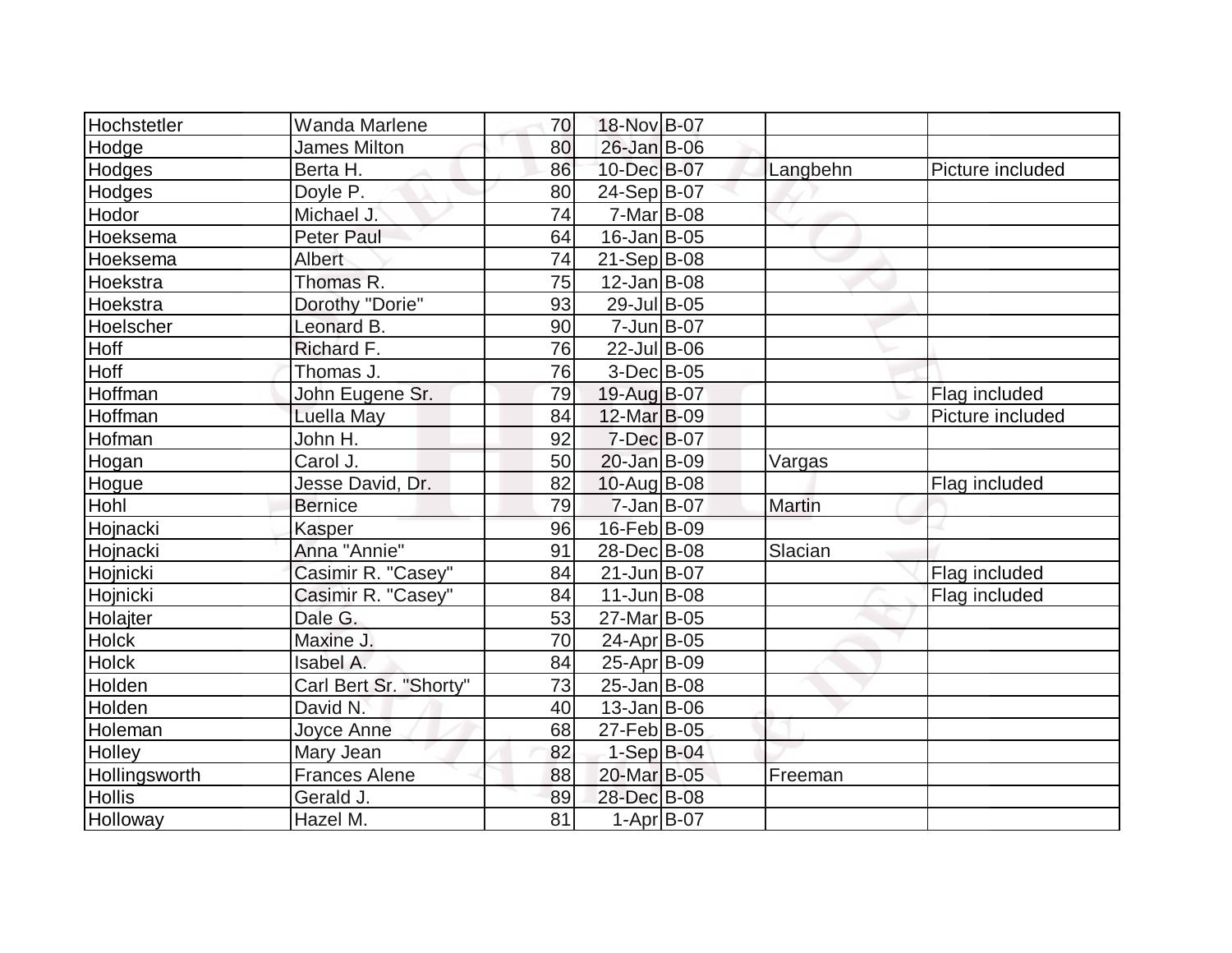| Holloway       | Oma C.                  | 84 | 14-Jan B-07        |          |                  |
|----------------|-------------------------|----|--------------------|----------|------------------|
| Holmes         | George B.               | 71 | 19-Mar B-09        |          | Flag included    |
| Holmquist      | Florence M.             |    | $11$ -Jan $B$ -06  |          |                  |
| Holper         | William Gene "Bill"     | 79 | $22$ -Aug B-08     |          | Flag included    |
| Holt           | <b>Betty Jane</b>       | 72 | $7$ -Jun $ B-09$   |          |                  |
| Holt           | <b>Marjorie Delores</b> | 75 | 12-Jul B-07        |          |                  |
| Holt           | Gene C.                 | 88 | 23-Mar B-08        |          |                  |
| Holt           | Mark R.                 | 51 | 16-Nov B-09        |          |                  |
| Holtz          | Huldah K.               | 82 | $8$ -Jan B-07      |          |                  |
| Holtz          | <b>Howard James</b>     | 85 | $10$ -May B-08     |          |                  |
| Holub          | Helen K.                | 95 | $2$ -Nov $B$ -08   | Kavuscak |                  |
| Holzman        | Emil                    | 80 | $4$ -Oct B-06      |          | Flag included    |
| Hom            | Seu "June"              |    | 10-Nov B-07        |          |                  |
| Homans         | <b>Bessie</b>           | 96 | 16-Mar B-09        | Vroom    |                  |
| Hooghuis       | Fred                    | 81 | 11-Feb B-07        |          |                  |
| Hook           | Eleanor                 | 83 | 10-Dec B-07        | Fennema  |                  |
| <b>Hook</b>    | Florence                | 94 | $5$ -Jul B-05      |          |                  |
| Hook           | Richard                 | 86 | 23-Mar B-08        |          |                  |
| Hooper         | Charles W. Jr.          | 54 | $27$ -May B-06     |          |                  |
| Hoosier        | Georgia                 | 21 | $1-Feb$ B-07       |          |                  |
| Hooten         | Lawrence "Larry"        |    | $2$ -Dec $B$ -07   |          | Flag and Picture |
|                | "Sam"                   |    |                    |          | included         |
| Hoover         | Catherine A.            | 57 | $3-Oct$ B-05       |          |                  |
| Hoover         | Wilbur                  | 79 | $24$ -May B-08     |          | Flag included    |
| <b>Hopkins</b> | Lillian M.              | 74 | 18-Feb B-07        |          |                  |
| Hopkins        | <b>Edna Pearl</b>       | 99 | 12-Nov B-05        | Zugler   |                  |
| Hopp           | Delores M.              | 78 | 26-Oct B-06        |          |                  |
| Hoppe          | Dorothy C.              | 76 | $23$ -Jan $ B-05 $ |          |                  |
| Hoppe          | Lucille R.              | 96 | 21-Nov B-07        |          |                  |
| Hopper         | William A. "Billy"      | 41 | 25-Jul B-07        |          |                  |
| Hopson         | Merrell                 | 83 | 16-Aug B-07        |          | Flag included    |
| Horak          | Lydia Grace             | 92 | 30-Nov B-09        |          |                  |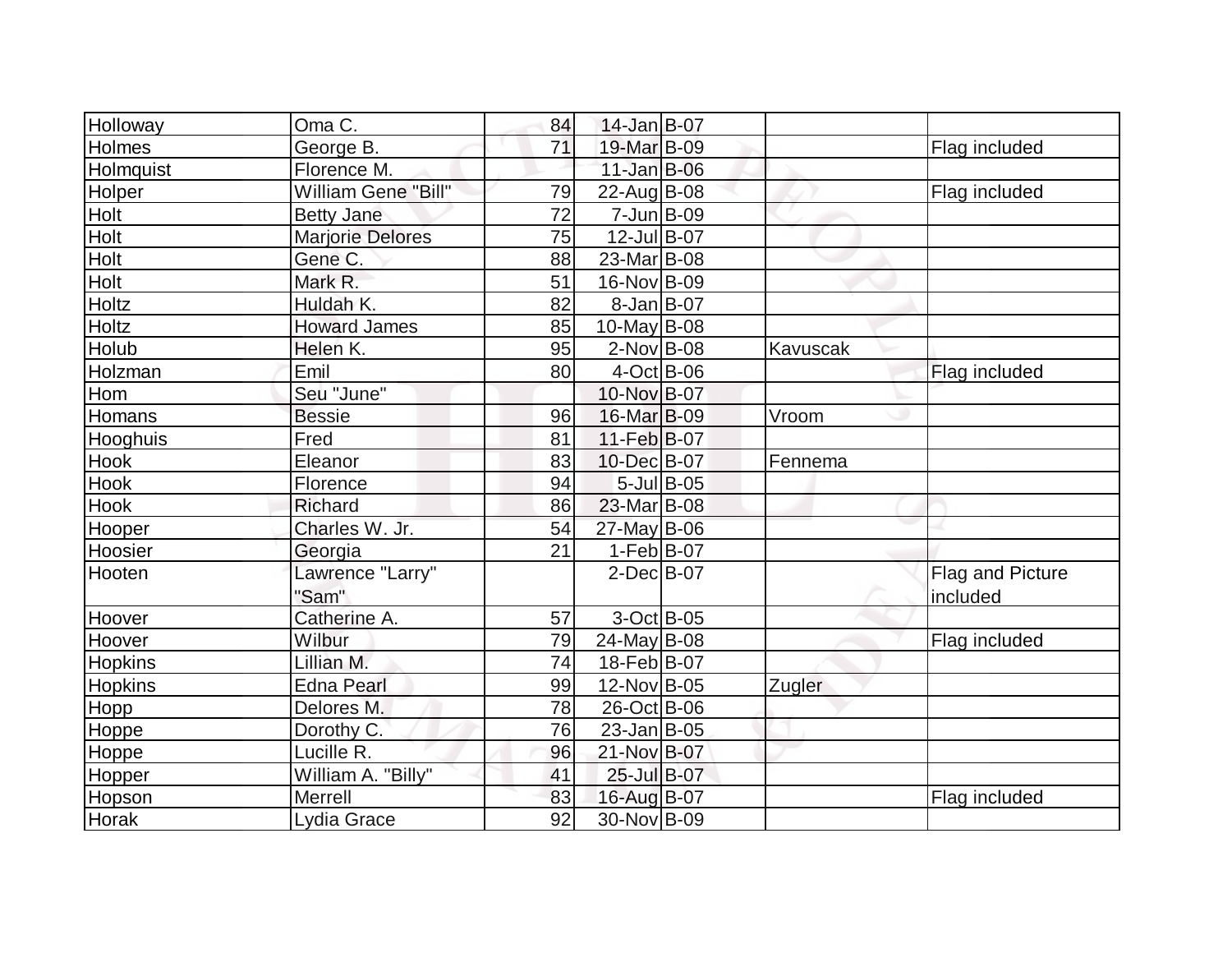| Horgan       | Richard A. Sr.         | 85 | 29-Mar B-09      |            |              |                |
|--------------|------------------------|----|------------------|------------|--------------|----------------|
| Horn         | Chester                | 87 | 24-Feb B-06      |            |              |                |
| Horn         | Sallly J. "Miss Sally" | 72 | 19-May B-08      |            |              |                |
|              |                        |    |                  |            |              |                |
| Horn         | Bobby G.               | 55 | 17-Dec B-06      |            |              |                |
| Horner       | <b>Walter Raymond</b>  | 53 | $3$ -Aug B-09    |            |              |                |
|              | "Raymo"                |    |                  |            |              |                |
| Horton       | Ethel L.               | 93 | 28-Dec B-08      |            |              |                |
| Horton       | Grant R.               | 57 | $5-Nov$ B-06     |            |              |                |
| Horton       | George S.              | 91 | 20-Dec B-09      |            |              | Flag included  |
| Horvath      | John W. "W9TWU"        | 82 | $8$ -Jan B-07    |            |              |                |
| Horvatich    | Dorothy A.             | 87 | $13-Sep B-08$    |            |              |                |
| Hott         | <b>Brittney Anne</b>   | 19 | $6$ -Apr $B$ -09 |            |              |                |
| Houge        | Jesse David, Dr.       | 82 | 9-Aug B-07       |            |              | Flag included  |
| Hougueisson  | Mary Ellen             | 78 | $6$ -Jun $B$ -06 |            | Regan        |                |
| Houser       | Benjamin               | 54 | 19-Dec B-05      |            |              | Flag included  |
| Houser       | Patricia L.            | 57 | 28-Dec B-05      |            |              |                |
| Housty       | Julius                 | 79 | $7-Mar$ B-08     |            |              |                |
| Howard       | Patricia D.            | 64 |                  | 7-Jul B-07 | Quinlan      |                |
| Howard       | Helen F.               | 88 | 19-Jun B-04      |            | Forkasdi     |                |
| Howell       | Donald J. Jr.          | 42 | 12-May $B-07$    |            |              |                |
| Howell       | Donald J. Jr.          | 42 | $1-May B-06$     |            |              |                |
| Howell       | James C.               | 88 | 14-Feb B-06      |            |              |                |
| Howisen      | Robert L. "Moose"      | 66 | $3-Apr$ B-05     |            |              | Masonic emblem |
|              |                        |    |                  |            |              | included       |
| Howkinson    | Nacille E.             | 84 | 23-Mar B-08      |            |              |                |
| Hric         | Andrew                 | 77 | 29-Dec B-06      |            |              |                |
| Hrinda       | Margaret K.            | 86 | 24-Nov B-09      |            |              |                |
| Hubbard      | Lillian J.             | 81 | 12-Nov B-06      |            |              |                |
| <b>Huber</b> | Bonita "Bonnie"        | 66 | 5-Nov B-06       |            | <b>Bomba</b> |                |
| Huber        | Michael C. (Mike)      | 44 | 23-Jun B-07      |            |              |                |
| <b>Huber</b> | Clarence W.            | 85 | 1-Nov B-07       |            |              |                |
| <b>Hudak</b> | Joseph                 | 88 | $29$ -Jan B-06   |            |              |                |
|              |                        |    |                  |            |              |                |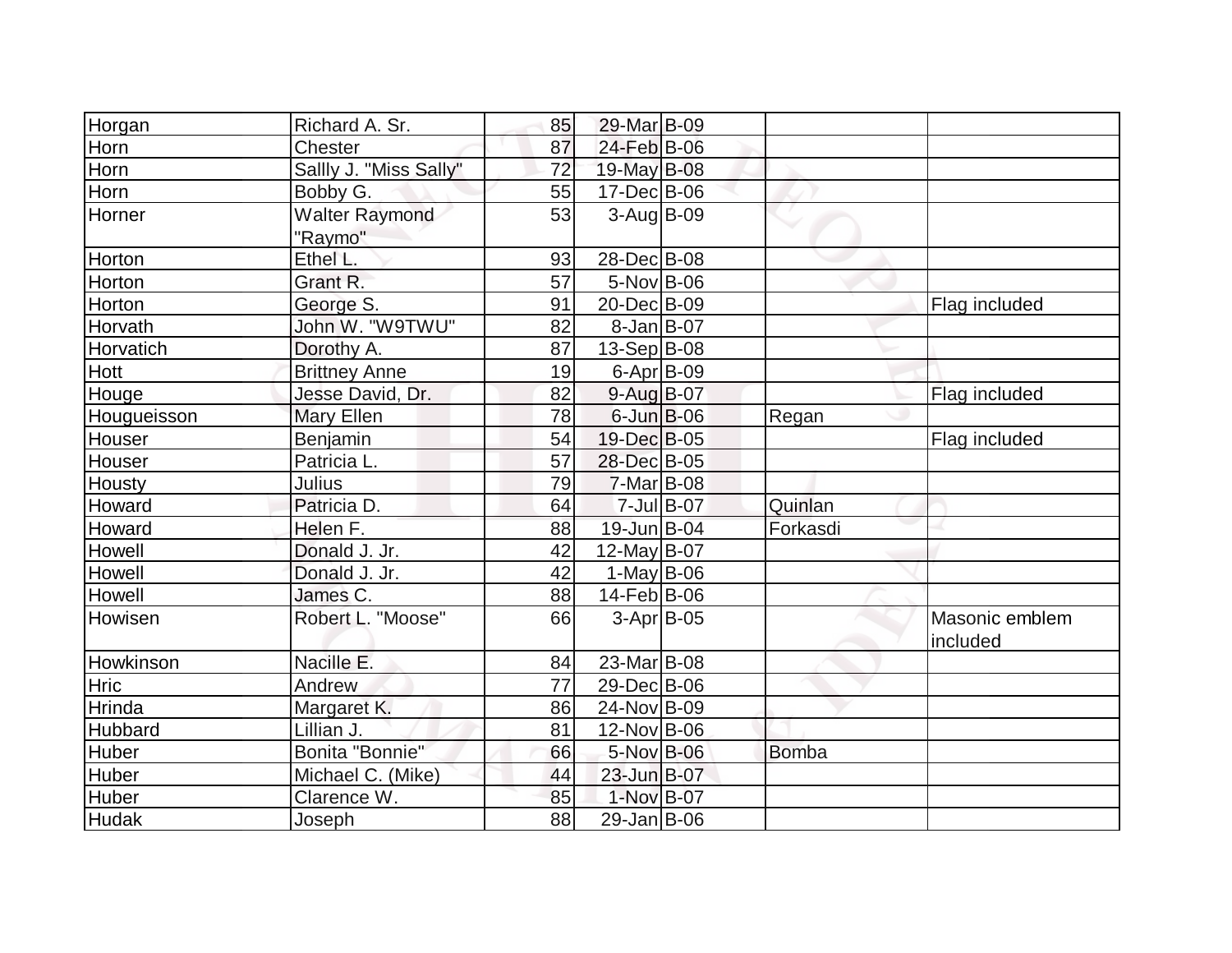| <b>Huddleston</b> | <b>Benton Scott</b>  | 55              | 31-Jul B-05                  |                   |                                   |
|-------------------|----------------------|-----------------|------------------------------|-------------------|-----------------------------------|
| <b>Hudecek</b>    | Frank J.             | 68              |                              |                   |                                   |
| Hudson            | <b>Marisa Nicole</b> | 17              | $27-Sep B-06$<br>12-Oct B-07 |                   | Flag included<br>Picture included |
|                   |                      |                 |                              |                   |                                   |
|                   | "Princess-Bunny      |                 |                              |                   |                                   |
| Huebner           | Arnold G.            | 96              | 12-Nov B-05                  |                   |                                   |
| Huebner           | John "Jack"          | 79              | $10-Sep B-05$                |                   |                                   |
| Huet              | Barbara A.           | 68              | 29-Mar B-09                  | Gordon            |                                   |
| Huff              | Garnett              | 93              | $31$ -Jul B-05               | Holsclaw          | Picture included                  |
| <b>Huffine</b>    | Phil C.              | 82              | 29-Dec B-07                  |                   | Flag and Masonic                  |
|                   |                      |                 |                              |                   | emblem included                   |
| Hughes            | Dolores A.           | 76              | 4-Nov B-07                   |                   |                                   |
| <b>Hughes</b>     | Thomas E.            | 80              | 20-Apr B-09                  |                   |                                   |
| <b>Hughes</b>     | <b>Stella</b>        | 94              | $21$ -Jun $B-07$             |                   |                                   |
| <b>Hugus</b>      | Helen G.             | 78              | 15-Oct B-07                  |                   |                                   |
| Hull              | Fredrick D.          | $\overline{71}$ | 17-Feb B-09                  |                   |                                   |
| Hulllinger        | Kenneth              | 77              | $2$ -Nov $ B-08$             |                   |                                   |
| Hultgren          | Vera                 |                 | $15$ -May B-06               |                   |                                   |
| <b>Humphrey</b>   | W. John              | 64              | 26-Jan B-06                  |                   |                                   |
| Hunke             | Christopher C.       | 30              | 26-Jan B-06                  |                   |                                   |
| Hunker            | Loretta D.           | 99              | 29-Sep B-09                  |                   |                                   |
| <b>Hunley</b>     | Delilah "Dee"        | 79              | 30-Dec B-08                  |                   |                                   |
| Hunniford         | John "JP"            | 55              | 30-Mar B-09                  |                   |                                   |
| Hunt              | Elizabeth A.         | 77              | 20-Aug B-06                  |                   |                                   |
| Hunt              | Debra Sue            | 44              | 15-Nov B-06                  |                   |                                   |
| Hunt              | Edna L. W.           | 85              | $1-Feb B-07$                 |                   |                                   |
| Hunt              | <b>Sheldon Louis</b> | 64              | $4-Sep$ B-05                 |                   |                                   |
| Hunter            | MaryAnn E.           | 82              | 18-Nov B-07                  | <b>Markiewicz</b> |                                   |
| <b>Hunter</b>     | Leone J.             | 93              | 25-Dec B-05                  |                   |                                   |
| Hunter            | Mary J.              | 70              | 26-Sep B-07                  |                   |                                   |
| Huntington        | Harold N.            | 87              | 10-Nov B-06                  |                   | Flag included                     |
| <b>Hupke</b>      | <b>John</b>          |                 | 23-Jan B-05                  |                   | Flag included                     |
| Hurley            | <b>Betty Lou</b>     | 74              | 18-Jul B-08                  | Robinson          |                                   |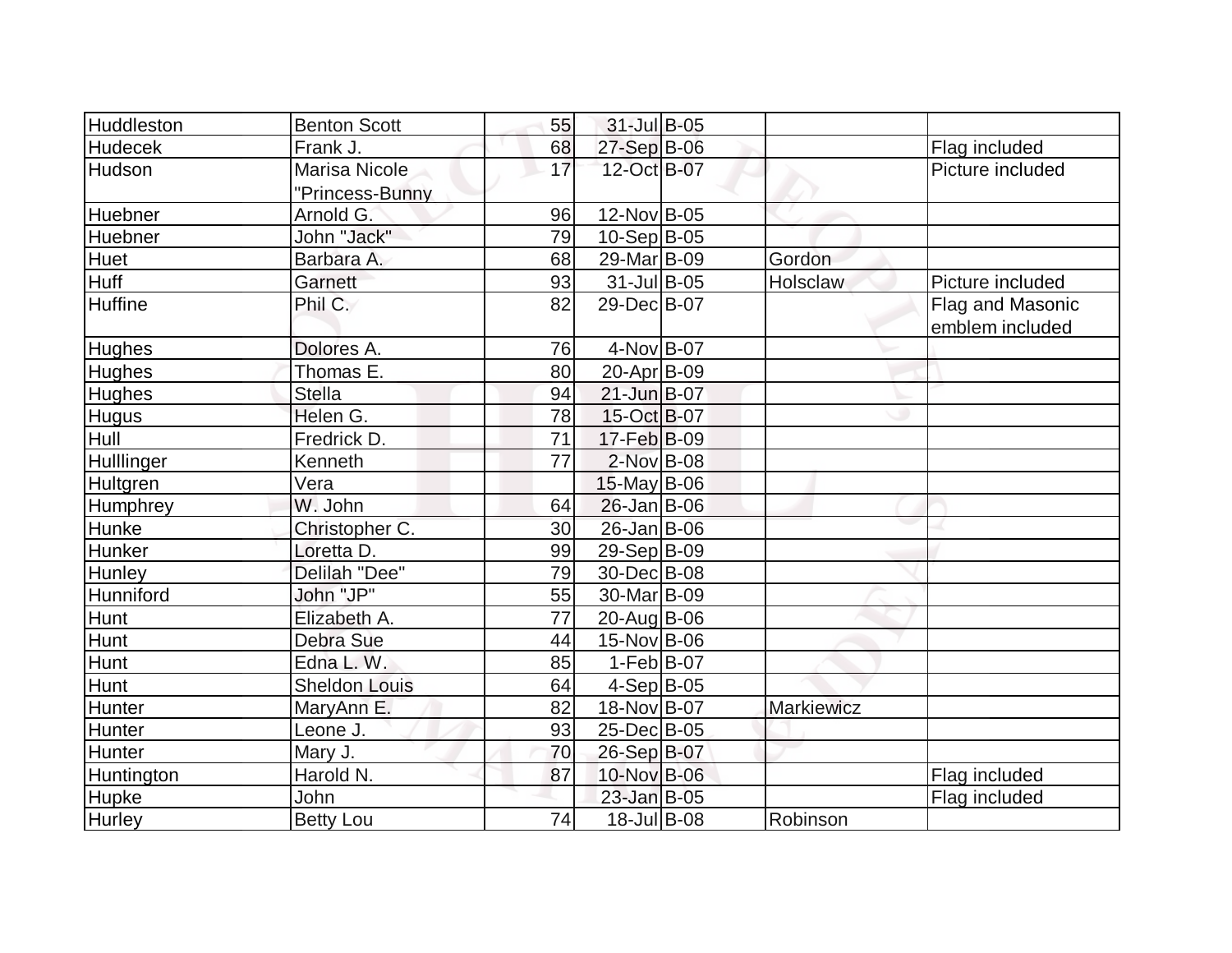| <b>Hurley</b>   | Marie L. "Mickey"     | 77              | 15-Mar B-07       |               | Gernenz       |                         |
|-----------------|-----------------------|-----------------|-------------------|---------------|---------------|-------------------------|
| Hurndon         | Lourine "Lou"         | 81              | 12-Jun B-05       |               |               | Full name Lourine       |
|                 |                       |                 |                   |               |               | (Hurdon) Cyr            |
| Hursey          | Kevin S.              | 54              | $1-Dec$ B-09      |               |               |                         |
| <b>Hurst</b>    | Ruth Ann              | 90              | 19-Sep B-08       |               |               |                         |
| <b>Hurst</b>    | <b>Evelyn Genette</b> | 82              | $4$ -May B-09     |               |               | <b>Cross included</b>   |
| <b>Hurst</b>    | <b>Bernadette</b>     | 66              |                   | $5$ -Jul B-05 | Kozlowski     | Full name Bernadette    |
|                 |                       |                 |                   |               |               | <b>Ondrick Hurst</b>    |
|                 |                       |                 |                   |               |               |                         |
| Hurt            | Jim L.                | 87              | 27-May B-07       |               |               |                         |
| Hurt            | Ernest C.             | 83              | 19-Dec B-05       |               |               | Flag included           |
| Husayko         | Maurice "Moose"       | 84              | $6 - Apr$ B-10    |               |               | Flag included           |
| Huseman         | Garneta V.            | 89              | $3-Mar$ B-07      |               |               |                         |
| Huseman         | William A.            | 88              | 20-Feb B-06       |               |               |                         |
| Huseman         | <b>Dolores</b>        | 70              | 15-Oct B-07       |               |               |                         |
| Huskey          | <b>Betty</b>          | 77              | 17-Jun B-07       |               | <b>Stofko</b> | Betty (Huskey) Drake    |
|                 |                       |                 |                   |               |               | / Picture included      |
| Hussey          | <b>James Henry</b>    | 80              | 27-Apr B-08       |               |               |                         |
| Hussey          | Betty K.              | 72              | 28-Feb B-07       |               | Winkler       |                         |
| <b>Hutchins</b> | Arthur "Hutch"        | 80              | 11-Aug B-07       |               |               | Flag and Masonic        |
|                 |                       |                 |                   |               |               | emblem included         |
| Hutchinson      | <b>Janice Ruth</b>    | 63              | $20$ -Aug $ B-06$ |               |               | Cross included          |
| Hutman          | <b>Bernice</b>        | 88              | 8-Oct B-07        |               | Ociepka       |                         |
| Hyde            | Richard E. "Dick"     | 75              | 23-Aug B-07       |               |               | Picture included        |
| Hyndman         | Glen E.               | 69              | $6$ -Nov $ B$ -05 |               |               |                         |
| <b>Hynes</b>    | Miles E.              | 68              | 10-Feb B-07       |               |               | Flag included           |
| Idalski         | Nicholas R.           | 23              | 27-Jun B-08       |               |               | Spc. Nicholas R.        |
|                 |                       |                 |                   |               |               | Idalski / Flag included |
|                 |                       |                 |                   |               |               |                         |
| <b>Iddings</b>  | Ethel C.              | 89              | 17-Apr B-05       |               | Wolf          |                         |
| Iden            | Ruth                  | $\overline{77}$ | 29-Mar B-09       |               |               | Picture included        |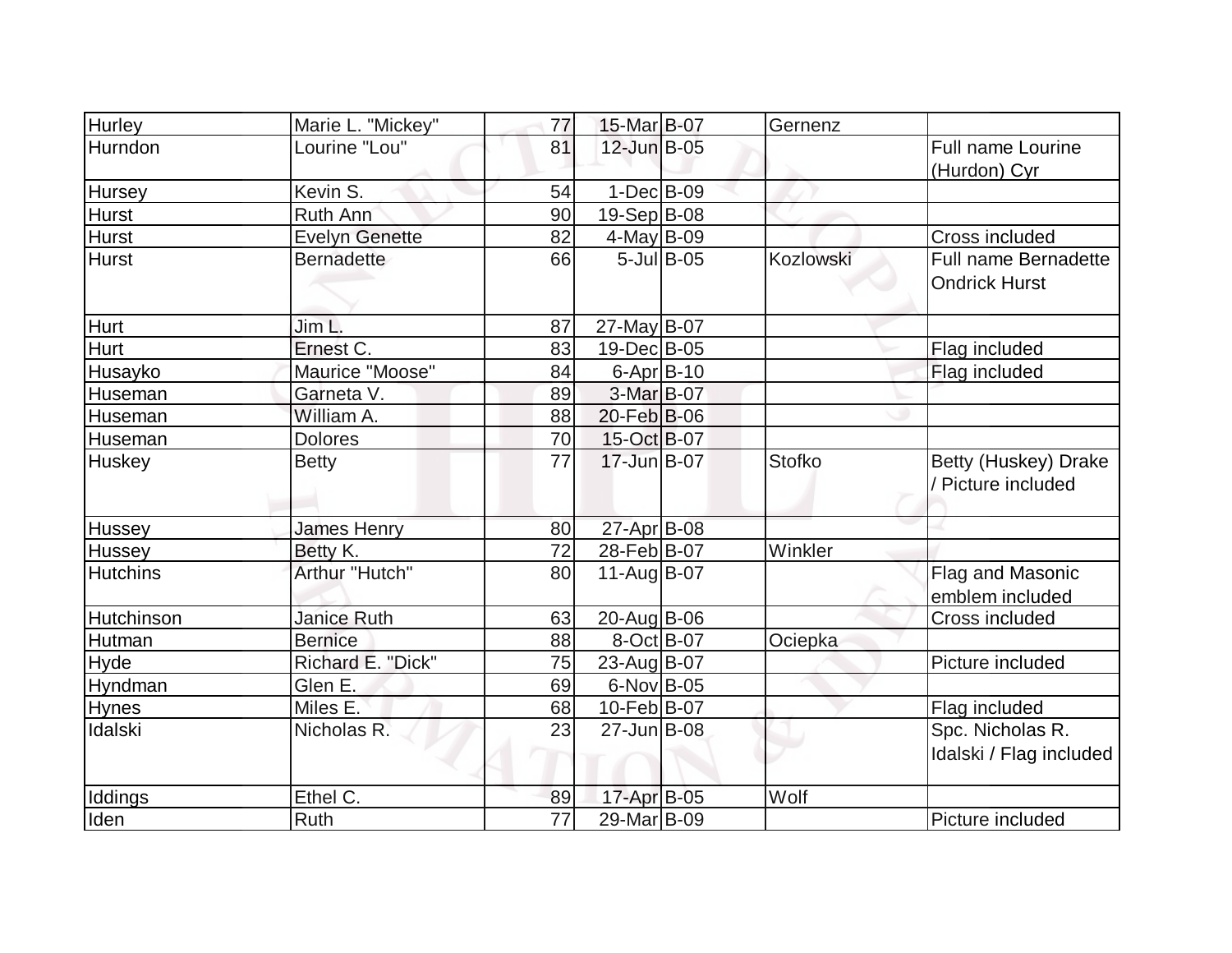| Ignelzi         | August J.          | 95 | 20-Sep B-07       |               |          | Masonic emblem and<br>Picture included |
|-----------------|--------------------|----|-------------------|---------------|----------|----------------------------------------|
| <b>Ihasz</b>    | Antoinette         | 88 | 11-May $B-09$     |               |          |                                        |
| <b>Ilges</b>    | Frances B.         | 74 | 17-Jul B-06       |               |          | Flag included                          |
| Immel           | Myrtle A.          | 88 | $6$ -Oct B-07     |               | Moll     |                                        |
| Imperio         | Francesco "Frank"  | 68 | $11-Auq$ B-07     |               |          |                                        |
| Inherst         | Daniel D.          | 21 | 20-Sep B-07       |               |          |                                        |
| Irace           | Frank L., Pastor   | 53 | 18-May B-09       |               |          |                                        |
| Irving          | J.W. "Tex"         | 76 | 9-Feb B-09        |               |          |                                        |
| Irwin           | Jo Ann "Granny"    | 74 | 20-Jun B-10       |               | Denney   | Full name Jo Ann<br>Denney Irwin       |
| <b>Isaacs</b>   | Joseph W.          | 77 | $2$ -Aug B-07     |               |          | Flag included                          |
| Isaacson        | Violet             | 86 | 19-Sep B-08       |               |          |                                        |
| Isabell         | William George Sr. | 69 | 25-Dec B-05       |               |          |                                        |
| Ison            | Carol S. "Sissy"   | 55 | 23-Apr B-07       |               | Carter   |                                        |
| Ivancovich      | <b>Bessie</b>      |    | 5-Dec B-07        |               | Jaksich  |                                        |
| Ivankovich      | Peter              | 56 | $7 - Aug$ B-05    |               |          | <b>Cross included</b>                  |
| Jabaay          | Elizabeth          | 96 | 15-Mar B-07       |               |          | Full name Elizabeth                    |
|                 |                    |    |                   |               |          | <b>Keevers Jabaay</b>                  |
| Jablonski       | Dolores B.         | 75 | 28-Jul B-06       |               |          |                                        |
| Jachim          | Jerome A. (Jerry)  | 70 | 24-Apr B-05       |               |          |                                        |
| <b>Jackomis</b> | Kristine M.        | 20 | 14-Mar B-08       |               |          |                                        |
| Jackson         | Ruth F.            | 91 | 3-Apr B-05        |               |          |                                        |
| Jackson         | Edith L.           | 79 | 12-Oct B-07       |               |          |                                        |
| <b>Jackson</b>  | Erna E.            | 94 | $2$ -Oct B-07     |               |          |                                        |
| Jackson         | Florence A.        |    | 23-Aug B-07       |               |          |                                        |
| Jacobs          | Howard C. Jr.      | 53 | 13-Feb B-05       |               |          |                                        |
| Jacobs          | Elaine S.          | 68 |                   | $5$ -Jul B-05 | Wikar    | Picture included                       |
| Jacobs          | Louis Otto         | 94 | 31-Jan B-07       |               |          |                                        |
| Jacobsen        | Kathryn            | 88 | 18-Sep B-07       |               |          | Picture / Kathryn<br>Searle Jacobsen   |
| Jacobsman       | Ruth H.            | 90 | $6$ -Nov $ B$ -05 |               | Prietsel |                                        |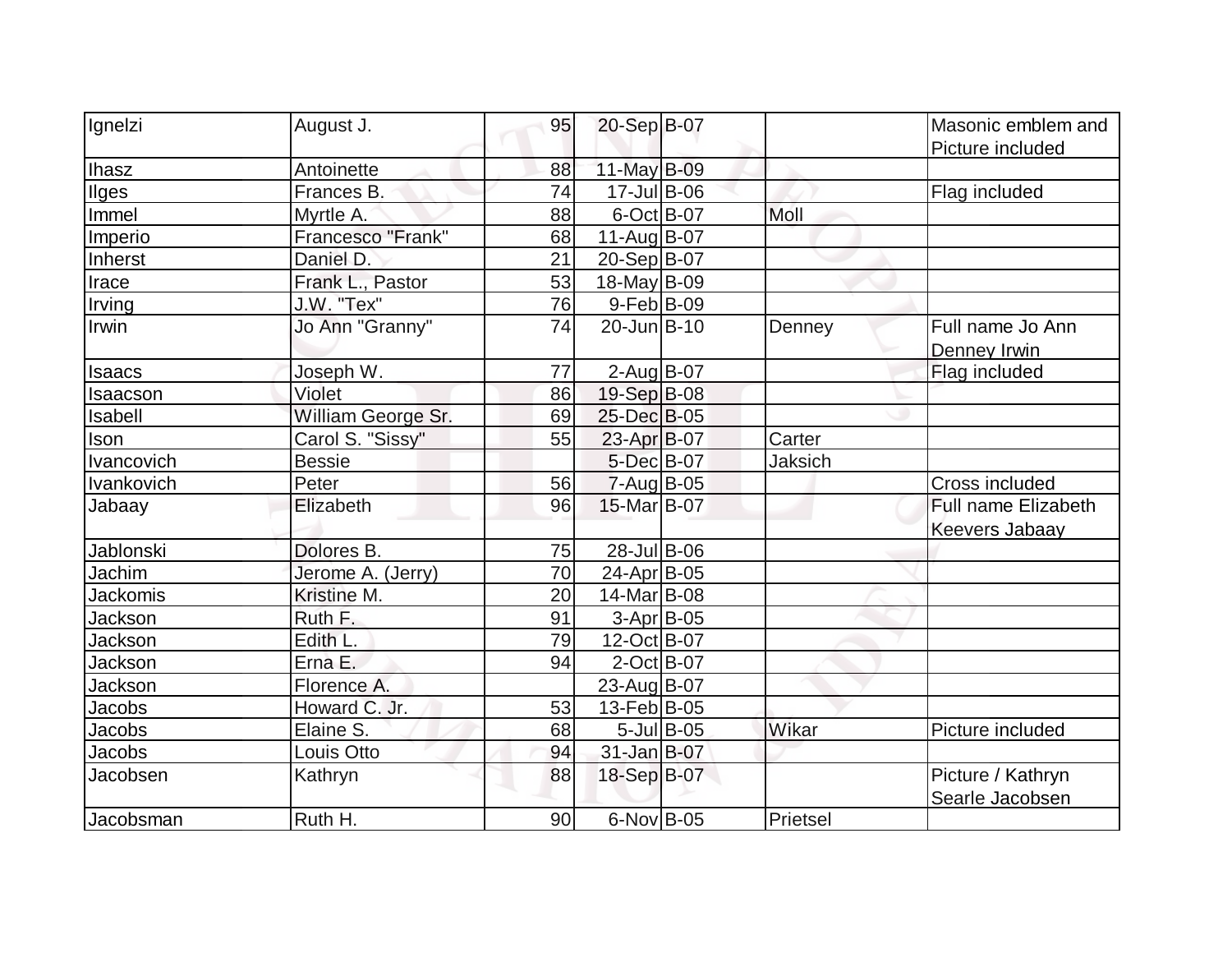| Jacobson          | Barbara I.             | 63 | $8-Feb B-07$      | Melton         |                  |
|-------------------|------------------------|----|-------------------|----------------|------------------|
|                   |                        |    |                   |                |                  |
| Jaeger            | Joyce T.               | 64 | $17$ -Jan $B$ -06 |                |                  |
| Jagadich          | Marian                 | 86 | 16-Oct B-07       |                | Full name Marian |
|                   |                        |    |                   |                | Crist Jagadich   |
| Jager             | Mary D.                | 80 | $11$ -Jan $ B-06$ |                |                  |
| Jagiela           | Walter J.              | 70 | $4$ -May B-09     |                |                  |
| Jajowka           | John J. "J.J."         | 87 | 20-Jan B-09       |                |                  |
| Jakovljevic       | Petar "Cika Pero"      | 85 | $19$ -Jan $ B-07$ |                |                  |
| Jakse             | Mary M.                | 96 | 29-Sep B-09       | Omers          |                  |
| <b>Jakubowicz</b> | Victoria F.            | 83 | $4$ -Jan B-07     |                |                  |
| Jalovecky         | Irene                  | 94 | $16$ -Feb $ B-09$ | Molnar         |                  |
| James             | Doris J.               |    | $17$ -Jul B-06    | Gray           |                  |
| James             | <b>Frances Susan</b>   | 62 | $1-Nov$ B-06      | <b>Bugos</b>   |                  |
|                   | "Franny"               |    |                   |                | ی                |
| James             | Muriel L.              | 91 | $13$ -Jan $B$ -07 |                |                  |
| Jamieson          | Edward L.              | 81 | 14-Nov B-008      |                |                  |
| Jamieson          | Kasmiera B.            | 79 | 23-Oct B-005      |                |                  |
| <b>Jamrock</b>    | Jennie                 | 87 | 29-Dec B-007      | <b>Staszak</b> |                  |
| Jamrok            | <b>Leonard Michael</b> | 46 | $1-Jan$ B-09      |                |                  |
| Jamrose           | Genevieve "Jean"       | 87 | 20-Jan B-09       |                |                  |
| Jamroz            | Joseph                 | 85 | 27-Feb B-05       |                |                  |
| Janas             | Michael Sr.            | 98 | 29-Nov B-06       |                |                  |
| Janasky           | Louise M.              | 94 | 27-Aug B-06       |                |                  |
| Jancek            | Philip J.              | 61 | 29-Jul B-05       |                |                  |
| Jandura           | Lawrence               | 61 | 18-Apr B-07       |                |                  |
| Janesek           | <b>Stanley</b>         | 90 | 15-Sep B-08       |                | Flag included    |
| Janich            | Roy                    | 77 | 25-Dec B-05       |                |                  |
| Janik             | Helen T.               | 84 | $11$ -Jun $B$ -08 | Banas          |                  |
| Janik             | Elsie A.               | 82 | 14-Apr B-09       | Danda          |                  |
| Janik             | Adalbert A."Big Al"    | 89 | 8-Jan B-07        |                | Flag included    |
| Janik             | Alfred V.              | 34 | 17-May B-09       |                |                  |
| Janik             | Catherine              | 85 | $1-Cct$ B-09      |                |                  |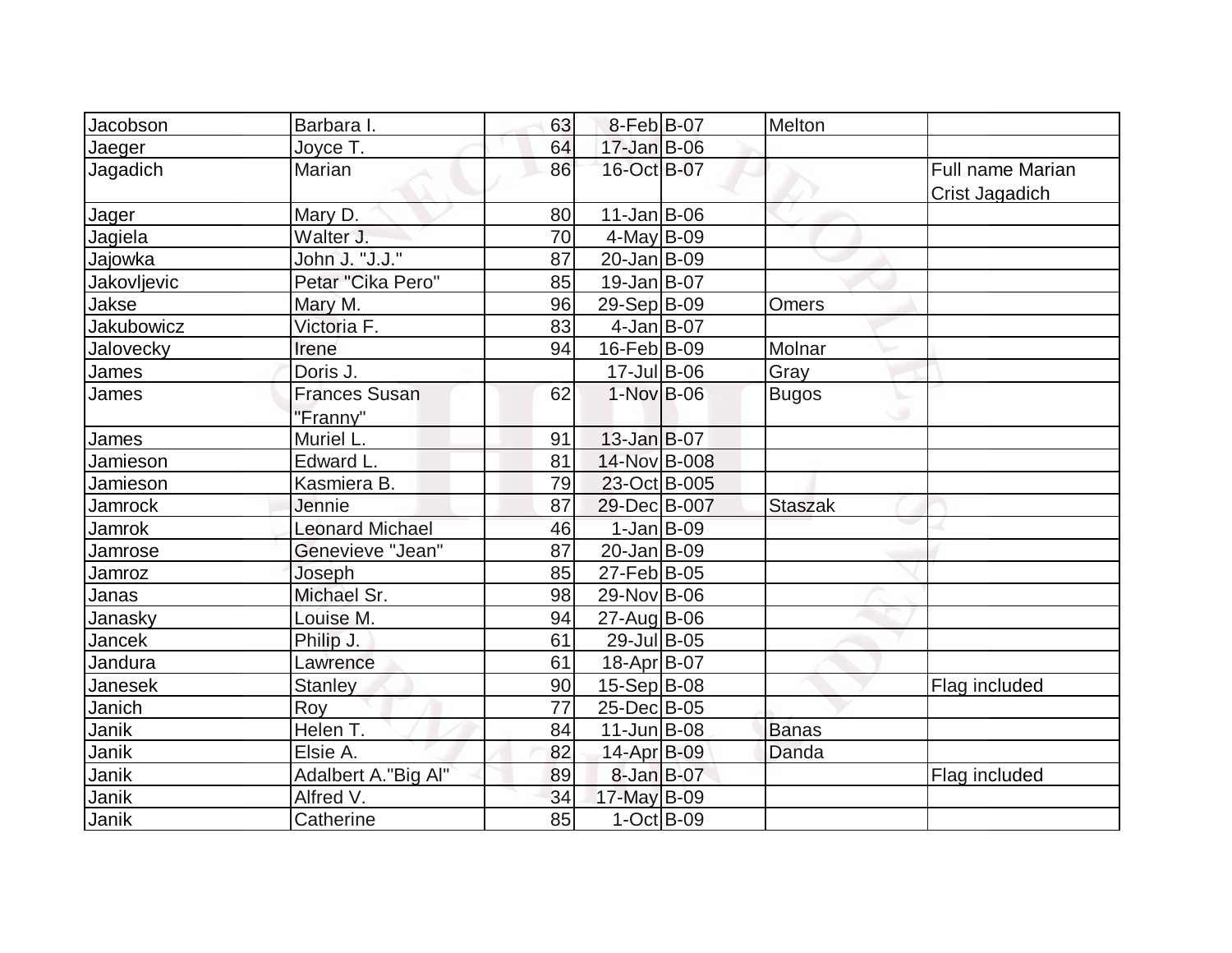| Jankovich       | Violet                 | 87 | 31-Mar B-09       |               |             |                                     |
|-----------------|------------------------|----|-------------------|---------------|-------------|-------------------------------------|
| Jankowski       | Adolph "Adie"          | 87 | 26-Apr B-08       |               |             |                                     |
| Jannasch        | Frank Higbee           | 85 | 3-Mar B-07        |               |             |                                     |
| Jannsen         | Phyliss A.             |    | $19$ -May B-08    |               |             |                                     |
| Janosky         | Stephen M. Jr.         | 73 | $5-Apr$ B-07      |               |             |                                     |
| Janusz          | Casimir A.             | 84 | 28-Apr B-07       |               |             | Flag included                       |
| Janusz          | Evelyn                 | 80 | $4$ -Jun $B$ -06  |               | Kostick     |                                     |
| Januszewski     | Merle                  | 51 | $19-Apr B-07$     |               | O'Day       |                                     |
| Jarboe          | James W. "Bill"        | 77 | 25-Oct B-07       |               |             | <b>Flag and Picture</b><br>included |
| Jared           | Carolyn L.             | 78 | $8$ -Jun $B$ -09  |               |             |                                     |
| Jarnecke-Erwin  | Iva E.                 | 78 | 28-Apr B-07       |               |             |                                     |
| Jaroll          | John A.                | 32 | 2-Oct B-07        |               |             |                                     |
| Jaros           | Ronald J.              | 64 | $21-Apr$ B-09     |               |             |                                     |
| Jaros           | James                  | 58 | $16$ -Jan $B$ -05 |               |             |                                     |
| Jaros           | <b>Ethel Alyce</b>     | 83 | 30-Mar B-09       |               |             | Picture included                    |
| Jaroscak        | Robert C. "Bob"        | 63 | 25-Oct B-07       |               |             |                                     |
| Jarosz          | Jean S.                | 80 | 13-Mar B-06       |               | Prendergast |                                     |
| Jaroszewicz     | Ralph                  | 81 | 19-Apr B-07       |               |             |                                     |
| Jasch           | John C.                | 74 | $11$ -Jan $ B-06$ |               |             | Flag included                       |
| Jasin           | Donald J. "Don"        | 68 | 15-Nov B-06       |               |             |                                     |
| Jaworski        | Diane L.               | 46 | 21-Feb B-07       |               |             |                                     |
| Jaworski        | Nancy "Natalia"        | 90 | 27-Apr B-09       |               | Kalwasinski | Picture/Nancy<br>Jaworski Lesner    |
| Jayo            | Bennie T. Jr. "Bernie" | 68 |                   | $3$ -Jul B-05 |             |                                     |
| Jebb            | Lucille A.             | 97 | 18-Oct B-07       |               |             |                                     |
| Jedlikowski     | Ronald L.              | 57 | $2$ -Dec $B$ -07  |               |             |                                     |
| Jedrysiak       | Sally A.               | 81 | 10-Sep B-05       |               | Pasinski    |                                     |
| <b>Jeffries</b> | Jim C.                 | 75 | 29-Jun B-06       |               |             |                                     |
| Jemison         | Gladys                 |    | 17-Apr B-05       |               |             |                                     |
| Jendraszkiewicz | Leo "N9QX"             | 70 | 20-Feb B-06       |               |             |                                     |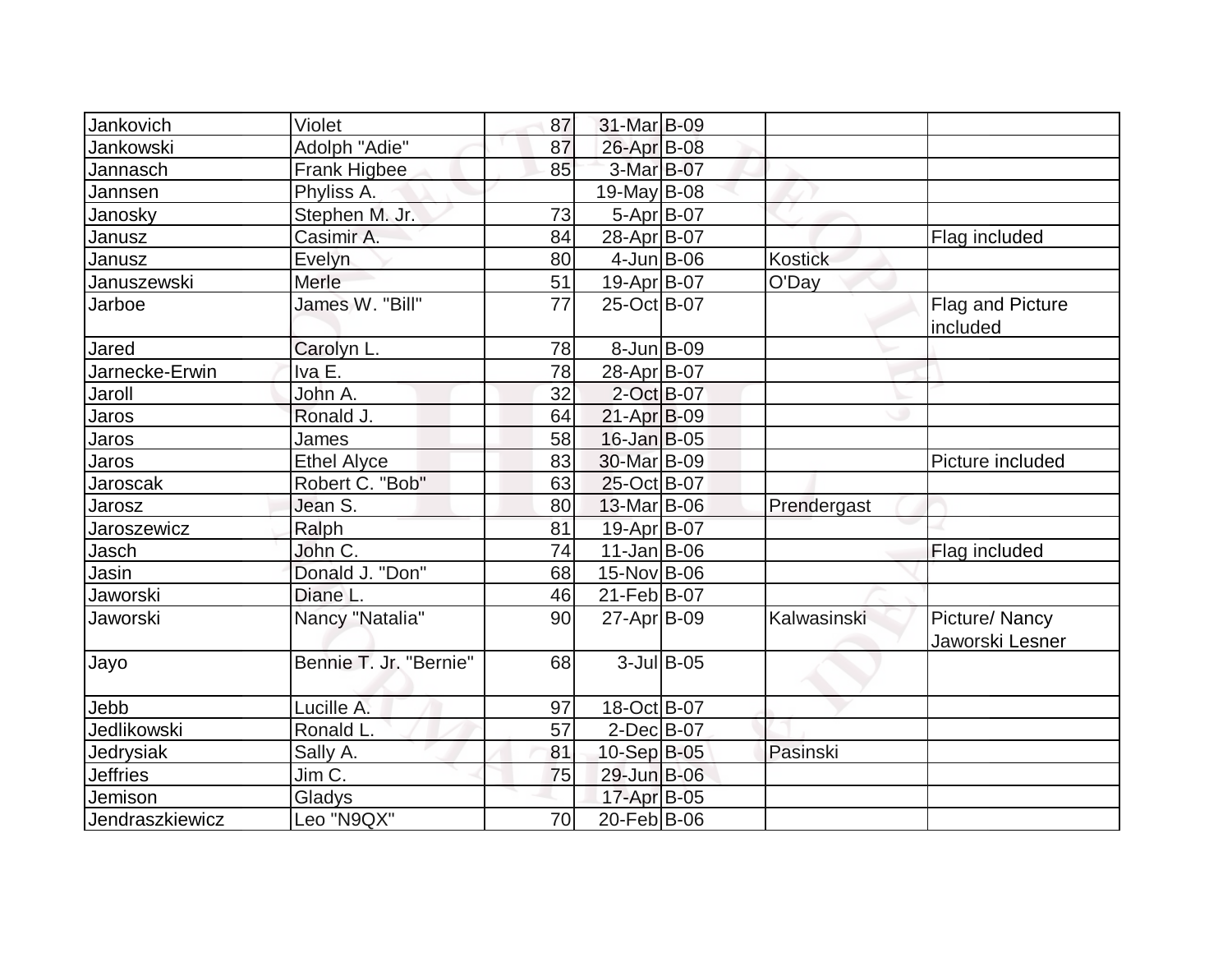| Jenks          | Sara J. "Sally"           | 82 | 26-Feb B-09       |            |           |                                            |
|----------------|---------------------------|----|-------------------|------------|-----------|--------------------------------------------|
| Jennings       | <b>Margaret Carmelita</b> | 84 | 16-Feb B-09       |            | Knight    | Picture included                           |
| Jennings       | <b>Robert Alan</b>        |    | 14-Jan B-07       |            |           |                                            |
| Jensen         | Joan                      | 70 | 23-Dec B-08       |            | Vaughn    | Full name Joan<br>Jensen (Ponziano)        |
| Jercha         | Irene R.                  | 81 | 13-Mar B-06       |            |           |                                            |
| Jergovich      | Manda                     | 95 | $7$ -May B-06     |            |           |                                            |
| <b>Jesuwit</b> | Helen M.                  |    | 28-Sep B-08       |            | Miskowski | Full name Helen M.<br>(Ostroski) Miskowski |
| Jez            | Sophie Ann                | 83 | $3-Dec$ B-05      |            | Bugajski  |                                            |
| Jezuit         | Leo J.                    | 81 | $1-Nov$ B-07      |            |           | Flag included                              |
| Johnsen        | Louise Agnes              | 78 | 16-Dec B-07       |            | Forni     |                                            |
| Johnson        | Charles D.                | 82 | $24$ -May B-09    |            |           | Flag included                              |
| Johnson        | Jerry James, Rev.         | 62 | 26-Aug B-07       |            |           |                                            |
| Johnson        | <b>William Eric</b>       | 80 | $2$ -Dec $B$ -07  |            |           | <b>Flag and Picture</b><br>included        |
| Johnson        | Dorothy A.                | 67 | $20$ -Jun $B-10$  |            | Jones     |                                            |
| Johnson        | James F.                  | 59 | $5$ -Jan B-08     |            |           |                                            |
| Johnson        | Rozella M. "Rosie"        | 84 | 26-Feb B-09       |            |           | Picture included                           |
| Johnson        | James R. Sr.              | 70 | $17$ -Aug B-06    |            |           |                                            |
| Johnson        | Lloyd D.                  | 81 | 28-Jul B-06       |            |           |                                            |
| Johnson        | Hilda J.                  | 70 | $2$ -Nov $ B-08$  |            |           |                                            |
| Johnson        | Edna J.                   |    | $1-Feb B-07$      |            |           |                                            |
| Johnson        | Wilbur W.                 | 88 | $11-Sep B-08$     |            |           |                                            |
| Johnson        | Kaqrleen M.               | 43 |                   | 7-Jul B-07 |           |                                            |
| Johnson        | Joan S.                   | 69 | $15$ -Jan $ B-07$ |            |           |                                            |
| Johnson        | Martha                    | 92 | 26-Dec B-08       |            |           |                                            |
| Johnson        | <b>Phyllis</b>            | 66 | 20-Jan B-09       |            |           |                                            |
| Johnson        | Thomas L.                 | 39 |                   | 3-Jul B-05 |           |                                            |
| Johnson        | Betha L. "Brown<br>Sugar" | 64 | 18-Aug B-06       |            |           |                                            |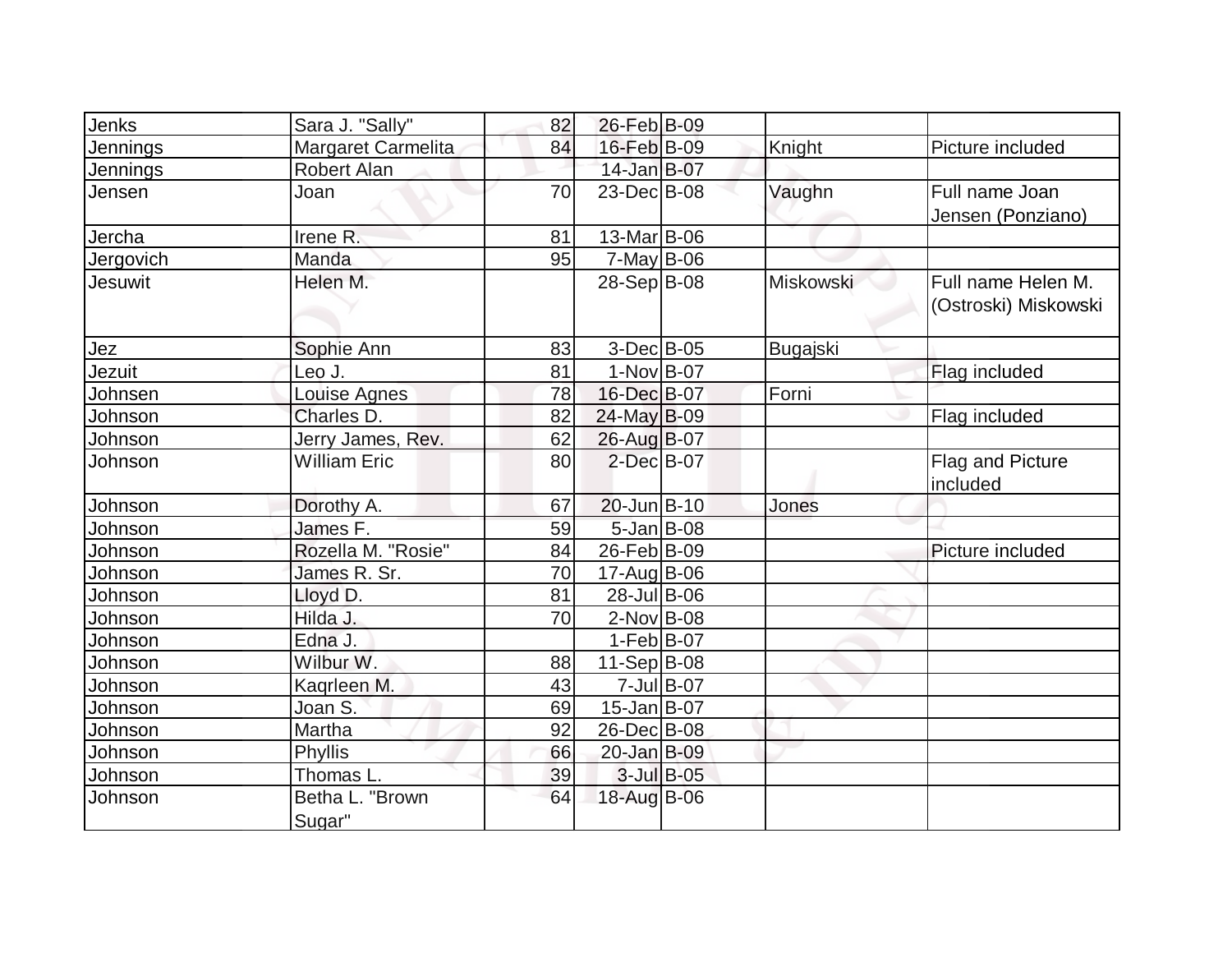| Johnson       | William Wayne        | 64     | $7-Feb$ B-06     |                  |               |
|---------------|----------------------|--------|------------------|------------------|---------------|
|               | "Pops"               |        |                  |                  |               |
| Johnson       | Marvin G.            | 72     | 12-Apr B-07      |                  |               |
| Johnson       | Edthye D.            | 81     | $1-Jan$ B-09     |                  |               |
| Johnson       | Vicky R.             | 43     | $3-Sep B-05$     |                  |               |
| Johnson       | Kristine "Kris"      | 56     | 24-Jun B-07      |                  |               |
| Johnson       | Simon L              | 80     | 19-Aug B-07      |                  | Flag included |
| Johnson       | <b>Charles Carl</b>  | 93     | $3-Dec B-05$     |                  |               |
| Johnson       | Lily "Lou"           | 73     | 20-Mar B-05      | Norman           |               |
| Johnson       | Louise M.            |        | 28-Dec B-09      | <b>McDaniels</b> |               |
| Johnson       | Richard W. "Red      | 67     | $8$ -Dec $B$ -10 |                  |               |
|               | Beard"               |        |                  |                  |               |
| Johnson       | Delores Kay 'Lori"   |        | $7-Sep$ B-09     | Hough            |               |
| Johnson-Jones | <b>Amare Xavier</b>  | infant | 4-Dec B-06       |                  |               |
| Johnston      | Walter O. Jr.        | 69     | 11-Feb B-07      |                  | Flag included |
| Johnston      | Violette B.          | 96     | $23$ -Jul B-05   |                  |               |
| Johnston      | David W.             | 58     | $4$ -Aug B-07    |                  | Flag included |
| Joiner        | Curtis W.            | 69     | 17-Aug B-06      |                  | Flag included |
| Jojnacki      | Kasper               | 96     | 15-Feb B-07      |                  |               |
| Jones         | Robert L. (Turner)   | 63     | 19-Jan B-07      |                  |               |
| Jones         | Gerry R.             | 40     | 10-Dec B-07      |                  |               |
| Jones         | Virginia L.          | 85     | 17-Nov B-06      |                  |               |
| Jones         | Mable J.             | 75     | $1-Jan$ B-09     |                  |               |
| Jones         | Robert "Les"         | 56     | $11$ -Jul B-06   |                  |               |
| Jones         | <b>Cora Winifred</b> | 86     | 24-Apr B-05      | Sprowls          |               |
| Jones         | Charles M.           | 78     | $9-Mar$ B-11     |                  |               |
| Jones         | Quinten "Buster"     | 61     | 19-Sep B-08      |                  |               |
| Jones         | Christina I.         | 82     | $1$ -Jun $B$ -07 |                  |               |
| Jones         | Jaime F.             | 33     | 15-Dec B-09      |                  |               |
| Jones         | Howard E.            | 74     | 29-Jul B-06      |                  | Flag included |
| Jones         | <b>Estelle</b>       |        | 6-Jan B-07       | Manning          |               |
| Jones         | Edward A. Sr. "Bro"  | 78     | 9-Sep B-07       |                  |               |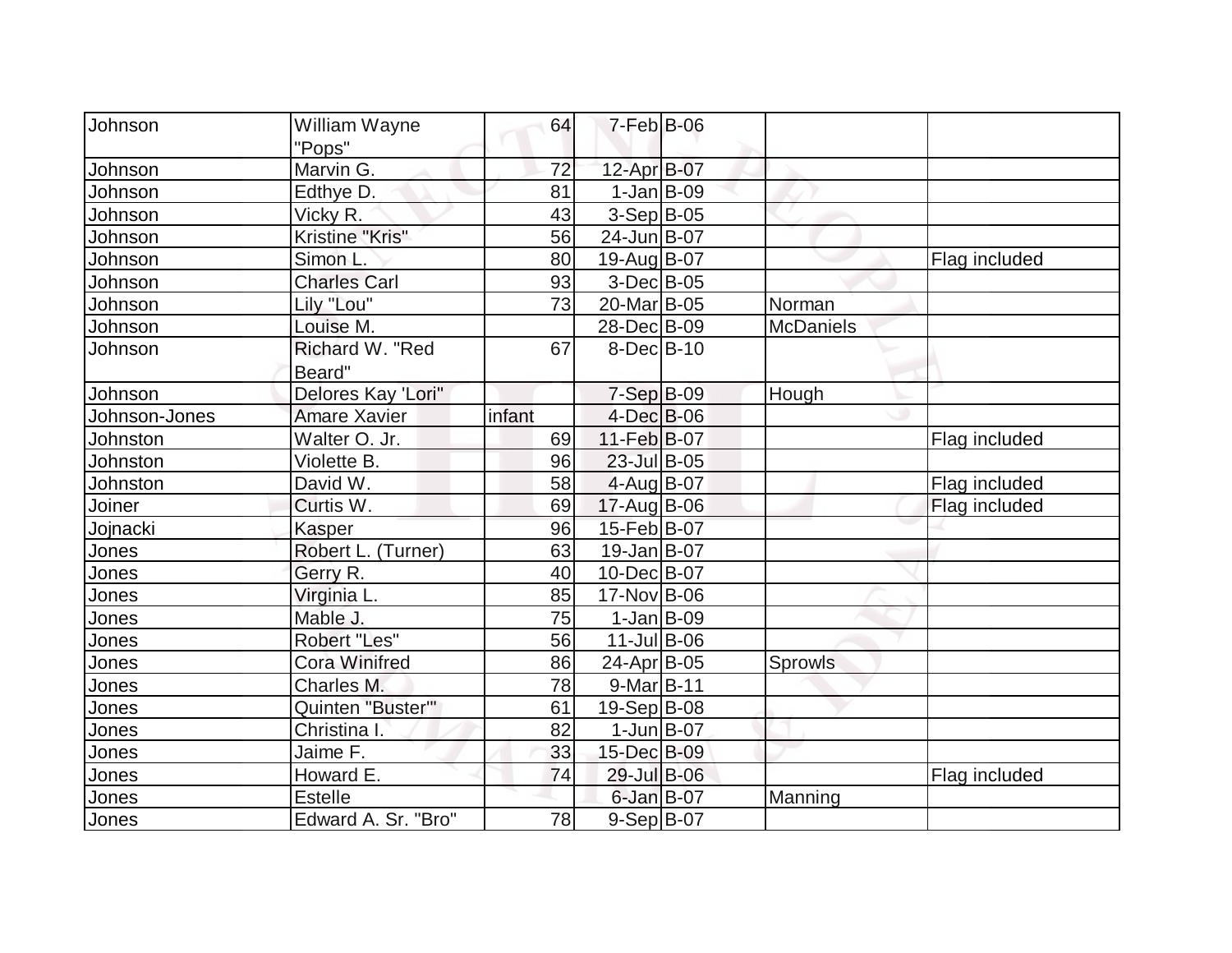| Jones      | <b>Kenneth Mark</b>           | 22 |                   | $7 - Apr$ $B-09$   |                |                      |
|------------|-------------------------------|----|-------------------|--------------------|----------------|----------------------|
|            | "Kenny"                       |    |                   |                    |                |                      |
| Jones      | <b>Richie Darnell "Easter</b> |    | 22-Sep B-07       |                    |                | Picture included     |
|            | Bunny"                        |    |                   |                    |                |                      |
| Jones      | Willie J. "Straighback"       | 72 | $21$ -Jun $B$ -07 |                    |                |                      |
| Jones      | Bradley L.                    | 69 | 29-Dec B-07       |                    |                |                      |
| Jones      | Margaret                      |    | $11-Sep B-08$     |                    |                |                      |
| Jones      | <b>Ervin Arnold</b>           | 77 | 18-Jan B-07       |                    |                |                      |
| Jones      | Barbara E.                    | 67 | 4-Nov B-07        |                    | Matuszak       | Eastern Star Masonic |
|            |                               |    |                   |                    |                | emblem included      |
|            |                               |    |                   |                    |                |                      |
| Jones      | Lucille M.                    | 87 | 15-Mar B-07       |                    |                |                      |
| Jones      | Emma Arlene                   | 76 |                   | $7 -$ Jul $B - 07$ | Jones          |                      |
| Jones      | Curtis                        | 82 | 13-Mar B-06       |                    |                |                      |
| Jones      | <b>Andrew Curtis III</b>      | 23 | 11-Mar B-07       |                    |                | Picture included     |
|            | "Drew"                        |    |                   |                    |                |                      |
| Jones      | Kenneth W.                    | 68 | 13-Jan B-07       |                    |                | Flag included        |
| Jones      | Vernon C.                     | 81 | 28-Dec B-05       |                    |                |                      |
| Jones      | <b>Betty</b>                  | 79 | 31-Oct B-07       |                    |                |                      |
| Jones      | Olive L.                      | 99 | $9-Nov$ B-08      |                    | Kosanke        |                      |
| Jones      | Cathy A.                      | 54 | 31-Oct B-08       |                    | <b>Jurevis</b> |                      |
| Jonusas    | Paul                          | 69 |                   | $3$ -Jul B-06      |                | Flag included        |
| Joseph     | Eugene Sr.                    | 68 | 21-Nov B-08       |                    |                |                      |
| Joseph     | Mary Ann                      | 71 | 23-Aug B-07       |                    | Ward           |                      |
| Joson      | Helen M.                      | 88 | 14-Nov B-08       |                    |                |                      |
| Josvai     | Russell J.                    | 50 | $2-Apr$ B-06      |                    |                |                      |
| Jovanovich | Tihomir "Tim"                 | 85 | 30-Oct B-06       |                    |                | Cross included       |
| Joy        | Thomas E.                     | 57 | 18-Jan B-07       |                    |                | Picture included     |
| Joyner     | Betty J.                      | 79 | 29-Nov B-06       |                    |                |                      |
| Juarez     | Rojelio "Roger"               | 78 | 18-Jul B-07       |                    |                | Flag included        |
| Juarez     | Anthony                       | 68 | 12-Jan B-09       |                    |                | Flag included        |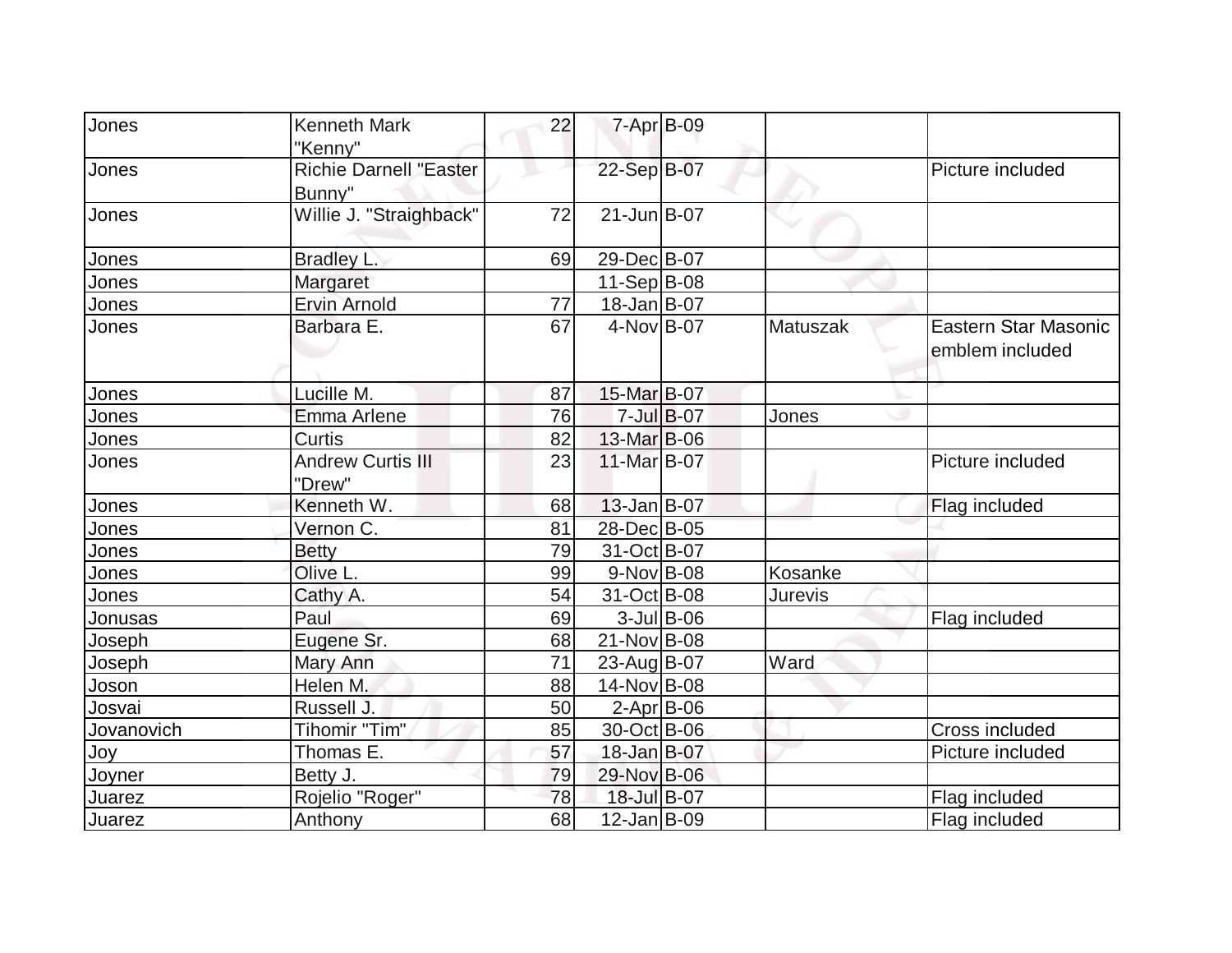| Judnick        |                      |    |                       |               |                       |
|----------------|----------------------|----|-----------------------|---------------|-----------------------|
|                | Richard J.           |    | 81 Februray B-05<br>5 |               | Flag included         |
| Juestel        | Christel Bozena      |    | 23-Sep B-06           | Bilobran      |                       |
| Juhasz         | Elmer J.             | 85 | 25-Oct B-08           |               | Flag included         |
| Juidici        | Egedio J. "Joe"      | 79 | $19$ -Jan $ B-07$     |               |                       |
| Julovich       | Blagoje              | 81 | $4-Sep B-06$          |               | Cross included        |
| Jurgensen      | Irma R.              | 63 | $19$ -May B-06        |               |                       |
| Juricic        | Genevieve            | 85 | $17-Sep B-05$         |               |                       |
| Juricic        | Mary                 | 65 | 21-Oct B-06           | Coccaro       | Picture included      |
| Juris          | Helen                | 84 | 29-Dec B-07           | Mazonas       |                       |
| Jurkanin       | Leela S.             | 98 | $7$ -May B-06         |               |                       |
| Jurkovic       | <b>Milos</b>         | 83 | $13$ -Apr $ B-09 $    |               | <b>Cross included</b> |
| Jurs           | Edith                | 84 | 4-Mar B-08            |               |                       |
| Jusk           | Edward               | 88 | $29$ -May B-06        |               |                       |
| Juszczak       | Anthony              | 91 | $21$ -Jun $B$ -07     |               |                       |
| <b>Juzwick</b> | <b>Wanda Mary</b>    | 86 | 6-Apr B-10            | Kramarzewski  |                       |
| Kacmar         | Mary A.              | 85 | 24-Jul B-04           |               |                       |
| Kacmar         | Theresa A.           | 47 | $23-Sep B-06$         | <b>Dowell</b> |                       |
| Kacprzak       | Leonard H. "Len"     | 78 | 14-Aug B-05           |               | Flag included         |
| Kaczmarski     | Elizabeth A. "Betty" | 84 | 24-Jan B-09           | Kenda         |                       |
| Kaegebein      | Irene Anna           | 84 | 11-Dec B-05           | Miller        |                       |
| Kaffenberger   | Frank                | 75 | $5-Nov$ B-06          |               | Flag included         |
| Kahl           | Loretta M.           | 81 | 23-Nov B-07           |               |                       |
| Kain           | Mildred I. "Millie"  | 91 | 26-Oct B-06           |               |                       |
| Kairns         | William              | 81 | 17-Mar B-09           |               | Flag included         |
| Kaiser         | Kathyrn E.           | 75 | 17-Jul B-06           |               |                       |
| Kaiser         | Alan D.              | 67 | 12-Dec B-07           |               |                       |
| Kaldahl        | <b>Harriet Leone</b> | 91 | 27-Jun B-08           | Nichols       |                       |
| Kalember       | Sonya                | 91 | 23-Jul B-05           |               | Cross included        |
| Kaleta         | Lottie               | 88 | 22-Jun B-08           | Sobkowicz     |                       |
| Kalilec        | Lottie A.            | 87 | 29-Jan B-07           |               |                       |
| Kalina         | Donald J. Sr.        | 75 | 19-Feb B-08           |               |                       |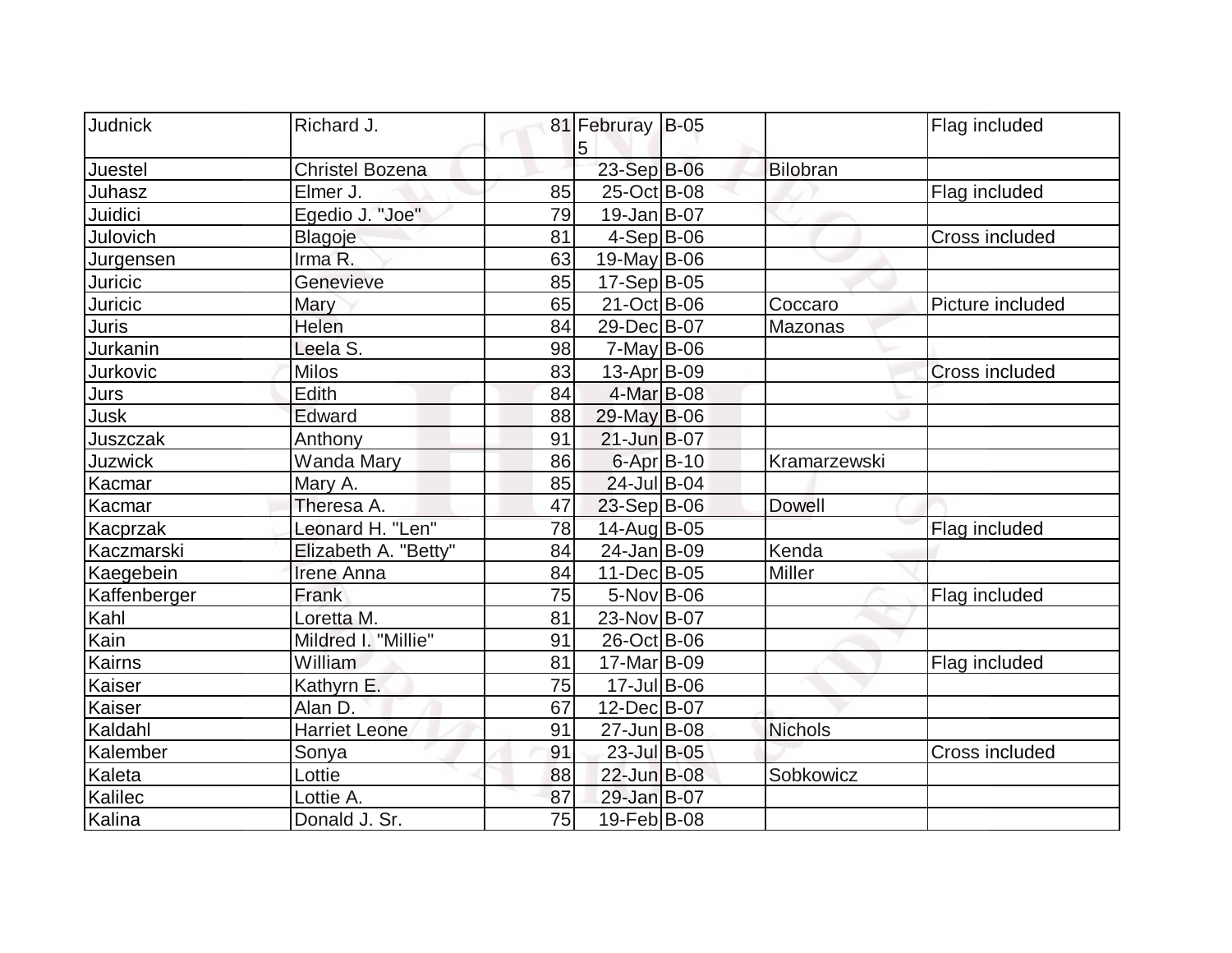| Kalka         | Adele B.                  | 89 | 28-Jan B-07       | Urbaniak        |                        |
|---------------|---------------------------|----|-------------------|-----------------|------------------------|
| Kallas        | Agnes                     | 82 | 11-Feb B-07       | Pelc            |                        |
| Kallok        | <b>John Andrew</b>        | 83 | 6-Dec B-08        |                 |                        |
| Kalma         | John                      | 79 | 22-Dec B-09       |                 |                        |
| Kalocinski    | Martina M. "Marion"       | 81 | $7-Feb B-06$      | <b>Scharles</b> |                        |
| Kamieniecki   | Valeria K.                | 93 | 20-Sep B-07       |                 |                        |
| Kamin         | Lucille                   | 70 | 27-Oct B-06       |                 |                        |
| Kaminski      | James H.                  | 64 | 3-Nov B-07        |                 |                        |
| Kaminski      | Walter                    | 91 | $7-Feb B-06$      |                 |                        |
| Kaminski      | Sylvia                    | 62 | $16$ -Jun $B$ -06 |                 |                        |
| Kammerman     | <b>Alice Mae</b>          | 88 | $8-Apr B-07$      | Hunt            |                        |
| Kampo         | <b>Beulah</b>             | 92 | 4-Nov B-07        |                 |                        |
| Kandalec      | Helen M.                  |    | $17 -$ JulB-06    |                 |                        |
| Kane          | Magdaline A.              | 86 | 13-Mar B-06       | <b>Tichac</b>   |                        |
| Kane          | Ronald J.                 | 63 | $7$ -Dec $B$ -06  |                 | Flag included          |
| Kanich        | George P.                 | 79 | $4$ -Aug B-07     |                 | Flag included          |
| Kanocz        | John Steven               | 84 | $9$ -Jan B-07     |                 |                        |
| Kantrimas     | Eleanore "Nora"           | 81 | 15-Oct B-07       |                 |                        |
| Kaper         | <b>Rober Samuel "Bob"</b> | 67 | 9-Nov B-09        |                 |                        |
| Kaplan        | <b>Jack</b>               | 84 | 16-Feb B-10       |                 |                        |
| Kar           | Stanley W.                | 78 | $13$ -May B-06    |                 | Flag included          |
| Karakozis     | Kalliope                  | 90 | $2-Mar$ B-07      |                 |                        |
| Kark          | Michael J.                | 87 | 20-Feb B-06       |                 |                        |
| Karl          | <b>Jack</b>               | 77 | 11-Oct B-07       |                 | Flag included          |
| Karnafel      | Ethel F.                  | 91 | 25-Jun B-05       |                 |                        |
| Karner        | David A. "Dude"           | 45 | $8-Sep B-08$      |                 |                        |
| Karol         | Martha                    |    | 29-Jul B-06       |                 | Star of David included |
| Karpierz      | Stella M.                 | 86 | 26-Mar B-08       |                 |                        |
| Karver        | Walter J.                 | 89 | 13-Aug B-06       |                 |                        |
| <b>Karzas</b> | John A. "Tuna"            | 64 | 16-Feb B-10       |                 |                        |
| Kasper        | Virginia E.               | 79 | 22-Dec B-09       |                 |                        |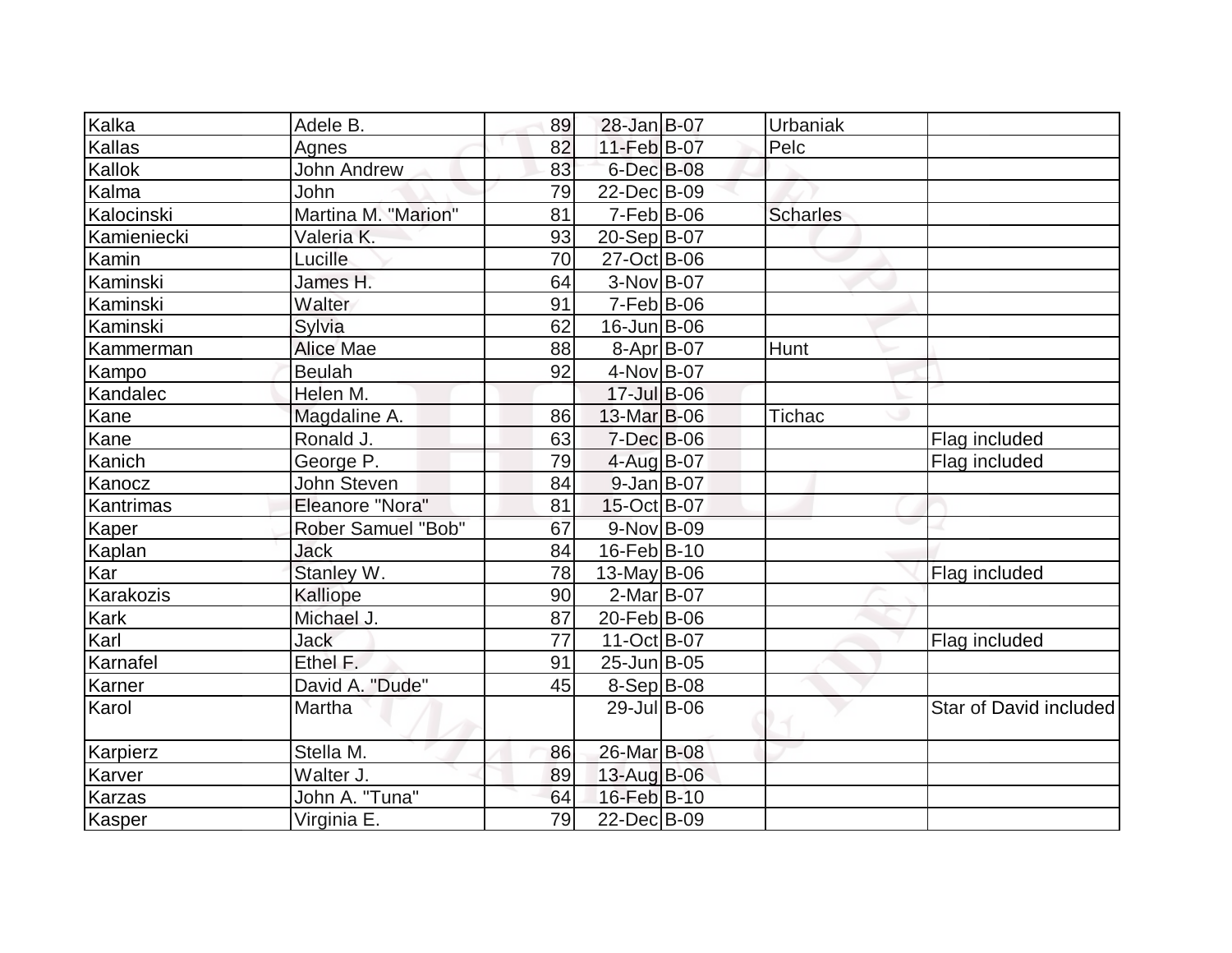| Kasper           | Joseph                 | 83 | 27-Oct B-06        |                | Flag included         |
|------------------|------------------------|----|--------------------|----------------|-----------------------|
| Kassman          | Anna T.                | 70 | 6-Apr B-10         |                |                       |
| Kasten           | <b>Gladys Jeanette</b> | 93 | 12-Jul B-06        |                | Full name Gladys      |
|                  | "Nettie"               |    |                    |                | Jeanette Deardoff     |
|                  |                        |    |                    |                | <b>Kasten</b>         |
| Kaufman          | Edna M.                | 77 | 21-Mar B-08        |                |                       |
| Kaur             | <b>Balbir</b>          | 82 | 10-Dec B-07        |                |                       |
| Kautner          | Anna S.                | 81 | 20-Dec B-09        |                |                       |
| Kavadias         | Costas                 | 91 | 19-Nov B-05        |                |                       |
| Kavanaugh-Zlamal | <b>Nell</b>            | 88 | 21-Mar B-09        | Almasan        | <b>Full name Nell</b> |
|                  |                        |    |                    |                | Kavanaugh-Zlamal      |
| Kayes            | Frieda M. "Fritz"      | 73 | $15$ -Oct B-07     |                | Picture included      |
| Kazen            | Robert J. "Slicker"    | 72 | 26-Nov B-07        |                | Picture included      |
| Kazen            | Harold                 | 90 | 7-Dec B-07         |                |                       |
| Kazlauski        | Alex J. Jr.            | 83 | 9-Jun B-07         |                |                       |
| Kazlauskis       | William                | 75 | $10$ -Apr $ B$ -05 |                | Flag included         |
| Kazmierski       | Mary Ann               | 71 | $11$ -May B-09     |                |                       |
| Keane            | Helen                  | 90 | 29-Jul B-06        | Panak          | Picture included      |
| Keck             | Carol J.               | 68 | 15-Jul B-05        |                |                       |
| Keefe            | Robert A.              | 81 | 4-Nov B-07         |                | Flag included         |
| Keen             | Joyce                  | 88 | 30-Mar B-09        | <b>Neill</b>   | Picture included      |
| Keesee           | Mike W.                | 55 | $27$ -Apr $B$ -08  |                |                       |
| <b>Keevers</b>   | Elizabeth              | 96 | 15-Mar B-07        |                | Full name Elizabeth   |
|                  |                        |    |                    |                | Keevers Jabaay        |
| Kegebein         | Frances M.             | 63 | 24-Sep B-07        |                |                       |
| Kegebein         | Roselle                | 76 | 14-Apr B-09        | <b>DeVries</b> |                       |
| Keilman          | <b>William Robert</b>  | 34 | 30-May B-05        |                |                       |
| Keilman          | Helen M.               | 84 | $14$ -Jul B-06     | Hajduch        |                       |
| Keilman          | Herbert P.             | 80 | 12-May B-07        |                | Flag included         |
| Keilman          | Maurice F.             | 90 | 30-Mar B-09        |                | Flag included         |
| Keilman          | Ruth V.                | 84 | 16-Dec B-07        | <b>Boecker</b> |                       |
| Keith            | Heavrin "Dale"         | 64 | 28-Aug B-06        |                | Flag included         |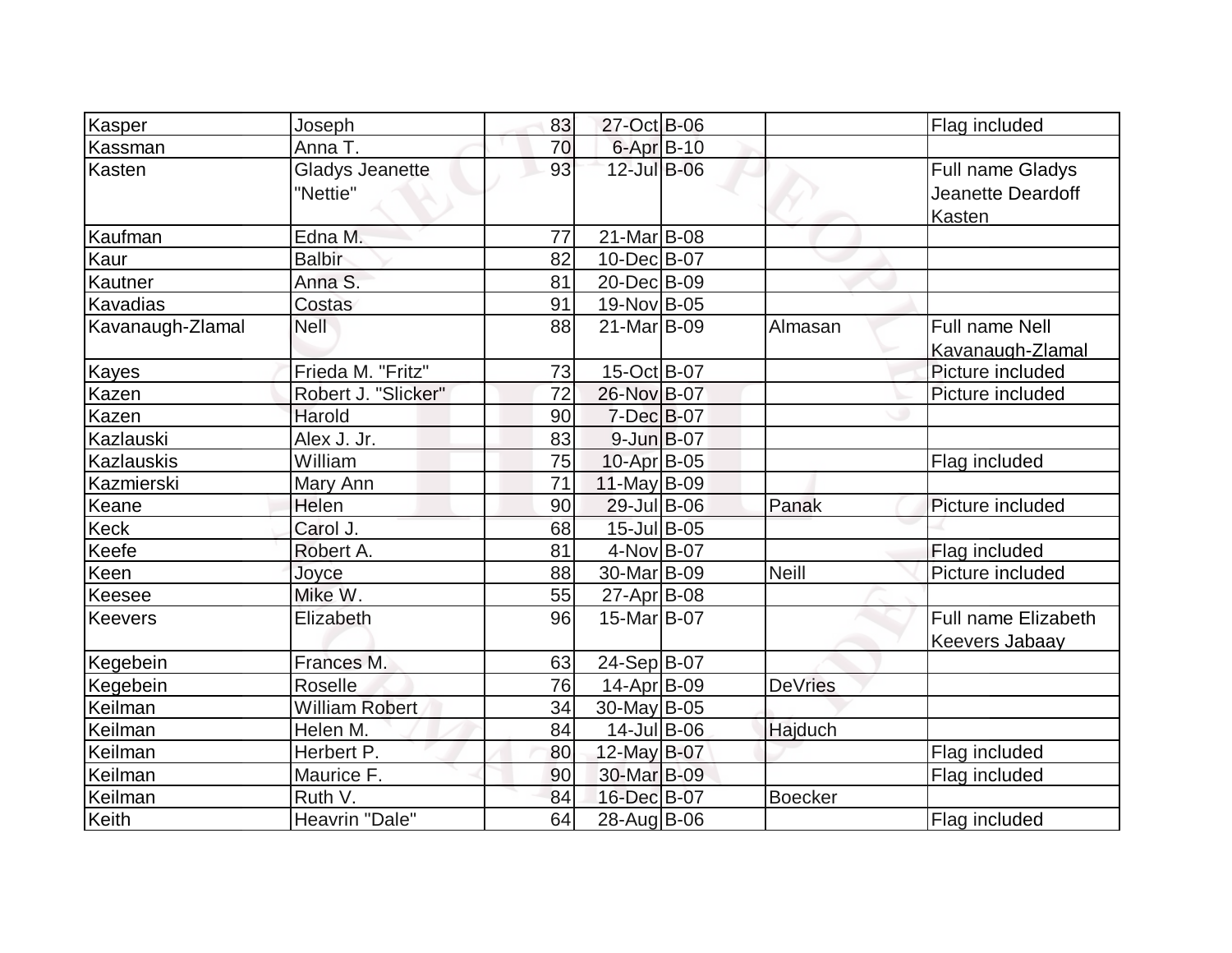| Keith         | David E.              | 58 | $17$ -Apr $B$ -05       |               |                |                       |
|---------------|-----------------------|----|-------------------------|---------------|----------------|-----------------------|
| Keleman       | Hilda B.              | 90 | 12-Nov B-05             |               |                |                       |
| Kellams       | Madge M.              | 70 | 16-Dec B-07             |               | Berry          |                       |
| Kelleck       | Harold V.             |    | 25-Oct B-08             |               |                |                       |
| Keller        | Annabelle             | 84 | 30-Jan B-07             |               | <b>Niblick</b> |                       |
| Keller        | Gerald T.             | 52 | 11-Mar B-07             |               |                |                       |
| Keller        | <b>Bertha</b>         | 94 | 22-Aug B-08             |               |                |                       |
| Kellerman     | Gina                  | 41 | $5$ -Jan B-08           |               |                |                       |
| Kelley        | Dan Marie             | 26 | $14$ -Jun $B$ -06       |               |                |                       |
| Kelly         | John J.               | 77 | 20-Apr B-09             |               |                | Flag included         |
| Kelly         | Raymond M.            | 81 | 25-Mar B-07             |               |                | Flag included         |
| Kelly         | Karyn Susan           | 62 | 21-Jul B-07             |               |                | Picture included      |
| Kelly         | Judith                | 69 | $6$ -Feb $ B$ -05       |               |                |                       |
| Kelly         | <b>Edward Francis</b> | 78 | 29-Nov B-06             |               |                | Flag included         |
| Kelly         | <b>Helen Emelia</b>   | 86 | 9-Dec B-06              |               |                |                       |
| Kelly         | Vione Agnes IV        | 90 | 12-Dec B-08             |               |                |                       |
| Kemock        | Michelle A.           | 47 | $1-Sep B-05$            |               |                |                       |
| Kemp          | Betty J.              | 69 | $6$ -Mar $ B$ -05       |               |                |                       |
| Kemp          | Audrey L.             | 63 | 27-Mar B-06             |               |                |                       |
| Kemp          | Michael C.            | 41 | $14$ -Jul B-06          |               |                |                       |
| Kemp          | Joshua D.             | 24 | 26-Feb B-09             |               |                |                       |
| Kemper        | Sylvia E.             | 86 | 30-Mar <sub>B</sub> -08 |               |                | Full name Sylvia E.   |
|               |                       |    |                         |               |                | Cullison (Kemper)     |
| Kendall       | Patricia L.           | 80 | $3-Sep$ B-05            |               |                |                       |
| Kendall       | Mabel M.              | 93 | 20-Sep B-07             |               |                | Picture included      |
| Kender        | Ann                   | 87 | $1-Dec$ B-09            |               | Gvora          | <b>Cross included</b> |
| Kender        | Elmer C.              | 69 | 26-Jan B-07             |               |                |                       |
| Kendrick      | Virginia "Jean"       | 71 |                         | $9$ -Jul B-06 | <b>Szot</b>    |                       |
| Kennedy       | John Dale             | 81 | 17-Oct B-08             |               |                | Flag included         |
| Kennedy       | Denis E.              | 46 | 19-Jul B-07             |               |                |                       |
| <b>Kenney</b> | Rodney Aldread Jr.    | 72 | 3-Jun B-07              |               |                |                       |
| Keplinger     | Lady Margaret         | 57 | $23$ -Jan $ B-06$       |               |                | Picture included      |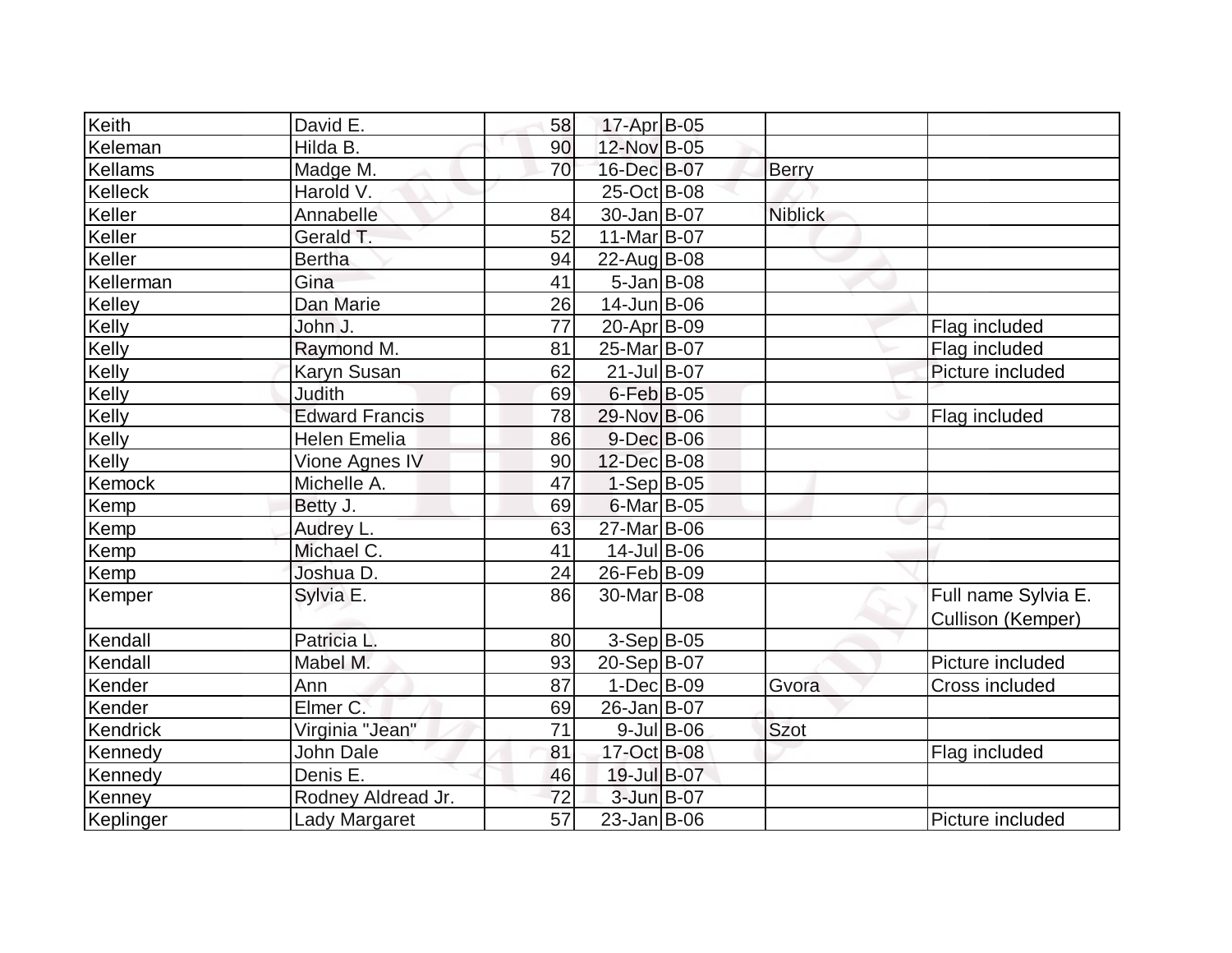| Kerins         | Charles W.                  | 87 | 9-Feb B-08         |                |                     |
|----------------|-----------------------------|----|--------------------|----------------|---------------------|
| Kernoski       | Virginia                    | 79 | 29-Jun B-06        |                |                     |
| Kerrick        | <b>Carolyne Agnes</b>       | 82 | $7 - Apr$ $B-09$   | Martikean      |                     |
| Kerrick        | Vernon W.                   | 76 | 24-Apr B-06        |                | Picture included    |
| Kew            | Lambert Francis             | 65 | 15-Feb B-07        |                |                     |
| Kiel           | Vicki S.                    | 57 | 18-Aug B-05        | Lunger         |                     |
| Kielbasa       | Edward T. III               | 20 | $3-Mar$ B-07       |                |                     |
| Kienzynski     | Regina P.                   | 94 | $6$ -Oct B-07      |                | Full name Regina P. |
|                |                             |    |                    |                | (Eckert) Kienzynski |
| Kiger          | Jeanne Ann                  | 76 | $17 - Jun$ $B-06$  | Lamere         |                     |
| Kilcrease      | Joseph T.                   | 78 | $6$ -Feb $ B$ -05  |                |                     |
| Kile           | <b>Robert Pepper</b>        | 49 | 25-Apr B-09        |                | Flag included       |
| <b>Killams</b> | Paul "Poggy"                | 58 | 18-Dec B-06        |                | Cross included      |
| Kilmurry       | Thomas P.                   | 70 | 11-Oct B-07        |                | Flag included       |
| Kimberling     | Robert C. (Bob)             | 81 | $5-Mar$ B-07       |                |                     |
| Kimble         | Lucile M.                   | 96 | $2$ -Mar $ B-06$   | Jackson        |                     |
| Kimmell        | <b>Nell Frances "Penny"</b> | 82 | $13$ -May B-07     |                |                     |
| Kincy          | Louise                      | 88 | $7 - Apr$ B-10     | <b>Delpart</b> |                     |
| Kinder         | Paula Joanne                | 44 | 8-Mar B-07         |                |                     |
| Kindy          | Allen G.                    | 74 | $5 - Aug$ B-09     |                | Flag included       |
| King           | Rachel Ann                  | 26 | 25-Dec B-05        |                |                     |
| King           | <b>Bobby Joe</b>            | 51 | $9-Nov$ B-09       |                |                     |
| King           | Joseph L. Sr.               | 70 | $12$ -Jan $ B-09 $ |                |                     |
| King           | <b>Michael Allen</b>        | 42 | 10-Aug B-08        |                |                     |
| King           | Stephen N.                  | 61 | 26-Jun B-06        |                |                     |
| King           | Linda L.                    | 53 | 17-Jan B-07        |                |                     |
| Kingery        | Lucille                     | 86 | 23-Mar B-08        |                |                     |
| King-Ridgell   | Gleason b.                  | 52 | $11$ -May B-09     |                |                     |
| Kingston       | Nathaniel                   |    | 6-Dec B-08         |                |                     |
| Kingston       | Francis E. "Gene"           | 79 | 10-Aug B-08        |                | Flag included       |
| Kinkade        | Royleen E.                  | 58 | 16-Aug B-07        |                |                     |
| Kinney         | Thelma I.                   | 90 | $1-Jan$ B-09       |                |                     |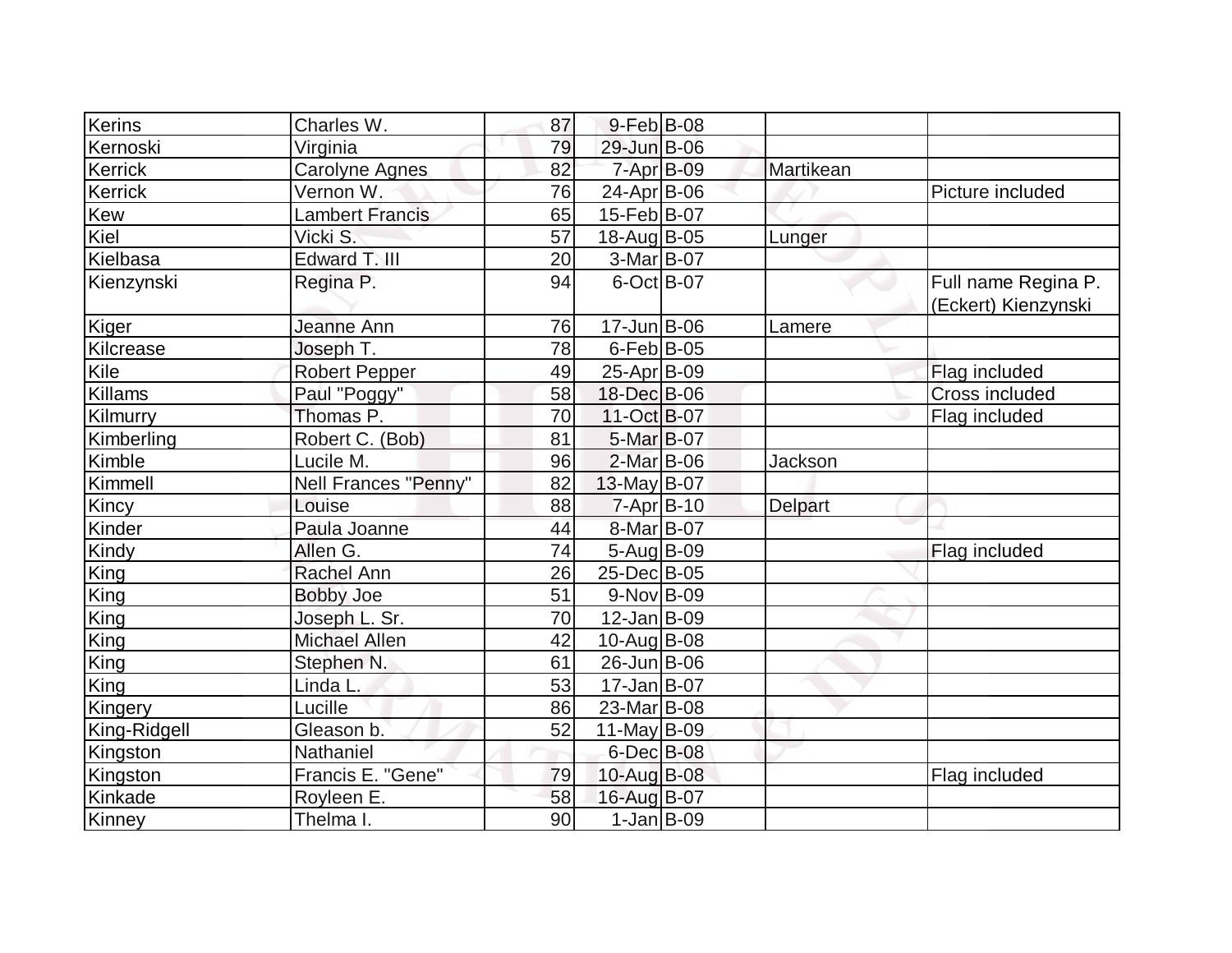| Kinney         | Robert D.              | 87              | 23-Mar B-08             |            |                                                        |
|----------------|------------------------|-----------------|-------------------------|------------|--------------------------------------------------------|
| Kinsella       | <b>Susan Hope</b>      | 54              | 22-Jun B-08             |            |                                                        |
| Kinsler        | <b>Buster</b>          | 76              | 9-Feb B-09              |            |                                                        |
| Kinsler        | <b>Buster "Killer"</b> | 76              | $8-Feb B-07$            |            |                                                        |
| Kipper         | John William Sr.       | 73              | 27-Jun B-08             |            |                                                        |
| Kirby          | Donna S.               | 62              | $14$ -Jan $ B-08$       |            |                                                        |
| Kirby          | Patsy                  | 57              | $11-Auq$ B-08           |            |                                                        |
| <b>Kirk</b>    | William (Doug)         | $\overline{75}$ | $6$ -Feb $B$ -05        |            | Flag included                                          |
| <b>Kirkley</b> | Lorraine Ann           |                 | $9$ -Oct B-08           | Jones      | Picture included                                       |
| <b>Kirksey</b> | Clelon F.              | 70              | 22-Mar <sub>B</sub> -06 |            |                                                        |
| Kirn           | Ethel M.               | 94              | 26-Dec B-08             | Homan      |                                                        |
| Kirn           | Arnold R. Sr. "Arnie"  | 68              | $2$ -Apr $B$ -06        |            |                                                        |
| Kirn           | Arnold R. Sr.          | 67              | 13-Apr B-09             |            |                                                        |
| Kirsch         | Eva Olivia             | 92              | 28-Jun B-07             | Oman       | Picture included                                       |
| <b>Kiser</b>   | <b>Midred Irene</b>    | 93              | $25$ -Jul B-08          |            | <b>Full name Mildred</b><br><b>Irene Kiser Toomire</b> |
| Kish           | Larry A.               | 56              | 15-Aug B-08             |            |                                                        |
| Kish           | <b>Emily Elizabeth</b> | 87              | $7-Nov$ B-05            |            |                                                        |
| Kissinger      | Margaret "Donna"       | 73              | 17-Jun B-06             |            |                                                        |
| Kist           | Dorothy M. "Dottie"    | 81              | $31-Aug B-09$           |            |                                                        |
| Kiszka         | Francis J.             | 65              | 25-Apr B-10             |            | Coach Kiszka                                           |
| Kitka          | Edward A.              | 81              | $1-Nov$ B-07            |            | Flag included                                          |
| Kittle         | Louise                 | 99              | $6$ -Nov $ B$ -05       |            |                                                        |
| Klabacha       | Joan                   | 83              | $1$ -Jun $B$ -07        | Malunchnik |                                                        |
| Klacik         | <b>John</b>            | 88              | 16-Oct B-08             |            | Flag included                                          |
| Klahn          | Velma "Louise"         | 75              | $8$ -Jun $B$ -09        |            | Picture included                                       |
| Klahn          | George                 | 84              | $1$ -Jul B-05           |            | Picture included                                       |
| Klamm          | Helen Ann              | 91              | $6$ -Jan $B$ -07        | Heibel     |                                                        |
| Klaviter       | Carol B.               | 77              | 30-Aug B-07             |            |                                                        |
| Klawitter      | Joseph A.              | 71              | 29-Jan B-07             |            |                                                        |
| Klein          | Angeline               | 89              | 31-Dec B-06             | Zabek      |                                                        |
| Klein          | Penny A.               |                 | 18-Jan B-07             | Lanning    |                                                        |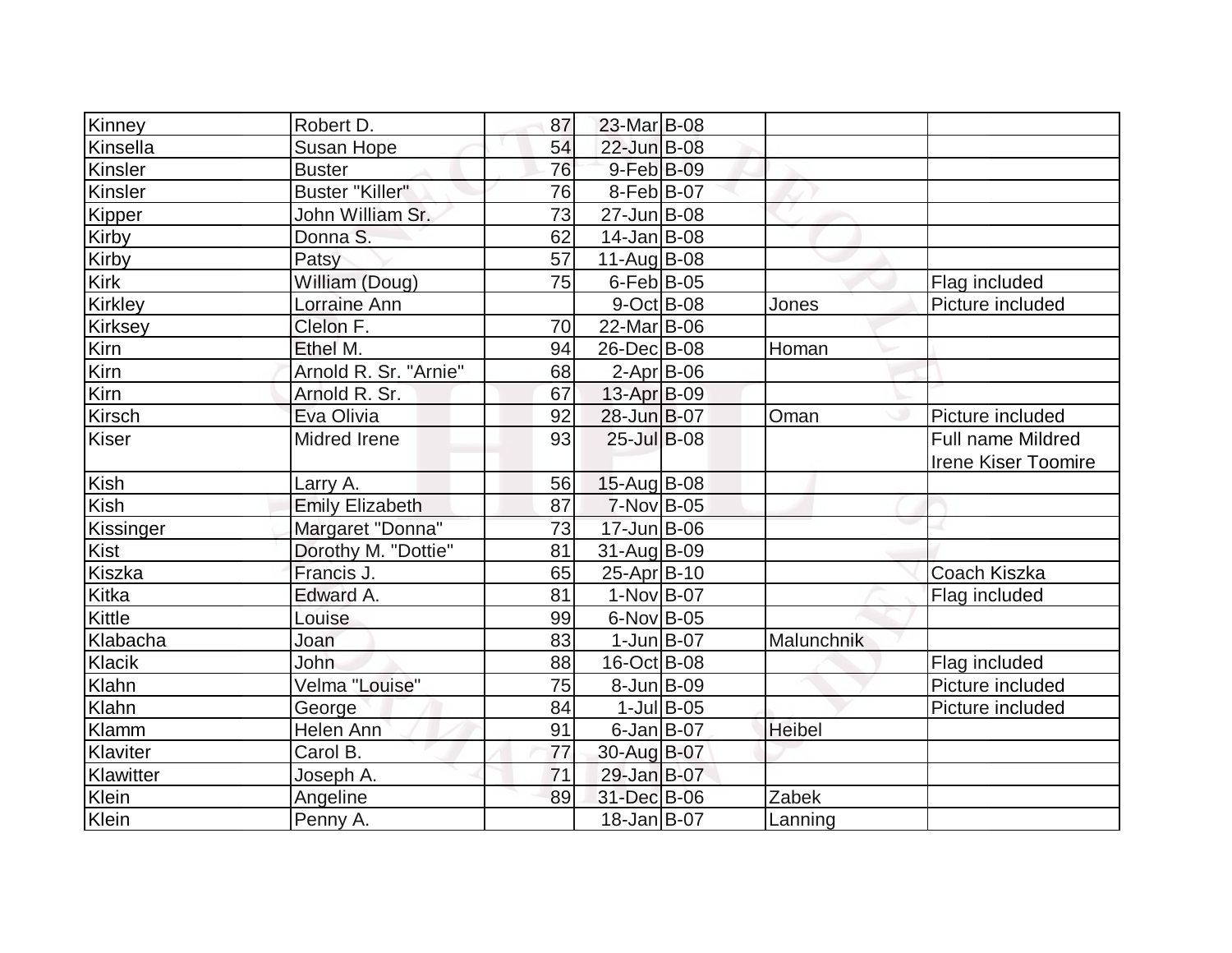| Klein        | Jacquelyn R. (Jackie)  | 75 | 20-Feb B-06            | <b>Stoltz</b> |                                    |
|--------------|------------------------|----|------------------------|---------------|------------------------------------|
| Kleine       | Leonilda V.            | 88 | 6-Aug B-05             |               |                                    |
| Kleine       | Floyd J.               | 63 | 16-Dec B-07            |               | Mr. Flooyd J. Kleine               |
| Kleinfeldt   | Robert H.              | 79 | $6 - Apr$ B-10         |               | Flag included                      |
| Kleinschmidt | William F.             | 94 | 28-Dec B-09            |               |                                    |
| Kleinwachter | Warren                 | 82 | 27-May B-07            |               | Flag included                      |
| Kleist       | <b>Richard Arthur</b>  | 90 | 16-Feb B-10            |               |                                    |
| Klemenko     | Michael G.             | 97 | $6$ -Feb $ B$ -05      |               |                                    |
| Klemm        | Ruth C.                | 82 | 29-Jan B-07            | <b>Stout</b>  |                                    |
| Klemm        | William O.             | 82 | $2-Apr$ B-07           |               | Flag included                      |
| Klemsman     | Vivian G.              | 83 | $7 - Aug$ B-06         |               |                                    |
| Klemz        | Robert A.              | 57 | 25-Jun B-05            |               |                                    |
| Klemz        | <b>Ruth Rebecca</b>    | 72 | 29-Jan B-07            |               |                                    |
| Klen         | <b>Rudolph Francis</b> | 86 | $16$ -Jan $B$ -06      |               | Flag and K of C<br>emblem included |
| Klimis       | <b>James Nick</b>      | 82 | 20-Oct B-06            |               |                                    |
| Kline        | June T.                |    | $3$ -Jun $B$ -07       |               |                                    |
| Klosak       | Kathryn Ellen "Kay"    | 68 | 20-Dec B-09            | Dalton        |                                    |
| Kluga        | Bernice E.             | 92 | 20-Dec B-09            | Wisniewska    | Cross included                     |
| Klus         | Daniel E. Sr.          | 72 | $2$ -Mar $ B-07$       |               | Flag and Picture<br>included       |
| <b>Kmetz</b> | John B.                | 92 | 24-Nov B-09            |               |                                    |
| Kmiec        | Jean Lee               | 78 | $9$ -Aug B-07          |               | Picture included                   |
| Kmiecik      | <b>Edward "Skippy"</b> | 82 | 18-Nov B-07            |               | Flag included                      |
| Knazur       | Ann S. "Tootsie"       | 74 | 24-Apr B-06            | Adams         |                                    |
| Knezevich    | Regina                 | 80 | 8-Mar <sub>B</sub> -07 |               |                                    |
| Knezevich    | Elizabeth M. "Betty"   | 89 | $4$ -Jun $B$ -07       | Gergash       |                                    |
| Knight       | Nellie M.              | 83 | $17 - Jan$ $B-07$      |               |                                    |
| Knight       | Christina "Knight"     | 61 | 27-Nov B-05            | <b>Mack</b>   |                                    |
| Knight       | Christina "Tina"       | 61 | 26-Nov B-06            | Mack          |                                    |
| Knish        | Richard G.             | 54 | $3-Oct$ B-05           |               |                                    |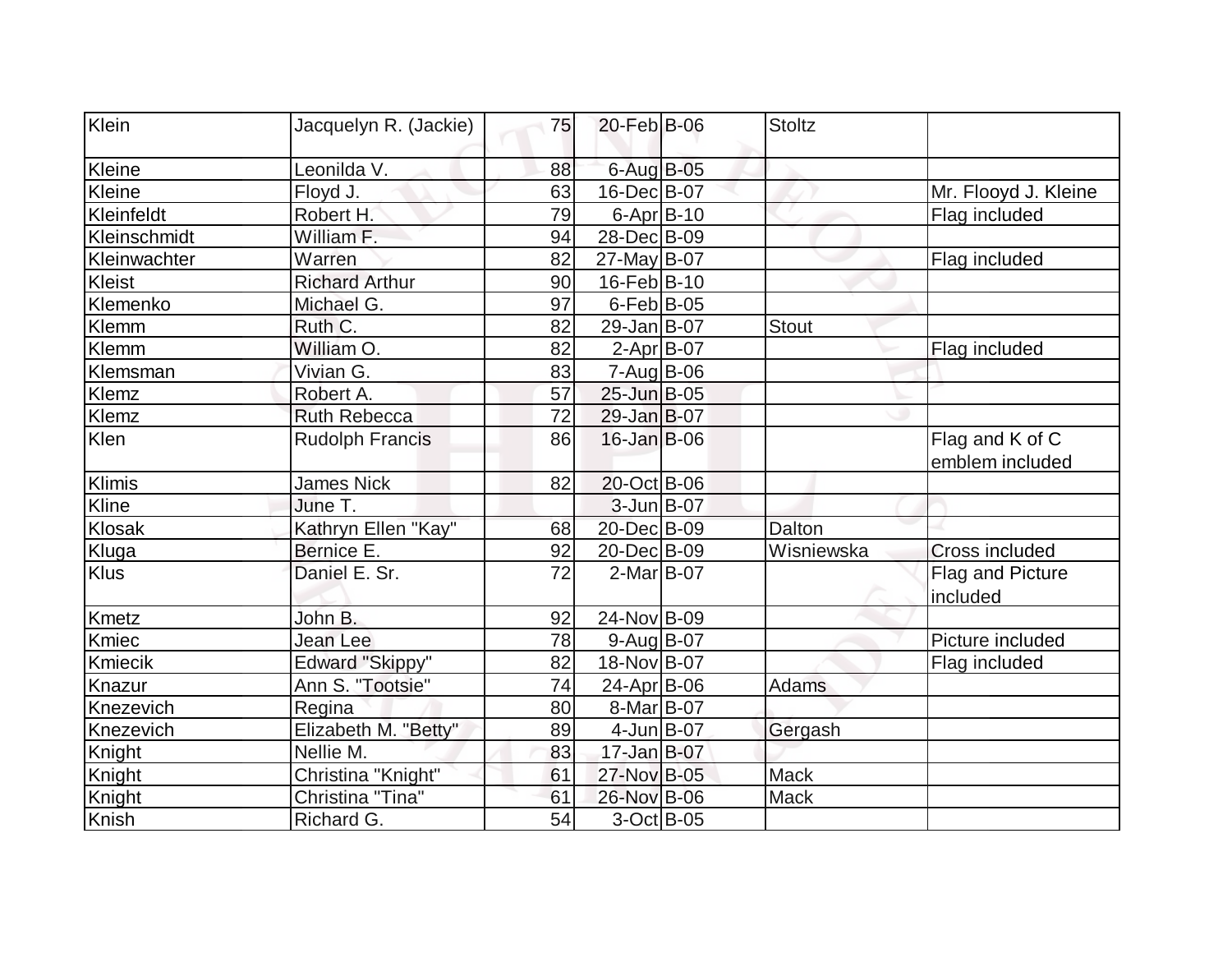| Knish          | Andrea K., JD         | 57 | 29-Mar B-10            |            |          |                                             |
|----------------|-----------------------|----|------------------------|------------|----------|---------------------------------------------|
| Knoch          | <b>Marvin Earl</b>    | 58 |                        | 3-Jul B-06 |          | Flag included                               |
| Knoche         | <b>Ruth Elizabeth</b> | 92 | 3-Mar B-08             |            |          |                                             |
| Knopp          | <b>Richard Lee</b>    | 75 | $2$ -Jun $B$ -07       |            |          |                                             |
| Knowles        | Thomas J. Sr.         | 79 | $22$ -Feb $ B-09 $     |            |          | Flag included                               |
| Kobeszka       | Jerome W. Sr.         | 75 | 19-Jul B-08            |            |          | Flag included                               |
| Koble          | Charles "Chuck"       | 64 | $12$ -Jan $ B-09 $     |            |          |                                             |
| Koble          | Florence J.           | 66 | 13-Dec B-07            |            |          | Picture included                            |
| Koby           | Elizabeth "Elaine"    | 83 | 29-Dec B-08            |            |          |                                             |
| Koch           | Gilford D. "Gibby"    | 84 | $1-Feb B-07$           |            |          | Flag included                               |
| Koch           | Mildred "Mickie"      | 58 | 16-Jul B-07            |            | Conaway  |                                             |
| Koch           | Alma R.               | 76 | $7 - Jun$ $B-07$       |            | Zelenack |                                             |
| Koch           | Paul G.               | 87 | $20$ -May B-06         |            |          |                                             |
| Koche          | Lucille E.            | 94 | 25-Apr B-10            |            | Cook     |                                             |
| Kocsis         | Lillian               | 80 | 22-Nov B-09            |            | Maslar   |                                             |
| Kocsis         | Joseph Stephen        | 59 | 1-Oct B-09             |            |          |                                             |
| Kocur          | <b>Sharon Kay</b>     | 57 | $4-Feb B-08$           |            | Sandor   | Full name Shaon Kay<br>(Kocur) Esboldt      |
| Koczur         | <b>Raymond Henry</b>  | 58 | 17-Apr B-06            |            |          | Flag included                               |
| <b>Kodicek</b> | Rudolph M. "Rudy"     |    | 10-Mar <sub>B-09</sub> |            |          | Star of David included                      |
| Koehler        | Violet                | 86 | 19-Sep B-08            |            |          | Full name Violet<br><b>Isaacson Koehler</b> |
| Koenig         | Doris E.              | 87 | 19-Aug B-07            |            |          |                                             |
| Koeppen        | Raymond               | 93 | 12-Jul B-07            |            |          | Mr. Ramond C.<br>Koeppen                    |
| Koester        | Harry W.              | 89 | $6 - Apr$ B-10         |            |          | Picture included                            |
| Kogut          | Edward                | 95 | 22-Dec B-09            |            |          |                                             |
| Kolan          | Rose M.               | 94 | 3-Oct B-05             |            |          |                                             |
| Kolar          | James B.              | 80 | 10-Oct B-08            |            |          | Flag included                               |
| Kolas          | Peter J.              |    | 17-Apr B-06            |            |          |                                             |
| Kolb           | Jerome M.             | 91 | 20-Feb B-06            |            |          |                                             |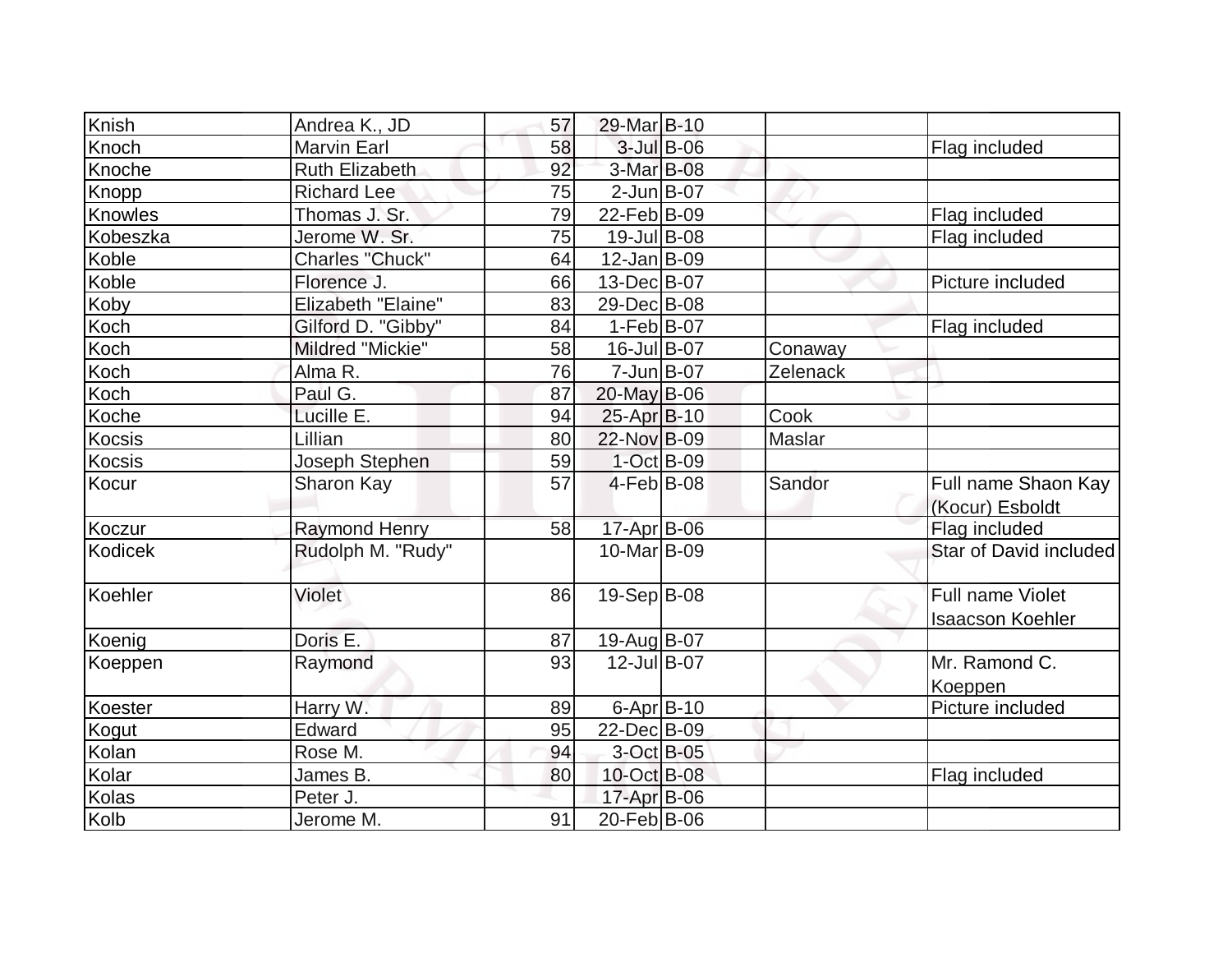| Kolc         | Emilia                | 91 | 17-Aug B-07       |                  |                       |
|--------------|-----------------------|----|-------------------|------------------|-----------------------|
| Kolisz       | <b>Ricky Paul</b>     | 36 | 6-Mar B-05        |                  |                       |
| Kollasch     | Geneva L.             | 92 | 22-Jul B-06       |                  |                       |
| Koller       | John C.               | 82 | $21$ -May B-07    |                  | Flag included         |
| Kolody       | Robert E.             | 55 | 27-Jun B-08       |                  |                       |
| Kolodziej    | Frank W.              |    | $11$ -Jan $ B-06$ |                  | Flag included         |
| Kolodziej    | Peggy A.              | 81 | $8 - Jan$ B-07    | <b>Duckworth</b> |                       |
| Kolosci      | Anna                  | 87 | 16-Jul B-07       |                  |                       |
| Koltul       | Eugenia "Jena"        | 87 | $1-Mar$ B-06      | Michalak         |                       |
| Komanecki    | William S.            | 83 | 24-Feb B-07       |                  | <b>Cross included</b> |
| Kominski     | Thomas W.             | 73 | 24-May B-09       |                  |                       |
| Kona         | Steve George Sr.      | 88 | $8$ -May $E$ -01  |                  |                       |
| Konecki      | Thomas F.             | 69 | 19-Apr B-07       |                  |                       |
| Konow        | Otto Jr.              | 86 | $13$ -Jan $B$ -06 |                  |                       |
| Kooi         | Helen                 | 85 | 20-Jul B-05       |                  |                       |
| Kookich      | John "Goose"          | 83 | 15-Jun B-09       |                  |                       |
| Kookich      | Sophie M.             | 78 | 16-Mar B-09       | Halket           |                       |
| Koonce       | Laverna               | 74 | $27$ -Jan $B-10$  |                  | Picture included      |
| Koontz       | Walter C., III "Buck" |    | 23-Jul B-05       |                  |                       |
| Kooy         | Edwin R.              | 84 | 10-Feb B-07       |                  |                       |
| Kooy         | Wanda E.              | 75 | 18-Jul B-08       | Zandstra         |                       |
| Kopanski     | Robert M.             | 86 | 23-Jun B-07       |                  |                       |
| Kopil        | Slyvia F.             | 77 | 31-Aug B-09       |                  |                       |
| Kopilash     | John P. Sr.           |    | $17 - Jan$ B-07   |                  |                       |
| Kopp         | Catherine             | 87 | 5-Oct B-07        |                  |                       |
| Koppers      | Donald B.             | 52 | $4$ -Dec $B$ -06  |                  |                       |
| Koppitz      | Margaret A.           | 80 | 19-Dec B-06       | Heimbuch         |                       |
| <b>Korak</b> | <b>Milan Emil</b>     | 87 | 10-Oct B-08       |                  |                       |
| Korczyk      | Margaret M.           | 81 | $1$ -Oct B-09     |                  | Flag included         |
| Korellis     | James S. D.D.S.       | 87 | 9-May B-09        |                  | Flag included         |
| Korenic      | Ivan                  | 71 | 28-Mar B-08       |                  | Flag included         |
| Korhel       | Stephen T. III        | 59 | $23$ -Jan B-06    |                  | Picture included      |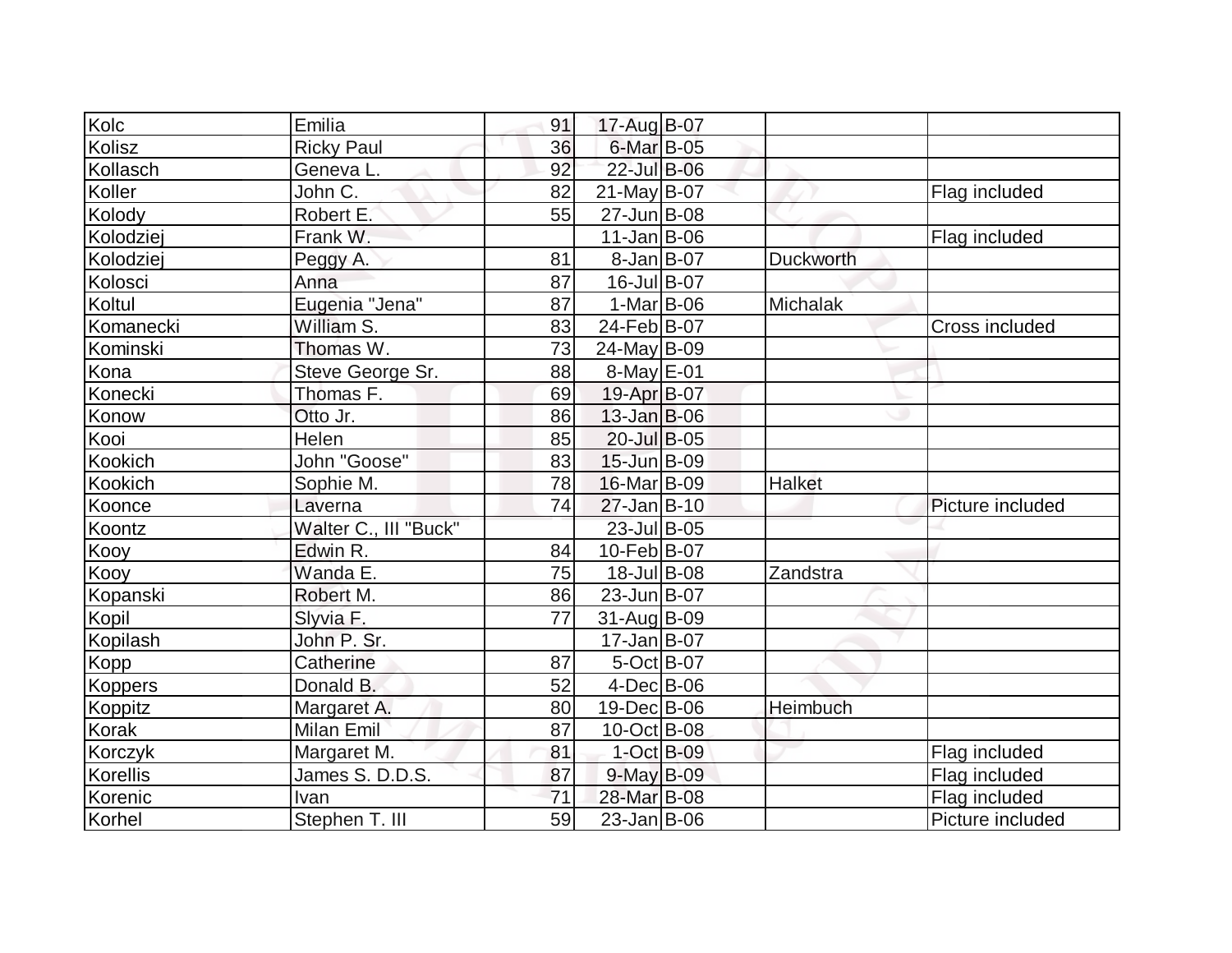| Kornas        | Raymond J.           | 89 | 29-May B-06        |                 |                         |
|---------------|----------------------|----|--------------------|-----------------|-------------------------|
| Korpella      | Virginia             | 59 | 28-Apr B-07        |                 |                         |
| Kortenhoven   | Johanna G.           | 82 | 24-Aug B-07        | <b>Beenes</b>   |                         |
| Kortokrax     | Everett M.           | 76 | 25-Oct B-08        |                 | Picture included        |
| Korzenecki    | Geraldine D.         | 70 | $18$ -Jan $ B-07$  |                 |                         |
| Korzeniewski  | Sidney "Ziggy"       | 76 | $31$ -Jul B-06     |                 | Picture included        |
| Kosarko       | Kevin P.             | 49 | 13-Aug B-06        |                 |                         |
| Koschal       | Rose M.              | 82 | 17-Nov B-06        |                 |                         |
| Koselke       | Rita J.              | 77 | $1-Nov B-07$       |                 |                         |
| Koselke       | Eugene               | 86 | $11$ -Jul B-06     |                 |                         |
| Kosiba        | Thomas W.            | 79 | 9-Mar B-11         |                 | Flag included           |
| <b>Kosier</b> | Marinko              | 66 | 28-Sep B-08        |                 | <b>Cross included</b>   |
| <b>Kosik</b>  | Helen                | 86 | 23-Oct B-07        | Janosz          | Full name Helen         |
|               |                      |    |                    |                 | (Kosik) Derosa          |
| Kosin         | Gertrude L.          | 95 | $5-Sep$ B-10       |                 |                         |
| Kosinski      | Dorothy              | 87 | 10-Dec B-07        | <b>Kuchcik</b>  |                         |
| Kosior        | Elizabeth M. "Betty" | 69 | 27-Oct B-06        |                 |                         |
| Koskey        | Stanley M.           | 65 | 20-Dec B-09        |                 | Picture included        |
| Kosovac       | Milorad              | 74 | 13-Dec B-07        |                 |                         |
| <b>Koss</b>   | James D.             | 92 | $16$ -Apr $ B$ -06 |                 |                         |
| Kostelnak     | Edward               | 91 | $5-Nov$ B-06       |                 | <b>Full name Edward</b> |
|               |                      |    |                    |                 | Kostelanak              |
|               |                      |    |                    |                 | (Koscielniak)           |
| Kostolnik     | Emma                 | 88 | $27$ -Aug $B$ -06  |                 |                         |
| Kostur        | Andja                | 85 | 29-Oct B-06        |                 | Cross included          |
| Kot           | Walter               | 92 | 18-Dec B-06        |                 |                         |
| Kotarski      | Mary L.              | 75 | 25-May B-09        | <b>Tower</b>    |                         |
| Kotlowski     | Barbara Vada         | 54 | 24-Dec B-07        | Parrott         |                         |
| Kotul         | Eugenia "Jean"       | 87 | 2-Mar B-07         | <b>Michalak</b> |                         |
| <b>Koufos</b> | James P.             | 75 | 8-Mar B-07         |                 | Flag included           |
| Koumoundouros | Nicholas W.          | 55 | 25-May B-09        |                 |                         |
| Kountz        | Thomas R.            | 75 | $8$ -Jan B-06      |                 |                         |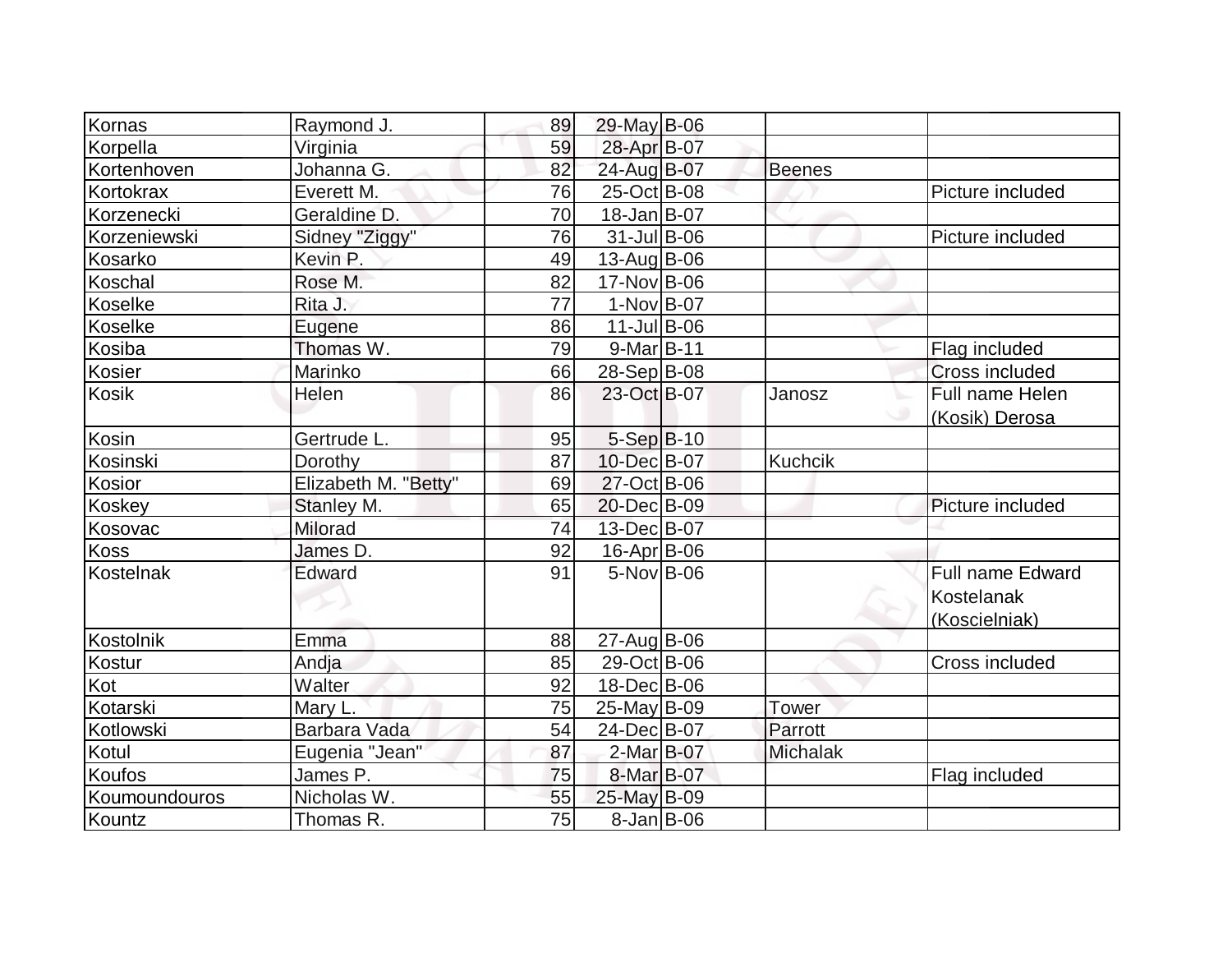| Kouros            | Joan L.               | 64 | $2$ -Nov B-09    |                      |                                                 |
|-------------------|-----------------------|----|------------------|----------------------|-------------------------------------------------|
| Kouros            | Pete C.               | 76 | $1-May$ B-06     |                      |                                                 |
| Kovach            | Alice                 | 90 | 10-May B-09      |                      | Star of David included                          |
| Kovacik           | Julia E.              | 86 | $3$ -Jan B-07    | <b>Blasko</b>        |                                                 |
| Kovacik           | John M.               | 73 | $9$ -May B-09    |                      |                                                 |
| Kovacik           | Florence Joan         | 87 | $5$ -Dec $B$ -08 | <b>Bunchek</b>       |                                                 |
| Koval             | <b>Andrew Adam</b>    |    | $25 - Jan$ B-08  |                      |                                                 |
| Kovco             | Marko                 | 63 | $6$ -Apr $B$ -10 |                      |                                                 |
| Kovecsi           | James                 | 90 | 29-May B-06      |                      | Flag included                                   |
| Kowal             | Alan                  |    | 30-Oct B-06      |                      |                                                 |
| Kowalski          | Rosemary              | 75 | 23-Oct B-05      | <b>Jastrzebowski</b> |                                                 |
| <b>Kozdras</b>    | <b>Frank Anthony</b>  | 86 | 16-Mar B-09      |                      | Picture included                                |
| Kozel             | Evelyn A.             | 76 | $11-Apr$ B-08    |                      | <b>Flag included</b>                            |
| <b>Kozikowski</b> | Leonard J.            | 81 | 19-Mar B-09      |                      | Flag included                                   |
| Kozkiwsju         | Josephine B.          | 87 | 16-Mar B-10      | Parsanko             |                                                 |
| Kozlowski         | Priscilla             | 88 | $2$ -May B-10    | <b>Michalek</b>      |                                                 |
| <b>Kozy</b>       | Adrian                | 84 | $23$ -May B-09   |                      | Flag included                                   |
| Krachey           | Dorothy M.            | 85 | 22-Sep B-07      |                      |                                                 |
| Krager            | James R.              | 70 | 12-Nov B-05      |                      |                                                 |
| Krajci            | <b>John Paul</b>      | 78 | 30-Mar B-09      |                      | Picture included                                |
| Krajewski         | <b>Thaddeus "Ted"</b> | 85 | $11-Feb B-07$    |                      |                                                 |
| <b>Kraly</b>      | Betty A.              | 74 | 18-Jun B-06      | Pavlovich            |                                                 |
| <b>Kraly</b>      | Fred A.               | 82 | $11$ -Jul B-07   |                      | Flag / K of C<br>/Abraham Lincoln 4th<br>Degree |
| Kramer            | Johanna               | 94 | $13-Sep B-09$    | <b>Boerhave</b>      |                                                 |
| Kramer            | Robert Alan "Bob"     | 57 | 19-Nov B-06      |                      |                                                 |
| Krammin           | John L.               | 79 | 8-Jun B-10       |                      |                                                 |
| Krammin           | Geneva G.             | 81 | 26-May B-07      |                      |                                                 |
| Krampen           | Barbara J.            |    | 21-Jan B-10      | Vitalone             |                                                 |
| Kratz             | Karl                  | 63 | 16-Jul B-07      |                      | Picture included                                |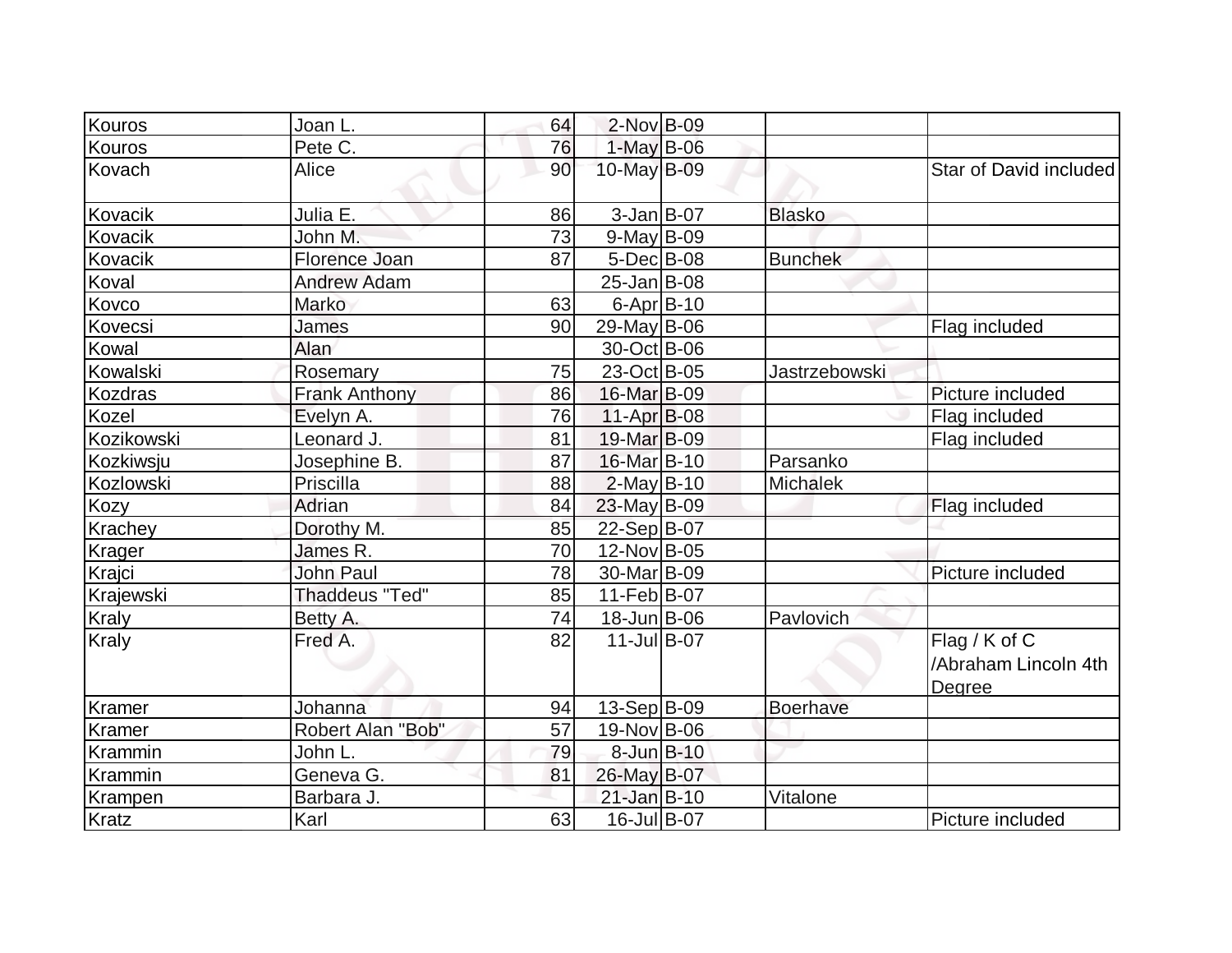| Kraus           | Donald M.               | 70 | 22-Feb B-09      |                  |               |                       |
|-----------------|-------------------------|----|------------------|------------------|---------------|-----------------------|
| Krause          | Helen                   | 90 |                  | 4-Jul B-07       | Saler         |                       |
| Krause          | Michael Walter          | 54 | 30-Mar B-09      |                  |               |                       |
| Kregel          | Roger                   | 82 | 26-Nov B-06      |                  |               | Picture included      |
| Kreidler        | Mary C.                 | 93 | 20-Aug B-07      |                  |               |                       |
| <b>Kreps</b>    | Dorothy                 | 87 | $7$ -May B-06    |                  |               | Picture included      |
| Krieg           | Emma                    |    | 5-Nov B-06       |                  |               |                       |
| Krieter         | Frances R.              | 93 | $1-Jan$ B-08     |                  | <b>Doffin</b> |                       |
| Krieter         | Barbara P.              | 86 | 19-Oct B-06      |                  | Schmidt       |                       |
| Krieter         | Arthur J.               | 85 | 11-May $B-09$    |                  |               |                       |
| Krieter         | <b>Donald Lee</b>       | 68 | 10-Feb B-06      |                  |               |                       |
| Krikshiunas     | Margaret H.             | 88 | 27-May B-07      |                  | Schoon        | Flag included         |
| Kristanovski    | <b>Krste</b>            | 71 | 29-Oct B-06      |                  |               | Cross included        |
| Kristensen      | <b>Kathleen Mary</b>    | 32 | 25-Jun B-06      |                  | Dujmovich     | Picture included      |
| Kriston         | George Andrew Jr.       | 89 | 12-Nov B-06      |                  |               |                       |
| Krizman         | Peter (Doug)            | 85 | 23-Oct B-07      |                  |               | Flag included         |
| <b>Krizmis</b>  | Ann N.                  | 86 |                  | $5$ -Jul $B$ -06 |               |                       |
| Krochta         | <b>Steve</b>            | 80 | 22-Jun B-08      |                  |               | <b>Cross included</b> |
| Krol            | John                    | 87 | 14-Apr B-09      |                  |               |                       |
| Krol            | <b>Stanley</b>          | 87 | 12-Nov B-06      |                  |               |                       |
| Krol            | Joseph                  | 90 | 24-Jan B-10      |                  |               |                       |
| Kroll           | <b>Charlotte "Chic"</b> |    | $9$ -Aug B-06    |                  | Demkowicz     |                       |
| Kroll           | Jerome G.               | 53 | $3$ -Jun $B$ -07 |                  |               | Flag included         |
| Kroll           | <b>Stanley</b>          | 90 | 21-Nov B-08      |                  |               |                       |
| Krooswyk        | Milton                  | 91 | $8$ -Dec $B$ -09 |                  |               |                       |
| <b>Kroslack</b> | <b>Robert Michael</b>   | 45 | 30-Sep B-07      |                  |               |                       |
| <b>Krsak</b>    | John E.                 | 78 | 30-Jun B-07      |                  |               | Flag included         |
| Krstulovich     | Michael J.              | 57 | 26-Nov B-06      |                  |               |                       |
| Krueger         | Philomene               | 81 | 18-Oct B-06      |                  | Bonneau       |                       |
| Krug            | <b>Paul Martin</b>      | 68 | 24-Mar B-09      |                  |               |                       |
| Kruger          | Hilda M.                | 94 | 28-Jul B-06      |                  |               | Picture included      |
| Kruger          | Willliam R.             | 59 | $8-Apr$ B-07     |                  |               |                       |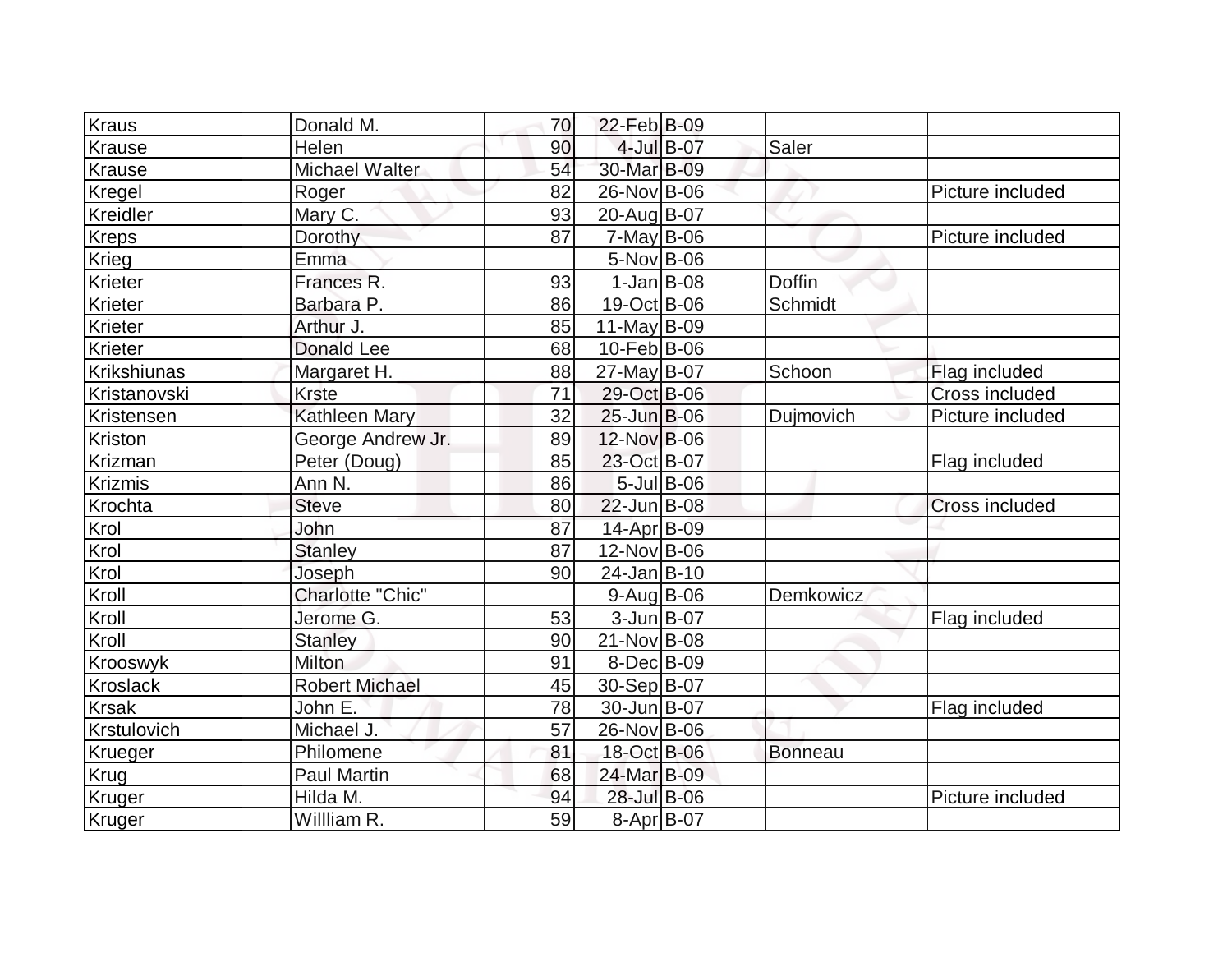| Krupa           | Fred                 | 76 | 28-Sep B-09       |               |                  |
|-----------------|----------------------|----|-------------------|---------------|------------------|
| Krupa           | Daniel M.            | 84 | 3-Dec B-06        |               | Flag included    |
| <b>Kruslack</b> | Robert M.            | 45 | 29-Sep B-09       |               |                  |
| Kruzic          | Sophia               | 92 | $4-Jan$ B-07      |               |                  |
| Krygiel         | Catherine M.         | 91 | $5-Sep B-10$      |               |                  |
| Krygier         | Betty M.             | 57 | $3-Dec B-06$      |               |                  |
| Krysinski       | <b>Edmond Walter</b> | 69 | 8-May E-01        |               | Flag included    |
| Krzekotowski    | Andrew               | 49 | $13$ -Jun $B$ -07 |               |                  |
| Krzyminski      | Stanley J.           | 86 | $2$ -Feb $ B-09 $ |               |                  |
| Kubacki         | Edward M. "Sonny"    | 69 | 16-Feb B-10       |               | Flag included    |
| Kubacki         | Vicki                | 38 | 25-Mar B-07       |               |                  |
| <b>Kubacki</b>  | Patricia A.          | 78 | 23-Nov B-07       | <b>Newell</b> | Picture included |
| <b>Kubiak</b>   | Linda A.             | 54 | 21-Aug B-07       |               |                  |
| <b>Kubilis</b>  | Scott A.             | 29 | $4$ -May B-09     |               |                  |
| <b>Kubisz</b>   | Sophie               | 88 | $13$ -Jun $B$ -08 | Baran         |                  |
| Kuchenbecker    | Steve "Smokey"       | 93 | 6-Apr B-10        |               |                  |
| <b>Kuchta</b>   | Kathleen             | 28 | 30-Jan B-07       |               |                  |
| <b>Kucken</b>   | Carrie L.            |    | 14-Feb B-06       | Rogowski      |                  |
| Kucsera         | Jospeh Anton         | 77 | 28-Oct B-06       |               |                  |
| Kuehl           | Sandra Lynn          |    | 25-Feb B-08       | <b>Scott</b>  |                  |
| <b>Kuehl</b>    | John H.              | 67 | $27 - Jan$ B-10   |               | Flag included    |
| Kuehl-Ullom     | Margaret L.          | 87 | 24-Feb B-08       |               |                  |
| Kuglin          | Dennis L.            | 48 | 24-Mar B-09       |               |                  |
| Kuhlmann        | Dennis A.            | 53 | $22$ -Jan $ B-06$ |               |                  |
| <b>Kuhns</b>    | Kenneth A.           | 55 | $21$ -Jan $B-10$  |               |                  |
| Kuiper          | Kelly D.             | 41 | 17-Sep B-05       |               |                  |
| Kuiper          | Dick "Rick"          | 59 | 19-Mar B-09       |               |                  |
| Kujawski        | Lillian M.           | 85 | $9 - Apr$ B-06    | Karschiner    |                  |
| Kujawski        | Roman                | 90 | 4-Jul B-07        |               | Flag inlcluded   |
| <b>Kukuch</b>   | Caroline M.          | 86 | $2$ -Feb $B$ -09  | Macko         |                  |
| Kulanko         | Dorothea "Jean"      | 74 | 25-Feb B-07       |               |                  |
| Kulavick        | Joseph W.            | 55 | 31-Aug B-09       |               | Flag included    |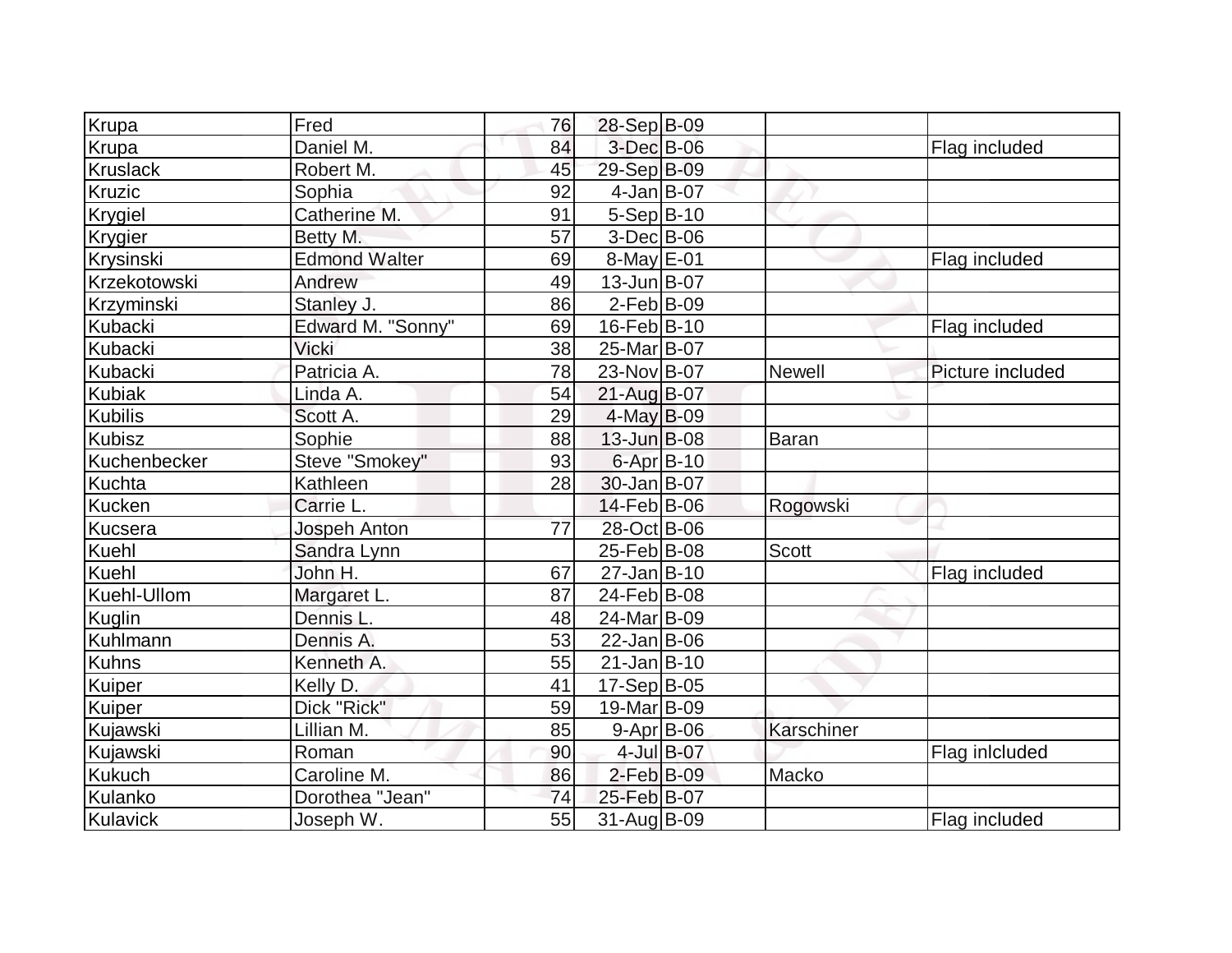| Kulchawik      |                      | 50              | 18-Mar B-07        | Pankovich   |               |
|----------------|----------------------|-----------------|--------------------|-------------|---------------|
|                | Sheryl J.            |                 |                    |             |               |
| Kulcsar        | <b>Paul Balint</b>   | 87              | 28-Mar B-08        |             |               |
| Kulpa          | Edward B.            | 82              | 4-Nov B-07         |             | Flag included |
| Kuna           | Joseph               | 84              | 22-Dec B-09        |             | Flag included |
| Kunas          | Andrew E.            | 81              | 27-May B-07        |             | Flag included |
| Kundrat        | Helen                |                 | $4-Sep B-06$       | Waznonis    |               |
| Kurasz         | Carmella             | 84              | $29$ -May B-06     | Caturano    |               |
| Kurek          | Patrick S.           | 66              | $15$ -Jun $B$ -09  |             |               |
| Kurella        | Charles J. "Kuzy"    | 87              | $4$ -Mar $B$ -09   |             | Flag included |
| <b>Kurkey</b>  | Robert L.            | 74              | 14-Aug B-06        |             | Flag included |
| <b>Kurrack</b> | James "Jim"          | 79              | $4$ -Jan $ B-07$   |             |               |
| Kurth          | Mary Ann             | 77              | $27$ -Feb $ B$ -06 | Dominik     |               |
| Kurto          | George M.            | 78              | $3$ -Jun $B$ -07   |             |               |
| Kurylo         | John                 | 83              | 28-Nov B-04        |             | Flag included |
| <b>Kusbel</b>  | Irene H.             |                 | $1-Sep B-05$       |             |               |
| Kustka         | Edward J.            | 77              | $16$ -Jun $B$ -07  |             | Flag included |
| Kutkoski       | Anthony F.           | 89              | 12-Nov B-06        |             |               |
| <b>Kuzemka</b> | Sam                  | 77              | $21-Apr$ B-09      |             |               |
| Kuzmanoff      | Chris J.             | $\overline{77}$ | $2$ -Jun B-07      |             |               |
| <b>Kuznar</b>  | Barney S.            | 90              | $7 - Jun$ $B - 07$ |             |               |
| Kuzniar        | Lottie I.            | 86              | $19-Sep B-08$      |             |               |
| Kwasny         | Frank C.             | 64              | 23-Jun B-07        |             |               |
| Kyusilka       | Charles H.           | 83              | $4-Oct$ B-07       |             | Flag included |
| Labella        | Salvatore Jr. "Jake" | 75              | 20-Jun B-10        |             | Flag included |
| Labella        | Dorothy              | 72              | $1-May$ B-06       | Oderwald    |               |
| Labitan        | Cesar C., Dr.        | 78              | $1-Apr$ B-07       |             |               |
| Labuda         | Ronald C.            | 67              | 18-May B-09        |             |               |
| Lacanski       | <b>Mary</b>          | 89              | 10-Aug B-09        | Mihailovich |               |
| Lachcik        | Helen                | 91              | 24-Jul B-05        | Maliszewski |               |
| Lachowicz      | John Joseph Jr.      | 12              | 26-Jun B-07        |             |               |
|                | (Johnny)             |                 |                    |             |               |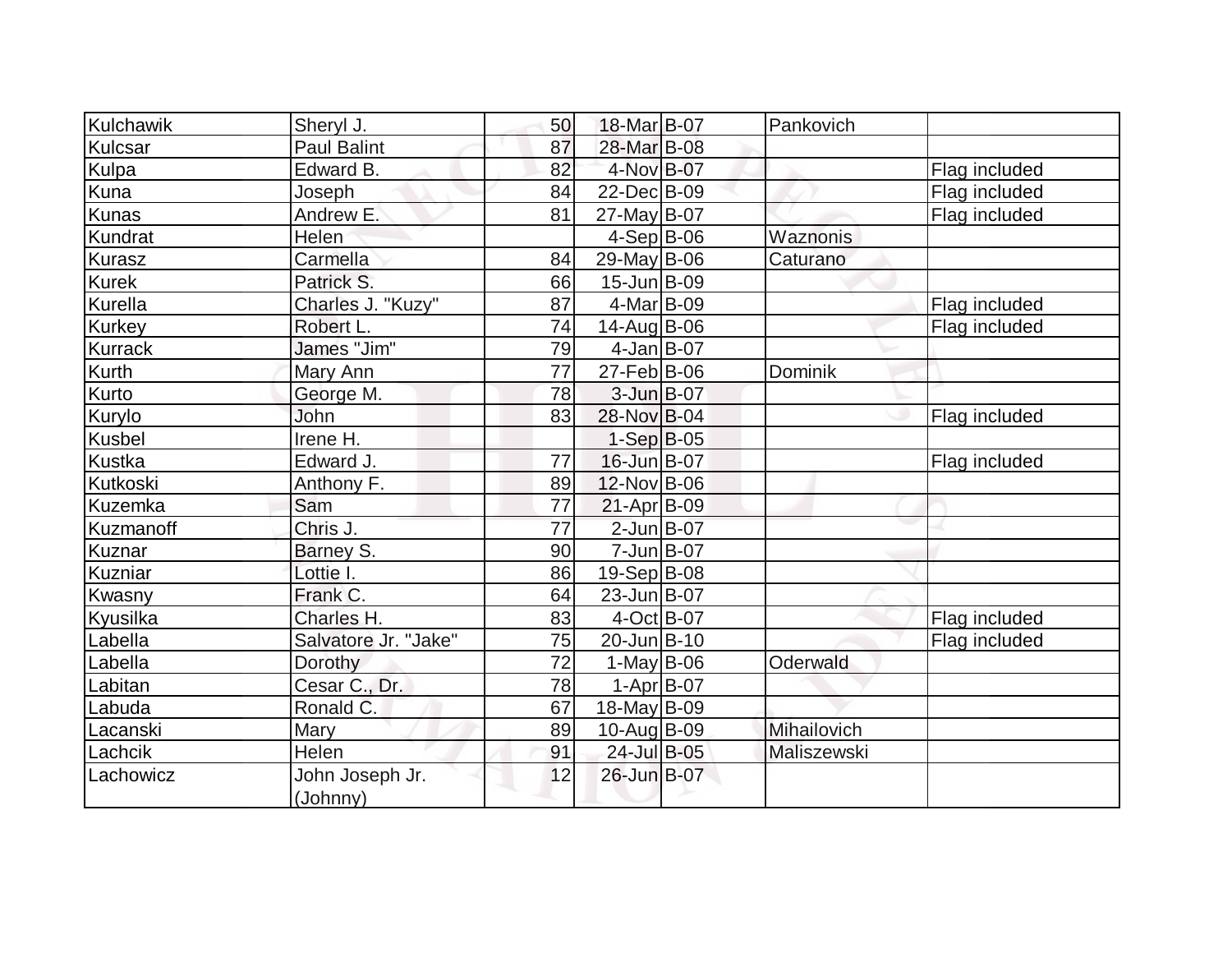| Laciak     | John Anton                  | 64  | 18-Dec B-06       |               |         | Flag and Picture         |
|------------|-----------------------------|-----|-------------------|---------------|---------|--------------------------|
|            |                             |     |                   |               |         | included                 |
| Lackey     | Tony Lee Sr.                | 51  | 8-Nov B-06        |               |         |                          |
| Lackhouse  | Richard D.                  |     | $2$ -Dec $B$ -07  |               |         |                          |
| Lacko      | Charles S. "Chuck"          | 78  | $5$ -Dec $B$ -08  |               |         | Flag included            |
| Lacny      | Mitchell E.                 | 88  | $11-Sep B-08$     |               |         | Flag included            |
| Lacopulos  | Helen                       | 98  | $21$ -Jan $B-10$  |               |         |                          |
| Lacourse   | Otilia H. "Tillie Yuran"    | 81  | $9-Oct$ B-08      |               |         | Full name Otilia H.      |
|            |                             |     |                   |               |         | Ciochina-Lacourse        |
| Lacroix    | <b>Richard Louis (Berg)</b> | 57  |                   | $1$ -Jul B-06 |         | Flag included            |
| Laczi      | <b>Theresa</b>              | 94  | $1-Dec$ B-10      |               | Zajicek | Full name Theresa        |
|            |                             |     |                   |               |         | <b>Galik Laczi</b>       |
| Ladd       | Gertrude L.                 | 92  | $7-Sep$ B-09      |               |         |                          |
| Lafferty   | Marie L.                    | 84  | 26-Jan B-07       |               |         |                          |
| Lafferty   | Martha F. "Francie"         | 92  | 1-Mar B-07        |               |         |                          |
| Lafontaine | Bessie K.                   | 93  | 25-Oct B-06       |               |         |                          |
| Lagocki    | Ann                         | 103 | 12-Mar B-09       |               | Demps   | Full name Anna           |
|            |                             |     |                   |               |         | Hermanski Lagocki        |
| LaHayne    | Alvin E.                    | 95  | 3-Nov B-07        |               |         |                          |
| Lahey      | <b>Dolores</b>              | 80  | 28-Nov B-06       |               |         | <b>Full name Dolores</b> |
|            |                             |     |                   |               |         | <b>Lahey Spanier</b>     |
| Lahners    | Willie John                 | 80  | $5 - Jan$ B-08    |               |         | Flag included            |
| Lajewski   | Thomas T.                   | 68  |                   | 7-Jul B-07    |         | Flag included            |
| Lake       | Virginia Lee                | 72  | 16-Oct B-08       |               |         |                          |
| Lake       | Marvin E.                   | 84  | $17 - Jan$ B-07   |               |         |                          |
| Lake       | Dorothy "Jerry"             | 83  | 15-Dec B-09       |               |         |                          |
| Lakin      | Sylvia Ruth                 | 82  | $4$ -Jun $B$ -07  |               |         | Star of David included   |
| Lalic      | Draga                       | 80  | 14-Jul B-06       |               |         | Cross included           |
| Lalic      | Obrad                       | 85  | 23-Jul B-06       |               |         | Cross included           |
| Lamb       | Judith K.                   | 79  | 18-Apr B-07       |               |         |                          |
| Lambert    | <b>Donald Clifton</b>       | 39  | $14$ -Jun $B$ -06 |               |         |                          |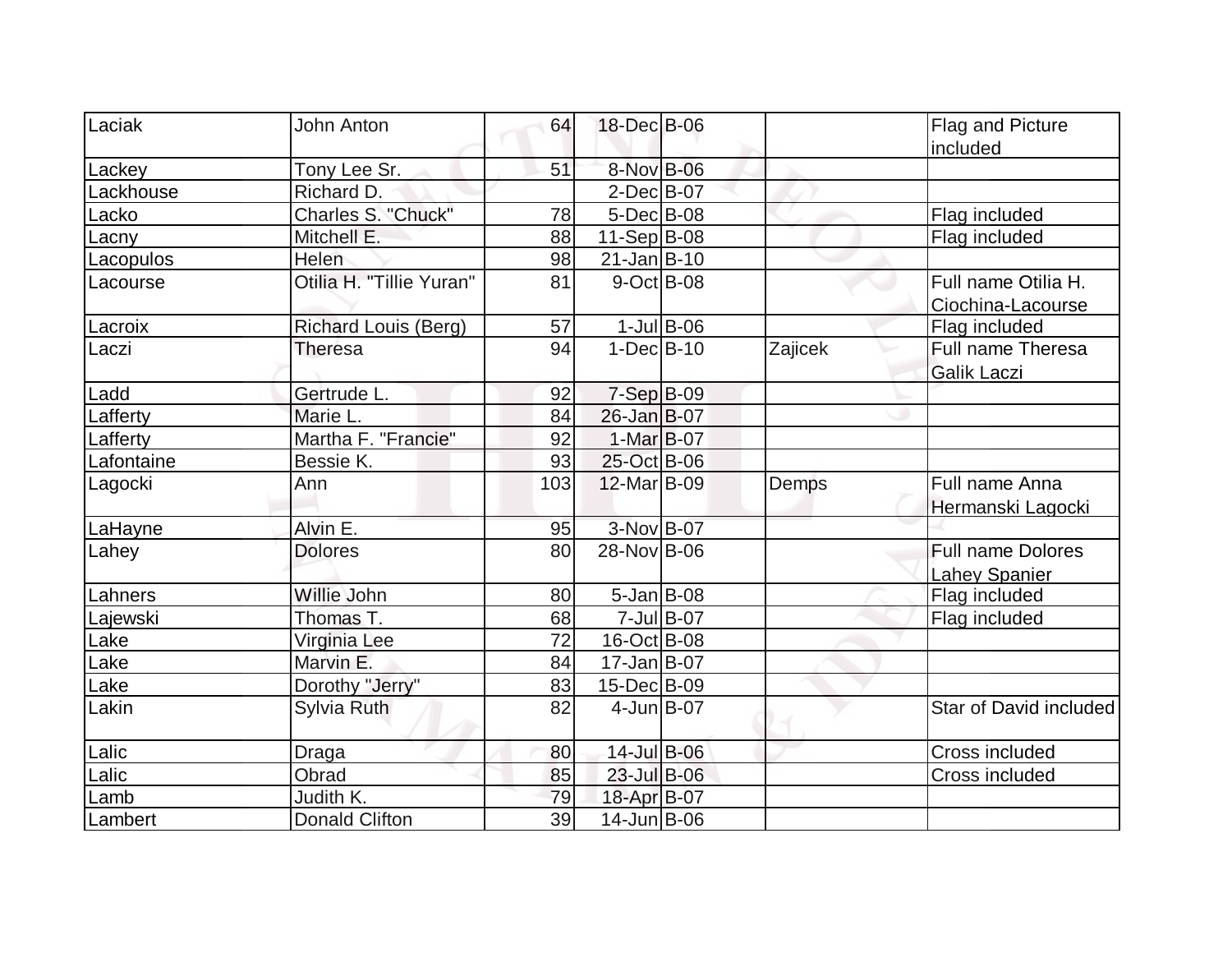| Lambert   | <b>Ida Clarie</b>      | 89 | 12-Jul B-07       | Guernesy     |                   |
|-----------|------------------------|----|-------------------|--------------|-------------------|
| Lambreth  | Linda                  | 56 | 10-Feb B-07       |              |                   |
| Lamm      | Irene V.               | 76 | $6$ -Feb $B$ -05  | Koronkiewicz |                   |
| Lampa     | <b>Dolores</b>         | 76 | 14-Mar B-08       | Chilla       |                   |
| Lamphier  | Daniel A.              | 61 | $2-Apr B-07$      |              |                   |
| Lamski    | Martir                 | 87 | 14-Dec B-09       |              | Flag included     |
| Landeck   | Louis W.               | 88 | 10-Feb B-07       |              |                   |
| Landis    | Irene M.               | 88 | 15-Nov B-07       |              |                   |
| Landrum   | <b>Bynetta "Sis"</b>   |    | $7 - Apr$ B-10    |              |                   |
| Lane      | Roger                  | 87 | $2$ -Jan B-09     |              |                   |
| Lane      | Ardellle               |    | $21$ -Aug $ B-07$ |              | Ardell Lane Ogden |
| Lane      | Lyndall M.             | 83 | 18-Dec B-06       |              |                   |
| Lang      | Harold L. Sr.          | 65 | 6-Aug B-06        |              |                   |
| Langbehn  | David John "Skip"      | 55 | $31$ -Jan $B$ -08 |              | Flag included     |
| Lange     | Catherine "Kay"        | 90 | 21-Mar B-08       |              |                   |
| Lange     | Galen "Butch"          |    | 29-May B-06       |              | Flag included     |
| Langley   | Peter R.               | 23 | $1$ -Jun $B$ -07  |              |                   |
| Langlotz  | <b>Marion</b>          | 84 | $5$ -Jul B-06     | Wendt        |                   |
| Lankford  | Melvin M.              | 69 | 26-Nov B-06       |              |                   |
| Lankford  | <b>Raymond Charles</b> | 85 | 24-Sep B-07       |              | Flag included     |
| Lantz     | Cleone Lucinda         | 89 | 26-Aug B-07       |              |                   |
| Lappie    | Anabelle               | 82 | $8 - Jan$ B-07    |              |                   |
| Laramie   | Catherine J. (Pat)     | 77 | 18-Sep B-08       |              |                   |
| Larkin    | Ruby V.                | 92 | $2-Mar$ B-07      | Manley       |                   |
| Larson    | Lorraine A.            | 84 | 10-Dec B-07       |              |                   |
| Larue     | Helen R.               | 79 | 27-Oct B-06       |              | Picture included  |
| Lashbrook | Sandra J.              | 43 | $4$ -Aug B-07     | Fagen        |                   |
| Lashbrook | Jackie D.              | 70 | 19-Dec B-05       |              | Flag included     |
| Lashenik  | Mary E.                | 86 | 15-Sep B-09       |              |                   |
| Lasics    | Mary Threse            | 75 | 20-Dec B-09       | Vrabely      |                   |
| Laska     | Gene                   | 92 | 23-Aug B-07       |              |                   |
| Laskey    | Elizabeth J.           | 67 | $7 - Jan$ B-07    |              |                   |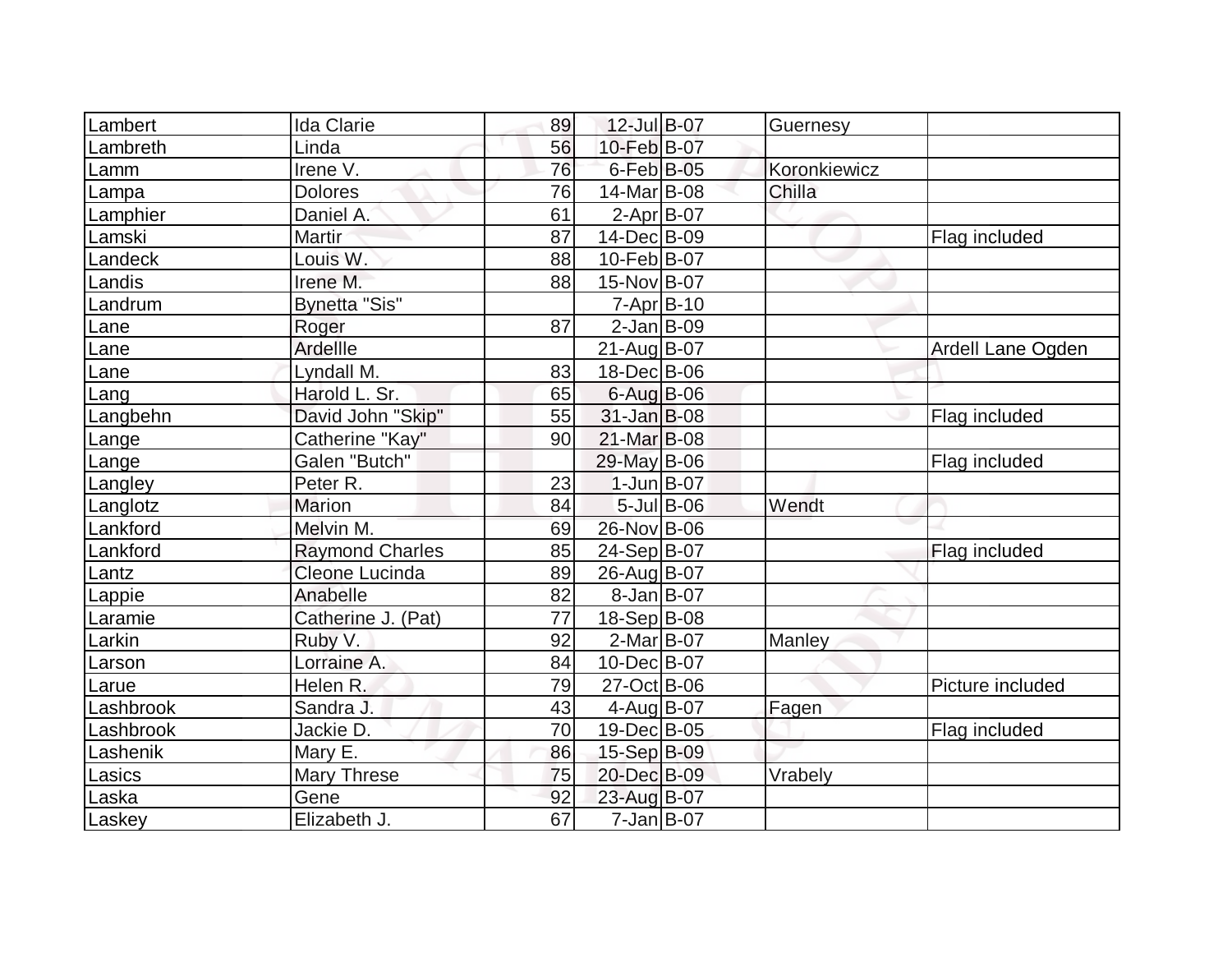| Laslow     | Wanda                         |     | 17-Nov B-05             |                  |            | Wagila                                  |
|------------|-------------------------------|-----|-------------------------|------------------|------------|-----------------------------------------|
| Lataski    | <b>Edward Robert</b>          | 87  | $1-Sep$ B-04            |                  |            |                                         |
| Lateff     | Mustafa Ali                   |     | 14-Apr B-08             |                  |            | See also Robert<br><b>Bobbi Ramirez</b> |
| Latko      | Genevieve L. "Jean"           | 81  | $5$ -Dec $B$ -08        |                  | Szarkowicz |                                         |
| Latkovich  | Daniel Joseph                 | 86  | $7$ -May B-06           |                  |            |                                         |
| Latta      | Margaret M.                   | 92  | $20$ -Jul B-06          |                  | Zember     |                                         |
| Latta      | Floyd T. Sr.                  | 65  | $13$ -Jan $ B-07 $      |                  |            |                                         |
| Lau        | John P. III                   | 53  | 24-Aug B-07             |                  |            |                                         |
| Laub       | Margaret B.                   | 79  | 26-Jun B-07             |                  |            |                                         |
| Lauderdale | Flossie                       | 86  | 18-Oct B-06             |                  |            |                                         |
| Lauerman   | Francis James "Jim"           | 86  | 27-May B-07             |                  |            | Flag included                           |
| Lauerman   | Harvey T.                     | 83  | 28-Jul B-06             |                  |            |                                         |
| Lavechia   | John F.                       | 87  | $5$ -May B-07           |                  |            | Flag included                           |
| Lavender   | Robert H                      | 61  | $5 - Jan$ $B - 08$      |                  |            |                                         |
| Laverman   | Henrietta                     | 95  | $5-Feb B-05$            |                  | Dykstra    |                                         |
| Laverman   | Faye E.                       | 65  | 16-Feb B-10             |                  | Jansen     |                                         |
| Laviolette | Beverly A.                    | 65  | $10$ -Aug B-08          |                  | Hansen     |                                         |
| Laviolette | William H. Sr. "Wild<br>Bill" | 75  | 8-Oct B-07              |                  |            |                                         |
| Lavitt     | Kathleen L. "Lena"            | 91  | 16-Aug B-07             |                  |            |                                         |
| Law        | Mary Katherine "Kay"          |     | 26-Apr B-09             |                  |            | Picture included                        |
| Lawinski   | Raymond M. "Googs"            | 68  | $18 - Jan$ B-07         |                  |            |                                         |
| Lawler     | Marguerite W.                 | 101 | $6 - Apr$ B-10          |                  |            |                                         |
| Lawler     | Sandra Kay                    | 68  | 15-Dec B-09             |                  |            |                                         |
| Lawrence   | Bernice M.                    | 84  | 13-Feb B-05             |                  |            |                                         |
| Lawrence   | <b>James Curtis</b>           | 73  |                         | $9$ -Jul $B$ -06 |            |                                         |
| Lawrence   | Louise                        | 86  | $3-Apr$ B-05            |                  |            |                                         |
| Lawson     | Dixie L.                      | 88  | 30-Mar B-09             |                  | Murphy     |                                         |
| Lawson     | Wallace J. "Wally"            | 75  | 30-Mar <sub>B</sub> -09 |                  |            |                                         |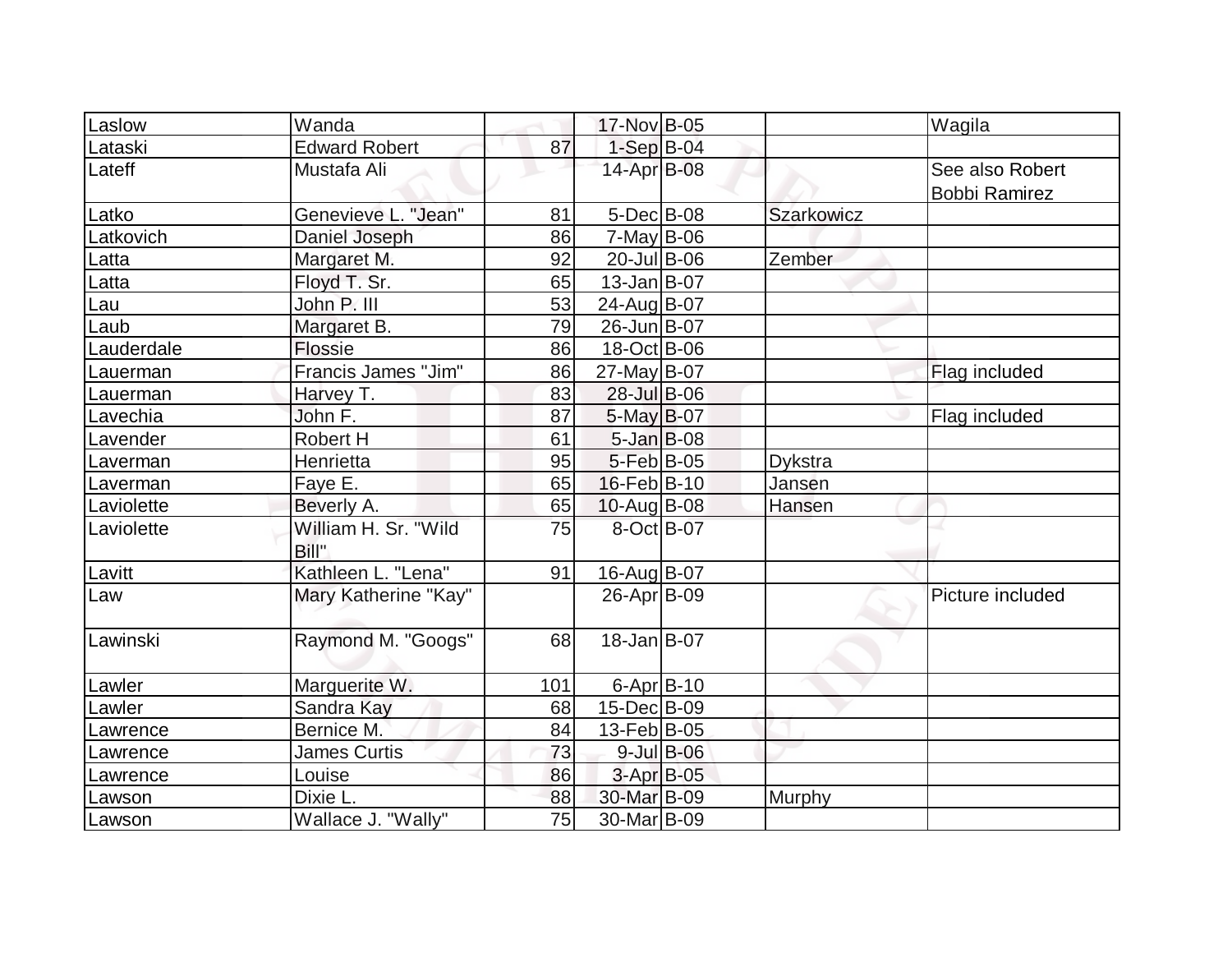|            | Annie L.                    | 82     | 27-May B-07             |                   |                   |                  |
|------------|-----------------------------|--------|-------------------------|-------------------|-------------------|------------------|
| Lawson     | Leonard H.                  | 72     | 12-Feb B-06             |                   |                   |                  |
| Lax        |                             | 79     | 6-Mar B-05              |                   |                   |                  |
| Lay        | Leonard                     |        |                         |                   |                   | Picture included |
| Layne      | Nancy A.                    | 66     | $11-Auq$ B-08           |                   | <b>Bystrzycki</b> |                  |
| Lazar      | <b>Mary</b>                 | 86     |                         | $5$ -Jul $ B$ -06 |                   |                  |
| Lazaroff   | Nathan Joseph               |        | 8-Dec B-09              |                   |                   |                  |
| Lazorik    | Richard J.                  | 74     | $5-Apr$ B-07            |                   |                   | Flag included    |
| Leach      | Emmett S.                   | 85     | 23-Apr B-07             |                   |                   | Flag included    |
| Leal       | Guadalupe                   | 74     | 25-Oct B-07             |                   |                   | Cross included   |
| Learman    | Robert R. "Bob"             | 77     | $25-Sep B-08$           |                   |                   | Flag included    |
| Leath      | Robert E.                   | 77     | $31$ -May B-06          |                   |                   |                  |
| Leaver     | Richard E. II               | 35     | 18-Mar <sub>B</sub> -06 |                   |                   |                  |
| Lebryk     | Karen                       | 47     | 28-May B-07             |                   | Sarengach         |                  |
| Lech       | Anna                        | 84     | 13-Mar B-06             |                   |                   |                  |
| Ledyard    | William R. "Bill"           | 65     | $17$ -May B-09          |                   |                   |                  |
| -ee        | Betty W.                    | 81     | $3-Mar$ B-08            |                   |                   |                  |
| Lee        | Myra E.                     | 88     | $10$ -Jan $B$ -07       |                   | Lawrence          |                  |
| ee_        | Hazel L.                    | 63     | $1-Jan$ B-09            |                   |                   |                  |
| Lee        | <b>Bryant James Jeffrey</b> | 31/2   | 20-Oct B-05             |                   |                   |                  |
|            |                             | months |                         |                   |                   |                  |
| Lee        | <b>Robert Lee</b>           | 93     | 27-Dec B-08             |                   |                   |                  |
| Lee        | Richard W. "Ricky"          | 64     | 16-Jul B-07             |                   |                   | Flag included    |
| _eeney     | Thomas M.                   | 80     | $21$ -AugB-06           |                   |                   |                  |
| Leensvaart | <b>Barteld</b>              | 88     | 23-Mar B-09             |                   |                   |                  |
| Lefko      | Chester L.                  | 84     | $21$ -Mar $ B-08$       |                   |                   |                  |
| Lefkofsky  | <b>Robert</b>               | 77     | 25-Feb B-07             |                   |                   | Flag included    |
| LeFloria   | <b>John Winston</b>         | 57     | $13$ -Jan $ B-07$       |                   |                   |                  |
| Lefor      | June                        | 83     | 17-Jun B-07             |                   | Hamilton          |                  |
| Legard     | Marian Juanita              | 73     |                         | $3$ -Jul $B$ -06  |                   |                  |
| Legel      | <b>Robert Schaffer</b>      | 87     | 20-Apr B-09             |                   |                   | Flag included    |
| Legler     | Arthur William "Art"        | 89     | 8-Sep B-09              |                   |                   |                  |
| Lehnerer   | Elizabeth L.                | 90     | $25$ -Apr $ B-10$       |                   |                   |                  |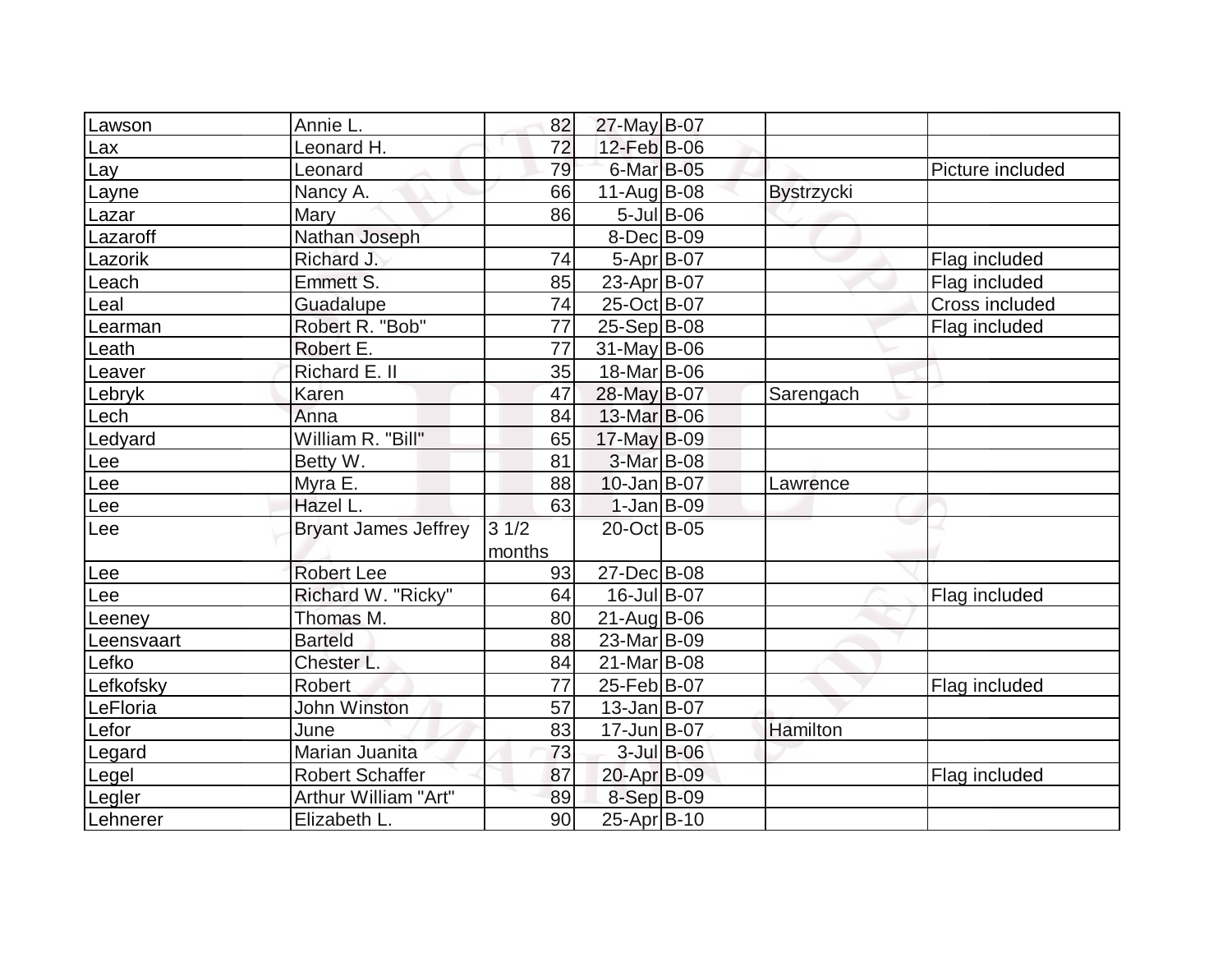|                         |                                                                        |                                         |                                                                                                                                                                                                                                                                                                                                                                                                                                                             | Flag included          |
|-------------------------|------------------------------------------------------------------------|-----------------------------------------|-------------------------------------------------------------------------------------------------------------------------------------------------------------------------------------------------------------------------------------------------------------------------------------------------------------------------------------------------------------------------------------------------------------------------------------------------------------|------------------------|
| Jean M.                 | 89                                                                     |                                         |                                                                                                                                                                                                                                                                                                                                                                                                                                                             |                        |
| John S.                 | 66                                                                     |                                         |                                                                                                                                                                                                                                                                                                                                                                                                                                                             |                        |
| Sophie A.               | 86                                                                     |                                         |                                                                                                                                                                                                                                                                                                                                                                                                                                                             |                        |
| <b>Catherine Arlene</b> |                                                                        |                                         |                                                                                                                                                                                                                                                                                                                                                                                                                                                             |                        |
| James P. Sr.            | 73                                                                     |                                         |                                                                                                                                                                                                                                                                                                                                                                                                                                                             |                        |
| <b>Bobby</b>            | 37                                                                     |                                         |                                                                                                                                                                                                                                                                                                                                                                                                                                                             |                        |
| Bobby Jr.               | 37                                                                     |                                         |                                                                                                                                                                                                                                                                                                                                                                                                                                                             |                        |
| Elizabeth M. "Betty"    | 91                                                                     |                                         |                                                                                                                                                                                                                                                                                                                                                                                                                                                             |                        |
| Thomas A. Sr.           | 89                                                                     |                                         |                                                                                                                                                                                                                                                                                                                                                                                                                                                             |                        |
| "Tommy"                 |                                                                        |                                         |                                                                                                                                                                                                                                                                                                                                                                                                                                                             |                        |
| John "Jack"             | 56                                                                     |                                         |                                                                                                                                                                                                                                                                                                                                                                                                                                                             |                        |
| Nancy "Natalia"         | 90                                                                     |                                         | Kalwasinski                                                                                                                                                                                                                                                                                                                                                                                                                                                 | Picture/ Nancy         |
|                         |                                                                        |                                         |                                                                                                                                                                                                                                                                                                                                                                                                                                                             | Jaworski Lesner        |
| Gerald J.               | 69                                                                     |                                         |                                                                                                                                                                                                                                                                                                                                                                                                                                                             | Flag included          |
| <b>Bernice</b>          | 89                                                                     |                                         |                                                                                                                                                                                                                                                                                                                                                                                                                                                             |                        |
| Leonard                 | 86                                                                     |                                         |                                                                                                                                                                                                                                                                                                                                                                                                                                                             | Flag included          |
| Milan S.                | 58                                                                     |                                         |                                                                                                                                                                                                                                                                                                                                                                                                                                                             | Serbian cross          |
|                         |                                                                        |                                         |                                                                                                                                                                                                                                                                                                                                                                                                                                                             | included               |
| Joyce L.                | 65                                                                     |                                         |                                                                                                                                                                                                                                                                                                                                                                                                                                                             |                        |
| Herbert I.              | 87                                                                     |                                         |                                                                                                                                                                                                                                                                                                                                                                                                                                                             | Star of David included |
|                         |                                                                        |                                         |                                                                                                                                                                                                                                                                                                                                                                                                                                                             |                        |
| Matthew J.              | 30                                                                     |                                         |                                                                                                                                                                                                                                                                                                                                                                                                                                                             |                        |
| Ann M.                  | 92                                                                     |                                         | Uxa                                                                                                                                                                                                                                                                                                                                                                                                                                                         |                        |
| Casimir                 | 90                                                                     |                                         |                                                                                                                                                                                                                                                                                                                                                                                                                                                             |                        |
| Julia J.                | 83                                                                     |                                         | Stanislawski                                                                                                                                                                                                                                                                                                                                                                                                                                                |                        |
| Chester J.              | 84                                                                     |                                         |                                                                                                                                                                                                                                                                                                                                                                                                                                                             | Flag included          |
|                         | 83                                                                     |                                         | Czlonka                                                                                                                                                                                                                                                                                                                                                                                                                                                     |                        |
| Ronda L.                | 32                                                                     |                                         |                                                                                                                                                                                                                                                                                                                                                                                                                                                             |                        |
|                         | Sandra F.<br>Phyliss Ann<br>Lafern "Fern"<br>Edward H. "Butch"<br>Rose | 55<br>76<br>81<br>60<br>$\overline{77}$ | 23-Jun B-07<br>1-Mar B-07<br>23-Nov B-07<br>$11-Apr$ B-08<br>$6$ -Dec $B$ -08<br>15-Nov B-07<br>$21-Sep B-09$<br>$11$ -May B-09<br>$1$ -Jun $B$ -07<br>17-Feb B-09<br>18-Feb B-07<br>3-Mar B-08<br>9-Aug B-07<br>27-Oct B-06<br>27-Apr B-09<br>18-Feb B-07<br>9-Dec B-06<br>$26$ -Jul B-06<br>20-Dec B-07<br>21-Apr B-10<br>$22$ -May B-06<br>21-Nov B-08<br>29-Oct B-05<br>30-Nov B-09<br>$8$ -Jan B-06<br>$6$ -Dec $B$ -08<br>$7-Feb$ B-06<br>10-Mar B-09 | w                      |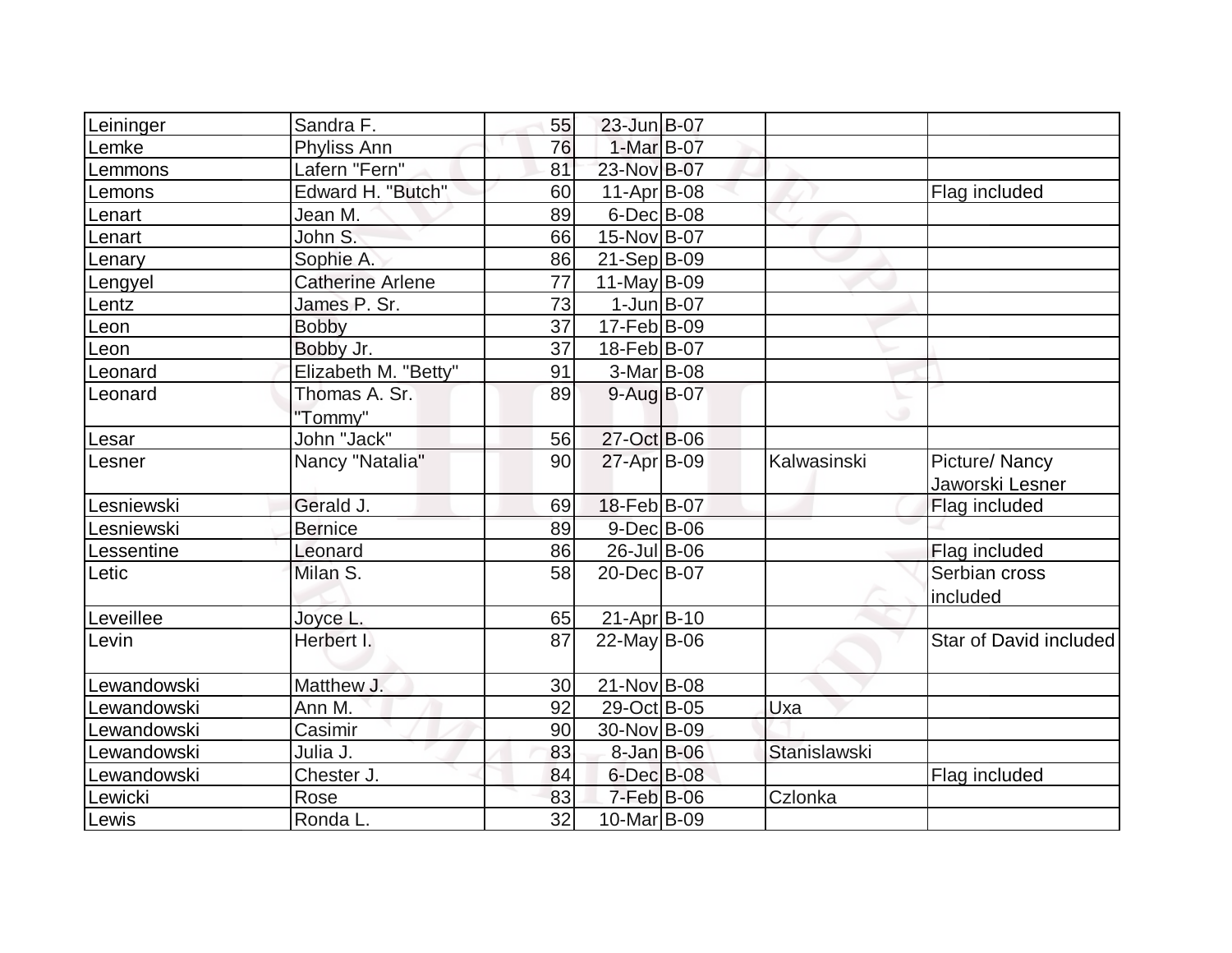| Lewis        | Eleanor                      | 86 | 22-Apr B-07       | Schreiber     |                              |
|--------------|------------------------------|----|-------------------|---------------|------------------------------|
| Lewis        | Reuben S. Jr.                | 58 | 2-Nov B-09        |               | Flag included                |
| Leyva        | Fernando                     | 81 | 11-Apr B-08       |               |                              |
| Licciardone  | Rudolph Sr.                  | 62 | $2$ -May B-10     |               |                              |
| Lichnerowicz | Edward F. "Daddy O"          | 84 | 24-Aug B-07       |               | Flag included                |
| Lichnerowicz | Max M. Jr.                   | 76 | 26-Apr B-09       |               | Flag included                |
| Liepe        | Earl Lee "Lucky"             | 63 | 16-Feb B-10       |               |                              |
| Liesenfelt   | Anthony W.                   | 76 | 5-Jan B-08        |               | Flag included                |
| Lignar       | Tony Jr.                     | 77 | $21$ -Jul B-07    |               | Flag and Picture<br>included |
| Lile         | Mary Elizabeth (Mary<br>Dew) | 43 | $2$ -May B-10     |               |                              |
| Liles        | Jeremy W. "Worm"             | 23 | 14-Jul B-06       |               |                              |
| Lind         | Vonda Regina                 | 90 | $21$ -Aug $B$ -07 |               |                              |
| Lind         | Patricia M.                  | 77 | 14-Aug B-06       |               |                              |
| Lind         | Vonda R.                     | 90 | 22-Aug B-08       | Hindman       |                              |
| Lind         | <b>Betty Lou</b>             | 74 | 26-Apr B-09       | <b>Tomak</b>  |                              |
| Lind         | Harry J.                     | 84 | 6-Dec B-07        |               |                              |
| Lindahl      | Charles A. Jr. "Bud"         | 73 | $11-Oct$ B-06     |               |                              |
| Lindborg     | Edna E.                      | 93 | 19-Feb B-09       |               |                              |
| Lindemer     | <b>Shirley Ann</b>           | 65 | $2$ -Aug $B$ -07  | Surchik       |                              |
| Linder       | Patricia A.                  | 44 | 12-Apr B-07       |               |                              |
| Lindholm     | <b>Ilene</b>                 | 81 | $11$ -May B-10    |               |                              |
| Lindorff     | Joseph A.                    | 77 | 24-Jul B-05       |               | Flag included                |
| Link         | Frederick H.                 | 80 | 15-May B-06       |               | Flag included                |
| Linko        | Steven P.                    | 44 | $6$ -Jan $ B$ -07 |               |                              |
| Linkowski    | Regina                       | 91 | $16$ -Feb $ B-10$ | <b>Brzust</b> | Picture included             |
| Linn         | Helen I.                     | 90 | 5-Nov B-06        |               |                              |
| Linn         | Lester                       | 91 | 16-Mar B-09       |               |                              |
| Linsley      | Harry K.                     | 83 | 6-Oct B-07        |               | Flag included                |
| Linz         | Frances                      | 90 | 13-Dec B-07       |               |                              |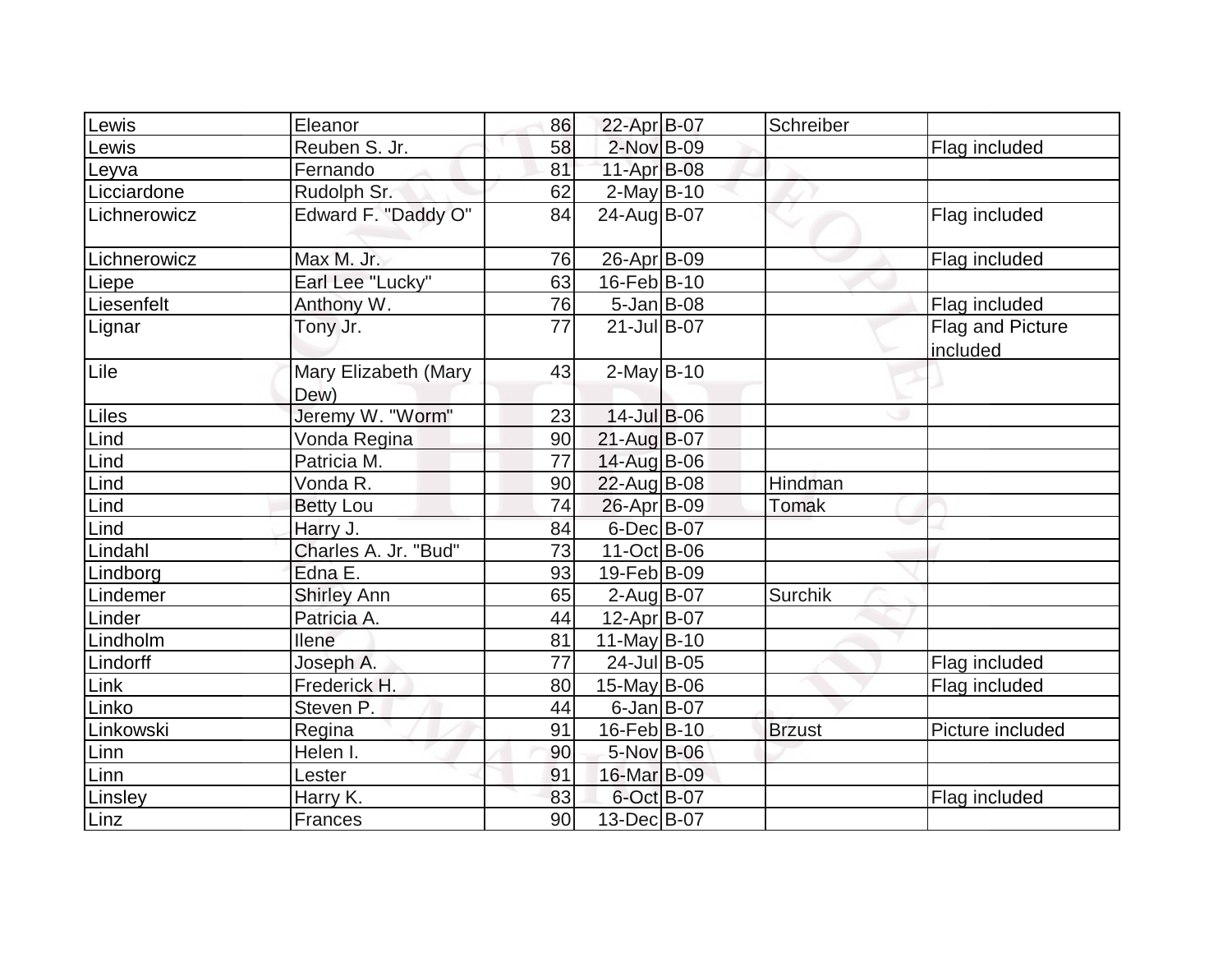| <i>ionberg</i>  | <b>Gladys Marie</b>  | 86             | $9$ -Jan B-08     |                    |                  |
|-----------------|----------------------|----------------|-------------------|--------------------|------------------|
| .ipsig          | Armin J.             | 87             | 14-Sep B-09       |                    |                  |
| Lis.            | Walter               | 84             | 3-Apr B-05        |                    | Flag included    |
| Litavecz        | Adeline "Adele"      |                | 30-Oct B-06       |                    |                  |
| _ittle          | Fred M.              | 71             | $8$ -JulB-06      |                    |                  |
| ittlejohn       | <b>Deleas</b>        | 62             | $5-Nov$ B-06      |                    |                  |
| <b>Littrell</b> | Violet M.            | 84             | 23-Nov B-07       | Grant              | Picture included |
| .itty           | Margaret J. "Peggy'  | 59             | 18-Dec B-06       |                    |                  |
| <i>ively</i>    | Loretta K. "Lori"    | 86             | $19-Sep B-08$     | Kaznowski          |                  |
| _ivengood       | Rosemary             | 77             | $6$ -Dec $B$ -08  |                    |                  |
| _ivengood       | Charles F.           | 89             | $6-Sep B-08$      |                    |                  |
| ivergood        | <b>Beverly Grace</b> | 75             | $27$ -May B-07    |                    |                  |
| .oda            | Cecelia E.           | 102            | 17-Feb B-09       |                    |                  |
| .oden           | Edna C.              | 89             | 6-Oct B-07        |                    |                  |
| .ofay           | John J.              | 81             | 10-Nov B-06       |                    | Flag included    |
| .ofrano         | Joseph S.            | 60             | 15-Jun B-09       |                    |                  |
| .ofton          | Rosetta V.           |                | $6$ -Feb $ B$ -05 |                    |                  |
| .ohse           | Allen L.             | 66             | $17-Sep B-05$     |                    |                  |
| .oitz           | Carol                | 59             | 26-Apr B-09       | <b>Skip Duncan</b> |                  |
| ong.            | John R.              | 62             | 19-Dec B-05       |                    |                  |
| ong.            | Linda A.             | 55             | $27$ -Jun $B$ -08 |                    |                  |
| .ong            | Arthur C.            | 83             | 25-Jan B-09       |                    |                  |
| .ong            | Paul (Floyd)         | 91             | $1-Nov$ B-07      |                    |                  |
| ongacre         | George H.            | 83             | 12-Nov B-06       |                    | Flag included    |
| .opez           | Antonio J. "Tony"    |                | $5$ -Dec $B$ -08  |                    | Flag included    |
| .opez           | Manuel Jr.           | 82             | $5$ -May B-07     |                    | Flag included    |
| .opez           | Damaso               | 23             | $7 - Aug$ B-06    |                    |                  |
| .opez           | Antonio R.           | $9$            | 21-Jul B-07       |                    | Picture included |
| .opez           | Joseph M III         | 44             | 11-Oct B-07       |                    |                  |
| Lopez           | Natividad Lopez      | 78             | 18-Apr B-08       |                    |                  |
|                 | "Tiva"               |                |                   |                    |                  |
| _opez           | Erik D.              | $\overline{2}$ | 21-Jul B-07       |                    | Picture included |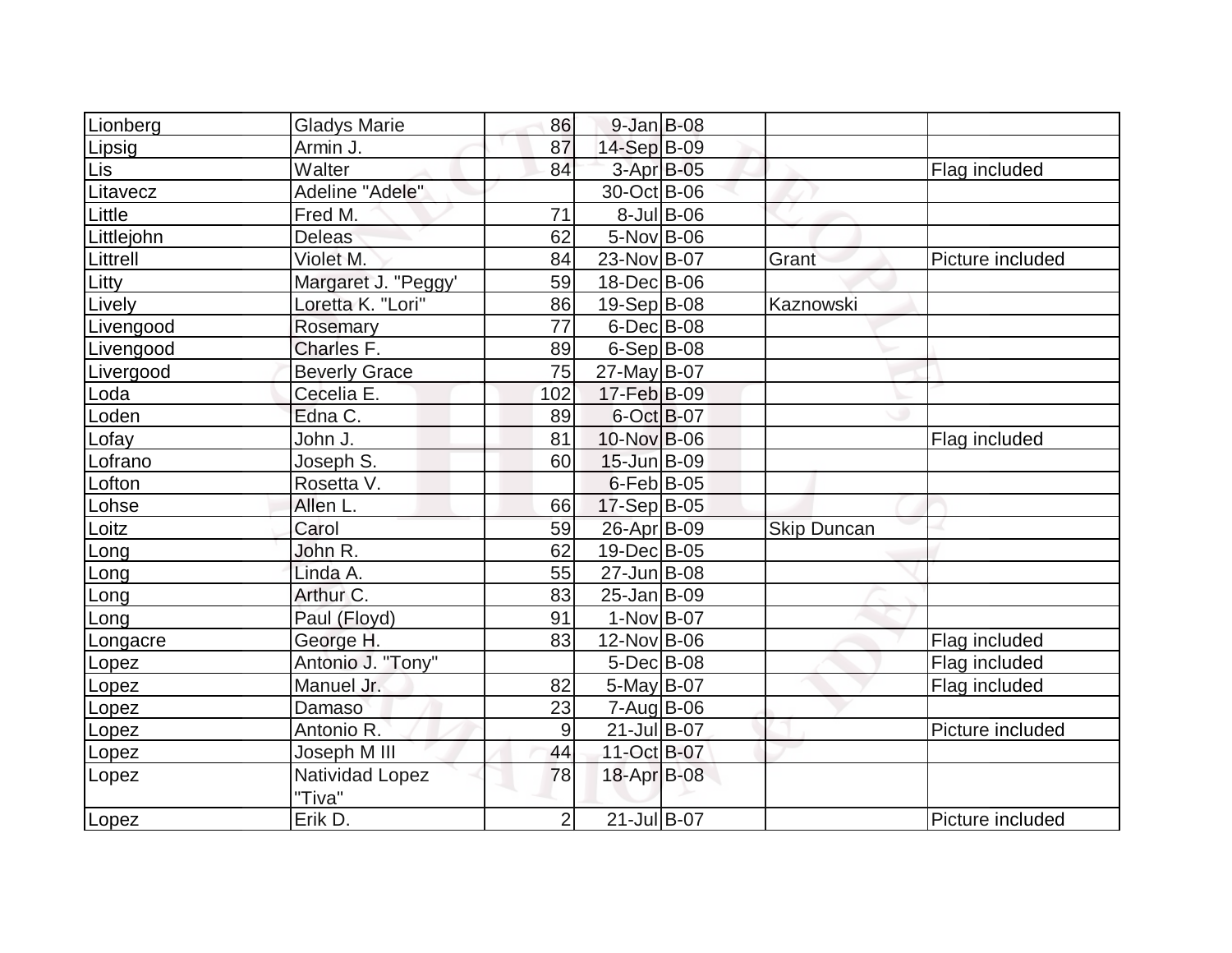| Lopez     | Daniel Aaron           | 41/2   | 5-May B-07         |            |                       |
|-----------|------------------------|--------|--------------------|------------|-----------------------|
|           |                        | months |                    |            |                       |
| Lopez     | Manuel                 | 102    | 5-Oct B-07         |            |                       |
| Lopez     | Daniel F.              | 33     | 24-Aug B-07        |            |                       |
| Lopez     | Juana R.               |        | 19-Jul B-07        |            | Picture included      |
| Lopez     | Martha R.              | 68     | 29-Mar B-10        |            |                       |
| Lopez     | Jennifer Nicole        | Infant | $1-Nov B-06$       |            | Parents Amber         |
|           |                        |        |                    |            | Greenwell and         |
|           |                        |        |                    |            | Rogelio Lopez         |
| Lopiccolo | Tony J. "Rocco"        | 79     | $11$ -Dec $ B$ -06 |            |                       |
| Lorandos  | Helen                  | 80     | $9 - Apr$ B-07     |            | Flag included         |
| Lorence   | <b>Ronald Michael</b>  | 55     | $2$ -Feb $ B-09 $  |            | Flag and Picture      |
|           | "Peanuts"              |        |                    |            | included              |
| Lorenz    | Catherine "Cathy"      | 71     | $21-Sep B-09$      |            |                       |
| Lottino   | Shirley J.             | 77     | $31$ -Jul B-06     | Cogswell   |                       |
| Loughlin  | James "Jamie"          | 36     | 25-Aug B-06        |            | Picture included      |
| Louis     | Irwin                  | 86     | 22-Aug B-07        |            | Star of David         |
| Lovvorn   | <b>Bertie</b>          | 89     | 19-Oct B-06        |            |                       |
| Low       | Tommie Ann             | 24     | 31-Oct B-08        |            |                       |
| Lowry     | <b>Catherine</b>       | 84     | $7-Nov B-06$       |            | <b>Cross included</b> |
| Lozano    | Ramon                  | 75     | $21-Sep B-09$      |            |                       |
| Lozevski  | Dimitrija              | 84     | 20-Dec B-09        |            | Cross included        |
| Lozevski  | Cveta                  | 81     | $21$ -Jul B-07     |            | Cross included        |
| Luban     | Stanley C.             | 88     | $21$ -Aug $ B-07$  |            | Flag included         |
| Luberda   | Frances A.             | 94     | 18-Dec B-06        |            |                       |
| Lucas     | Frank Jr.              | 53     | 31-Mar B-10        |            |                       |
| Lucas     | Eleanore               | 73     | 28-Nov B-04        | Rospierski |                       |
| Lucente   | John A.                | 49     | 19-Nov B-06        |            |                       |
| Luchene   | Fredrick A. Sr. "Fred" | 53     | 30-Jun B-07        |            |                       |
| Luchene   | Donald C.              | 85     | 28-Dec B-09        |            |                       |
| Lucietta  | Ruby R.                | 82     | $17 - Dec$ B-06    |            |                       |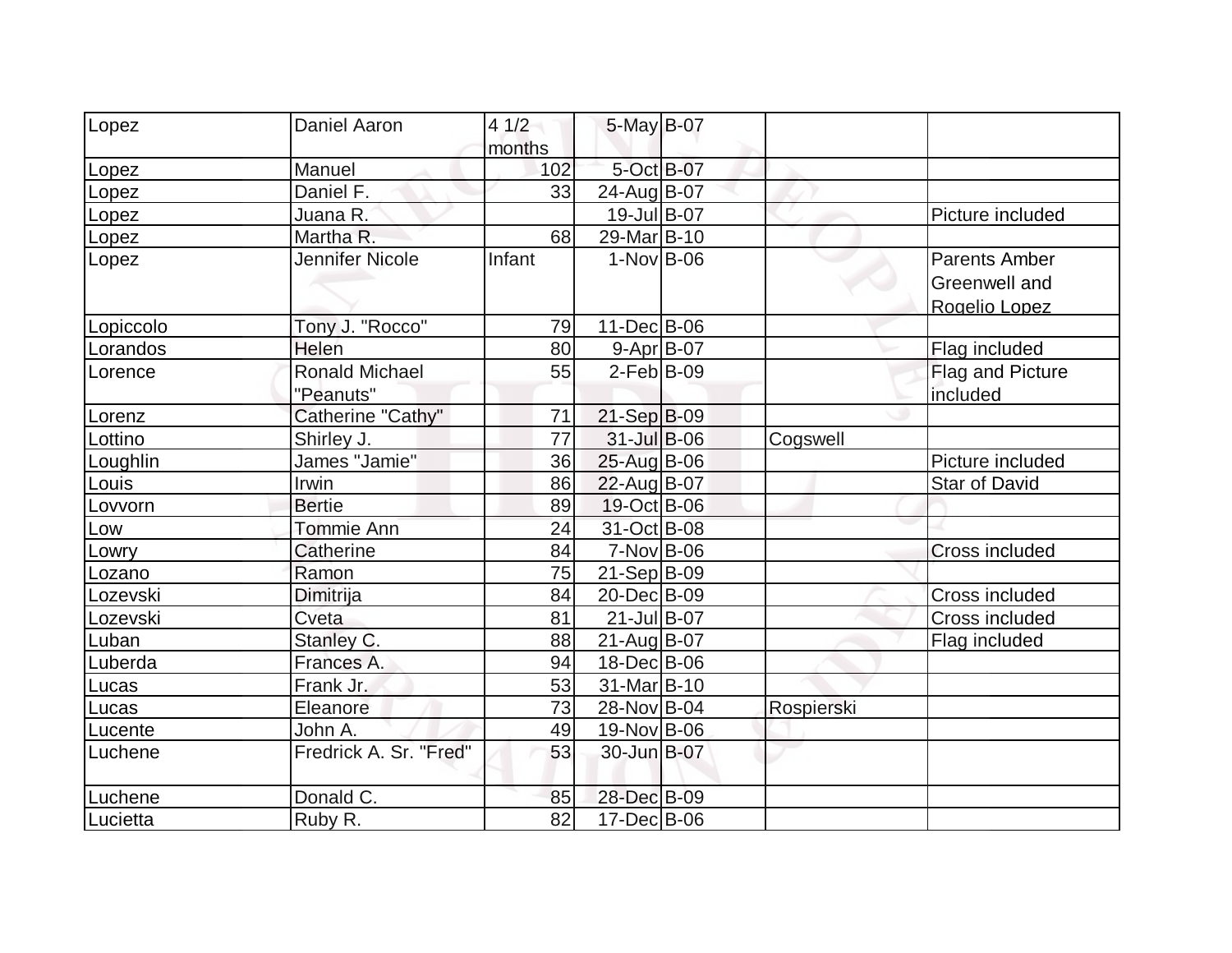| Luckiewicz    | <b>Bertha</b>       | 86       | 27-Mar B-06       | Kwiatkowski     |                  |
|---------------|---------------------|----------|-------------------|-----------------|------------------|
| Ludkowski     | Gertrude C.         | 84       | 3-Feb B-07        |                 |                  |
| Ludwicki      | Gregory             | 52       | 12-Nov B-06       |                 |                  |
| Ludwig        | Conrad C.           | 77       | $18$ -May B-09    |                 |                  |
| Luetzelschwab | Edgar J.            | 92       | $15$ -Jan $ B-07$ |                 |                  |
| Lukacek       | <b>Susie</b>        | 87       | 26-Aug B-07       | Dzurenda        |                  |
| Lukach        | E. Avis             | 83       | 10-Mar B-09       |                 |                  |
| Lukas         | Alexander J.        | 71       | $15-Sep B-09$     |                 |                  |
| Lukas         | Richard             | 48       | 25-Jun B-05       |                 | Flag included    |
| Lukasik       | Florence            | 85       | $11$ -Jul B-07    | <b>Milcarek</b> |                  |
| Luke          | Wilbur J. "Dub"     | 91       | $8-Feb B-07$      |                 | Picture included |
| Luna          | Manuel              | 63       | $7$ -May B-06     |                 |                  |
| Lund          | Morry A. Jr.        | 76       | 7-Dec B-07        |                 |                  |
| Lundgren      | Emma C.             | 88       | $1-Apr$ B-07      |                 | Picture included |
| Lundmark      | Mildred G.          |          | 21-Sep B-09       |                 |                  |
| Lundmark      | Saige Theresa       | 2-m 10-d | 20-Feb B-06       |                 |                  |
| Lundy         | <b>Audrey Ann</b>   | 76       | $21-Sep B-09$     |                 |                  |
| Luniewski     | <b>Ronald Bruno</b> | 62       | 20-Sep B-07       |                 |                  |
| Lurtz         | Della M.            | 94       | 17-Jan B-07       | Westphal        |                  |
| Luszcz        | Betty J.            | 76       | 27-Oct B-06       |                 |                  |
| Lutz          | Robert E.           | 69       | 19-Dec B-06       |                 |                  |
| Lynch         | Dorothea Mae        | 90       | 13-Feb B-05       |                 |                  |
| Lynch         | <b>Agnes Mary</b>   | 76       | $10$ -Jan $ B-06$ | Ott             | Picture included |
| Lynn          | Jack A.             | 78       | $3-Apr$ B-05      |                 | Flag included    |
| Lynn          | Ellen M.            | 74       | $6$ -Dec $B$ -08  |                 |                  |
| Lyon          | Theodore A. Jr.     | 91       | $6$ -Oct B-07     |                 | Flag included    |
| Lyons         | Joann               | 66       | 22-Nov B-09       | <b>Rosich</b>   | Full name Joann  |
|               |                     |          |                   |                 | Lyons Whiting    |
|               |                     |          |                   |                 |                  |
|               |                     |          |                   |                 |                  |
|               |                     |          |                   |                 |                  |
|               |                     |          |                   |                 |                  |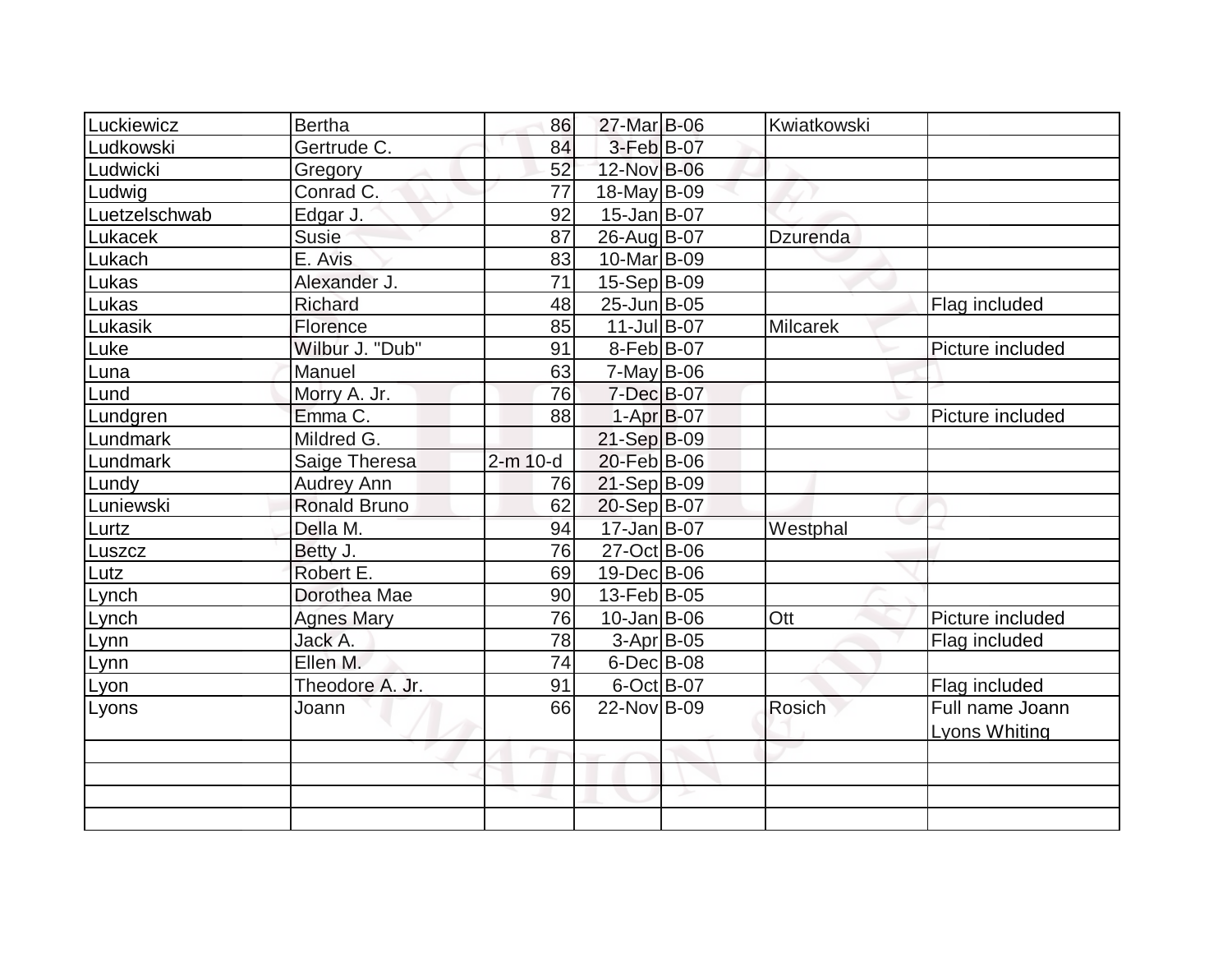| <b>Surname</b>  | <b>Given</b>          | Age | <b>Date</b>       | Page | <b>Maiden</b> | <b>Note</b>               |
|-----------------|-----------------------|-----|-------------------|------|---------------|---------------------------|
| Mabry           | Audrey Debra "Debra"  | 46  | 18-Dec B-06       |      |               |                           |
|                 |                       |     |                   |      |               |                           |
| Macari          | <b>Nora</b>           |     | 22-Dec B-09       |      | <b>Sasuta</b> |                           |
| Machalk         | Marguerite F.         | 81  | 30-Aug B-07       |      |               | Picture included          |
| Macheta         | Jeanette L.           | 77  | $24$ -Jul B-05    |      |               |                           |
| <b>Mack</b>     | Gerladine             | 85  | 11-Mar B-07       |      |               |                           |
| <b>Mackanos</b> | Robert G.             | 69  | 25-Dec B-05       |      |               |                           |
| Mackey          | Eunice F.             | 77  | $8-Feb B-08$      |      | <b>Bunde</b>  |                           |
| Macko           | <b>Bernice</b>        | 86  | $7 - Jan$ B-07    |      |               |                           |
| Macnak          | Joseph A. Sr.         | 86  | $16-Sep B-08$     |      |               | Picture included          |
| Macon           | Lenzie                | 85  | 10-Apr B-06       |      |               |                           |
| Macy            | Frances P.            | 94  | $10$ -Jan $B$ -07 |      |               |                           |
| Madajczyk       | Nancy C.              | 67  | 18-Apr B-08       |      | Killham       |                           |
| Maddox          | <b>Marion June</b>    | 68  | 20-Jun B-10       |      |               |                           |
| Madigan         | Louella               |     | 26-Mar B-08       |      |               |                           |
| Madison         | Carl V.               | 72  | 29-Dec B-08       |      |               |                           |
| Madura          | Henrietta             | 91  | 24-Feb B-07       |      |               | Picture included          |
| <b>Maffitt</b>  | William H.            | 45  | 15-Jul B-06       |      |               | Picture included          |
| Magee           | Wallace C.            | 71  | $13-Apr$ B-09     |      |               |                           |
| Magee           | Adrian                | 56  | $19$ -Jul B-08    |      |               | <b>Adrian Renee Veal-</b> |
|                 |                       |     |                   |      |               | Magee                     |
| Mager           | Martin A.             | 98  | 10-Mar B-09       |      |               |                           |
| Magiera         | Walter                | 85  | 24-Feb B-07       |      |               | Flag included             |
| Magno           | Jean                  | 86  | $4$ -Apr $ B$ -06 |      | Pacholski     |                           |
| Magrath         | Samuel W. Jr.         | 77  | 14-Jul B-07       |      |               |                           |
| Magurany        | Margaret J. "Juanita" | 81  | $13-Sep B-09$     |      |               |                           |
| Mahler          | Marie                 | 81  | $10$ -Oct B-08    |      | Lewis         |                           |
| Mahns           | Dwayne Edward         | 79  | 10-Apr B-06       |      |               |                           |
| <b>Mahns</b>    | William H. Sr.        | 75  | 22-Sep B-07       |      |               |                           |
| Mahon           | Verna A.              | 87  | 5-Dec B-08        |      |               |                           |
| Maicach         | Paul                  | 84  | 21-Mar B-08       |      |               | Flag included             |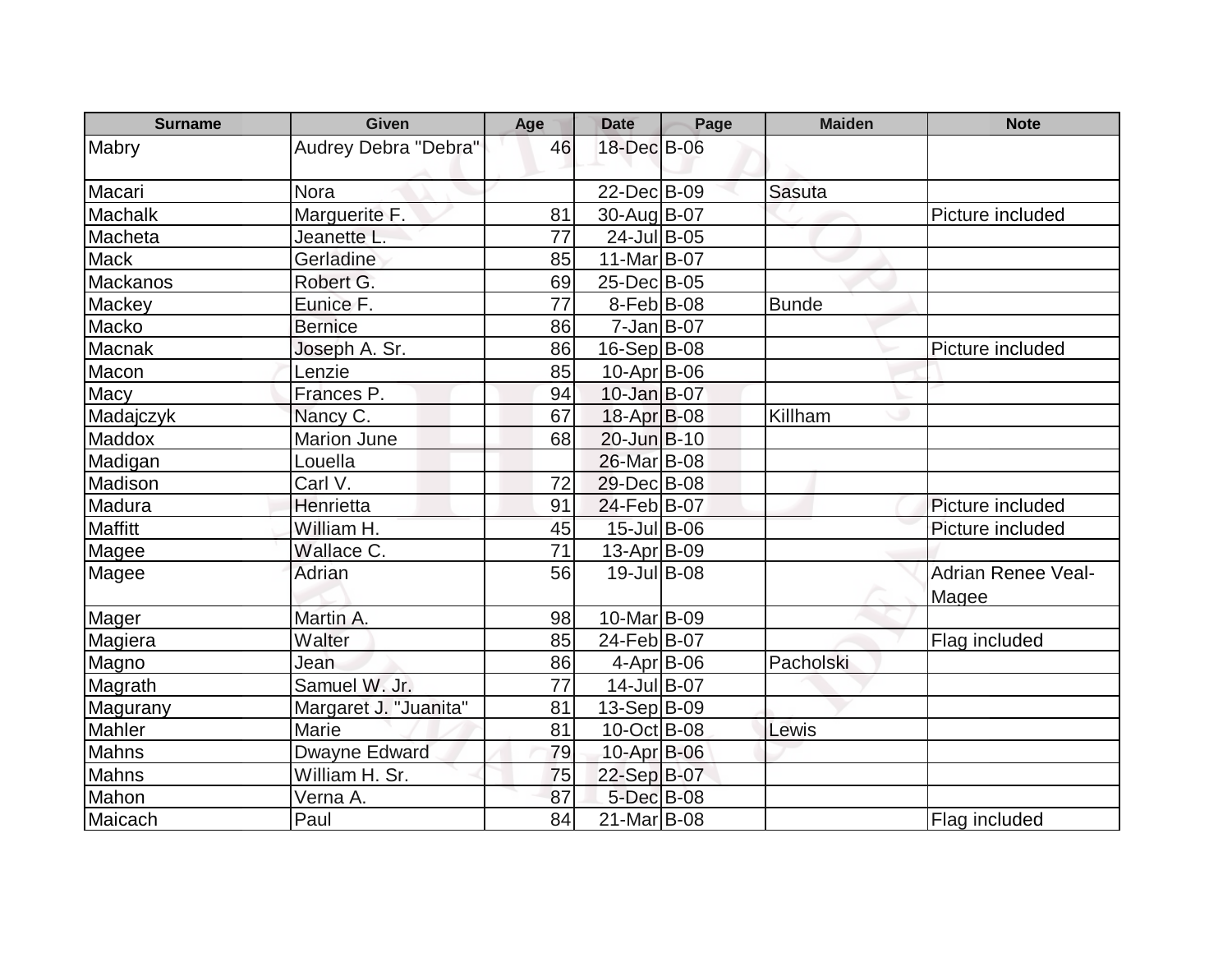| Maier          | Donald M.                  | 77              | $2$ -Feb $B$ -09  |              |                                      |
|----------------|----------------------------|-----------------|-------------------|--------------|--------------------------------------|
| Majcher        | Janet                      | 88              | 23-Nov B-07       | Surma        |                                      |
| Majda          | Mary C.                    | 81              | 18-Aug B-06       | Plawecki     |                                      |
| Majewski       | Anna                       | 93              | 28-May B-07       |              |                                      |
| Majewski       | Eugen H. "Gene"            | 85              | $4-Sep B-06$      |              | Flag included                        |
| Majewski       | Walter J.                  | 84              | 18-Jul B-08       |              | Flag included                        |
| Major          | Mary                       | 91              | $27$ -Jan $B$ -10 |              |                                      |
| Major          | Fred "Frank"               | 93              | 29-Apr B-07       |              |                                      |
| <b>Makarek</b> | Phyllis                    | 80              | 10-Jul B-06       |              |                                      |
| Makowski       | John K.                    | 47              | $4-Feb B-08$      |              |                                      |
| Makowski       | Wanda H.                   | 93              | 10-Oct B-08       | Walejko      |                                      |
| Maksymuk       | John                       | 93              | 31-Dec B-06       |              |                                      |
| Maldonado      | Jose Sr. (Joe)             | 75              | 4-Oct B-07        |              | Picture included                     |
| Maleck         | Frank H., Dr.              | 91              | $25$ -Jan $B$ -09 |              |                                      |
| Maletta        | Norma                      | 68              | 27-Dec B-08       |              |                                      |
| Malinowski     | Leonore E. "Lee"           | 50              | 24-Aug B-07       |              |                                      |
| Malis          | Margaret V.                | 88              | $19$ -Jan $ B-07$ |              |                                      |
| Malkowski      | Raymond J.                 | 47              | $7 - Aug$ B-06    |              |                                      |
| Mallard        | <b>Ryan Christopher</b>    | 4 months<br>old | $2$ -Apr $B$ -07  |              |                                      |
| Mallett        | Elmer K.                   | 83              | 23-Apr B-07       |              |                                      |
| Malone         | <b>William Herbert</b>     | 50              | 13-Sep B-09       |              |                                      |
| Malone         | <b>Anna Marie</b>          | 91              | 6-May $B-08$      |              |                                      |
| Malott         | <b>Donald Gene</b>         | 60              | $2$ -Jun $B$ -07  |              |                                      |
| Maluchnik      | Nancy K.                   | 49              | $10$ -Jun $ B-08$ |              |                                      |
| Mamala         | Rudolph                    | 87              | 30-Jun B-07       |              |                                      |
| Mamelson       | Antonia "Toni"             | 79              | 24-Aug B-08       | Giannopoulos | <b>Cross and Picture</b><br>included |
| Mamula         | Mary                       | 88              | 18-Sep B-08       | Tadich       | Cross included                       |
| Manadier       | Katie Mary "Mama<br>Katie" | 99              | 28-Jan B-07       |              | Picture included                     |
| Manago         | Ruth M.                    | 81              | 26-Apr B-09       |              | Picture included                     |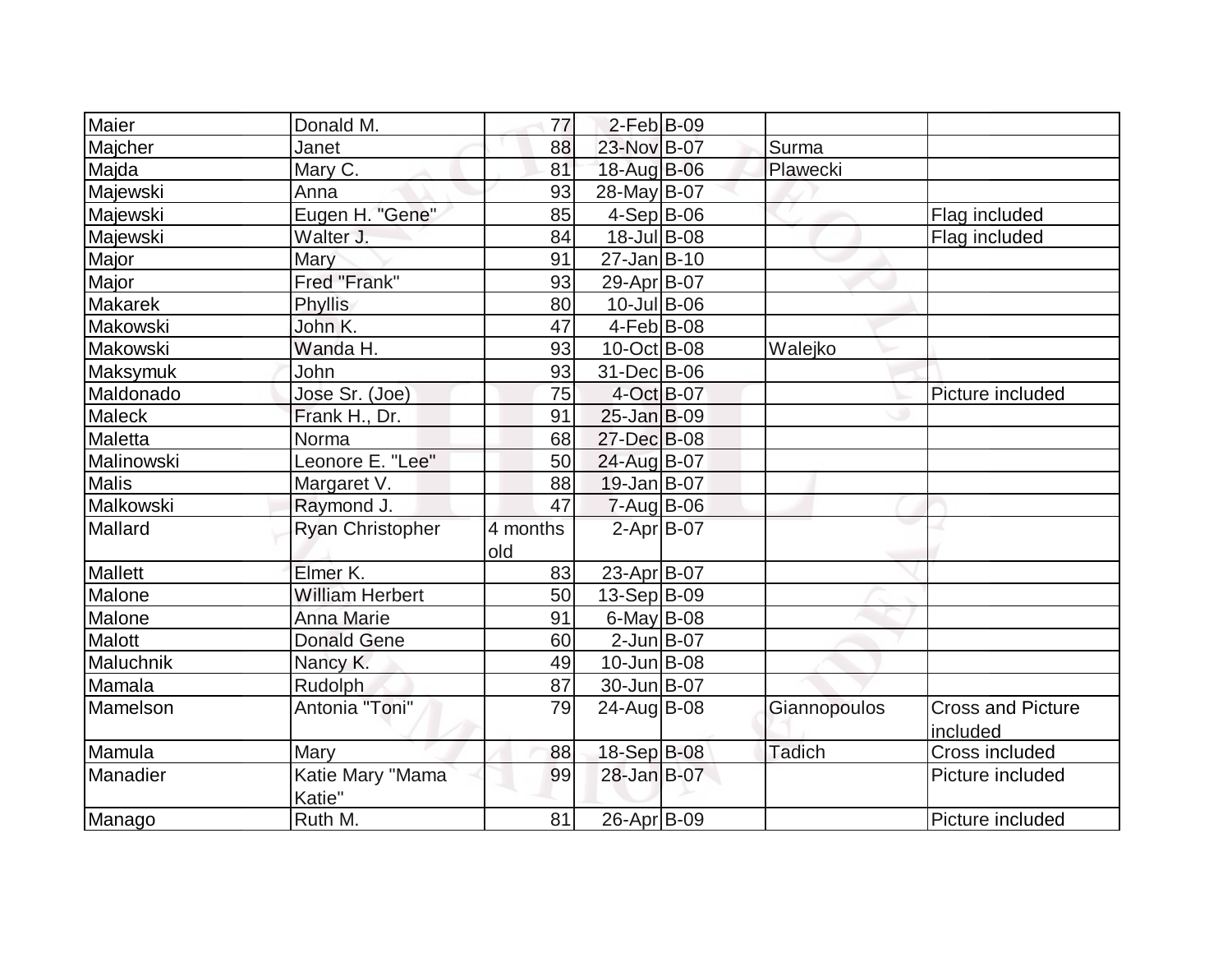| Manaugh      | Robert Howard Jr.  |    | 13-Mar B-06            |                  |                                      |
|--------------|--------------------|----|------------------------|------------------|--------------------------------------|
| Mance        | Barbara Ann        |    | 26-Jan B-07            |                  |                                      |
| Mandich      | Louise             | 89 | 9-Feb B-09             |                  |                                      |
| <b>Manes</b> | Frank              | 77 | 29-May B-05            |                  | Flag included                        |
| Mangos       | Eleni              | 84 | 17-Feb B-10            |                  | Cross included                       |
| Mangus       | Catherine A.       | 47 | $16-Sep B-08$          | Lawson           |                                      |
| Mankin       | Richard M.         | 52 | 24-Jul B-05            |                  |                                      |
| Manley       | Floyd, M.D., "Doc" | 73 | $6$ -Jan $B$ -07       |                  |                                      |
| Mann         | Jean Marie         | 77 | $17$ -May B-09         | Lyvers           | Full name Jean Marie<br>Dickens Mann |
| Mans         | C.L. "Little Man"  | 23 | $23$ -Jan B-06         |                  |                                      |
| Manthay      | John W.            | 73 | 11-Nov B-07            |                  |                                      |
| Mantich      | Marie              |    | $7-Nov$ B-06           | Peresta          |                                      |
| Manzo        | Paul J.            | 41 | 8-Mar <sub>B</sub> -07 |                  |                                      |
| Mara         | Emily P.           | 94 | 8-Feb B-08             | King             |                                      |
| Maradeo      | Joseph "Lucky"     | 90 | 4-May B-09             |                  |                                      |
| Maragos      | Michael L.         | 76 | $9$ -Feb $ B$ -09      |                  | Cross and Flag<br>included           |
| Maravich     | Eli                | 83 | 26-Nov B-06            |                  |                                      |
| Marcinak     | George             | 87 | 26-Oct B-06            |                  | Flag included                        |
| Marcinek     | James              | 33 | $6$ -Mar $ B$ -05      |                  |                                      |
| Marciniak    | Lucille A.         | 82 | 29-Jun B-06            |                  |                                      |
| Marconi      | Carrie             | 95 | $12$ -May B-07         |                  | Picture included                     |
| Marczak      | Mark S. "Duke"     | 33 | $1-Nov$ B-07           |                  |                                      |
| Marczewski   | Lawrence J. Sr.    | 64 | $6$ -May $B$ -09       |                  |                                      |
| Marek        | Richard O.         | 74 | 18-Mar B-07            |                  | Flag included                        |
| Marengo      | Mary               | 67 | 20-Jun B-10            |                  |                                      |
| Maresh       | Gloria             | 75 | $19$ -Jan $ B-07 $     | Kusner           |                                      |
| Marijanich   | Frances            | 93 | 14-Dec B-08            |                  |                                      |
| Marinconz    | Helen S.           | 69 | 16-Dec B-07            | <b>Stavrakis</b> |                                      |
| Marion       | Howard V.          | 87 | 24-Sep B-07            |                  | <b>Flag and Picture</b><br>included  |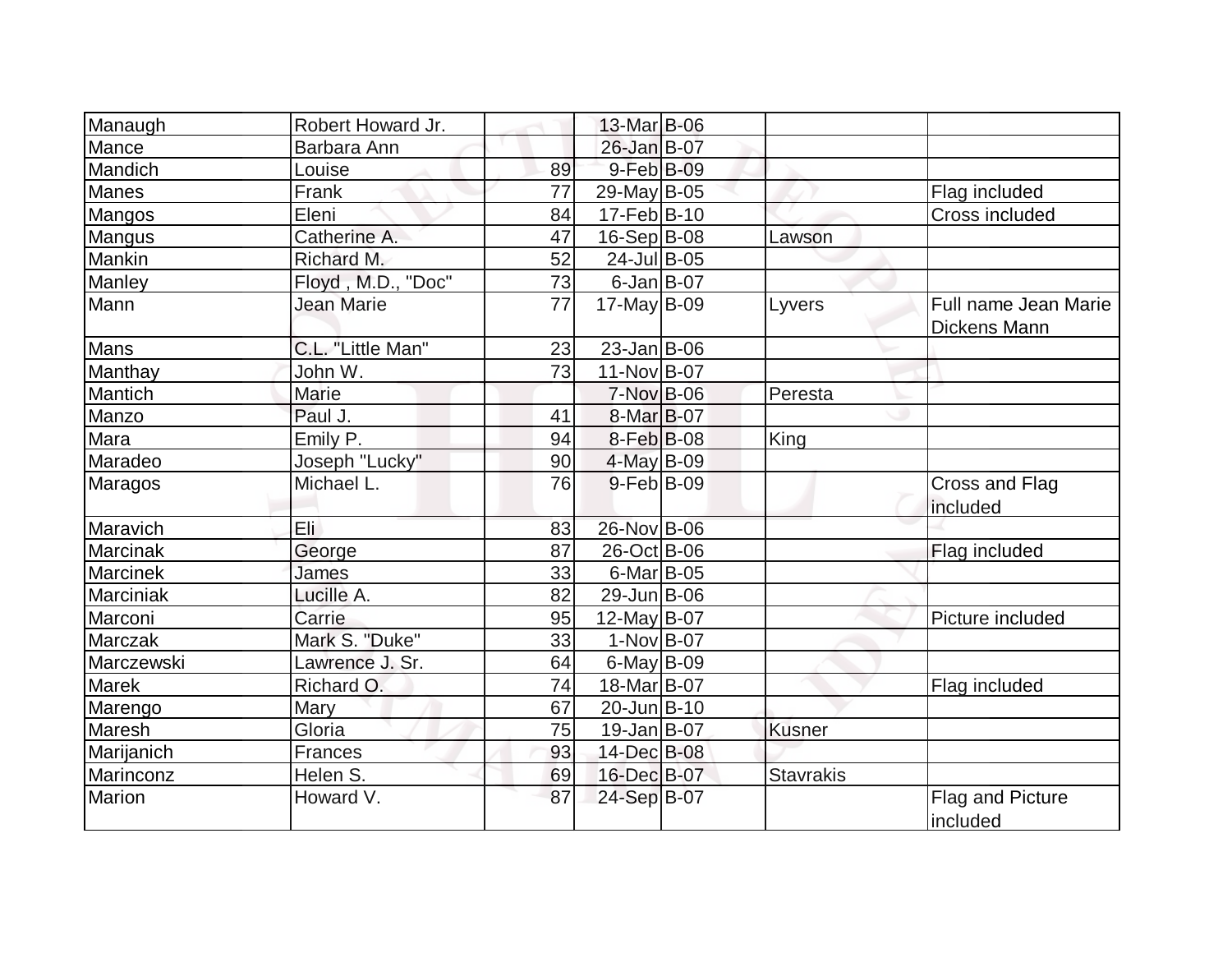| Marion<br>Henry "Butch"            | 60 | 18-Oct B-07        |               |                  |
|------------------------------------|----|--------------------|---------------|------------------|
| <b>Mark</b><br>Richard Allen "Ram" | 55 | 31-Jul B-06        |               |                  |
| Mark (Markakovich)<br>Peter        | 86 | 21-Feb B-08        |               | Flag included    |
| Jane M.<br>Markby                  | 84 | $21-Sep B-09$      | Halpin        |                  |
| Carl E., Colonel<br>Markey         | 87 | $5-Apr$ B-07       |               | Flag included    |
| <b>Markez</b><br>Frank C.          | 84 | 26-Jun B-07        |               |                  |
| Markinkovich<br>Ana                | 90 | 19-May B-07        |               | Cross included   |
| Markoski<br>Naume                  | 54 | 26-Oct B-06        |               | Cross included   |
| Emil<br>Markowicz                  | 81 | $10$ -Jul $B$ -06  |               |                  |
| <b>Marks</b><br>Amelia M. "Millie" | 87 | $22$ -Jan $ B-06$  |               | Picture included |
| Marley<br>Thelma I.                | 83 | 25-Mar B-07        |               |                  |
| Virginia B.<br><b>Marlow</b>       | 82 | $4$ -Jan B-07      |               |                  |
| Marnell<br>Violet                  | 95 | $12$ -Jun $B$ -06  | Napoleon      |                  |
| Marosi<br>John A.                  | 64 | $25$ -Jan $B$ -09  |               |                  |
| Carl W.<br>Marquardt               | 89 | $8$ -Jun $B$ -10   |               |                  |
| Juan "Pancho"<br>Marrero           | 75 | 15-Apr B-07        |               |                  |
| Marrs<br>Barbara R.                | 72 | 4-Mar B-09         |               |                  |
| <b>Marseilles</b><br>Carolyn       |    | 23-Feb B-09        |               |                  |
| Barbara Jean<br>Marsh              |    | 28-Jan B-07        | <b>Thomas</b> |                  |
| Marsh<br>Cllifford L.              | 81 | 29-Dec B-08        |               |                  |
| Vivian C.<br>Marsh                 | 86 | 12-Feb B-07        |               |                  |
| Marsh<br>Wilburn                   | 84 | $2$ -Jun $B$ -07   |               |                  |
| Marshall<br>Florence               | 96 | 27-Dec B-08        |               |                  |
| Marshall<br>Mona                   |    | 16-Jul B-07        | Robertson     |                  |
| Charles R.<br>Marshall             | 74 | $4$ -Dec $B$ -06   |               |                  |
| Marshall<br>Myra L.                | 82 | $6$ -Aug B-06      |               |                  |
| Laverne E.<br>Marshall             | 71 | 27-May B-07        |               |                  |
| <b>Augustine Donald</b><br>Marson  | 71 | $2$ -May B-10      |               | Flag and K of C  |
|                                    |    |                    |               | emblem included  |
| Marszalek<br><b>Henry</b>          | 92 | 24-Feb B-07        |               |                  |
| Marszlek<br>Lorraine               | 81 | 24-Jun B-06        |               |                  |
| Martignoni<br>Agnes                | 89 | $12$ -Apr $ B-07 $ | Czech         |                  |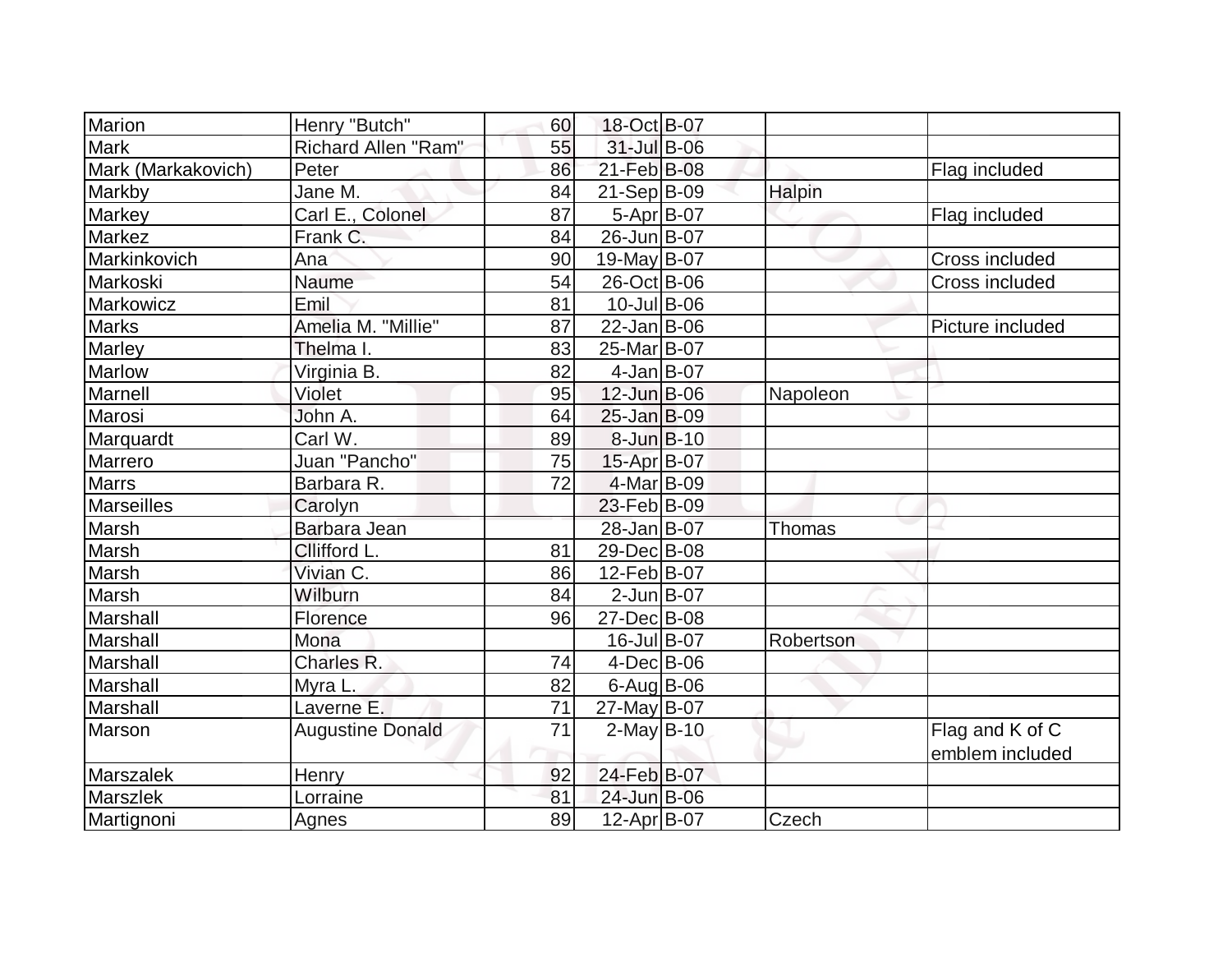| Martin          | Helen N. "Hallie"      | 89 | $7-Nov$ B-06       |         |                                               |
|-----------------|------------------------|----|--------------------|---------|-----------------------------------------------|
| Martin          | Anna M.                | 76 | 25-Jun B-05        |         | Full name Anna M.<br>Haluska-Martin           |
| Martin          | Charles E. "Jack"      | 77 | 29-Oct B-06        |         |                                               |
| Martin          | Claude V. "Jr./Marty"  | 63 | 29-Apr B-07        |         | Flag included                                 |
| Martin          | Eva                    | 66 | 26-Jul B-06        |         | Full name Eva Mai<br><b>Buffington Martin</b> |
| Martin          | Hugh E.                | 74 | $7 - Jun$ $B - 07$ |         |                                               |
| Martin          | Robert A.              | 74 | 29-Oct B-06        |         |                                               |
| Martin          | Russell I.             | 85 | $1-May B-06$       |         |                                               |
| Martin          | John A.                | 81 | 19-Sep B-08        |         |                                               |
| Martin          | <b>Calvin Preston</b>  | 53 | 19-Oct B-06        |         |                                               |
| Martin          | Katherine Ann          | 42 | 25-Nov B-07        |         |                                               |
| Martin          | Harold D.              | 87 | $31$ -Aug $ B-09 $ |         | Flag, Masonic<br>emblem, Picture<br>included  |
| <b>Martinez</b> | <b>Leonel Castillo</b> | 61 | $13$ -May B-06     |         |                                               |
| <b>Martinez</b> | Manuel                 | 64 | 31-Aug B-09        |         | Flag included                                 |
| Martinez        | Hilda                  | 73 | 19-Aug B-07        |         | Quijada Navarro                               |
| <b>Martinez</b> | Genoveva "Veva"        | 79 | 28-Dec B-09        |         |                                               |
| <b>Martinez</b> | Ramon Sr.              | 77 | $7-Nov$ B-06       |         |                                               |
| Martinez        | Carmen L.              | 70 | 11-Feb B-08        |         |                                               |
| <b>Martinez</b> | Joseph R.              | 75 | 21-Oct B-06        |         | Picture included                              |
| Martinie        | <b>Sharon Rae</b>      | 60 | 29-Jun B-06        |         | Full name Sharon<br>Rae Martinie (Boyer)      |
| Martino         | Arthur William Jr.     | 59 | $12$ -Jun $ B-06$  |         |                                               |
| Martino         | Arthur                 | 79 | $27-Sep B-06$      |         | Flag included                                 |
| <b>Martisek</b> | William C.             | 50 | 20-Nov B-06        |         |                                               |
| Marty           | Joe Vernor             | 74 | 29-Mar B-10        |         |                                               |
| Martyniuk       | Janina                 | 90 | $3-May$ B-09       | Prygon  |                                               |
| Marx            | Virginia Lee           | 83 | 13-Dec B-07        | Jarrell | Picture included                              |
| Maryianowski    | Jeanette               | 87 | 18-Aug B-06        |         |                                               |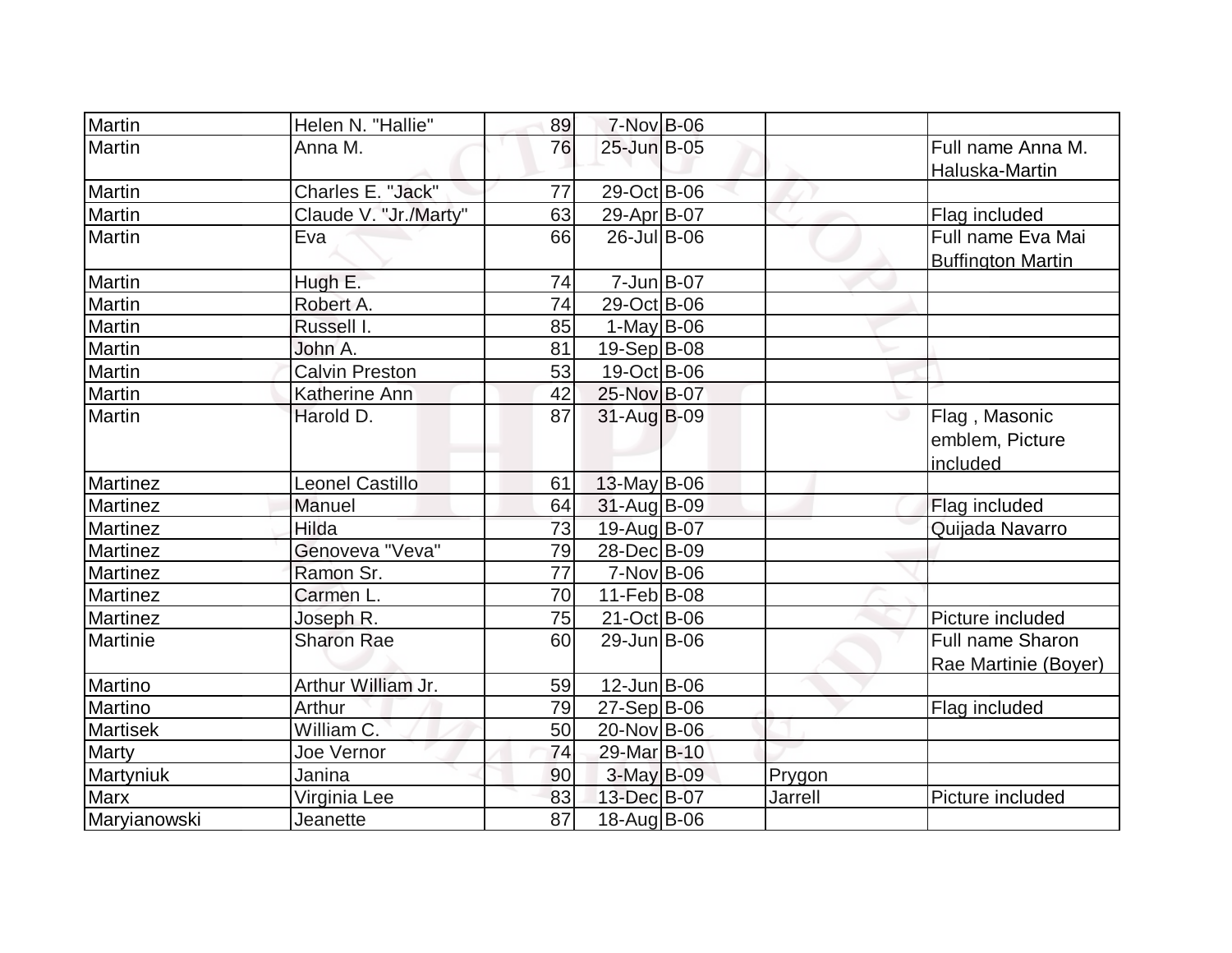| Marzec          | Patricia Ann "Pat"          | 58 | 20-Aug B-07       |               |                  |
|-----------------|-----------------------------|----|-------------------|---------------|------------------|
| Marzilli        | John "Murph"                | 76 | 11-Oct B-07       |               | Flag included    |
| Marzlack        | Mary "Baba"                 | 91 | $7-Sep$ B-09      | <b>Bozich</b> |                  |
| Masch           | Maria S.                    | 83 | $15$ -Aug $B$ -08 |               |                  |
| Maschmeyer      | <b>Candy Sue</b>            | 49 | 12-May B-07       |               | Picture included |
| Mason           | Hyla                        | 91 | 15-Oct B-07       | Prince        | Flag included    |
| Mason           | Marcella June               | 71 | 19-Jul B-07       |               |                  |
| Mason           | Doanld S.                   | 68 | 29-Apr B-09       |               |                  |
| Massengale      | James H.                    | 71 | 15-Nov B-07       |               |                  |
| Massey          | Mary Roselyn                | 81 | $3-Oct$ B-06      |               |                  |
| Matej           | Thomas J.                   | 56 | $11$ -Aug B-08    |               | Flag included    |
| Matela          | Paul                        | 58 | 19-Nov B-06       |               |                  |
| Matela          | Cecilia                     | 90 | 22-Sep B-07       | Rusin         |                  |
| Mateo           | Carlos E. Sr.               | 81 | $21$ -Jan $B-10$  |               |                  |
| Matheny         | Joseph F.                   | 58 | 25-Dec B-05       |               |                  |
| <b>Mathews</b>  | Marjorie C.                 | 84 | 18-Dec B-07       | Monihan       |                  |
| <b>Mathis</b>   | Gerald W. "Jerry"           | 62 | 22-Jun B-09       |               |                  |
| Matisko         | Julia                       | 43 | $17-Sep B-06$     | Kraft         | Picture included |
| Matlock         | Patricia                    | 53 | 31-Jan B-08       |               |                  |
| Matlock         | Jean                        | 86 | 27-Jun B-08       | Jakubowicz    |                  |
| Matlon          | Joseph F.                   | 97 | 26-Nov B-06       |               |                  |
| Matlon          | Emil P.                     | 86 | 25-Jul B-07       |               | Flag included    |
| <b>Matos</b>    | Jose                        | 63 | 29-May B-06       |               |                  |
| Matovina        | Ann                         | 83 | $11$ -May B-10    |               |                  |
| Matrenec        | Peter Sr.                   | 81 | $14-Sep B-09$     |               | Flag included    |
| <b>Matthews</b> | Clearence "Bud"             | 63 | $8$ -Jan B-07     |               |                  |
| Matull          | William Bruce Sr.<br>"Bill" | 73 | $9$ -Jan B-08     |               |                  |
| Matusiak        | Josephine                   | 86 | 19-Dec B-06       |               |                  |
| <b>Matusik</b>  | Thad (Ted)                  | 75 | 14-Oct B-06       |               |                  |
| Mauke           | Dorothy T.                  | 84 | 14-Dec B-09       |               |                  |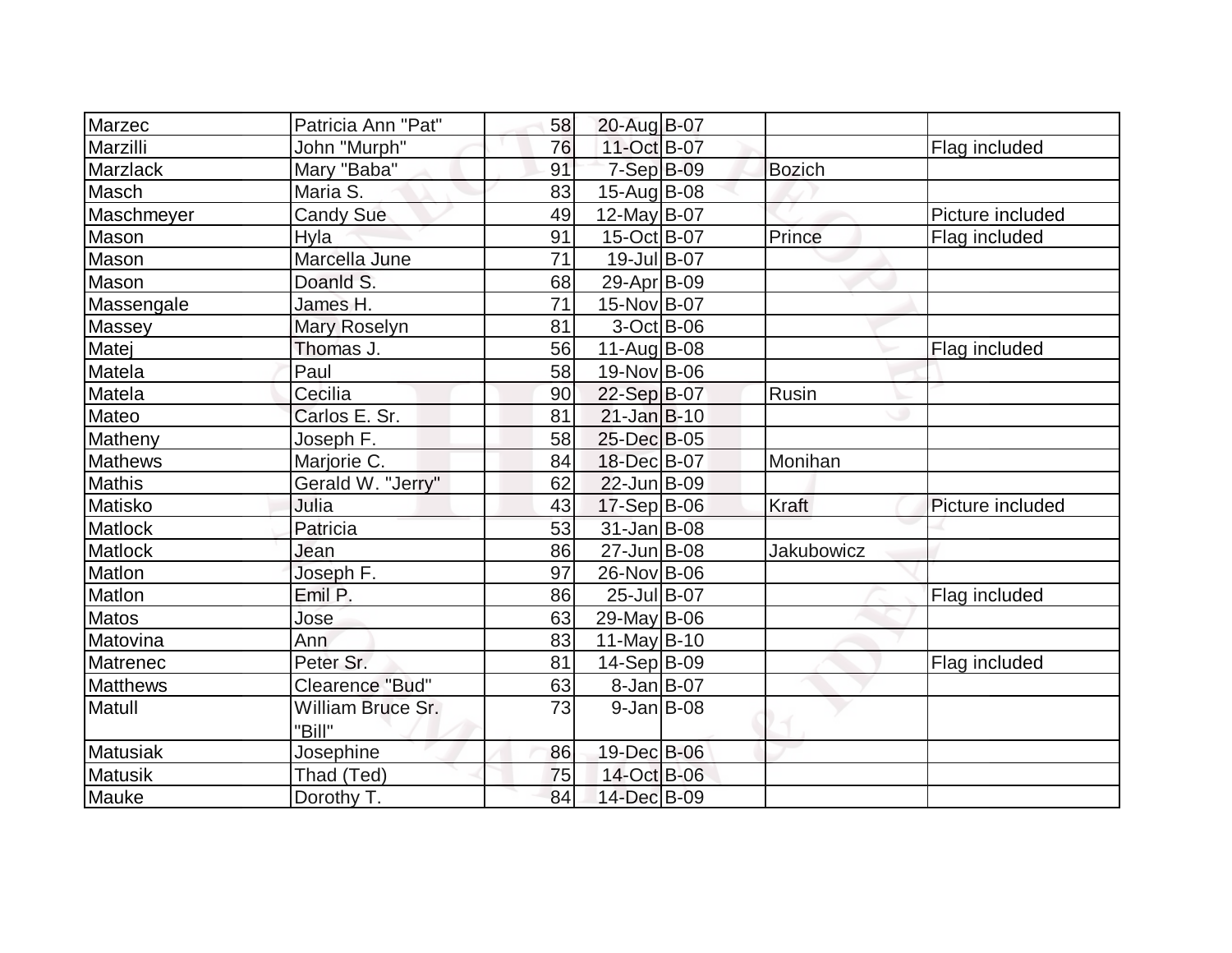| Mavrak             | Cedomir "Cedo"       |    | 24-May B-09             |                | Cross included   |
|--------------------|----------------------|----|-------------------------|----------------|------------------|
|                    | "Maverick"           |    |                         |                |                  |
| Mavronicles        | Helen P.             | 92 | 15-Aug B-08             |                |                  |
| Maxwell            | Henrietta M.         | 90 | $24$ -Jan $B-10$        |                |                  |
| May                | Teri Ann             | 46 | 17-Oct B-08             | <b>Urbahns</b> |                  |
| May                | Rosemary             | 82 | $23$ -May B-09          |                |                  |
| Maybaum            | Alberta June         | 76 | 8-Nov B-07              | Koepke         |                  |
| Mayden             | Elmer J.             | 83 | $5 - Jan$ B-08          |                |                  |
| Mayer              | Thomas D. Sr.        | 63 | $31$ -May B-07          |                | Flag included    |
| Mayerik            | Michael B.           | 90 | $31$ -Aug B-09          |                | Picture included |
| Mayernik           | Dorothy A.           | 75 | $3-Jan$ $B-07$          |                |                  |
| Mayhew             | Kathleen M. "Kathy"  | 48 | $25-Sep B-08$           | <b>Bricker</b> |                  |
| Maynard            | Dennis J.            | 64 | $7-Sep$ B-09            |                |                  |
| <b>Mays</b>        | <b>Betty Lois</b>    | 84 | 15-May B-06             |                |                  |
| Mazur              | <b>Kenneth James</b> | 57 | $27$ -Jan B-10          |                |                  |
| Mazur              | Sophia Evelyn        |    | 30-Mar <sub>B</sub> -10 |                |                  |
| Mazur              | Sophia Eveyln        |    | 15-Mar B-07             |                |                  |
| Mazur              | Stephanie            |    | $18$ -Aug B-06          |                |                  |
| <b>Mazurek</b>     | Henry D.             | 72 | $27-Sep B-06$           |                |                  |
| <b>Mazurek</b>     | <b>Barbara Mary</b>  | 65 | $2$ -May B-10           |                |                  |
| Mazzoni            | Ronald A.            | 77 | $5$ -Jul $B$ -06        |                |                  |
| McAfee             | <b>Bobby</b>         |    | $2-MarB-07$             |                |                  |
| <b>McAllister</b>  | George Ronald        | 69 | 28-Nov B-05             |                |                  |
| <b>McBay</b>       | Douglas W.           | 46 | 31-Oct B-08             |                |                  |
| McCabe             | Deborah L.           | 90 | 12-Feb B-07             | Smith          |                  |
| <b>McCain</b>      | Rolland B. "Mac"     | 84 | 18-Mar B-07             |                |                  |
| <b>McCallister</b> | <b>William Pratt</b> | 79 | $7 - Jun$ $B-07$        |                | Flag and Picture |
|                    |                      |    |                         |                | included         |
| McCambridge        | Patricia A.          | 75 | 26-Jun B-07             |                |                  |
| <b>McCance</b>     | Albert R.            | 81 | 5-Nov B-06              |                | Flag included    |
| <b>McCarty</b>     | Angela N.            | 20 | 30-Oct B-06             | Hurt           |                  |
| McCauley           | Robert J.            | 84 | $21$ -Jan $B-10$        |                |                  |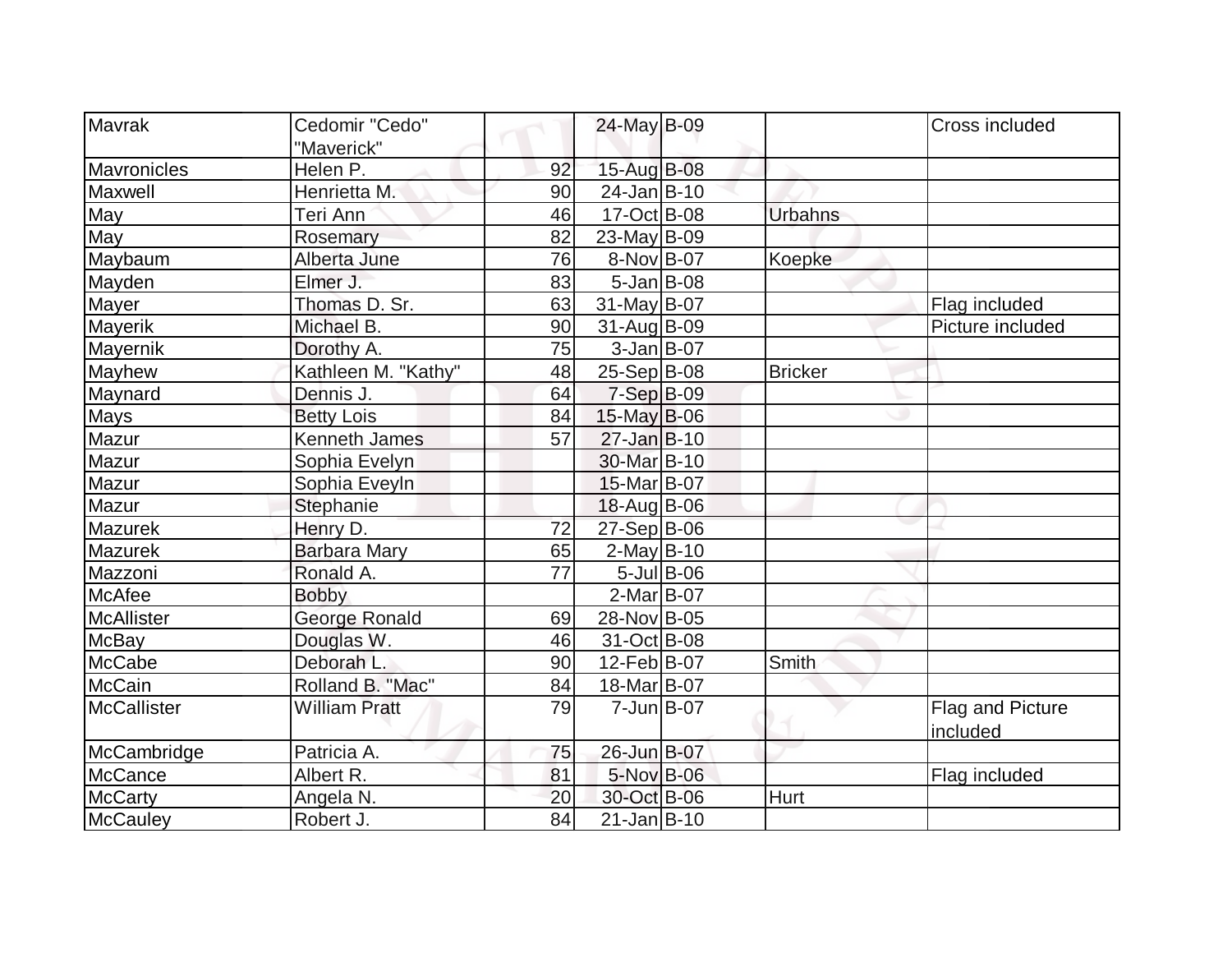| McClean          | Jean C.                   | 80              | 13-Mar B-06        |               |           |                                                 |
|------------------|---------------------------|-----------------|--------------------|---------------|-----------|-------------------------------------------------|
| McClellan        | Alice B.                  | 76              | $2$ -Jun $B$ -07   |               |           |                                                 |
| McClellan        | William A. Jr.            | 91              | 18-Oct B-07        |               |           |                                                 |
| McClelland       | Richard L.                | 76              | 20-Apr B-09        |               |           |                                                 |
| McClendon        | Joanne                    | 52              | 14-Mar B-08        |               |           |                                                 |
| McClennan        | <b>Jessie Matthew</b>     | 99              | $9-Nov B-09$       |               |           |                                                 |
| McClurg          | Suzanne                   |                 | 10-Dec B-07        |               | Heidinger |                                                 |
| <b>McColley</b>  | June M.                   | 75              | $14$ -Jun $B$ -07  |               |           |                                                 |
| <b>McComb</b>    | Charles F.                |                 | $12$ -May B-07     |               |           | Flag included                                   |
| McConathy        | Tad L.                    | 35              |                    | $5$ -Jul B-06 |           |                                                 |
| McConnachie      | Elizabeth "Betty"         | 90              | $19$ -Jan $ B$ -08 |               | Myszak    |                                                 |
| McCormick        | Joseph L.                 | 59              | 17-Dec B-06        |               |           | Flag included                                   |
| <b>McCormick</b> | Philomena                 | 83              | $25$ -Jul B-08     |               |           |                                                 |
| <b>McCormick</b> | Carolyn J.                | 62              | $16$ -May B-08     |               | Fiegle    |                                                 |
| McCosh           | Eileen (Mildred)          | 74              | $6$ -Jun $B$ -06   |               |           |                                                 |
| <b>McCraney</b>  | Anne                      | 56              | 16-Nov B-09        |               | Emery     |                                                 |
| McCrea           | Margaret "Marge"          | 88              | 13-Dec B-07        |               |           |                                                 |
| <b>McCullom</b>  | Iva Gertrude "Gertie"     | 91              | $20$ -May B-06     |               |           |                                                 |
| McCullough       | Irene P.                  | 83              | 13-Mar B-06        |               |           | Full name Irene P.<br><b>Malarik McCullough</b> |
| McCutcheon       | Vincent L., Rev., Dr.     |                 | 24-Jul B-05        |               |           |                                                 |
| McDaniel         | Jeffrey                   | 30              | $27$ -May B-07     |               |           |                                                 |
| McDermott        | Terrence L.<br>"Sunshine" | 62              | 14-Oct B-06        |               |           |                                                 |
| McDermott        | Phyllis                   | 77              | 16-Mar B-09        |               |           |                                                 |
| McDonald         | Mary E.                   | 80              | 28-Jul B-07        |               |           | Full name Mary E.<br>McDonald (Perkins)         |
| McDonald         | Nancy Joan                | 66              | $19-Sep B-08$      |               |           |                                                 |
| McDonald         | J.C.                      | 75              | 11-Mar B-07        |               |           |                                                 |
| McDonald         | James O.                  | 71              | 22-Jan B-06        |               |           |                                                 |
| McDonald         | Madge E.                  | 74              | 17-Jun B-07        |               |           |                                                 |
| McDonald         | Helen L.                  | $\overline{77}$ | 19-Aug B-07        |               |           |                                                 |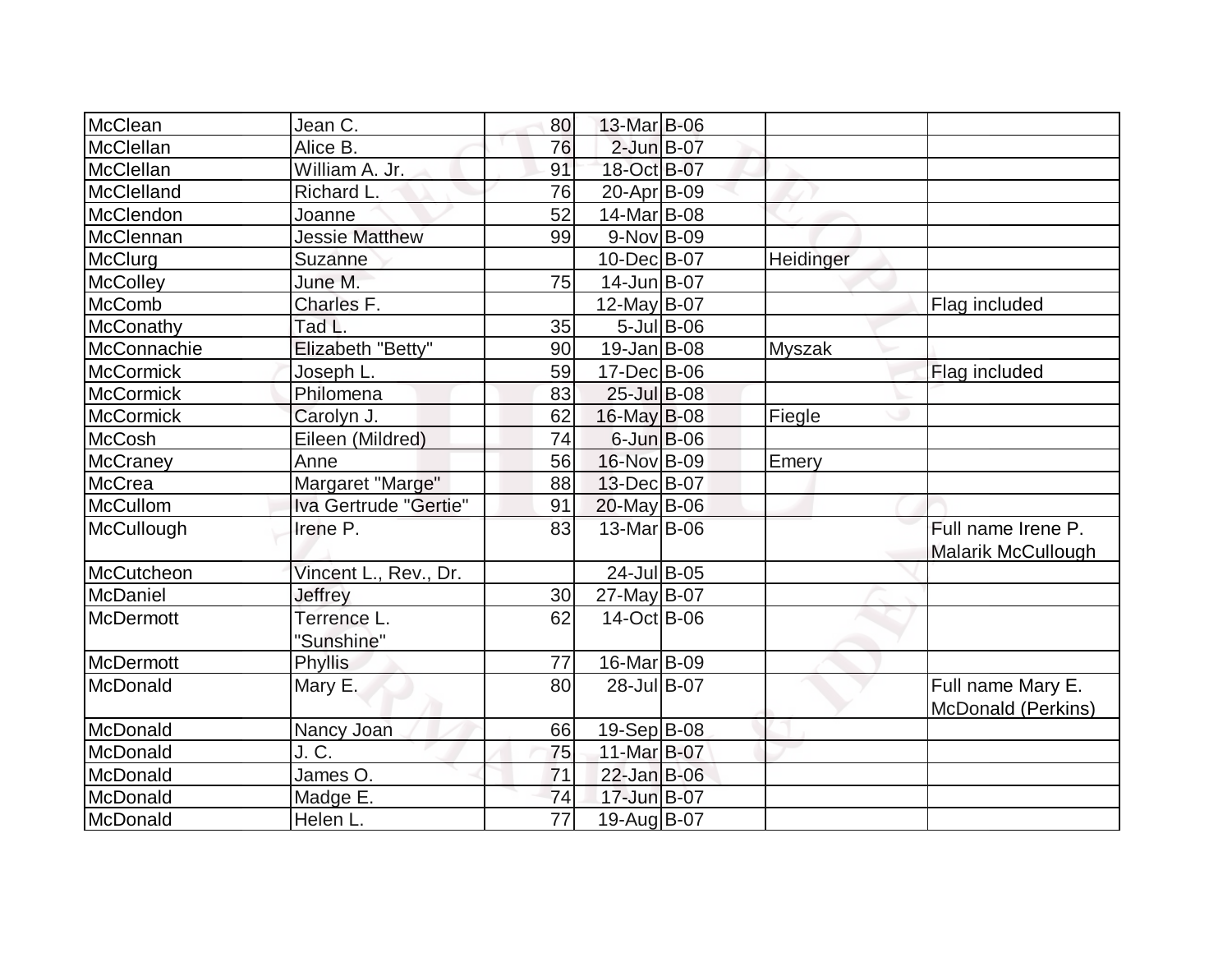| Mcewan            | John F. "Jay"        |    | $12$ -Feb $ B-06$  |              |                                     |
|-------------------|----------------------|----|--------------------|--------------|-------------------------------------|
| McEwin            | Joyce A.             | 55 | 10-Nov B-06        |              |                                     |
| McGaffney         | Henrietta M.         | 90 | $24$ -Jan $B-10$   |              | Henrietta M.<br>McGaffney (Maxwell) |
| McGee             | George E.            | 91 | $16$ -Jan B-06     |              |                                     |
| <b>McGee</b>      | James P.             | 56 | 18-Nov B-07        |              | Flag included                       |
| <b>McGrath</b>    | James J.             | 59 | 18-Feb B-07        |              |                                     |
| McGroarty         | Janet M.             | 84 | $7-Mar$ B-08       |              |                                     |
| McGuire           | Patricia             | 74 | 28-Aug B-06        |              |                                     |
| McHale            | Thomas M.            | 70 | $2$ -Jun $B$ -08   |              |                                     |
| McHone            | <b>Ellen Lucille</b> | 77 | $6$ -Jun $B$ -06   |              |                                     |
| McInerney         | Jerry F.             | 50 | 26-Jul B-06        |              |                                     |
| <b>McIntire</b>   | Sophie               | 91 | 22-May B-05        |              |                                     |
| Mcintosh          | James F. III         | 85 | 19-Oct B-06        |              |                                     |
| McIntosh          | <b>Bobby Lee</b>     | 58 | 20-Sep B-07        |              |                                     |
| McIntyre          | Gerald H. "Hap"      | 68 | $17 - Jan$ B-07    |              |                                     |
| McKay             | Brenda D.            | 55 | $14-Sep B-09$      | Sheppard     |                                     |
| <b>McKay</b>      | Lola                 | 74 | 18-Nov B-06        | Hockenberry  |                                     |
| McKee             | Rebecca S.           | 75 | 27-Jul B-08        |              |                                     |
| <b>McKinley</b>   | Beatrice A. "Betty"  | 68 | 30-Jun B-07        | Levato       |                                     |
| <b>McKinley</b>   | Gertrude C.          | 83 | $1-Feb B-08$       |              | Flag included                       |
| McLaughlin        | Shirley M.           | 84 | 26-Sep B-08        | Knapp        |                                     |
| McLean            | Julie M.             | 82 | 8-Sep B-08         |              |                                     |
| <b>McLees</b>     | Alice C.             | 90 | $5 - Jan$ $B - 08$ |              |                                     |
| McLeod            | <b>Stuart Victor</b> | 69 | 24-Aug B-08        |              | Flag included                       |
| McMahon           | <b>Francis</b>       | 74 | 25-Jul B-08        |              |                                     |
| McManmon          | Mary                 | 84 | 27-May B-07        |              |                                     |
| McMeans           | <b>Tracy Ann</b>     | 27 | $6$ -Dec $B$ -09   | <b>Speck</b> | Picture included                    |
| McMillan          | Mary "Ruth"          |    | 20-Jan B-09        |              |                                     |
| McNeillie         | Shirley A.           | 81 | 25-Oct B-08        |              |                                     |
| <b>McNew</b>      | Lillian              | 96 | 14-Jun B-07        | Carter       |                                     |
| <b>McPheeters</b> | Paul C.              | 52 | 15-Feb B-07        |              |                                     |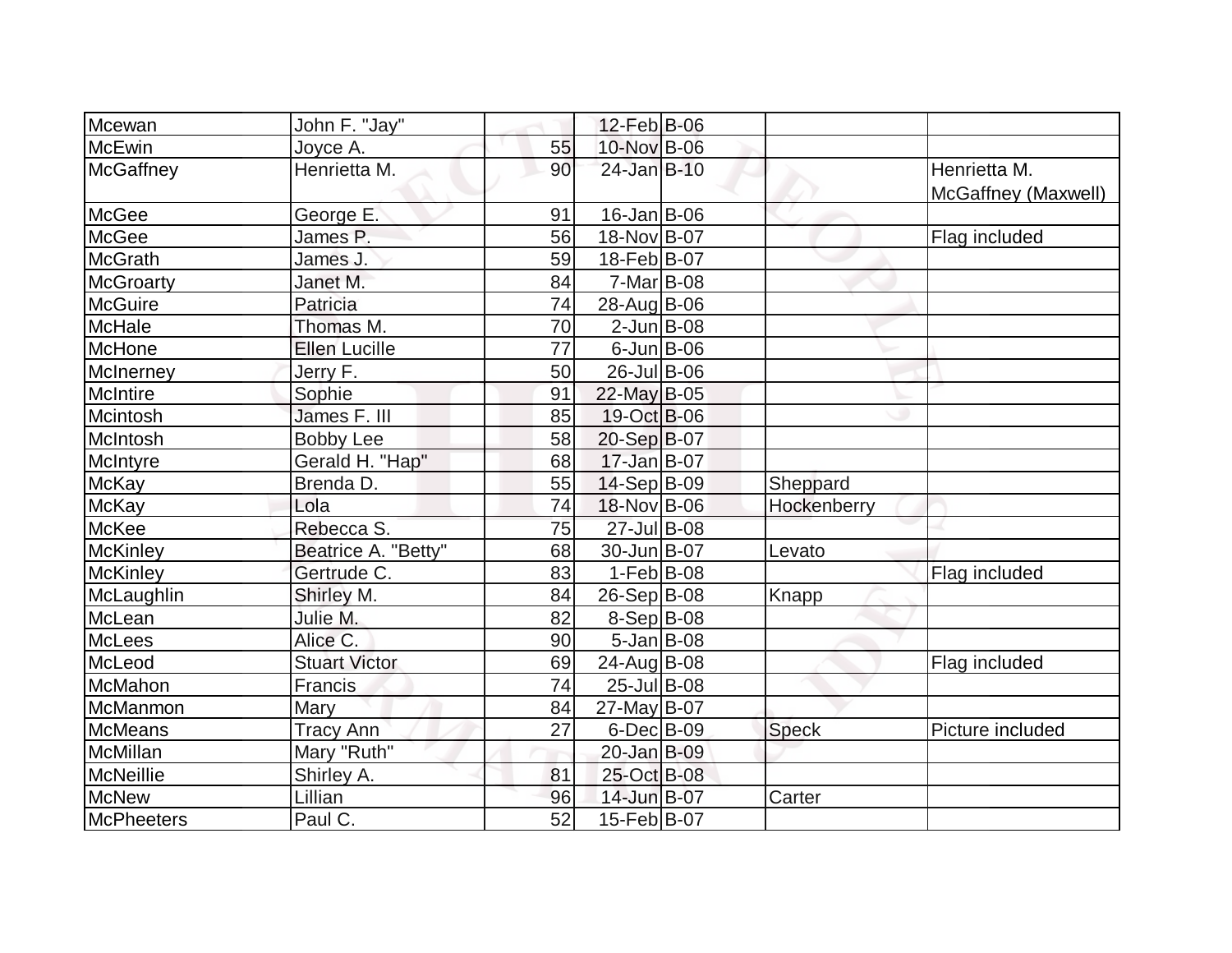| McPherson         | <b>Stella Marie</b>   |     | $16$ -Feb $ B-10$  | Bezrucki      | Picture included             |
|-------------------|-----------------------|-----|--------------------|---------------|------------------------------|
| McPherson         | Kevin J.              | 55  | 23-Jun B-07        |               | Picture included             |
| <b>McRoberts</b>  | <b>Thelma Harriet</b> | 103 | 22-Jan B-05        |               |                              |
| McVey             | Richard H. "Dick"     | 76  | 14-Feb B-06        |               |                              |
| <b>McWilliams</b> | Shirley L.            | 80  | $11-Oct$ B-08      |               |                              |
| <b>Meakisz</b>    | Slyvia S.             | 81  | $4$ -Feb $ B-08$   |               |                              |
| Medonic           | Ronald                | 57  | 18-Mar B-07        |               | Picture included             |
| Medvecz           | Michael A. "Mike"     | 82  | $6$ -Feb $ B$ -05  |               | Flag included                |
| <b>Meeks</b>      | Carl Wayne            | 33  | 16-Jun B-07        |               |                              |
| Meese             | Helen M.              | 95  | 28-Jul B-07        |               |                              |
| Meeter            | Marjorie              | 88  | 20-Apr B-09        |               |                              |
| Megquier          | David Emerson         | 38  | 25-Apr B-10        |               |                              |
| Mehlenbeck        | Robert                | 91  | 19-Feb B-09        |               |                              |
| Meier             | Mary J.               | 93  | 15-Dec B-09        | Kosco         |                              |
| Meinberg          | Dorothy               |     | $21$ -Jan $B-10$   |               |                              |
| Meinert           | <b>Raymond Otto</b>   | 79  | $9-Feb B-09$       |               | Flag included                |
| Meisenbach        | Donald E. "Mize"      | 80  | $1-Nov B-07$       |               | Flag included                |
| Mejean            | <b>Rachel Jane</b>    | 67  | $9$ -Feb $ B$ -09  |               |                              |
| Melcher           | <b>Carl Richard</b>   | 60  | 4-Jul B-07         |               |                              |
| Melendez          | Ceclia                | 86  | $1-Mar$ B-07       |               |                              |
| Melle             | Roland L.             | 68  | 25-Jan B-09        |               |                              |
| Mellinger         | <b>Daniel Warren</b>  | 83  | $7-Sep B-10$       |               | Flag and Picture<br>included |
| Mellon            | Bryon J. "Bud"        | 55  | 18-Dec B-07        |               |                              |
| Melton            | William R. "Bill"     | 53  | 24-Jun B-07        |               |                              |
| Meltzer           | Charlotte R.          | 67  | 23-Oct B-08        |               |                              |
| Melvick           | Shirley E.            |     | $15$ -Jan $ B$ -08 |               |                              |
| Menconi           | Jo Ann                | 59  | 16-Nov B-09        | <b>Uzelac</b> |                              |
| Mendel            | Brenda Lynn           | 58  | 8-Nov B-07         |               |                              |
| Mendez            | Robert                | 60  | $3$ -Feb $ B$ -06  |               |                              |
| Mendoza           | Rose C.               | 72  | 22-Oct B-06        |               |                              |
| Mendoza           | Rebeca V.             | 56  | $21$ -Feb $ B-08$  | Vasquez       |                              |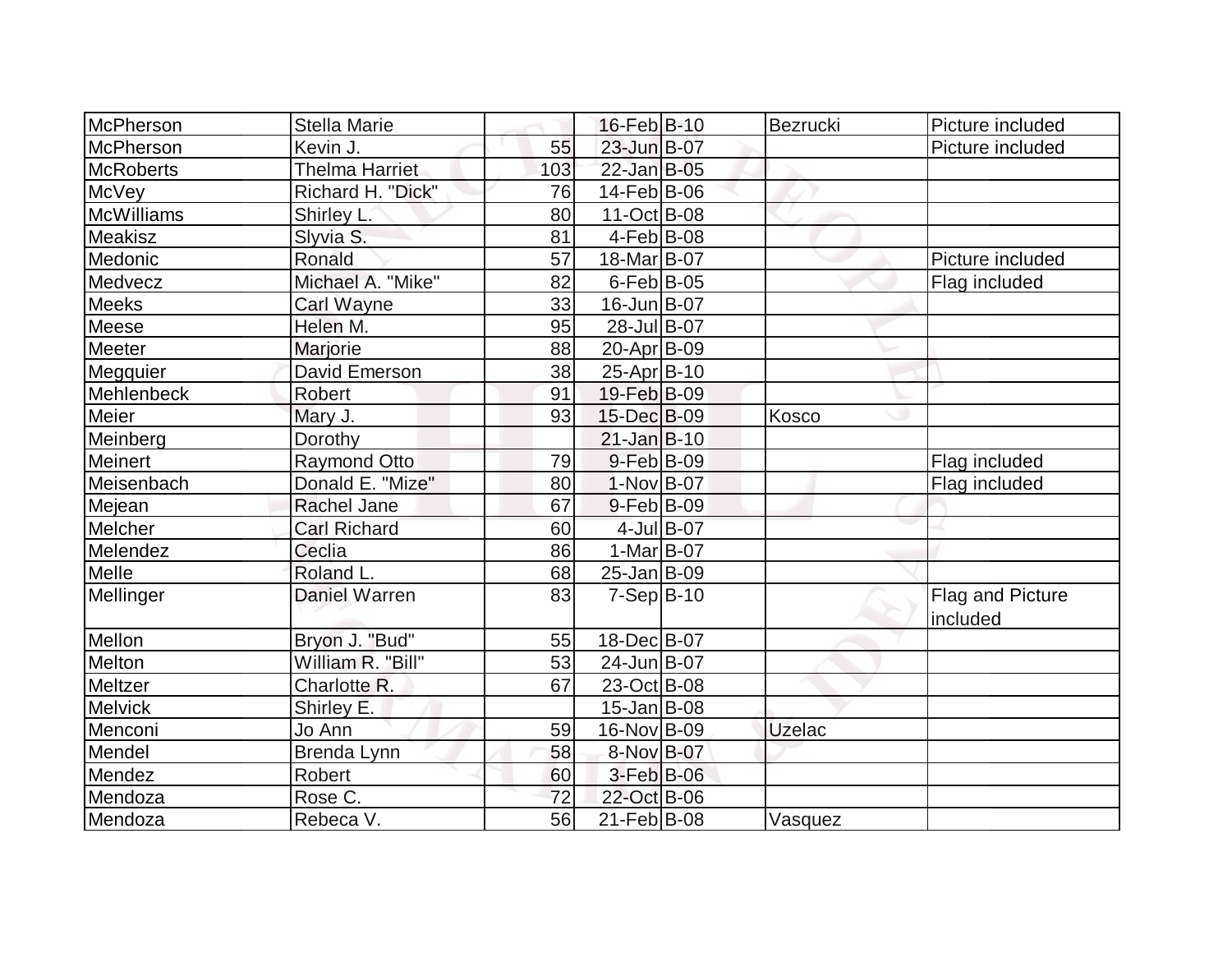| Mendoza         | Pompeya Torres          |    | $18$ -May B-09    |               |                 |                  |
|-----------------|-------------------------|----|-------------------|---------------|-----------------|------------------|
| Menn            | Daniel Ryan             | 20 | 4-Mar B-09        |               |                 |                  |
|                 | 'Danny/Bud"             |    |                   |               |                 |                  |
| Mensing         | <b>Tabita</b>           | 36 | 15-Dec B-08       |               |                 |                  |
| Mercer          | Norma J.                | 81 | 8-Nov B-07        |               |                 |                  |
| Mercer          | William A. "Pete"       | 84 | 8-Aug B-09        |               |                 | Flag included    |
| Merchant        | Helen                   | 82 |                   | $3$ -Jul B-06 |                 |                  |
| Merington       | Evelyn L.               | 83 | 15-Oct B-07       |               | Bateman         |                  |
| <b>Merrick</b>  | Lucyle T.               | 83 | 15-Feb B-07       |               |                 |                  |
| Merrill         | Barbara J.              | 88 | $18$ -May B-09    |               |                 |                  |
| Merriman        | Gene H.                 | 86 | $18 - Jan$ B-08   |               |                 |                  |
| <b>Merry</b>    | Kathy L.                | 61 | $1-Mar$ B-07      |               | <b>Bishop</b>   |                  |
| Mesko           | Shirley J.              | 75 | $2$ -Apr $B$ -07  |               | Komar           |                  |
| Messenger       | <b>Kimberly Shaun</b>   | 49 | 9-Mar B-11        |               |                 |                  |
| Messer          | Raymond                 | 66 | $11$ -Jan $B$ -07 |               |                 |                  |
| Messersmith     | Katheleen Ann           | 51 | 25-Feb B-07       |               | Gaekle          |                  |
| Mestrich        | Joseph                  | 87 | $21-Sep B-09$     |               |                 |                  |
| <b>Mestrich</b> | Mary                    | 85 | 17-Jan B-07       |               |                 |                  |
| Mestrovich      | Lillian                 | 88 | 30-Jun B-08       |               |                 | Cross included   |
| Metz            | Lois B.                 | 88 | $15$ -May B-06    |               | Dettman         |                  |
| Meunier         | Dennis K.               | 59 | 8-Oct B-07        |               |                 | Flag included    |
| Meyden          | Dean Vander             | 46 | $27$ -Apr $ B-10$ |               |                 |                  |
| Meyer           | Ethel G.                | 96 | 25-Jan B-09       |               |                 |                  |
| <b>Meyer</b>    | <b>Dennis Paul</b>      | 50 | 17-Oct B-08       |               |                 |                  |
| <b>Meyer</b>    | Howard C. Jr. III       | 49 | $1-Sep B-05$      |               |                 |                  |
| Meyer           | Donald E.               | 67 | $5-Oct$ B-07      |               |                 |                  |
| Meyer           | Irma W.                 | 90 | $9-Nov$ B-09      |               | Jacab           |                  |
| Meyer           | <b>Frances Lillian</b>  | 73 | 22-Nov B-10       |               | Sturgeon        |                  |
| <b>Meyers</b>   | Carolyne B. "Monni"     | 85 | 24-Apr B-06       |               | <b>Bumbales</b> |                  |
| Meyers          | Charles A. Jr. "Charlie | 62 |                   | 4-Jul B-07    |                 |                  |
|                 | Brown"                  |    |                   |               |                 |                  |
| Meyers          | <b>Chevy Black</b>      | 27 | 30-Jun B-08       |               |                 | Picture included |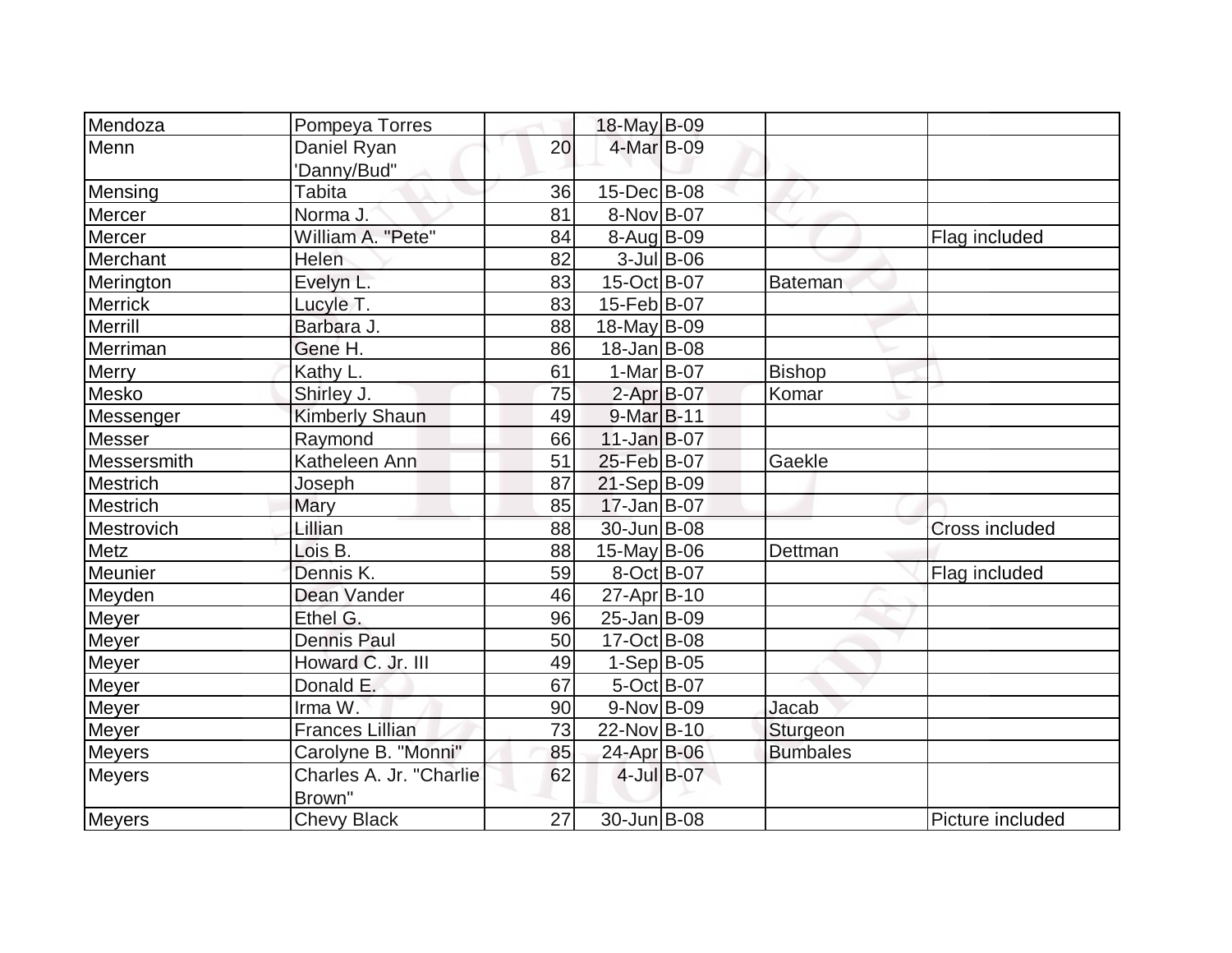| Meznarik          | John                            | 77 | 19-Apr B-07               |                  | Flag included                                            |
|-------------------|---------------------------------|----|---------------------------|------------------|----------------------------------------------------------|
| Mezzacapo         | Charltotte H.                   | 67 | $6$ -Jan $B$ -08          |                  | <b>Full name Charlotte</b><br>H. (Mezzacapo)<br>Stachura |
| <b>Michaels</b>   | Josephine E.                    | 87 | 16-Jun B-07               |                  |                                                          |
| <b>Michaels</b>   | Marie                           | 85 | $4$ -Mar B-09             |                  |                                                          |
| Michalak          | Evelyn A.                       | 82 | 15-Jun B-09               |                  |                                                          |
| <b>Michalares</b> | <b>Nick</b>                     | 81 | 12-Nov B-06               |                  |                                                          |
| Michau            | William L. "Bill"               | 66 | $25$ -Mar $B$ -7          |                  | Flag included                                            |
| Michna            | Walter                          | 82 | 28-Dec B-09               |                  | Flag included                                            |
| Michnal           | <b>Chester</b>                  | 83 | 29-Nov B-07               |                  | Flag included                                            |
| Middleborn        | Clovis Robert "Bob"             | 63 | 12-Nov B-06               |                  |                                                          |
| Middleton         | Jimmy A.                        | 67 | 15-Oct B-07               |                  | Flag included                                            |
| Midgett           | Chester F.                      | 75 | $9-Apr$ B-07              |                  |                                                          |
| Midkiff           | Mildred                         | 85 | 17-Feb B-10               | <b>Sotak</b>     |                                                          |
| <b>Migler</b>     | <b>Jill Marie</b>               |    | $6$ -Dec $B$ -09          | <b>McMullen</b>  | Full name Jill Marie<br>Sexton-Migler                    |
| <b>Mihal</b>      | Helen C.                        | 93 | 28-Nov B-05               | Ramusack         |                                                          |
| Mihalich          | Marion A.                       | 93 | 4-Apr B-06                |                  | "Marion the Barber"                                      |
| Mika              | Dorothy A.                      | 72 | 24-May B-09               | Peters           |                                                          |
| Mikalian          | George                          | 82 | $2$ -Jun $B$ -06          |                  | Flag included                                            |
| Mikula            | <b>Helen Irene</b>              | 90 | 28-Jan B-07               | Fulka            |                                                          |
| Mikulski          | Sophie                          | 87 | 11-Oct B-08               | Przybylowski     |                                                          |
| Mikuta            | <b>Bertha</b>                   | 92 | 15-Oct B-07               | <b>Hendricks</b> |                                                          |
| Milaelian         | George                          | 82 | $\overline{30}$ -May B-05 |                  | Flag included                                            |
| Milazzo           | Katie                           | 81 | 19-May B-07               |                  |                                                          |
| <b>Miles</b>      | <b>Wayne Donald</b><br>"Brusie" | 85 | 29-Nov B-06               |                  | Flag included                                            |
| <b>Miley</b>      | Steve A.                        | 39 | 7-Sep B-09                |                  |                                                          |
| Milianta          | Catherine G.                    | 82 | 18-Mar B-07               |                  |                                                          |
| Milicich          | Jelena "Helen"                  | 69 | 24-Apr B-06               |                  | Cross included                                           |
| Miljevic          | Dusan                           |    | $17 - Jan$ B-07           |                  |                                                          |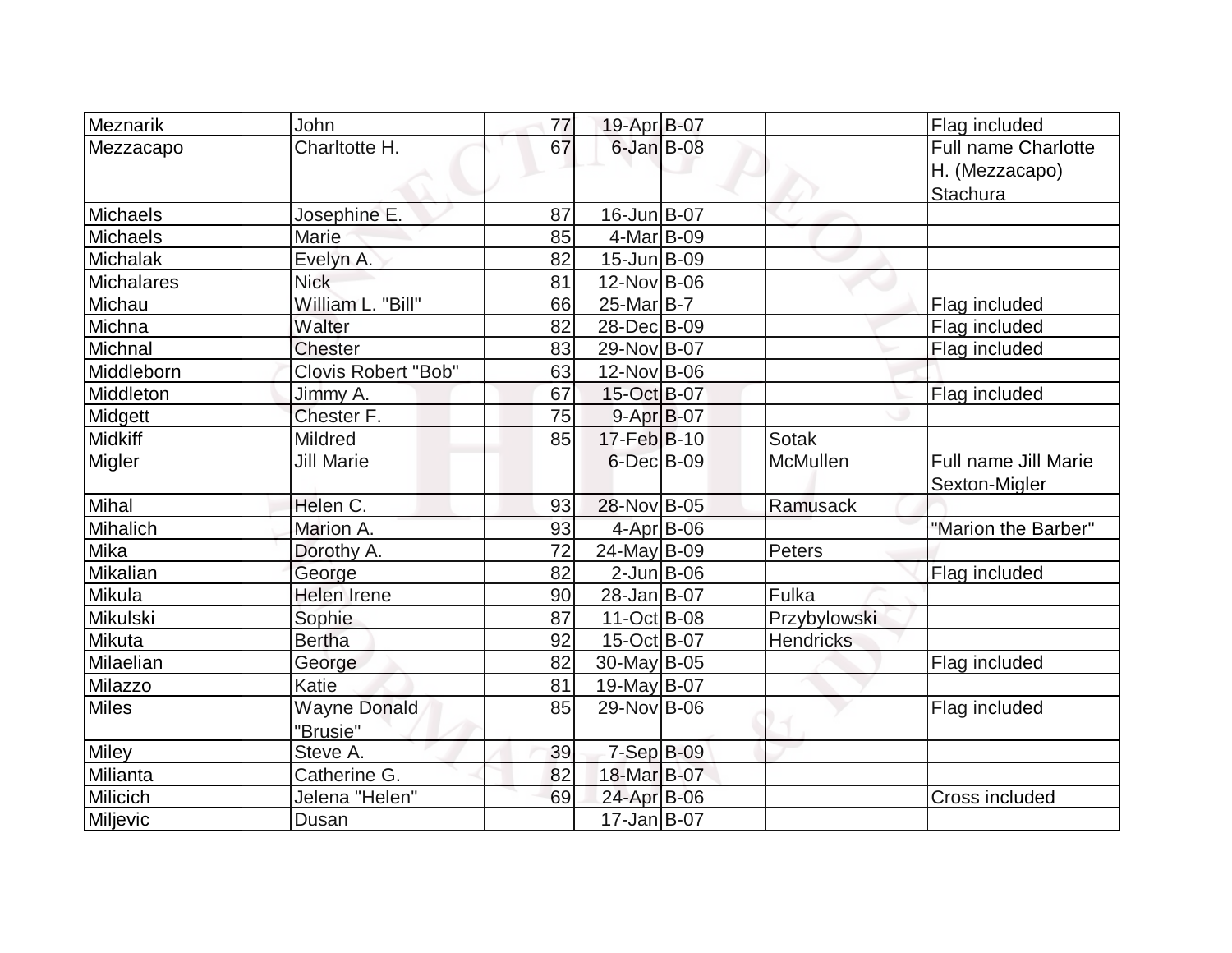| Miller        | Robert A.           | 56  | $26-Sep B-08$     |                   |                                    |
|---------------|---------------------|-----|-------------------|-------------------|------------------------------------|
| <b>Miller</b> | Dorothy E.          | 83  | 18-Oct B-07       | Doss              |                                    |
| <b>Miller</b> | <b>Galdys Marie</b> | 86  | 28-May B-07       |                   | Picture included                   |
| <b>Miller</b> | Edward              | 86  | 30-Jun B-07       |                   |                                    |
| <b>Miller</b> | Lois Jane           | 83  | 30-Jun B-07       |                   |                                    |
| Miller        | Laura M.            | 80  | 25-Jul B-08       |                   |                                    |
| <b>Miller</b> | Jane D.             |     | 18-May B-09       |                   |                                    |
| Miller        | <b>Opal Fay</b>     | 65  | $25$ -Jul B-08    | <b>McWilliams</b> |                                    |
| <b>Miller</b> | <b>Shirley</b>      | 66  | $11$ -May B-10    | Reynolds          |                                    |
| Miller        | Mary Ann            | 68  | 16-Aug B-07       |                   | Picture included                   |
| Miller        | Charles E.          | 57  | $5$ -Jun $B$ -05  |                   | Flag included                      |
| <b>Miller</b> | Fred A. Jr.         | 79  | 22-Oct B-06       |                   | Flag included                      |
| Miller        | Neill L.            | 67  | 16-Oct B-08       |                   | Picture included                   |
| Miller        | Gladys A.           | 84  | $31$ -May B-06    |                   |                                    |
| <b>Miller</b> | Doris M.            | 72  | 25-Jan B-09       |                   |                                    |
| <b>Miller</b> | Marie "Popa"        | 64  | 16-Dec B-07       |                   | Picture included                   |
| <b>Miller</b> | Jeffrey R.          | 23  | $1-Feb B-08$      |                   |                                    |
| Miller        | David R.            | 67  | $3-Feb B-07$      |                   | Flag included                      |
| <b>Miller</b> | Jean E.             | 76  | 18-Jan B-07       | Cox               | Full name Jean E.<br>(Bush) Miller |
| <b>Miller</b> | Dean                |     | 13-Apr B-10       |                   |                                    |
| <b>Miller</b> | Vernon G.           | 84  | $2-Apr B-07$      |                   | Flag included                      |
| <b>Miller</b> | Mae                 | 101 | 21-Nov B-08       | Cunnigham         |                                    |
| Milligan      | <b>William Van</b>  | 82  | $13$ -Apr $ B-10$ |                   | Flag included                      |
| Milligan      | Jack L. "Cat Man"   | 65  | 29-Jun B-07       |                   |                                    |
| <b>Mills</b>  | Alvan K. Sr.        | 45  | 10-Aug B-09       |                   |                                    |
| <b>Mills</b>  | Lena M.             | 85  | $2$ -Feb $ B-09$  | <b>Beck</b>       |                                    |
| <b>Mills</b>  | Olena M. 'Lena"     | 85  | $1-Feb B-07$      | <b>Beck</b>       |                                    |
| <b>Mills</b>  | Margaret            | 93  | 11-Nov B-07       |                   |                                    |
| Milo          | George              | 81  | 17-Jun B-07       |                   |                                    |
| <b>Minas</b>  | Mary                | 76  | 3-Sep B-05        |                   | Picture included                   |
| Minch         | Donald L.           | 69  | 18-Sep B-08       |                   |                                    |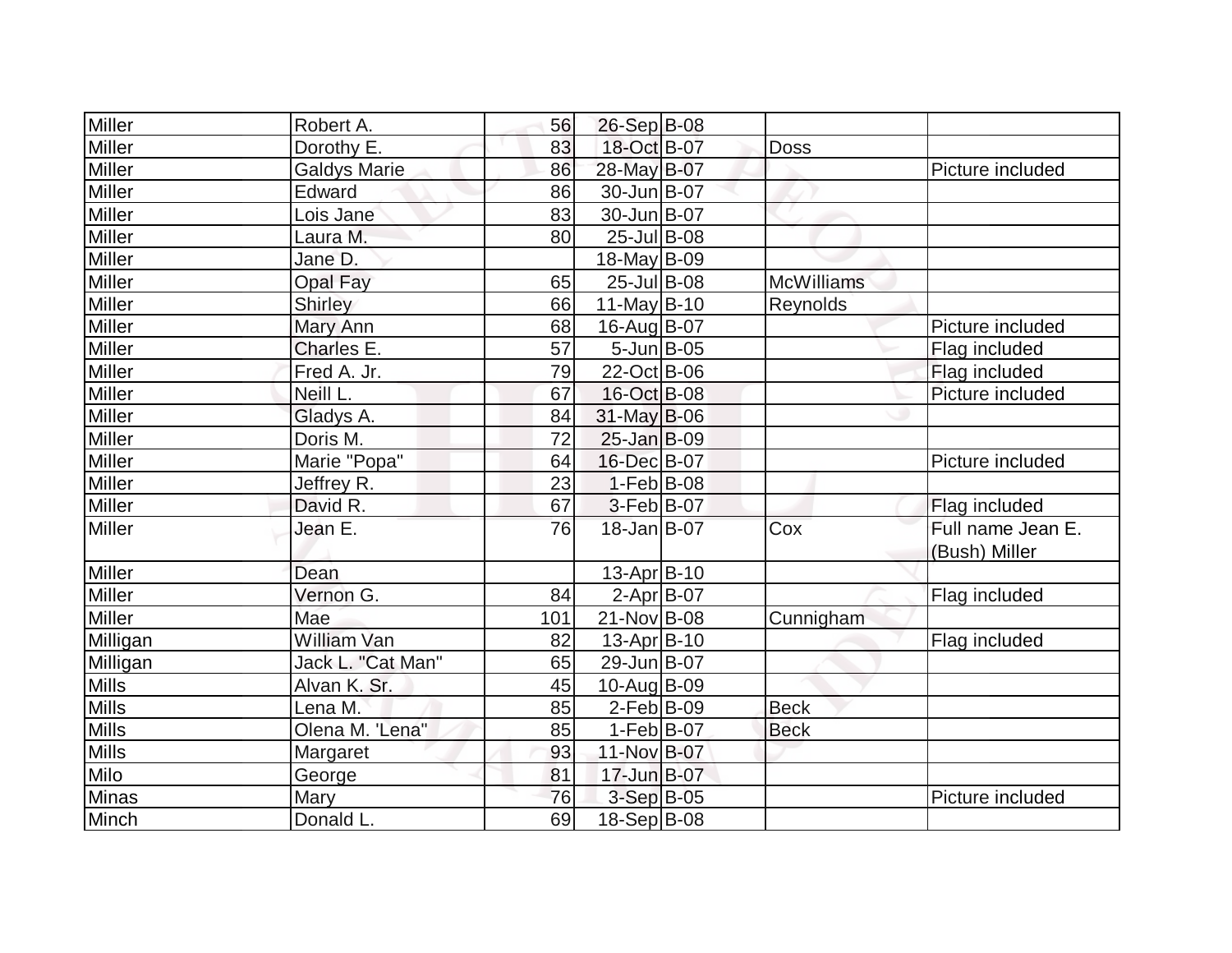| Minch         | Elizabeth                    | 91 | 27-Mar B-06       |                  |          |                                          |
|---------------|------------------------------|----|-------------------|------------------|----------|------------------------------------------|
| <b>Mings</b>  | Aleen                        | 56 | 13-Apr B-10       |                  |          |                                          |
| Minkler       | Susan B.                     | 49 | 16-Mar B-10       |                  |          |                                          |
| Minniti       | Kathleen                     | 77 | $21$ -Feb $ B-08$ |                  |          |                                          |
| Mioduski      | Kenneth E.                   |    | 24-Jul B-05       |                  |          | Picture included                         |
| Miotke        | Leon J.                      | 50 | $7 - Apr$ B-10    |                  |          |                                          |
| Miraldi       | Orlando                      | 89 | $4$ -Jan B-07     |                  |          |                                          |
| Mireles       | Manuel Sr.                   | 90 | 25-Dec B-05       |                  |          |                                          |
| Mirowski      | Donald                       | 61 | 29-Mar B-10       |                  |          |                                          |
| Misch         | Kathryn "Kathy"              | 51 | $2-Sep B-07$      |                  | Podraza  |                                          |
| Mischan       | Ralph C.                     | 62 | 28-Oct B-06       |                  |          | Flag included                            |
| <b>Misiak</b> | Joseph                       | 68 | 25-Apr B-10       |                  |          |                                          |
| <b>Misik</b>  | Victoria R.                  | 79 | 21-Oct B-06       |                  |          |                                          |
| <b>Miskus</b> | Donald R.                    | 70 | 17-Jun B-07       |                  |          |                                          |
| <b>Misner</b> | Alta Elizabeth               | 84 | 5-Apr B-08        |                  |          |                                          |
| Misora        | Judith A.                    | 59 | 17-Oct B-08       |                  | Cap      |                                          |
| <b>Missal</b> | Frederick P. "Butch"         | 59 | $20$ -May B-06    |                  |          |                                          |
| Mitchell      | Mary J.                      | 89 | $15$ -May B-05    |                  |          | Full name Mary J.                        |
|               |                              |    |                   |                  |          | Andrews-Mitchell                         |
| Mitchell      | James E. "Mitch"             | 74 | 29-Jan B-07       |                  |          | Picture included                         |
| Mitchell      | Martha Isabel "Aunt<br>lbby" | 97 | 17-Dec B-06       |                  |          |                                          |
| Mitchell      | June M.                      | 58 | 19-Jul B-07       |                  |          | Picture included                         |
| Mitchell      | Dolores M. "Dolly"           | 74 | $13-Oct$ B-06     |                  |          |                                          |
| Mitchell      | Edward L.                    | 50 | 30-Jun B-08       |                  |          | Pastor Edward L.<br>Mitchell             |
| Mitchell      | <b>Theresa Marie "Teri"</b>  | 51 | $17$ -Oct B-08    |                  |          |                                          |
| Mitchell      | Emma Regina                  | 90 |                   | $5$ -Jul $B$ -06 | Wisler   |                                          |
| Mitchell      | <b>Ethel Mae</b>             | 64 | 11-Jul B-06       |                  |          | <b>Full name Ethel Mae</b><br>(Mitchell) |
| Mitchell      | Jacoba                       | 78 | 15-Jan B-07       |                  | Molenaar |                                          |
| Mitchell      | <b>Lamarr Anthony</b>        | 34 | $4$ -Aug $B$ -07  |                  |          | Picture included                         |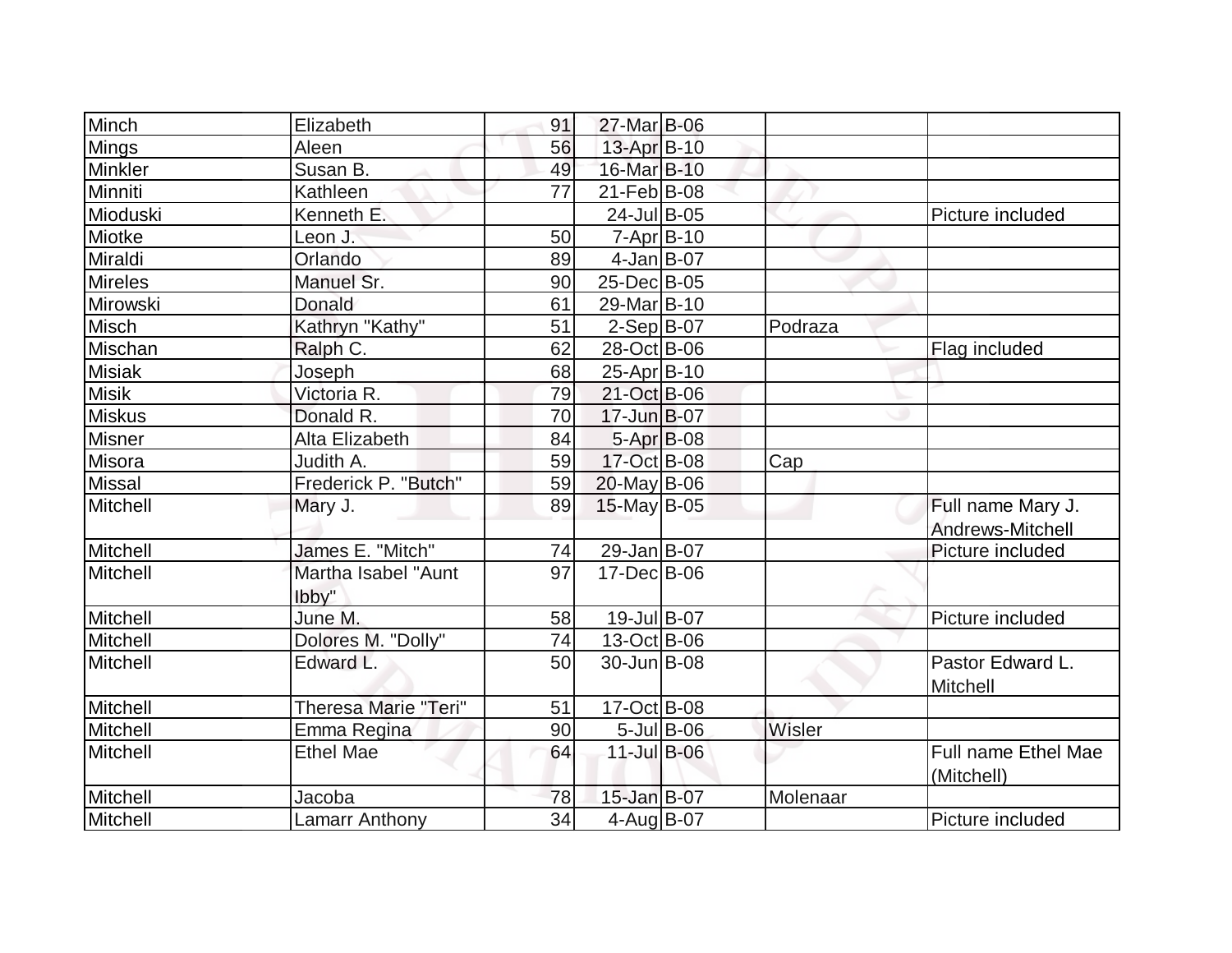| Mitchell III   | <b>William Kenneth "Bill"</b> | 77 | $16$ -Feb $ B-10$ |               | Picture included              |
|----------------|-------------------------------|----|-------------------|---------------|-------------------------------|
| Mithcell       | Loretta                       |    | 1-Nov B-07        |               |                               |
| <b>Mittler</b> | Nicholas N.                   | 16 | 24-Aug B-07       |               | Picture included              |
| Mitziga        | Walter J.                     | 91 | $10$ -Jul B-06    |               |                               |
| Mizanin        | Mary                          | 87 | 22-Aug B-08       | <b>Derkas</b> |                               |
| Mizerski       | Marian D.                     | 77 | $9$ -Jan B-08     |               |                               |
| Mockaitis      | Sophie V.                     | 87 | $21-Sep B-09$     |               |                               |
| Mockus         | Emily V.                      | 82 | 10-Jun B-08       |               |                               |
| Modjeski       | Grace E.                      | 53 | 19-Sep B-10       |               |                               |
| Moehl          | Harry W.                      | 76 | $11$ -Jun $B$ -09 |               | Flag and Picture<br>included  |
| Moench         | Mae                           |    | $3-Feb B-07$      | Steinway      | Fulll name Mae Ulsh<br>Moench |
| Mohler         | <b>Bertha Reder</b>           | 94 | 29-Apr B-09       |               |                               |
| Moisant        | Stephen H.                    |    | 10-Feb B-08       |               | Picture included              |
| Mojica         | Felix Jr.                     | 43 | $6$ -Jan B-07     |               |                               |
| Mojsilovic     | Blagoje D.                    | 81 | 24-Jun B-07       |               | <b>Cross included</b>         |
| Mola           | Anthony L.                    | 85 | 24-Aug B-08       |               |                               |
| Molchan        | Albert B.                     | 93 | 8-Nov B-07        |               |                               |
| Molchan        | George A.                     | 82 | $13$ -Apr $ B-10$ |               | Picture included              |
| Mold           | Dolores A.                    | 74 | 24-Aug B-08       |               |                               |
| Molden         | Donna Marie                   | 70 | 6-Oct B-07        |               |                               |
| Molina         | Ramiro C.                     | 78 | 31-Oct B-08       |               |                               |
| Molnar         | Gayle L.                      | 76 | 20-Dec B-09       |               |                               |
| Moniak         | Alice                         | 84 | 24-Mar B-09       |               |                               |
| Monnett        | Eva                           | 92 | $4-Oct$ B-06      |               |                               |
| Monreal        | Joel                          | 56 | 21-Apr B-09       |               | Flag included                 |
| Monroe         | Virgil C.                     | 86 | 27-Mar B-06       |               | Flag included                 |
| Monroe         | Lisa Marie                    | 36 | 25-Jul B-08       | <b>Starko</b> |                               |
| Monroe         | Irene                         | 83 | 23-May B-09       | Demmon        |                               |
| Monteen        | Vivian                        | 98 | 30-Nov B-09       |               |                               |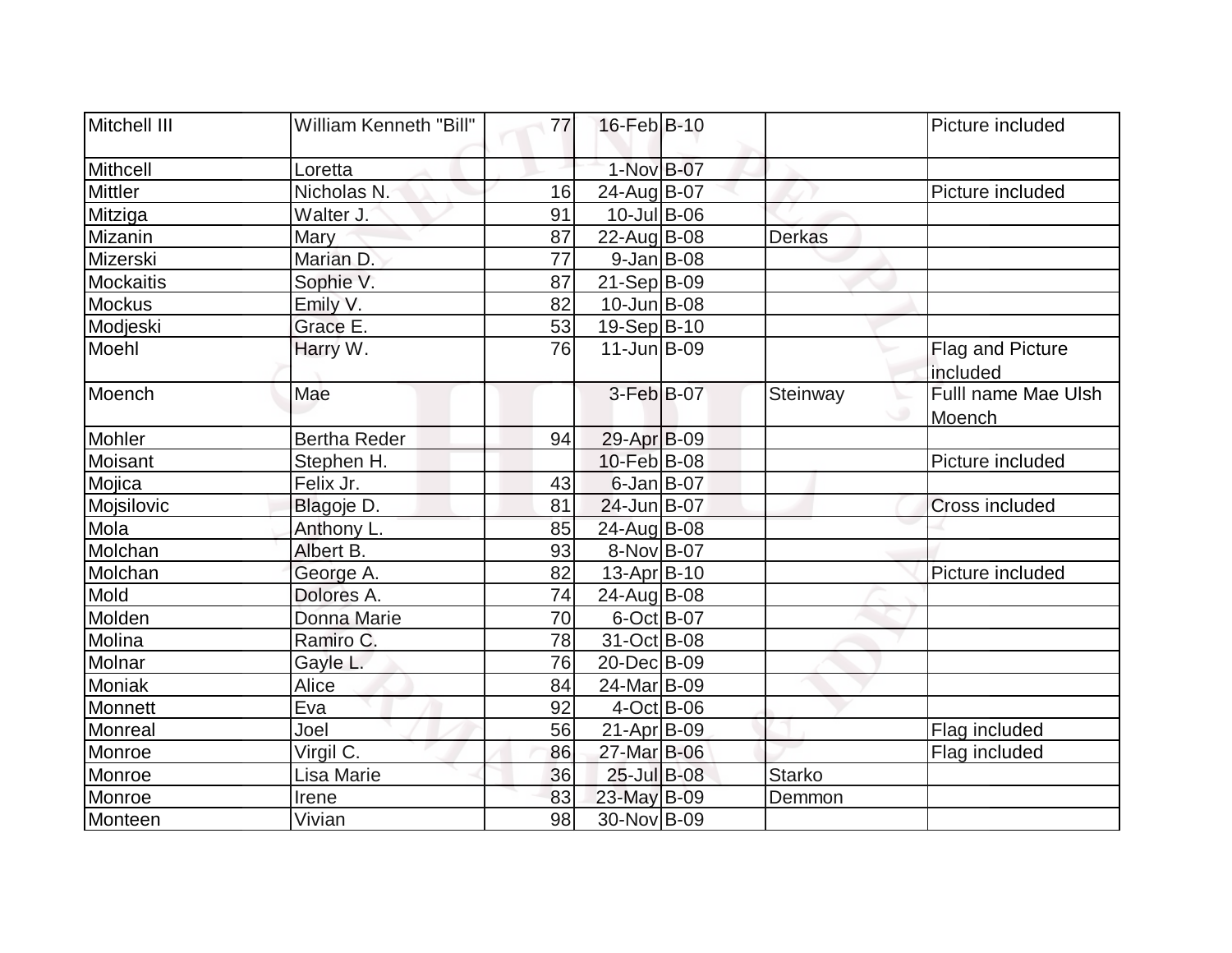| Montejano    | Yolanda              | 57     | 8-Aug B-09        |               | Paredes  |                                            |
|--------------|----------------------|--------|-------------------|---------------|----------|--------------------------------------------|
| Montella     | Rose                 | 85     | 4-May B-09        |               | Luzi     |                                            |
| Montes       | Joseph A.            | 51     | 15-Aug B-08       |               |          |                                            |
| Montes       | Maria                | 81     | 26-Jun B-07       |               |          | Full name Maria<br>Montes (Aguirre)        |
| Montez       | Pauline              | 88     | 22-Nov B-09       |               |          | Picture included                           |
| Monti        | Dolores Jean         | 75     | 12-Nov B-06       |               |          |                                            |
| Monzek       | Paul F.              | 81     | $9-Dec$ B-07      |               |          |                                            |
| Moody        | Dorothy M.           | 91     | $11-Feb B-08$     |               |          |                                            |
| Moody        | <b>Brian Lee</b>     | 49     | $9$ -Dec $B$ -07  |               |          |                                            |
| Moon         | <b>Dianna</b>        | 74     | 19-Jun B-05       |               |          |                                            |
| Moore        | Worley "Jr"          | 59     | $6$ -Dec $B$ -09  |               |          |                                            |
| Moore        | James E.             | 59     | 20-Oct B-07       |               |          | <b>Cross included</b>                      |
| Moore        | <b>Bob</b>           | 62     | $13$ -Jul B-05    |               |          | (John R. Moore)                            |
| Moore        | Dorothy B.           | 90     | 13-Sep B-09       |               |          |                                            |
| Moore        | Carol Ann            | 71     | 11-Oct B-08       |               |          | Full name Carol Ann<br><b>Murray Moore</b> |
| Moore        | <b>William Edson</b> |        | 12-Apr B-07       |               |          | Picture included                           |
| Moore        | Mary Jane            | 71     | $2-Sep$ B-07      |               |          |                                            |
| Moore        | Bertha Irene         | 72     | $17$ -May B-10    |               |          |                                            |
| Moore        | <b>Lester David</b>  | 69     | 29-Jul B-06       |               |          |                                            |
| Moore        | Geneva A.            | 91     | 24-Jun B-07       |               |          |                                            |
| Moore        | William Boyd Sr.     | 64     | $24$ -Jan $B-10$  |               |          |                                            |
| Moore        | Peggy Louise         | 74     | $11$ -Mar $ B-08$ |               |          |                                            |
| Moore        | Harold Edwin Sr.     | 87     | 23-Jun B-07       |               |          |                                            |
| <b>Moore</b> | Diana Lyn            | 39     | $9-Aug B-06$      |               | Frazzini |                                            |
| Moore        | Lloyd "Scotty"       | 79     |                   | $9$ -Jul B-06 |          | Flag included                              |
| Moore        | Laurence             | 63     | 12-Jul B-07       |               |          |                                            |
| Mora         | Alfonse "Al"         | 75     | 28-Jun B-08       |               |          |                                            |
| Mora         | Emilio               | 80     | 3-Dec B-06        |               |          |                                            |
| Morales      | Thomas               | 44     | 14-Aug B-06       |               |          |                                            |
| Morales      | Dennis M. Jr.        | Infant | 16-Mar B-10       |               |          |                                            |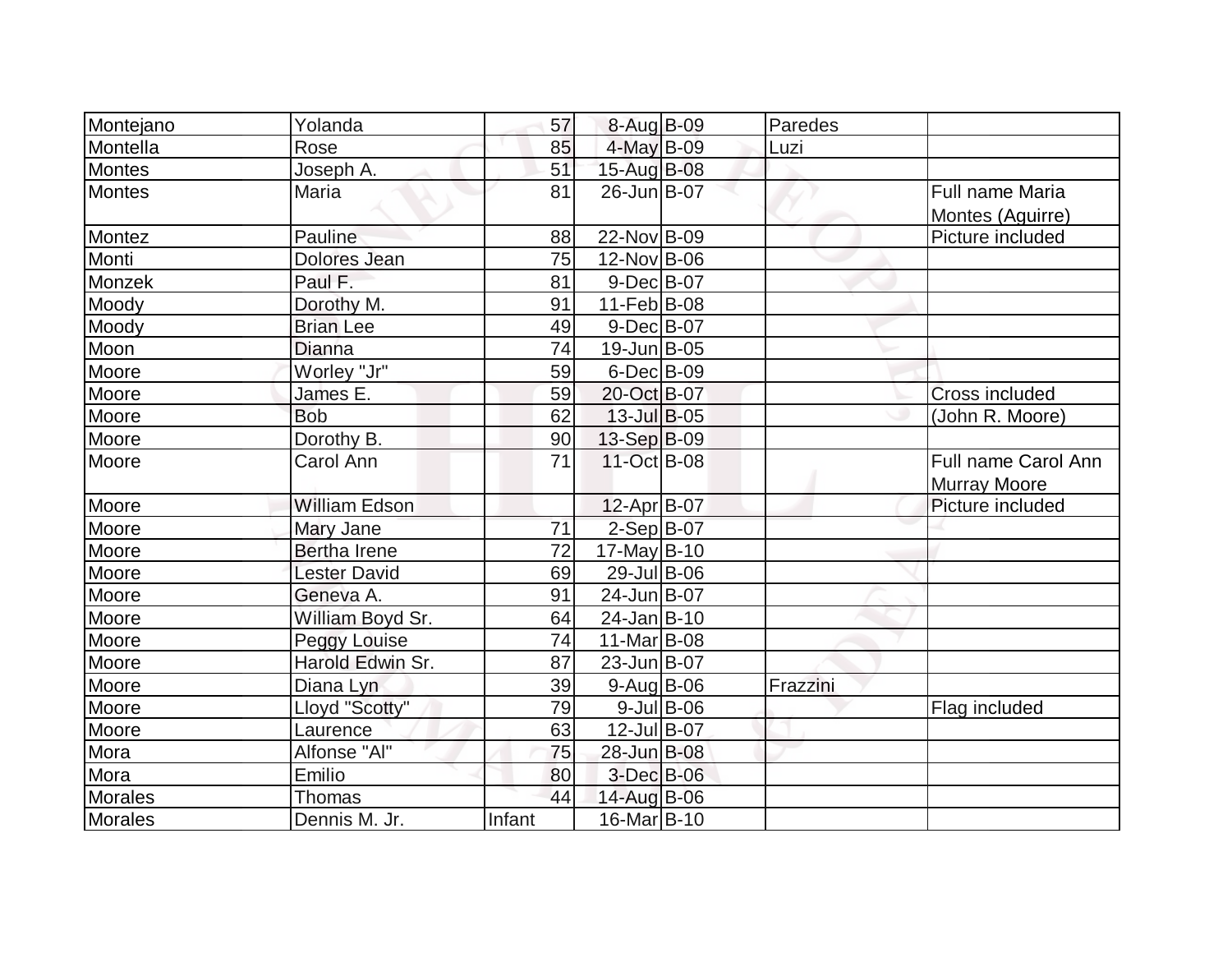| Morales       | Guadalupe P.       | 79              | $6$ -Mar $B$ -05   |               | Picture included    |
|---------------|--------------------|-----------------|--------------------|---------------|---------------------|
| Moralez       | Guadalupe          | 84              | 24-Apr B-06        |               |                     |
| Moran         | Michael J.         | 50              | 8-Sep B-09         |               |                     |
| Moran         | Frank R. Sr.       | 67              | $3$ -Jul B-06      |               |                     |
| Moran         | George J.          | 61              | $25$ -Apr $ B-10$  |               |                     |
| Morden        | David A.           | 39              | 31-Aug B-09        |               | Picture included    |
| Morehouse     | <b>Beatrice</b>    | 84              | 17-Aug B-07        | Harkema       |                     |
| Moreno        | Laura Lynn         | 48              | $21-Sep B-09$      | Slesser       |                     |
| Morey         | Dorothy Arlene     |                 | 14-Dec B-09        | Halas         | Picture included    |
| Morgan        | Doris Ruby         | 69              | $21-Sep B-09$      | Vail          |                     |
| Morgan        | Adam W.            | 23              | 16-Nov B-09        |               |                     |
| Morgan        | Marian             | 76              | $6$ -Dec $B$ -09   |               |                     |
| Morgan        | <b>Isabella S.</b> | 84              | 3-Sep B-05         |               |                     |
| Morgan        | <b>Bernice</b>     | 73              | 17-Nov B-06        |               |                     |
| Morgan        | Beryl C.           | 78              | $9$ -Aug B-07      |               |                     |
| Morgan        | Sherman            | 66              | 20-Dec B-07        |               |                     |
| Morgan        | Irene Ann "Dear    |                 | $19$ -Jun $B$ -05  | <b>Svitko</b> |                     |
|               | Gran"              |                 |                    |               |                     |
| Morgan        | Anna J.            | 33              | 24-Jul B-05        |               |                     |
| Moricz        | Agnes M.           | $\overline{73}$ | $8$ -May $E$ -02   |               |                     |
| Morin         | Michael J.         | 43              | $19$ -May B-08     |               |                     |
| Morkunas      | Lelo               | 73              | $3$ -Jan B-07      |               |                     |
| Morkunas      | Joseph             | 81              | $1$ -Jun $B$ -07   |               |                     |
| Morlock       | Joan               | 78              | $16$ -Jan $ B$ -06 |               |                     |
| Morlock       | Joan               | 78              | 26-Jan B-07        |               |                     |
| <b>Morris</b> | <b>John Daryl</b>  | 63              | 17-Nov B-06        |               | Cross included      |
| <b>Morris</b> | Ruthie M.          | 79              | $16$ -Feb $ B-10$  |               | Full name Ruthie M. |
|               |                    |                 |                    |               | Olander (Morris)    |
| Morris        | Jedge R. "J.B."    | 70              | 18-Jan B-07        |               |                     |
| Morrison      | Sheryl J.          | 40              | 12-Feb B-06        |               | Picture included    |
| Morrison      | Arthur B.          | 94              | 12-Aug B-09        |               |                     |
| Morrone       | Margaret L.        | 88              | 14-May B-06        |               |                     |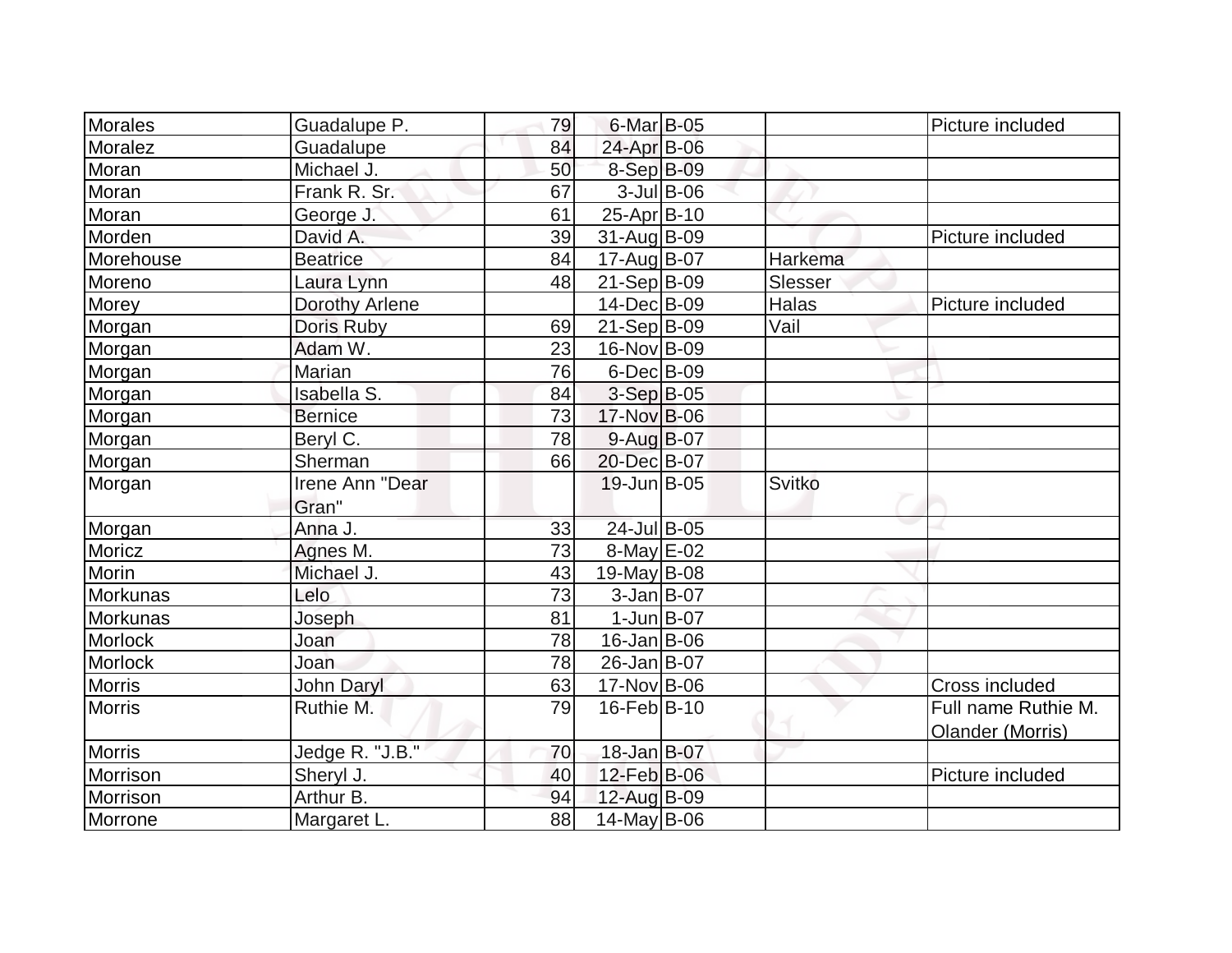| Mortl            | Sue                    | 91 | 12-Nov B-06        |               |         |                                       |
|------------------|------------------------|----|--------------------|---------------|---------|---------------------------------------|
| Morton           | Elsie Amelia           | 67 | 25-Apr B-10        |               |         |                                       |
| <b>Moscickis</b> | Kenneth R.             | 68 | 28-Apr B-07        |               |         | Picture included                      |
| Mose             | <b>Catherine Marie</b> | 90 | $6$ -Mar $B$ -06   |               |         |                                       |
| Moser            | Erma Mae               | 86 | 22-Oct B-06        |               |         |                                       |
| Mosher           | Anne E.                | 91 | 22-Feb B-09        |               |         | Cross included                        |
| Mosora           | Grace P.               | 81 | $23$ -Jan $ B-06$  |               | Labanc  |                                       |
| <b>Moss</b>      | <b>Tony Dion</b>       | 43 | 8-Nov B-07         |               |         |                                       |
| <b>Moss</b>      | <b>Edward "Barney"</b> | 85 | 1-Mar B-07         |               |         | Flag included                         |
| Moswin           | Pearl                  | 86 | $9-Mar$ B-11       |               |         | Star of David included                |
| <b>Mota</b>      | Doroteo C. "LoLo"      | 76 | $4$ -May B-09      |               |         |                                       |
| Motto            | Sandra Lee             | 58 | 14-Jun B-07        |               |         | Full name Sandra Lee<br>Schachte      |
| <b>Mounts</b>    | Douglas K.             | 52 | 12-Dec B-08        |               |         |                                       |
| Moysin           | Betty M.               | 71 | $6$ -Feb $B$ -05   |               |         |                                       |
| Mravinac         | Geneva                 | 85 | $3-Feb B-06$       |               |         |                                       |
| Mroczkowski      | Wallace                | 83 | 16-Aug B-07        |               |         |                                       |
| Mrozek           | Sylvia                 | 80 | 13-Jul B-05        |               | Nowak   |                                       |
| Mrozoski         | Mary Ann               | 64 |                    | $8$ -Jul B-06 |         |                                       |
| <b>Mrzlak</b>    | Irene E.               | 76 | 23-Nov B-07        |               | Jefchak |                                       |
| Mucha            | John J.                | 89 | 10-Apr B-06        |               |         |                                       |
| Mucha            | Stepen M. Jr.          | 52 | $5-Feb$ B-06       |               |         |                                       |
| Mueller          | Pamela Irene "Pam"     | 56 | $10$ -May B-09     |               |         |                                       |
| Mueller          | Raymond C.             | 87 | $4$ -Dec $B$ -06   |               |         | Flag and Picture<br>included          |
| Mulderink        | Joyce E.               | 56 | $31$ -Jan $ B-08 $ |               |         |                                       |
| <b>Mulkey</b>    | Mary                   | 80 | $10$ -Jun $B$ -09  |               |         |                                       |
| Mullen           | <b>Bernard Patrick</b> | 77 | 16-Mar B-10        |               |         | Flag included                         |
| <b>Mullens</b>   | Margie                 | 83 | 10-Sep B-05        |               |         | Full name Margie<br>(Mullens) Wingate |
| <b>Mullin</b>    | Frank II               | 73 | 23-Aug B-07        |               |         | Picture included                      |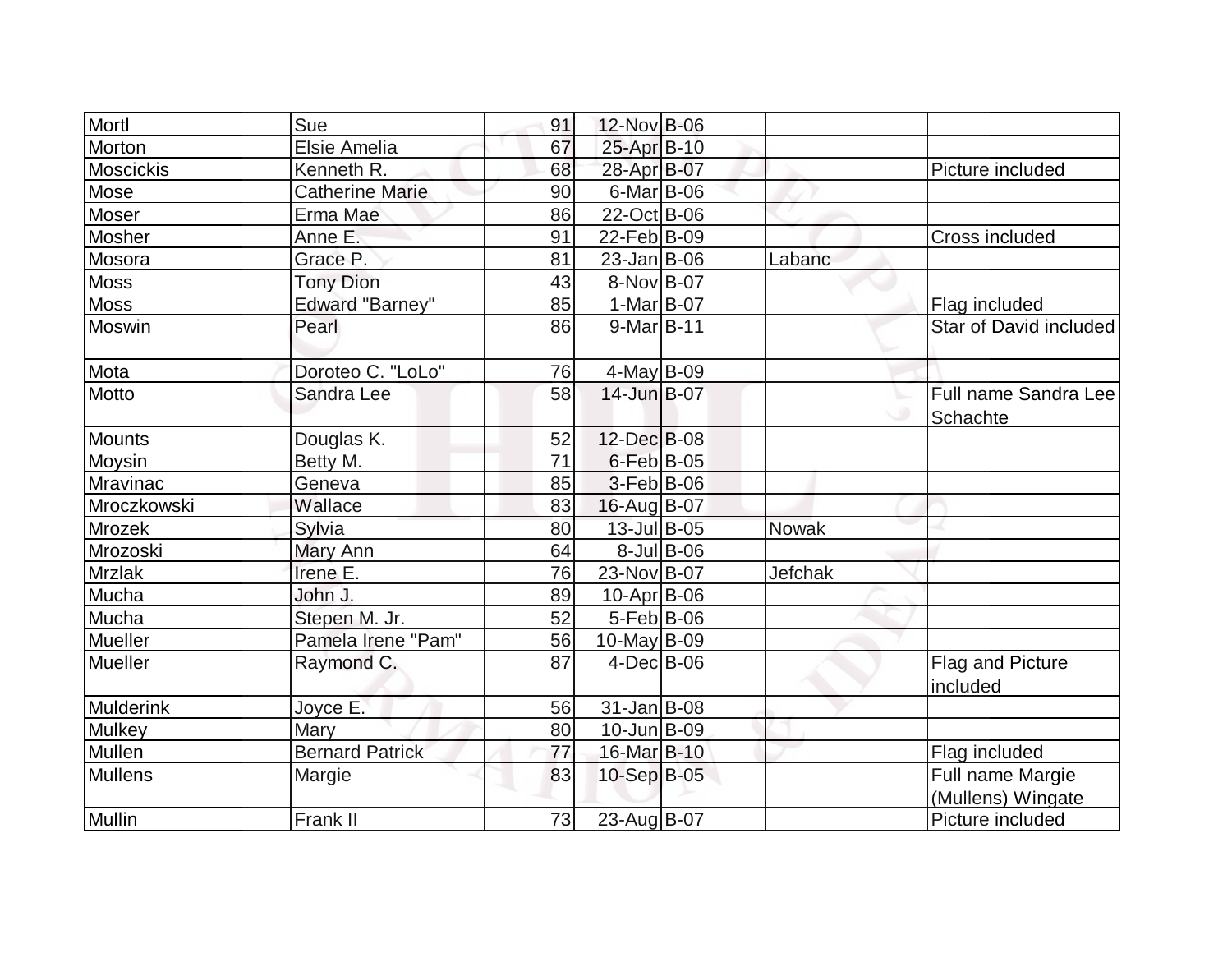| <b>Mullins</b> | Forest C.             |    | 1-Apr B-07        |               |               |
|----------------|-----------------------|----|-------------------|---------------|---------------|
| Mullins        | Wilhelminia C.        | 88 | 31-Oct B-08       |               |               |
|                | "Boots"               |    |                   |               |               |
| Mulvihill      | Loretta M.            | 86 | $11-Feb B-08$     |               |               |
| Mulvihill      | Irvin Timothy "Tim"   | 73 | $7 - Dec$ B-07    |               |               |
| Muncy          | Wilma F.              | 84 | 19-Aug B-07       |               |               |
| Munoz          | <b>Natalie</b>        | 20 | $21$ -Jan $ B-09$ |               |               |
| Munsie         | Alberta M.            | 66 | 12-Mar B-09       | Hayes         |               |
| Munsie         | Robert L.             | 70 | 15-Mar B-07       |               |               |
| Munster        | Howard W.             | 84 | 13-Mar B-06       |               | Flag included |
| Munter         | <b>Ernest Lester</b>  | 87 | 21-Aug B-07       |               |               |
| Murga          | <b>Mary</b>           | 72 | 18-Feb B-08       | Tomocik       |               |
| Murillo        | Robert V.             | 78 | 18-Oct B-07       |               |               |
| <b>Murphy</b>  | Ruth M.               |    | 8-Jun B-09        | Klemm         |               |
| Murphy         | Clarence I. "Papa     | 86 | $1-Nov$ B-07      |               | Flag included |
|                | Smurf"                |    |                   |               |               |
| Murphy         | Maureen Jane          | 61 | $15$ -May B-06    |               |               |
| Murray         | Marie                 | 81 | $20$ -Apr $B$ -09 | Hardaway      |               |
| <b>Murray</b>  | Kenneth E.            | 69 | 22-Jan B-06       |               | Flag included |
| Murrell        | Debra E.              |    | $3-Mar$ B-08      |               |               |
| Murzyn         | Helen B.              | 70 | 13-Dec B-07       |               |               |
| <b>Musall</b>  | Anges J.              | 59 | $10$ -Jan $ B-07$ | <b>Swets</b>  |               |
| Muschelewicz   | Sophie A.             | 87 | 27-Sep B-06       | Rogalski      |               |
| Musgrave       | Mary Jo               | 66 | 23-Oct B-06       | <b>Miller</b> |               |
| Musgrave       | <b>Richard Thomas</b> | 71 | 26-Nov B-06       |               |               |
| Mushrush       | Ruth M.               | 94 | 27-Nov B-05       |               |               |
| Muskin         | George Paul           | 62 | 30-Aug B-07       |               |               |
| <b>Musser</b>  | Clydell               | 72 | 22-Apr B-07       |               |               |
| Mussman        | Harold H. Sr.         | 98 | 3-Sep B-06        |               |               |
| Muszalski      | Edward J.             | 95 | 29-Jul B-06       |               | Flag included |
| Muszynski      | Rose                  | 84 | 19-Nov B-06       | Pervan        |               |
| <b>Muth</b>    | Bertha O.             | 86 | 8-Mar B-07        |               |               |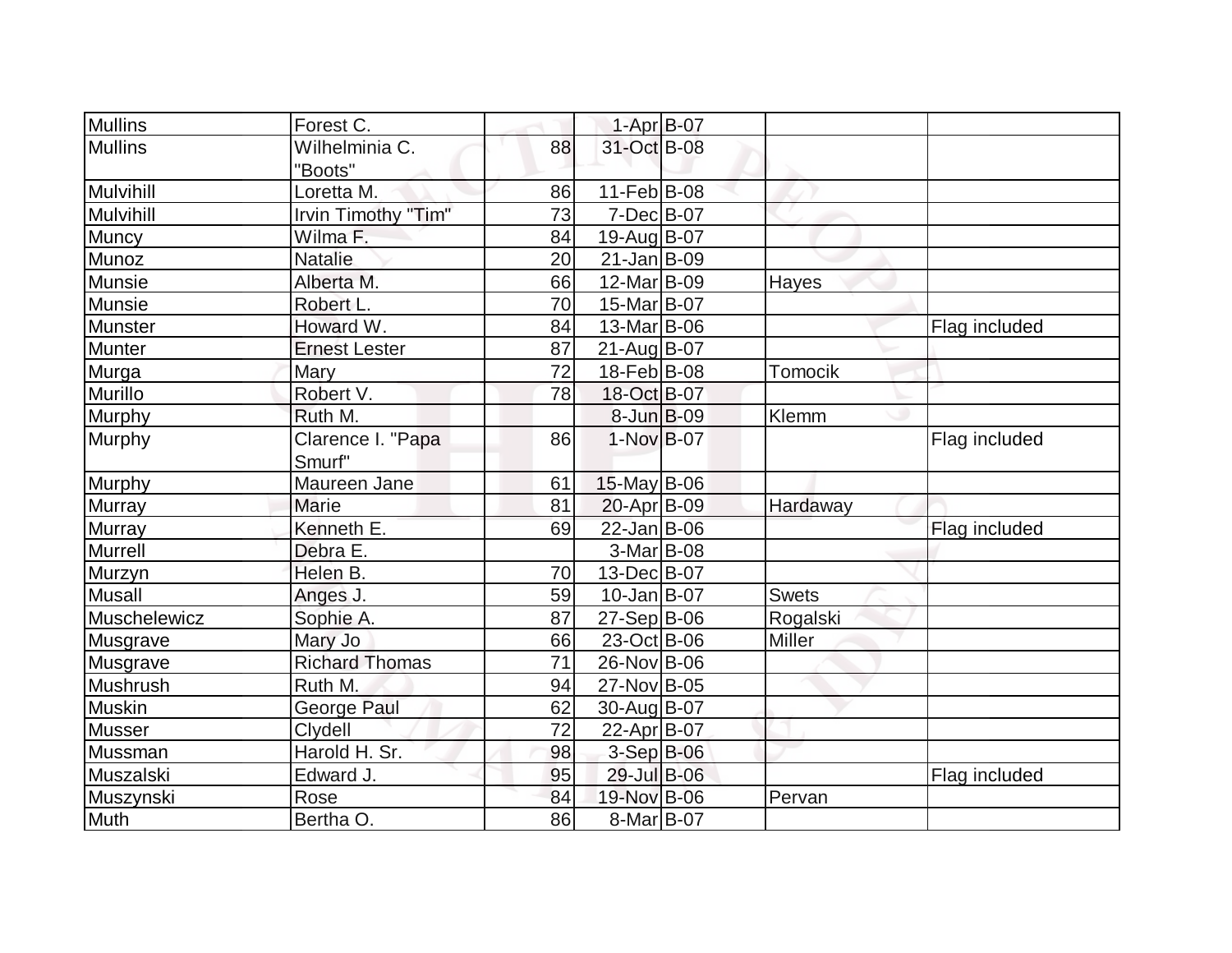| Muzzarellil      | Roger                 | 79 | 11-Oct B-08       |                  |          | Flag included                         |
|------------------|-----------------------|----|-------------------|------------------|----------|---------------------------------------|
| Mycka            | Ted B.                | 56 | 7-Mar B-08        |                  |          |                                       |
| <b>Myers</b>     | Christina             | 79 | 20-Aug B-07       |                  |          | Christina Shaw Halley<br><b>Myers</b> |
| <b>Myers</b>     | Amy                   | 90 | 10-Jul B-07       |                  |          | (Lillian Ambel)                       |
| <b>Myers</b>     | Martin M.             | 41 | $5-Aug B-9$       |                  |          |                                       |
| <b>Myers</b>     | William J. Jr.        | 67 | 5-Mar B-07        |                  |          |                                       |
| <b>Myers</b>     | James Elra Sr. "Papa" |    | $31$ -Jan $ B-08$ |                  |          | Flag included                         |
| <b>Mysliwy</b>   | Lottie                | 93 | 20-May B-07       |                  | Tuleja   |                                       |
| <b>Nabors</b>    | William H.            |    | $9 - Apr$ B-07    |                  |          | Flag included                         |
| Naglosky         | Eleanor "Eley"        | 64 | $25 - Jan$ B-09   |                  |          |                                       |
| Nagubadi         | Vinod                 | 28 | 17-May B-09       |                  |          | Picture included                      |
| <b>Nagy</b>      | <b>Barbara</b>        | 76 | $1-Jan$ $B-09$    |                  | Forsberg |                                       |
| <b>Nagy</b>      | Stephen W.            | 86 | 4-Oct B-07        |                  |          |                                       |
| <b>Nagy</b>      | Roland                | 54 | 9-Oct B-08        |                  |          |                                       |
| Nahulak          | Mary A.               |    | $4$ -Jan B-08     |                  |          |                                       |
| <b>Naillieux</b> | Walter S.             | 89 | 30-May B-05       |                  |          |                                       |
| Narancich        | Michael Sr.           | 89 | 23-Jul B-06       |                  |          | <b>Cross and Flag</b><br>included     |
| Narantic         | Walter                | 98 | $9$ -Aug B-07     |                  |          |                                       |
| <b>Nason</b>     | Frances J.            | 50 | $1-Feb B-08$      |                  | Shue     |                                       |
| Nason            | Daniel Joseph         | 49 | 20-Oct B-07       |                  |          |                                       |
| Nastyn           | Charles "Chuck"       |    | 25-Oct B-08       |                  |          | Picture included                      |
| Naughton         | Edward J.             | 70 | $7 - Aug$ B-06    |                  |          | Flag included                         |
| Naumann          | Edith                 | 87 | 10-Mar B-09       |                  |          |                                       |
| Naumoff          | <b>Steve</b>          | 70 |                   | $8$ -Jul $B$ -06 |          | Picture included                      |
| Navarro          | Elison                | 84 | $4-Sep B-06$      |                  |          | Cross included                        |
| Nave             | Alice M.              |    | 16-Aug B-07       |                  |          |                                       |
| Nawracaj         | Thaddeus (Ted)        | 86 | 23-Mar B-09       |                  |          | Flag included                         |
| Nawrocki         | Daniel J.             | 65 | 10-May B-09       |                  |          | Flag included                         |
| Nedza            | Edwin J.              | 82 | 24-Nov B-09       |                  |          | Flag included                         |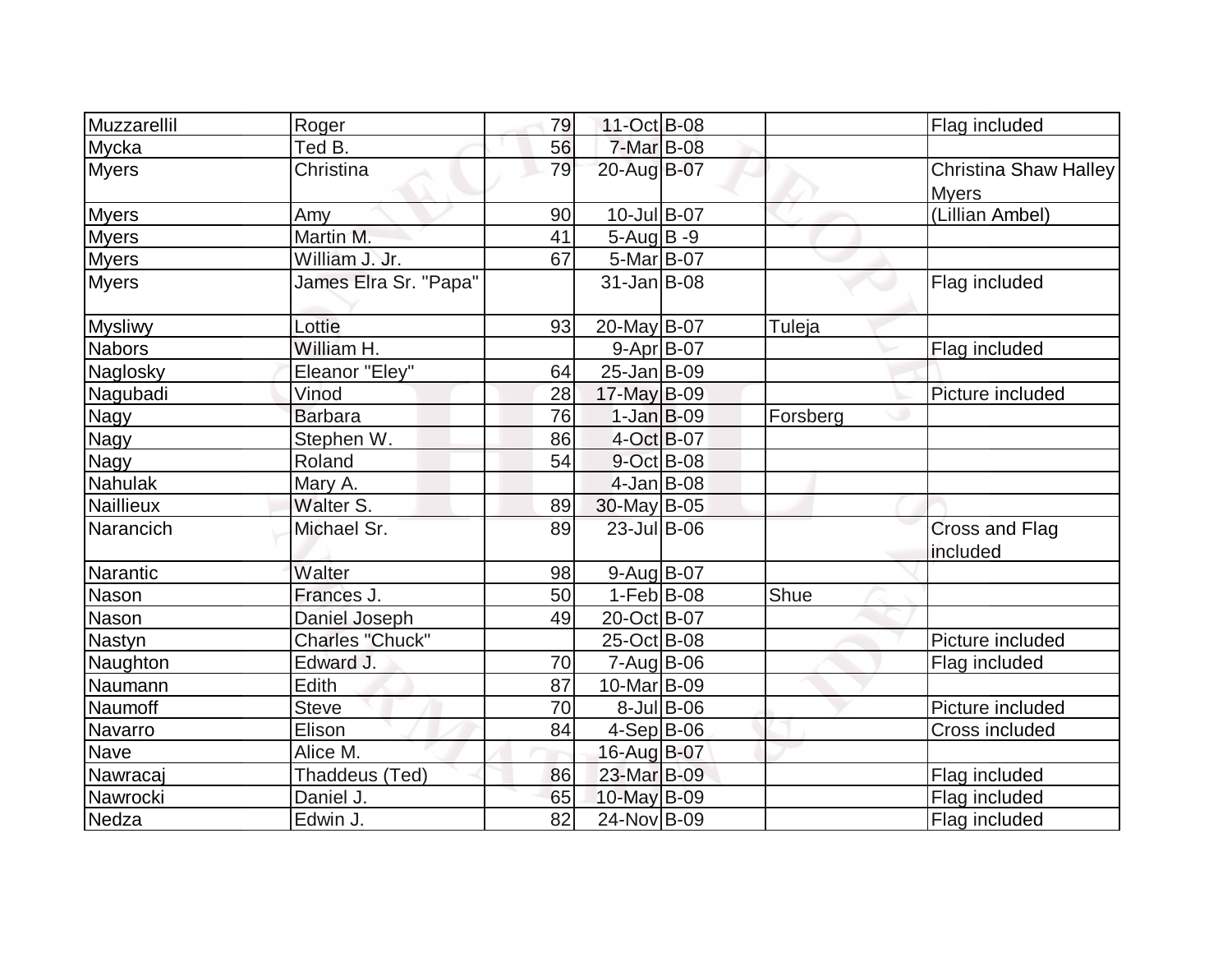| Neely           | Michael V.          | 24              | $9$ -Mar $B$ -11  |           | Masonic emblem and<br>picture included          |
|-----------------|---------------------|-----------------|-------------------|-----------|-------------------------------------------------|
| <b>Neely</b>    | Daniel Sr. "Dan"    | 68              | 16-Dec B-07       |           | Flag included                                   |
| <b>Neely</b>    | Phyllis B.          | 96              | 15-Dec B-10       |           |                                                 |
| <b>Neely</b>    | Adonna S.           | 50              | 21-Mar B-08       |           |                                                 |
| <b>Nell</b>     | Louise C.           |                 | 13-Feb B-06       |           |                                                 |
| Nelson          | Jeanette "Jan"      | 79              | 10-Feb B-08       |           |                                                 |
| Nelson          | Paul J.             | $\overline{72}$ | $10$ -Oct B-08    |           |                                                 |
| Nelson          | Bonnie "Jean"       | 76              | 26-Jun B-07       |           |                                                 |
| Nelson          | Elizabeth "Liz"     |                 | 22-Dec B-09       |           |                                                 |
| Nelson          | Alice M.            | 89              | 11-Aug B-08       | Patridge  | Flag included                                   |
| Nelson          | Alred P.            | 95              | $10$ -Jan $ B-07$ |           |                                                 |
| Nelson          | Jeffrey A. "Wire-X" | 44              | 14-Apr B-09       |           |                                                 |
| Nelson          | Carl                | 87              | 10-Nov B-06       |           | Flag included                                   |
| Nelson          | Lois T.             | 92              | 16-Nov B-09       |           |                                                 |
| Nelson          | Richard A.          | 47              | 23-Oct B-06       |           |                                                 |
| Nelson          | <b>Robert Doyle</b> | 66              | $6$ -Dec $B$ -08  |           |                                                 |
| Nelson          | Margaret Jean       | 88              | $6$ -Mar $ B$ -06 | Hibschman | Full name Margaret                              |
|                 |                     |                 |                   |           | <b>Jean Nelson</b><br>(Wallace)                 |
| <b>Nemeck</b>   | Slyvester "Syl"     | 79              | 30-Aug B-07       |           | Flag/Abraham Lincoln<br>Fourth Degree<br>emblem |
| Nemtuda         | Andrew C.           | 86              | $5$ -Dec $B$ -08  |           |                                                 |
| Newberry        | Rosemarie "Becky"   | 62              | $7-Mar$ B-08      |           |                                                 |
| <b>Newbolds</b> | Martha M.           | 94              | 26-Oct B-06       |           |                                                 |
| <b>Newell</b>   | Sandra Kaye         | 50              | $23$ -Jun $B$ -08 |           | Picture included                                |
| Newhard         | Doris L.            | 87              | 22-Apr B-07       |           |                                                 |
| Newlin          | <b>Megan Ashley</b> | $\overline{7}$  | 15-Aug B-09       |           |                                                 |
| Newman          | Ralph               | 56              | 8-Oct B-07        |           | Flag included                                   |
| Newman          | Lonnie Lee          | 59              | 24-Jan B-10       |           |                                                 |
| Newport         | Esther L.           | 86              | 12-Nov B-06       |           |                                                 |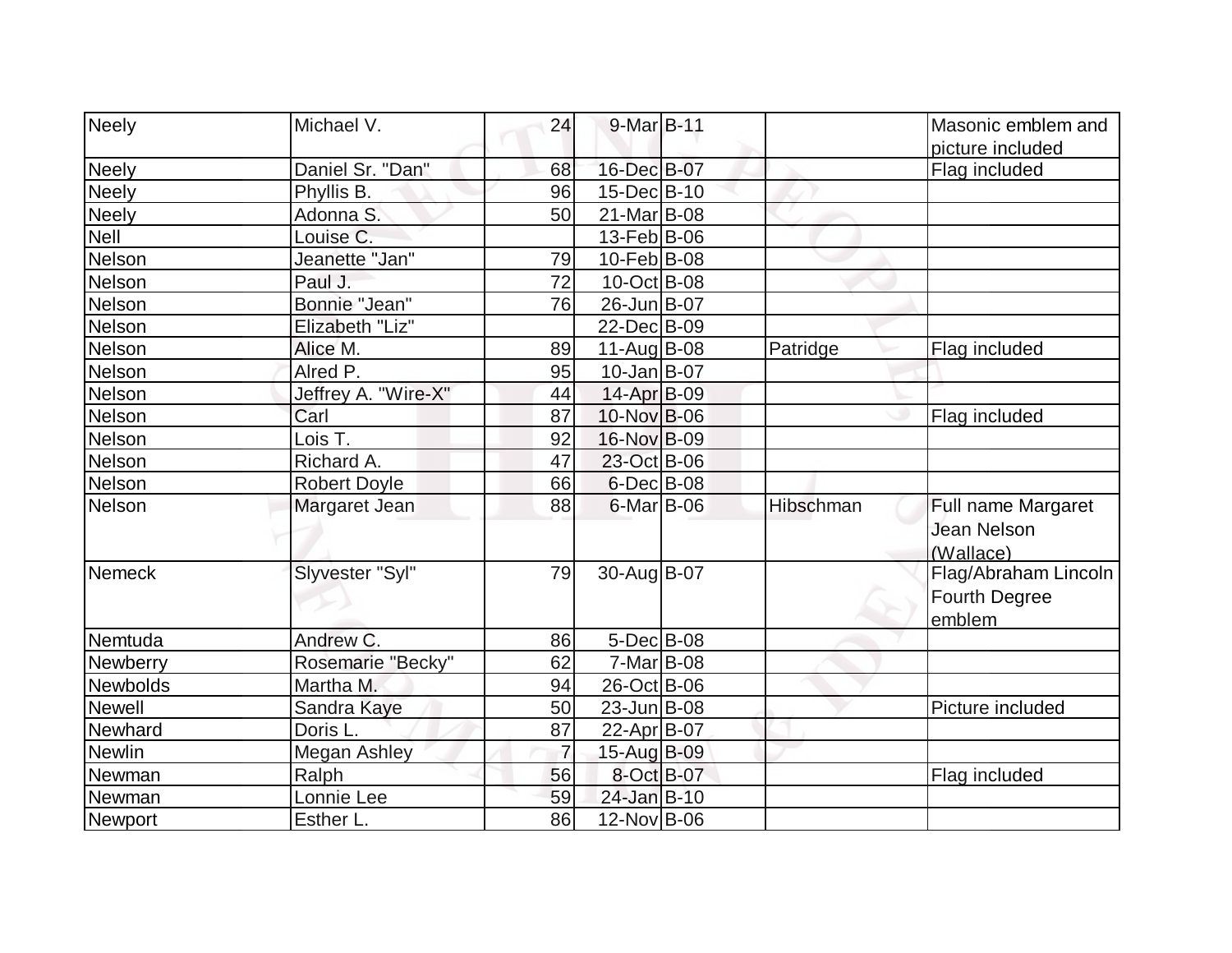| Newson                 | Mattie Elizabeth       | 92 | 3-Nov B-07         | Hyde        | Picture included    |
|------------------------|------------------------|----|--------------------|-------------|---------------------|
| Newwll                 | Warren L.              |    | $10$ -Apr $B$ -06  |             |                     |
| <b>Neyhart</b>         | Jeffrey A. "Jeff"      | 44 | 12-Jun B-06        |             |                     |
| <b>Neyhart</b>         | <b>Matthew Scott</b>   | 18 | $5 - Jun$ $B - 05$ |             |                     |
| Nicewinter             | Richard A.             | 67 | $27-Sep B-06$      |             |                     |
| <b>Nichels</b>         | Raymond "Ray"          | 83 | 28-Nov B-05        |             |                     |
| <b>Nicholas</b>        | William J.             | 91 | $3-Feb B-07$       |             |                     |
| Nicksic                | John                   | 85 | $21$ -Aug $ B-08$  |             | Flag included       |
| Nicola                 | <b>Clare Ellen</b>     | 63 | $14$ -Apr $ B-09 $ | Paternoster |                     |
| Nicolazzi              | <b>Aldo</b>            | 68 | 20-Sep B-07        |             | Flag included       |
| Nicoloff               | Michael Edward         | 39 | $6-Sep B-08$       |             |                     |
| Niebauer               | Miriam                 | 8  | 18-Aug B-06        |             | Picture included    |
| Niebauer               | <b>Esther</b>          | 14 | 18-Aug B-06        |             | Picture included    |
| Niebauer               | Naomi                  | 13 | 18-Aug B-06        |             | Picture included    |
| Niemeyer               | Fredrick W. "Fritz"    | 94 | 12-Sep B-10        |             | Masonic emblem      |
|                        |                        |    |                    |             | included            |
|                        |                        |    |                    |             |                     |
| Niemiec                | Mark W.                | 67 | $7 - Jun$ $B - 07$ |             |                     |
| Nieves                 | Tina L.                | 41 | 27-Aug B-06        | Fraze       | Picture included    |
| Niezgoda               | Larry John "Lil Lar"   | 27 | $5$ -Jul B-06      |             |                     |
| Nikolovski             | Petar "Puskaro"        | 80 | $17 - Feb$ B-10    |             |                     |
| <b>Niksich</b>         | Louis Daniel "Luka"    |    | $17$ -May B-10     |             |                     |
|                        | "Lux"                  |    |                    |             |                     |
| Nimentz                | Charlotte M.           | 84 | 11-May B-08        |             |                     |
| Nisevich               | Phillip, Petty Officer | 22 | 31-Mar B-10        |             | Flag and Picture    |
|                        | "Dexter"               |    |                    |             | included            |
| Nisonger               | Margaret E.            | 76 | $6$ -Dec $B$ -09   |             |                     |
| <b>Nix</b>             | Addie                  | 87 | $5-Mar$ B-07       | Roche       | Full name Addie     |
|                        |                        |    |                    |             | <b>Coburger Nix</b> |
| Nixon                  | John J. "Johnny"       | 47 | 5-Sep B-10         |             |                     |
| <b>Noak</b>            | Martha E.              | 89 | 13-Feb B-06        |             |                     |
| <b>Noble</b><br>Nobles | Elizabeth B.           |    | 26-Nov B-06        |             |                     |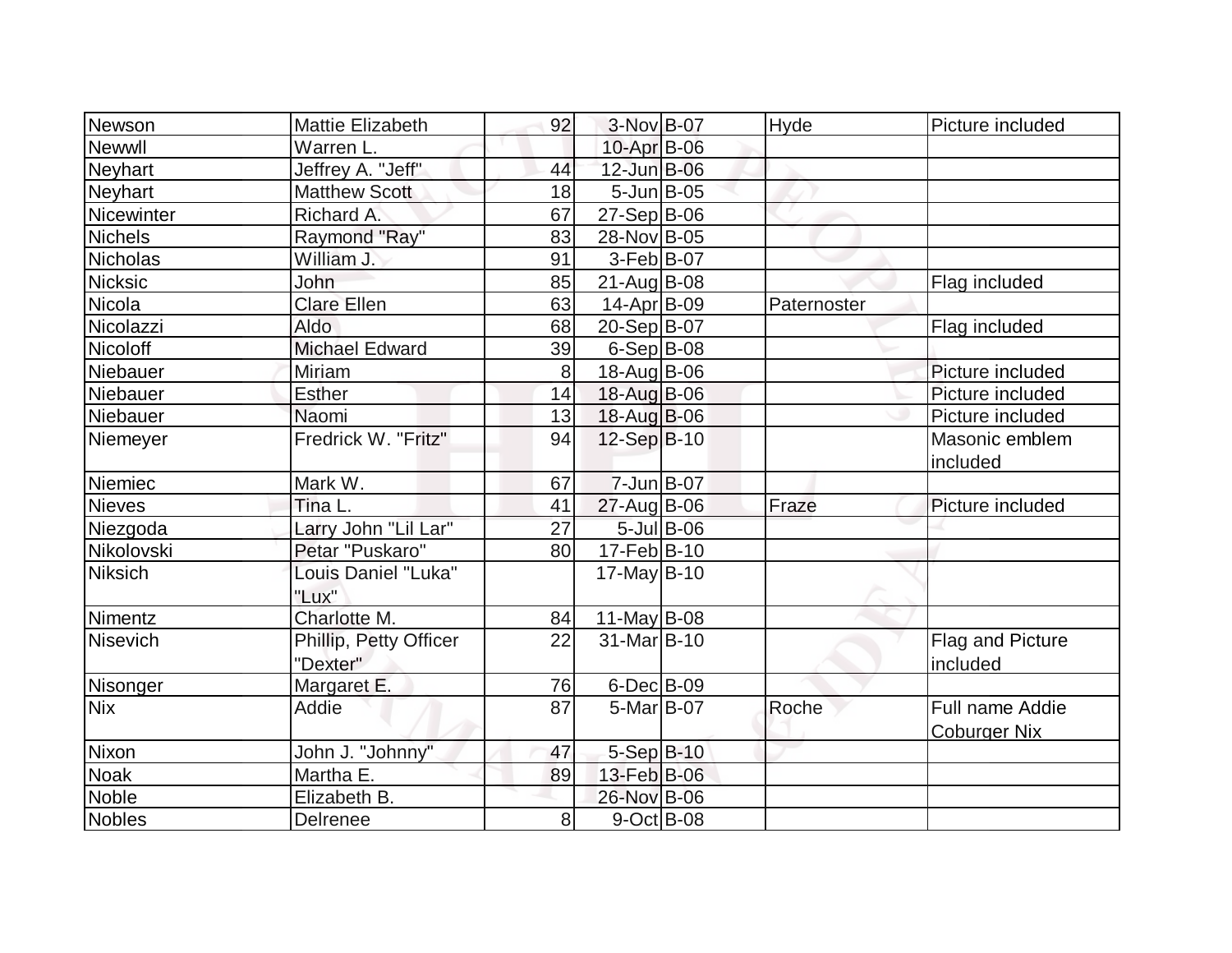| Nobles<br>John D.                     | 88      | 9-Jun B-07             |              | Flag included    |
|---------------------------------------|---------|------------------------|--------------|------------------|
| Nolan<br>Daniel J.                    | 88      | 5-Mar B-07             |              |                  |
| Noland<br>Florence                    | 88      | 13-Aug B-06            | <b>Bissa</b> |                  |
| Peter E.<br>Nomanson                  | 60      | 14-Aug B-06            |              |                  |
| Martha<br>Nomanson                    | 86      | 30-Jan B-07            |              |                  |
| Pauline Barbara<br>Nondorf            | 75      | $2$ -Apr $B$ -07       |              |                  |
| Noojin<br>Iverna                      | 73      | 25-Aug B-07            |              |                  |
| Sharon Michael<br>Nordstrom           | 56      | $23$ -Apr $ B-08 $     | Wilkins      |                  |
| Nordstrom<br>Michael J.               | 40      | 18-Mar B-07            |              | Picture included |
| Erik Marshall Jr.<br>Nordyke          | 4 monts | 19-Aug B-07            |              |                  |
| <b>Norris</b><br>Lynn M.              | 47      | $16-Sep B-08$          |              |                  |
| Betty A.<br><b>Norris</b>             | 80      | $1-Dec B-08$           |              |                  |
| <b>Norris</b><br>Alton E. "Big Al"    | 71      | 12-Nov B-06            |              |                  |
| Norton<br>Nancy J.                    | 90      | 13-Oct B-07            | Kline        |                  |
| Norville<br>Samuel Eugene             | 39      | 26-Oct B-06            |              |                  |
| "Sam"                                 |         |                        |              |                  |
| Vickie<br><b>Novak</b>                | 81      | $21$ -May B-07         |              | Cross included   |
| Novak<br>John W.                      | 88      | $12$ -Feb $ B-08$      |              | Flag included    |
| <b>Novak</b><br>Nancy J.              | 55      | 7-Sep B-10             | Waggoner     | Picture included |
| Novak<br><b>Frances</b>               | 81      | 10-Mar <sub>B-09</sub> | Gruszka      | Masonic emblem   |
|                                       |         |                        |              | included         |
| Novak<br>Frances B.                   | 81      | 9-Mar B-11             | Gruszka      |                  |
| Anthony C. Jr. "Tony"<br><b>Novak</b> | 81      | 23-Feb B-09            |              | Flag and K of C  |
|                                       |         |                        |              | emblem included  |
| Novello<br>Frank V.                   | 80      | 14-Oct B-07            |              | Flag included    |
| Nowacki<br>Eugene                     | 79      | 28-DecB-09             |              | Flag included    |
| Donald E. "Ace"<br>Nowaczyk           | 74      | 13-Sep B-09            |              | Flag included    |
| Cathy A.<br><b>Nowak</b>              | 42      | $20 - Sep$ B-08        | Harkenrider  |                  |
| John<br>Nowakowski                    | 81      | 29-May B-06            |              | Flag included    |
| Claude M.<br>Nowakowski               | 89      | 15-Feb B-07            |              |                  |
| Nowesnick<br>Julius H.                | 86      | 11-Jan B-07            |              |                  |
| Nowlin<br><b>Dorcas Clare</b>         | 95      | 2-Aug B-07             | Covert       |                  |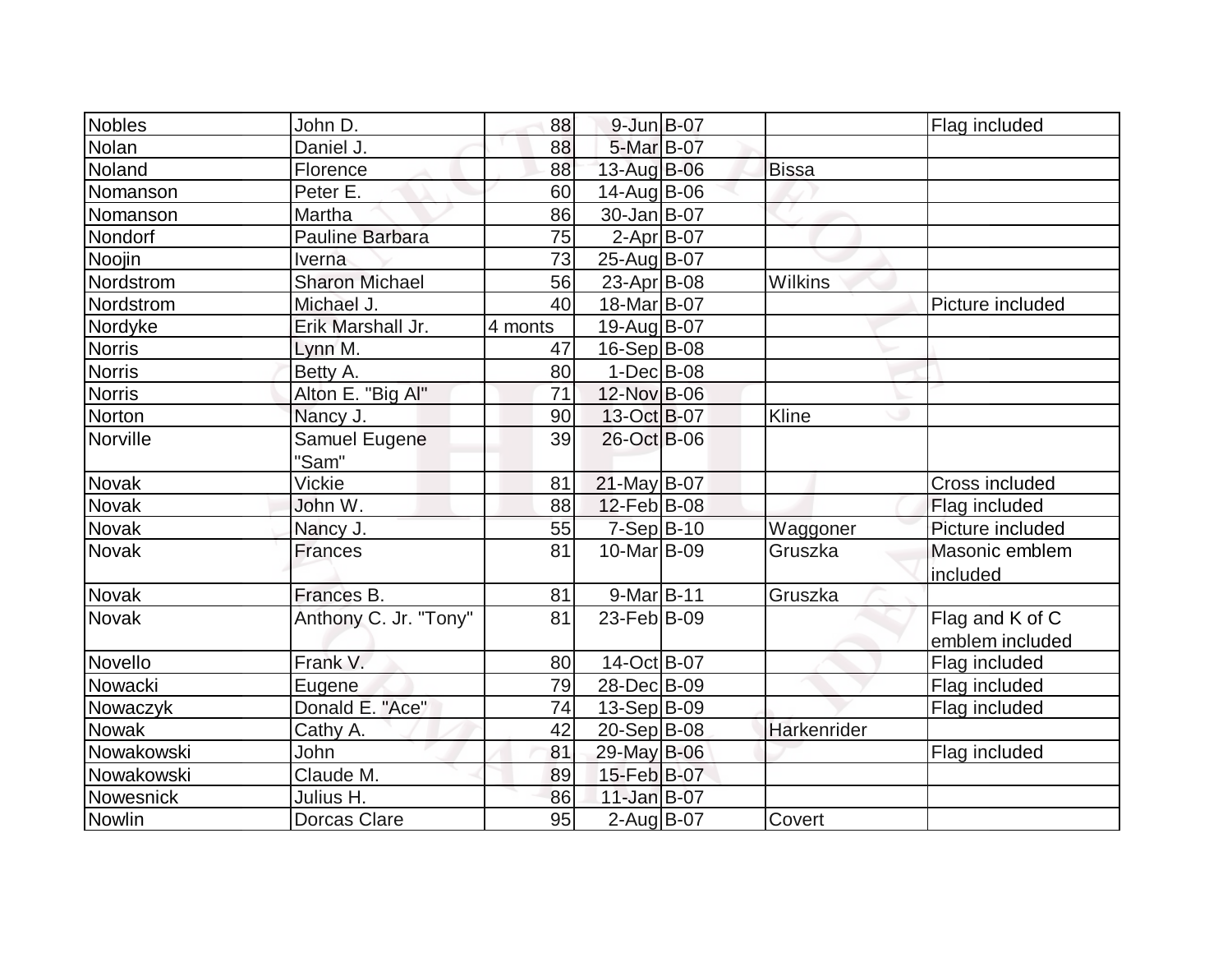| Nowlin        | Donald B.            | 73             | $2$ -Jun B-08     |         |                  |
|---------------|----------------------|----------------|-------------------|---------|------------------|
| <b>Nuest</b>  | Harold               | 77             | 13-Feb B-06       |         |                  |
| <b>Nugins</b> | Mildred M. (Millie)  | 92             | 17-Feb B-10       |         |                  |
| <b>Nunez</b>  | <b>Pedro Campos</b>  | 50             | $6$ -Mar B-06     |         |                  |
| <b>Nunn</b>   | Thomas R.            | 77             | 19-Jul B-07       |         |                  |
| <b>Nutt</b>   | <b>Crystal Fern</b>  | 88             | 9-Nov B-09        | Liskey  |                  |
| <b>Nuzzo</b>  | Nofeo "Sam"          | 80             | $9$ -Dec $B$ -07  |         | Flag included    |
| Nygra         | Kathleen Eugenia     | 87             | $9-Sep B-07$      |         |                  |
|               | "Gene"               |                |                   |         |                  |
| <b>Nykiel</b> | Ann                  | 82             | $14$ -Jan B-08    |         |                  |
| Oberle        | Rober "Tyler"        | $\overline{7}$ | $6-Sep B-08$      |         |                  |
| <b>Obert</b>  | Peter A.             | 93             | 5-Apr B-08        |         | Picture included |
| Obradovic     | Milica               | 87             | $2$ -Aug B-07     |         |                  |
| Obrakta       | Lorraine             | 79             | $13$ -Jan B-07    | Wozniak |                  |
| O'Brien       | Ronald G.            | 56             | 26-Sep B-08       |         | Flag included    |
| O'Brien       | Richard G. "Obie"    | 83             | $2$ -Apr $B$ -07  |         | Flag included    |
| O'Brien       | Eleanor              | 88             | $4$ -May B-09     | Mueller |                  |
| O'Brien       | <b>Thomas Lee</b>    | 71             | 27-Jun B-08       |         | Flag included    |
| O'Brien       | William F.           | 75             | $12-Sep B-10$     |         | Flag included    |
| O'Brien       | Judith M.            | 46             | $14$ -Apr $ B-10$ | Howard  |                  |
| O'Brien       | Rose M.              | 80             | 23-Oct B-08       |         |                  |
| O'Brien       | Rosemary             | 75             | $2-Sep B-07$      |         | Cross included   |
| O'Brien       | William J. "Bill"    | 64             | $11$ -May B-10    |         | Flag included    |
| Ochall        | John J.              | 71             | 5-Apr B-07        |         |                  |
| Ochoa         | Araselia "Arcie"     | 85             | 17-Aug B-07       |         |                  |
| Ocon          | Luisa                |                | $19-Sep B-10$     |         |                  |
| Oconner       | <b>Evans Michael</b> | 61             | 24-Jul B-05       |         |                  |
| O'Connor      | <b>Evans Michael</b> | 61             | 25-Jul B-08       |         |                  |
| O'Connor      | Jack F.              | 37             | 17-Aug B-07       |         | Flag included    |
| O'Connor      | Thomas S.            | 72             | 23-Jul B-06       |         | Flag and Picture |
|               |                      |                |                   |         | included         |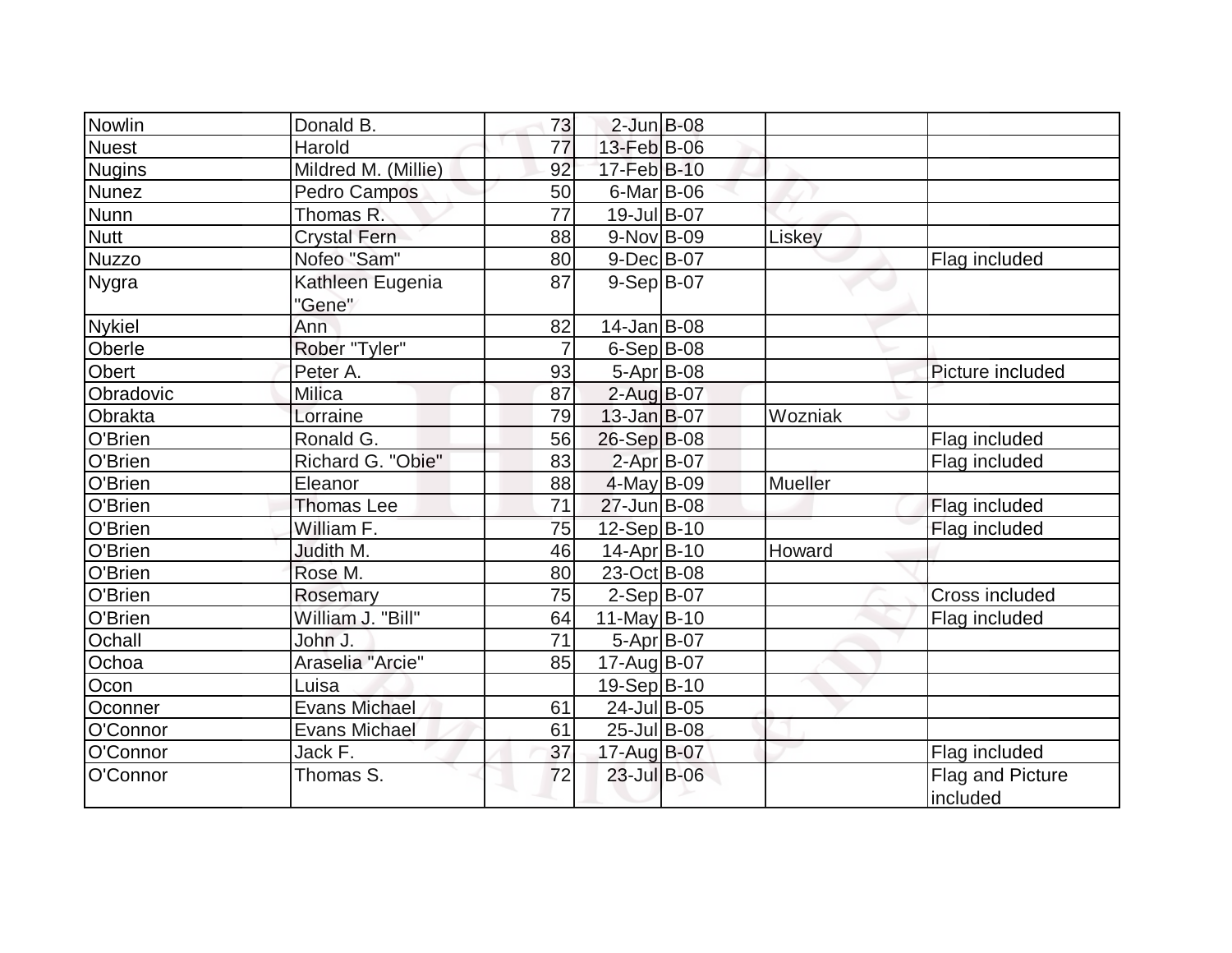| Odar        | Joseph J. Jr.       | 81  | 15-Sep B-09       |               |                | Flag and K of C     |
|-------------|---------------------|-----|-------------------|---------------|----------------|---------------------|
|             |                     |     |                   |               |                | emblem included     |
| Odea        | Helen M.            | 86  | 18-Apr B-08       |               | <b>Trzupek</b> |                     |
| O'Dea       | June Maryilyn       | 69  | $21$ -May B-07    |               | <b>Blair</b>   |                     |
| O'Donnell   | Melba M.            |     | $4$ -Jan $ B$ -06 |               |                |                     |
| Oesterle    | Clare E.            | 89  | 12-Jul B-07       |               |                | Flag, Masonic       |
|             |                     |     |                   |               |                | emblem, and Picture |
| Oestreicher | Dorothy             | 85  | 24-Nov B-09       |               |                |                     |
| Ofiara      | Julia               | 78  | 10-Feb B-07       |               | Mau            |                     |
| Ogden       | Ardelle Lane, Ph.D. | 83  | 18-Jul B-08       |               |                |                     |
| Ogden       | Ardelle             |     | 21-Aug B-07       |               | Lane           |                     |
| O'Halloran  | Michael R.          | 60  | 22-Sep B-07       |               |                | Picture included    |
| Ojeda       | Raymond Sr.         | 77  | $9$ -Aug B-07     |               |                |                     |
| Okamoto     | <b>Kelly George</b> | 54  | $1$ -May B-06     |               |                |                     |
| O'Keefe     | Helen D.            | 89  | 25-Feb B-07       |               | Nemez          |                     |
| Olander     | Ruthie M.           | 79  | 16-Feb B-10       |               |                | Full name Ruthie M. |
|             |                     |     |                   |               |                | Olander (Morris)    |
| Olds        | Joseph Peter Sr.    | 90  | 5-Mar B-07        |               |                | Flag and K of C.    |
|             |                     |     |                   |               |                | emblem included     |
| O'Leary     | William A.          | 84  | 13-Aug B-07       |               |                |                     |
| O'Lena      | Betty G.            | 76  | 21-Mar B-08       |               |                |                     |
| Olenik      | Edward              | 82  | $11$ -Jan $ B-06$ |               |                | Picture included    |
| Olenik      | Patrick Joseph      | 49  | $14$ -May B-06    |               |                |                     |
| Olesek      | Raymond J.          | 59  | 23-May B-09       |               |                | Flag included       |
| Oliver      | Mary                | 100 | $18$ -May B-09    |               | Laszlo         |                     |
| Oliverio    | Sam F. (Salvatore)  | 78  |                   | $3$ -Jul B-06 |                | Flag included       |
| Oller       | <b>James Edward</b> | 76  | 24-Dec B-07       |               |                | Flag included       |
| Olmsted     | Geroge Schwenk      | 95  | 19-Feb B-09       |               |                |                     |
| Ols         | Joyce M.            |     | 22-Aug B-08       |               |                |                     |
| Olson       | Henrietta Jayne     | 82  | 12-Feb B-08       |               |                |                     |
| Olson       | Helen               | 86  | 8-Jun B-10        |               | Janesek        |                     |
| Olson       | Kate G.             | 83  | 28-Feb B-07       |               |                |                     |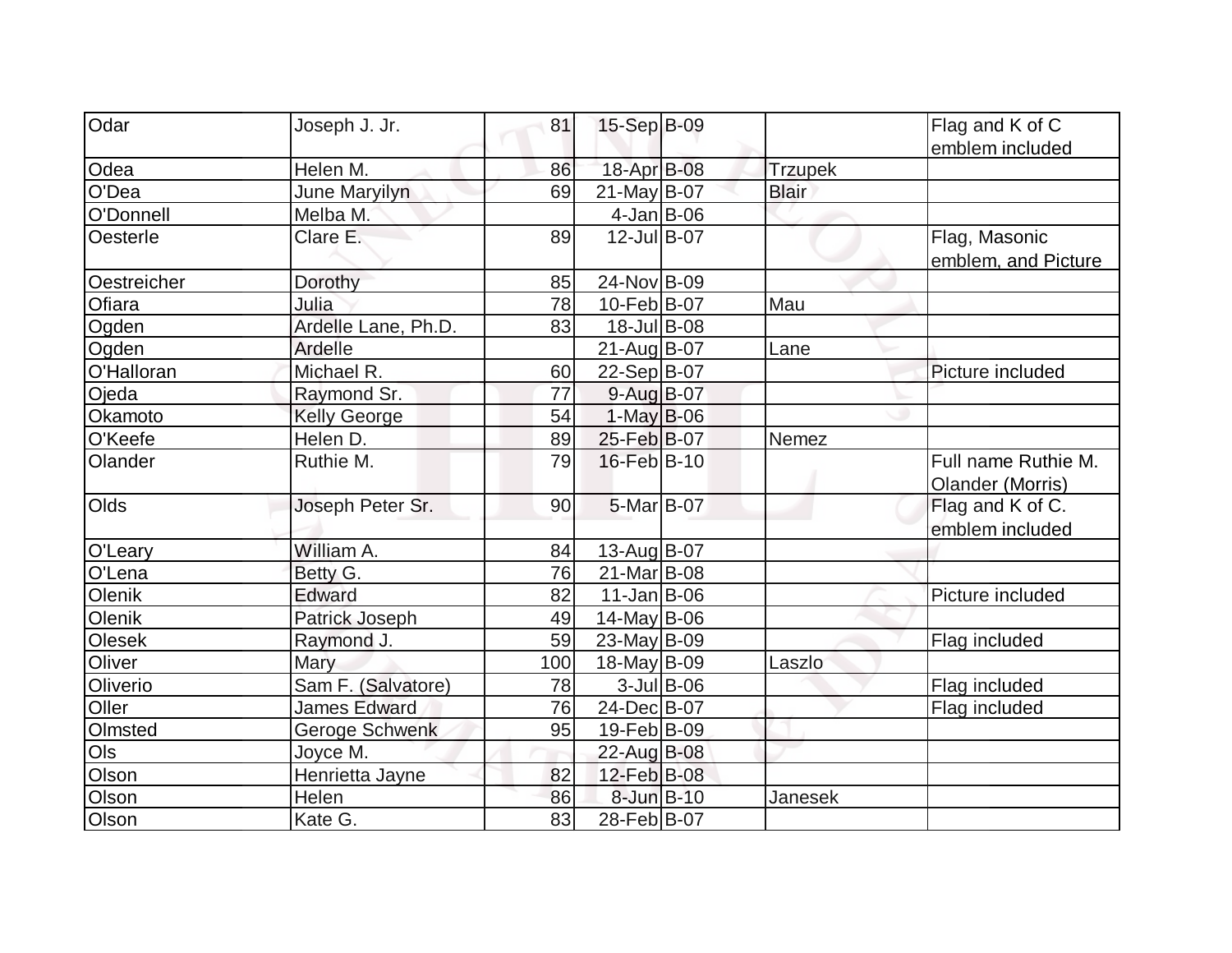| Olson      | Eugene E. "Gene"  | 83 | 18-Feb B-08            |                  |           | Flag included        |
|------------|-------------------|----|------------------------|------------------|-----------|----------------------|
| Olson      | Jayne             | 82 | 13-Feb B-06            |                  |           |                      |
| Olson      | Ralph Lloyd       |    | 11-Mar B-08            |                  |           | Masonic emblem       |
| Olszewski  | David A.          | 55 |                        | $1$ -Jul B-06    |           | included             |
| Olszewski  |                   |    | 31-Mar B-10            |                  |           |                      |
|            | <b>Stanley</b>    | 83 |                        |                  |           |                      |
| Olszowy    | Henry J.          | 79 | 20-Feb B-06            |                  |           |                      |
| Olton      | Anthony L.        | 57 | 26-Sep B-08            |                  |           |                      |
| O'Malley   | Henrietta J.      | 90 | 27-May B-07            |                  | Schreiner |                      |
| O'Meara    | Lawrence "Larry"  | 71 | $5$ -Jan B-09          |                  |           | Flag included        |
| Ondo       | Frank James Jr.   | 74 | $10$ -Jul B-07         |                  |           | Flag included        |
|            | "Sonny"           |    |                        |                  |           |                      |
| Ondrick    | <b>Bernadette</b> | 66 |                        | $5$ -Jul $B$ -05 | Kozlowski | Full name Bernadette |
|            |                   |    |                        |                  |           | <b>Ondrick Hurst</b> |
|            |                   |    |                        |                  |           |                      |
| O'Neil     | Carolyn           | 84 | $12$ -Jun $B$ -06      |                  |           |                      |
| Onnen      | Florence          | 83 | 18-Aug B-06            |                  |           |                      |
| Ooms       | William J.        | 71 | 18-Apr B-08            |                  |           |                      |
| Ooms       | Robert A.         | 88 | 28-Nov B-05            |                  |           | Flag included        |
| Oost       | Fay K.            | 52 | 30-Dec B-09            |                  | Beechman  |                      |
| Oostema    | Gary E.           | 46 | 4-Jul B-07             |                  |           |                      |
| Oosternoff | Fred J.           | 82 | $31$ -Aug $ B-10$      |                  |           |                      |
| Opacic     | Ilija "Eli"       | 92 | 13-Oct B-07            |                  |           |                      |
| Oplinger   | Thelma A.         | 85 | 13-Mar B-06            |                  |           |                      |
| Oppenhuis  | Edmund W.         | 78 | 22-Mar <sub>B-07</sub> |                  |           | Flag included        |
| Oppman     | Bernice A.        | 82 | 16-Nov B-09            |                  |           |                      |
| Opyt       | Barbara J.        | 75 | 28-Dec B-09            |                  |           |                      |
| Orahood    | James R.          | 81 | $2-Sep B-07$           |                  |           |                      |
| Orban      | Pauline T.        | 81 | 26-Apr B-09            |                  |           |                      |
| Ordean     | Dan               |    | $11-Sep B-08$          |                  |           |                      |
| Oria       | Jullia            | 82 | 23-Oct B-06            |                  |           |                      |
| Orich      | Marie I.          | 82 | 10-Aug B-09            |                  |           |                      |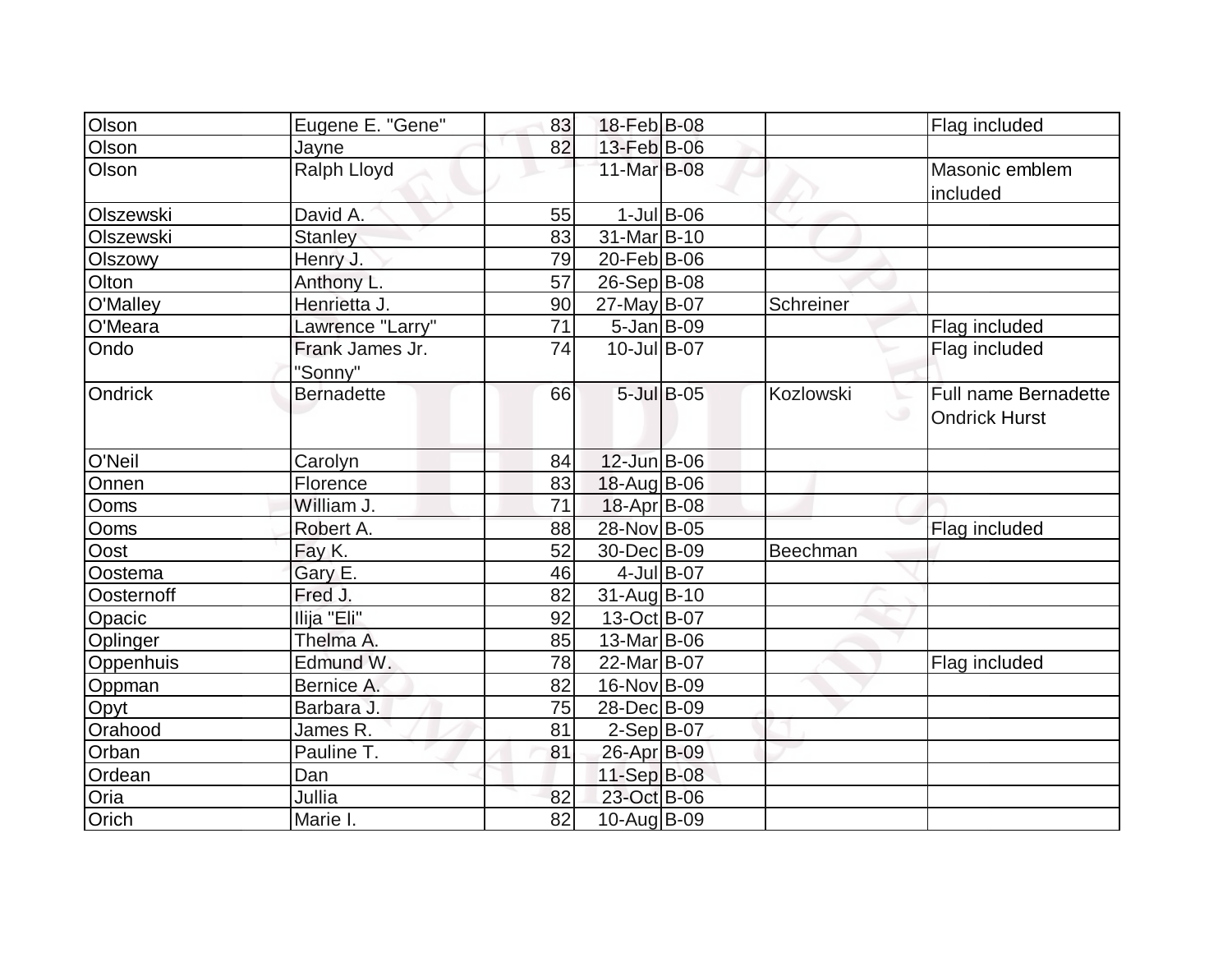| Oros              | Richard A. Jr. "Rick    | 43              | 5-May B-07         |                  |           |                               |
|-------------------|-------------------------|-----------------|--------------------|------------------|-----------|-------------------------------|
| Orr               | Rock"<br>Steven "Beavo" | 43              | 25-Nov B-07        |                  |           | Picture included              |
|                   |                         |                 |                    |                  |           |                               |
| Orr               | <b>Robert Scott</b>     | 34              |                    | $8$ -Jul $B$ -06 |           | <b>Cross included</b>         |
| Orr               | Luella A.               |                 | $16$ -Jan $ B$ -06 |                  |           |                               |
| Orr               | Jeannine                | 76              | $6$ -Mar $B$ -06   |                  |           |                               |
| Ortega            | Cecilia R. "Chila"      | 75              | $11-Apr B-08$      |                  |           |                               |
| Ortega            | Dolores G.              | $\overline{77}$ | $4$ -Apr $B$ -06   |                  | Gutierrez |                               |
| <b>Ortiz</b>      | Cruz A.                 | 76              | $1-Dec$ B-09       |                  |           |                               |
| Ortiz             | Eduardo "Juan"          | 83              | $16-Sep B-08$      |                  |           |                               |
| Ortiz             | Isidro G. "Sid"         | 26              | 12-Apr B-07        |                  |           |                               |
| Ortiz             | Robert M.               |                 | $9$ -May B-10      |                  |           | Flag included                 |
| Ortosky           | Ronald                  | 52              | $9-Sep$ B-07       |                  |           |                               |
| Osann             | Edward W. Jr.           | 86              | $1$ -Jun $B$ -08   |                  |           |                               |
| Osborn            | Marva Jean              | 79              | 16-Nov B-08        |                  |           |                               |
| Osburn            | Olan "Squeak"           | 74              | 30-Dec B-09        |                  |           |                               |
| Osika             | Walter                  | 83              | $3-Nov B-07$       |                  |           | Flag and Picture<br>lincluded |
| Osika             | <b>Christine Angela</b> | 84              | $1-Dec$ B-09       |                  |           |                               |
| Ostapchuk-Kincius | Elinor                  | 88              | $21$ -Oct B-06     |                  | Kozlowski |                               |
| Ostertag          | Earl L.                 | 85              | 8-Apr B-07         |                  |           |                               |
| Ostoich           | George J. "Juck"        | 78              | $22-Sep B-07$      |                  |           | Flag included                 |
| Ostroot           | Boyd C.                 | 91              | $5$ -Jan B-09      |                  |           |                               |
| Ostroski          | Helen M.                |                 | $28-Sep B-08$      |                  | Miskowski | Full name Helen M.            |
|                   |                         |                 |                    |                  |           | (Ostroski) Miskowski          |
| Ostrowski         | Richard J.              | 72              | 20-Oct B-07        |                  |           |                               |
| Oswald            | Evelyn E.               | 83              | $9$ -Feb $ B$ -09  |                  |           |                               |
| O'Toole           | Olga Agnes              | 93              | 15-Apr B-07        |                  |           |                               |
| <b>Ousley</b>     | Gary E.                 | 49              | 29-Mar B-10        |                  |           |                               |
| Overton           | <b>Mary Ellen</b>       | 69              | $4$ -Feb $ B-08$   |                  |           |                               |
| Owczarzak         | Richard L. "Dick"       | 73              | 10-Jan B-07        |                  |           | Flag included                 |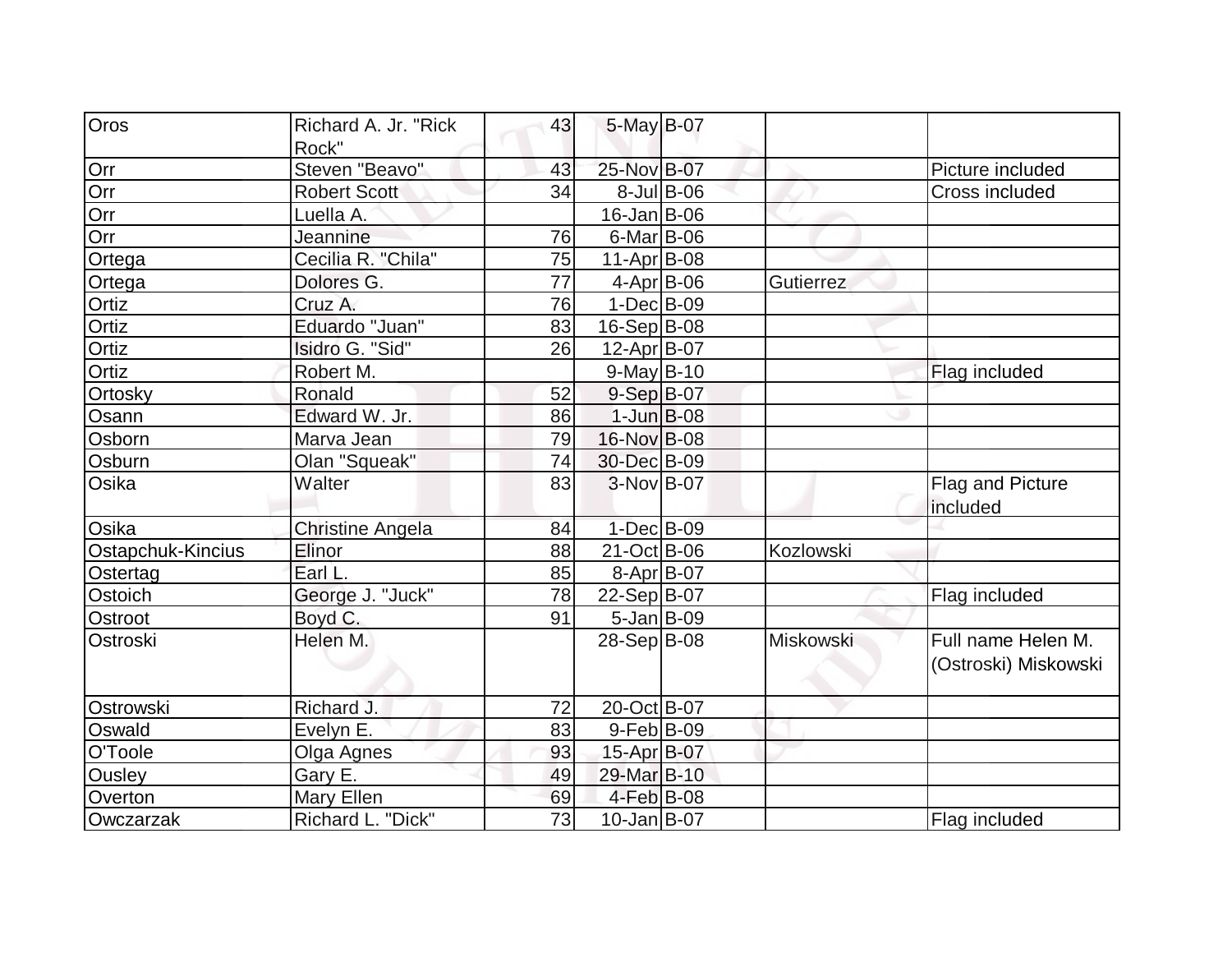| Owen              | Lawrence Edwin         | 74 | 4-Apr B-06       |                  |              |                                      |
|-------------------|------------------------|----|------------------|------------------|--------------|--------------------------------------|
| Owen              | Naomi                  | 77 | 27-Feb B-06      |                  | Grabill      |                                      |
| Owens             | Daniel J.              | 45 | 23-Jul B-05      |                  |              |                                      |
| Ozburn            | Allene                 | 84 | $4$ -Jun $B$ -07 |                  |              |                                      |
| Pace              | Michael R. "Sir Dog"   | 53 | 29-Oct B-06      |                  |              | <b>Cross and Picture</b><br>included |
| Pacheco           | Carol J.               |    | 24-Sep B-07      |                  | Krohn        |                                      |
| Pacholke          | William A.             | 69 | 10-Oct B-09      |                  |              |                                      |
| Packham           | Dorothy M.             | 88 |                  | $5$ -Jul $B$ -06 |              |                                      |
| Padol             | <b>Ruth</b>            | 80 | $13$ -Jul B-06   |                  | <b>Titus</b> |                                      |
| Paesel            | Edward H.              | 80 | $1-Feb B-08$     |                  |              | Flag included                        |
| Paganelli         | Frank John             |    | 24-May B-09      |                  |              | Flag included                        |
| Page              | Delbert D. "Dean"      | 78 | $1-Sep$ B-06     |                  |              |                                      |
| Page              | Mary R.                | 91 | 25-Feb B-08      |                  |              |                                      |
| Pahler            | Kathleen Marie         | 55 | $14$ -May B-07   |                  | Plochl       |                                      |
| Painter           | Norman H., Dr.         | 85 | 12-Nov B-06      |                  |              |                                      |
| Paladini          | Ronald                 | 67 | 20-Aug B-07      |                  |              | Flag included                        |
| Palaniappan       | Shanker, Dr.           | 26 | 22-Oct B-06      |                  |              |                                      |
| Palasz            | Cecilia                | 69 | 19-Mar B-09      |                  | Cieszkiewicz |                                      |
| Palis             | Edward J. "Capt. Ed"   | 63 | $19-Sep B-10$    |                  |              | Flag included                        |
| Palko             | Joseph J.              | 87 | 4-Mar B-09       |                  |              |                                      |
| Palm              | Willard A.             | 94 | $8$ -Dec $B$ -09 |                  |              |                                      |
| Palmateer         | Curtis A.              | 49 | 27-Jun B-08      |                  |              |                                      |
| Palmer            | Verl "Tom"             | 63 | $9-Nov$ B-09     |                  |              |                                      |
| Palmer            | <b>Jeffrey Charles</b> | 49 | 14-Sep B-09      |                  |              |                                      |
| Paluch            | Marcella Ann           | 95 | $3-Aug B-10$     |                  |              |                                      |
| Paluck            | Angela E.              | 89 | 26-Sep B-08      |                  |              | Cross included                       |
| Panak             | John A.                | 82 | 25-Oct B-08      |                  |              |                                      |
| Panayi            | Ted                    | 81 | 29-Mar B-10      |                  |              |                                      |
| Panchisin         | George                 | 83 | 27-Apr B-09      |                  |              |                                      |
| Panchnik-Corsette | <b>Joy Elaine</b>      |    | $2-Sep$ B-07     |                  | Sander       |                                      |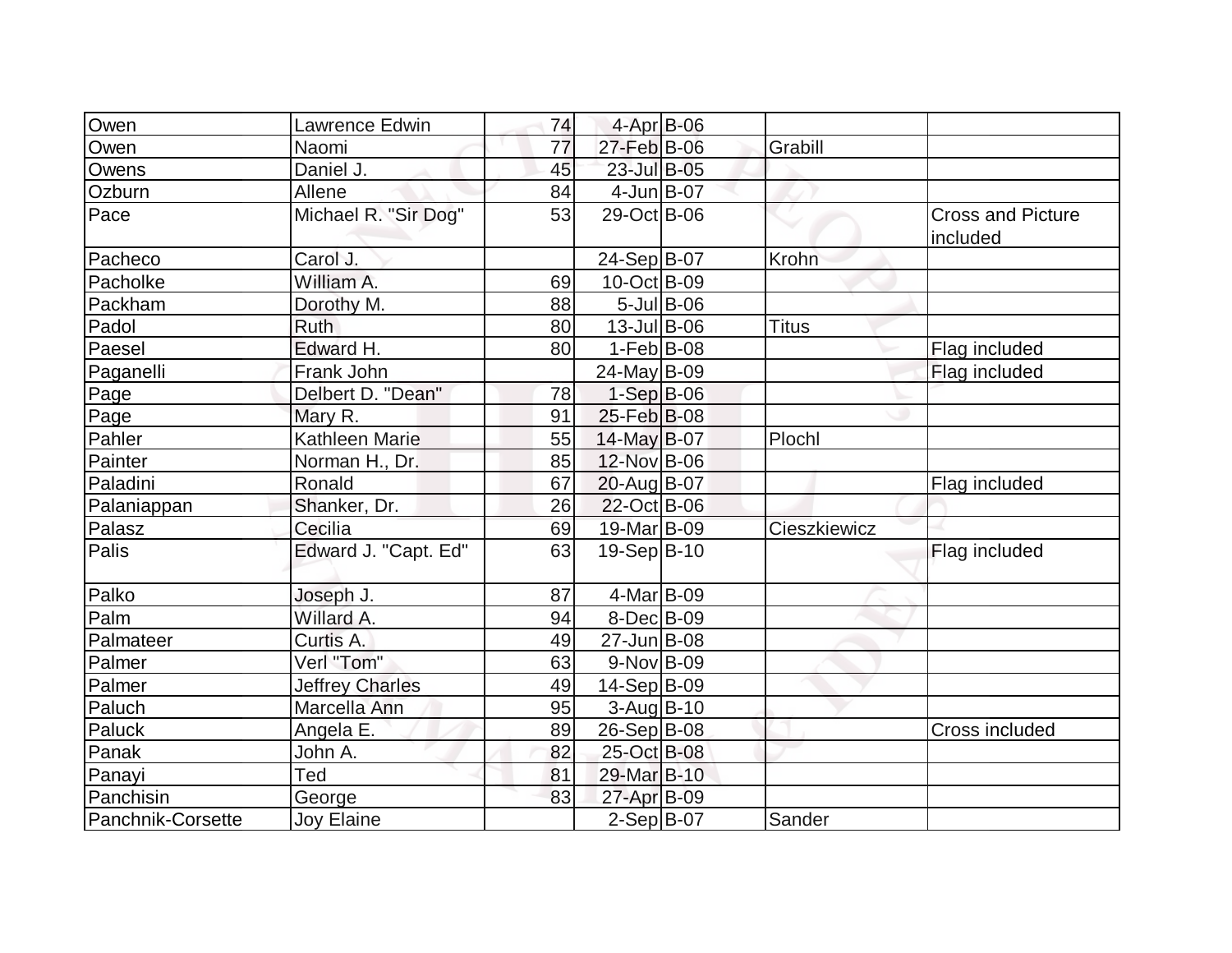| Pangburn       | Julie A.             | 81 | $2-Sep$ B-07       | Nero      |                  |
|----------------|----------------------|----|--------------------|-----------|------------------|
| Pangburn       | Patricia "Granny"    | 81 | 15-Jun B-09        |           |                  |
| Panian         | Edward R. Sr.        | 83 | 20-Apr B-09        |           | Flag included    |
| Panozzo        | William A.           | 75 | 26-May B-07        |           |                  |
| Panozzo        | Marigene "A.J."      | 72 | 14-Mar B-09        |           |                  |
| Papacalodoucas | Anna                 | 75 | $4$ -Jan B-07      | Coros     |                  |
| Papke          | Helen C.             | 97 | 27-Oct B-06        |           |                  |
| Pappas         | Mary G.              | 75 | $9-Sep B-07$       |           |                  |
| Pardonek       | Deloris J.           | 66 | 25-Dec B-05        |           |                  |
| Parent         | <b>David Kenneth</b> | 63 | 21-Jul B-07        |           | Flag included    |
| Parente        | Nicholas "Nick"      | 21 | $18$ -Jun $ B-06$  |           | Picture incuded  |
| Paris          | Nola L.              | 71 | $16-Sep B-08$      | Bruggeman |                  |
| Parker         | Bertha M.            | 93 | 27-Mar B-06        |           |                  |
| Parker         | Inez M.              | 85 | $9-Sep B-07$       |           |                  |
| Parker         | <b>Willard Lee</b>   | 62 | 10-Oct B-09        |           |                  |
| Parker         | Walter L. "Bebe"     | 74 | 20-Nov B-06        |           |                  |
| Parker         | Laverne              | 75 | $21-Apr B-10$      |           |                  |
| Parker         | Hilda E.             | 73 | 17-Mar B-09        |           |                  |
| Parker         | Terrence L. "Terry"  | 55 | $1-May$ B-06       |           |                  |
| Parker         | Carrie D.            | 82 | $4$ -Jan B-07      |           |                  |
| Parkhurst      | Norman "Red"         | 74 | $11$ -Aug B-08     |           | Picture included |
| Parkhurst      | Delores Ann "Doe"    | 75 | 30-Sep B-07        |           |                  |
| Parkinson      | MaryE.               | 91 | 30-Jun B-08        |           |                  |
| Parkovich      | Leona May            | 94 | 11-Oct B-08        |           |                  |
| <b>Parks</b>   | <b>Richard Allen</b> | 80 | $15-Sep B-09$      |           |                  |
| Parks          | Josephine "Jo"       | 59 | 28-Dec B-10        | Zolkowski |                  |
| Parks          | John T. Sr.          | 62 | $21$ -May B-07     |           |                  |
| Parr           | Barbara Jean         | 80 | 19-Apr B-07        | Thompson  | Picture included |
| Parra          | Eleuterio            | 78 | 12-Jan B-08        |           |                  |
| Parsanko       | Leo Richard          | 81 | 20-Sep B-08        |           |                  |
| Partain        | John Ray             | 75 | 14-Sep B-09        |           |                  |
| Partain        | <b>Donald Keith</b>  | 46 | $14$ -Apr $ B-09 $ |           |                  |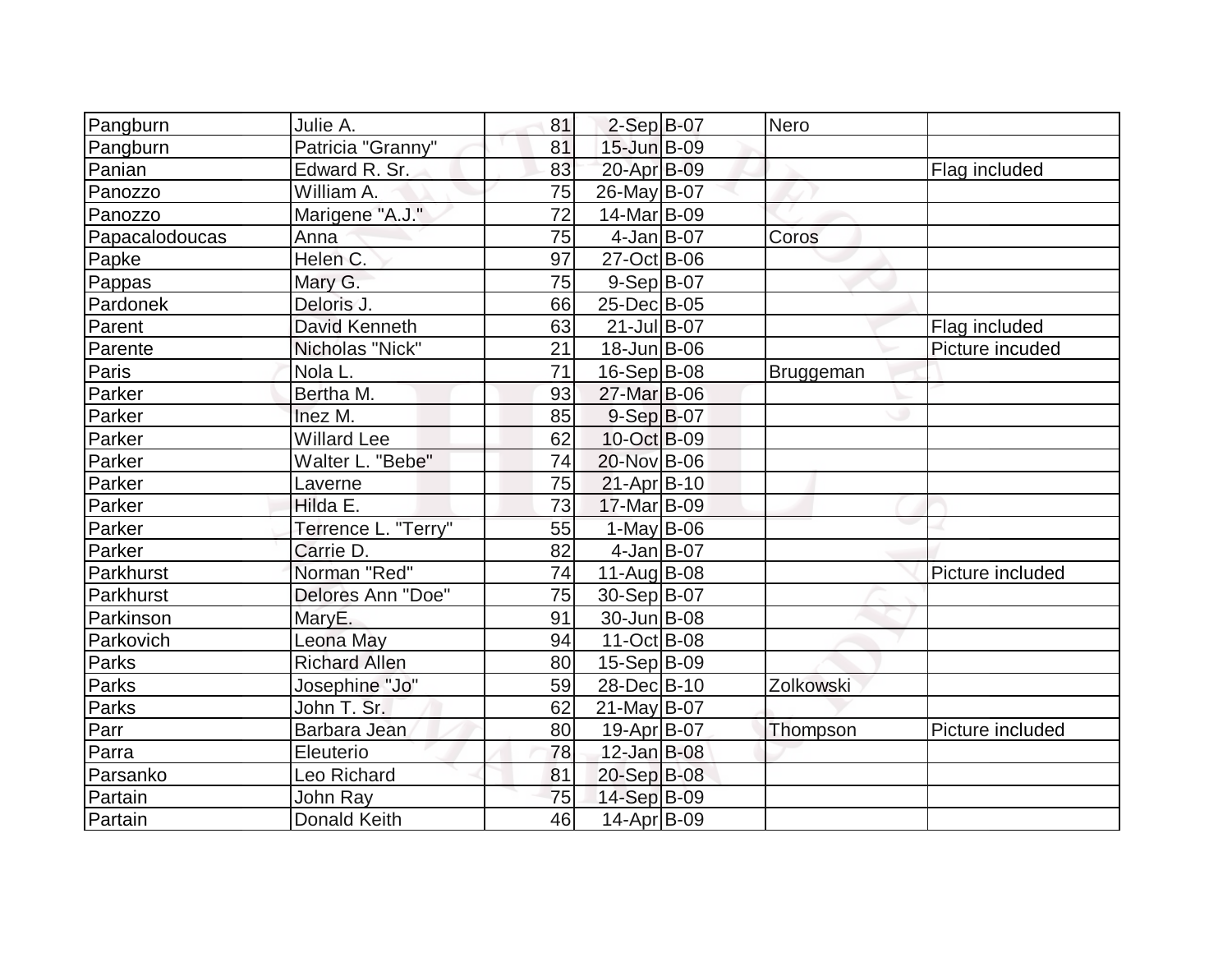| Paruszkiewicz | Norbert M.                   |    | $4$ -Mar $B$ -08  | Stelmaszek   | Flag included                         |
|---------------|------------------------------|----|-------------------|--------------|---------------------------------------|
| Parzych       | <b>Boleslaud "Ben"</b>       | 84 | $2$ -Apr $B$ -07  |              |                                       |
| Pasko         | Anna B.                      |    | 15-Feb B-08       | <b>Bobek</b> |                                       |
| Pasko         | Charles                      | 89 | 19-Apr B-07       |              |                                       |
| Passe         | Gerald A.                    | 72 | $6$ -Feb $ B$ -06 |              | Flag included                         |
| Pasternak     | Frederick                    | 79 | $9$ -Aug $B$ -07  |              | Flag included                         |
| Pastor        | Cornelia, Pastor<br>"Connie" | 94 | 20-Dec B-09       |              |                                       |
| Pastor        | Genevieve                    | 80 | $17$ -Jun $ B-07$ | <b>Kutys</b> |                                       |
| Pate          | Lola Addllee                 | 81 | 25-Sep B-08       |              | Lola Addllee (Chaney-<br>Dillon) Pate |
| Paterson      | Helen E.                     | 77 | $21$ -Oct B-06    |              |                                       |
| Patrick       | Ina Carolyn                  | 91 | 20-Mar B-05       |              |                                       |
| Patrick       | Aronold "Pat"                | 65 | 26-Aug B-07       |              |                                       |
| Patrick       | Karen F.                     | 60 | 1-Oct B-09        |              |                                       |
| Patrik        | Steven Jr.                   | 89 | 13-Oct B-07       |              |                                       |
| Patterson     | Johnnie W.                   | 63 | 20-Dec B-10       |              |                                       |
| Patterson     | Helen E.                     | 77 | 19-Oct B-06       |              |                                       |
| Patterson     | <b>Turner</b>                | 87 | $27$ -May B-08    |              |                                       |
| Patterson     | <b>Judith Marie</b>          | 62 | $14$ -May B-07    |              |                                       |
| Patterson     | Roger Wayne                  | 68 | 22-Oct B-06       |              |                                       |
| Patterson     | Brian K. Sr.                 | 47 | $2-Mar$ B-07      |              |                                       |
| Patterson     | Claudia "Allie"              |    | 20-Oct B-07       |              |                                       |
| Patterson     | William G.                   | 71 | 12-Feb B-07       |              |                                       |
| Patz          | Anne                         | 88 | $17$ -Feb $ B-10$ |              | Cross included                        |
| Paul          | Ernst-Albert                 | 65 | $1-Auq$ B-05      |              |                                       |
| Paul          | <b>Eudell George</b>         | 83 | $10-Sep B-05$     |              |                                       |
| Paul          | Caroline A.                  | 92 | 29-Sep B-09       |              |                                       |
| Paulauski     | Anthony John                 | 81 | 5-Mar B-07        |              | Flag included                         |
| Paun          | Albina                       | 86 | 28-Dec B-05       | Pallotto     |                                       |
| Pavich        | Peter D. "Dan"               | 67 | 21-May B-07       |              |                                       |
| Pavich        | Cecilia Ann                  | 91 | 25-Aug B-07       | Wojdyla      |                                       |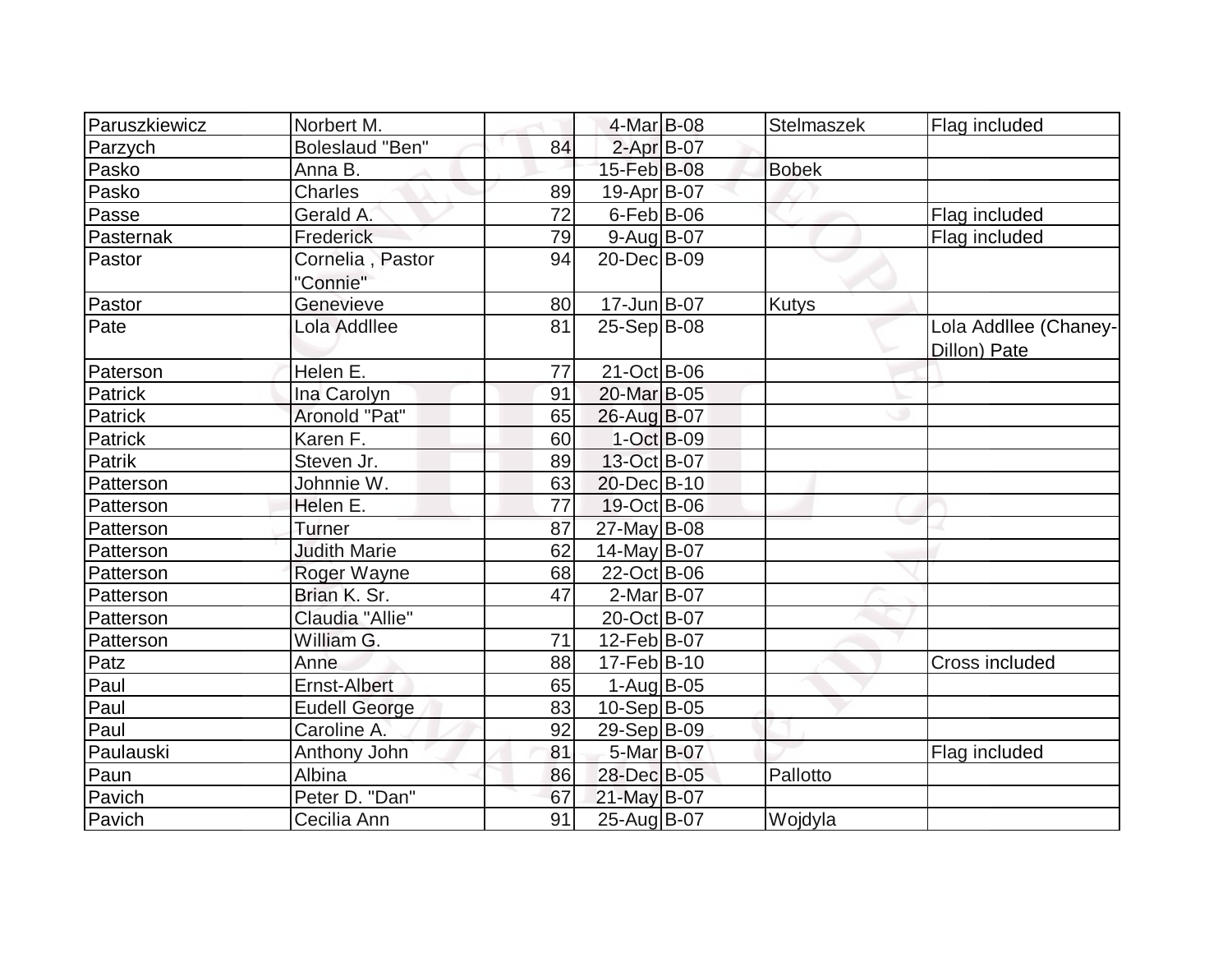| Pavichevich | Violet               | 79       | 28-Feb B-08        |                  | Tepavcevich   |                              |
|-------------|----------------------|----------|--------------------|------------------|---------------|------------------------------|
| Pavlick     | Gabriella Grace      | 3 months |                    | $9$ -Jul $B$ -06 |               |                              |
| Pavlik      | Antoinette "Toni"    |          | $15$ -Jan B-08     |                  |               |                              |
| Pavliscak   | Helen T.             | 85       | $9-Nov B-10$       |                  |               |                              |
| Pavuk       | Conrad V.            | 80       | $26$ -Feb $ B-09 $ |                  |               |                              |
| Pawenski    | Joan A.              | 69       | 24-May B-09        |                  | Chapman       |                              |
| Pawlak      | Josephine S. "Jo"    | 83       | 8-Mar B-07         |                  |               |                              |
| Pawlowski   | Michael S.           | 62       | $21$ -Jun $B$ -07  |                  |               | Flag included                |
| Pawlus      | Dennis A.            | 65       | $6$ -Jun $B$ -06   |                  |               |                              |
| Pawlus      | Marie A.             | 62       | 30-Aug B-07        |                  | Chavez        |                              |
| Paylo       | Richard G.           | 82       | 4-Nov B-07         |                  |               | Flag included                |
| Payne       | Doris J.             | 65       | $31$ -AugB-09      |                  |               |                              |
| Pazak       | Johanna              | 88       | 26-Dec B-08        |                  | Hennessy      |                              |
| Pazanin     | Robert A.            | 75       | $6$ -Jan $B$ -07   |                  |               | Flag included                |
| Pazik       | Audrey H.            | 86       | 19-Dec B-06        |                  |               |                              |
| Pazik       | Max J.               | 81       | 8-Oct B-07         |                  |               | Flag and Picture<br>included |
| Peace       | Benjamin Jackson     | 76       | 25-Aug B-07        |                  |               | Flag included                |
| Pease       | Mollile A.           | 61       | $9$ -Jan B-08      |                  | Wahlman       |                              |
| Pease       | Frank M.             | 87       | $8-Dec$ $B-09$     |                  |               | Flag included                |
| Pedziwiatr  | Mary                 | 88       | 29-Nov B-07        |                  |               | Picture included             |
| Peiffer     | Florence M.          | 99       | $4-Feb B-09$       |                  |               |                              |
| Peiguss     | Richard M. "The Doc" |          | $8-Sep B-09$       |                  |               | Flag included                |
| Peinovich   | Milan                |          | $9$ -Feb $B$ -10   |                  |               | Cross and Flag<br>included   |
| Pejoski     | Nikola               | 45       | $23$ -Feb $ B-09 $ |                  |               | Cross included               |
| Peklansky   | Thomas J.            | 61       | 16-Apr B-06        |                  |               |                              |
| Peksenak    | Robert A. "Bob"      | 43       | 15-Dec B-10        |                  |               |                              |
| Pelc        | Marjorie Ann "Marge" | 80       | 27-Oct B-07        |                  | <b>Miller</b> |                              |
| Peloza      | Tony (Tonce)         | 80       | $4-Apr$ B-06       |                  |               |                              |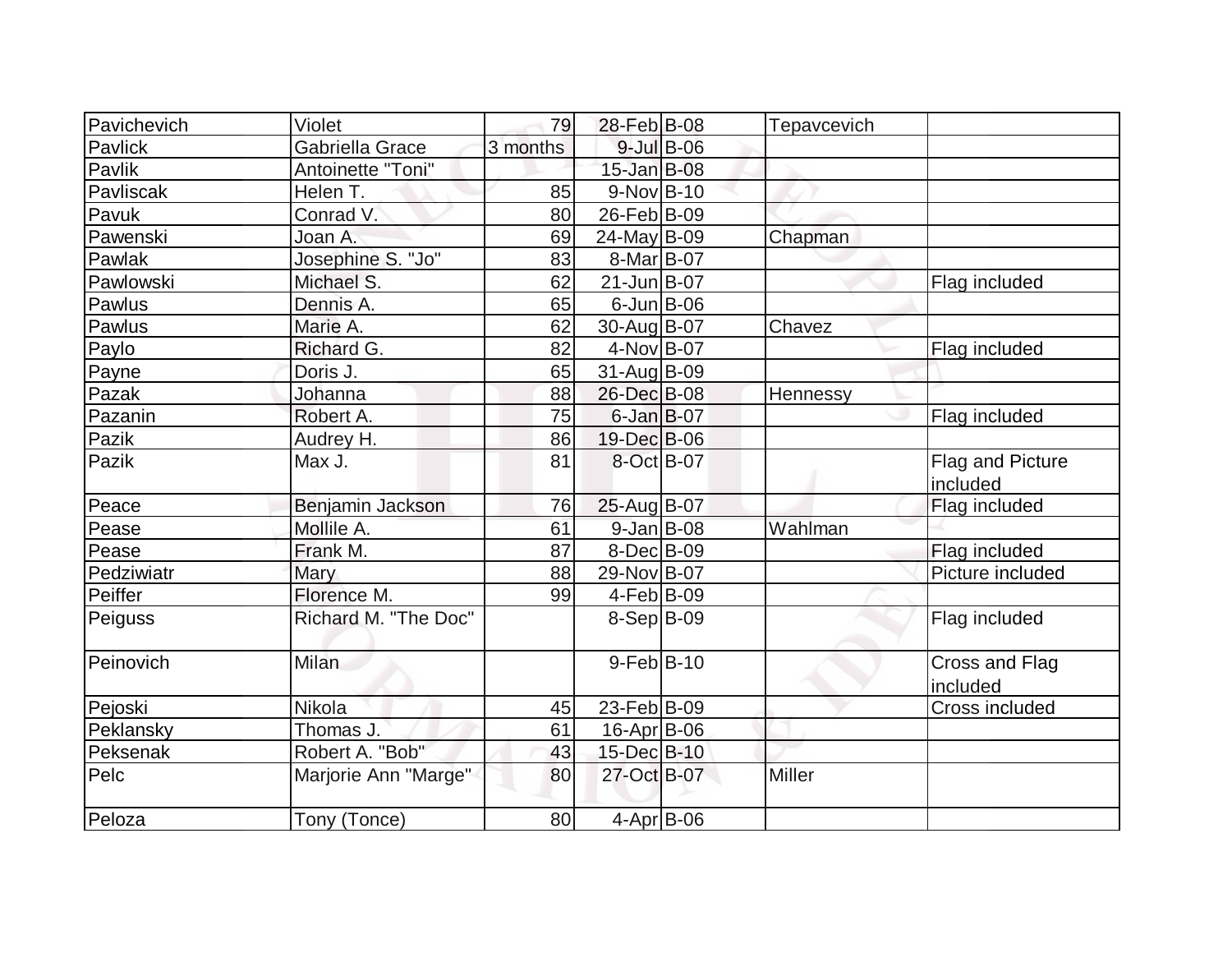| Pelton         | Catheine Veronica       | 88 | 27-Dec B-08            |               | Pardus    | <b>Full name Catherine</b> |
|----------------|-------------------------|----|------------------------|---------------|-----------|----------------------------|
|                |                         |    |                        |               |           | Veronica Pelton Rose       |
| Pena           | Juan G.                 | 56 | 26-Jun B-07            |               |           |                            |
| Pence          | Chloe S.                | 61 | 20-Aug B-07            |               | Callister | Picture included           |
| Penciak        | Josephine               | 84 | 28-Feb <sup>B-08</sup> |               |           |                            |
| Pendleton      | <b>Edward Lee "Red"</b> | 73 | 24-Mar B-09            |               |           |                            |
| Penfield       | Harry F.                | 87 | 22-Dec B-10            |               |           | Flag included              |
| Penkala        | Emanuel                 | 89 | 22-Oct B-06            |               |           |                            |
| Pennington     | <b>John Dale</b>        | 72 | $6$ -Mar $B$ -06       |               |           |                            |
| Pepper         | Hugn W.                 | 64 | $12$ -Jan $ B-09 $     |               |           |                            |
| Peppin         | Jerri Lynn              | 58 | 22-Dec B-10            |               |           |                            |
| <b>Perales</b> | Guillermo A. "Bill"     | 59 | 13-May B-07            |               |           | Flag and Picture           |
|                |                         |    |                        |               |           | included                   |
| Perchiazzi     | Thomas A., Sr.          | 71 | 3-Dec B-06             |               |           |                            |
| Perek          | Frank J.                | 86 | $16$ -Apr $ B$ -06     |               |           | Flag and Picture           |
|                |                         |    |                        |               |           | included                   |
| Peres          | Paul T.                 | 86 | 11-Mar B-08            |               |           |                            |
| Peres          | Margaret                | 86 | 9-Apr B-07             |               | Bonya     |                            |
| Perez          | George                  |    | $9$ -Jan B-08          |               |           | Picture included           |
| Perillo        | Salvatore "Sam"         | 93 | $5$ -Jan B-09          |               |           |                            |
| Perisho        | Rose M.                 | 80 | $7-Sep B-10$           |               | Zajac     |                            |
| <b>Perkins</b> | Willie D.Jr.            | 77 | 18-Aug B-06            |               |           |                            |
| Perkins        | Mary E.                 | 80 | 28-Jul B-07            |               |           | Full name Mary E.          |
|                |                         |    |                        |               |           | McDnald (Perkins)          |
| Perkins        | Lynn Marie              | 56 | 15-Mar B-07            |               |           | Cross included             |
| Perkwas        | <b>Edward Peter</b>     | 90 | 24-Dec B-07            |               |           |                            |
| Perrine        | <b>Ruth Alice</b>       | 79 |                        | $1$ -Jul B-06 |           | Picture included           |
| Perry          | Virginia                | 62 | 18-Oct B-07            |               | Thompson  |                            |
| Perry          | Irene Ellen             | 71 | 23-Mar B-09            |               | Woosley   |                            |
| Perry          | Ida Mae                 | 97 | 10-Feb B-08            |               |           |                            |
| Perry          | Susan D.                | 59 | $7 - Apr$ B-10         |               |           | Picture included           |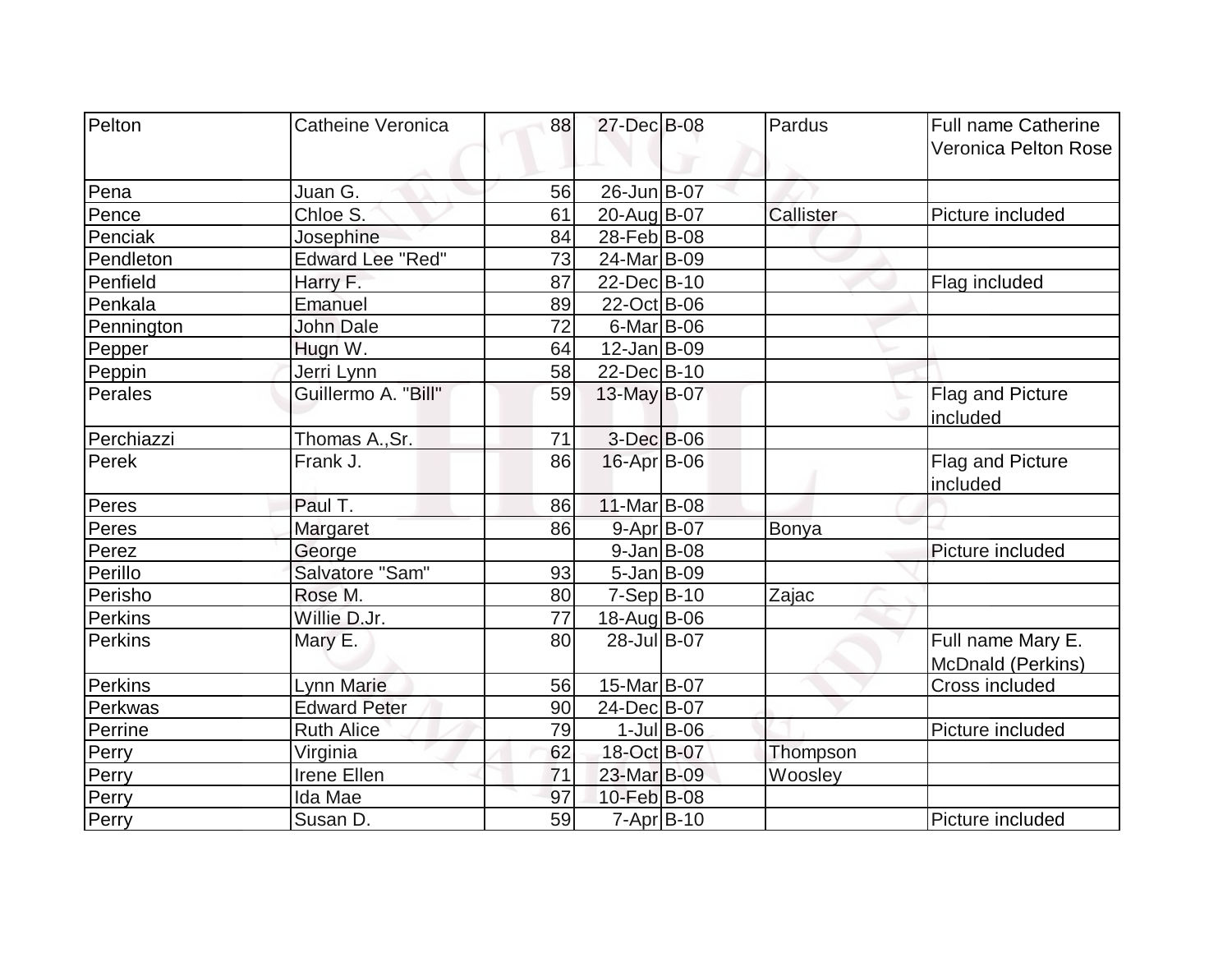| Perryman | <b>Thomas Roger</b>   | 58 | 13-Aug B-06       |              |               |
|----------|-----------------------|----|-------------------|--------------|---------------|
| Persello | Sergio L.             | 79 | $1-Sep$ $B-06$    |              |               |
| Persic   | Mary C.               | 93 | 30-Oct B-06       |              |               |
| Persic   | Mary V.               | 93 | 29-Oct B-06       |              |               |
| Persson  | Nore Thorston         | 77 | $9$ -Dec $B$ -07  |              |               |
| Perusich | Donald M.             | 64 | 20-May B-07       |              | Perusich      |
| Perwas   | <b>Edward Peter</b>   | 90 | 23-Dec B-09       |              |               |
| Perz     | Anthony "Tony"        | 81 | 15-Jun B-09       |              | Flag included |
| Perz     | <b>Edward Vincent</b> | 83 | 17-Jul B-07       |              | Flag included |
| Perzo    | Laverne "Nana"        | 81 | 25-Mar B-07       |              |               |
| Peschke  | Harley A.             | 84 | $12$ -Jul B-08    |              | Flag included |
| Pesic    | Rosa A.               | 84 | 30-Sep B-07       |              |               |
| Peterman | <b>John Paul</b>      | 25 | $31$ -Jan $B$ -08 |              |               |
| Peters   | Cynthia M. "Uma"      | 63 | 29-Aug B-10       | Lake         |               |
| Peters   | Florence Ann          | 78 | $24$ -Jan $B-10$  |              |               |
| Peters   | Theresa "Babe"        | 88 | $21$ -Jul B-07    | Gaydos       |               |
| Peters   | Rose E.               | 79 | 18-Feb B-08       |              |               |
| Peters   | Doris E.              | 72 | $5 - Aug$ B-09    |              |               |
| Peters   | Virginia "Rose"       | 81 | 27-Apr B-09       | Fox          |               |
| Peters   | Kenneth E.            | 75 | $7$ -Jul $ B$ -08 |              |               |
| Peters   | <b>Viola Ruth</b>     | 82 | $25$ -Jan $B$ -10 |              |               |
| Peters   | Madalyn               | 87 | 7-Jun B-07        | <b>Besse</b> |               |
| Petersen | Mary A.               | 83 | 29-Apr B-09       |              | Flag included |
| Petersen | Roberta I. "Bobbi"    | 83 | 14-Jul B-07       | Heckman      |               |
| Peterson | Lillian Pearl, Rev.   | 78 | $1-Nov B-08$      |              |               |
| Peterson | <b>Ronald Force</b>   | 69 | 29-Apr B-09       |              |               |
| Peterson | Edwin L Sr.           | 63 | 3-Mar B-08        |              |               |
| Peterson | Unice R.              | 89 | 16-Dec B-07       |              |               |
| Peterson | Edward A.             | 82 | $9$ -Feb $B$ -10  |              | Flag included |
| Peterson | Laura A.              | 51 | 25-Jun B-06       | Rokosz       |               |
| Peterson | Eva Marie             | 58 | 7-Oct B-07        |              |               |
| Peterson | William L., Dr.       | 54 | 3-Nov B-08        |              |               |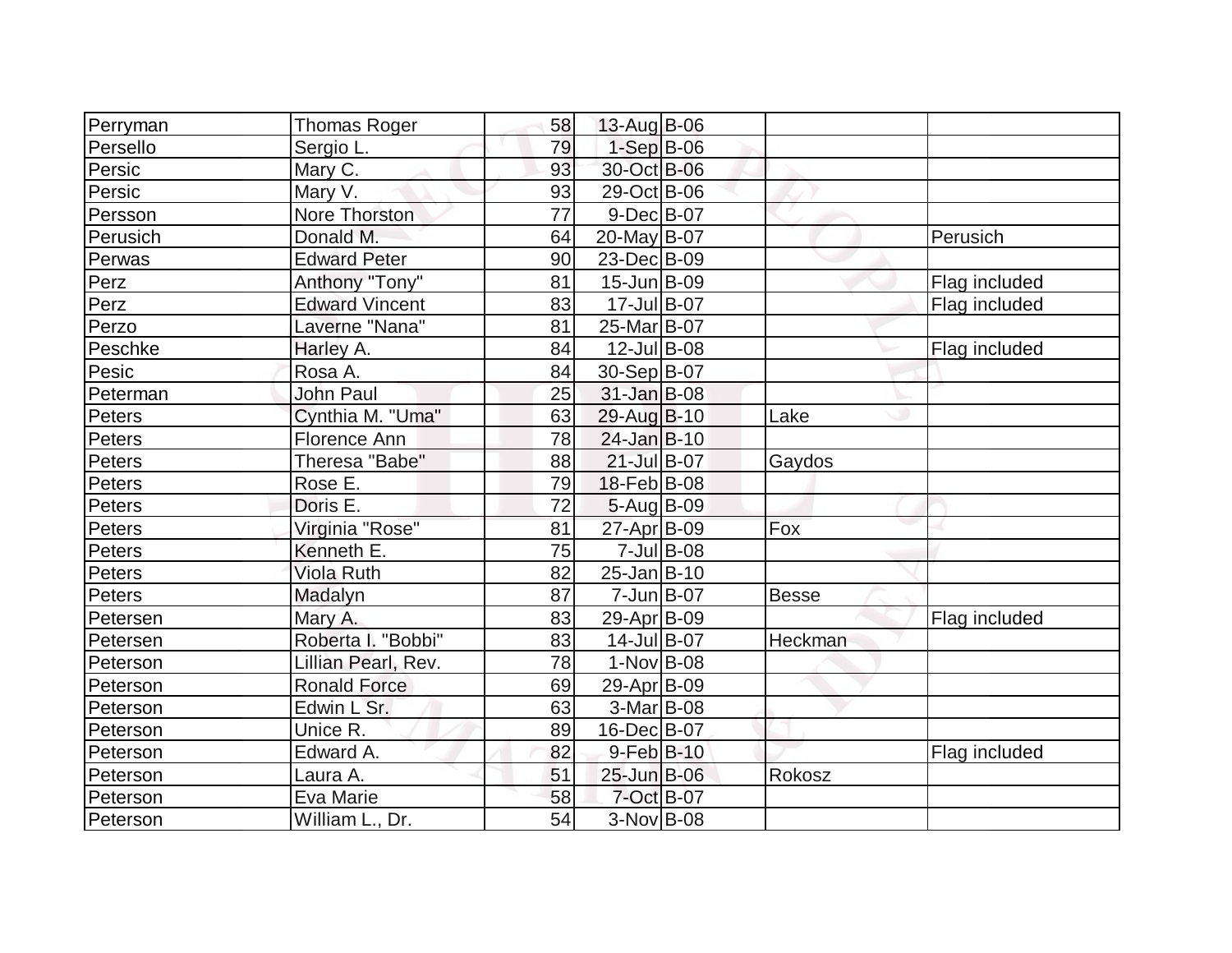| Peterson      | Larry Lawrence Jr.   | 46  | 14-Feb B-06             |          |                                        |
|---------------|----------------------|-----|-------------------------|----------|----------------------------------------|
| Peterson      | Donald N.            | 60  | 3-Oct B-06              |          |                                        |
| Peterson      | Jimmie Lee III       | 38  | 20-Dec B-10             |          |                                        |
| Peterson      | Doris Jean           | 81  | $4$ -Dec $ B$ -06       |          |                                        |
| Peting        | Louis W.             | 82  | $26-Sep B-08$           |          | Flag included                          |
| Petrick       | Angie C.             | 75  | 20-Jan B-10             |          |                                        |
| <b>Petris</b> | <b>Grace Irene</b>   | 82  | $9-Feb B-10$            | Olson    |                                        |
| Petro         | Olga I.              | 80  | 27-Oct B-06             |          |                                        |
| Petro         | Jullia Arlene        |     | 15-Sep B-09             |          |                                        |
| Petrucci      | Mary D.              |     | $1$ -Jun $B$ -07        |          |                                        |
| Petrus        | Louise B.            | 78  | 21-Jun B-07             |          |                                        |
| Petruska      | Albert J.            | 78  | $1-Dec B-10$            |          | Flag included                          |
| Pettie        | <b>Alvester</b>      | 87  | $7$ -Dec $B$ -08        |          |                                        |
| Peverelle     | Lawrence Harold Sr.  | 70  | 24-Sep B-07             |          |                                        |
| Pfeiffer      | Arhur G. "RT54"      | 84  | 17-Mar B-09             |          | Flag included                          |
| Pfister       | Francis "Frank"      | 80  | 14-Sep B-09             |          | Fire Dept. emblem<br>and Flag included |
| Phebus        | G. Emerson           | 85  | 30-Dec B-09             |          |                                        |
| Phelps        | Myrtle M.            | 95  | $2$ -May B-10           |          |                                        |
| Phillips      | Shirley R.           | 80  | 12-Aug B-09             |          | <b>Cross included</b>                  |
| Phillips      | Arlene               | 92  | $28-Sep B-09$           |          |                                        |
| Phillips      | Minnie Lee           | 85  | 23-Mar <sub>B</sub> -09 |          |                                        |
| Phillips      | <b>Ruby Lee</b>      | 78  | 20-May B-07             |          | Picture included                       |
| Phillips      | <b>Jewel Lee</b>     | 100 | 24-Dec B-07             | Laughton |                                        |
| Phillips      | Marian E.            | 81  | 7-Aug B-06              |          |                                        |
| Phillips      | Jimmie C.            | 53  | 13-Mar B-06             |          |                                        |
| Philpott      | <b>James Michael</b> | 58  | 15-Apr B-07             |          | Flag included                          |
| Picarro       | Carmen C.            | 59  | $5 - Jun$ $B - 06$      |          |                                        |
| Picka         | Virginia M.          | 88  | 19-Mar B-09             |          |                                        |
| Pickens       | James L.             | 69  | 14-Oct B-07             |          |                                        |
| Pickett       | Elveree              | 86  | 8-Feb B-08              |          |                                        |
| Pictor        | Charlotte J.         | 90  | $6$ -Jan $B$ -08        |          |                                        |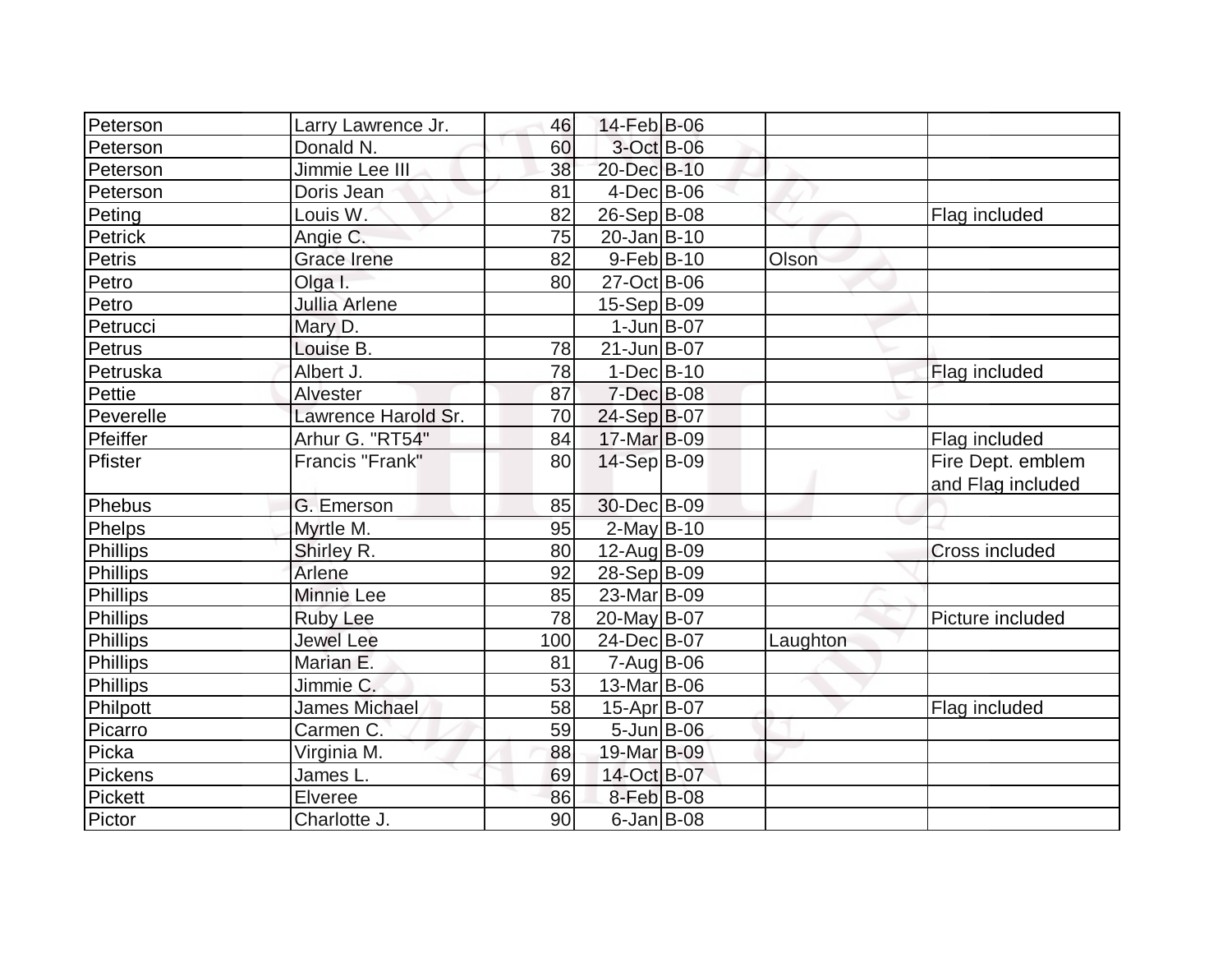| Piekarczyk    | Lorraine B.          | 76  | 5-Mar B-07         | <b>Miley</b> |                  |
|---------------|----------------------|-----|--------------------|--------------|------------------|
| Pierce        | Mable E.             | 89  | 26-Nov B-06        |              |                  |
| Pierce        | Earl E. Jr.          | 78  | 23-Oct B-06        |              |                  |
| Pierce        | Jimmy E.             | 70  | 28-Apr B-07        |              |                  |
| Pierce        | James R.             |     | 29-Jul B-06        |              | Flag included    |
| Pierce        | Jimmy E.             | 70  | $14$ -Apr $ B-10$  |              |                  |
| Pierce        | Warren E.            | 85  | $10$ -Jan $B$ -07  |              | Flag included    |
| Pierce        | Dale E.              | 51  | 20-Mar B-06        |              |                  |
| Piernikowski  | Chiquita "Maria"     | 77  | $14$ -Apr $ B-10$  | Wilcox       |                  |
| Pietsch       | <b>Charles Emery</b> | 84  | $20-Sep B-08$      |              |                  |
| Pigeon        | Mary                 | 100 | $1$ -Jun $B$ -07   | Dziadon      |                  |
| Pikorz        | Raylene              | 62  | $6$ -Oct B-08      |              | Cross included   |
| Pikula        | Chester J.           | 80  | 26-Nov B-07        |              | Flag included    |
| Pilcher       | Christine H.         | 51  | 29-Jan B-07        | Miera        |                  |
| Pilipovich    | Martha A.            | 89  | $1-Sep$ B-06       |              | Cross included   |
| Pimentel      | Lorraine             | 61  | 20-Jan B-10        |              |                  |
| Pindok        | Laura Pearl          | 90  | $6$ -Nov B-06      | Piaskowy     |                  |
| Pinkerton     | Earl A.              | 93  | 23-Nov B-07        |              |                  |
| Pinney        | <b>Deane Edward</b>  | 85  | 27-Jul B-09        |              |                  |
| Piper         | Nancy J.             | 72  | $16$ -Dec $B$ -08  |              |                  |
| Piper         | Velma G.             | 88  | 26-Feb B-09        | Thompson     |                  |
| Piskac        | <b>Mary Therese</b>  | 82  | $24$ -Jul B-06     | Smutniak     | Picture included |
| Pitlock       | Lucillle E.          | 77  | $31$ -Jan $ B-08 $ | Czubakowski  |                  |
| Pitlow        | Robert S. "C.C. Bob" | 64  | 26-Nov B-07        |              | Flag included    |
| Pitotrowski   | Carolyn R.           | 63  | $1-Oct$ B-09       |              |                  |
| <b>Pitsic</b> | Joseph (Picich)      | 90  | 31-Mar B-10        |              |                  |
| Pittman       | James Henry Jim"     |     | 8-Oct B-07         |              |                  |
| Pitts         | James "Cubby"        | 56  | 24-Sep B-07        |              | Flag included    |
| Plair         | John Henry           | 45  | 16-Mar B-10        |              |                  |
| Plankis       | Margaret             | 97  | 20-Mar B-06        |              |                  |
| Plasencia     | Maria E.             | 46  | $5-Feb B-06$       |              |                  |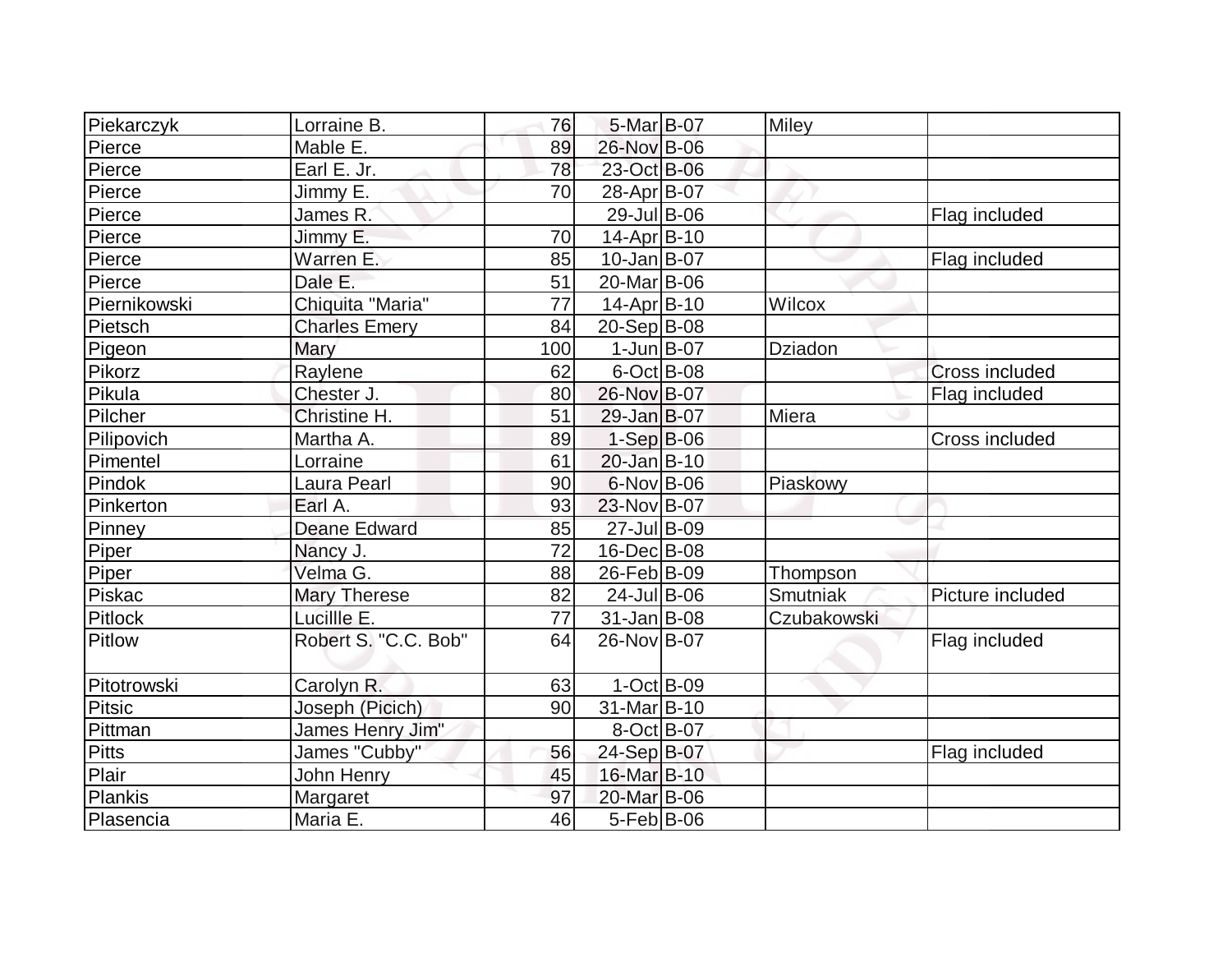| Plath         | Amelia                 | 93 | 28-Aug B-06            |               |                  |                      |
|---------------|------------------------|----|------------------------|---------------|------------------|----------------------|
| Plautz        | Donald Anthony,        | 82 | 19-Oct B-06            |               |                  |                      |
|               | PHD, P.E.              |    |                        |               |                  |                      |
| Plawecki      | Joseph J.              | 52 | 10-Mar <sub>B-10</sub> |               |                  |                      |
| Plevo         | Robert B. "Bob"        | 79 | 28-Jul B-07            |               |                  | Flag included        |
| Plevo         | Ronald J.              | 42 | $8-Apr$ B-07           |               |                  |                      |
| Pliske        | Walter L.              | 91 | $24$ -Jan $B-10$       |               |                  |                      |
| Plott         | Ellen                  |    | 25-Feb B-08            |               |                  | Full name Ellen      |
|               |                        |    |                        |               |                  | <b>Frazure Plott</b> |
| Plough        | <b>Gerald Dean</b>     | 62 | $15$ -Dec $ B$ -09     |               |                  |                      |
| Plowman       | Mitchell E.            | 44 | 30-Aug B-07            |               |                  | Picture included     |
| <b>Plukas</b> | Helen                  | 82 | $6$ -Jun $B$ -06       |               |                  |                      |
| Pociask       | Mary                   | 84 | $22$ -Jan B-06         |               | <b>Kulczyk</b>   | Picture included     |
| Podgorny      | Raymond J.             | 64 | $14$ -Jun $B$ -07      |               |                  | Flag included        |
| Podhajski     | Frank                  | 91 | 28-Apr B-07            |               |                  |                      |
| Podkul        | Chester                | 82 | 18-Jan B-07            |               |                  | Flag included        |
| Podunovich    | Helen                  | 81 | $4$ -Aug B-07          |               |                  |                      |
| Poe           | Barbara A.             | 67 | $16$ -Apr $ B$ -06     |               |                  |                      |
| Poetz         | Janice I.              | 78 |                        | $3$ -Jul B-06 | Pendley          | Full name Janice I.  |
|               |                        |    |                        |               |                  | <b>Guthrie Poetz</b> |
| Polak         | Agnes                  | 90 | 30-Jul B-05            |               | Burosh           |                      |
| Poland        | Kathyrn M.             | 94 | $13$ -Feb $ B$ -06     |               |                  |                      |
| Polen         | Larry G. "Slim"        | 64 | $9-Dec$ B-07           |               |                  |                      |
| Polen         | Larry G. "Slim"        | 64 | 19-Nov B-06            |               |                  |                      |
| Polimac       | Clara Emma             | 74 | 15-Dec B-10            |               | <b>Brinkmann</b> |                      |
| Polis         | <b>Gasper "George"</b> |    | $5-Sep B-10$           |               |                  |                      |
| Pollard       | Arthur Lee Sr. "Bay"   | 78 | $13$ -Jan $ B-07$      |               |                  |                      |
| Polovina      | Michael J.             | 93 | $6$ -Mar $ B$ -06      |               |                  |                      |
| Poludniak     | Andrew                 | 75 | 18-Nov B-07            |               |                  | Flag included        |
| Pomperger     | Margaret               | 85 | $4$ -Jan B-08          |               |                  |                      |
| Ponce de Leon | Cesar A.               | 76 | $7-Sep$ B-10           |               |                  | Flag included        |
| Poniatowski   | Esther T.              | 80 | $6$ -Dec $B$ -09       |               |                  | Picture included     |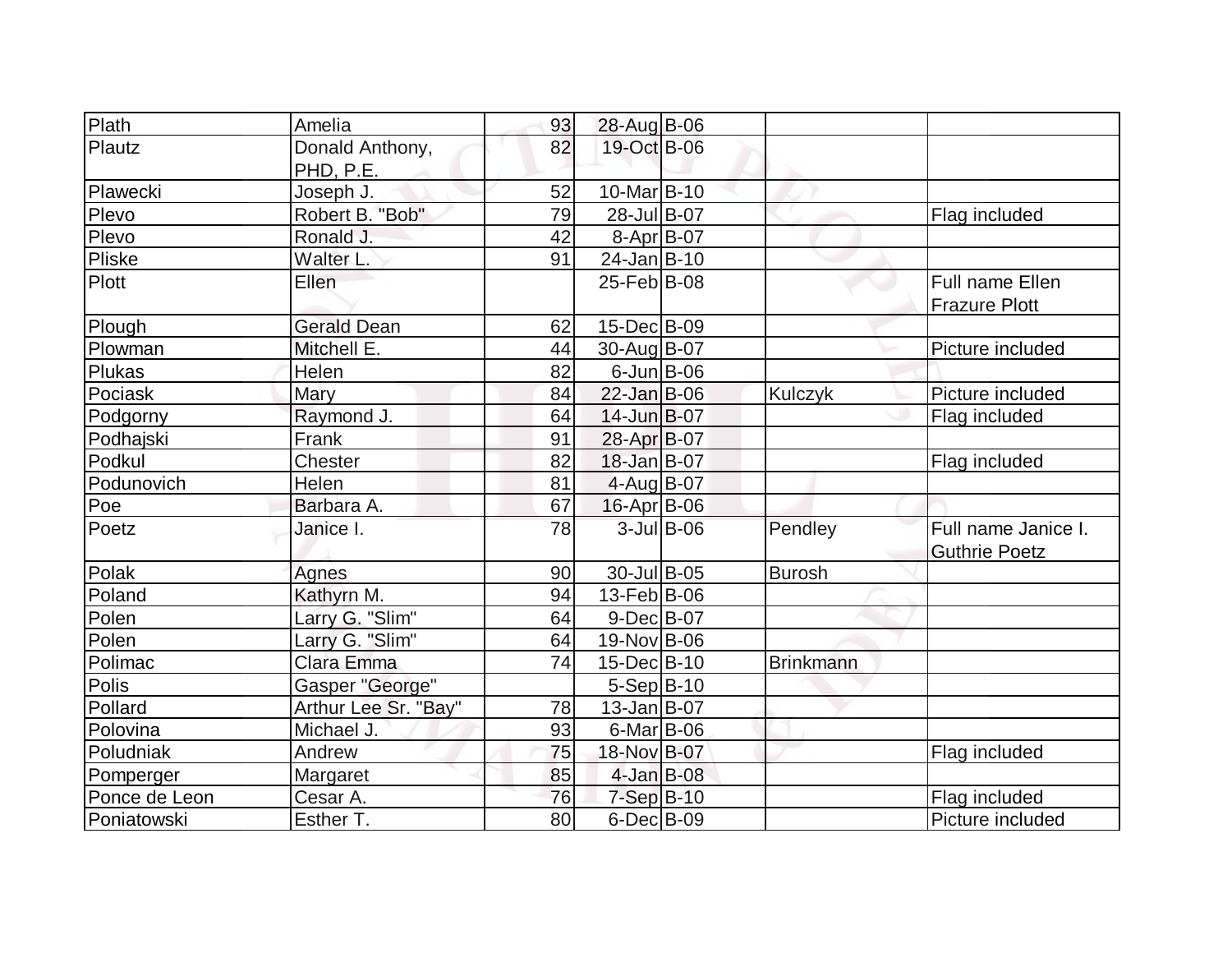| Ponziano   | Joan                 | 70              | 23-Dec B-08            |               | Vaughn         | Full name Joan       |
|------------|----------------------|-----------------|------------------------|---------------|----------------|----------------------|
|            |                      |                 |                        |               |                | Jensen (Ponziano)    |
| Poole      | William E.           | 81              | 28-Aug B-06            |               |                | Flag included        |
| Poole      | Joan M.              | 65              | 24-Aug B-08            |               | Lavelle        |                      |
| Pooler     | George               | 80              | 27-Jun B-09            |               |                | Flag included        |
| Poortinga  | Peter                | 88              | $15$ -Jun $B$ -09      |               |                |                      |
| Popa       | Margaret L. "Peggy"  | 56              |                        | $3$ -Jul B-06 |                |                      |
| Pope       | Richard G. "Dickie"  | 63              | $14$ -Jan $ B-08 $     |               |                | Flag included        |
| Popenhagen | David E.             | 29              | 7-May B-07             |               |                | Picture included     |
| Popovich   | Michael "Mike"       | 85              | 16-Oct B-08            |               |                |                      |
| Popovich   | Theodore "Teddy"     | 93              | $6$ -Oct B-08          |               |                | Cross included       |
| Popowicz   | Marian               | 81              | 22-DecB-10             |               |                |                      |
| Poppe      | June                 | 76              | $11$ -JulB-07          |               |                |                      |
| Poppe      | Elenore B.           | 93              | $21-Apr$ B-10          |               | <b>Baack</b>   |                      |
| Popplewell | Woodrow W.           | 85              | 16-Feb B-11            |               |                |                      |
| Poremski   | Joseph S.            | 89              | $1-Dec$ B-09           |               |                |                      |
| Poropat    | Edward M.            | 82              | 17-Aug B-07            |               |                | Flag included        |
| Porte      | Clarence J. "Slim"   |                 | $7-Sep$ B-09           |               |                | Flag included        |
| Porter     | <b>Margaret Elsa</b> | 78              | $5$ -Jan B-09          |               |                |                      |
| Porter     | Harlo                | $\overline{72}$ | $9-Dec$ B-07           |               |                |                      |
| Porter     | Emma G.              | 96              | $6$ -Aug B-06          |               | Gansinger      |                      |
| Portman    | <b>Colleen Marie</b> | 52              | $17 - \text{Feb}$ B-10 |               | Kennedy        | <b>Colleen Marie</b> |
|            |                      |                 |                        |               |                | (Georgieff) Portman  |
| Poruba     | Robert John          | 72              | $1-Feb B-09$           |               |                |                      |
| Porumb     | Mary                 | 64              | $6$ -May $B$ -09       |               |                |                      |
| Poskin     | Charles              | 63              | $5-Mar$ B-08           |               |                |                      |
| Post       | Velva                | 83              | $1-Sep B-06$           |               |                |                      |
| Postema    | Melvin               | 78              | 28-Mar B-08            |               |                | Flag included        |
| Postma     | Betty M.             | 68              | 8-Sep B-10             |               | Kamp           |                      |
| Potchen    | Ronald E.            | 65              | 7-Dec B-07             |               |                |                      |
| Poteet     | Robert V. Jr.        | 81              | 9-Oct B-08             |               |                | Flag included        |
| Potosky    | Leann M.             | 34              | 7-May B-07             |               | <b>McCarty</b> |                      |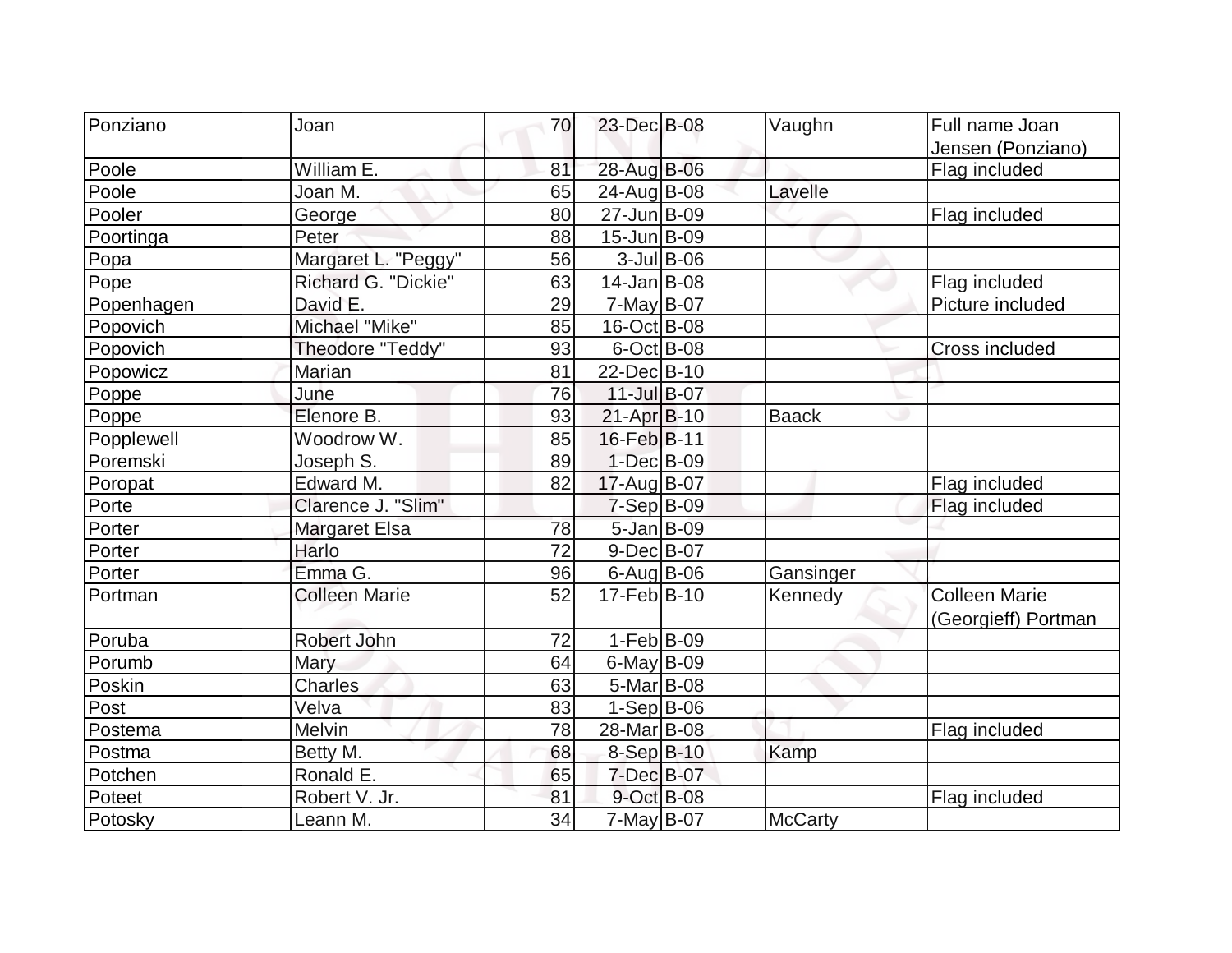| Potter       | Dorothy              | 82 | 22-Nov B-10        | Crago         |                                             |
|--------------|----------------------|----|--------------------|---------------|---------------------------------------------|
| Potter       | Joan Elaine          | 69 | 27-Nov B-06        | Evans         |                                             |
| Pottinger    | David H.             | 82 | 17-Nov B-06        |               | Picture included                            |
| <b>Potts</b> | William A. "Bill"    | 84 | 23-Apr B-07        |               | Flag included                               |
| Poulidakis   | Demetra              | 85 | 27-Jul B-09        |               |                                             |
| Powell       | Martha J.            | 90 | 20-Dec B-10        |               | Full name Martha J.<br>Roper-Powell         |
| Powell       | Pamela Jo            |    | 25-Aug B-07        |               |                                             |
| Powers       | Paul K.              | 67 | 29-Oct B-06        |               |                                             |
| Powers       | Barbara L            | 68 | 14-Apr B-10        |               |                                             |
| Powers       | Rosella Mae          | 77 | 20-Aug B-07        |               |                                             |
| Poweski      | Frank J.             | 92 | $6$ -Oct B-08      |               |                                             |
| Pozil        | Louis P.             | 84 | 23-Aug B-07        |               |                                             |
| P'Pool       | Allen R.             | 36 | $3-Feb B-07$       |               |                                             |
| Pramuk       | Dawn C. "Sunrise"    | 37 | $1-May B-06$       |               |                                             |
| Pranaitis    | Mary Elizabeth       | 60 | $31$ -Jan $B$ -07  | <b>Norris</b> | <b>Mary Elizabeth Arthis</b><br>(Pranaitis) |
| Pranske      | Mary                 | 83 | 8-Oct B-07         |               | Petro                                       |
| Prasco       | Arthur L.            | 83 | 8-Mar B-07         |               | Flag included                               |
| Pratt        | Josephine A.         | 92 | $15$ -Feb $ B$ -08 |               |                                             |
| Pratt        | John P. "Jack"       | 71 | 21-Mar B-08        |               |                                             |
| Preban       | Arnold G.            | 67 | 31-Mar B-10        |               |                                             |
| Prejmak      | <b>David Matthew</b> | 29 | 21-Mar B-08        |               |                                             |
| Prendergast  | John F.              | 91 | $13$ -Apr $ B-10$  |               | Flag included                               |
| Prentice     | <b>Lowell Lee</b>    | 63 | 26-Jan B-07        |               |                                             |
| Presnak      | Leona J.             | 83 | $6$ -Nov $B$ -06   | Rogalski      |                                             |
| Pressler     | Hildegarde B.        | 91 | 13-Feb B-06        |               |                                             |
| Pressley     | Vernon E.            | 79 | 29-Mar B-10        |               |                                             |
| Presson      | Dorothy M.           | 63 | $7$ -Dec $B$ -08   |               |                                             |
| Price        | <b>Milred Muriel</b> | 90 | 10-Jun B-09        | Moody         |                                             |
| Price        | Thomas "Pa"          | 69 | 22-Jan B-06        |               |                                             |
| Priesol      | Emil R. Sr.          |    | 19-Mar B-09        |               | Flag included                               |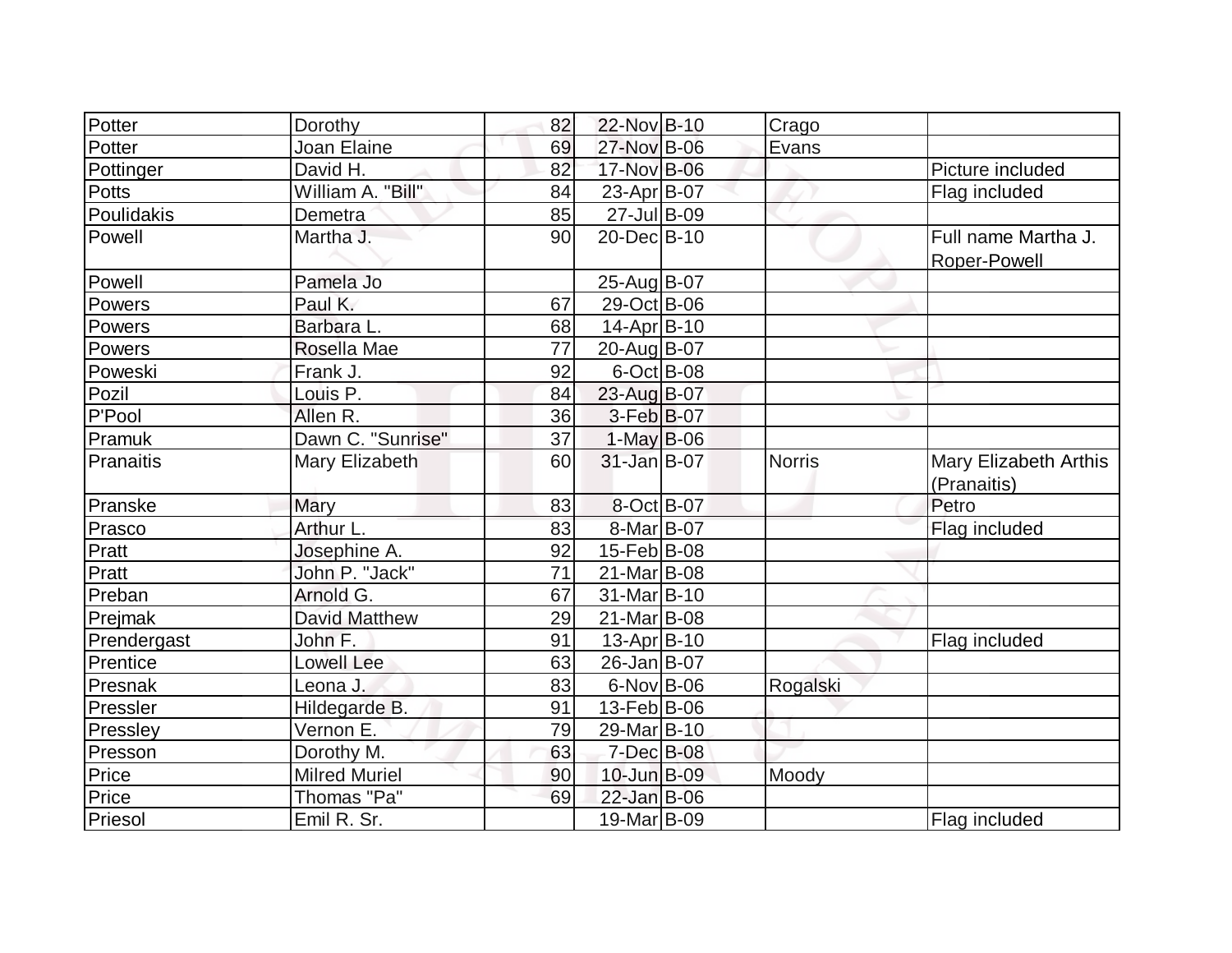| Prieto     | Felix                      | 78              | 29-Jan B-07             |                  | Flag included            |
|------------|----------------------------|-----------------|-------------------------|------------------|--------------------------|
| Prince     | <b>Gordon Peter</b>        | 71              | 26-Jan B-07             |                  |                          |
| Pringels   | Geneva                     | 86              | 17-Dec B-06             |                  |                          |
| Prisby     | Ruth                       | 71              | $1-Jan B-09$            | <b>Bielawski</b> |                          |
| Prisby     | Albin J.                   | 83              | $1-Feb$ B-09            |                  | Flag included            |
| Prochno    | Eugene F.                  | 78              | $14$ -Feb $ B-06$       |                  |                          |
| Proctor    | Lester T. Jr.              | 77              | $22$ -Jul B-06          |                  |                          |
| Projovic   | Miroljub "Mile"            |                 | 11-Feb B-08             |                  |                          |
| Propat     | Edward M.                  | 82              | 16-Aug B-08             |                  |                          |
| Prorok     | Mildred C.                 | 84              | 15-Nov B-07             | Svehla           |                          |
| Prtichard  | Lucille T.                 | 85              | $4$ -Jun $B$ -07        | Naminski         |                          |
| Pruitt     | William C.                 | 59              | $9-Mar$ B-11            |                  | Flag included            |
| Prusiecki  | Walter T.                  |                 | 14-May B-07             |                  |                          |
| Prusiecki  | Celia                      |                 | 4-Nov B-08              | <b>Szafasz</b>   |                          |
| Przybyla   | Robert Edmund              |                 | $17 - Jan$ B-07         |                  |                          |
| Przybylski | Violet                     | 94              | 18-Mar B-06             |                  | Full name Violet         |
|            |                            |                 |                         |                  | Przybylski Compton       |
| Przybylski | Mary G.                    | 68              | 19-Jan B-08             | Wiencken         | Full name Mary G.        |
|            |                            |                 |                         |                  | <b>Bucher Przybylski</b> |
| Przybysz   | Rose Marie E.              | 68              | 24-Aug B-08             |                  |                          |
| Pucalik    | Irene                      | 87              | $10$ -Feb $ B-08$       |                  |                          |
| Puchek     | Clara Victoria             | 83              | 26-Jun B-07             | Wasilowicz       |                          |
| Puhek      | Helen                      | 86              | 10-Mar <sub>B</sub> -10 | Runick           |                          |
| Pullen     | Charles R.                 | 78              | 25-Dec B-05             |                  | Flag included            |
| Puller     | <b>Susan Diane</b>         | 44              | 13-Oct B-07             | <b>Diaz</b>      |                          |
| Pulliam    | <b>Robert Marion "Bob"</b> | 71              | 20-Dec B-07             |                  | Flag included            |
| Pullin     | <b>Beverly Ann</b>         |                 | 12-Nov B-07             |                  |                          |
| Pullins    | Dawn M.                    | 30              | 10-Dec B-07             |                  |                          |
| Puls       | Barbara J.                 | 68              | 23-Sep B-07             |                  | Picture included         |
| Puplava    | Mary J.                    | 79              | $21$ -May B-07          |                  |                          |
| Puplava    | William J.                 | 80              | 23-Jun B-08             |                  |                          |
| Pupsiesicz | <b>Mary</b>                | $\overline{87}$ | 19-Jun B-05             | Mojzik           |                          |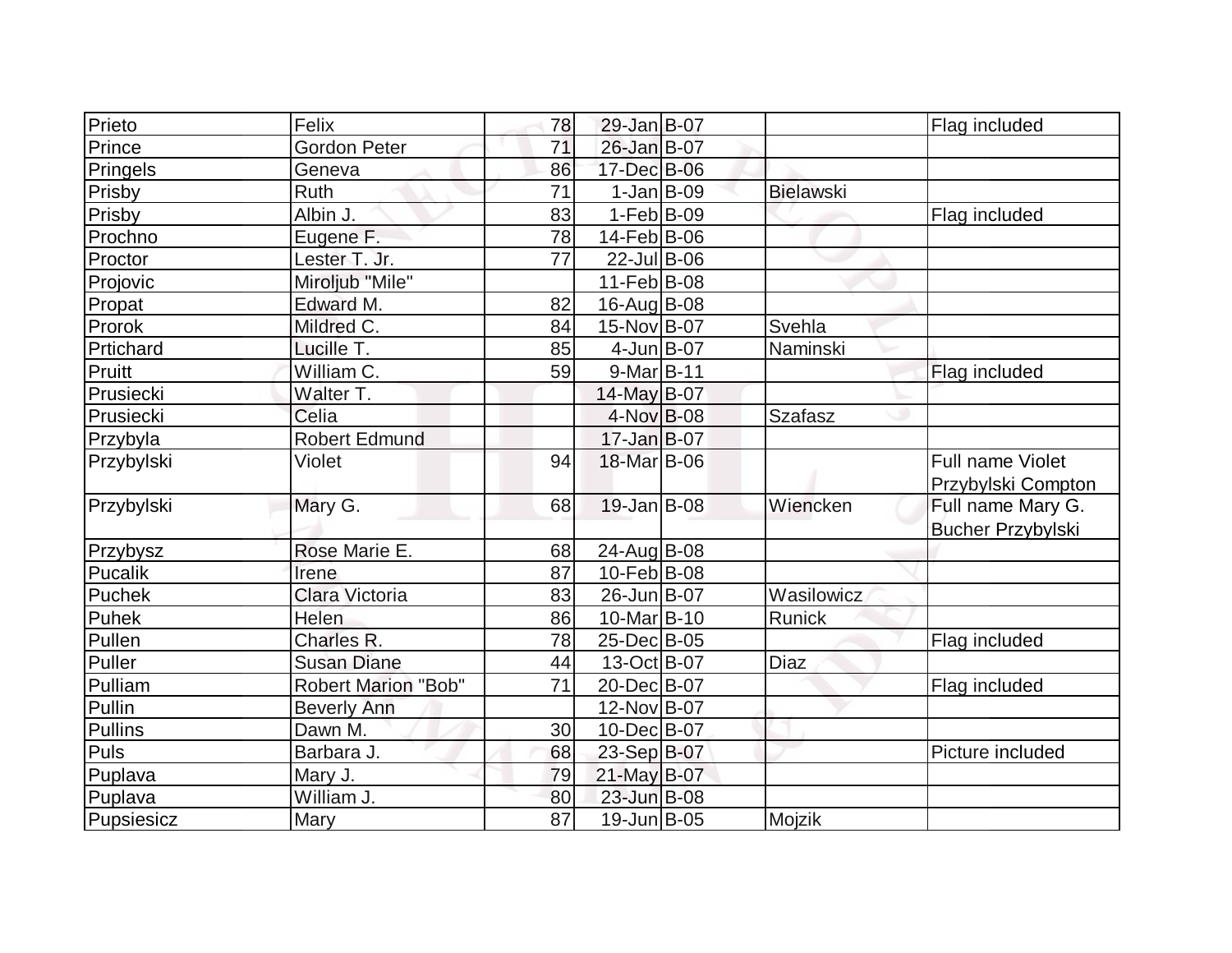| Purdue        | Marguerite V.             | 94 | 28-Jul B-07      |               |                 | Picture included |
|---------------|---------------------------|----|------------------|---------------|-----------------|------------------|
| Purdy         | Rudel                     | 60 | 18-Sep B-08      |               |                 |                  |
| Purvis        | Jean M.                   | 79 | 25-Apr B-11      |               |                 |                  |
| Puskaro       | Petar Nikolovski          | 80 | 18-Feb B-08      |               |                 | Cross included   |
| Putignano     | Phillip G.                | 87 | $3-Apr$ B-06     |               |                 | Flag included    |
| Puzon         | <b>Phyllis</b>            | 74 | $9$ -Jun $B$ -07 |               | Mazurkiewicz    |                  |
| Puzon         | Joseph A. Sr.             | 83 | 19-Oct B-07      |               |                 |                  |
| Pyrek         | Ann                       | 86 | $3-Aug$ $B-10$   |               |                 |                  |
| Qualkinbush   | Matilda M. "Tilly"        | 74 | $7 - Jan$ B-07   |               |                 |                  |
| <b>Qualls</b> | <b>Charles</b>            | 70 | $9$ -Jan B-08    |               |                 |                  |
| Quandt        | Arthur W.                 |    | 22-Feb B-09      |               |                 |                  |
| Queen         | Roni                      | 58 | 18-Aug B-06      |               |                 |                  |
| Queener       | Sandra K.                 | 53 | 20-Mar B-06      |               | Pyle            |                  |
| Quigg         | Franklin G. Jr.           | 76 | $20$ -Jan $B-10$ |               |                 |                  |
| Quillin       | Herbert L.                | 73 | 12-Dec B-08      |               |                 |                  |
| Quinn         | Patrick T.                | 81 | 22-Feb B-09      |               |                 | Flag included    |
| Raab          | Margaret A.               | 89 | 27-Jul B-09      |               | Graf            |                  |
| Raab          | Margaret A. "Peg"         | 89 | $24$ -Aug B-08   |               | Graf            |                  |
| Raczak        | Josephine "Busia"         | 86 | 28-Jun B-08      |               |                 |                  |
| Raczka        | Ann T.                    | 78 | 23-Aug B-07      |               |                 |                  |
| Raczkowski    | Barbara A.                | 68 | $6$ -Apr $ B-10$ |               |                 |                  |
| Radelia       | Genevieve                 | 77 | $2-Mar$ B-07     |               | Kalmczynski     |                  |
| Radford       | James L.                  | 90 | $9-Apr$ B-07     |               |                 |                  |
| Radovich      | William                   | 84 | 21-Nov B-08      |               |                 | Flag incuded     |
| Radovich      | <b>Antoinette Dorothy</b> | 75 | 14-Nov B-08      |               | <b>Bocknick</b> |                  |
| Radowski      | Joseph L.                 |    | $17 - Jan$ B-07  |               |                 |                  |
| Raduenzel     | Cecelia E. "Cele"         | 94 | 14-Jul B-07      |               |                 |                  |
| Radulovich    | Irene Veronica            | 68 | 20-Dec B-07      |               | Sharik          |                  |
|               | "Sharkey"                 |    |                  |               |                 |                  |
| Radusky       | Lottie A.                 | 91 | 15-May B-06      |               |                 |                  |
| Radzinski     | Evelyn A.                 | 92 | 16-Oct B-08      |               | Sury            |                  |
| Rafa          | Mildred                   | 88 |                  | $9$ -Jul B-06 | Sutkowski       |                  |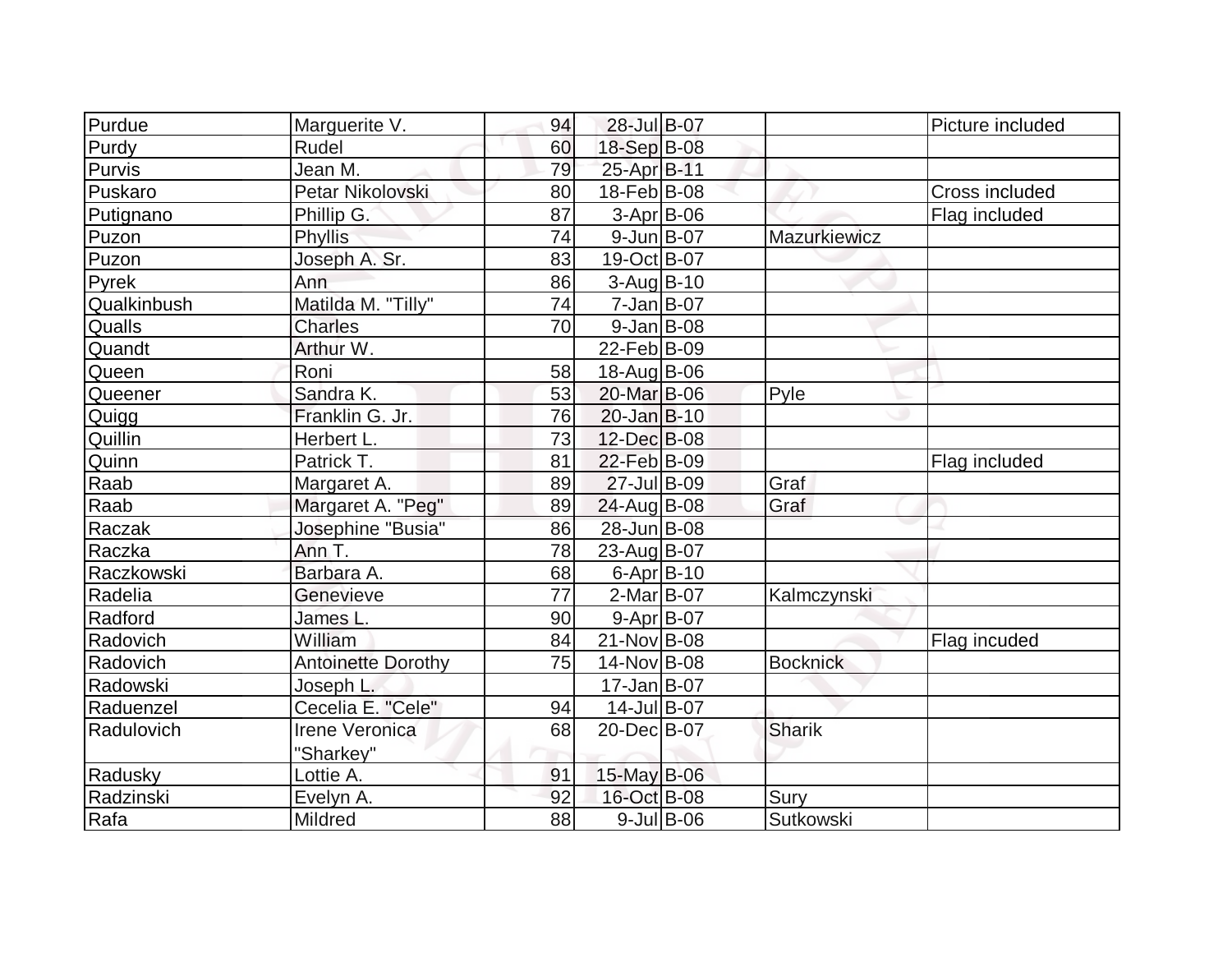| Ragan       | Harley Sr.             | 84              | $2-Sep B-07$       |                |                      |
|-------------|------------------------|-----------------|--------------------|----------------|----------------------|
| Ragland     | Leon Harold Jr.        | 48              | 18-Mar B-07        |                |                      |
| Raich       | Sam Jr.                |                 | 20-Mar B-06        |                |                      |
| Rak         | John J. Sr.            | 93              | 14-Mar B-09        |                |                      |
| Rak         | John C.                | 79              | $10$ -May B-09     |                | Flag included        |
| Rakich      | Ann                    | 92              | $17$ -Apr $ B$ -06 |                |                      |
| Ramberg     | <b>Sharon Lee</b>      | 56              | 21-Nov B-08        |                |                      |
| Rambo       | Linda Fay              | 58              | 10-Nov B-06        |                |                      |
| Ramey       | Joan                   | 71              | 16-Aug B-08        | Finck          |                      |
| Ramirez     | <b>Robert Bobbi</b>    |                 | $14$ -Apr $ B$ -08 |                | See also Mustafa Ali |
|             |                        |                 |                    |                | Lateff               |
| Ramos       | Mary                   | 69              | $7 - Jun$ $B - 07$ | Pany           |                      |
| Ramos       | Joseph C. Jr.          | 66              | 6-Aug B-06         |                |                      |
| Ramos       | <b>Efrain Castillo</b> | 81              | 13-Aug B-07        |                |                      |
| Ramos       | Felipe (Philip)        | 85              | 5-Aug B-09         |                |                      |
| Ramsay      | Jesse May              | 89              | 6-Sep B-08         |                |                      |
| Rancich     | Radmila                | 91              | 4-Aug B-07         |                |                      |
| Randall     | Sandra Jo              | 66              | $4$ -May B-09      |                |                      |
| Randall     | James D. "J.R."        | 47              | $10$ -Jan $ B-07$  |                |                      |
| Randle      | Helen                  | 83              | 18-Dec B-07        | <b>Bukvich</b> | Flag included        |
| Randolph    | Calvin Jr.             | 77              | $4$ -May B-09      |                |                      |
| Randon      | <b>Nick</b>            | 97              | $2$ -Dec $B$ -07   |                | Masonic emblem       |
|             |                        |                 |                    |                | included             |
| Randulich   | Michael "Randy"        | 81              | 27-Apr B-09        |                | Flag included        |
| Rangel      | Dorothy Irene          | $\overline{72}$ | 20-Feb B-06        |                |                      |
| Rankin      | Rosalie N.             | 85              | 20-Mar B-06        |                |                      |
| Rans        | David R. "D.R."        | 55              | $9-Sep B-07$       |                |                      |
| Rapacz      | Jeanette F.            | 77              | 3-Apr B-05         | Nevroske       |                      |
| Rapacz      | Chester T.             | 80              | 26-Aug B-06        |                |                      |
| Rapal       | Marie M.               | 95              | 12-Jul B-07        |                |                      |
| Rappaport   | Annette                | 67              | 14-Jul B-07        |                |                      |
| Raspopovich | George                 | 69              | $14$ -Jan $ B-08$  |                | Flag included        |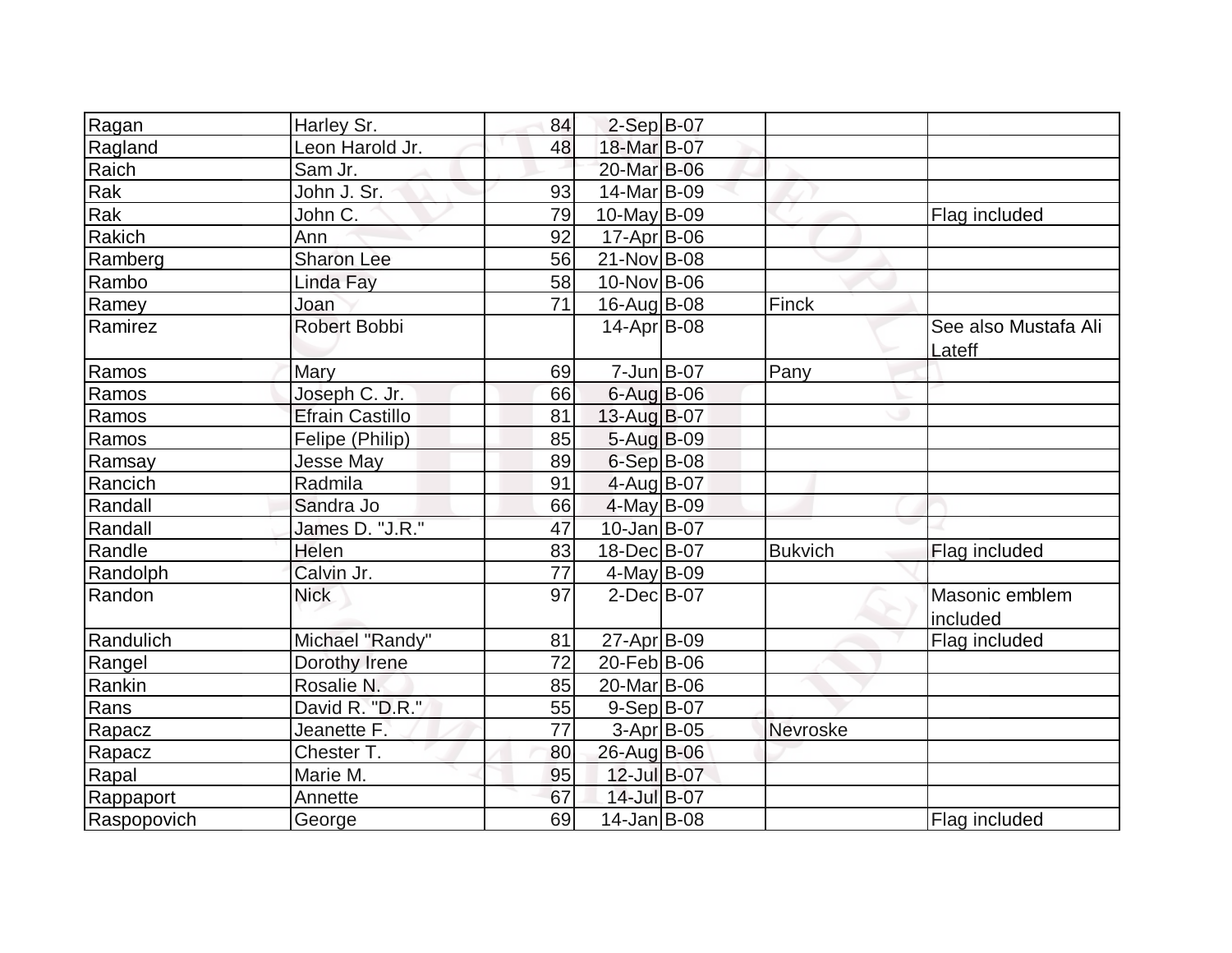| Ratz          |                          |    | 16-Jan B-06       |            |                  |
|---------------|--------------------------|----|-------------------|------------|------------------|
|               | Ingeborge E. "Elsie"     | 75 |                   |            |                  |
| Rauch         | Grace H.                 | 83 | $3$ -Aug B-10     |            |                  |
| Rauner        | Marion M.                | 76 | 25-Nov B-07       |            |                  |
| Ray           | Michael L.               | 49 | $13$ -Jun $B$ -08 |            |                  |
| Ray           | Rose E.                  | 68 | 27-Jul B-09       |            |                  |
| Ray           | Isabella O.              |    | $5-Mar$ B-08      |            |                  |
| Raymond       | Norman G. Sr.            | 69 | $1-Sep B-06$      |            |                  |
|               | "Tootie"                 |    |                   |            |                  |
| Raynor        | Robert J.                | 69 | 27-Jun B-08       |            |                  |
| Razumich      | Mary Ann                 | 84 | 4-Aug B-08        |            |                  |
| Reardon       | Patrick "P.J."           | 63 | $5-Sep B-10$      |            | Flag included    |
| Rearick       | Chester T.               | 83 | 16-Jun B-07       |            | Flag included    |
| <b>Reblin</b> | Charles A.               | 48 | 10-Mar B-10       |            |                  |
| Record        | Marilyn Joan             | 76 | $19$ -Jan B-08    |            |                  |
| Redell        | Michael Lee              | 55 | 12-Oct B-07       |            |                  |
| Redelman      | Thomas Jay               | 62 | 10-Jun B-09       |            |                  |
| Redmon        | <b>Stanley</b>           | 62 | $5$ -Jul B-06     |            |                  |
| Reece         | Joan                     | 80 | 16-Jul B-08       | Grafmiller | Picture included |
| Reed          | <b>Hubert</b>            | 89 | 27-Jan B-10       |            | Masonic emblem   |
|               |                          |    |                   |            | included         |
| Reed          | Todd A.                  | 43 | 15-Oct B-07       |            |                  |
| Reed          | John W.                  | 79 | $11$ -Jul B-07    |            | Flag included    |
| Reed          | Ruth A.                  | 84 | 18-Nov B-07       |            |                  |
| Reed          | Janet "Reed"             | 68 | 23-Apr B-07       |            |                  |
| Reed          | <b>Laverne Charlotte</b> | 83 | 23-Dec B-09       |            |                  |
| Reed          | Janet "Kay"              | 68 | 24-Apr B-06       |            |                  |
| Reedy         | <b>Michael Alan</b>      | 51 | 19-Mar B-10       |            |                  |
| <b>Rees</b>   | Betty M.                 | 76 | 14-Feb B-06       |            |                  |
| Reese         | Glenn W.                 | 77 | 18-Mar B-07       |            |                  |
| Reese         | Wendall E. "Pee          | 73 | 31-Aug B-09       |            |                  |
|               | Wee"                     |    |                   |            |                  |
| Reeves        | Harold L.                | 79 | $10$ -May B-09    |            |                  |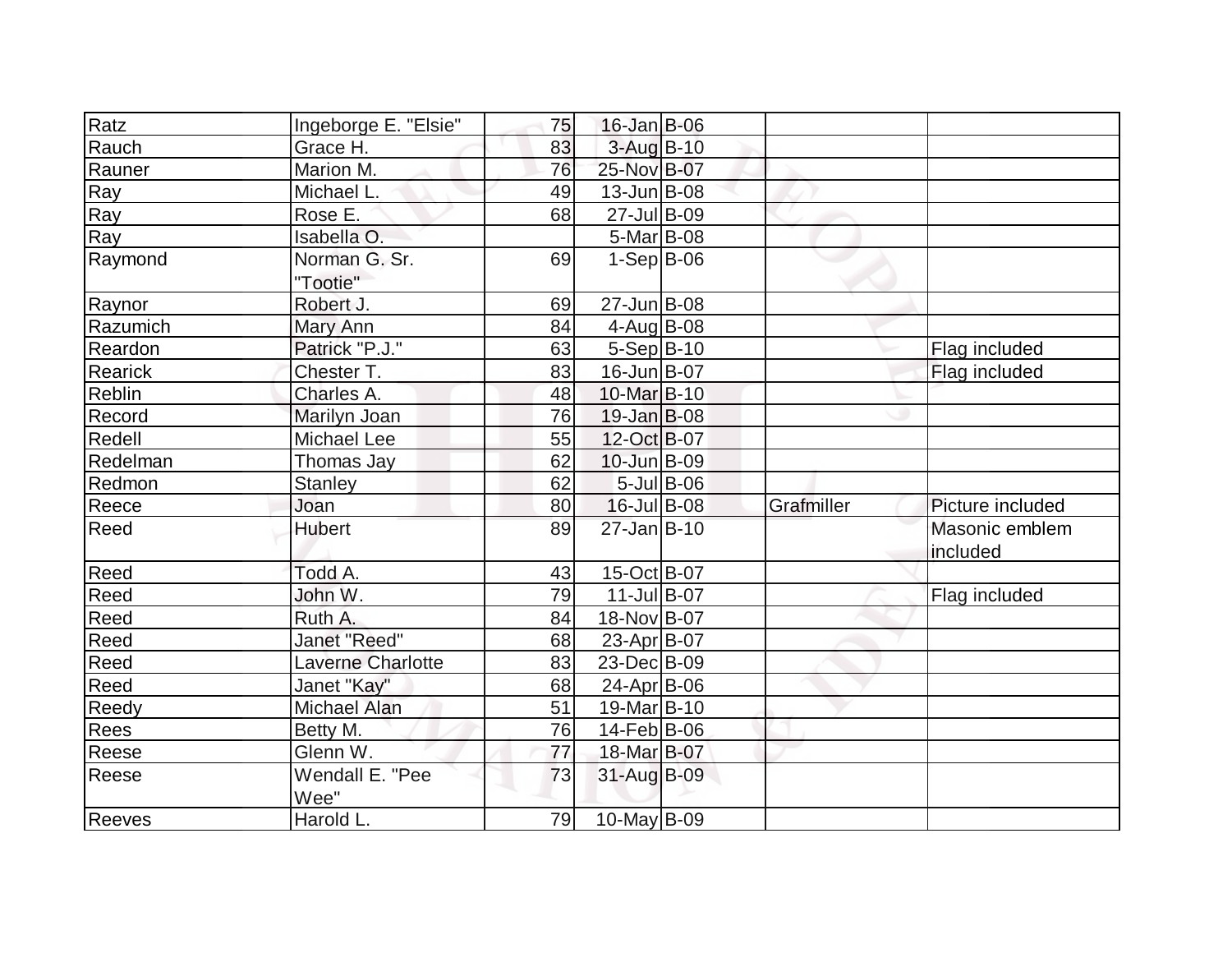| Regnier     | Georgia A.             | 80 | $17-Sep$ B-06    |             |                        |
|-------------|------------------------|----|------------------|-------------|------------------------|
| Reibly      | Bruce E.               | 81 | 10-May B-09      |             |                        |
| Reibly      | Thelma L.              | 82 | 23-Feb B-10      |             |                        |
| Reibly      | <b>Ruth Jeanette</b>   | 98 | 30-Nov B-10      | Waldorph    |                        |
| Reichert    | <b>Linda Marie</b>     | 53 | $1-Dec B-10$     |             |                        |
| Reid        | Angeline               | 96 | $21-Apr B-10$    |             |                        |
| Reid        | Kenneth A. Sr.         | 76 | $7-Feb B-07$     |             |                        |
| Reid        | Willliam J. "Red"      | 74 | 16-Nov B-09      |             |                        |
| Reidelbach  | Margaret               | 94 | 24-Feb B-07      |             |                        |
| Reinel      | Rosemary               | 79 | 10-Nov B-07      | Zarza       | Picture included       |
| Reinert     | Earl A. III            | 52 | $20-Sep B-08$    |             |                        |
| Reiplinger  | Leonarda R.            | 88 | 7-Dec B-08       | Hoffman     |                        |
| <b>Reis</b> | Michelle "Micki"       |    | 28-Sep B-09      | Lichtenfeld | Star of David included |
| Reithel     | William "Bill"         | 73 | 24-Apr B-06      |             | Flag included          |
| Reitsema    | John Peter             | 72 | 22-Aug B-09      |             |                        |
| Reitz       | Robert                 | 51 | $6$ -Jan $B$ -08 |             |                        |
| Remec       | Joseph Anthony         | 85 | 16-Apr B-07      |             |                        |
| Remegi      | Robert M.              | 74 | 26-Nov B-07      |             |                        |
| Renas       | William E. Jr. "Billy" | 58 | 30-Sep B-07      |             | Flag included          |
| Renn        | James E. Sr.           | 80 | 13-Dec B-07      |             | Flag included          |
| Retherford  | Mary E.                | 75 | $6$ -Aug B-06    | Randall     |                        |
| Retz        | Ronnie S.              | 75 | $5-Nov$ B-06     |             | Flag included          |
| Revenew     | Florence V.            | 83 | 21-Nov B-07      | Vogel       |                        |
| Reyes       | Gloria                 | 79 | 19-Mar B-10      | Espitia     |                        |
| Reyes       | Jean                   | 71 | 18-Mar B-08      |             |                        |
| Reyna       | Amelia R.              | 86 | 30-Oct B-06      |             |                        |
| Reynolds    | Mildred                | 83 | $2-Apr B-07$     |             |                        |
| Reynolds    | Margaret M.            | 89 | 22-Apr B-07      |             |                        |
| Reynolds    | Margaret M.            |    | 3-May B-09       | Leonard     |                        |
| Rhein       | Hugh K.                | 57 | 19-Sep B-10      |             |                        |
| Rhoades     | Shirlee M.             | 75 | 19-Nov B-06      |             |                        |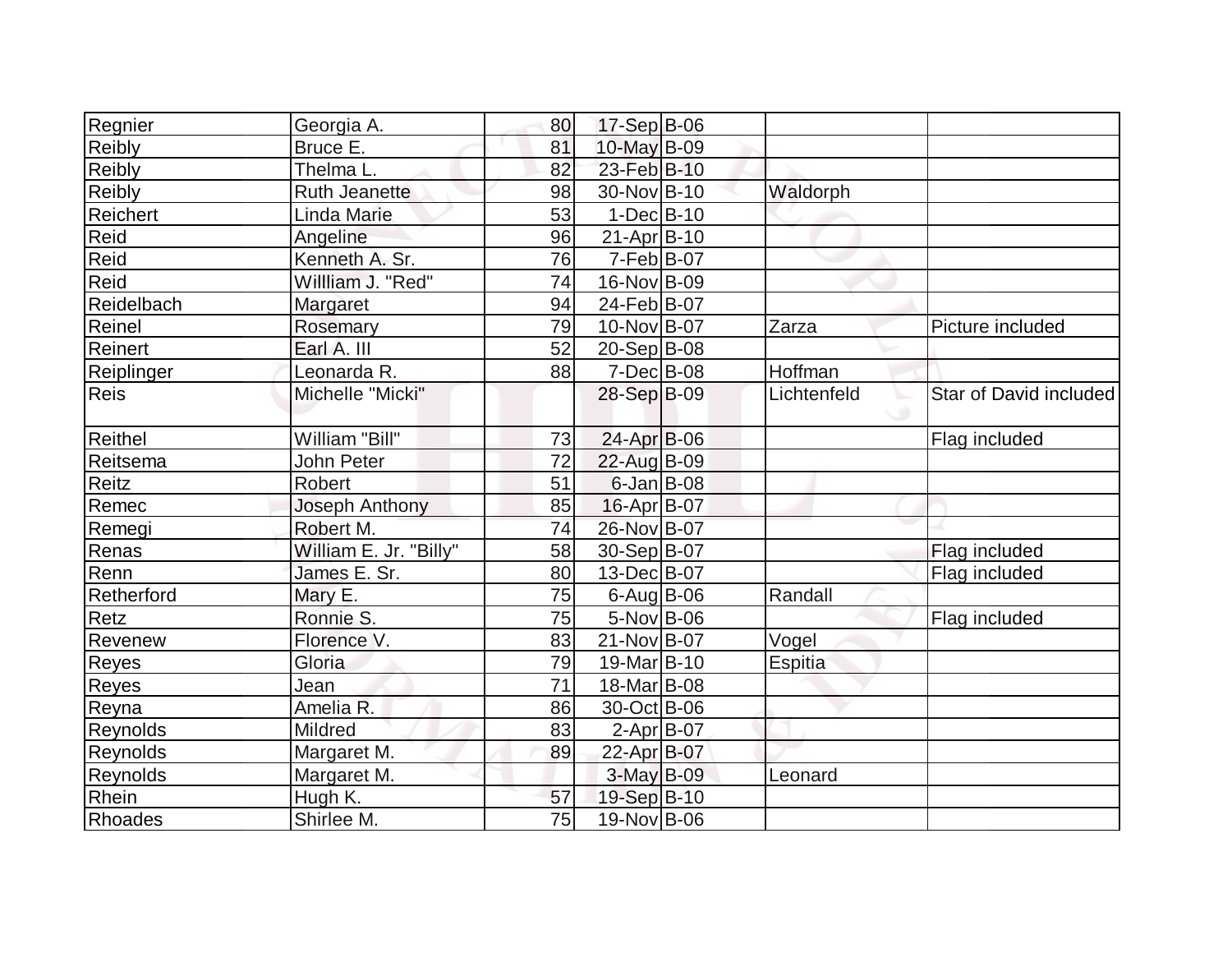| Rhoda             | Eugene R. "Gene"       | 69     | $2$ -Nov B-09           |               |                  |
|-------------------|------------------------|--------|-------------------------|---------------|------------------|
| Rhodes            | Carol L.               | 95     | 10-Feb B-08             |               |                  |
| Rhodes            | Ruby P.                | 97     | 14-Mar B-09             |               |                  |
| Rhodes            | Raymond C.             | 87     | 27-Oct B-07             |               | Flag included    |
| Rhodes            | Donald E.              | 91     | $3-Oct$ B-06            |               |                  |
| Rhone             | Kenneth Paul Sr.       |        | 21-Jun B-07             |               | Flag included    |
| Rhoten            | Eddie                  | 71     | 14-Jun B-07             |               |                  |
| Riccardi          | Evelyn M.              | 74     | 10-Mar <sub>B</sub> -10 | Szymoniak     |                  |
| Rice              | <b>Frank David</b>     | 41     | $17-Sep B-06$           |               |                  |
| Rice              | Jacqueline R.          | 82     | 18-Sep B-08             |               |                  |
| Richard           | Jacob Dean             | Infant | 27-Apr B-09             |               |                  |
| Richard           | Mary L.                | 77     | $2$ -Aug B-07           |               |                  |
| <b>Richards</b>   | A. Adeline             | 81     | 24-Sep B-07             | <b>Bodney</b> |                  |
| <b>Richards</b>   | Helen M.               | 88     | 22-Sep B-07             |               |                  |
| Richards          | Harold K. "Joxx"       | 83     | $9$ -Aug $B$ -07        |               |                  |
| <b>Richards</b>   | Sharon B.              | 69     | 8-Nov B-07              | Scofield      |                  |
| Richardson        | Vernon Lee             | 68     | $4$ -May B-10           |               | Flag included    |
| Richardson        | Dorothy                | 84     | $27$ -Jan B-10          | Ahrens        |                  |
| <b>Richardson</b> | Tyone Jerome "Little"  | 17     | 20-Aug B-07             |               | Picture included |
| Richardson        | <b>Mary Lee</b>        | 72     | 23-Sep B-07             |               |                  |
| Richey            | Lloyd "Clark"          | 79     | $11$ -Jun $B$ -09       |               |                  |
| Richrock          | Herman L.              |        | $11$ -Jan $ B-07$       |               |                  |
| <b>Richter</b>    | Joan Sylvia            | 68     | 14-Apr B-10             | Govert        |                  |
| Ricketts          | Clarice                | 88     | $8-Feb B-08$            | <b>Byas</b>   |                  |
| Riddle            | Harold E.              | 80     | $2$ -Oct B-08           |               | Flag included    |
| Rider             | <b>Margaret Louise</b> |        | $3-Oct$ B-06            | Hanson        |                  |
| Riegle            | Evea M.                | 92     | 18-Dec B-07             |               |                  |
| Rieke             | Chester H.             | 97     | 7-Oct B-07              |               |                  |
| Riese             | Leonard J. Jr.         | 64     | 26-Apr B-09             |               |                  |
| <b>Rietveld</b>   | Peter H.               | 75     | 11-Aug B-08             |               |                  |
| <b>Rigby</b>      | Michael F.             | 52     | $9$ -Jan B-08           |               |                  |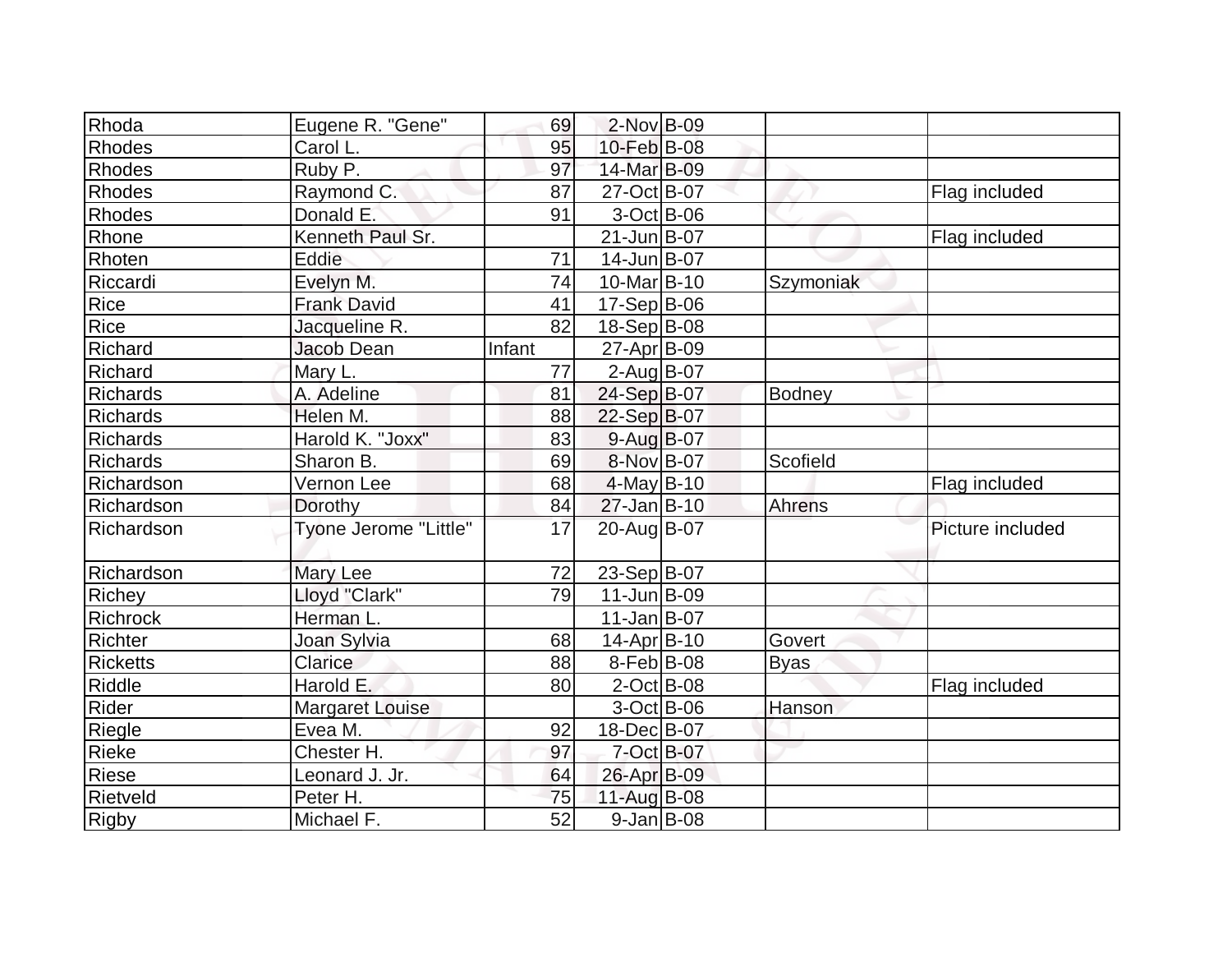| Rigg           | Lawrence L.         | 94 | $7-Sep$ B-10       |            |                |                  |
|----------------|---------------------|----|--------------------|------------|----------------|------------------|
|                | Richard             | 55 | 4-Nov B-07         |            |                |                  |
| Righter        | Lucille T.          |    |                    |            |                |                  |
| Riley          |                     |    | 27-May B-07        |            |                |                  |
| <b>Riley</b>   | Carol M.            | 63 | 26-Jun B-07        |            |                |                  |
| <b>Riley</b>   | Donald G. Jr.       | 56 | $2$ -AugB-07       |            |                |                  |
| <b>Riley</b>   | Betty J.            | 74 | 28-Aug B-06        |            |                |                  |
| Riley          | Betty L.            | 79 | $16$ -May B-09     |            |                |                  |
| <b>Riley</b>   | Margaret H.         | 67 | 18-Oct B-07        |            | Johnson        |                  |
| Riley          | <b>Doris</b>        | 77 | 24-Nov B-10        |            | Rusher         |                  |
| <b>Riley</b>   | Marlene T.          | 59 | $7-Mar$ B-08       |            | <b>Bishop</b>  |                  |
| Riley          | J.P. "Jack"         | 82 | 28-Jun B-08        |            |                | Flag included    |
| Rinehammer     | Phillip E.          | 43 | 26-Sep B-08        |            |                |                  |
| Rinella        | Katherine           | 80 |                    | 4-Jul B-07 | Karl           |                  |
| Rinella        | Paul B.             | 60 | $5 - Jan$ $B - 09$ |            |                |                  |
| Ring           | <b>Larry Ronald</b> | 64 | 21-Oct B-06        |            |                |                  |
| Rinkema        | Henry D.            | 90 | 17-Oct B-08        |            |                |                  |
| Rintz          | Oakley "Lee"        | 82 | 26-Mar B-08        |            |                |                  |
| Rintz          | Oakley "Lee"        | 82 | $6 - Apr$ B-10     |            |                |                  |
| Riordan        | Tricia J.           |    | $2$ -Feb $B$ -10   |            |                | Picture included |
| Risto          | Otis William        | 96 | 8-Mar B-07         |            |                |                  |
| Rittel         | <b>Betty</b>        | 75 | 21-Oct B-07        |            |                |                  |
| Rittenhouse    | Elizabeth L.        | 84 | 14-Jun B-07        |            |                |                  |
| <b>Ritter</b>  | Paul W. Sr.         | 59 | $13$ -Jul B-06     |            |                | Flag included    |
| Rivera         | Engracia M.         | 88 | $8-Oct$ B-06       |            |                |                  |
| Rivera         | <b>Nestor</b>       | 73 | $1-Nov$ B-08       |            |                |                  |
| Rivera         | Juan F. Sr.         | 38 | 15-Jun B-09        |            |                | Flag included    |
| <b>Rizzo</b>   | Mary M.             | 89 | 28-Sep B-09        |            | <b>Divijak</b> |                  |
| Roadruck       | Rodney R.           | 68 | $3-May B-09$       |            |                |                  |
| Roberson       | <b>Bonnie Lou</b>   | 72 | 18-Jul B-08        |            |                |                  |
| Robert         | Jean Paul           | 82 | 19-Nov B-06        |            |                |                  |
| <b>Roberts</b> | Evelyn L.           | 65 | 22-Feb B-10        |            |                |                  |
| Roberts        | Autumn M.           | 86 | 18-Jul B-08        |            | <b>Black</b>   |                  |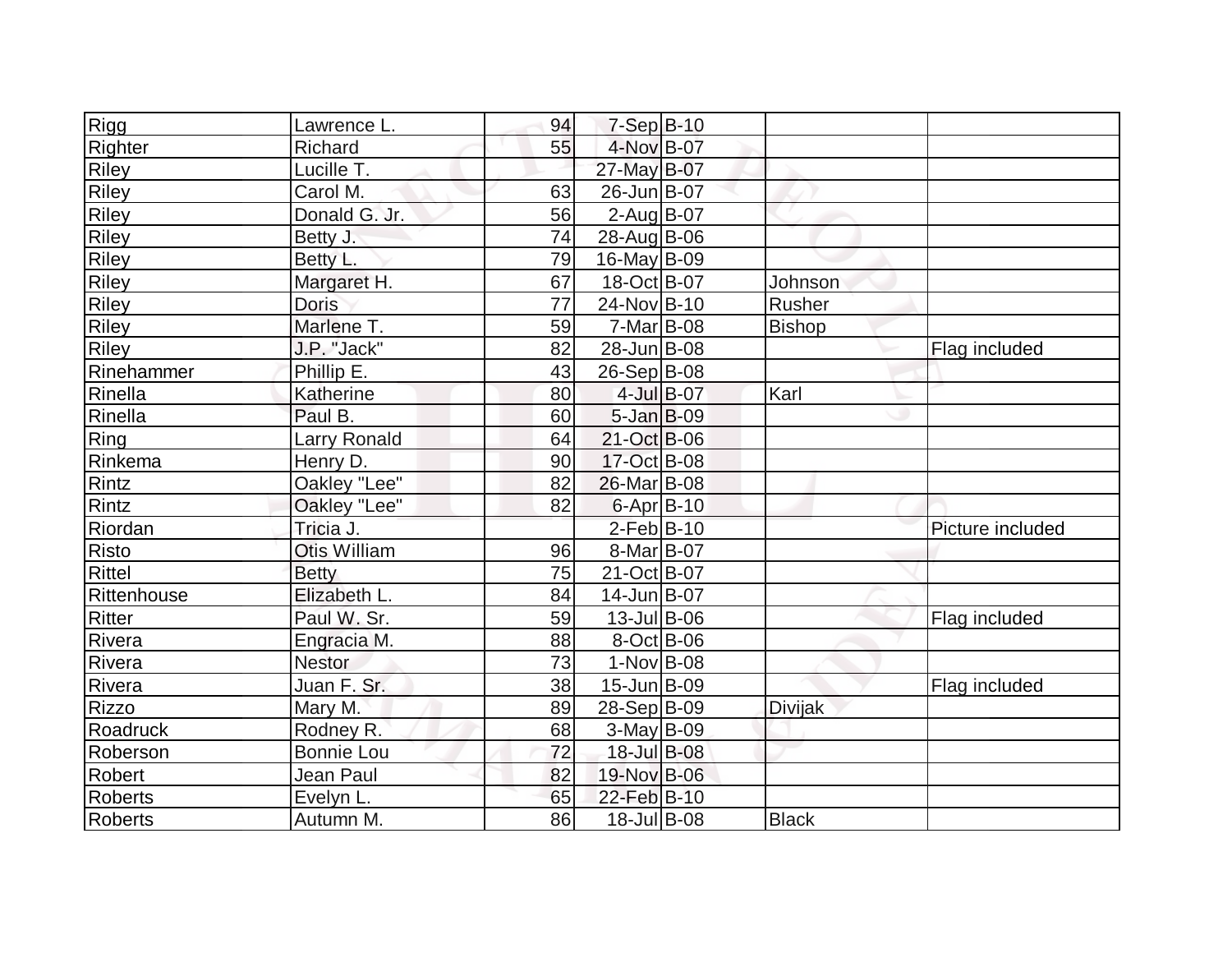| Roberts            | Maxine B.             |    | $17-Sep$ B-06           |              |             |                           |
|--------------------|-----------------------|----|-------------------------|--------------|-------------|---------------------------|
| <b>Roberts</b>     | Clara M.              | 75 | 19-Oct B-07             |              |             |                           |
| <b>Roberts</b>     | Bobbie J.             |    | $21$ -Jan $B-10$        |              | <b>Bell</b> |                           |
| Robertson          | Ace W. "A.W."         | 68 | $6$ -AugB-06            |              |             |                           |
| Robinson           | <b>Ollie Mae</b>      | 88 | 16-Nov B-09             |              | Gooden      | Praying hands<br>included |
| Robinson           | Samuel S. "Bob"       | 73 | $24$ -Jul B-06          |              |             | Flag included             |
| Robinson           | Thomas M.             | 98 | 19-Mar <sub>B</sub> -10 |              |             |                           |
| Robinson           | Curtis                | 79 |                         | $1-Apr$ B-08 |             |                           |
| Robinson           | <b>Marion George</b>  | 75 | $6$ -Mar $ B$ -06       |              |             |                           |
| <b>Robuck</b>      | <b>Mitchel Andrew</b> | 90 | 25-Dec B-05             |              |             | Picture included          |
| <b>Robuck</b>      | David S.              | 32 | $2$ -Jun $B$ -08        |              |             | David S Hardt             |
|                    |                       |    |                         |              |             | <b>Robuck</b>             |
| Rocca              | Maria P.              | 80 | 13-Dec B-07             |              |             |                           |
| Rodgers            | Colleen Magdalen      | 69 | 8-Dec B-09              |              |             | Picture included          |
| Rodler             | Vivian I.             | 85 | 29-Aug B-10             |              |             |                           |
| Rodriguez          | <b>Clara Marie</b>    | 68 | $16$ -Jun $B$ -07       |              |             |                           |
| Rodriguez          | Anne C.               | 88 | $8-Aug B-9$             |              |             |                           |
| Rodriguez          | Jose S.               | 81 | $5$ -Jan B-09           |              |             |                           |
| Rodriguez          | Nilda "Margo"         | 59 | $20-Sep B-08$           |              |             | Picture included          |
| Rodriguez          | Ernesto               | 37 | 13-Dec B-08             |              |             |                           |
| Rodriguez          | Herminia              | 74 | $2$ -Jun $B$ -08        |              | Corpus      |                           |
| Rodriguez          | <b>Ramon Sanchez</b>  | 59 | 19-Aug B-08             |              |             |                           |
| Rodriguez          | Antonio               | 60 | $5$ -May B-07           |              |             |                           |
| Rodriguez          | Santiago "Bud"        | 84 | $2$ -Jan B-08           |              |             |                           |
| Rodriguez          | Roberto M.            | 79 | $7$ -May B-07           |              |             | Flag included             |
| Rodriguez-Aguilera | America               | 23 | $24$ -Aug B-08          |              |             |                           |
| Rodriquez          | Dolores P.            | 66 | 14-Jan B-07             |              |             |                           |
| Rodriquez          | Roberto               | 83 | 26-Jan B-08             |              |             | Flag included             |
| Roe                | Gary R.               | 58 | 26-Sep B-08             |              |             |                           |
| Roe                | Mary J.               |    | 28-Dec B-09             |              |             |                           |
| Roeske             | Flora Mae             | 83 | $2-Feb B-10$            |              | Shinabarger |                           |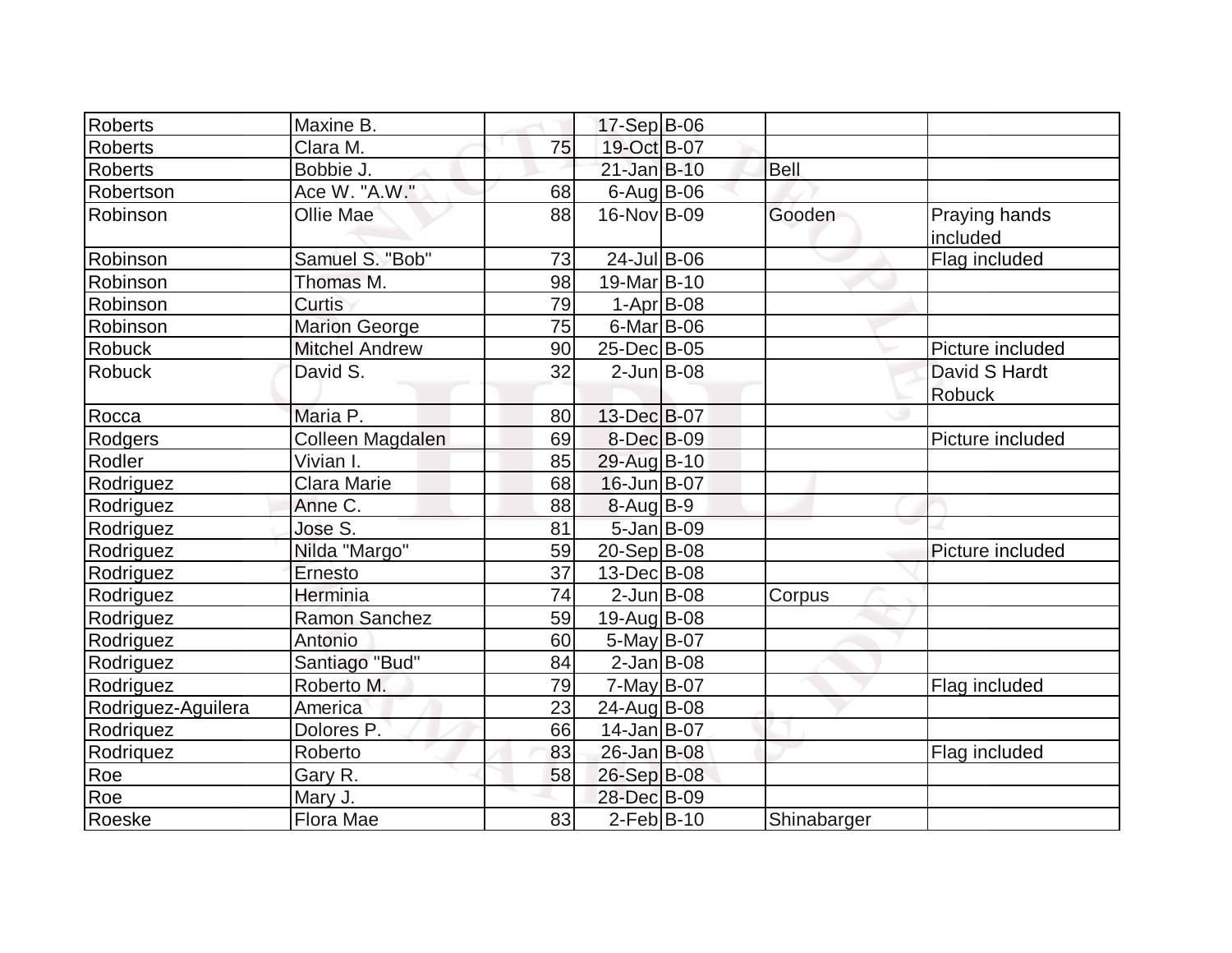| Rogala         | Genevieve                        | 68 | 24-Jan B-10        |               |                                               |
|----------------|----------------------------------|----|--------------------|---------------|-----------------------------------------------|
| Rogers         | Jimmy "Jimmy Dean"               |    | 23-Jun B-08        |               | Picture included                              |
| Rogers         | <b>Mabel Goldie</b>              | 97 | 29-May B-06        | Demo          |                                               |
| Rogers         | Salllie E.                       | 81 | $26-Sep B-08$      |               |                                               |
| Rogge          | Donald C.                        | 87 | $16$ -Jan $ B-07$  |               | Flag included                                 |
| Rogich         | Robert J. "Rogie"                | 68 | 31-Mar B-10        |               |                                               |
| Rogula         | George                           | 87 | $2$ -Dec $B$ -08   |               | Flag included                                 |
| Rohde          | Janice A. "Chick"                | 60 | 18-Feb B-08        |               |                                               |
| Rohrman        | George                           | 88 | 18-Dec B-07        |               |                                               |
| Rojewski       | Mary                             | 91 | 28-Feb B-08        | Czaszewicz    |                                               |
| <b>Rollins</b> | Carol A.                         | 67 | 15-Mar B-07        |               |                                               |
| Roma           | Lorraine                         | 89 | $21$ -Aug B-08     | Mrozinski     |                                               |
| Roman          | <b>Paul Gene</b>                 | 69 | 19-Dec B-06        |               | <b>Star of David</b><br>included <sub>0</sub> |
| Roman          | Luz N.                           | 61 | 22-Dec B-10        |               |                                               |
| Romanak        | Rozalee (Rose)                   | 86 | $16$ -Jul B-07     | Kiersniowski  |                                               |
| Romanchik      | Albert E.                        | 86 | 10-Mar B-10        |               |                                               |
| Roman-Serrano  | Felix "Felo"                     | 78 | 18-Feb B-08        |               |                                               |
| Romeo          | Ethel A.                         | 97 | $15$ -Feb $ B$ -08 |               |                                               |
| Romer          | Barbara J.                       | 63 | 17-Jun B-07        | <b>Burger</b> |                                               |
| Romero         | Arnulfo "Neris"                  | 70 | $7-Feb B-07$       |               |                                               |
| Roncsak        | Bernice C.                       | 88 | 29-Jun B-07        |               |                                               |
| Roney          | Elizabeth "Bettty"               | 73 | 22-Aug B-09        |               |                                               |
| Rongers        | John                             | 88 | 12-Nov B-06        |               |                                               |
| <b>Rongers</b> | Michael V.                       | 94 | $1-Dec$ B-10       |               |                                               |
| Root           | <b>Barbara Nelle</b><br>"Bobbie" | 66 | $13$ -May B-07     |               |                                               |
| Roper-Powell   | Martha J.                        | 90 | 20-Dec B-10        |               |                                               |
| Roque          | John C.                          | 75 | 24-Nov B-10        |               |                                               |
| Roque          | Salll M. "Chole"                 | 71 | 24-Feb B-08        |               |                                               |
| Roscoe         | Zula A.                          | 72 | 30-Nov B-10        | Palazzolo     |                                               |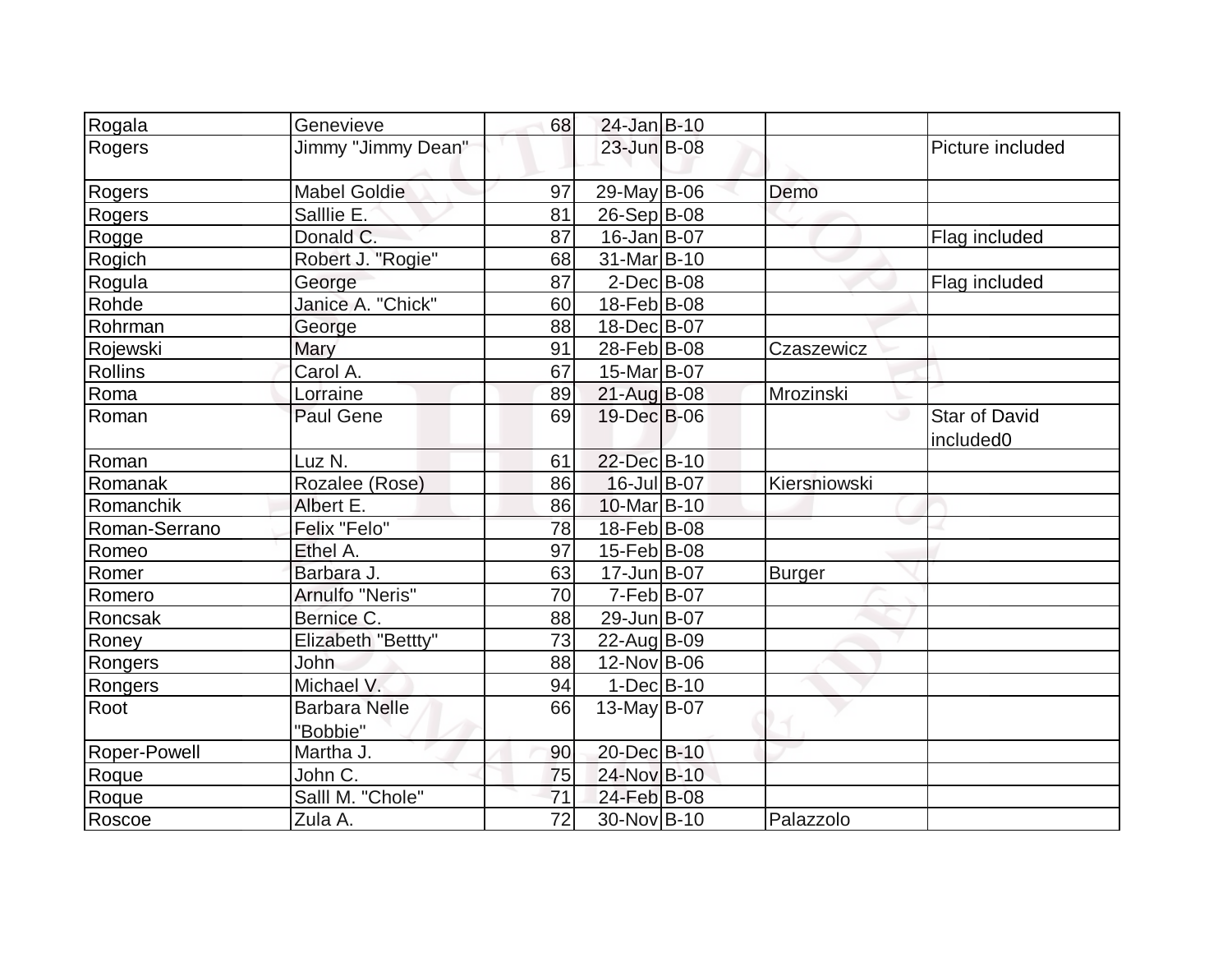| Roscoe<br>Zula A.                 | 72     | $1-Dec$ B-10       |                    | Palazzolo    | <b>Cross and Picture</b>   |
|-----------------------------------|--------|--------------------|--------------------|--------------|----------------------------|
|                                   |        |                    |                    |              | included                   |
| Rose<br>James L.                  | 57     | $1-Feb$ B-08       |                    |              |                            |
| Rose<br>Ben T. "Bud"              | 72     | 28-Feb B-08        |                    |              |                            |
| Catherine Veronica<br>Rose        | 88     | $27 - Dec$ B-08    |                    | Pardus       | <b>Full name Catherine</b> |
|                                   |        |                    |                    |              | Veronica Pelton Rose       |
|                                   |        |                    |                    |              |                            |
| Rose<br>Dorothy M.                | 83     | 12-Nov B-06        |                    | Schuneman    |                            |
| Rose<br>Charles J.                | 64     | 29-May B-07        |                    |              |                            |
| Rosenbalm<br>Mary Ellen           | 91     | $2-Sep B-08$       |                    |              |                            |
| Rosenbaum<br>Donna                | 43     | 27-Oct B-07        |                    | Hastings     |                            |
| <b>Donald Melvin</b><br>Rosenbaum | 81     | $7 - Aug$ B-06     |                    |              |                            |
| Rosenbaum<br>Karen A.             | 44     | 3-Oct B-06         |                    |              |                            |
| Rosenberger<br>Evelyn M.          | 85     | $3-Sep$ B-06       |                    |              |                            |
| Thelma<br>Rosenberger             | 92     |                    | $7 -$ Jul $B - 07$ | <b>Scott</b> | Thelma Rosenberger         |
|                                   |        |                    |                    |              | <b>Hadcock</b>             |
| Rosenfeld<br>Allen D., YNC (AW)   | 44     | $25 - Jan$ B-10    |                    |              |                            |
| Harold W.<br>Rosenquist           | 68     | 3-Jun B-07         |                    |              | Flag included              |
| Charles W.<br>Rosenwinkel         | 83     | 24-Mar B-09        |                    |              | Flag included              |
| Roser<br>William R.               | 66     | $5$ -Dec $B$ -08   |                    |              | Flag included              |
| Diane<br>Rosinski                 | 61     | $15-Aug B-09$      |                    |              |                            |
| Frank J.<br>Rosko                 | 88     | $24$ -Jan $ B-10 $ |                    |              | Cross included             |
| Rosko<br>Thomas J.                | 61     | $30$ -May B-06     |                    |              | Flag included              |
| Norman C.<br>Ross                 | 39     | $11$ -May B-10     |                    |              |                            |
| <b>Ross</b><br>Xander Logan       | 18     | 20-May B-07        |                    |              |                            |
|                                   | months |                    |                    |              |                            |
| Rossi<br>Lillian M.               | 88     | $31$ -Jan $ B-08 $ |                    |              | Flag included              |
| Rossi<br>Harold                   | 92     | $5 - Jun$ $B - 06$ |                    |              |                            |
| Rossie<br>Della                   | 85     | 2-Mar B-07         |                    | Smith        |                            |
| Justin G.<br>Rotenberg            | 51     | 25-Feb B-08        |                    |              |                            |
| Roth<br>Michael A. (Mick)         | 62     | 30-Aug B-07        |                    |              |                            |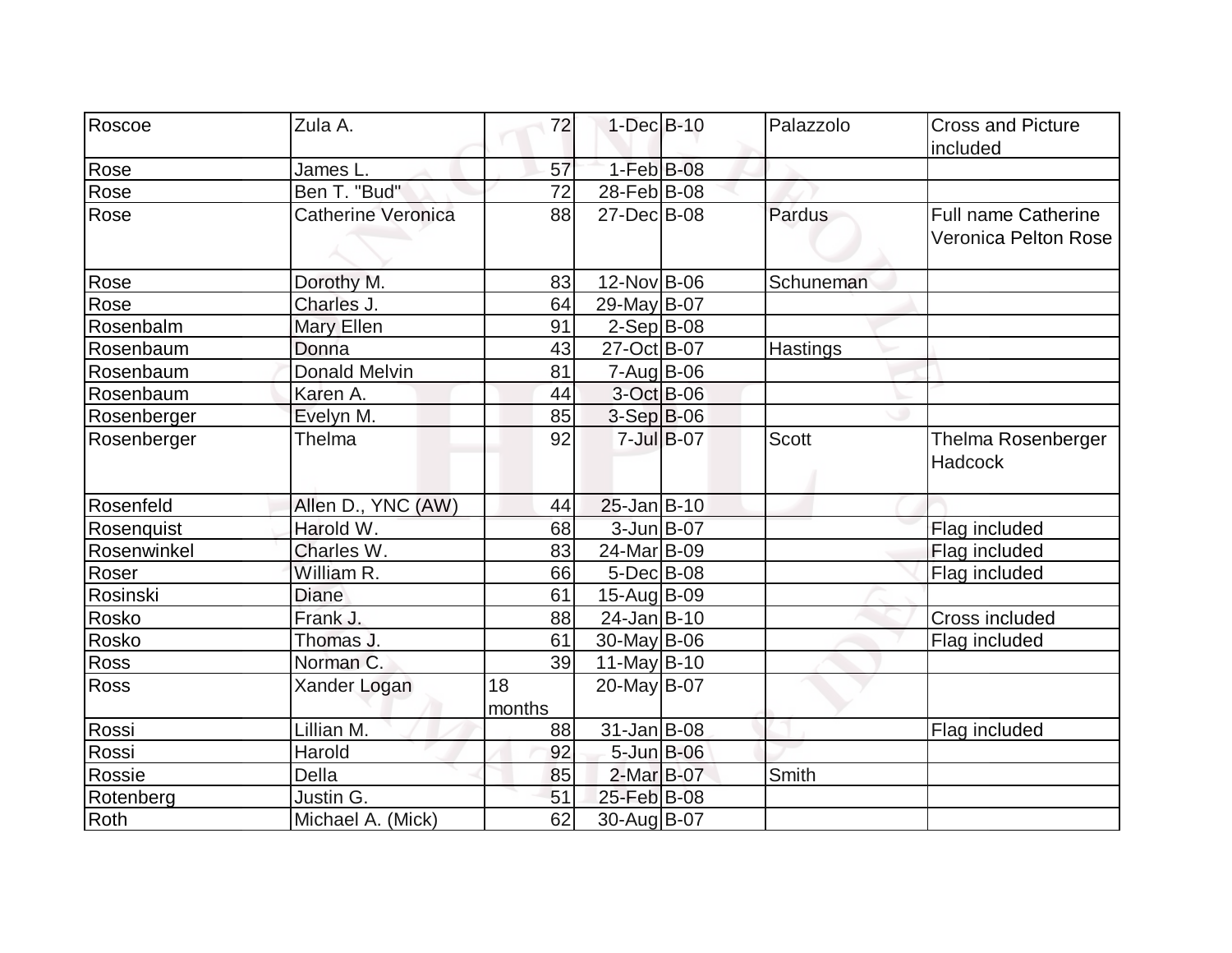| Rothe          | Teresa Diane       | 37 | $14$ -May B-07          | Fancher       |                              |
|----------------|--------------------|----|-------------------------|---------------|------------------------------|
| Rotz           | <b>Frances</b>     | 83 | 16-Apr B-07             | Genisauski    |                              |
| Rowe           | Carol              | 62 | 15-Nov B-06             |               |                              |
| Rowe           | Eugene R.          | 77 | 16-Mar <sub>B</sub> -10 |               | Flag and Picture<br>included |
| Rowen          | Wilma              | 80 | $18-Aug B-06$           |               |                              |
| Rowley         | Rhoda M.           | 76 | 20-Feb B-06             |               |                              |
| Rozynek        | Irvin M.           | 68 | $9 - Apr$ B-07          |               | Flag included                |
| <b>Rubino</b>  | Michael J.         | 53 | 28-Dec B-10             |               |                              |
| Ruble          | Russel F.          | 92 | 12-Nov B-06             |               | Flag included                |
| Ruch           | <b>Betty</b>       | 71 | 25-Feb B-08             | Wakeman       |                              |
| Rucinski       | Helen              | 90 | $8$ -May $E$ -02        | Topa          |                              |
| Rucker         | Esther R.          | 75 | 17-Dec B-06             | Fick          |                              |
| Ruder          | John W.            | 68 | 17-Nov B-05             |               |                              |
| Rudnickas      | David "Dave"       | 49 | 28-Jul B-07             |               |                              |
| Rudzinski      | Ruth Jordon        | 86 | $3-Feb B-07$            |               |                              |
| Rueter         | Carolyn M.         | 84 | 22-Feb B-10             |               |                              |
| Ruge           | Arnelda            | 87 | 29-Nov B-07             |               |                              |
| Ruggeri        | Yvonne L.          |    | 3-Jun B-08              |               |                              |
| Ruiz           | Joaquin "Choppers" |    | $15$ -Jan B-07          |               |                              |
| <b>Ruiz</b>    | Richard F.         | 54 | 28-Oct B-07             |               |                              |
| Rujevcan       | Katherine A.       | 82 | 17-Jun B-07             |               |                              |
| Ruksza         | Peter P. Sr.       | 89 | 27-Mar B-06             |               |                              |
| Rumble         | Joe T.             | 76 | 28-Apr B-07             |               | Flag included                |
| Runyan         | Paul F.            |    | $3$ -Jul B-06           |               |                              |
| <b>Rusak</b>   | Mary               | 89 | $14$ -Feb $ B$ -06      |               |                              |
| Ruse           | Pamela M.          | 47 | 23-Oct B-06             |               |                              |
| <b>Russell</b> | Ann T.             | 60 | 13-Mar B-06             | <b>Mitsch</b> |                              |
| Russell        | Lowell E.          | 61 | 16-Jul B-08             |               | Flag included                |
| Russell        | Jeffry R. Jr.      | 24 | $1-Feb$ B-09            |               |                              |
| <b>Russell</b> | Mary L.            | 83 | 26-Jul B-07             | Reynolds      |                              |
| Russell        | Timothy B.         | 62 | $26-Sep B-08$           |               |                              |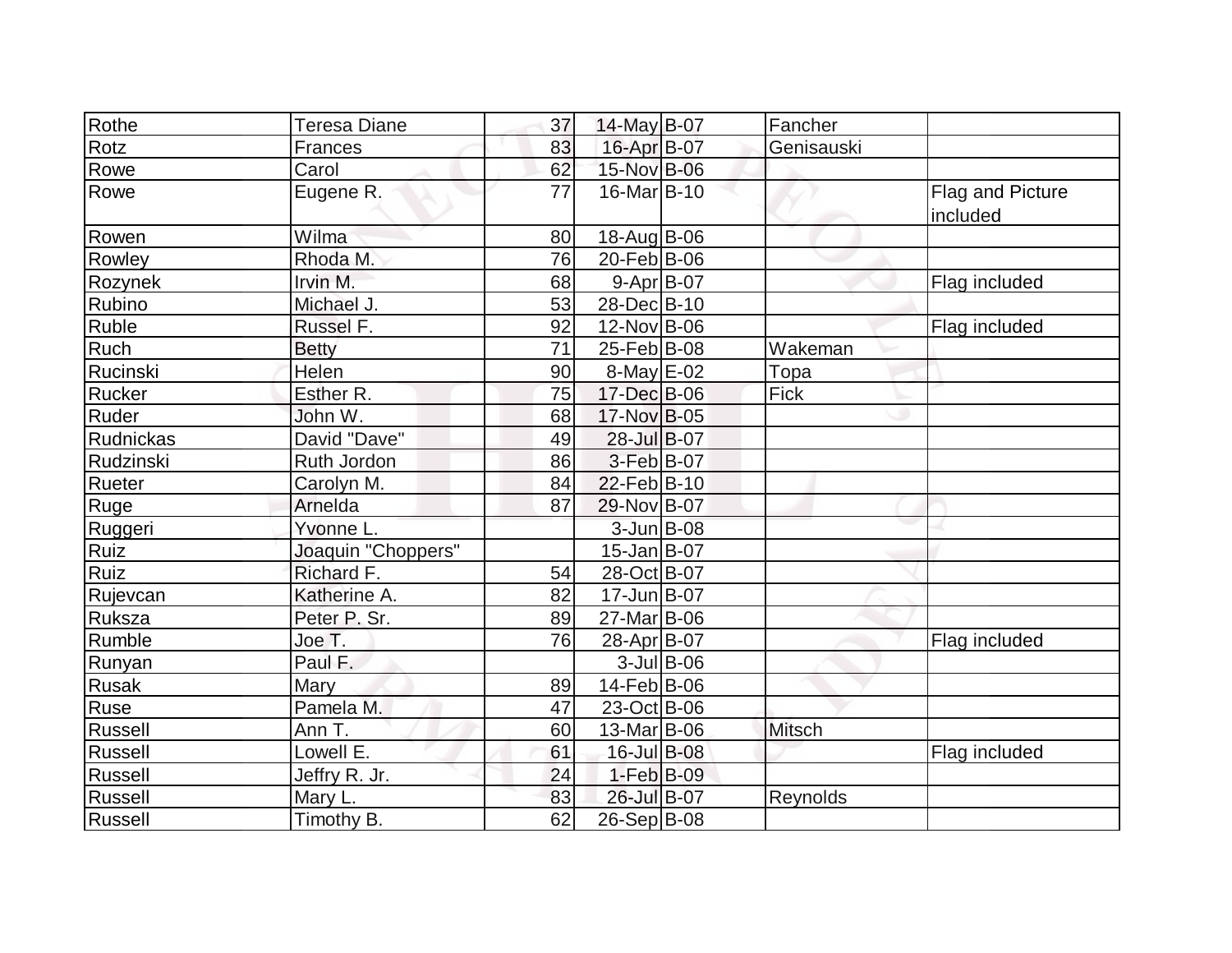| Russell        | Warner A.          | 59  | 16-Jan B-06       |               |                |                      |
|----------------|--------------------|-----|-------------------|---------------|----------------|----------------------|
| Ruszel         | Frank J.           | 89  | $6$ -Feb $B$ -06  |               |                |                      |
| Ruszkowski     | Paige N.           | 13  | 23-Nov B-07       |               |                |                      |
| Rutherford     | Louise             | 63  | $6$ -Nov $ B$ -06 |               |                |                      |
| Rutkowske      | Marie C.           | 83  | 12-Oct B-07       |               |                |                      |
| Rutkowski      | John J.            | 87  | 30-Dec B-09       |               |                |                      |
| Rutledge       | Donald "Don"       | 63  | $22$ -Feb $ B-10$ |               |                | Picture included     |
| Ruttledge      | Reynold "Rennie"   | 53  | 29-Dec B-08       |               |                |                      |
| Ryan           | <b>Thomas Paul</b> | 47  | $17$ -Jul B-07    |               |                |                      |
| Ryba           | <b>Darlene</b>     | 63  | 28-Feb B-08       |               | Quigg          |                      |
| Ryberg         | Shirley F.         | 67  | 26-Oct B-06       |               | Wilson         |                      |
| Rybicki        | Clara "Clare"      | 101 | $14$ -Jan $B$ -07 |               | Neveroski      | <b>Clara Fiedler</b> |
|                |                    |     |                   |               |                | (Rybicki)            |
| Rycerz         | Helen              | 86  | $29-Sep B-09$     |               |                |                      |
| Ryckman        | Joan L.            | 51  | 19-Jul B-07       |               | Van Vleet      |                      |
| Rymarowicz     | Lillian M.         | 84  | 26-May B-07       |               |                |                      |
| Rymill         | Patricia M.        | 64  | $11-Sep B-08$     |               |                |                      |
| Saager         | Peggy              | 71  | $9-Nov$ B-10      |               | Bogan          |                      |
| <b>Sabados</b> | Gerald             | 49  | $5-Feb$ B-06      |               |                |                      |
| Sabados        | Margarett N.       | 90  | 22-Nov B-09       |               |                |                      |
| Saber          | Norbert J.         | 68  | $2$ -May B-10     |               |                | Flag included        |
| Sablack        | Vernor             | 47  | $12$ -Jun $B$ -06 |               | <b>Scott</b>   |                      |
| Sabo           | Karen A.           | 46  | 20-Dec B-10       |               | <b>Scheidt</b> |                      |
| Sabo           | Jim                | 63  | $27$ -May B-08    |               |                |                      |
| Sabody         | Frank C.           | 87  | $14$ -Apr $ B-10$ |               |                |                      |
| Saczawa        | Chester J.         | 81  |                   | $1$ -Jul B-06 |                | Flag included        |
| Sadelack       | Mildred B.         | 82  | 26-Nov B-07       |               |                |                      |
| Sadowski       | Michaelene "Mikki" | 88  | $24$ -Jul B-06    |               | Sawicki        |                      |
| Sadowski       | Paula Jo           | 67  | 24-Aug B-08       |               |                | Picture included     |
| Sahlstrom      | Lucia E.           | 88  | 10-Nov B-05       |               |                |                      |
| Sajdyk         | Dolores (DoDo)     | 73  | 13-Apr B-10       |               |                |                      |
| Sako           | Ernest J. Sr.      |     | 19-Jun B-05       |               |                | Flag included        |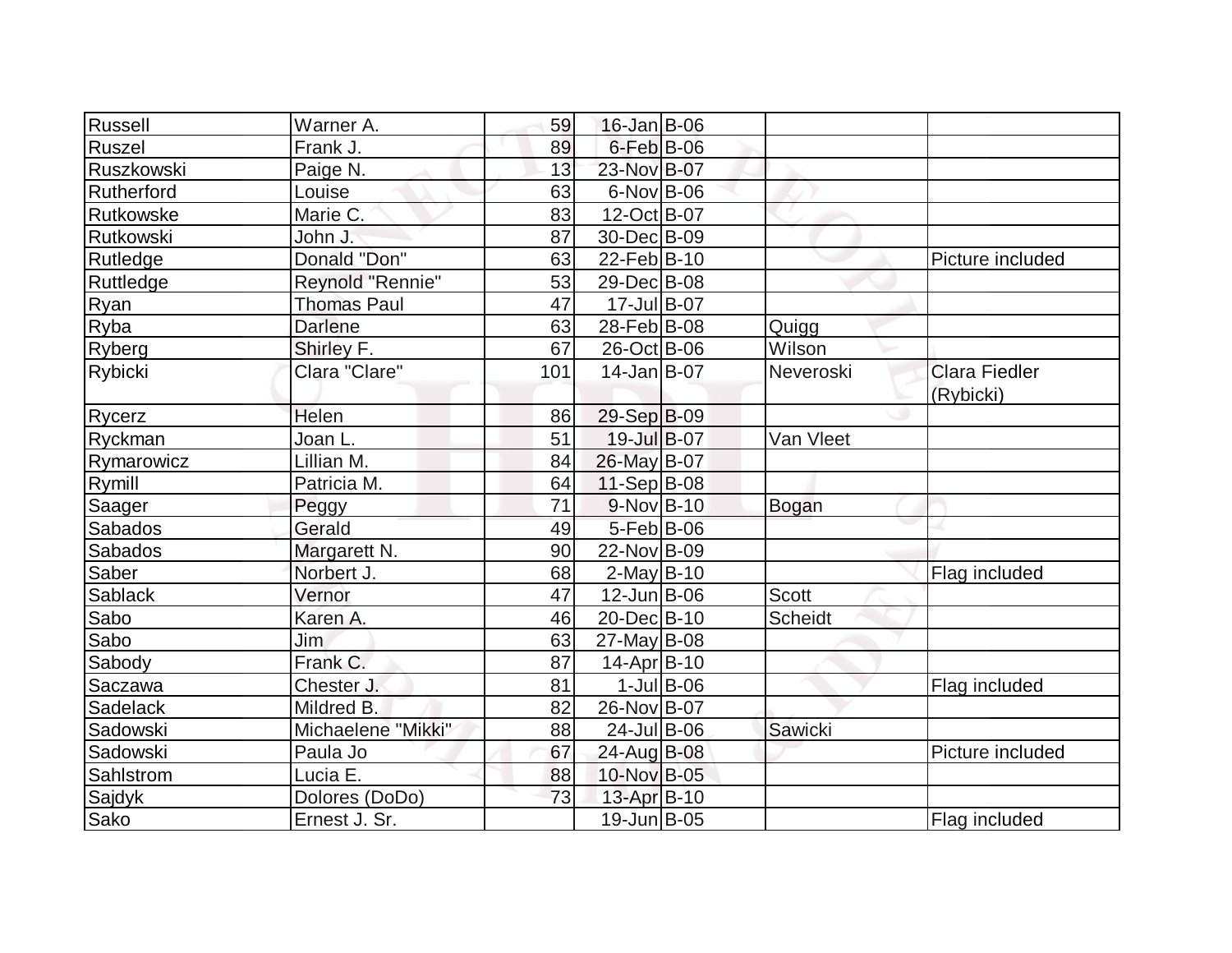| Saldana        | Antonio U.                      |    | $17 - Jan$ B-08         |                |                              |
|----------------|---------------------------------|----|-------------------------|----------------|------------------------------|
|                |                                 |    |                         |                | Flag included                |
| Saldivar       | Leonor L. "Eleanor"             | 81 | 29-Apr B-08             |                | Flag included                |
| <b>Sales</b>   | Karen Louis "Star"              | 55 | $11$ -Jan $B$ -07       | Latotich       |                              |
| Salinas-Butler | Suzy A.                         | 52 | $17 - Jan$ B-08         |                |                              |
| Saliwonczyk    | <b>Stan</b>                     | 66 | $3-Aug B-10$            |                | Flag and Picture<br>included |
| <b>Sallee</b>  | Edwin J. Sr.                    | 77 | 15-Dec B-10             |                |                              |
| Salvage        | $\overline{\text{William C}}$ . |    | 25-Apr B-11             |                |                              |
| Samano         | Benjamin Sr.                    | 82 | 26-Sep B-08             |                |                              |
| Sambor         | Bonnie L.                       | 64 | 16-Jun B-07             |                |                              |
| <b>Samels</b>  | Lawrence Lee                    |    | 22-May B-07             |                |                              |
| Samocki        | Anna                            | 82 | 13-Jul B-06             |                |                              |
| Sampson        | Robert H.                       | 87 | $7$ -Dec $B$ -08        |                | Flag included                |
| Samuelson      | Norman R.                       | 90 | 30-Mar <sub>B</sub> -10 |                | Flag included                |
| Samuelson      | Katherine                       | 66 | 16-Dec B-08             | Everett        |                              |
| Sanchez        | Christina                       | 83 | 19-Oct B-07             |                |                              |
| Sanchez        | Joe P.                          | 80 | $21-Apr$ B-10           |                |                              |
| Sanchez        | Guadalupe "Leo"                 | 69 | 20-Nov B-06             |                | <b>Cross included</b>        |
| Sanders        | Barbara Lee                     | 83 | 4-Aug B-08              |                |                              |
| <b>Sanders</b> | David W., M.D.                  | 36 | $4$ -Aug B-08           |                |                              |
| <b>Sanders</b> | Lyle                            | 62 | $4$ -Apr $ B$ -06       |                | Flag included                |
| Sanders        | Charles A.                      | 83 | $7$ -Dec $B$ -08        |                |                              |
| Sanders        | Tony L.                         | 45 | 30-Jun B-08             |                |                              |
| <b>Sanders</b> | Thomas S.                       | 82 | 26-May B-07             |                | Flag included                |
| <b>Sanders</b> | <b>Frankllin Roxie</b>          | 91 | 19-Feb B-09             |                |                              |
| Sandler        | Abraham                         | 84 | $5-Oct$ B-07            |                | Star of David included       |
| Sandrick       | Margaret N.                     | 88 | 30-Nov B-10             | <b>Buckley</b> | Picture included             |
| Sangster       | John E.                         | 68 | 16-May B-09             |                |                              |
| Sansone        | James Dean                      | 73 | $9$ -Jan B-08           |                |                              |
| Santana        | Edmond                          | 55 | 14-Jun B-07             |                |                              |
| Santiago       | Luisa B.                        | 93 | $12$ -Jul B-08          |                |                              |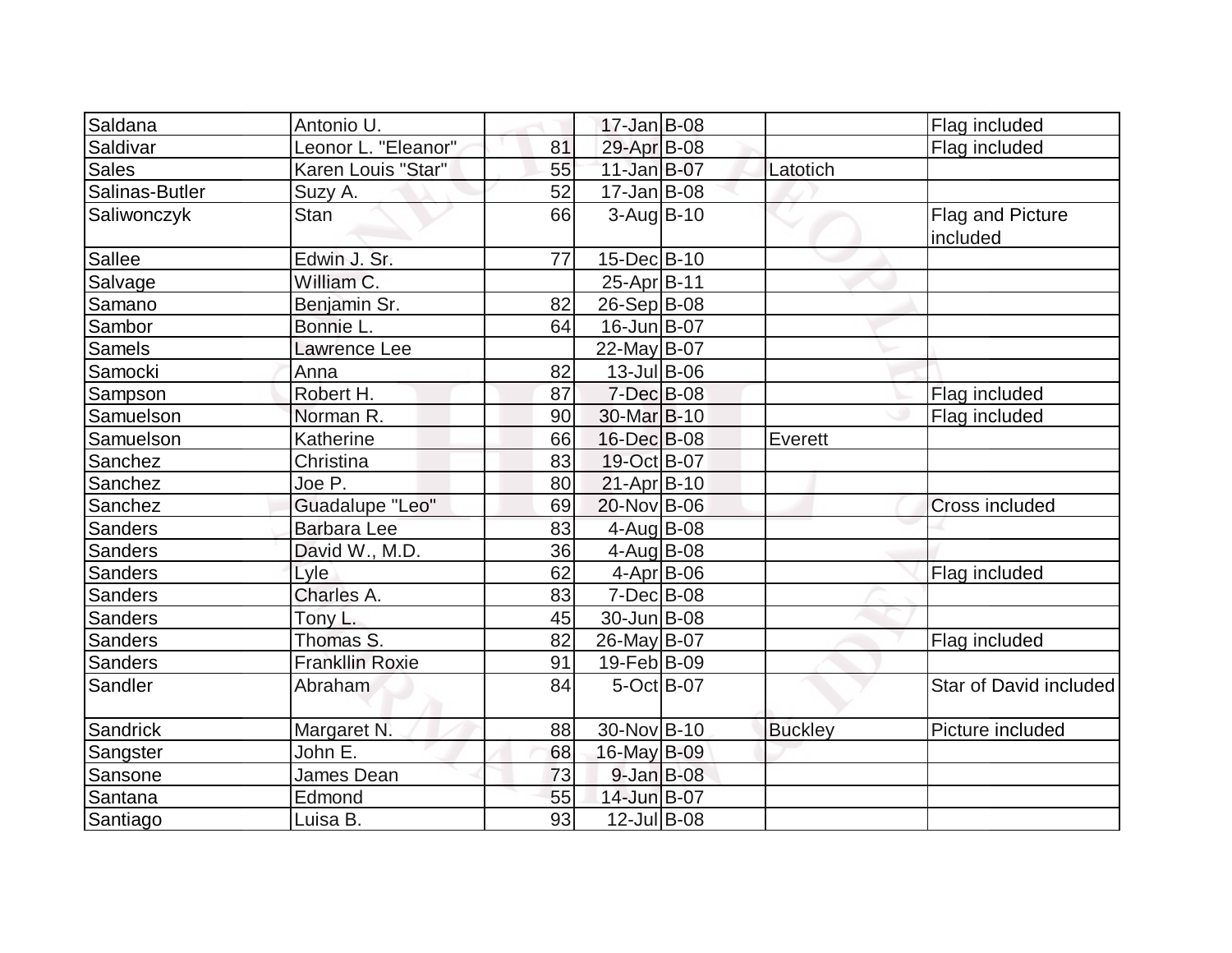| Santiago      | Maria T.             | 79 | $11-Auq$ B-08      |             |                  |
|---------------|----------------------|----|--------------------|-------------|------------------|
| Santillan     | Tille                | 87 | 10-Feb B-08        |             |                  |
| Santo         | <b>Jack Dal</b>      | 63 | 6-Dec B-07         |             |                  |
| <b>Santos</b> | <b>Bonifacia</b>     | 79 | $7-Mar$ B-09       |             |                  |
| Santos        | Daniel               | 35 | 15-Sep B-09        |             |                  |
| <b>Santos</b> | Jose                 | 66 | 13-Feb B-07        |             |                  |
| Sapp          | <b>Edgar Lewis</b>   | 86 | 24-Nov B-10        |             |                  |
| Sarnecki      | Lucy A.              | 73 | $6-Sep B-08$       |             |                  |
| Sarnowski     | Irene                | 78 | 24-Jun B-08        | Sekula      |                  |
| Sartain       | Marvin               | 81 | $17 - Jan$ B-08    |             | Flag included    |
| Sarto         | Geraldine            | 66 | 31-Dec B-07        | Ignowski    |                  |
| Sass          | Norma V.             | 77 | $9-Mar$ B-12       |             |                  |
| Sasse         | Eileen "Toots"       | 91 | 8-Apr B-08         |             |                  |
| Satmary       | Ann                  | 92 | $5-Feb$ B-06       | Shinovich   | Cross included   |
| Satterblom    | Olaf                 | 95 | 17-Mar B-10        |             |                  |
| Saucedo       | Michael "Baby        | 1  | 20-Mar B-06        |             |                  |
|               | Michael"             |    |                    |             |                  |
| Saulsgiver    | <b>Harry James</b>   | 77 | $3$ -Jan B-07      |             |                  |
| Sausman       | <b>Helen Lucille</b> | 81 | $9-Feb$ B-10       | Anderson    |                  |
| Savage        | Paul J.              | 43 | $3$ -Jan B-07      |             |                  |
| Savich        | Lori                 | 45 | $2$ -Oct B-08      | <b>Sark</b> |                  |
| Sawchik       | Emilia               | 96 | 18-Sep B-08        |             |                  |
| Sawyer        | Thomas M. (Huck)     | 58 | 23-Jun B-08        |             |                  |
| Sawyer        | Edward E.            | 57 | $9$ -Jun $B$ -07   |             |                  |
| Sax           | Lilyan "Babe"        | 84 | 28-May B-07        |             |                  |
| <b>Sayers</b> | Patricia Ann         | 65 | 26-Nov B-07        | Ziembicki   |                  |
| Sayger        | Mildred A "Millie"   | 61 | $3-Mar B-08$       |             |                  |
| Sayka         | Richard "Tex"        | 72 | 12-Nov B-07        |             | Picture included |
| Sayre         | <b>Fred Porter</b>   | 78 | 12-May $B-08$      |             |                  |
| Scaggs        | Donald H. Sr. (Bill) | 85 | $5 - Jun$ $B - 06$ |             | Flag included    |
| Scarcelli     | Fred J. Sr.          | 96 | 2-May B-11         |             |                  |
| Schaadt       | Cyril J.             | 85 | 10-Nov B-05        |             |                  |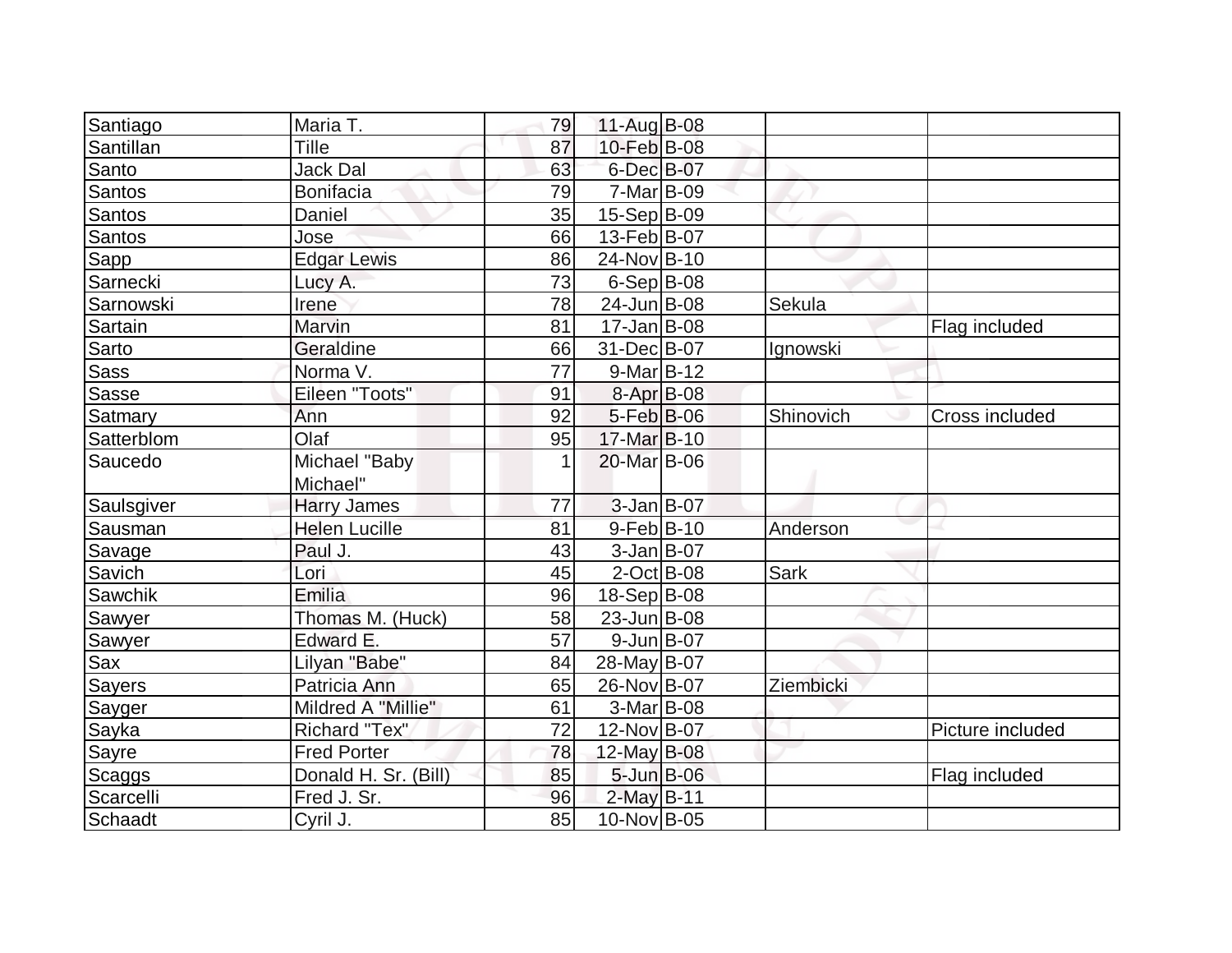| Schach          | John E. Sr. "Jack"               | 92  | 10-Jun B-09       |                |                                          |
|-----------------|----------------------------------|-----|-------------------|----------------|------------------------------------------|
| Schacht         | Gail                             |     | 15-Nov B-07       |                |                                          |
| Schackow        | Donna                            | 58  | 25-Jun B-06       | Putnam         |                                          |
| Schacte         | Sandra Lee                       | 58  | $14$ -Jun $B$ -07 |                | <b>Fulll name Sandra</b><br>Lee Schachte |
| Schaefer        | Jack R.                          | 70  | 29-Jun B-07       |                | Flag included                            |
| Schaefer        | David S.                         | 22  | $27-Sep B-07$     |                |                                          |
| Schafer         | Michael Wayne, Staff<br>Sergeant | 25  | $31$ -Jul B-06    |                | Flag included                            |
| <b>Schalk</b>   | Wanda                            | 92  | $8$ -Dec $B$ -10  |                |                                          |
| <b>Scheck</b>   | Joseph H.                        | 82  | $25$ -Jul B-08    |                | Flag included                            |
| Scheerer        | Frederick B.                     | 71  | $1-Oct$ B-08      |                | (Fred, Freddy, Fritz,                    |
|                 |                                  |     |                   |                | Uncle Freddy), Flag                      |
| Scheeringa      | Theresa "Tress"                  | 86  | 26-Oct B-07       |                |                                          |
| <b>Scheffel</b> | Dianne R.                        | 69  | $14$ -Jan $B$ -08 | <b>Burgess</b> |                                          |
| Scheidt         | Ralph J.                         | 93  | 26-Nov B-07       |                | Flag included                            |
| <b>Scheidt</b>  | Virginia M.                      | 85  | $21-Apr B-10$     | <b>Miller</b>  |                                          |
| Schellinger     | Boyd N.                          | 78  | 10-Nov B-07       |                |                                          |
| <b>Schenk</b>   | Dorothy M.                       |     | $17 - Jan$ B-08   |                |                                          |
| Schermerhorn    | Francis J.                       | 81  | 13-Dec B-08       |                |                                          |
| Schieman        | Frieda E.                        | 96  | $9$ -Jun $B$ -07  | Pahl           |                                          |
| <b>Schiller</b> | <b>Helen Grace</b>               | 105 | 19-Jun B-04       |                |                                          |
| Schilling       | Sylvia M.                        | 88  | $27$ -Aug B-06    | Wachter        | Picture included                         |
| Schilllng       | Virgil A.                        |     | $20$ -Aug B-08    |                |                                          |
| Schlachter      | Julia F.                         | 89  | $26$ -Jan $ B-06$ |                |                                          |
| Schlesinger     | <b>Barbara Ellen</b>             | 74  | $1$ -May B-06     |                |                                          |
| Schlobohm       | Melvin Sr.                       |     | 27-Apr B-09       |                |                                          |
| Schluckbier     | <b>Clarence James</b>            | 77  | 29-Nov B-07       |                |                                          |
| Schlunz         | Bernice K.                       | 102 | 24-Jun B-08       |                |                                          |
| Schmal          | Georgene M.                      | 82  | 25-Jul B-08       | <b>Schultz</b> |                                          |
| Schmal          | Donald L.                        | 76  | 26-Jan B-07       |                | Picture included                         |
| Schmaltz        | Richard E.                       | 65  | 10-May B-09       |                |                                          |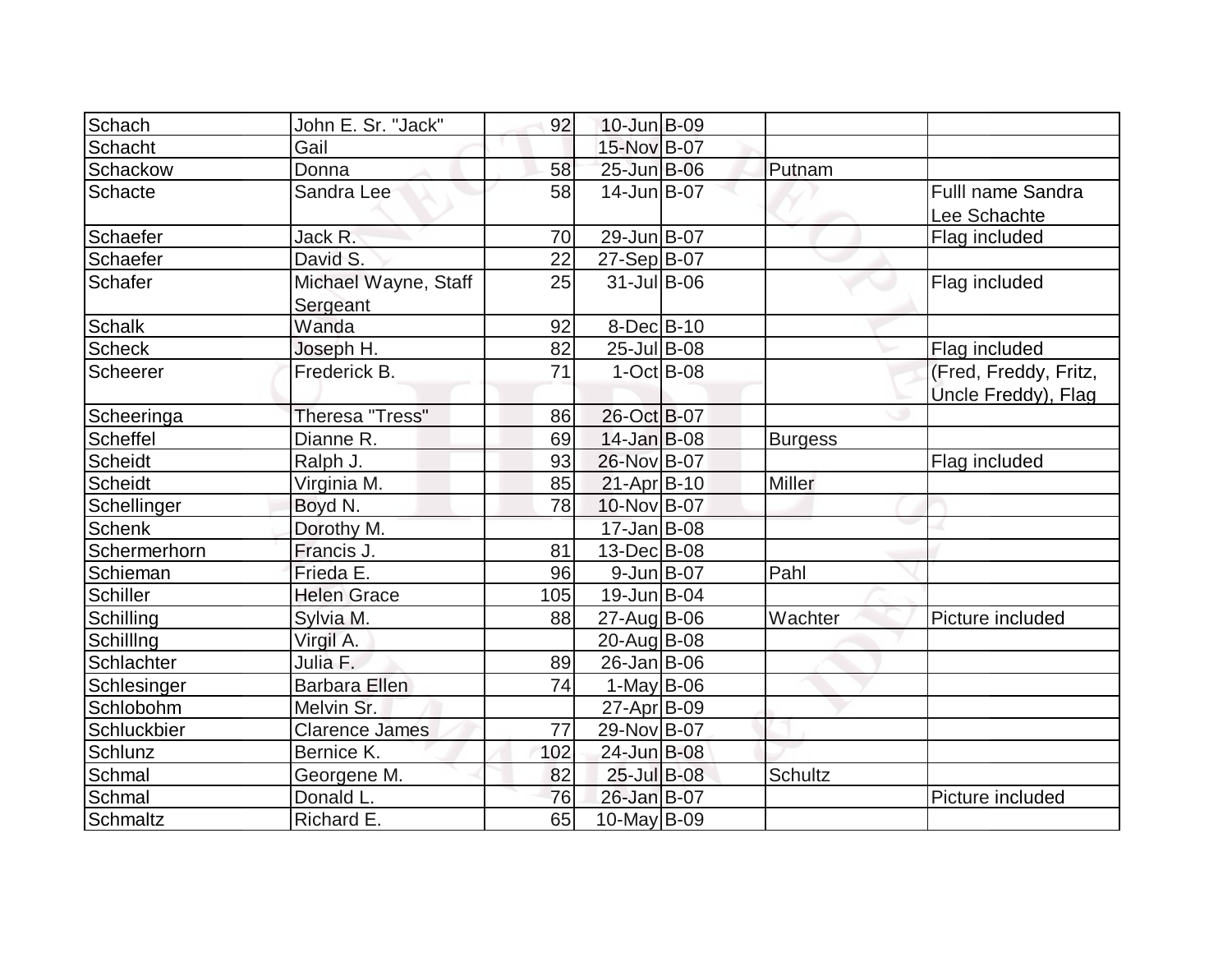| Schmidt         | Dorathea L.          | 91              | 3-Jan B-06         |               |                    |
|-----------------|----------------------|-----------------|--------------------|---------------|--------------------|
| Schmidt         | Bonnie F.            | 78              | 28-Aug B-06        |               |                    |
| Schmidt         | Geraldine            | 76              | 4-Dec B-07         | Schaefer      |                    |
| Schmidt         | George R.            | 76              | 14-Mar B-09        |               |                    |
| Schmidt         | Paul                 | 93              | $8-Sep B-10$       |               |                    |
| Schmidt         | James A. "Jim"       | 60              | $14$ -May B-07     |               | Picture included   |
| Schmidt         | William Charles Jr.  | 52              | $15$ -Jan B-08     |               |                    |
|                 | "Bubba"              |                 |                    |               |                    |
| Schmidt         | <b>Nettie Rose</b>   | 88              | 15-Jul B-06        |               |                    |
| Schmiedel       | Frances R.           | 71              | 27-Mar B-06        |               |                    |
| Schmitt         | Joan C.              | 79              | $30-Sep B-07$      | Haferman      |                    |
| Schmitz         | Joseph P.            | 72              | $22$ -Jan $ B-07$  |               | Flag included      |
| Schmoekel       | Lee Edward           | 63              | 10-Apr B-06        |               | Flag included      |
| Schneckenburger | Marilyn "Dee"        | 68              | $6$ -Dec $B$ -09   |               |                    |
| Schnedeker      | June                 | 80              | 21-Jul B-07        |               | Full name June     |
|                 |                      |                 |                    |               | Spencer Schnedeker |
|                 |                      |                 |                    |               |                    |
| Schneider       | Jacob Jr.            | 71              | $9$ -Oct B-08      |               | Flag included      |
| Schnell         | Lucille A.           | 89              | $13$ -Jan $ B-07$  | <b>Boland</b> |                    |
| Schnieder       | Janet                | 91              | 27-Aug B-06        |               |                    |
| Schoeffel       | Edward C. Jr.        | 58              | $8$ -Dec $B$ -10   |               |                    |
| Scholz          | <b>Ralph William</b> | 79              | $13$ -Jul B-06     |               |                    |
| Schooler        | Charles J. Sr.       | 79              | 16-Mar B-10        |               |                    |
| Schoon          | Agnes                | 94              | 20-Aug B-08        |               |                    |
| Schoon          | Robert "Schoonie"    | $\overline{71}$ | 15-Nov B-07        |               |                    |
| Schopp          | Edward               | 90              | 19-Mar B-10        |               |                    |
| Schreiber       | <b>Lillian Grace</b> | 93              | $2$ -Jan B-08      | Glick         |                    |
| Schreier        | Maria A.             | 72              | $12$ -Mar $ B-04 $ |               |                    |
| Schrieber       | Mary Rose            |                 | 19-Jul B-08        | Knight        |                    |
| Schroeder       | Verna G.             | 90              | 18-Oct B-07        |               |                    |
| Schroeder       | William J.           | 58              | $17 - Feb$ $B-10$  |               |                    |
| Schromen        | Monterey R           | 83              | 3-Nov B-08         |               |                    |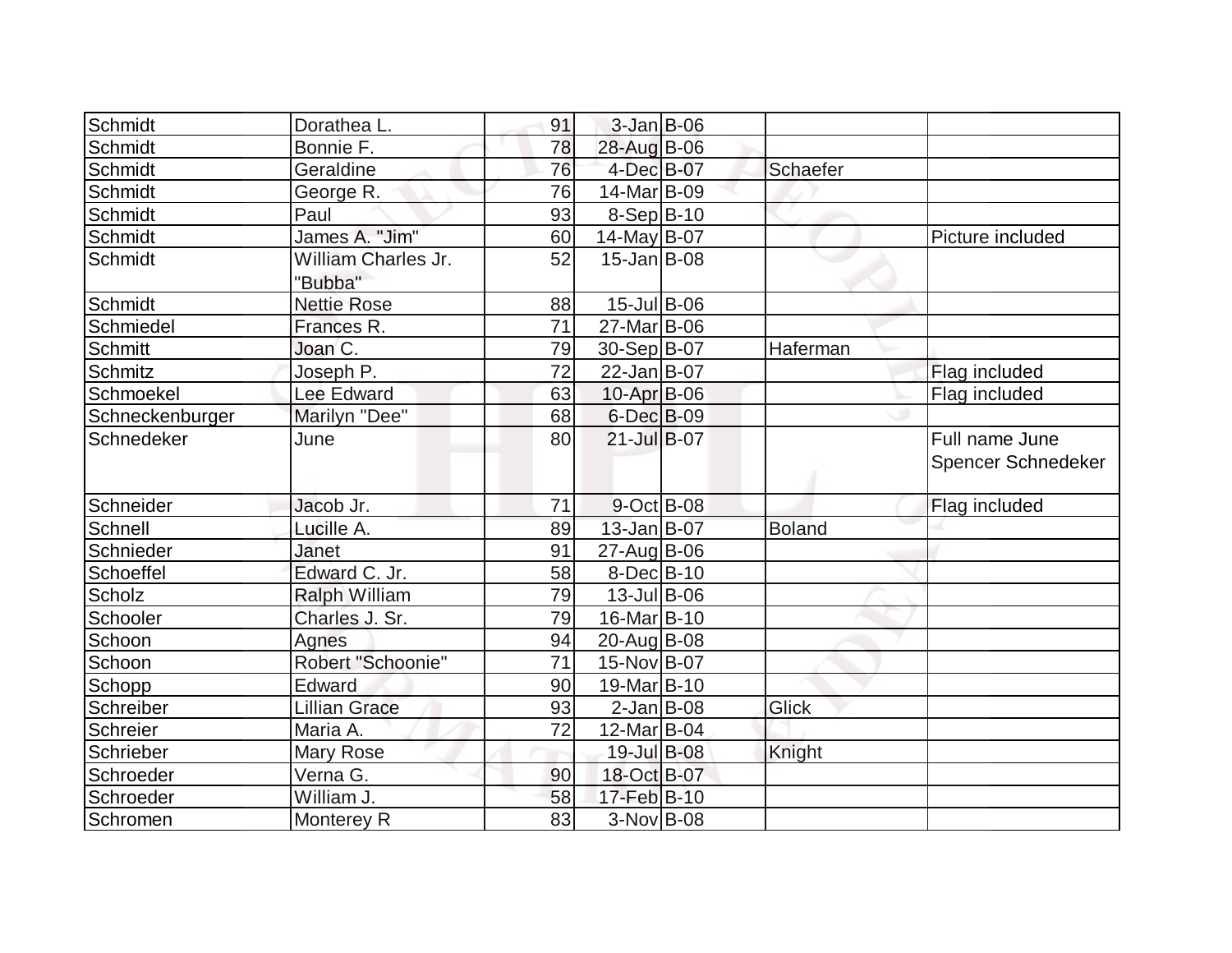| Schubert        | Elaine J. "Peggy"      | 85 | 28-Dec B-10                       |               |                 |                  |
|-----------------|------------------------|----|-----------------------------------|---------------|-----------------|------------------|
| <b>Schuller</b> | Elsa                   |    | 77 Novmebe B-07<br>r <sub>7</sub> |               |                 |                  |
| <b>Schultz</b>  | Ruth E.                | 80 | $22$ -Jul B-06                    |               |                 |                  |
| <b>Schultz</b>  | Mary M.                | 95 | 20-Dec B-10                       |               | <b>Balon</b>    |                  |
| <b>Schultz</b>  | Irene A.               |    | $21$ -Mar $ B-08 $                |               |                 |                  |
| <b>Schultz</b>  | Robert L.              |    | $21$ -Mar $ B-08 $                |               |                 |                  |
| <b>Schultz</b>  | Mary Ellen             | 70 |                                   | $5$ -Jul B-06 |                 |                  |
| <b>Schultz</b>  | Bertram O.             | 73 | 29-Jul B-07                       |               |                 | Flag included    |
| <b>Schultz</b>  | <b>Lillian Frances</b> | 66 | 19-Oct B-07                       |               |                 | Picture included |
| <b>Schultz</b>  | Felix "Sonny"          | 72 | 11-Aug $B-08$                     |               |                 |                  |
| <b>Schultze</b> | Richard K.             | 65 | $6$ -Feb $ B$ -06                 |               |                 | Flag included    |
| Schuster        | Simone S.              | 66 | $28 - Jan$ B-08                   |               |                 |                  |
| <b>Schuster</b> | Denise A. "Dee Dee"    | 48 | 16-Nov B-09                       |               |                 | Ð                |
| <b>Schuster</b> | <b>Martin</b>          | 86 | 8-Jan B-07                        |               |                 | Flag included    |
| <b>Schuster</b> | <b>Arlene May</b>      | 71 | $26-Sep B-08$                     |               | Kunow           |                  |
| Schwake         | Deborah Star           | 53 | $20$ -Jul B-06                    |               | Pennington      |                  |
| <b>Schwartz</b> | Vivian                 | 77 | $1-May B-07$                      |               | Chandler        |                  |
| Schwartz        | Albert L. "Big Al"     | 40 | $25$ -Jul B-08                    |               |                 |                  |
| Schwei          | Annie                  | 93 | $5 - Jan$ B-09                    |               |                 |                  |
| Schweitzer      | Jeanette M.            | 77 | $21$ -Oct B-06                    |               | Schmal          |                  |
| Schwoegler      | David J.               | 58 | $24$ -Apr $ B-06$                 |               |                 | Flag included    |
| Scianni         | William L.             | 82 | $2-May$ B-11                      |               |                 | Flag included    |
| Scianni         | Eleanor A.             | 88 | $5-Mar$ B-08                      |               | Konicki         |                  |
| Scoff           | <b>Joann Marie</b>     | 58 | $21$ -Jun $B$ -07                 |               | <b>Bunofsky</b> |                  |
| <b>Scott</b>    | <b>Saxon Preissler</b> | 91 | $18$ -Feb $ B-08$                 |               |                 |                  |
| <b>Scott</b>    | Hugh                   | 88 | $10$ -Mar $ B-10 $                |               |                 | Picture included |
| <b>Scott</b>    | Lorraine J.            | 79 | $1-Dec$ B-10                      |               |                 |                  |
| <b>Scott</b>    | Charles "Chuck"        | 48 | 6-Dec B-09                        |               |                 | Picture included |
| <b>Scott</b>    | Dallas H. "Bus"        | 90 | 3-Feb B-07                        |               |                 | Flag included    |
| Scott           | Virginia H.            | 82 | 23-Dec B-09                       |               |                 |                  |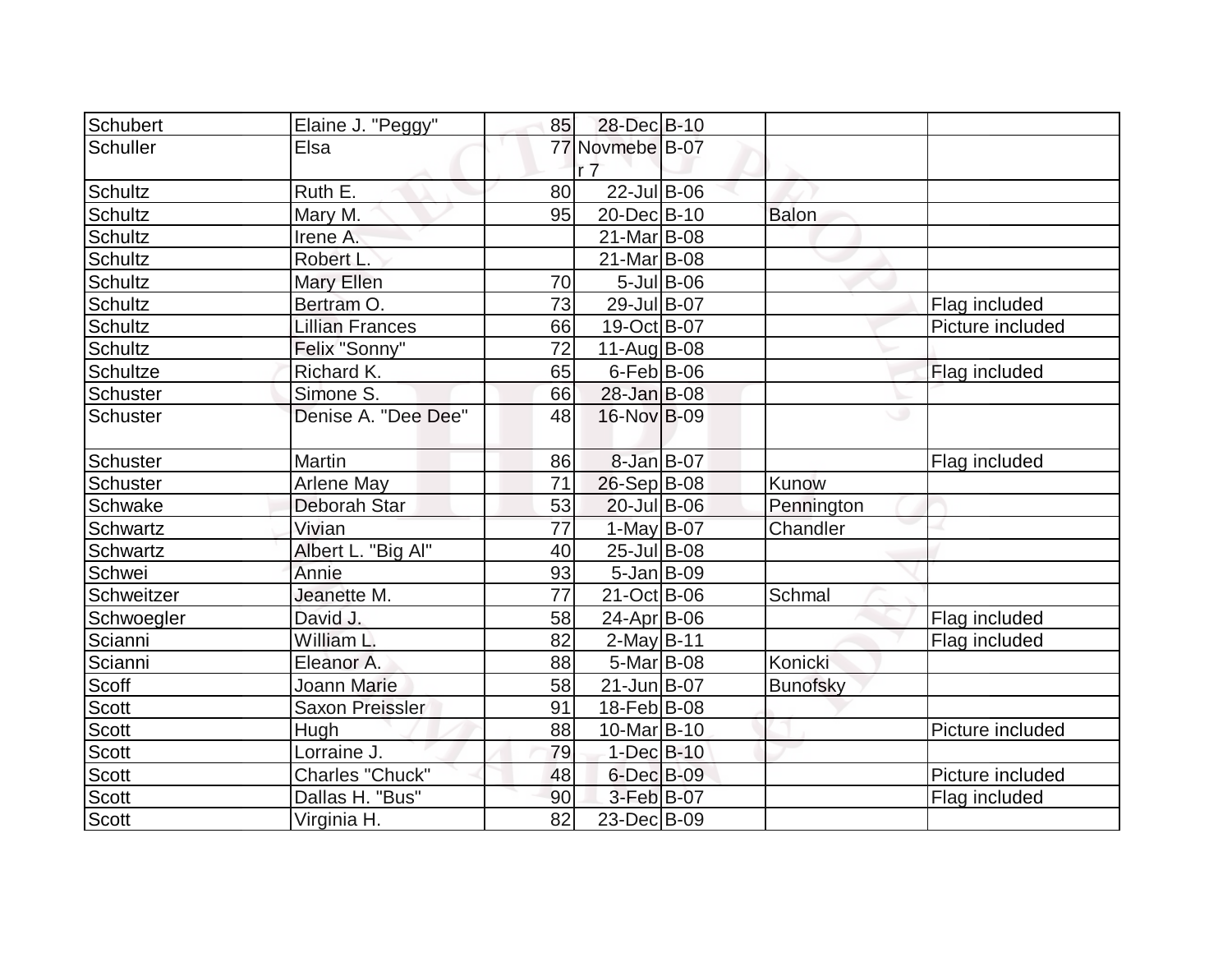| Scott        | Mary                  | 86 | $21-Sep B-10$             | Sancya          |                                                 |
|--------------|-----------------------|----|---------------------------|-----------------|-------------------------------------------------|
| <b>Scott</b> | William Jr. "Scotty"  |    | 8-Jan B-07                |                 |                                                 |
| Scripter     | Lydia Mae             | 79 | 28-Mar B-08               |                 | Full name Lydia Mae<br>Solomon Scripter         |
| Searcy       | <b>Clellie Mae</b>    | 73 | $27 - Jan$ B-10           | Hendrix         |                                                 |
| Sebastian    | Ewan                  |    | 27-May B-07               |                 |                                                 |
| Sebben       | Johnnie               | 88 | $10$ -Jun $ B-09$         |                 |                                                 |
| Sebestan     | Stephania             | 90 | $13-Sep B-09$             |                 | Picture included                                |
| Sebestan     | Stephania             | 90 | $1-Oct$ $B-09$            |                 | Picture included                                |
| Sederberg    | Erik J.               | 32 | 23-Mar B-09               |                 |                                                 |
| Sedey        | Marie A.              | 76 | 29-Jun B-07               |                 |                                                 |
| Seegers      | Alice Ann             | 84 | 23-Oct B-08               |                 |                                                 |
| Sefton       | James M. "Whitey"     | 69 | 20-Sep B-08               |                 |                                                 |
| Segally      | <b>Robert Frank</b>   | 80 | $1-Jan B-10$              |                 |                                                 |
| Segelstrom   | Dennis C.             | 53 | $3-Apr$ B-06              |                 |                                                 |
| Segraves     | Charles H. Jr.        | 80 | 8-Aug B-10                |                 | Flag included                                   |
| Segura       | Dora "Leticia"        | 48 | $5-Mar$ B-08              |                 |                                                 |
| Seifert      | Eugene P. "Gene"      | 82 | $12$ -Dec $ B-08 $        |                 |                                                 |
| Seigh        | Stephen A. Sr.        | 58 | 22-Dec B-10               |                 |                                                 |
| Sejda        | Sue Ann               | 64 | $18$ -Apr $ B$ -08        | Plohg           |                                                 |
| Sekula       | Mary                  | 84 | $21$ -May B-07            | <b>Tratar</b>   |                                                 |
| Selander     | Sarah J. "Jay"        | 76 | $\overline{31}$ -Oct B-08 |                 |                                                 |
| Selby        | <b>Lillie Pauline</b> | 94 | 18-Jul B-09               | <b>Stowers</b>  | Full name Lillie<br><b>Pauline Selby Tarnow</b> |
| Selph        | Linda                 | 47 | 18-Jul B-08               | Orr             | Picture included                                |
| Semanick     | Robert L. "Big Bob"   | 67 | $15$ -Jan $ B$ -08        |                 |                                                 |
| Semento      | Delia H.              | 79 | 28-Nov B-05               |                 |                                                 |
| Semenzin     | Enso L.               | 81 | 20-Apr B-09               |                 |                                                 |
| Semerski     | Carolyn               | 86 | 15-Dec B-09               | <b>Tisoncik</b> |                                                 |
| Semla        | Mary                  | 80 | 4-Feb B-09                | Szczechowiak    |                                                 |
| Sempf        | Otto R. "Cy"          | 87 | 20-Apr B-10               |                 | Flag included                                   |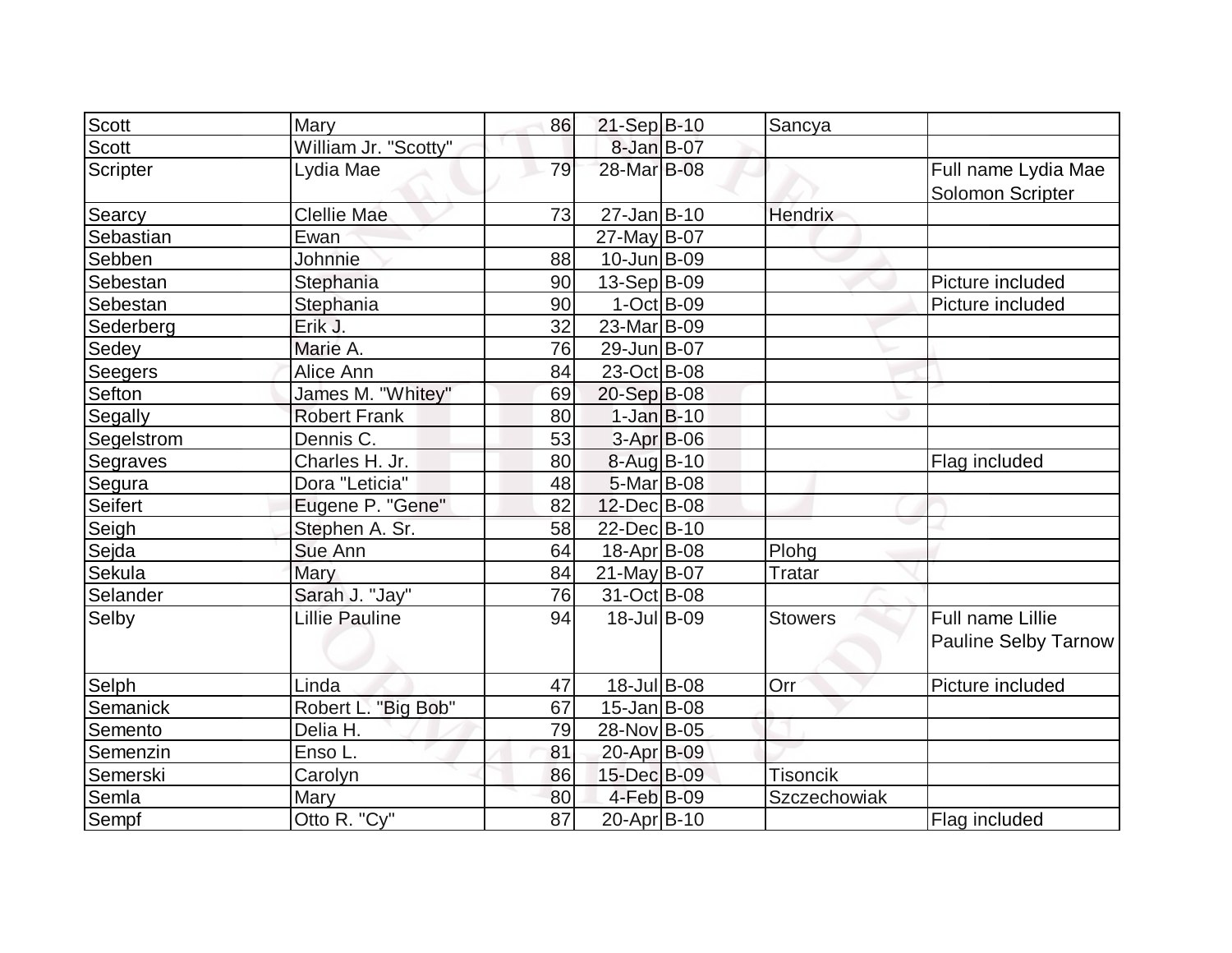| Semplinski    | Walter Jr.            | 79 | 15-Dec B-10        |            |                 |                              |
|---------------|-----------------------|----|--------------------|------------|-----------------|------------------------------|
| Sena          | <b>William Merle</b>  | 59 | 15-Feb B-08        |            |                 |                              |
| Senics        | Paul M., DDS "Doc"    | 77 |                    | 8-Jul B-06 |                 | Flag and Picture<br>included |
| Senizaiz      | Jacinto C.            | 83 | 27-Oct B-07        |            |                 |                              |
| Serbon        | Helen                 | 87 | 4-Oct B-07         |            |                 |                              |
| Serna         | <b>William Connor</b> |    | $4-Sep B-06$       |            |                 |                              |
| Serob         | Vasilija              | 83 | 22-Jul B-07        |            |                 |                              |
| Serrano       | Dominic M. Sr.        | 71 | 26-Oct B-07        |            |                 |                              |
| Sertic        | Dawn M.               | 65 | $15$ -Oct B-08     |            | Geisen          |                              |
| Serwatka      | Helen J.              |    | 26-Aug B-08        |            | Glinka          | Picture included             |
| Seth          | Richard               | 47 | $9$ -Aug $B$ -07   |            |                 |                              |
| Setnicker     | Marie R. "Randi"      | 52 | $7-Nov$ B-06       |            |                 | <b>Cross included</b>        |
| Sexton        | Russell L.            | 57 | $19$ -Jun $B$ -05  |            |                 |                              |
| Sexton        | William J.            | 65 | 9-Aug B-07         |            |                 |                              |
| Sexton-Migler | <b>Jill Marie</b>     |    | $6$ -Dec $B$ -09   |            | <b>McMullen</b> |                              |
| Seyfried      | Cary                  | 63 | $9$ -Jun $B$ -07   |            |                 |                              |
| Shade         | Emma E.               | 91 | 14-Mar B-09        |            |                 |                              |
| Shaffer       | <b>Ellen Marie</b>    | 74 | 18-Apr B-08        |            |                 |                              |
| Shaffer       | David Allen Sr.       | 55 | 23-Jan B-07        |            |                 |                              |
| Shafier       | Harold Jr.            | 65 | 27-Mar B-06        |            |                 |                              |
| Shakich       | Mary Ann              | 81 | $2$ -Jan B-08      |            |                 | Picture included             |
| Shanahan      | Carol K.              | 73 | 29-Aug B-10        |            |                 |                              |
| Shank         | John G.               | 59 | 24-Jul B-06        |            |                 | Flag included                |
| Shanklin      | Charles P.            | 62 | 16-Nov B-09        |            |                 | Flag included                |
| Sharon        | Harold J.             | 85 | $12$ -Jan $ B-09 $ |            |                 |                              |
| Sharp         | Charley O.            | 90 | 20-May B-07        |            |                 |                              |
| Sharp         | George E.             | 88 | 22-Jun B-09        |            |                 |                              |
| Sharp         | Lucreta R.            | 86 | 27-May B-08        |            |                 |                              |
| Sharpe        | Norman Ray            | 83 | 22-Feb B-10        |            |                 |                              |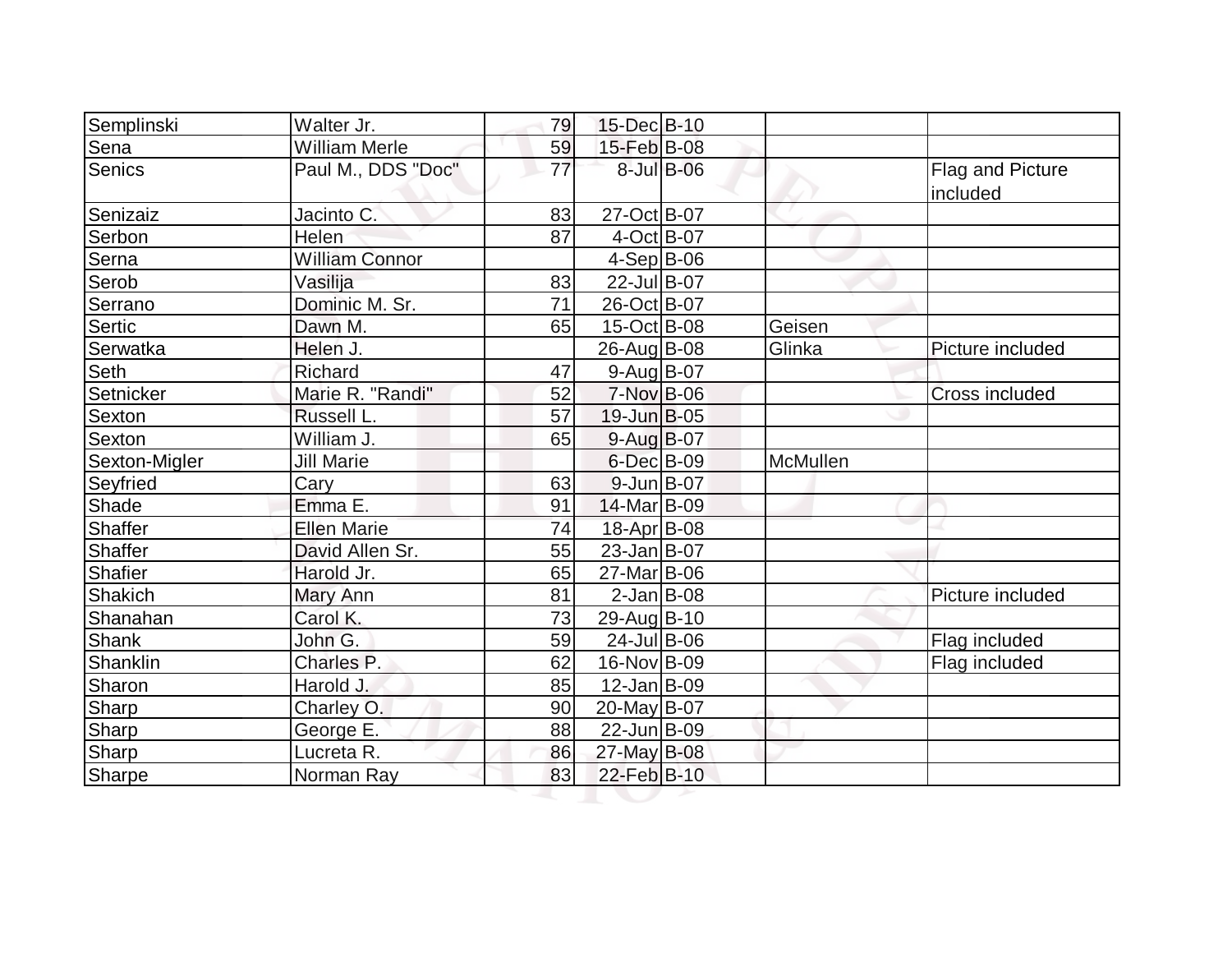| Shatkowski  | Helen                   | 87 | $1$ -Jun $B$ -08   | Germek        | <b>Helen Greslo</b>    |
|-------------|-------------------------|----|--------------------|---------------|------------------------|
|             |                         |    |                    |               | Shatkowski / Picture   |
|             |                         |    |                    |               | included               |
| Shaver      | Stella Geraldine        |    | 17-Apr B-07        | <b>Staton</b> |                        |
| Shaw        | Genevieve L.            | 88 | $7-Sep B-10$       | <b>Knapp</b>  |                        |
| Shaw        | Artie                   | 94 | $2$ -Jan B-09      |               |                        |
| Shawcroft   | Harriet J.              | 91 | $21$ -Feb $ B-08$  | Hale          |                        |
| Shea        | Margaret A.             |    | $15$ -Feb $ B$ -08 | Praschak      |                        |
| Shea        | Franklin G.             | 72 | 21-Mar B-09        |               | Flag included          |
| Shearer     | Donna Marie             | 68 | $3-Feb B-07$       | Rosenberger   |                        |
| Sheely      | Rowley J.               | 80 | 19-Feb B-09        |               |                        |
| Sheffield   | Gabriela "Gilda"        | 55 | 22-Jun B-09        | Garcia        |                        |
| Shefts      | <b>Stella</b>           | 91 | 12-Apr B-07        | Cieslak       |                        |
| Shellhouse  | Bernice C.              | 89 | $27$ -Aug B-06     |               |                        |
| Shelton     | <b>Bonny Lee</b>        | 87 | $11-Apr$ B-08      | Wolfe         |                        |
| Shematz     | Mary L.                 | 88 | $9$ -Aug B-08      |               | <b>Cross included</b>  |
| Shepard     | <b>John Franklin</b>    | 80 | 22-Aug B-09        |               |                        |
| Sherman     | Ruth A.                 | 91 | $9-Mar$ B-12       |               | Star of David included |
|             |                         |    |                    |               |                        |
| Sherman     | Janice                  | 64 | 14-Oct B-07        |               |                        |
| Shewan      | Shirley J.              | 66 | 28-Feb B-08        |               |                        |
| Shidler     | Joyce M.                | 67 | 26-Apr B-09        | Williams      |                        |
| Shimkus     | Estelle "Rusty"         | 85 | 12-Aug B-09        |               |                        |
| Shinabargar | Leigh Roy               | 39 | $25$ -May B-09     |               |                        |
| Shinn       | Evelyn I.               | 80 | 15-Nov B-07        |               |                        |
| Shinneman   | Lester P.               | 96 | $7-Mar$ B-09       |               |                        |
| Shiperek    | <b>Frances</b>          | 88 | 28-Nov B-06        |               |                        |
| Shiprek     | Barbara Ann             | 60 | 19-Oct B-07        |               |                        |
| Shireman    | <b>Charles Clifford</b> | 91 | 21-Jun B-08        |               |                        |
| Shive       | Charles D. "Chuck"      | 75 | $3-Dec$ B-06       |               | Flag included          |
| Shock       | Christian Joseph        | 80 | 26-Mar B-08        |               |                        |
|             | "Chris"                 |    |                    |               |                        |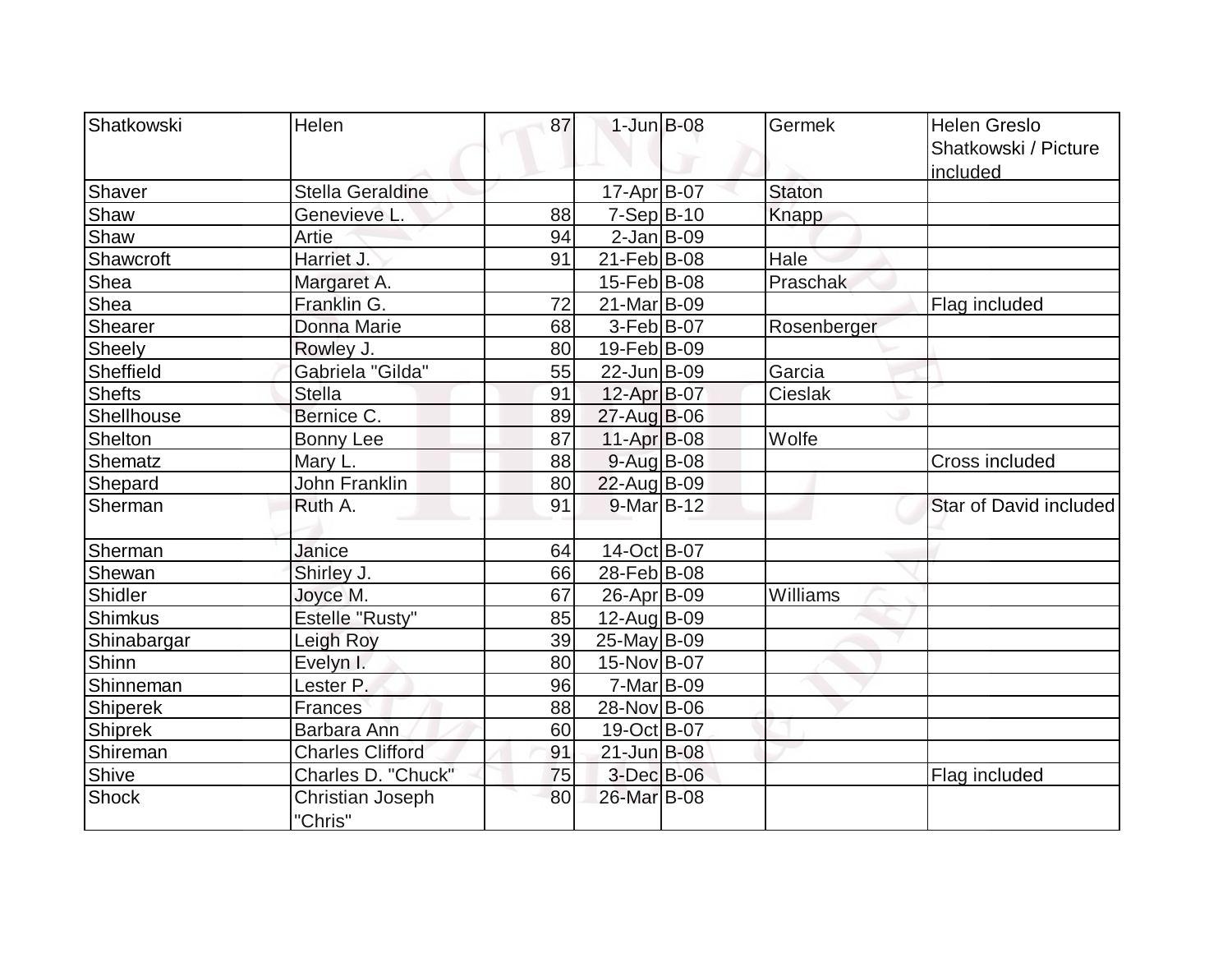| Shoemaker      | James "Jim"           | 72 | 19-Nov B-06        |               |                      |
|----------------|-----------------------|----|--------------------|---------------|----------------------|
| <b>Shook</b>   | Cora M.               | 78 | $15$ -Jan $B$ -08  |               |                      |
| Shore          | Myron "Mike"          | 70 | 29-Apr B-08        |               | Flag included        |
| Short          | William               | 68 | 16-Oct B-09        |               |                      |
| Short          | Kenneth M.            | 72 | $3$ -Jun $B$ -08   |               | Flag included        |
| Short          | William Mackey "Bill" | 87 | $10$ -Apr $ B$ -06 |               | Masonic emblem       |
| Showalterbaugh | <b>Frances</b>        | 93 | $21$ -Jan $ B-10$  | <b>Bryant</b> |                      |
| Shreffler      | <b>Oscar Melvin</b>   | 81 | $2$ -Oct B-08      |               | Flag included        |
| Shriver        | Helen F.              | 61 | 30-Oct B-06        |               |                      |
| Shroll         | Edward                | 68 | 10-Jul B-07        |               |                      |
| Shryock        | David L.              | 62 | $7$ -Dec $B$ -08   |               |                      |
| <b>Shuback</b> | Julius                | 83 | 15-Mar B-08        |               | Rabbi Julius Shuback |
|                |                       |    |                    |               | Star of David        |
|                |                       |    |                    |               |                      |
| Shultz         | Olivia                |    | 20-May B-07        |               | Picture included     |
| Shurman        | <b>Neil</b>           | 56 | 19-Aug B-08        |               |                      |
| Siambones      | Mariann               | 59 | $27-Sep B-07$      | Hogan         |                      |
| Sibincic       | <b>Michael Donald</b> | 45 | 24-Dec B-07        |               |                      |
| Sibley         | Nicholas H.           | 14 | 6-Oct B-08         |               | Picture included     |
| <b>Sicula</b>  | Lillian T.            | 76 | $10-Sep B-05$      |               |                      |
| Sidor          | Mithcell S. (Seeds)   | 78 | $6$ -May B-09      |               | Flag and Kof C       |
|                |                       |    |                    |               | emblem included      |
| Siebert        | <b>Thelma Clara</b>   | 78 | $4-Oct$ B-07       |               |                      |
| <b>Siebert</b> | Alice A.              | 83 | 29-May B-06        | Govert        | Picture included     |
| Sieracki       | <b>Aloysius</b>       | 75 | 19-Feb B-10        |               | The Rev. Aloysius    |
|                |                       |    |                    |               | Sieracki             |
| Sieracki       | Aloysius, Rev.        | 75 | 25-Feb B-08        |               |                      |
| Siergiej       | Maria (Mary)          | 80 | $7-Feb B-07$       | Zajac         |                      |
| Sikorski       | Clara J.              | 88 | 21-Feb B-08        |               |                      |
| Sills          | John R.               | 72 | 15-Nov B-07        |               | Masonic emblem       |
|                |                       |    |                    |               | included             |
| Silvernagel    | Charles               | 71 | 16-Jan B-07        |               |                      |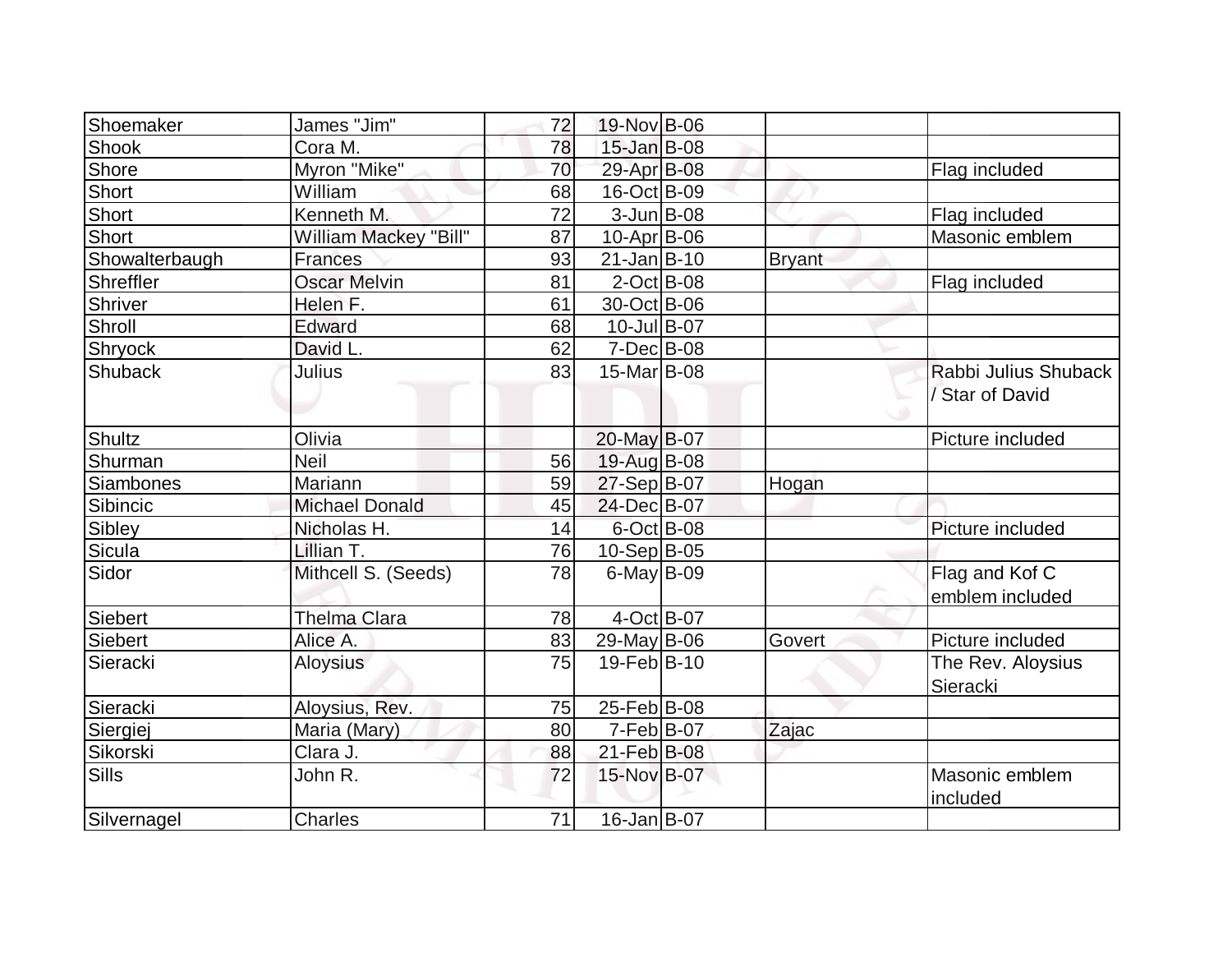| Silverthorn  | Rita Joan               | 63              | 5-Oct B-07       |                  |           |                                             |
|--------------|-------------------------|-----------------|------------------|------------------|-----------|---------------------------------------------|
| Simchak      | Helen G.                | 90              | 28-Dec B-10      |                  | Palko     |                                             |
| Simes        | Burnece LL. "Bobbye"    |                 | 14-Feb B-06      |                  |           |                                             |
| Siminski     | Connie J.               | 60              | 28-Apr B-07      |                  |           |                                             |
| Simko        | Robert G.               | 74              | 10-Apr B-07      |                  |           | Flag included                               |
| Simko        | <b>Robert</b>           | 66              | 26-Jan B-08      |                  |           | Flag included                               |
| Simmons      | John Ray                | 55              | 23-Oct B-08      |                  |           |                                             |
| Simon        | Irene T.                |                 | $1-Oct$ B-09     |                  |           |                                             |
| <b>Sims</b>  | Carole L.               | 49              | $7-Mar$ B-09     |                  | Gasparino |                                             |
| Simtovich    | Zora                    |                 | $1-Apr B-08$     |                  |           |                                             |
| Sinde        | Clara M.                | 88              | $6$ -Jan B-08    |                  |           |                                             |
| Singel       | <b>Dolores Mae</b>      | 70              | 17-Nov B-06      |                  | Chmielek  |                                             |
| Singhal      | Prabhat                 | 22              |                  | $5$ -Jul $B$ -06 |           |                                             |
| Singleton    | Wilma M.                | 76              | $3$ -Jun $B$ -08 |                  |           |                                             |
| Siniawski    | Joseph J.               | 79              | $7 - Apr$ B-10   |                  |           | Flag included                               |
| <b>Sipes</b> | W. Richard "Dick"       | 76              | $3-May B-09$     |                  |           |                                             |
| Sipic        | Milovan "Mike"          | 66              | $2-Sep$ B-08     |                  |           |                                             |
| Sipich       | Melissa L               | 31              | 3-Oct B-06       |                  | Gray      |                                             |
| Sipich       | Ida                     | $\overline{77}$ | $31$ -Jul B-06   |                  |           |                                             |
| Sirbu        | Julius (Jules)          | 84              | $10$ -May B-09   |                  |           | Flag included                               |
| Sirko        | <b>Steven Frederick</b> | 20              | 22-Apr B-07      |                  |           | <b>PFC Steven Frederick</b><br><b>Sirko</b> |
| Sisco        | Robert W.               |                 | $20$ -Jul B-06   |                  |           |                                             |
| Siska        | Edward A.               | 73              | 18-May B-09      |                  |           | Flag included                               |
| Sisney       | <b>Beson</b>            | 46              | 21-JunB-07       |                  |           |                                             |
| Sisney       | John A.                 | 73              | $1-May$ B-07     |                  |           |                                             |
| Sissman      | David R.                | 57              | $2$ -Dec $B$ -08 |                  |           |                                             |
| Sitkowski    | Mary Ann                | 64              | 26-Jun B-07      |                  |           |                                             |
| Siuba        | Henry R. "Hank"         | 80              | 25-Jun B-06      |                  |           | Flag included                               |
| Siukola      | Sadie E.                | 92              | 12-Feb B-08      |                  | Hautala   |                                             |
| Siukola      | Sadie Esther            | 92              | $11-Feb B-08$    |                  |           |                                             |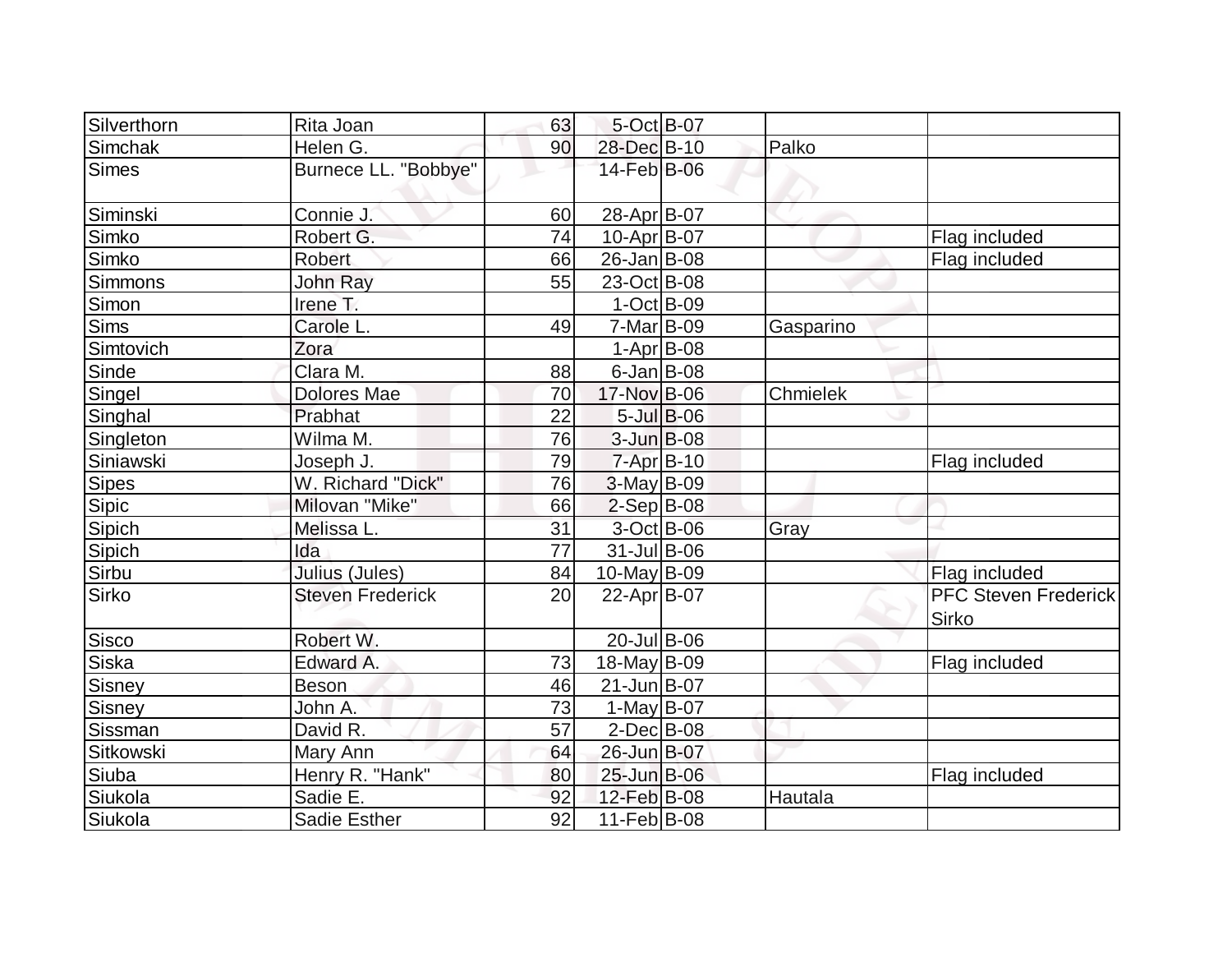| Sizemore         | Earl                  | 58  | $17$ -May B-10    |                  |                             |
|------------------|-----------------------|-----|-------------------|------------------|-----------------------------|
| Sizemore         | J.H. Sr.              | 60  | 31-Mar B-10       |                  | Picture included            |
| <b>Skala</b>     | Martin A.             | 87  | 10-May B-09       |                  |                             |
| <b>Skarupa</b>   | John F.               | 80  | $24$ -Jan $B-10$  |                  | Flag included               |
| Skarwecki        | Lorraine M.           | 68  | $30 -$ Jul B-06   | Kaszumba         |                             |
| <b>Skarwecki</b> | Mary V.               | 90  | $2$ -Apr $ B$ -08 | Grzebielucha     |                             |
| Skawinski        | Stanley F.            | 65  | $4-Oct$ B-07      |                  |                             |
| Skingley         | Robert J.             | 81  | $4$ -Dec $B$ -07  |                  |                             |
| <b>Skocik</b>    | Ann M.                | 90  | 18-Sep B-08       |                  |                             |
| <b>Skoda</b>     | Alice A.              | 96  | 24-Feb B-08       | Jackson          |                             |
| Skopelja         | Irene D.              | 78  | $6$ -Aug $B$ -06  |                  |                             |
| <b>Skorch</b>    | Walter M.             | 67  | $14$ -Apr $ B-10$ |                  |                             |
| Skorupa          | Joseph A.             | 71  | $11-Auq$ B-09     |                  | Flag included               |
| Skorupa          | John F.               | 80  | $23$ -Jun $B$ -08 |                  | Flag and Picture            |
|                  |                       |     |                   |                  | included                    |
| Skrivan          | Eleanor E.            |     | 19-May B-07       |                  |                             |
| Skubisz          | Jennie                | 91  | $20-Sep B-08$     |                  |                             |
| Skwirtz          | Cheri                 | 58  | $7-Mar$ B-09      |                  |                             |
| <b>Slack</b>     | Melvin D. "Jack"      |     | 25-Apr B-11       |                  |                             |
| Slager           | Dawn C.               |     | $8$ -Dec $B$ -10  |                  |                             |
| Slanczka         | Eugene T.             | 86  | $9-Nov$ B-08      |                  | Flag included               |
| Slarski          | Mary Rudolphine, SSJ- | 88  | 27-Jul B-09       |                  | <b>Sister Mary</b>          |
|                  | <b>TOSF</b>           |     |                   |                  | Rudophine Slarski,          |
|                  |                       |     |                   |                  | <b>SSJ-TOSF</b>             |
| Slawikowski      | Anthony Jr.           | 73  | 10-Nov B-06       |                  |                             |
| Slawnikowski     | Alice R.              | 92  | $7-Oct$ B-06      | Modrowski        |                             |
| Slazyk           | Helen                 | 94  | 18-Nov B-08       |                  |                             |
| Slenis           | Mary P.               | 102 | 28-Oct B-07       | <b>Krivickas</b> |                             |
| Sloan            | Patricia L.           | 58  | 22-Jun B-09       |                  |                             |
| Slorek           | Raymond A.            | 67  | 22-Jun B-09       |                  |                             |
| Slosarcik        | Edward A.             | 81  | 20-Jun B-10       |                  | Rev. Edward A.<br>Slosarcik |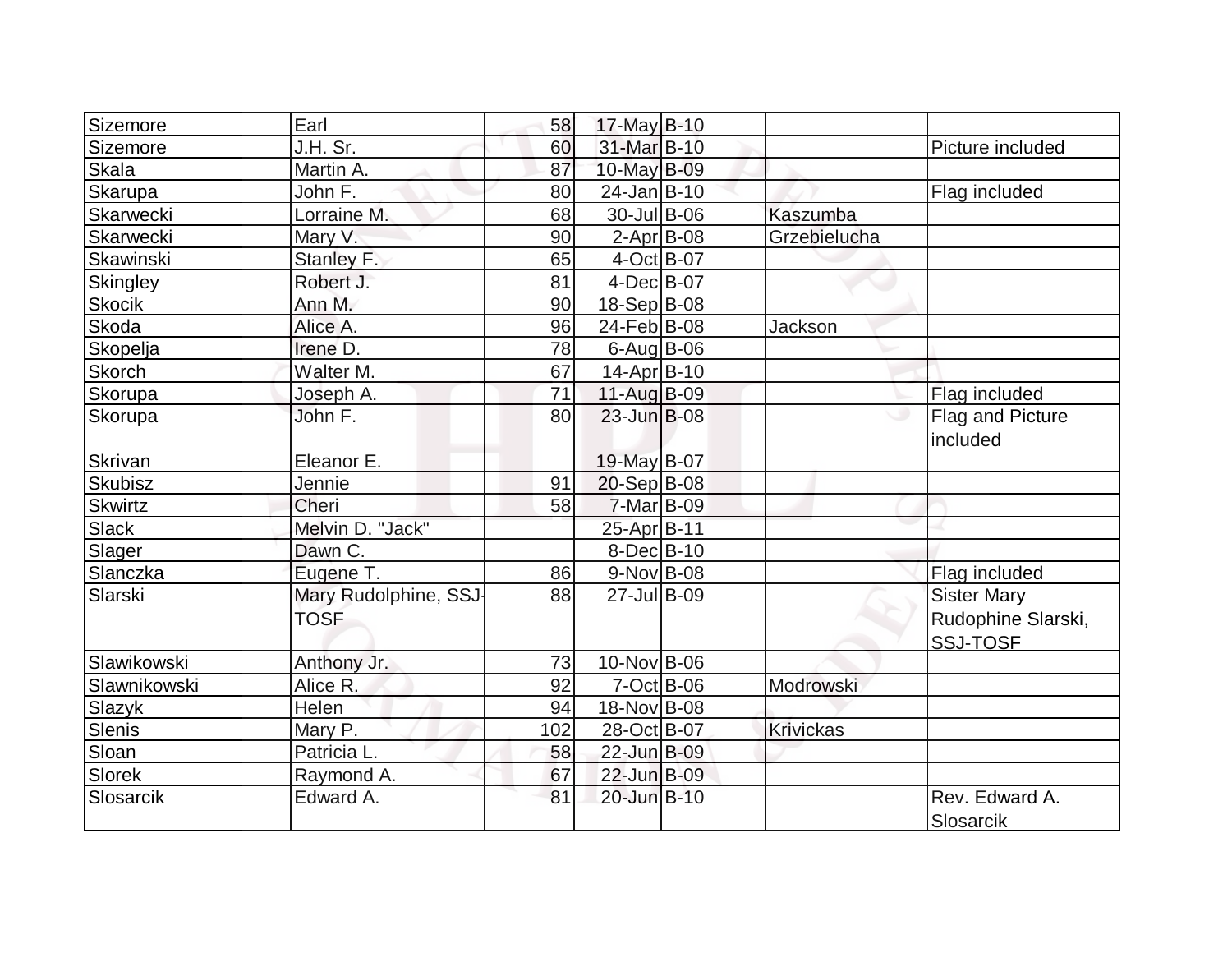| Slosman      | <b>Mildred Marie</b>        | 73 | 21-Feb B-08      |               | Cottrell      |                                     |
|--------------|-----------------------------|----|------------------|---------------|---------------|-------------------------------------|
| Slupski      | <b>Rufina Stella</b>        | 88 | 2-Mar B-08       |               | Wojcikowski   |                                     |
| Small        | Margaret D.                 | 89 | 11-Jul B-07      |               | Johnson       |                                     |
| Smaluk       | Georgene A.                 | 77 |                  | $7$ -Jul B-08 | <b>Berdis</b> |                                     |
| Smar         | Peter                       | 85 | $7 - Apr$ B-10   |               |               |                                     |
| Smigiel      | Edward M.                   | 78 | 11-Aug B-09      |               |               | Flag included                       |
| Smigla       | Hermine A.                  | 83 | 28-Apr B-07      |               | Gorczyca      |                                     |
| Smiley       | Mary Ann                    | 73 | 18-Aug B-06      |               | Malo          |                                     |
| Smith        | <b>Richard Dwight "Doc"</b> | 59 | $4$ -Mar $ B-09$ |               |               |                                     |
| Smith        | A. James "Smitty"           | 71 | $4$ -Mar $ B-09$ |               |               | Flag included                       |
| Smith        | Robert C.                   | 84 | 16-Nov B-10      |               |               | Flag included                       |
| Smith        | <b>Willie Earl</b>          | 76 | 16-Nov B-10      |               |               |                                     |
| Smith        | Linda C.                    | 52 | $6$ -Jun $B$ -07 |               |               |                                     |
| Smith        | Phyllis J.                  | 65 | $9$ -Jan B-08    |               |               |                                     |
| Smith        | Patricia                    | 54 | 19-Dec B-06      |               |               |                                     |
| Smith        | Herbert C.                  | 84 | $4$ -Aug B-08    |               |               | Flag included                       |
| Smith        | <b>Donald Lee</b>           | 50 | $3-Sep$ B-06     |               |               |                                     |
| Smith        | Walter M. "Smitty"          | 82 | 14-Mar B-09      |               |               |                                     |
| Smith        | Iris M.                     | 80 | 22-Sep B-08      |               | <b>Dwire</b>  |                                     |
| Smith        | James Alan "Jim"            | 51 | $2$ -Mar $ B-08$ |               |               |                                     |
| <b>Smith</b> | Mary W.                     | 88 | $8-Sep B-10$     |               |               | Flag included                       |
| Smith        | Richard                     | 59 | $3-Mar$ B-08     |               |               |                                     |
| <b>Smith</b> | Marie                       | 88 | 15-Nov B-07      |               |               |                                     |
| Smith        | Dorothy J.                  | 92 | $21-Apr$ B-10    |               |               |                                     |
| Smith        | Eldred R.                   | 83 | 11-Apr $B$ -08   |               | Vanes         |                                     |
| Smith        | Anthony F. "Buck"           | 84 | $6$ -Jun $B$ -06 |               |               |                                     |
| Smith        | Joel G.                     | 61 | $2$ -Jan B-08    |               |               | Picture included                    |
| Smith        | Justine F.                  | 48 | 8-Feb B-08       |               |               |                                     |
| Smith        | Gordon, Lt. Col.            | 70 | 25-Feb B-08      |               |               | <b>Flag and Picture</b><br>included |
| Smith        | Henrietta M. "Net"          | 83 | 28-Nov B-05      |               |               |                                     |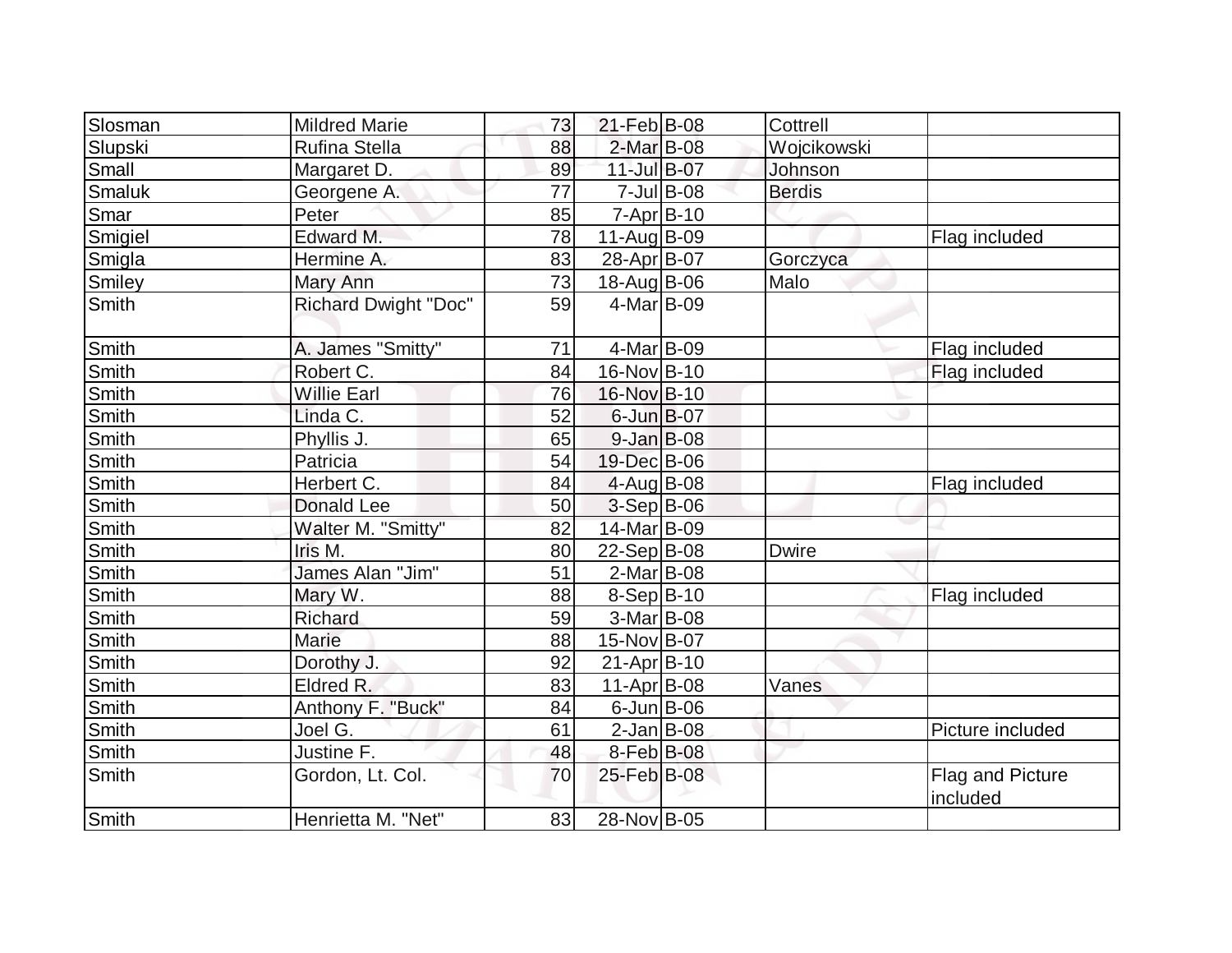| Smith        | Patricia K.                     | 61  | 3-Jan B-07       | Jarmusz |                                     |
|--------------|---------------------------------|-----|------------------|---------|-------------------------------------|
| Smith        | Linda Lu                        | 57  | 18-Jan B-08      |         |                                     |
| <b>Smith</b> | Doris E.                        | 77  | 9-Mar B-12       | Wiersbe |                                     |
| <b>Smith</b> | Linville                        | 54  | 29-Sep B-10      |         |                                     |
| <b>Smith</b> | Edgar E.                        | 76  | 13-Oct B-07      |         |                                     |
| Smith        | Horace L.                       | 85  | 27-Nov B-06      |         | Flag included                       |
| Smith        | Robert B. "Bob"                 | 69  | 18-Jul B-09      |         | Flag and Cross<br>included          |
| <b>Smith</b> | Frank L. "Smitty"               | 61  | 28-May B-07      |         | Flag included                       |
| Smith        | <b>Anthony Tyrone</b><br>"Wren" | 22  | 19-Jul B-06      |         | Anthony Tyrone Wren-<br>Smith       |
| Smith        | Elma "Snoody"                   | 88  | $6$ -Oct B-08    |         |                                     |
| Smith        | Climentee "Theretha"            |     | 26-Oct B-07      |         |                                     |
| <b>Smith</b> | Carl David Jr.                  | 46  | $20$ -Jan $B-10$ |         |                                     |
| Smith        | Rita A.                         | 75  | 14-Jul B-07      |         |                                     |
| Smith-Jones  | Ruby A.                         | 94  | 19-Nov B-06      |         | Picture included                    |
| <b>Smits</b> | Dennis Lee                      | 65  | 14-Dec B-10      |         | Flag included                       |
| <b>Smits</b> | Gerrit W. "Smitty"              | 70  | 11-Apr B-09      |         |                                     |
| Smolen       | <b>Estelle</b>                  | 90  | 14-Aug B-06      |         | <b>Estelle Smolen</b><br>(Kosinski) |
| Smoltz       | <b>Nicholas</b>                 | 85  | 28-Sep B-09      |         | Cross, Flag and<br>Picture included |
| Smykowski    | Richard A.                      | 73  | $17$ -May B-10   |         | Flag included                       |
| Snape        | Ruth E. "Peggy"                 | 86  | $3-Apr$ B-06     |         |                                     |
| Snay         | <b>Hazel Elizabeth</b>          | 96  | $1-Apr$ B-08     |         |                                     |
| Snider       | Daniel Eugene                   | 38  | 17-Mar B-10      |         |                                     |
| Snitchler    | Dorothy Marie                   | 84  | $23$ -Nov B-08   | Linder  | Picture included                    |
| Snodgrass    | <b>Richard Dean</b>             | 72  | $6$ -Jan $B$ -08 |         |                                     |
| Snow         | Billy G.                        | 73  | 7-Aug B-06       |         |                                     |
| Snyder       | Nora D.                         | 101 | 13-Dec B-08      |         |                                     |
| Snyder       | Mary H.                         | 69  | 24-Aug B-08      |         |                                     |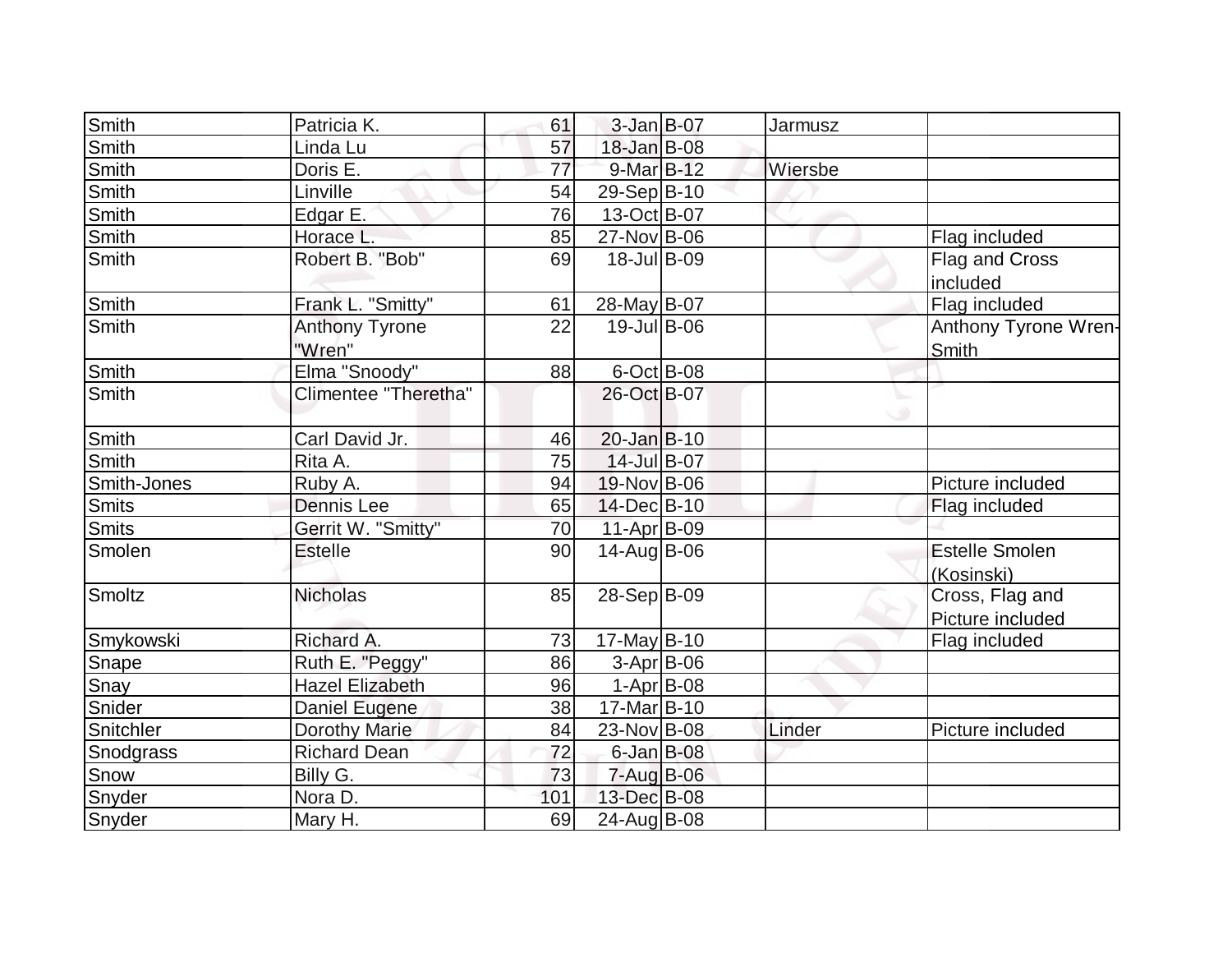| Snyder          | Alice             | 92 | 14-Mar B-09        |               |            |                                         |
|-----------------|-------------------|----|--------------------|---------------|------------|-----------------------------------------|
| Sobata          | Ronald A.         | 66 | 8-Feb B-08         |               |            | Flag included                           |
| Sobczynski      | <b>Dolores</b>    | 72 | 1-Mar B-07         |               | Kowalczyyk |                                         |
| <b>Sobeck</b>   | G. Michael "Tiny" | 51 | $12$ -Jun $B$ -06  |               |            |                                         |
| Sobierajski     | Douglas Eugene    | 43 | 23-Feb B-10        |               |            |                                         |
| Sobieski        | Eugene R.         | 77 | $21$ -May B-07     |               |            |                                         |
| Sobocinski      | Elizabeth         | 84 | $1-Apr$ B-08       |               | Duszynski  |                                         |
| Soderstrom      | Lucille Ila       |    | $1-Feb B-09$       |               |            |                                         |
| Sohacki         | Steven D.         | 90 | 24-Feb B-08        |               |            |                                         |
| Sohl            | Jane              | 84 | $14$ -Apr $ B-10$  |               | Calnon     |                                         |
| Sohl            | Jane              | 84 | 18-May B-10        |               | Calnon     | Full name Jane Sohl<br><b>Somers</b>    |
| Sohl            | Marjorie Ann      | 86 | $5 - Jun$ $B - 06$ |               |            |                                         |
| Sohovich        | Catherine B.      | 82 | 16-Apr B-07        |               |            | Picture included                        |
| Sokolowski      | Evelyn J.         |    | $10$ -Jan $B$ -07  |               |            |                                         |
| Sokolowski      | Edward            | 79 | 21-May B-07        |               |            |                                         |
| Sokolowski      | Anna Mae          | 74 | 17-Mar B-10        |               | Vasko      |                                         |
| Solomon         | Lydia Mae         | 79 | 28-Mar B-08        |               |            | Full name Lydia Mae<br>Solomon Scripter |
| Somers          | Jane              | 84 | 18-May B-10        |               | Calnon     | Full name Jane Sohl<br>Somers           |
| Sonaty          | Martin S. "Marty" | 56 | 19-Feb B-10        |               |            | Flag included                           |
| Sons-Gianopolus | Renna G.          | 76 | $7 - Jan$ B-07     |               |            |                                         |
| Soos            | Alex              | 83 |                    | $4$ -Jul B-07 |            | Flag included                           |
| Sopczak         | Edward J          | 80 | $1-Sep B-04$       |               |            | Flag included                           |
| Sopko           | Darlene P.        | 75 | 11-Feb B-08        |               |            |                                         |
| Sopko           | Dorothy J.        | 84 | 29-Aug B-11        |               |            |                                         |
| Sora            | Phyllis F.        | 81 | $8-Feb B-08$       |               |            |                                         |
| Sorchevich      | Eva llene         | 82 | 28-Nov B-06        |               |            |                                         |
| Sorenson        | John R.           | 70 | 23-Oct B-08        |               |            |                                         |
| Soritsch        | Barbara           | 91 | 11-Nov B-08        |               |            |                                         |
| Sorrell         | Irene             | 92 | $1$ -Jun $B$ -08   |               |            |                                         |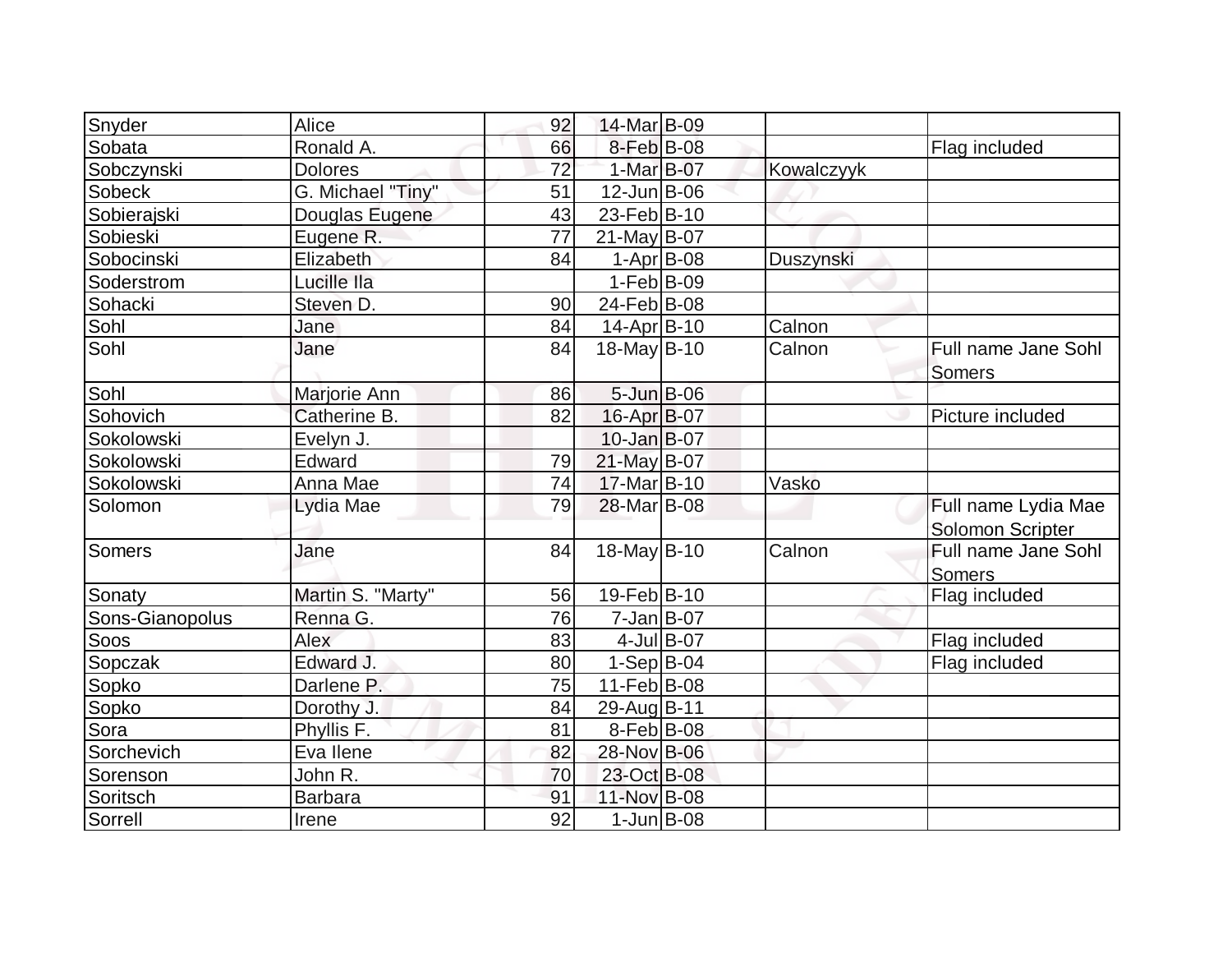| Sosby     | Kenneth                 | 74 | 26-Mar B-09        |                | Picture included     |
|-----------|-------------------------|----|--------------------|----------------|----------------------|
| Sosnowski | Casimir Michael         | 28 | 19-Jun B-05        |                |                      |
|           | (Casey)                 |    |                    |                |                      |
| Sosnowski | Amy Louise              | 28 | $29$ -Jan B-08     |                |                      |
| Sotak     | Agnes Irene             | 83 | 28-Nov B-06        | Vavrek         |                      |
| Soto      | Jesus                   | 71 | $31$ -Jan $B$ -09  |                | Flag included        |
| Soto      | Florencio (Frank) Jr.   | 68 | $8-Sep B-10$       |                |                      |
|           | "Beans"                 |    |                    |                |                      |
| South     | Marha L.                | 84 | $15$ -Jun $B$ -09  |                |                      |
| Southwell | Eugene A.               | 77 | 26-May B-07        |                |                      |
| Sovich    | Margaret G.             | 86 | $7-Sep B-10$       |                |                      |
| Sovich    | Thomas A.               | 55 | $1$ -Jun $B$ -08   |                |                      |
| Sowa      | Gertrude M.             | 86 | 15-Oct B-08        | <b>Krygier</b> |                      |
| Sowa      | <b>Bertha</b>           | 91 | 27-Nov B-06        |                |                      |
| Sowash    | Patricia A. "Pat"       | 64 | 23-Aug B-08        |                |                      |
| Sowinski  | Joseph J.               | 82 | 16-Dec B-08        |                |                      |
| Sowles    | David William           | 57 | 10-Nov B-05        |                | Flag included        |
| Soy       | Joseph Robert Sr.       | 56 | $9-Nov B-10$       |                | Picture included     |
| Spanich   | Mary Ann                | 86 | $18$ -Jun $B$ -06  |                |                      |
| Spanier   | Willilam C. "Bill"      | 70 | $8-Feb B-09$       |                | Flag included        |
| Spanier   | <b>Dolores</b>          | 80 | 28-Nov B-06        |                | Full name Dolores    |
|           |                         |    |                    |                | <b>Lahey Spanier</b> |
| Spann     | Cedric                  | 53 | $14$ -Apr $ B-10 $ |                |                      |
| Sparger   | Cobie                   | 88 | 22-Nov B-10        |                |                      |
| Speck     | Louis J.                | 72 | $16$ -May B-09     |                |                      |
| Speece    | Mary C.                 | 78 | 28-Jun B-08        |                |                      |
| Spellmon  | William P.              | 67 | 25-Aug B-07        |                |                      |
| Spencer   | John Bradley II "Little | 33 | 30-Aug B-07        |                |                      |
|           | Brad"                   |    |                    |                |                      |
| Spencer   | Diane R                 | 53 | 5-Nov B-06         |                | Picture included     |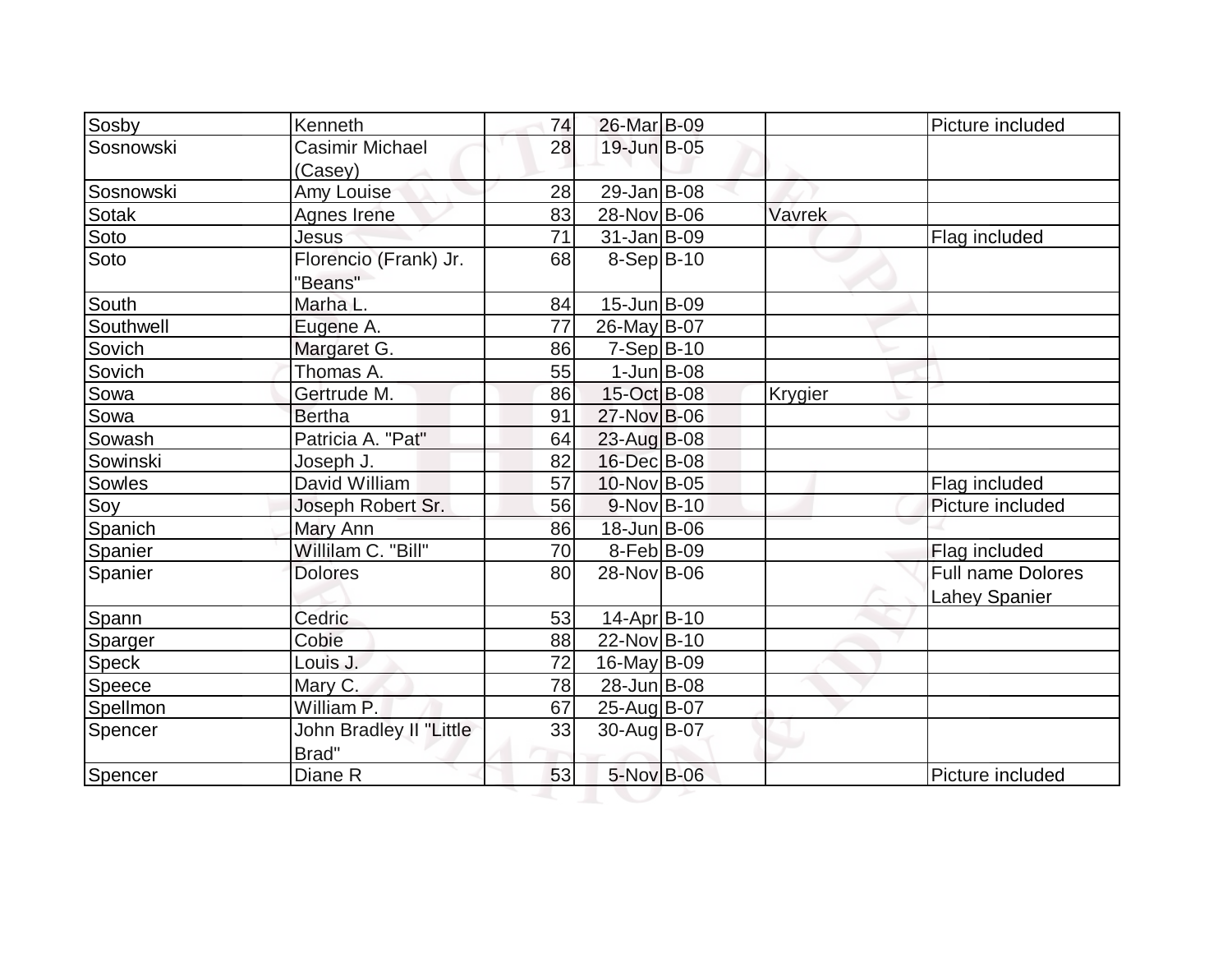| Spencer        | June                      | 80 | $21$ -Jul B-07    |             | Full name June<br>Spencer Schnedeker                     |
|----------------|---------------------------|----|-------------------|-------------|----------------------------------------------------------|
|                |                           |    |                   |             |                                                          |
| Speranza       | Carla                     | 43 | $20-Sep B-08$     |             |                                                          |
| Spiccia        | Carmella Marie            | 88 | $7 - Jan$ B-08    |             | Picture included                                         |
| Spicer         | Michael J.                | 22 | $27$ -Feb $ B-06$ |             |                                                          |
| Spillar        | John J.                   | 78 | 11-May $B-10$     |             | Picture included                                         |
| Spiridis       | Philip                    | 82 | 30-Dec B-09       |             | Cross included                                           |
| Spitzig        | Kimberly                  | 42 | 5-Aug B-09        | Ormrod      |                                                          |
| Spivey         | Severina Louise Ford      | 23 | $9-Mar$ B-12      |             | Picture included                                         |
| Splady         | <b>Marshall Lee</b>       | 77 | $21$ -Jun $B$ -08 |             | Flag included                                            |
| Spoolstra      | Gertrude J.               | 85 | 21-Jul B-08       |             |                                                          |
| Spoolstra      | Herman "Spooly"           | 92 | 24-Mar B-09       |             |                                                          |
| Spotilla       | Helen K.                  | 86 | 29-Sep B-10       |             |                                                          |
| Springer       | Raymond                   | 73 | $17-Sep B-06$     |             | Picture included                                         |
| Springet       | Cristin K.                |    | $4$ -Aug B-07     |             |                                                          |
| <b>Sprouls</b> | <b>Ernest Ray "Ernie"</b> | 72 | 17-May B-10       |             |                                                          |
| Sprusansky     | Sandra "Sandy"            | 60 | 26-Jul B-07       |             |                                                          |
| Spudic         | Barbara J.                | 68 | 26-Oct B-07       |             |                                                          |
| Spurr          | Edna Mae                  | 70 | 22-Mar B-07       | <b>Dick</b> |                                                          |
| Spychalski     | Corrine M.                | 83 | 20-Jul B-06       | Swanson     |                                                          |
| Squire         | John A.                   |    | $6$ -Dec $B$ -09  |             |                                                          |
| <b>Srncik</b>  | Joseph J. Sr.             | 92 | $26-Sep B-08$     |             |                                                          |
| Sroczynski     | Theresa A.                | 72 | 16-Nov B-10       | Szelung     |                                                          |
| St. Hilaire    | Rita E.                   | 72 | $4$ -Aug B-08     | Szymanski   |                                                          |
| <b>Staack</b>  | Laura Lee                 | 62 | 12-Aug B-10       |             |                                                          |
| Stachura       | Robert J. "Rob"           | 39 | 30-Jun B-08       |             |                                                          |
| Stachura       | Charlotte H.              | 67 | $6$ -Jan $B$ -08  |             | <b>Full name Charlotte</b><br>H. (Mezzacapo)<br>Stachura |
| <b>Stack</b>   | Daniel T.                 | 48 | $3$ -Jan B-08     |             |                                                          |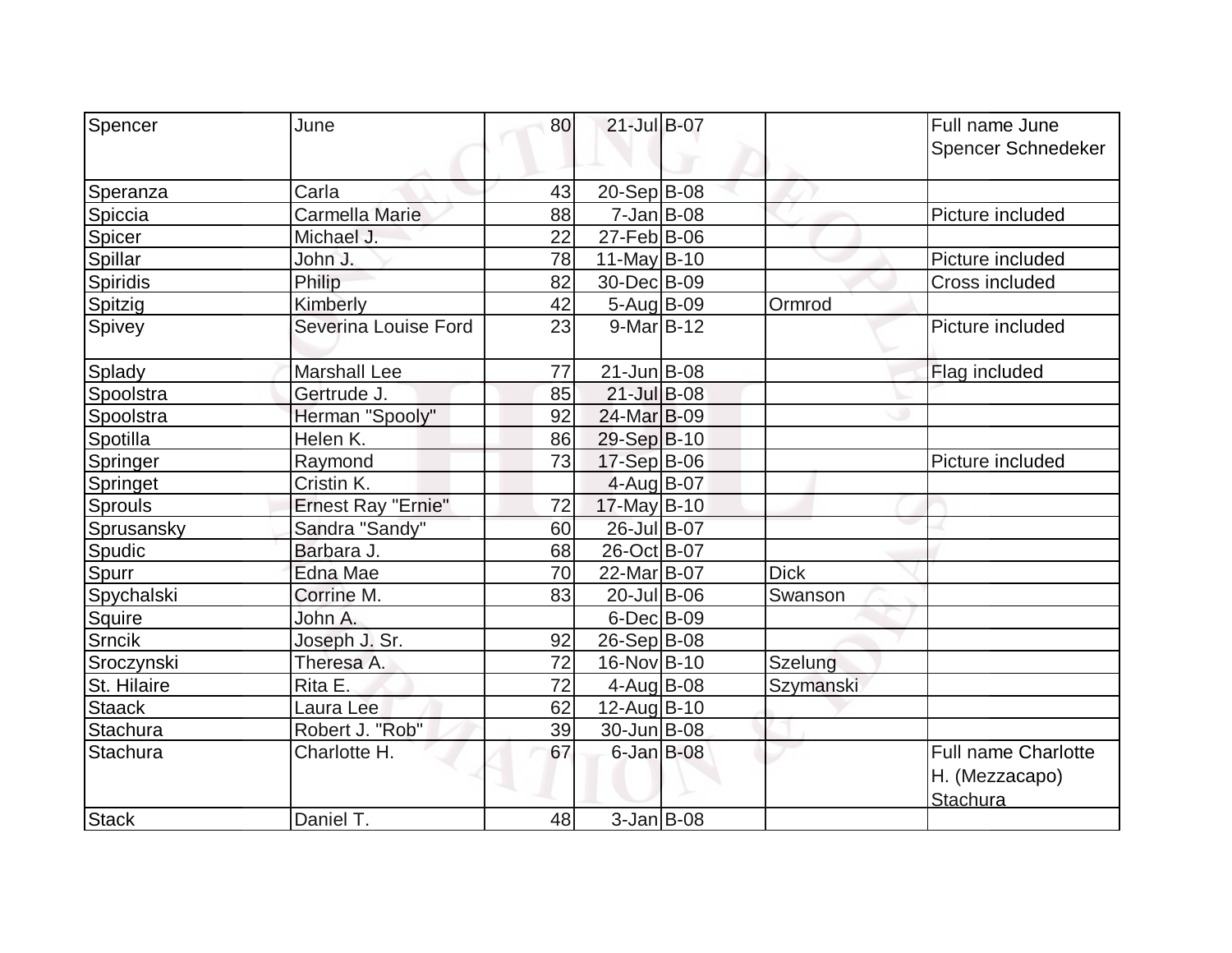| Stafford        | Morris R.                       | 89 | 22-Apr B-07       |                |                                                                  |
|-----------------|---------------------------------|----|-------------------|----------------|------------------------------------------------------------------|
| Stafford        | Inez B.                         | 87 | 29-Dec B-08       |                |                                                                  |
| Stahl           | Paul L.                         | 87 | 24-Dec B-07       |                |                                                                  |
| <b>Stahley</b>  | Dorothy "Dot"                   | 88 | $23$ -Jul B-06    |                |                                                                  |
| <b>Staley</b>   | Elenore                         | 93 | $21$ -Aug $B$ -08 |                |                                                                  |
| <b>Stanek</b>   | Walter "Woody"                  | 79 | 18-Mar B-08       |                | Flag included                                                    |
| <b>Stanich</b>  | Julia                           | 99 | 26-Aug B-07       |                |                                                                  |
| <b>Stanis</b>   | <b>Stella</b>                   | 80 | 28-Aug B-07       |                |                                                                  |
| Stankey         | Edward W.                       | 80 | 15-Sep B-09       |                |                                                                  |
| <b>Stanley</b>  | <b>Ronald Marcus</b><br>"Pappy" | 24 | $21$ -Jan B-11    |                |                                                                  |
| <b>Stanley</b>  | James W.                        |    | $13$ -Jul B-06    |                |                                                                  |
| <b>Stanley</b>  | Edward J. Jr.                   | 68 | 22-Nov B-10       |                | Flag and Picture<br>included                                     |
| <b>Stanley</b>  | Robert D. Sr.                   | 55 | $8 - Apr$ B-08    |                |                                                                  |
| <b>Stanley</b>  | Charlotte                       | 52 | $25$ -Jan $B$ -09 |                |                                                                  |
| Stansberry      | Lee Roy                         | 70 | 20-Oct B-07       |                | Picture included                                                 |
| <b>Stansell</b> | Helen                           | 96 | $3$ -Aug B-10     |                |                                                                  |
| Stapleton       | Martin                          | 65 | 10-Jun B-09       |                | Flag included                                                    |
| Stapleton       | Sally A.                        | 51 | 28-Jun B-07       |                |                                                                  |
| Starewicz       | Jeanette G.                     | 83 | 16-Mar B-10       |                |                                                                  |
| <b>Starks</b>   | Leslie Ann                      | 45 | $23$ -Jun $ B-08$ |                |                                                                  |
| <b>Starks</b>   | <b>Willie Mae</b>               | 78 | 21-Mar B-09       |                |                                                                  |
| Starr           | Brian K.                        | 34 | $3-Feb B-07$      |                |                                                                  |
| <b>Starr</b>    | <b>Maureen Sue</b>              | 47 | $23$ -Aug B-08    |                | <b>Maureen Sue Starr</b><br><b>Walters / Picture</b><br>included |
| Starykowicz     | Frances                         | 69 | $4$ -Nov B-08     | <b>Basiaga</b> |                                                                  |
| <b>Stasek</b>   | Roma                            | 78 | 18-Nov B-08       | Leady          | Cross included                                                   |
| Stedman         | Ronald K., Dr., D.C.            | 65 | $4-Jan$ B-08      |                |                                                                  |
| <b>Steed</b>    | <b>Bernice</b>                  | 90 | 21-May B-08       | Cortopassi     |                                                                  |
| Steel           | Raymond Eugene                  | 74 | 28-Dec B-09       |                |                                                                  |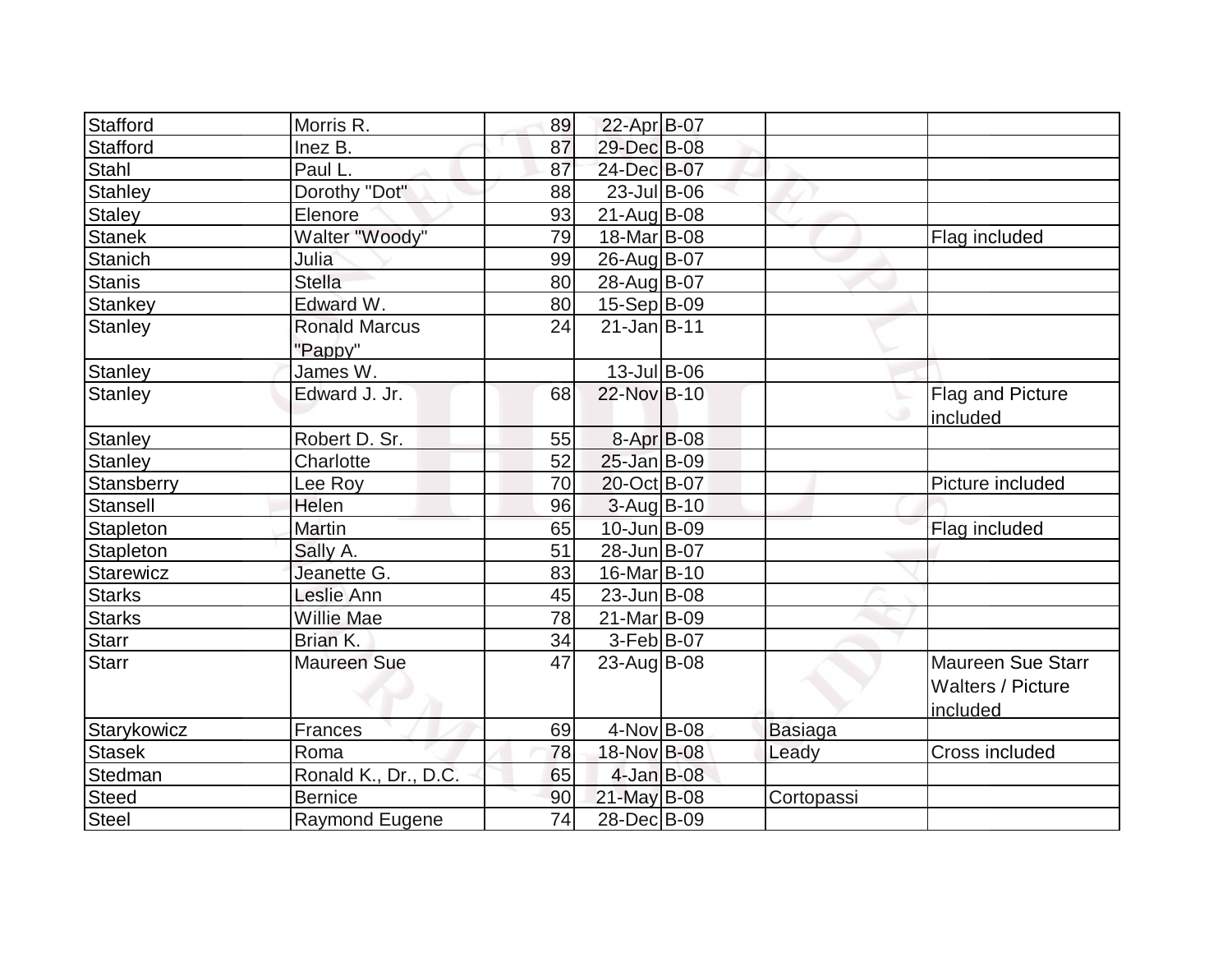| Steele          | Minnie Rachel        | 77              | 5-Sep B-10        |          |                                 |
|-----------------|----------------------|-----------------|-------------------|----------|---------------------------------|
| Steele          | Lucille A.           | 79              | 5-Apr B-08        | Schabell |                                 |
| Stefaniak       | Jean                 | 81              | 11-Jul B-07       |          |                                 |
| Stefanko        | Anna M.              | 100             | $5-Feb B-06$      |          |                                 |
| Steffens        | Raymond J. Jr.       | 50              | $2$ -Aug $B$ -07  |          |                                 |
| Stegenga        | Clarence J. "Tiny"   | 77              | 22-Mar B-07       |          | Flag included                   |
| Steiber         | Dolores <sub>L</sub> | 73              | 16-Feb B-11       |          |                                 |
| Steiger         | Robert W. Sr.        | $\overline{77}$ | 11-Jul B-07       |          | Flag included                   |
| Stein           | Marie O.             |                 | $30$ -Aug $B$ -8  |          |                                 |
| <b>Stein</b>    | Fidencio             | 80              | $2$ -Nov $B$ -08  |          | Flag included                   |
| Steinbach       | Arthur               | 85              | 27-Apr B-09       |          |                                 |
| Steiner         | Audrey J.            | 82              | $10$ -Jan $ B-08$ | Archbold |                                 |
| Steiner         | <b>Margaret</b>      | 83              | 8-Feb B-09        | Wineland |                                 |
| Steinmann       | Harry W.             | 90              | 29-Nov B-08       |          | Flag and Picture<br>included    |
| Stemp           | Kenneth W.           | 65              | 10-Dec B-08       |          | Flag included                   |
| Stemper         | Fay M.               | 69              | 24-Dec B-07       |          |                                 |
| Stemper         | Richard J.           | 60              | 3-Feb B-07        |          |                                 |
| Stengel         | Marilyn J.           | 64              | 26-Nov B-07       |          |                                 |
| Stepanovich     | <b>Frances</b>       | 99              | 17-Nov B-07       | Grubisic |                                 |
| Stepanovich     | Dell "Babe"          | 76              | 29-May B-07       | Owens    | Picture incuded                 |
| <b>Stepens</b>  | Phyllis R.           | 78              | $3-Sep B-06$      |          |                                 |
| Stephen         | Walter A.            | 83              | $8$ -Oct B-08     |          | Picture included                |
| Stephen         | John G.              | 88              | 25-Oct B-07       |          | Picture included                |
| <b>Stephens</b> | Gladys "Granny"      | 93              | $4$ -Dec $B$ -07  |          |                                 |
| <b>Stephens</b> | Ralph W.             |                 | 19-Mar B-10       |          | Mr. Ralph W.<br><b>Stephens</b> |
| <b>Stephens</b> | Linda J.             | 59              | 27-Jul B-09       |          |                                 |
| Stephenson      | Anna                 | 78              | $7 - Oct$ B-07    |          |                                 |
| Stepnoski       | Phyllis Jean         | 76              | $8$ -Jun $B$ -10  | Rogers   |                                 |
| Sternheimer     | Herbert S.           | 64              | 11-Dec B-06       |          |                                 |
| <b>Stevens</b>  | Grace L.             | $\overline{87}$ | 27-Mar B-07       |          |                                 |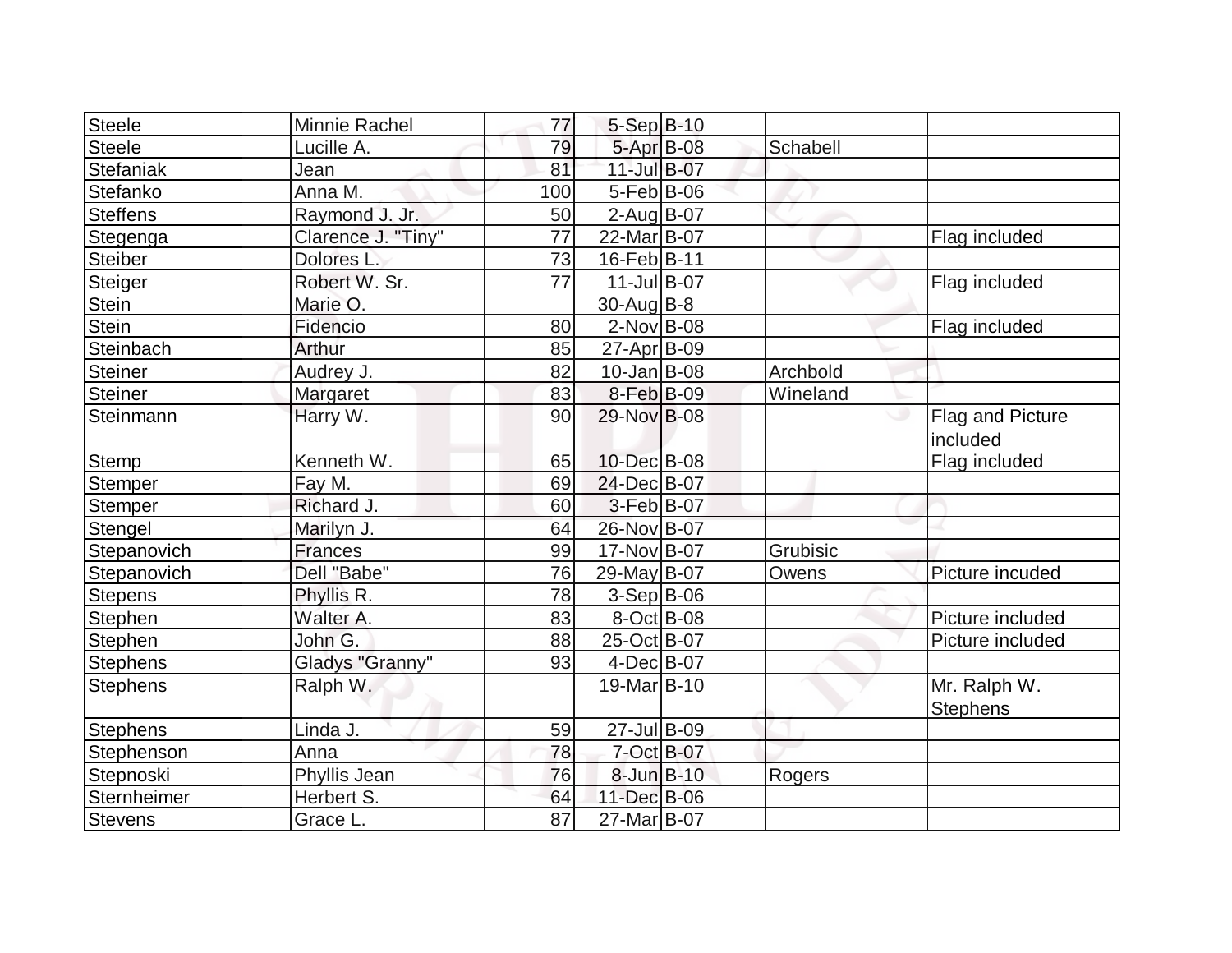| Stevens         | Lorene D.            | 88 | $2$ -Nov B-09     |                  |             |                              |
|-----------------|----------------------|----|-------------------|------------------|-------------|------------------------------|
| <b>Stevens</b>  | Michael P.           | 42 | 6-Apr B-11        |                  |             |                              |
| <b>Stevens</b>  | Irmalee              | 79 | 28-Feb B-08       |                  |             |                              |
| <b>Stevens</b>  | Joan M.              | 66 | $19$ -May B-09    |                  | <b>Baut</b> | Joan M.<br>Wilson/Stevens    |
| Stevenson       | <b>Dakota Curtis</b> | 9  |                   | 4-Jul B-07       |             |                              |
| Stevenson       | Gloria               | 60 | 22-May B-07       |                  |             |                              |
| <b>Stewart</b>  | Betty L.             | 68 | 24-Nov B-10       |                  |             |                              |
| <b>Stewart</b>  | Sally                | 51 |                   | $5$ -Jul $B$ -06 | Janson      | <b>Cross included</b>        |
| <b>Stewart</b>  | George P. Jr.        | 73 | $15$ -Jan $ B-09$ |                  |             |                              |
| <b>Stewart</b>  | David L.             | 56 | 26-Aug B-07       |                  |             | Flag included                |
| <b>Stewart</b>  | Ed                   | 77 | $13$ -Jun $B$ -08 |                  |             | Flag included                |
| <b>Stewart</b>  | Samuel C.            | 81 | 13-Mar B-06       |                  |             |                              |
| Stickalnd       | Pat "GrandPat"       |    | $4$ -Dec $B$ -07  |                  |             |                              |
| <b>Stiener</b>  | Frank Jr. "Schmaltz" | 84 | 27-Mar B-07       |                  |             |                              |
| <b>Stiener</b>  | Margaret             | 83 | $6$ -Feb $B$ -06  |                  | Wineland    |                              |
| Stigall         | Ora "Midge"          | 79 | 30-Aug B-08       |                  |             |                              |
| <b>Stiglich</b> | Lucille              | 92 | 18-Oct B-07       |                  |             | Picture included             |
| Stiglich        | Stephen R. "Bob"     | 70 | 30-Jul B-06       |                  |             | Flag and Picture<br>included |
| Stiglitz        | Charlotte            | 90 | $10$ -May B-09    |                  |             | Star of David included       |
| Stiglitz        | Ann                  | 92 | 22-May B-07       |                  |             |                              |
| <b>Stimac</b>   | <b>Goldie May</b>    | 97 | $4$ -Jun $B$ -07  |                  |             |                              |
| <b>Stimack</b>  | Vi                   | 85 | $17-Feb B-10$     |                  |             | Picture included             |
| <b>Stocki</b>   | Emily                | 89 | 16-Aug B-08       |                  | Wojik       |                              |
| Stofa           | Helen R.             | 95 | 14-Feb B-06       |                  |             |                              |
| <b>Stokes</b>   | Kevin                | 22 | $21-Apr$ B-10     |                  |             |                              |
| Stoll           | Wilbur               | 83 | 25-Mar B-08       |                  |             |                              |
| <b>Stone</b>    | Marion S.            | 73 | 24-Mar B-09       |                  |             |                              |
| <b>Stone</b>    | Evelyn               | 82 | 20-Jan B-10       |                  |             |                              |
| <b>Stone</b>    | Carla Lynn           | 62 | 28-Apr B-07       |                  |             |                              |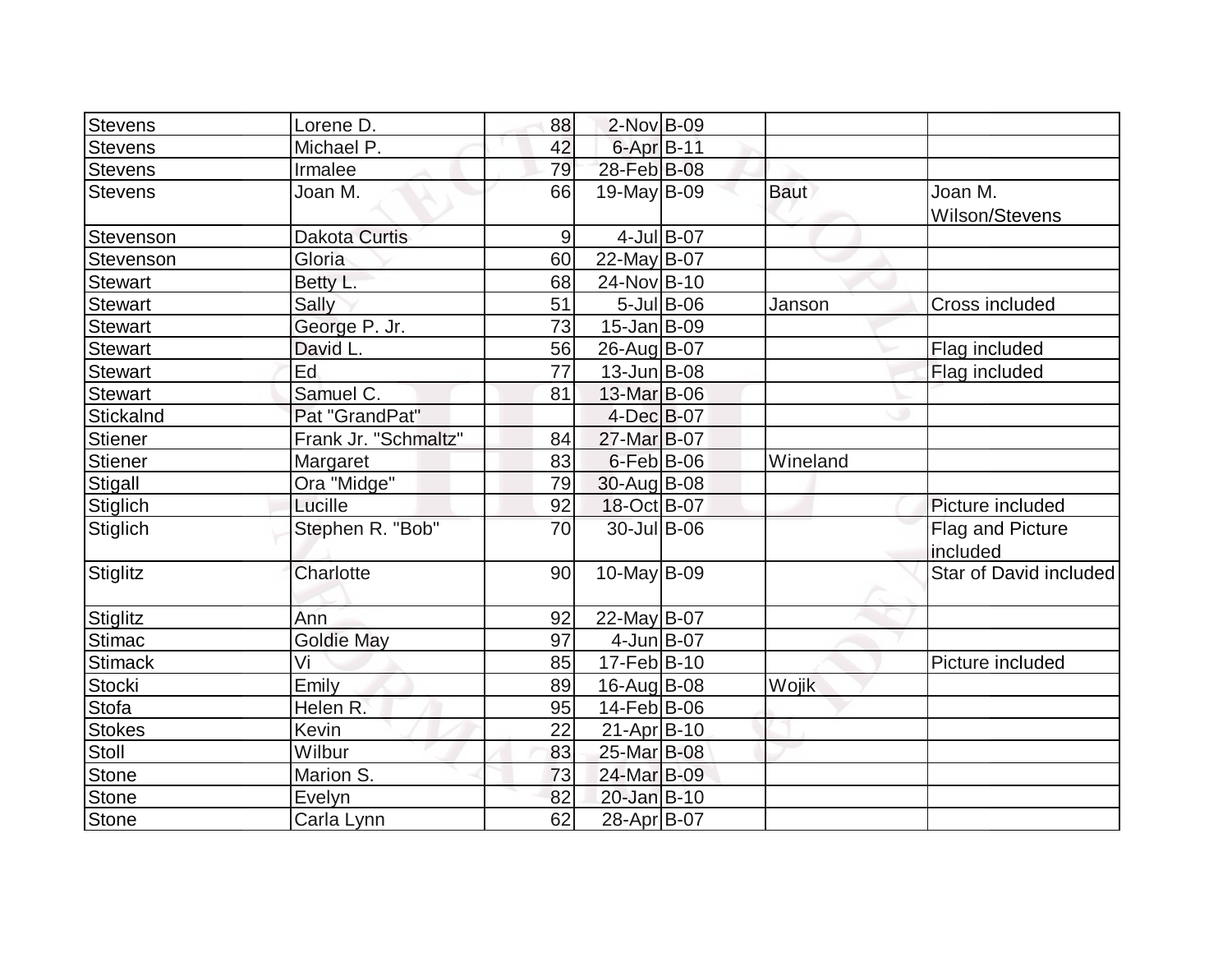| Stoner          | Dorothy                 | 76 | 14-Dec B-10        | Thatcher        | Picture included                 |
|-----------------|-------------------------|----|--------------------|-----------------|----------------------------------|
| Stooksbury      | Christine               | 86 | 2-Nov B-09         |                 |                                  |
| Storey          | Carol M.                | 89 | 16-May B-09        |                 |                                  |
| <b>Stork</b>    | Dorothy Mae             | 74 | 18-Oct B-07        |                 |                                  |
| Stout           | Howard E.               | 86 | $14$ -Apr $ B-10 $ |                 | Picture included                 |
| <b>Stout</b>    | Wayne O.                | 86 | 9-Dec B-07         |                 |                                  |
| <b>Stover</b>   | Howard R.               | 87 | $7$ -Jan B-08      |                 |                                  |
| Straatman       | Roy L.                  | 49 | 12-Nov B-07        |                 |                                  |
| Straka          | Alice M.                | 82 | $8$ -Dec $B$ -08   | Golden          |                                  |
| <b>Stram</b>    | Hank                    | 82 | $31$ -Jul B-06     |                 |                                  |
| Strangeman      | Hazel B.                | 95 | $6$ -Jun $B$ -07   | <b>Hagstrom</b> |                                  |
| Strassenburg    | Ruth A.                 | 90 | 23-Oct B-08        | Wisowaty        |                                  |
| <b>Stratton</b> | Jenette E. (Betty)      | 83 | $7-Feb B-07$       | Purdy           |                                  |
| <b>Strauch</b>  | Ruth E.                 | 87 | $25$ -Jun $B$ -06  |                 |                                  |
| <b>Strayer</b>  | Michael A. "Bert"       | 35 | $18-Apr$ B-08      |                 |                                  |
| <b>Street</b>   | Beatrice E.             | 82 | $27-Sep$ B-06      | Olson           |                                  |
| Strezo          | Frank B.                | 93 | $24$ -Apr $B$ -06  |                 |                                  |
| <b>Strick</b>   | William "Bill"          | 83 | $11$ -Jan $ B-08 $ |                 | Star of David included           |
| Strickland      | Deborah Lee             | 59 | 14-Jun B-07        |                 |                                  |
| Strickland      | Hattie S.               | 89 | $14$ -Feb $ B-06 $ | Wisnieski       |                                  |
| Strong          | Vicky Jo                | 54 | $30$ -Aug B-08     |                 |                                  |
| Strong          | <b>Dwight Spaulding</b> | 98 | $2$ -Jan B-09      |                 |                                  |
| Struble         | Sascha                  | 20 | $17$ -Apr $ B$ -06 |                 | Coporal Sascha<br><b>Struble</b> |
| <b>Struzk</b>   | Vera                    | 81 | $1-Mar$ B-07       |                 |                                  |
| Stults          | Philip D.               | 54 | $25-Sep B-08$      |                 |                                  |
| <b>Stuppy</b>   | Vera                    | 85 | 17-Aug B-07        |                 |                                  |
| Stur            | Josephine J. "Jo"       |    | $6$ -Dec $B$ -08   |                 | Cross included                   |
| Sturdy          | Anglea C.               |    | 30-Mar B-10        |                 |                                  |
| Styburski       | <b>Joseph Marion</b>    | 96 | 24-Aug B-08        |                 |                                  |
| Styron          | <b>Cheryl Renee</b>     | 48 | $12$ -Apr $ B-07 $ |                 |                                  |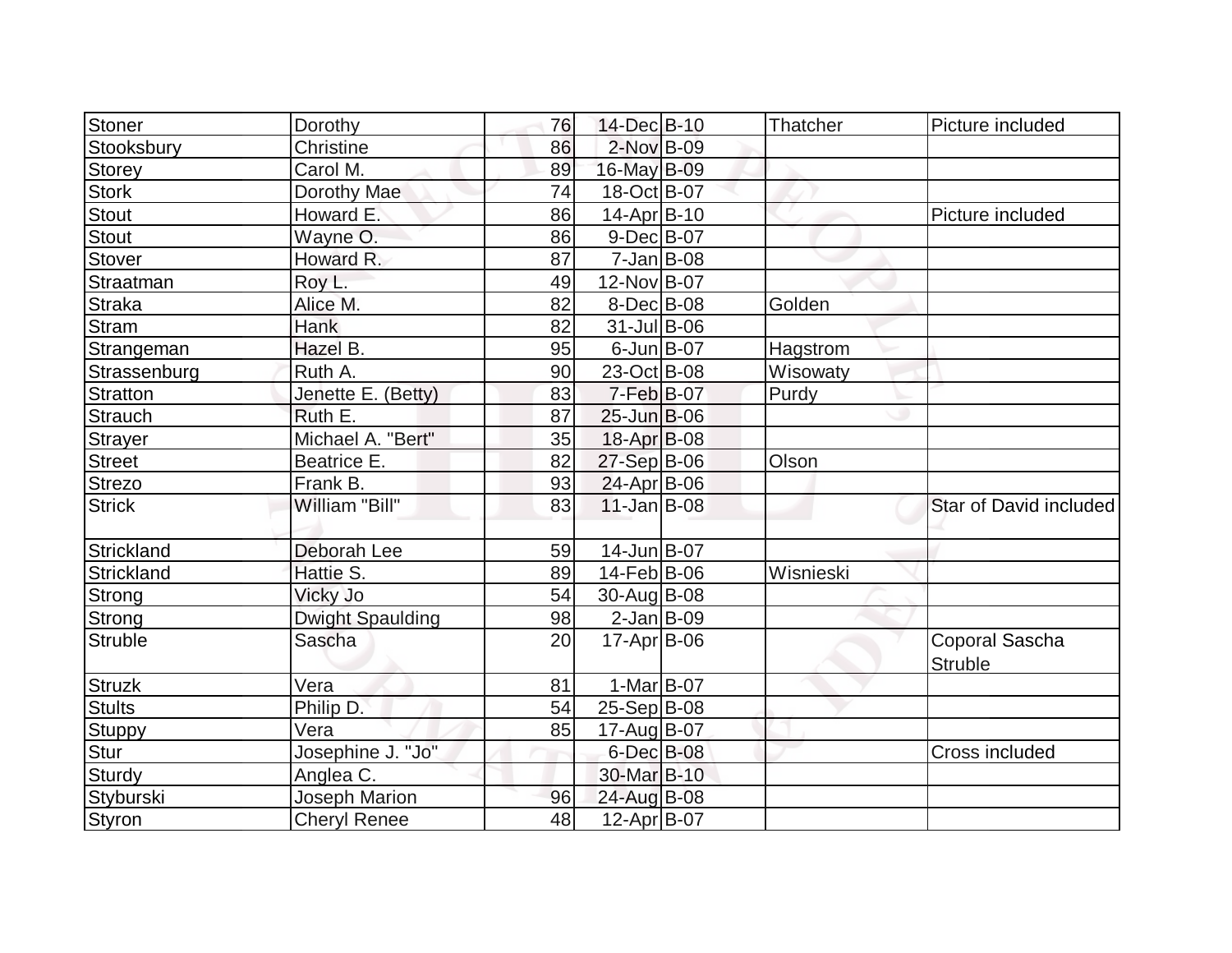| Suarez         | Yolanda                 | 58  | 11-Feb B-08               |              |                            |
|----------------|-------------------------|-----|---------------------------|--------------|----------------------------|
| Suarez         | Juanita                 | 71  | 23-Oct B-06               |              |                            |
| Suchar         | Anna                    | 53  | 29-Dec B-08               |              |                            |
| Sukta          | Walter "Wally"          | 79  | 28-Dec B-09               |              | Flag included              |
| Sullivan       | William A. "Video Bill" | 72  | $9$ -Jan B-08             |              | Flag included              |
| Sullivan       | Robert C.               | 81  | $27$ -Aug B-06            |              |                            |
| Sullivan       | Harold E.               | 63  | $15-Sep B-10$             |              |                            |
| Sullivan       | Sandra Jean             | 41  | 25-Jun B-06               | Schaap       |                            |
| Sumeracki      | Edwin J.                | 85  | $8$ -Dec $B$ -08          |              | Flag included              |
| Summerlot      | Forrest                 | 88  | $\overline{23}$ -Jul B-06 |              | Flag included              |
| <b>Summers</b> | Phillip Lee "Sonny"     | 62  | $15-Aug B-09$             |              | Flag included              |
| Surber         | Sadie B.                | 69  | 5-Oct B-07                | <b>Bulza</b> |                            |
| Surdyk         | Timothy F.              | 57  | 16-Dec B-08               |              |                            |
| Susoreny       | Linda M.                | 56  | 14-Mar B-09               | Jallo        |                            |
| Sut            | Anna                    | 85  | 16-Apr B-07               |              |                            |
| Sutton         | Kaylah Rose             | 15  | 7-Mar B-09                |              |                            |
| <b>Sutton</b>  | Donald M.               | 74  | 21-Mar B-09               |              |                            |
| Svetanoff      | Catherine M.            | 83  | $24$ -Jul B-06            |              |                            |
| Swafford       | James A. Sr.            | 73  | 19-Oct B-07               |              | Masonic emblem<br>included |
| Swaim          | Louise V.               | 92  | $11-Sep B-08$             | Welch        |                            |
| Swallow        | Eileen J.               | 84  | 20-Nov B-06               |              |                            |
| Swanson        | <b>James Allen</b>      | 59  | $30$ -May B-06            |              |                            |
| Swanson        | Richard O.              | 80  | $15$ -Feb $ B-09 $        |              | Flag included              |
| Swanson        | Clyde A.                | 91  | 26-Jul B-07               |              |                            |
| Swanson        | John E.                 | 58  | $\overline{4}$ -Oct B-07  |              |                            |
| <b>Swatts</b>  | Paul Wayne              | 64  | 3-Mar B-08                |              |                            |
| Sweede         | Jennifer Marie          | 26  | $3$ -Oct B-06             |              |                            |
| <b>Sweet</b>   | Calvin D.               | 91  | 29-Aug B-11               |              |                            |
| Swenson        | Thorsten A. "Thor"      | 100 | 5-Oct B-08                |              |                            |
| Swett          | Ruby                    | 89  | 15-Aug B-09               |              |                            |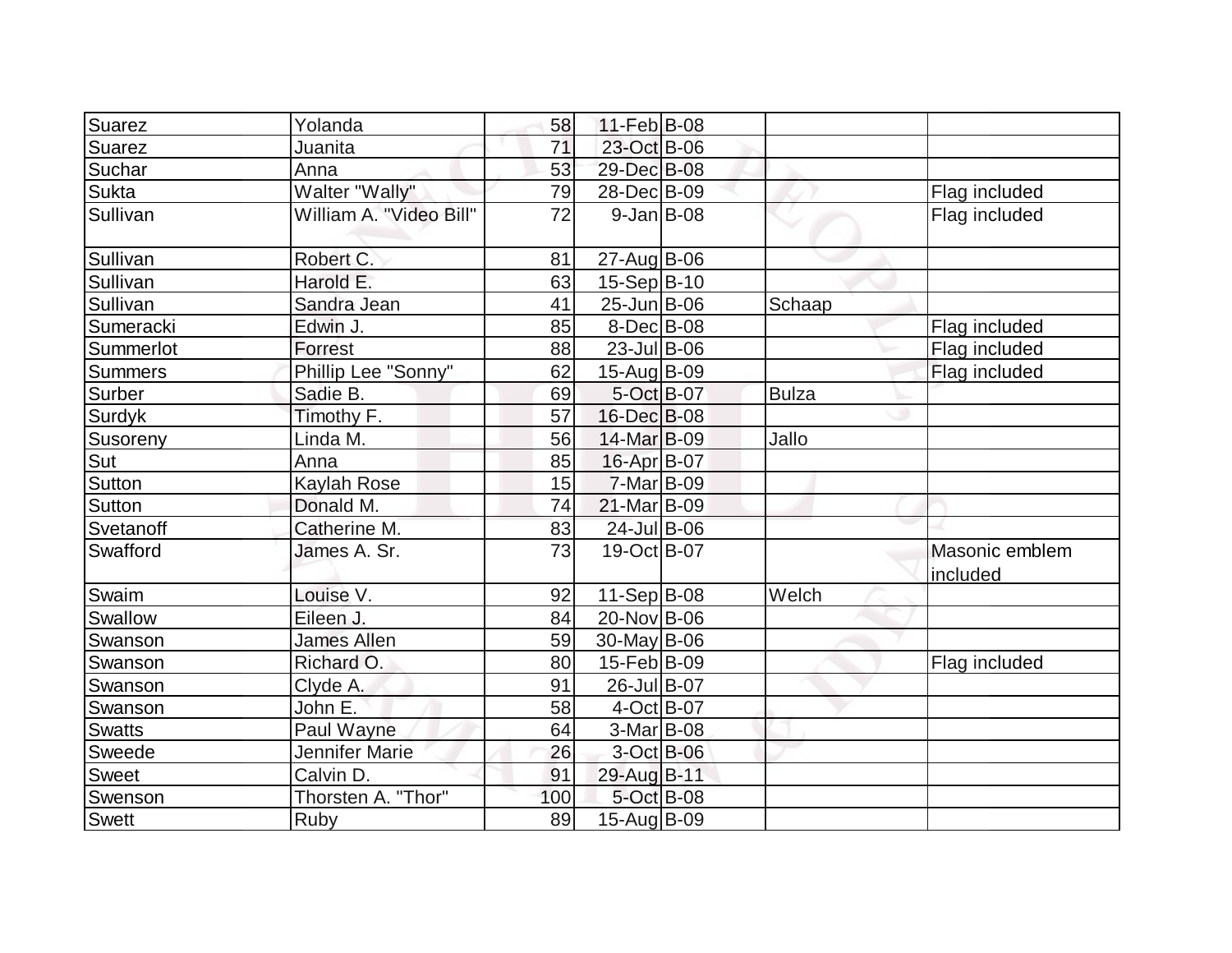| <b>Swiatek</b> | Stefania              | 90              | 12-Jul B-07       |               |              |               |
|----------------|-----------------------|-----------------|-------------------|---------------|--------------|---------------|
| Swick          | Ronald C.             | 51              | 9-Jun B-07        |               |              |               |
| <b>Swick</b>   | Raymond "Ray"         | 79              | 16-Dec B-08       |               |              | Flag included |
| Swider         | Wayne                 |                 | $4$ -Jun $B$ -07  |               |              |               |
| Swierenga      | Peter                 | 92              | 19-Mar B-10       |               |              |               |
| Swiesz         | Angelina              | 71              | $11$ -Jul B-08    |               | Alfaro       |               |
| Swinehart      | <b>Patricia Ellen</b> | 56              | 24-Mar B-09       |               |              |               |
| Swisher        | Frank J.              | 93              | $8-Feb B-09$      |               |              |               |
| Swope          | Sylvia G.             | 78              | $3-Feb B-07$      |               |              |               |
| Swortz         | Theresa R.            | 77              | 11-Oct B-08       |               | O'Barski     |               |
| Symanski       | Robert J.             | 76              | 16-May B-09       |               |              |               |
| Syrek          | Loretta E.            | 85              | $6$ -Jan B-08     |               |              |               |
| Syrovatka      | James "Skip"          | 58              | 29-Jun B-07       |               |              | Flag included |
| Sytsma         | Jean A.               | 75              | $2-Apr B-08$      |               | Lindish      |               |
| Szala          | Henrietta             | 93              | 5-Nov B-06        |               | Ptaszynski   |               |
| <b>Szala</b>   | Anne Marie "Peach"    | 37              | 19-Feb B-10       |               |              |               |
| <b>Szarek</b>  | Jonathan "Kid"        | 20              | 8-Apr B-07        |               |              |               |
| Szarka         | Ann "Habel"           | 87              | 10-Dec B-08       |               |              |               |
| Szarkowicz     | Helen B.              | 93              | 29-Sep B-10       |               | Kabala       |               |
| Szczepanski    | Elizabeth Ann "Betty" | $\overline{71}$ | 17-Oct B-08       |               | <b>Bayus</b> |               |
| <b>Szewka</b>  | Anthony J. Sr.        | 76              | $11-Auq$ B-09     |               |              | Flag included |
| <b>Szo</b>     | Elizabeth "Nagy"      | 94              | $2$ -Nov $ B-09 $ |               | Molnar       |               |
| Szoke          | Alex R.               | 85              | 8-Nov B-08        |               |              | Flag included |
| <b>Szostak</b> | Madeleine "Frenchie"  | 77              | $2-Apr$ B-08      |               |              |               |
| Szot           | Mary                  | 98              |                   | $3$ -Jul B-06 | Kozlowski    |               |
| <b>Szotek</b>  | James F.              | 60              | $8$ -Mar $ B$ -08 |               |              |               |
| Szromba        | Richard L.            | 74              | $1$ -Jun $B$ -08  |               |              |               |
| Szubryt        | Stanley F. "Red"      | 89              | $6$ -Dec $B$ -09  |               |              |               |
| Szumski        | Leo P.                | 83              | 21-Feb B-08       |               |              | Flag included |
| Szutenbach     | Henry S.              | 84              | 17-Aug B-07       |               |              | Flag included |
| Szymanski      | <b>Stanley</b>        | 85              | $6$ -Aug $B$ -06  |               |              |               |
|                |                       |                 |                   |               |              |               |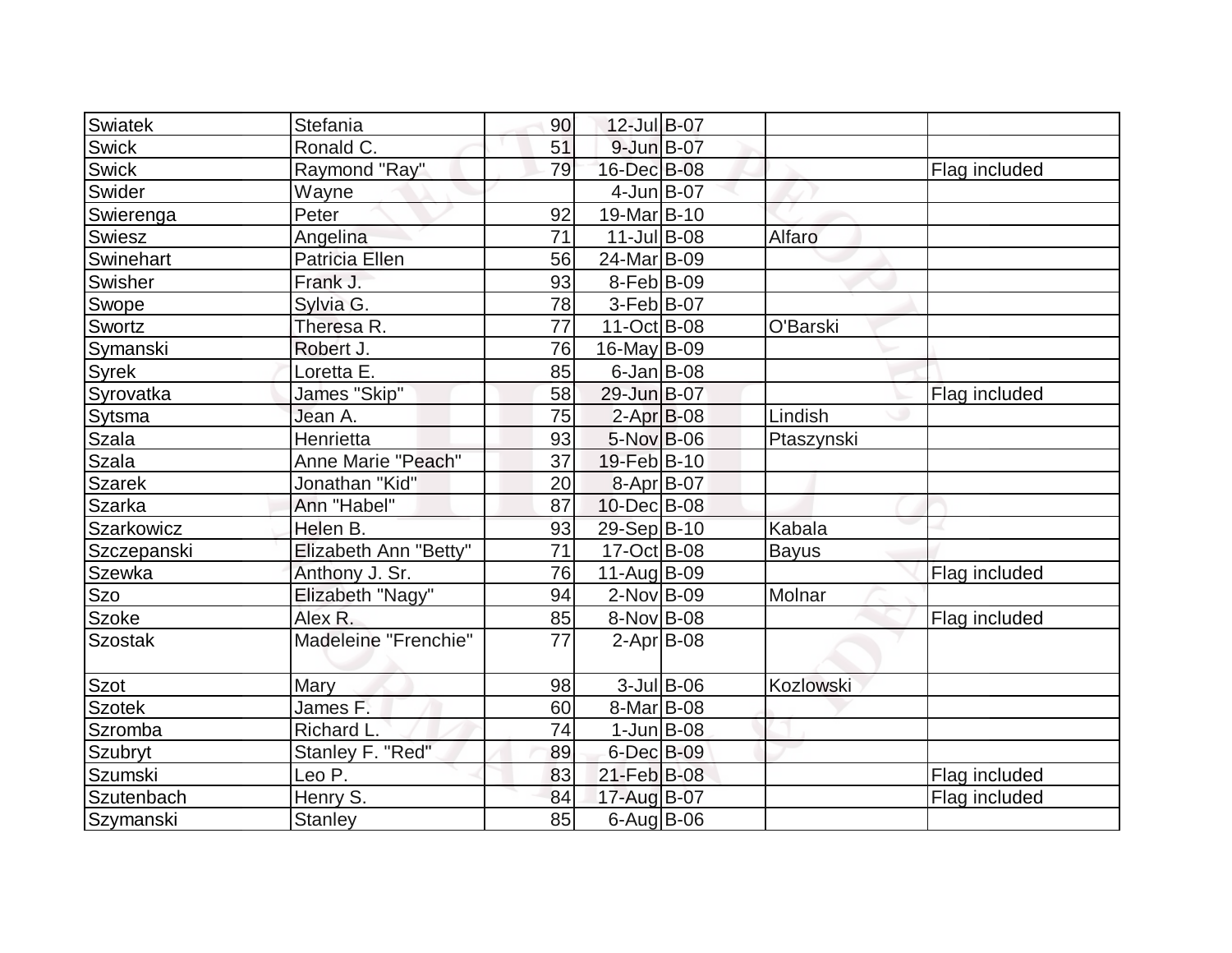| Szymborski        | Betty J.               | 82 | 20-Jun B-10             | <b>Neetz</b>     |                       |
|-------------------|------------------------|----|-------------------------|------------------|-----------------------|
| Szymborski        | Helena                 |    | 30-Dec B-09             | Cieslikiewicz    |                       |
| Szymoniak         | John J. "Donna"        | 82 | 12-May B-08             |                  | Flag included         |
| Szyndrowski       | Agnes R.               | 84 | 25-Dec B-06             | <b>Badar</b>     |                       |
| Szypkowski        | Stanley J.             | 92 | 25-Dec B-06             |                  | Flag included         |
| Takacs            | Ann                    | 85 | 16-Jun B-07             | Major`           |                       |
| Talley            | Erby D.                | 72 | $1-Aug$ B-06            |                  |                       |
| Tamblyn           | Loretta A.             | 91 | 12-Jul B-08             |                  |                       |
| Tamborski         | Helen A.               | 87 | $30 - Jan$ B-08         |                  |                       |
| Tamborski         | Lillian B.             | 82 | 15-Feb B-09             |                  |                       |
| Tamburo           | Helen L.               |    | $23$ -Jul B-06          | <b>Jaskulski</b> |                       |
| <b>Tamminga</b>   | Angie                  | 88 | $19-Apr$ B-08           |                  |                       |
| Tampauskas        | <b>Brone</b>           | 79 | $3-Aug$ $B-10$          |                  |                       |
| Tancredi          | Angelo "Angelo the     | 80 | 10-Mar <sub>B</sub> -10 |                  | Flag included         |
|                   | Tailor"                |    |                         |                  |                       |
| Tanner            | Jack E.                | 82 | 24-Apr B-07             |                  |                       |
| Tar               | <b>Gary Thomas</b>     | 53 | 12-Mar B-09             |                  | Flag included         |
| <u>Targons</u> ki | Victoria A.            | 89 | $15$ -Jan B-09          |                  |                       |
| Tarnow            | <b>Lillie Paulline</b> | 94 | 18-Jul B-09             | <b>Stowers</b>   | Full name Lillie      |
|                   |                        |    |                         |                  | <b>Paulline Selby</b> |
|                   |                        |    |                         |                  | Tarnow                |
| <b>Tarrant</b>    | John E. "Jack"         | 73 | $16$ -Aug $B$ -08       |                  |                       |
| <b>Taschler</b>   | <b>Agnes Julia</b>     |    | $26$ -Jan $B$ -08       |                  |                       |
| Tatara            | Katherine              | 91 | $10$ -Jun $B$ -09       |                  |                       |
| <b>Tatum</b>      | Mary "Evelyn"          | 83 | $22$ -Feb $ B-10$       |                  |                       |
| Tavarez           | Eleanore               | 79 | 26-Apr B-10             |                  |                       |
| Tayler            | Elizabeth M.           | 84 | 16-Jun B-07             |                  |                       |
| <b>Tayllor</b>    | Dorothy L.             | 80 | 21-Mar B-09             |                  |                       |
| Taylor            | Dorothy Rae            | 94 | 3-Aug B-10              |                  |                       |
| <b>Taylor</b>     | Jenora "Stena"         | 76 | 30-Sep B-07             |                  |                       |
| Taylor            | Calvin Sr. "Tate"      | 80 | 26-Jan B-08             |                  |                       |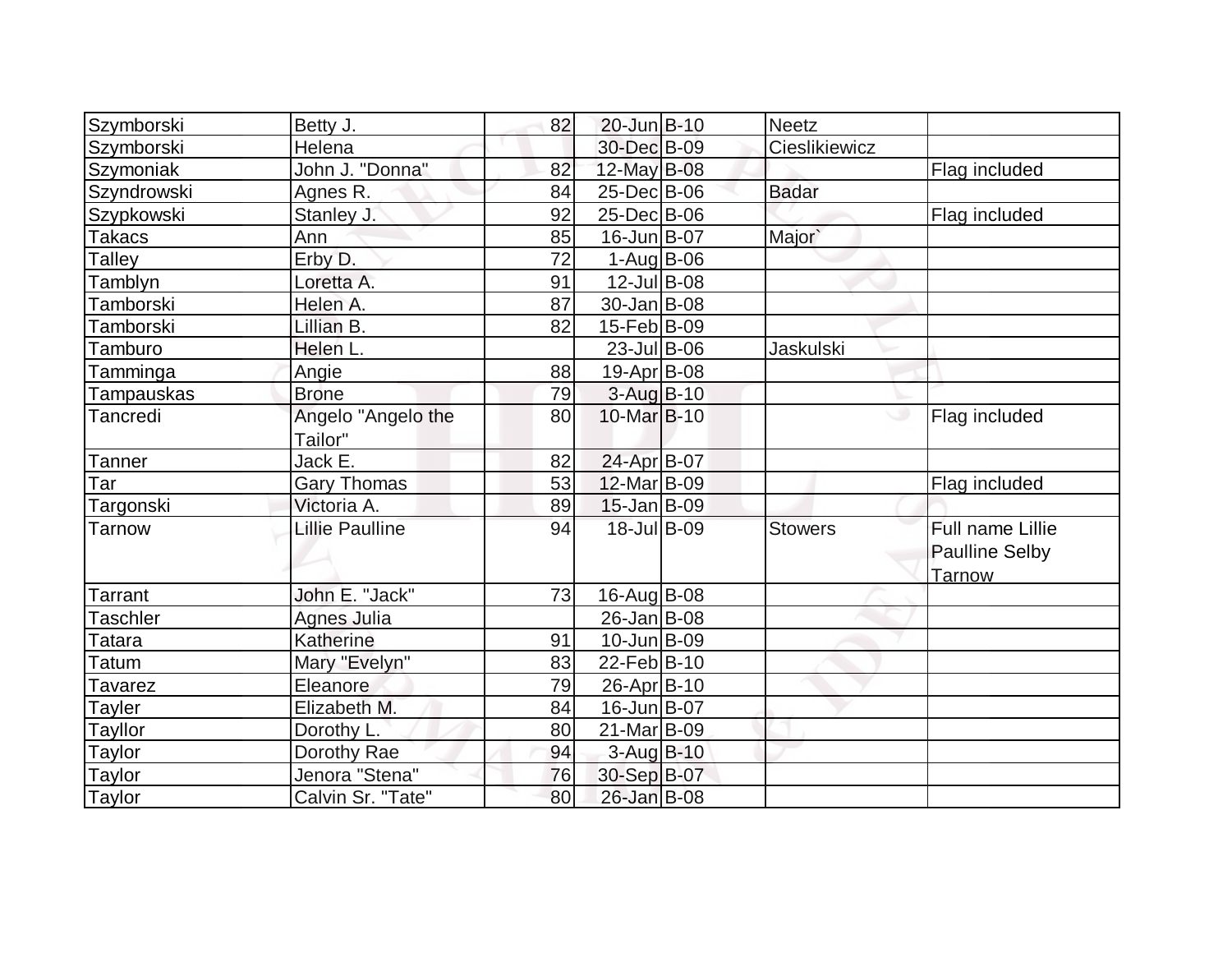| Taylor            | Claudine M.             | 74  |                           | 7-Jul B-08    |           | Ms. Claudine M.<br>Taylor / Picture |
|-------------------|-------------------------|-----|---------------------------|---------------|-----------|-------------------------------------|
| Taylor            | Michelle                | 42  | $11$ -Jan $B$ -07         |               |           | included                            |
| Taylor            | <b>Cecil DeWayne</b>    | 61  | 20-Nov B-06               |               |           |                                     |
| Taylor            | Willie Mae              |     | 15-Aug B-09               |               |           |                                     |
| <b>Taylor</b>     | <b>Michael Robert</b>   | 17  | $4-Sep B-06$              |               |           |                                     |
| Taylor            | Larry James             | 51  | 14-Oct B-07               |               |           |                                     |
|                   | "LoveBone"              |     |                           |               |           |                                     |
| <b>Taylor</b>     | Ronald W.               | 55  | 16-Oct B-09               |               |           |                                     |
| Taylor            | Lloyd D.                | 58  | $\overline{30}$ -Jul B-06 |               |           | Flag included                       |
| Taylor            | Antiwone Dywone         | 28  | 24-Aug B-09               |               |           |                                     |
| <b>Taylor</b>     | <b>Ronald Clyde</b>     | 60  | 26-Apr B-10               |               |           |                                     |
| <b>Taylor</b>     | John William Sr. "Bill" | 81  | $11-Feb B-09$             |               |           | Picture included<br>ی               |
| <b>Taylor</b>     | <b>Leonard Orrill</b>   | 79  | 5-Mar B-08                |               |           | Picture included                    |
| Taylor            | Annette M.              | 51  | $17$ -May B-10            |               |           |                                     |
| <b>Teets</b>      | Lucille H.              | 79  | $4$ -Jun $B$ -07          |               |           |                                     |
| Tegtmeyer         | Dennis                  | 60  | $12-Sep B-10$             |               |           |                                     |
| <b>Teitge</b>     | Marguerite L.           | 83  | $21$ -Jan $ B-10$         |               |           |                                     |
| Telechan          | Clarice                 | 89  |                           | $9$ -Jul B-06 |           |                                     |
| Teles             | Edward                  | 89  | $23$ -Jun $B$ -08         |               |           | Flag included                       |
| Termini           | Melvin James            | 8:5 | $12$ -Jan B-08            |               |           |                                     |
| Terpstra          | William W. "Bill"       | 94  | $4-Feb B-10$              |               |           |                                     |
| Terrazas          | Rosemary                | 62  | $22$ -May B-07            |               | Reyes     |                                     |
| <b>Terstenyak</b> | James M.                | 82  | 11-Nov B-07               |               |           |                                     |
| Tesch             | Jane H.                 | 84  | 14-Jul B-07               |               |           |                                     |
| Textor            | William J.              | 80  | $3$ -Jan B-08             |               |           | Flag included                       |
| <b>Tharp</b>      | John E.                 | 55  | 9-Apr B-07                |               |           | Flag included                       |
| Tharp             | Sibyle N.               | 86  |                           | 4-Jul B-07    |           |                                     |
| Tharp             | Martha M.               | 94  | 25-Mar B-08               |               |           |                                     |
| Thebault          | Nora G.                 | 91  | $23$ -May B-09            |               | Mattingly |                                     |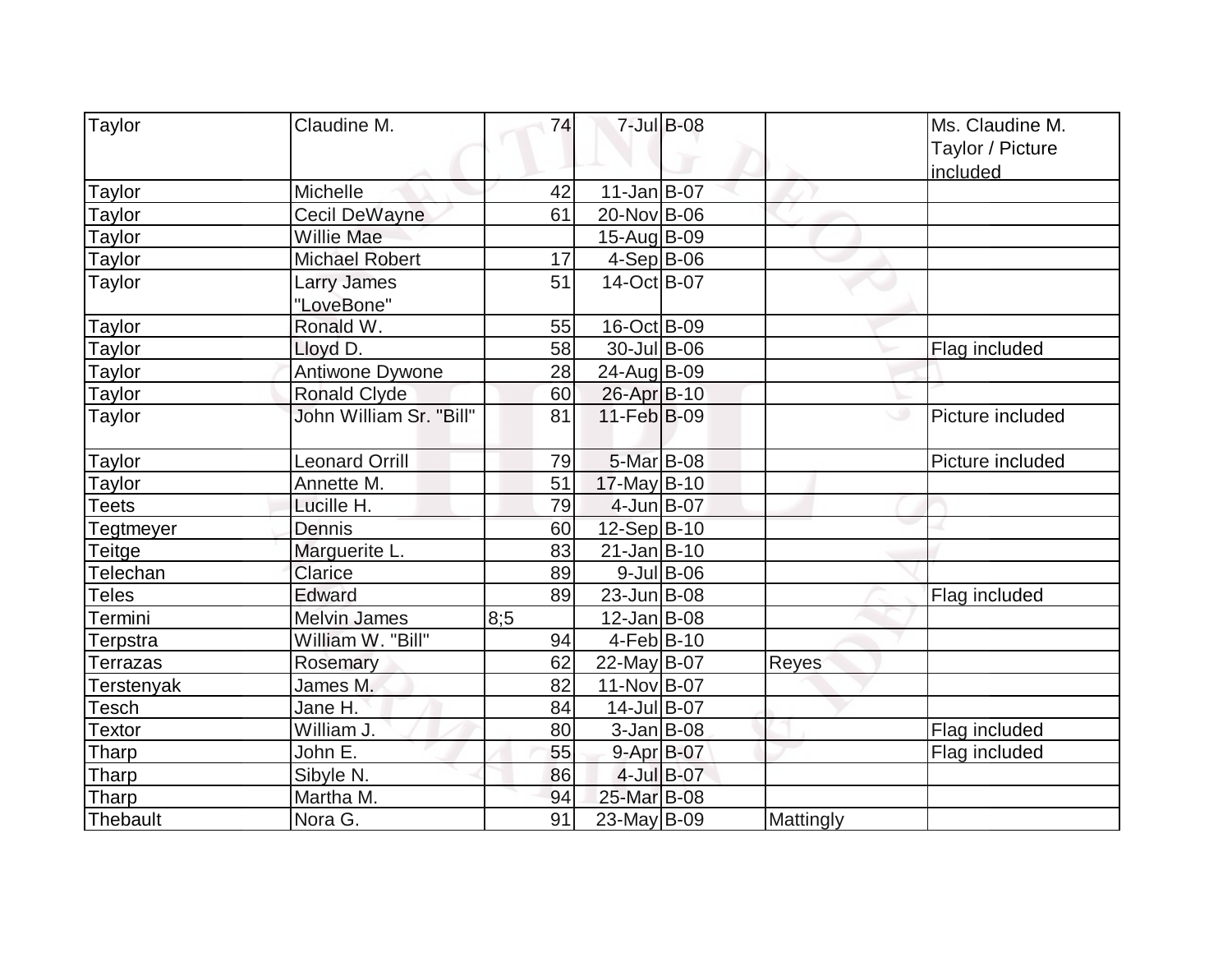| Theus         | Robert "Bubba"      | 71 | 19-Dec B-06       |                |                  |
|---------------|---------------------|----|-------------------|----------------|------------------|
| Thibault      | Dorothy A.          | 64 | $8$ -Jan B-07     | Sager          |                  |
| <b>Thiess</b> | Robert S.           | 74 | 16-May B-09       |                |                  |
| Thill         | Michael A.          | 85 | $21$ -Jun $B$ -08 |                |                  |
| Thiron        | Lois E.             | 91 | $13$ -Apr $ B-10$ |                |                  |
| Thomas        | Clarice R.          | 86 | 26-Jun B-08       |                |                  |
| Thomas        | Ralph R.            | 88 | $23$ -Jul B-06    |                |                  |
| Thomas        | Phyllis M.          | 84 | 26-Feb B-10       |                |                  |
| Thomas        | Laura P.            | 73 | 18-Jul B-09       |                |                  |
| Thomas        | Frank J.            | 79 | 25-Aug B-07       |                |                  |
| Thomas        | Lela B. "Cindy"     | 77 | 28-Jul B-07       |                |                  |
| Thomas        | Ole Mae             | 92 | 18-Aug B-07       |                |                  |
| Thomas        | Michael W.          | 41 | $4$ -Aug B-08     |                |                  |
| Thomas        | Ralph Louis Sr.     | 71 | $3$ -Jun $B$ -08  |                | Flag included    |
| Thomas        | David E.            | 75 | 21-Nov B-08       |                | Flag included    |
| Thomas        | Clarence "Hunch"    | 74 | 20-Oct B-07       |                |                  |
| Thomas        | William R. "Bill"   | 74 | $7$ -May B-07     |                | Flag included    |
| Thompson      | Otis J.             |    | 24-Mar B-10       |                |                  |
| Thompson      | Charles A.          | 79 | 24-Mar B-09       |                |                  |
| Thompson      | Dorothy M. "Dottie" | 63 | 18-Jul B-09       |                |                  |
| Thompson      | Juanita             | 77 | 28-Mar B-08       |                |                  |
| Thompson      | Philip R.           | 89 | $19$ -Aug B-08    |                |                  |
| Thompson      | George "Whitey"     | 62 | $11$ -Jun $B$ -09 |                | Flag included    |
| Thompson      | James R.            | 49 | 14-Feb B-06       |                |                  |
| Thompson      | Ashley N.           | 17 | $19-Apr$ B-08     |                | Picture included |
| Thompson      | Sandra Sue          | 59 | 27-Nov B-06       |                |                  |
| Thompson      | Veronica I. "Vicki" | 51 | $6$ -Jan B-08     |                |                  |
| Thompson      | Ann T.              | 81 | 21-Mar B-09       | <b>Stetina</b> |                  |
| Thorton       | Truman W.           | 97 | 24-Nov B-10       |                | Flag included    |
| Thorton       | Roger               | 80 | 18-Sep B-08       |                |                  |
| Thorton       | Evelyn              | 80 | 29-Apr B-08       |                |                  |
| Thrall        | Elmer E.            | 95 | $7$ -Mar $ B-07$  |                |                  |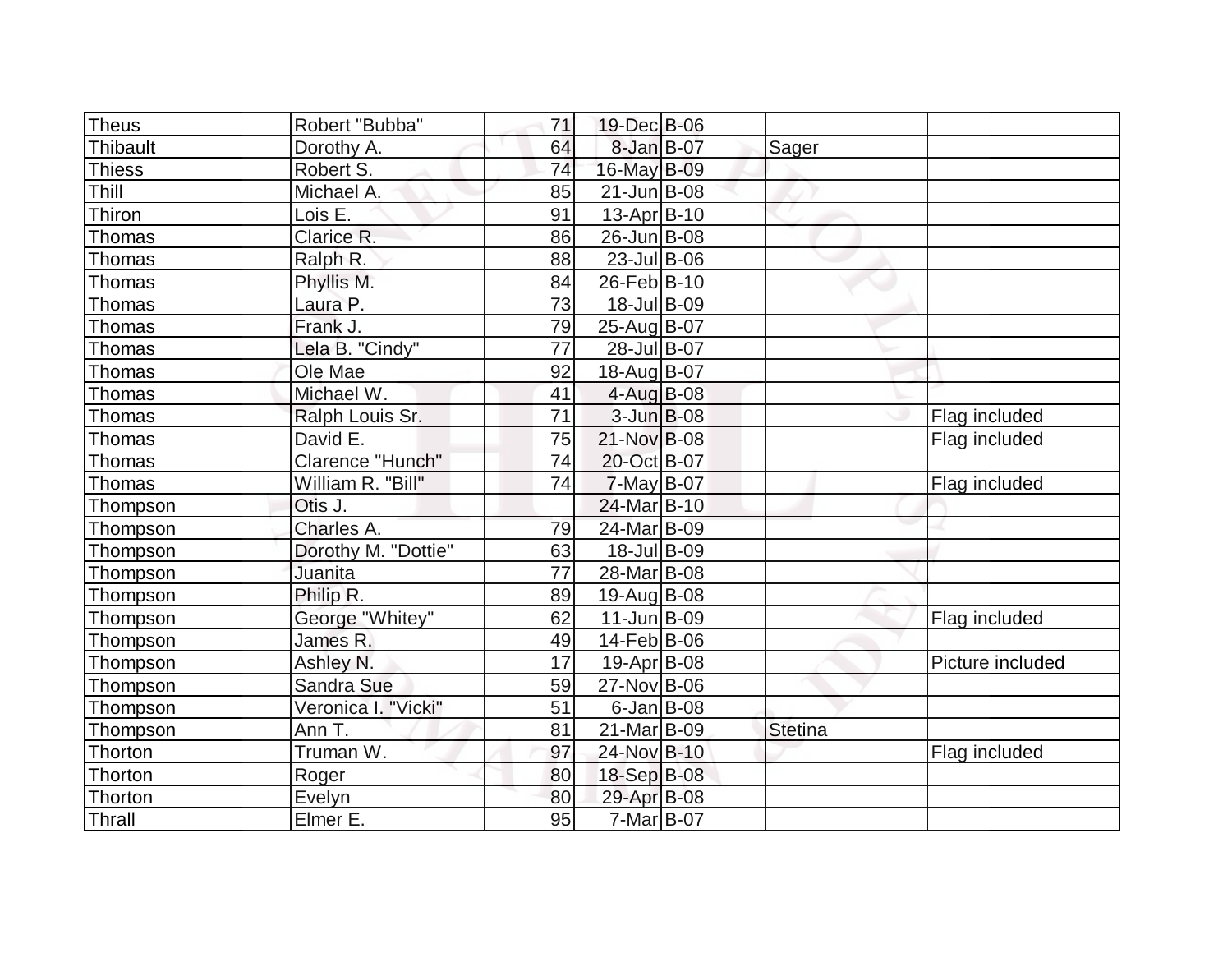| Thrawl          | Mary B.             | 91                   | $5 - Jun$ $B - 06$ |            | <b>Burnett</b> |                           |
|-----------------|---------------------|----------------------|--------------------|------------|----------------|---------------------------|
| Thrush          | Henrietta N.        | 85                   | 18-Feb B-08        |            |                |                           |
| <b>Thues</b>    | Leander J.          | 29                   | 23-Jul B-06        |            |                | Picture included          |
| Thurnes         | Thomas L.           | 63                   | $5-Feb B-06$       |            |                | Picture included          |
| <b>Tibbets</b>  | Jesse W.            | 49                   | 19-Dec B-06        |            |                | Flag included             |
| Tica            | Lucija              | 104                  | 20-Dec B-07        |            |                | Serbian cross<br>included |
| <b>Ticich</b>   | Diane J.            | 81                   | $6$ -Jan B-08      |            |                |                           |
| <b>Tiemens</b>  | <b>Roselle Kaye</b> | 68                   |                    | 8-Jul B-06 | Hoekstra       |                           |
| Tight           | Floyd M.            | 84                   | $9$ -May B-10      |            |                |                           |
| Timm            | <b>Joan Marie</b>   | 72                   | 29-Apr B-08        |            |                |                           |
| <b>Timm</b>     | <b>Bonnie</b>       | 70                   | 22-Jun B-09        |            |                |                           |
| Timmer          | William R., Rev.    | 78                   | $5$ -Dec $B$ -08   |            |                |                           |
| Timmons         | Mary Ann            | 61                   | 28-Dec B-10        |            |                |                           |
| Timmons         | Helen J.            | 84                   | 19-Mar B-10        |            | Sthal          |                           |
| Tintari         | Patricia "Patsy"    | 75                   | 24-Dec B-07        |            | Kumiega        |                           |
| <b>Tipfer</b>   | James E.            | 80                   | $4$ -Mar $ B-10$   |            |                | Flag included             |
| <b>Titko</b>    | Stephen M.          | 83                   | 24-Feb B-08        |            |                | Flag included             |
| <b>Titus</b>    | William L. "Corky"  | 59                   | $2$ -Aug $B$ -08   |            |                | Flag included             |
| <b>Tjortjis</b> | Yianni              | $13 - 1/2$<br>months | $7-Oct$ B-07       |            |                |                           |
| <b>Tkach</b>    | Anna                | 93                   | 13-Jul B-06        |            |                |                           |
| <b>Tkachik</b>  | Shirley "June"      | 75                   | $17-Feb B-10$      |            |                |                           |
| Toby            | <b>Michael</b>      | 89                   | 27-Jun B-09        |            |                |                           |
| Todd            | Helen P.            | 87                   | 14-Feb B-07        |            |                |                           |
| <b>Todd</b>     | Anthony J. "Tony"   | 50                   | $2$ -Jun $B$ -08   |            |                |                           |
| <b>Todd</b>     | Delbert G. (Granny) | 82                   | $6$ -Jun $B$ -07   |            |                |                           |
| Todd            | Eugene              | 83                   | $6$ -Mar $ B$ -07  |            |                | Flag included             |
| <b>Tokash</b>   | Sharon Lea          | 64                   | 10-May B-10        |            |                |                           |
| Tokoly          | Mary B.             | 87                   | 2-Mar B-08         |            | Bergman        |                           |
| Toland          | Leo                 | 67                   | 17-Apr B-06        |            |                |                           |
| Tolbert         | Fannie Lou "Tidd"   | 89                   | 4-Sep B-06         |            |                |                           |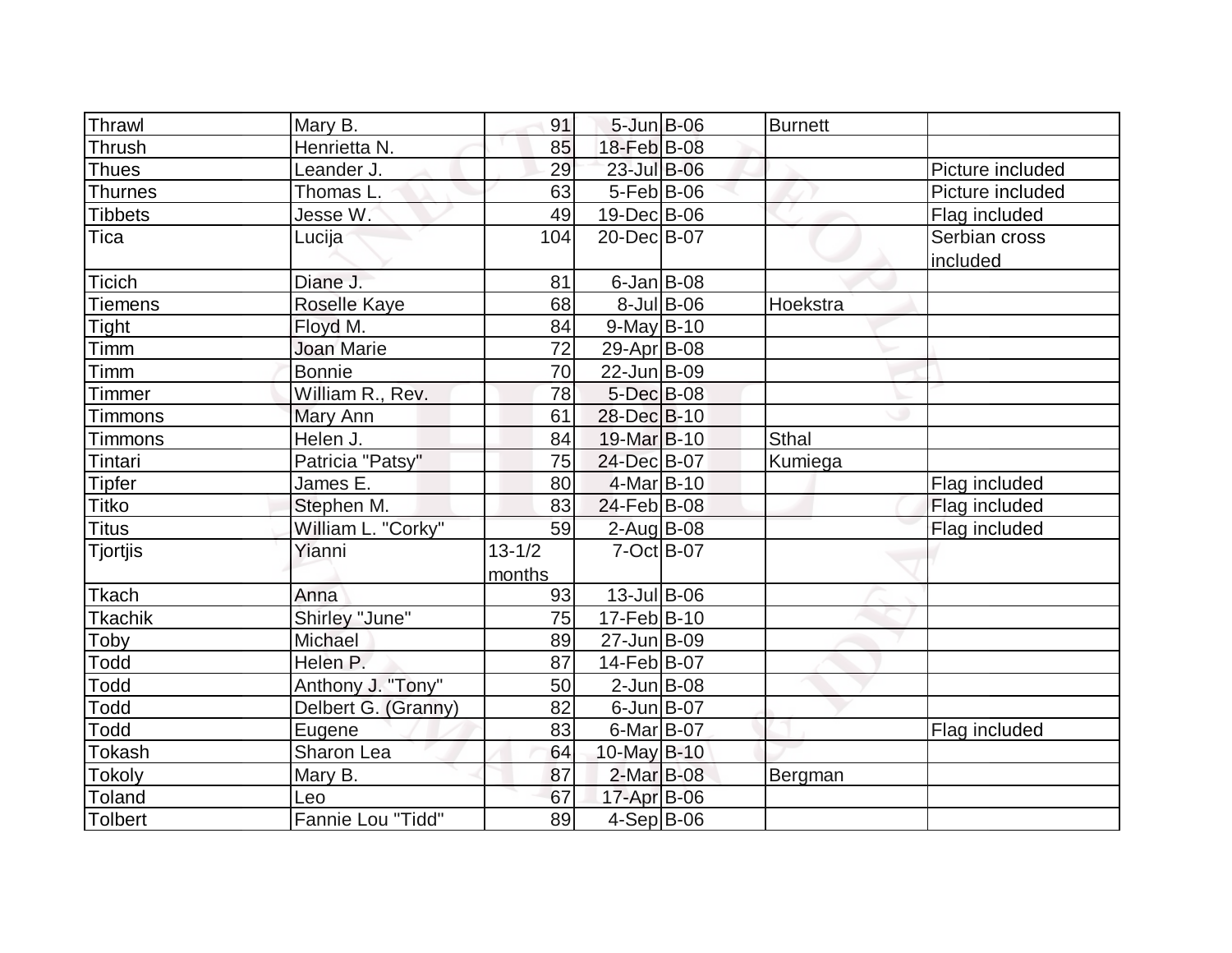| Tolin              | Michael              | 77           | 26-Jun B-08       |                   |                                                 |
|--------------------|----------------------|--------------|-------------------|-------------------|-------------------------------------------------|
| Tolle              | Ruth (Jean)          | 87           | 17-Aug B-08       |                   |                                                 |
| Toma               | <b>Gregory James</b> | 55           | $9$ -Jun $B$ -08  |                   | Dr. Gregory James<br>Toma                       |
| Tomak              | Sue M.               | 95           | 22-Dec B-10       |                   | Full name Sue M.<br>(Davis) Tomak               |
| Tomedolski         | Elizabeth            | 92           | 20-Aug B-08       | Feyesh            |                                                 |
| omera <sup>-</sup> | Joseph E.            | 81           | $12$ -Feb $ B-08$ |                   | Picture included                                |
| Tomic              | Eva                  | 75           | $21-Sep B-10$     |                   |                                                 |
| Tomko              | Joseph E.            | 76           | $15$ -Jun $B$ -10 |                   |                                                 |
| Tomko              | Eileen               | 78           | $7 - Aug$ B-07    | Toth              |                                                 |
| Tomky              | Kenneth E.           | 56           | 15-Nov B-08       |                   |                                                 |
| Tomlin             | Frank                | 82           | $1-Feb B-09$      |                   |                                                 |
| Tomlin             | Dorothy              | 85           | 15-Mar B-08       |                   |                                                 |
| Tomsic             | Scot R.              | 42           | 19-Feb B-10       |                   | Picture included                                |
| Tomsovic           | William "Bill"       | 38           | 29-Dec B-08       |                   |                                                 |
| Toomire            | Mildred Irene        | 93           | 25-Jul B-08       |                   | Full name Mildred<br><b>Irene Kiser Toomire</b> |
| Topor              | Geraldine A.         | 75           | 16-Oct B-09       | <b>Tresnowski</b> |                                                 |
| <b>Forres</b>      | Maria T.             | 80           | $31$ -May B-06    |                   |                                                 |
| Torres             | Feliciano "Felix"    | 53           | $6$ -Feb $B$ -06  |                   | Picture included                                |
| <b>Torres</b>      | David                | 54           | $24-Sep B-07$     |                   | Picture included                                |
| Torres             | Abaraham Jr.         |              | $9$ -Jan B-08     |                   |                                                 |
| Torrez             | <b>Arthur Jesse</b>  | 62           | 20-Oct B-07       |                   | Flag included                                   |
| Torrez             | Herman T.            | 81           | $2$ -Oct B-08     |                   | Flag included                                   |
| Toth               | Arlene M.            | 69           | 26-May B-07       | Rembach           |                                                 |
| Traczyk            | Lorraine P.          | 65           | $11-Oct$ B-08     | Wiak              |                                                 |
| Trager             | Laverne M.           | 67           | $11$ -Jul B-08    | Hajek             |                                                 |
| Trajkovski         | <b>Nicholas</b>      | 11<br>months | 17-Oct B-09       |                   | Cross included                                  |
| Trapka             | Louise C.            | 77           | 10-May B-10       | <b>McCauley</b>   |                                                 |
| Trapp              | John E.              | 43           | $4$ -Jan B-08     |                   |                                                 |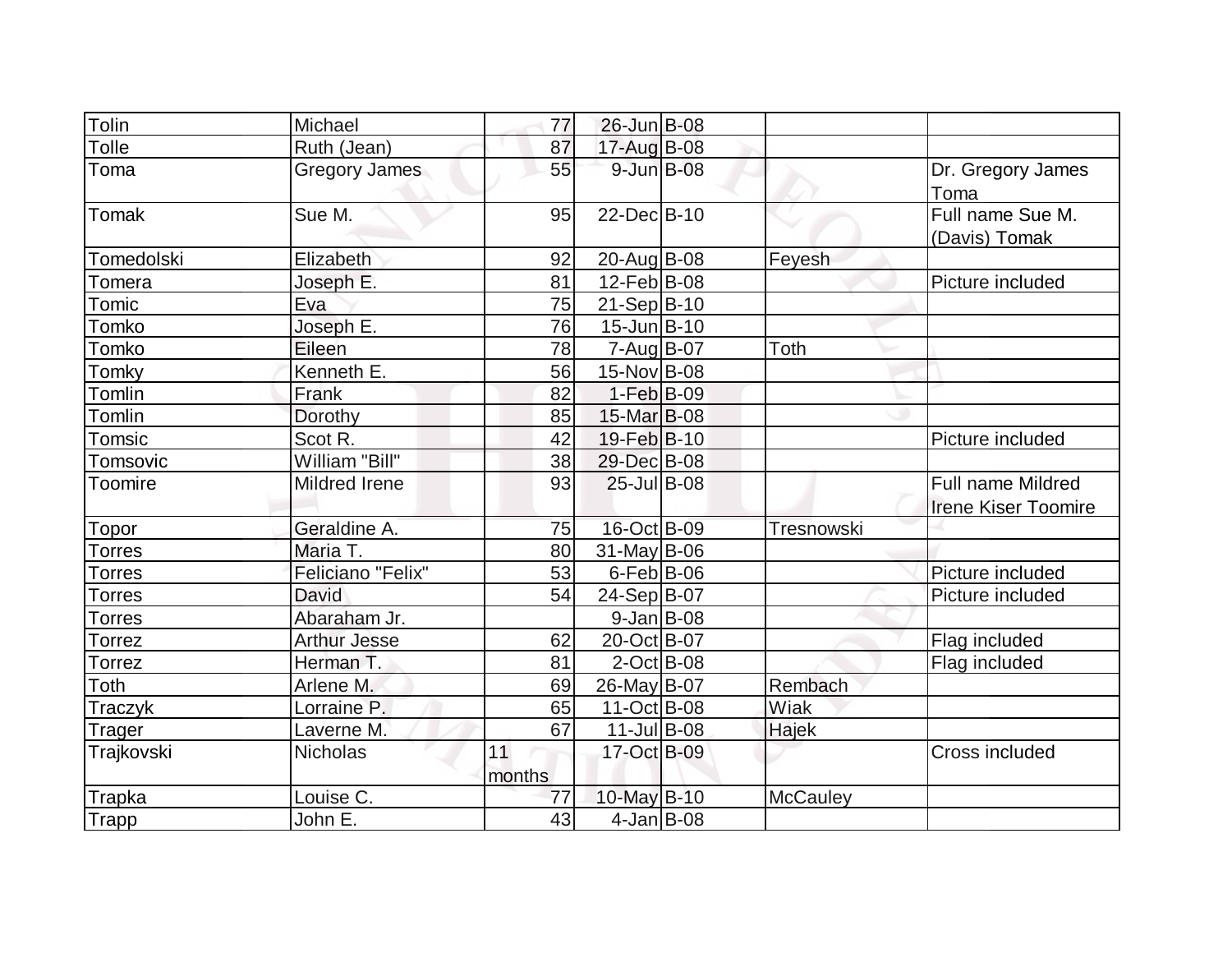| Trapp            | Carol A. "Rusty"          | 76 | 10-Dec B-08        |          |                  |
|------------------|---------------------------|----|--------------------|----------|------------------|
| <b>Trask</b>     | James Henry Jr.           | 63 | $2$ -Apr $B$ -08   |          |                  |
| <b>Tratebas</b>  | <b>Russell</b>            | 83 | 9-Aug B-08         |          |                  |
| <b>Travis</b>    | Lillie Mae "Tillie" "Ms.  |    | $15$ -Dec $B$ -10  |          |                  |
|                  | Tillie"                   |    |                    |          |                  |
| Traylor          | Helen B.                  | 86 | 18-May B-10        |          |                  |
| Trbojevic        | Vladimir "Vlado-          | 66 | $19-Apr$ B-08      |          | Cross included   |
|                  | Walter"                   |    |                    |          |                  |
| Trbovich         | Robert "Kum Bob"          | 87 | 16-Mar B-10        |          | Cross included   |
| Treadway         | Margaret                  | 77 | $19$ -May B-09     |          |                  |
| Treanor          | Marie C.                  | 88 | $22$ -Apr $ B-08 $ |          |                  |
| Treen            | <b>Herbert Lee</b>        | 73 | 18-Nov B-08        |          |                  |
| <b>Tretter</b>   | Louise                    | 86 | 27-Dec B-08        |          |                  |
| Trevino          | <b>Guadalupe "Lupito"</b> | 19 | 29-Jul B-07        |          |                  |
| Tribble          | Linda                     | 66 | 15-Feb B-09        |          |                  |
| Trinidad         | Albert "Alby"             | 38 | $7$ -Dec $B$ -08   |          |                  |
| Trinosky         | Tressa M.                 | 98 | 3-Oct B-06         |          |                  |
| Trojan           | Dorothy E.                | 85 | 8-Nov B-07         | Andreen  |                  |
| Trojnar          | Anthony (Tony)            | 85 | 5-Oct B-08         |          |                  |
| <b>Trosper</b>   | Helen J.                  | 83 | $5-Feb$ B-06       | Boardman |                  |
| Troup            | <b>Robert Ellis</b>       | 64 | $20$ -Jul B-06     |          |                  |
| Trout            | Loretta May "Granny"      | 95 | $3-Nov$ B-08       |          |                  |
|                  |                           |    |                    |          |                  |
| Trowbridge       | Melba                     | 88 | 20-Oct B-08        |          | Picture included |
| <b>Tsaruhas</b>  | Sophia                    | 80 | 19-Feb B-10        |          |                  |
| <b>Tsouchlos</b> | Kosmas "Gus"              | 84 | 10-Feb B-09        |          | Flag included    |
| <b>Tucker</b>    | Paul Jr. "Bud"            | 71 | $6$ -Mar B-07      |          |                  |
| <b>Tucker</b>    | Lloyd "Fat"               | 66 | $6$ -Jan $B$ -08   |          | Picture included |
| <b>Tucker</b>    | Martha Agnes              | 94 | 29-Dec B-08        | Smith    |                  |
| <b>Tucker</b>    | Eugene P.                 | 72 | 24-Aug B-09        |          |                  |
| <b>Tucker</b>    | Earl                      | 70 | 23-May B-09        |          |                  |
| Tucker           | Marian                    | 73 | $8-Oct$ B-08       |          |                  |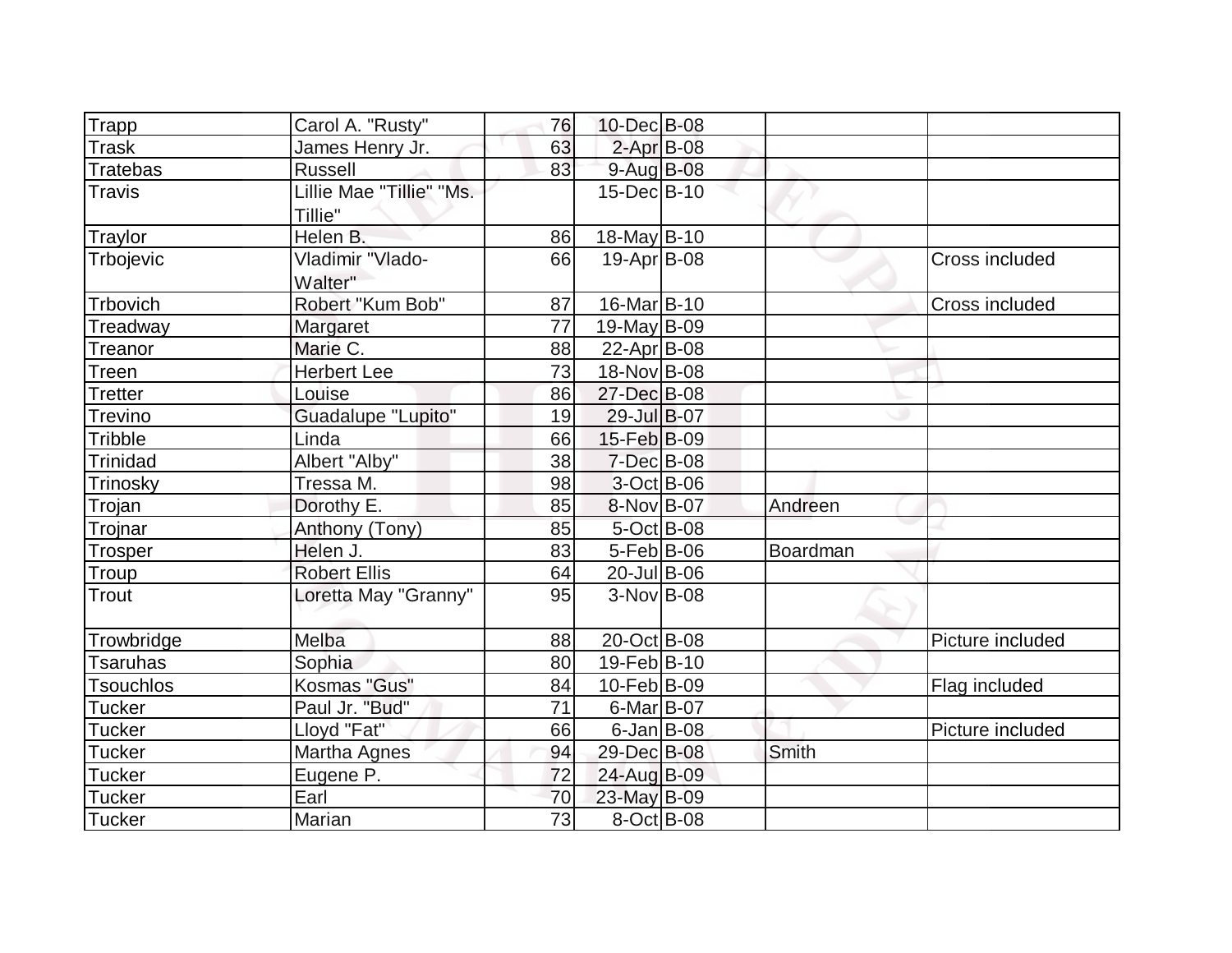| <b>Tucker</b>  | Neva A.                      |                 | 28-Sep B-09             |                 |                                      |
|----------------|------------------------------|-----------------|-------------------------|-----------------|--------------------------------------|
| Tucker         | John Edwin                   | 75              | 20-Jul B-06             |                 |                                      |
| <b>Tucker</b>  | William R. "Bill"            | 65              | 15-Mar B-08             |                 |                                      |
| Tuemler        | Elsie F.                     | 96              | 15-Dec B-10             |                 |                                      |
| Tuhy           | <b>Stefan Paul</b>           | 86              | 14-Jun B-07             |                 | Flag included                        |
| Tumbas         | George P.                    | 78              | $5-Aug B-09$            |                 | Flag included                        |
| Tumbas         | George P.                    | 78              | 26-Jul B-07             |                 |                                      |
| Tumidalsky     | Virginia A.                  | $\overline{71}$ | 27-Aug B-06             | <b>Ashcraft</b> |                                      |
| Turkstra       | Arthur R.                    | 92              | 12-Apr B-07             |                 |                                      |
| Turlay         | Florence T. "Flo"            | 84              | $16$ -Jan B-07          | <b>Bono</b>     |                                      |
| Turley         | Freddie D. "Fred"            | 61              | 29-Sep B-10             |                 | Picture included                     |
| Turner         | Genievee "Genny"             | 65              | $1-Feb B-06$            |                 |                                      |
| Turner         | Clarence L. "Lee"            | 74              | 5-Dec B-08              |                 |                                      |
| Turner         | <b>James Rachael</b>         | 61              | 23-Mar <sub>B</sub> -09 |                 |                                      |
| Turner         | Charles "Ole Cruz"           | 88              | 19-Feb B-10             |                 |                                      |
| Turpin         | Melva                        |                 | $24$ -Jul B-06          |                 |                                      |
| Turpin         | Melva R.                     | 84              | 24-Apr B-07             |                 |                                      |
| Tussey         | Helen                        | 63              | 17-Mar B-10             |                 |                                      |
| Tuttle         | James R. Sr. "Jim"           | 81              | 30-Dec B-09             |                 | Flag included                        |
| Tuttledge      | Reynold "Rennie"             | 53              | 28-Dec B-09             |                 |                                      |
| Tyburski       | Diane V.                     |                 | 15-Mar B-08             |                 |                                      |
| Tylka          | Chester F.                   | 89              | $5$ -Jan B-09           |                 |                                      |
| <b>Tynek</b>   | Frank P.                     | 76              | $11$ -Jan $ B-07$       |                 |                                      |
| Tyson          | Norman G. Sr.                | 77              | $25-Sep B-09$           |                 |                                      |
| <b>Ubik</b>    | Eleanor                      | 87              | $31$ -Jul B-06          | <b>Musial</b>   |                                      |
| Uglietti       | James G.                     | 64              | $5$ -Dec $B$ -09        |                 |                                      |
| Uhlman         | Howard R.                    |                 | 19-Dec B-06             |                 |                                      |
| <b>Uhls</b>    | <b>William Harold "Buck"</b> | 85              | $13$ -Apr $ B-10 $      |                 | Flag included                        |
| <b>Ulaszek</b> | Kevin A.                     | 25              | 27-Apr B-09             |                 |                                      |
| Ullom          | Margaret L.                  | 87              | 24-Feb B-08             |                 | Full name Margaret L.<br>Kuehl-Ullom |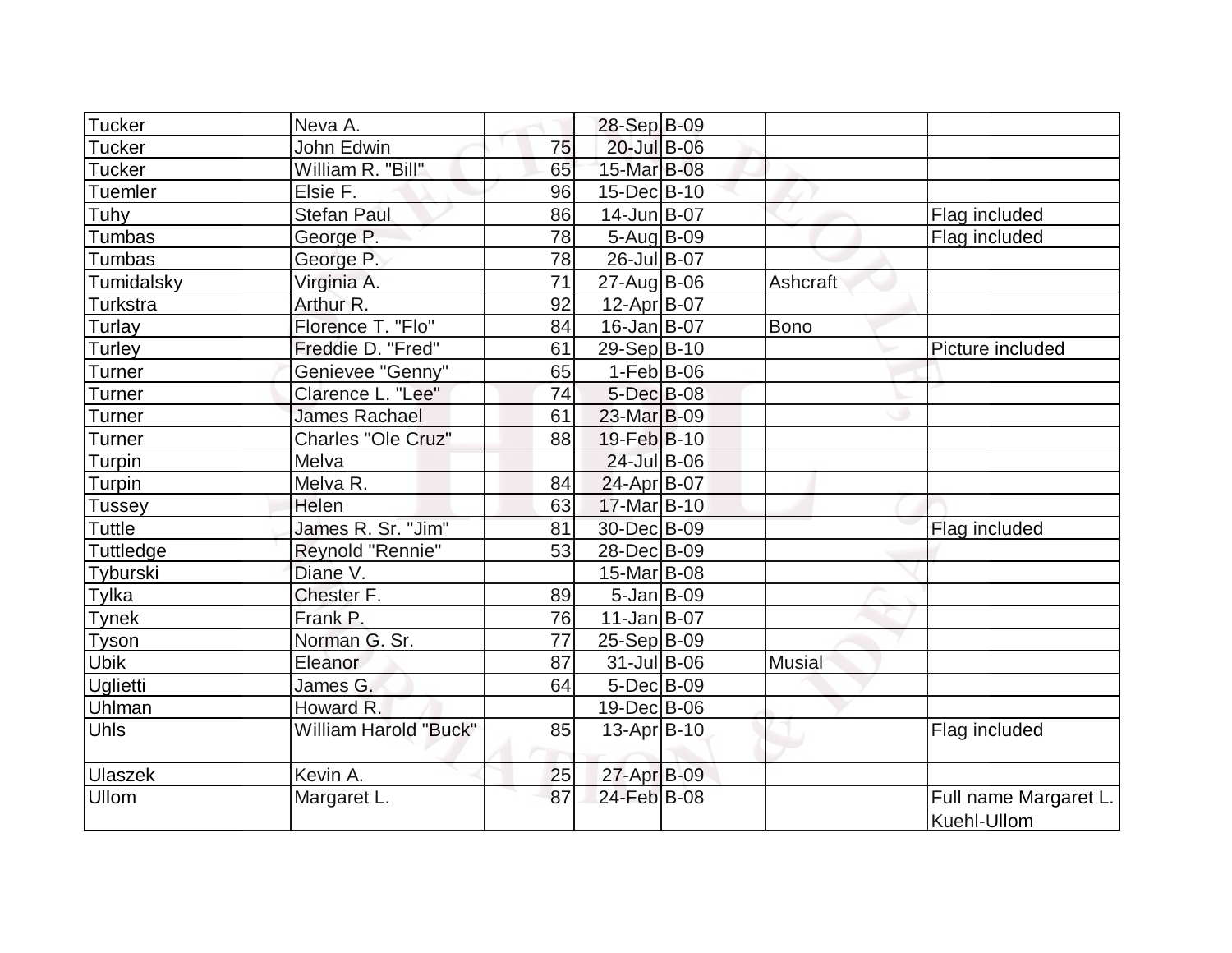| Ulsh             | Mae                    |        | $3-Feb B-07$      | Steinway  | Full name Mae Ulsh |
|------------------|------------------------|--------|-------------------|-----------|--------------------|
|                  |                        |        |                   |           | Moench             |
| Unate            | Pedro                  | 81     | 14-Dec B-10       |           | See December 10th  |
| Underwood        | <b>Michael William</b> | 41     | 24-Mar B-10       |           |                    |
| <b>Uoate</b>     | Pedro                  | 81     | 10-Dec B-08       |           | See December 14th  |
| Upchurch         | Freddie D.             | 72     | 28-Sep B-09       |           |                    |
| Upshaw           | Phillip A. Sr.         | 41     | 24-Jan B-10       |           |                    |
| Upshaw           | Lucille                | 79     | 13-Dec B-06       |           |                    |
| <b>Uranowski</b> | Mary                   | 86     | $6$ -Mar $ B$ -07 | Schuhala  |                    |
| Urban            | Jason R.               | 27     | 13-May $B-07$     |           |                    |
| Urbanik          | Josephine Mary         |        | $22$ -Jan $ B-06$ |           | Hansen             |
| Urbanik          | Genevieve W.           | 75     | 19-Feb B-10       |           |                    |
| Urbanski         | Albert "Al"            | 80     | 25-Aug B-07       |           | Flag included      |
| Urbanski         | Alice Ann              | 75     | 5-Dec B-09        |           |                    |
| Uremovich        | Robert John            | 84     | 5-Feb B-06        |           |                    |
| <b>Uridel</b>    | <b>Bryan Scott</b>     | 41     | 18-Feb B-08       |           |                    |
| <b>Urschel</b>   | Gerald W. (Dave)       |        | 13-Dec B-08       |           | Pictures included  |
| <b>Urycki</b>    | Anthony "Tony"         | 92     | $10$ -Mar $ B-10$ |           |                    |
| <b>Urzik</b>     | Josephine M.           | 89     | 22-Apr B-08       | Vidmich   |                    |
| <b>Usdowski</b>  | Sabina                 | 93     | 8-Feb B-09        | Samborski |                    |
| Utpatel          | Elizabeth J. "Libby"   | 87     | $12$ -Jan $ B-10$ |           |                    |
| <b>Uzelac</b>    | <b>Mildred</b>         |        | 22-Oct B-06       | Varichak  |                    |
| Vaca             | <b>Isabella Maria</b>  | Infant | $6$ -Feb $ B$ -07 |           |                    |
| Vaclavik         | Phillip P.             | 79     | $8$ -May $E$ -02  |           | Flag included      |
| Vaderheolf       | Wanda F.               | 64     | 26-Apr B-10       |           | Rose included      |
| Vajda            | George                 | 80     | 8-Nov B-08        |           |                    |
| Valag            | Walter J. "Wally"      | 66     | $13$ -Apr $ B-10$ |           |                    |
| Valavanis        | Tula                   | 81     | 23-Sep B-07       |           |                    |
| Valdez           | Gustavo "Gus"          | 42     | 15-Sep B-08       |           |                    |
| Valdivia         | Manuel                 | 83     | $9-Sep$ $B-08$    |           | Flag included      |
| Vale             | Lorraine K.            | 64     | 21-Feb B-08       |           | Cross included     |
| Vale             | Andrew R. "Andy"       | 34     | $6$ -Apr $B$ -11  |           | Picture included   |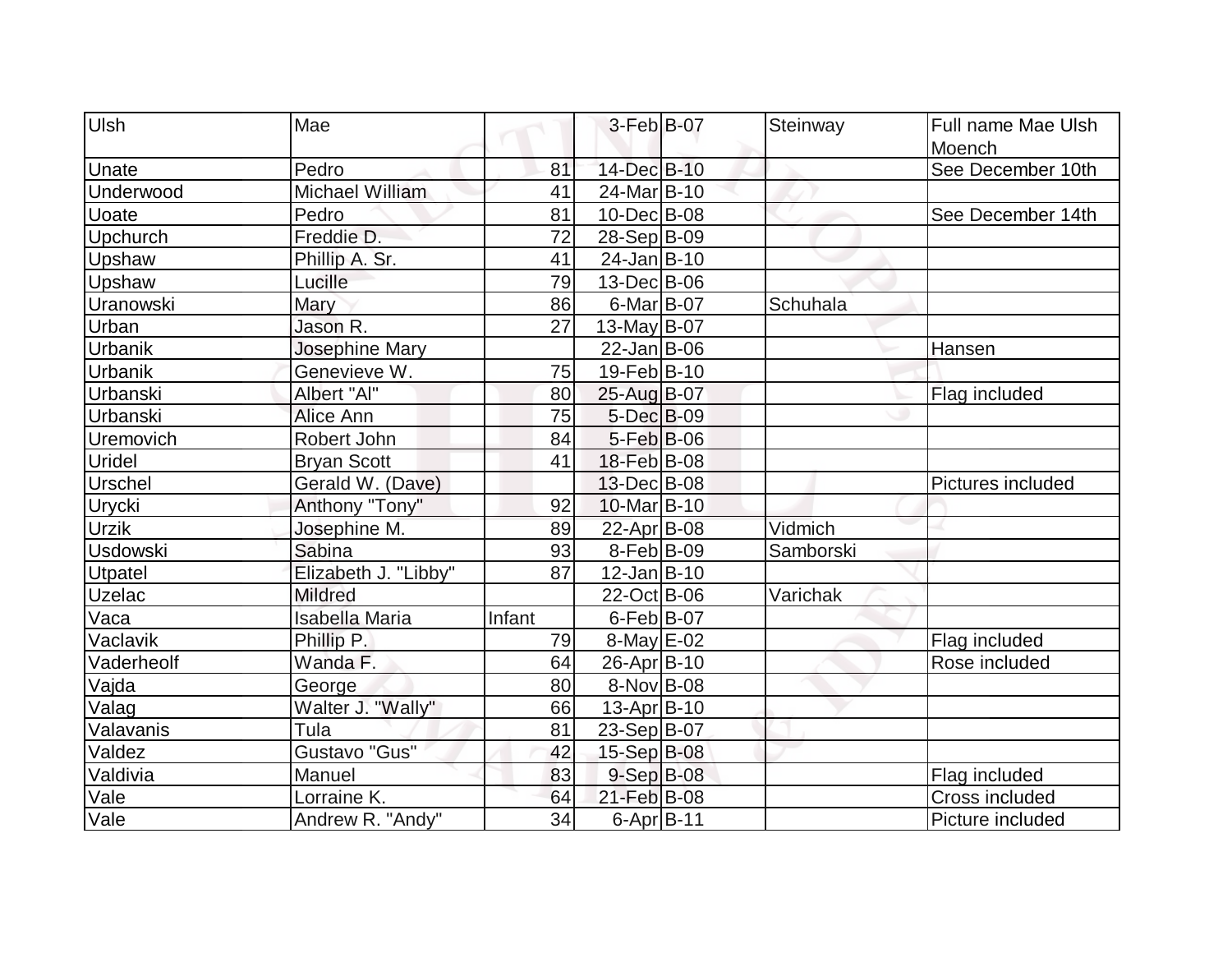| Valente        | Angelina "Lina"     | 79     | 11-Oct B-08       | Valente    |                  |
|----------------|---------------------|--------|-------------------|------------|------------------|
| Valentine      | Georgina (Georgie)  | 87     | 3-Feb B-07        |            |                  |
| Valich         | Mary Ann            | 53     | 21-Sep B-10       |            |                  |
| Valles         | <b>Blanca Iris</b>  | 59     | $26$ -Jan $ B-08$ | Lopez      |                  |
| Valonis        | John C.             | 82     | $7-Sep B-10$      |            | Flag included    |
| Van Baren      | Mark D.             | 40     | 30-May B-06       |            |                  |
| Van Blaircom   | Ruth A.             | 84     | $17 - Jan$ B-08   |            |                  |
| Van Clay       | Emma M.             | 99     | 22-Oct B-06       |            |                  |
| Van Deel       | Sally               | 83     | 24-Aug B-09       | Van Drunen |                  |
| Van Der Heiden | Donald              | 59     | 8-Mar B-08        |            |                  |
| Van Der Steeg  | Helena E.           | 96     | 21-Feb B-08       |            |                  |
| Van Der Zee    | <b>Grace Postma</b> |        | 23-Oct B-06       | Fennema    |                  |
| Van Deursen    | William L.          | 73     | 24-Apr B-07       |            | Flag included    |
| Van Drunen     | James               | 77     | 29-Jan B-08       |            | Flag included    |
| Van Dyke       | Charles M. "Bob"    | 83     | 13-Mar B-06       |            |                  |
| Van Eck        | Alice C.            | 90     | $7$ -May B-07     |            |                  |
| Van Gorp       | Mary C.             | 52     | $3$ -Jun $B$ -08  | Schab      |                  |
| Van Horssen    | <b>Nathan Davis</b> | Infant | 30-Jan B-08       |            |                  |
| Van Hyfte      | Patricia A.         | 52     | 16-Aug B-08       |            |                  |
| Van Kalker     | Carol A.            | 66     | 5-Mar B-08        | Deboer     |                  |
| Van Kley       | Frances B.          | 79     | $4$ -Jan B-08     |            |                  |
| Van Sessen     | Sarah J.            | 85     | 29-Apr B-09       |            |                  |
| Vanalstine     | <b>David Paul</b>   | 60     | 3-Mar B-08        |            |                  |
| Vance          | William M. Sr.      | 53     | $6$ -Nov $B$ -06  |            |                  |
| Vander AA      | Joan P.             | 75     | 13-Oct B-07       | Moorberg   |                  |
| Vander Meyden  | Gertrude "Gert"     | 74     | 28-Feb B-08       |            |                  |
| Vanderbilt     | Louis               | 83     | $9$ -Jun $B$ -08  |            |                  |
| Vanderbok      | Edna M.             | 70     | 15-Nov B-08       |            |                  |
| Vanderheof     | Wanday F.           | 64     | 25-Apr B-11       |            |                  |
| Vandervelde    | John                | 78     | 5-Apr B-08        |            | Flag included    |
| Vandervort     | Dorothy             | 94     | 22-Dec B-10       | Hannan     |                  |
| Vanderwall     | Dwayne R.           | 69     | 23-Nov B-08       |            | Picture included |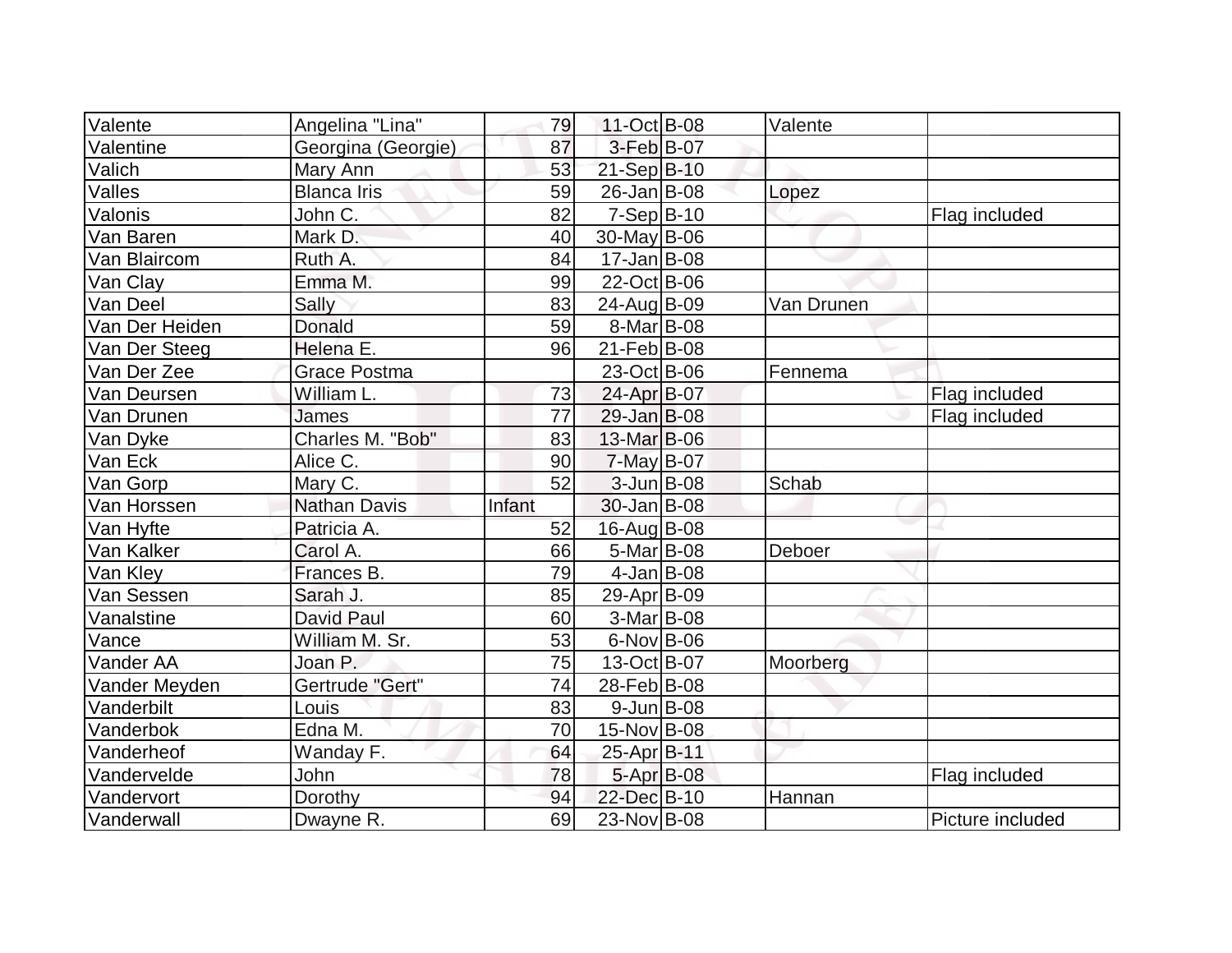| Vandeursen | Frieda                 | 77 | 31-Oct B-08               |              |                  |
|------------|------------------------|----|---------------------------|--------------|------------------|
| Vandiver   | Richard L. "Dick"      | 74 | 27-Oct B-06               |              |                  |
| Vanhorssen | Loretta A.             | 99 | 26-Dec B-09               |              |                  |
| Vannest    | William Ernest,        | 92 | 10-Nov B-07               |              |                  |
|            | Reverend               |    |                           |              |                  |
| Vanover    | James R.               | 51 | 20-Dec B-10               |              |                  |
| Vansak     | Irene                  | 88 | $7-Sep B-10$              | Revers       |                  |
| Varella    | Joseph                 | 76 | $\overline{17}$ -Oct B-09 |              | Flag included    |
| Vargo      | Gregory                | 23 | $6$ -Feb $ B$ -07         |              | Picture included |
| Vargo      | Kathryn                | 90 | 22-Jun B-09               | Stefanich    |                  |
| Varichak   | <b>Anne Marie</b>      | 56 | $7-Feb B-07$              | <b>Stark</b> |                  |
| Varkalis   | Charles A. Jr. "Chuck" | 69 | 24-Feb B-08               |              |                  |
|            | "N9SHD"                |    |                           |              |                  |
| Vasquez    | Artemio Z.             | 57 | $23$ -Jan $B$ -07         |              |                  |
| Vasquez    | Arthur Sr.             | 81 | 23-Aug B-08               |              | Picture included |
| Vasquez    | Ruben R. Sr.           | 84 | 16-Apr B-07               |              |                  |
| Vaughn     | Kenneth G.             | 89 | 26-Jul B-07               |              |                  |
| Vaughn     | Regina J.              | 47 | $7-Feb B-07$              |              |                  |
| Vaughn     | Mary F.                |    | $3-Feb B-07$              |              |                  |
| Vaughn     | James $\sqrt{ }$ .     | 87 | 30-Jul B-06               |              |                  |
| Vaught     | Kenneth E.             | 86 | $5 - Jun$ $B - 06$        |              | Flag included    |
| Vaupel     | Daniel                 | 25 | 19-Feb B-10               |              |                  |
| Veal-Magee | <b>Adrian</b>          | 56 | $19$ -Jul B-08            |              |                  |
| Vegh       | Goldie                 | 80 | 19-Feb B-10               |              |                  |
| Veith      | William H.             | 82 | $15$ -May B-06            |              | Flag included    |
| Vela       | Gloria A.              | 67 | 18-Aug B-07               | Cruz         |                  |
| Velez      | Orlando                | 40 | $2$ -Jun $B$ -08          |              |                  |
| Vellegas   | Robert D. "Bob"        | 72 | $8-Feb B-09$              |              |                  |
| Velo       | Audrey A.              | 75 | 6-Feb B-07                | Linn         |                  |
| Ventura    | Virginia A.            | 84 | 10-Feb B-08               |              |                  |
| Ventura    | Matthew A.             | 83 | 12-Dec B-08               |              | Flag included    |
| Verduzco   | Manuel Sr., "Pelon"    | 76 | 22-Oct B-07               |              |                  |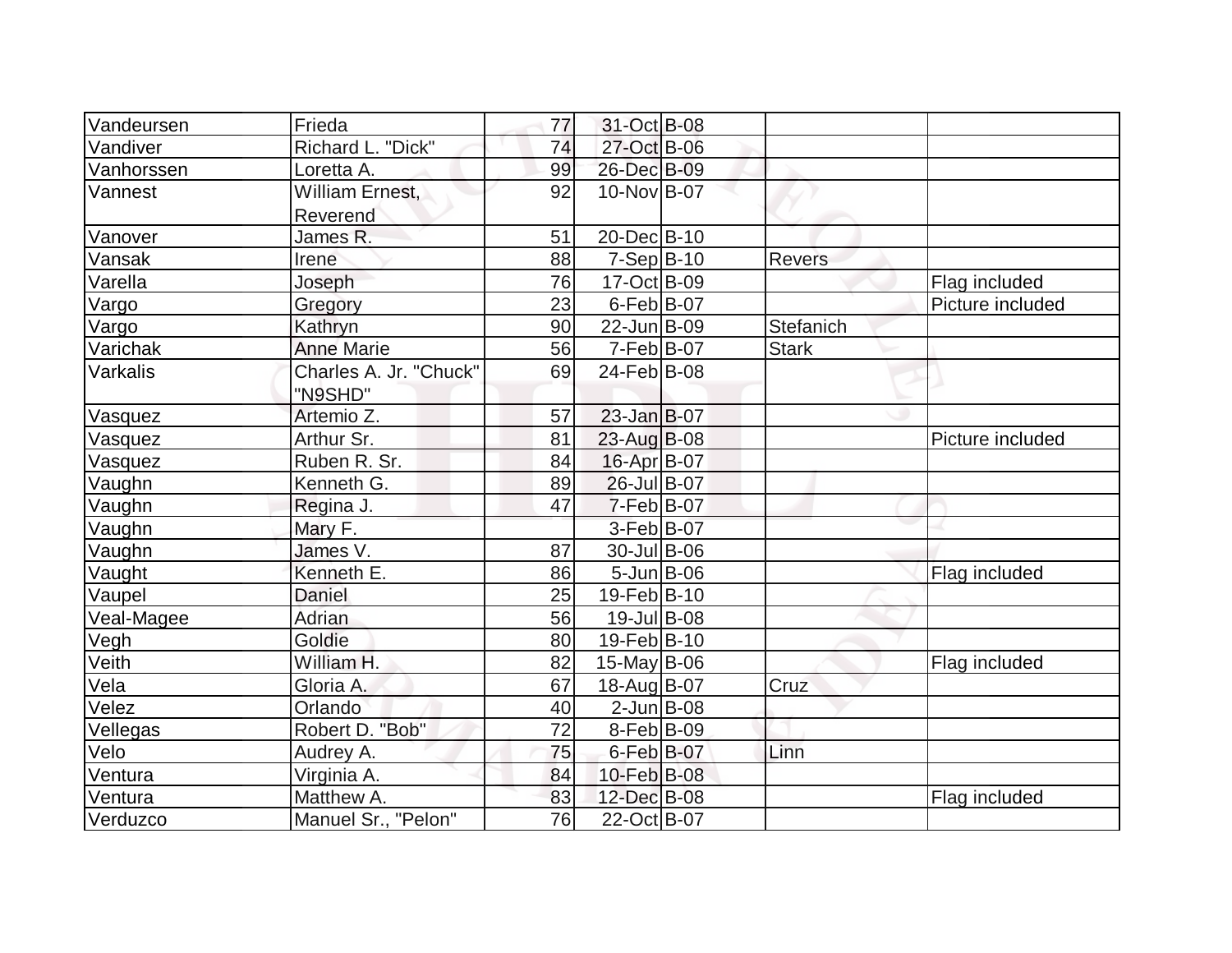| Verhoek         | Wesley John            | 79  | $9$ -Mar $B$ -12   |               |                  |
|-----------------|------------------------|-----|--------------------|---------------|------------------|
| Verhoek         | John Wesley            | 79  | 7-Mar B-09         |               |                  |
| Verhulst        | Arie                   | 73  | 19-Apr B-08        |               | Flag included    |
| Vernarsky       | Helen R.               | 76  | $6$ -Dec $B$ -09   |               |                  |
| Vernon          | Maxine                 | 92  | $13$ -Apr $ B-10$  |               |                  |
| Verplank        | Mildred M.             | 92  | 29-Sep B-10        |               | Picture included |
| Versal (VrcelJ) | George                 | 79  | 19-Sep B-10        |               |                  |
| Versteeg        | Cornelius              |     | 13-May $B-07$      |               |                  |
| Veslocki        | Margaret M.            | 85  | $5$ -Jul $B$ -06   |               |                  |
| <b>Vickers</b>  | Frances R.             | 78  | 23-Oct B-08        | Kroush        |                  |
| Vickery         | Shirley P.             |     | $8$ -Dec $B$ -10   |               |                  |
| Vickrey         | John P.                | 84  | 24-Mar B-10        |               |                  |
| Vickroy         | Ruth L.                | 83  | 3-Sep B-06         |               |                  |
| Victor          | Marie                  |     | $2$ -Jun $B$ -08   |               |                  |
| Vidal           | Dorotea                | 102 | $4$ -May B-10      |               |                  |
| Vidimos         | Robert J.              | 75  | 11-May B-10        |               | Cross included   |
| Vidimos         | Alfred S.              | 73  | 10-Dec B-08        |               |                  |
| Viland          | <b>Milton Marshall</b> | 90  | $15$ -Apr $ B$ -08 |               | Flag included    |
| Villa           | John S.                | 41  | $4$ -Jan B-08      |               |                  |
| Villarreal      | Mary Etta              | 77  | 16-Dec B-08        |               |                  |
| Villarreal      | Ofelia                 | 74  | 12-Nov B-06        |               | Picture included |
| Villarruel      | Luz                    | 77  | $1-Jan B-10$       |               |                  |
| Villegas        | Juanita                | 53  | 26-Jul B-07        |               | Picture included |
| Vincent         | Margie A.              | 71  | $1-May B-07$       |               |                  |
| Vincent-Vitoux  | Abbie                  |     | $3$ -Jul B-06      |               |                  |
| Vinzani         | Teresa <sub>M.</sub>   | 76  | 30-Jun B-08        | Federic       |                  |
| Virgil          | Victoria               | 85  | $3-Mar$ B-08       | <b>Torres</b> |                  |
| <b>Vitoux</b>   | Abbie                  |     | $3$ -Jul B-06      |               | Full name Abbie  |
|                 |                        |     |                    |               | Vincent-Vitoux   |
| Vladika         | Mary A.                | 86  | 18-Feb B-08        |               |                  |
| Vlassopoulos    | John                   | 83  | 16-Nov B-10        |               | Cross included   |
| Vlietstra       | Herbert                | 61  | 30-Mar B-10        |               |                  |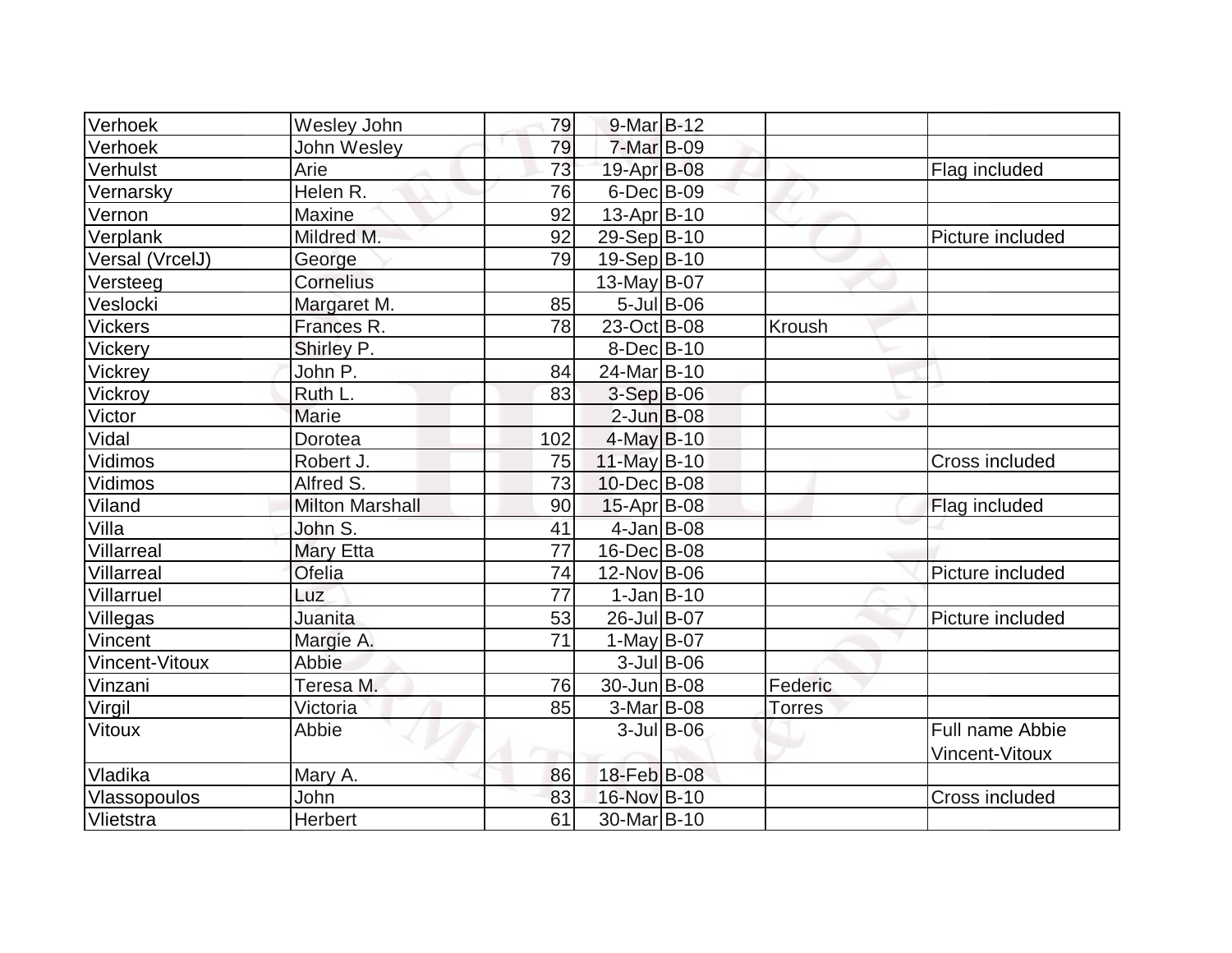| Vlietstra    | Genevieve "Neif"     | 82 | 12-Dec B-08       |                |                  |
|--------------|----------------------|----|-------------------|----------------|------------------|
| Vode         | Michael              | 88 | $3$ -Dec $B$ -06  |                |                  |
| Vogan        | Katherine F. "Kay"   | 89 | $1-Sep$ B-06      |                |                  |
| Vogt         | Muriel A.            | 70 | 19-Nov B-06       | Crowel         |                  |
| Vogt         | Kevin                | 48 | 26-Jun B-08       |                |                  |
| Volcsko      | David A.             | 58 | 17-Dec B-07       |                | Picture included |
| Volk         | <b>Leonard Louis</b> | 94 | $5-Feb$ B-06      |                |                  |
| Vollbrecht   | Vernon               | 72 | 21-Nov B-08       |                |                  |
| Von Huben    | Jeffrey              | 39 | 14-Jun B-07       |                |                  |
| Vonborstel   | Katherine R.         | 81 | 24-Nov B-09       |                |                  |
| Vonderheide  | <b>Marie</b>         | 86 | 13-May $B-07$     |                |                  |
| Vondorkovich | Joseph Jr.           | 65 | 17-Jul B-07       |                |                  |
| Voorhis      | Kenneth L.           | 67 | $2-Sep B-08$      |                | Picture included |
| Vottero      | Frances              | 74 | $7$ -Jan $B$ -08  |                |                  |
| Vottero      | John J.              | 76 | 12-Feb B-08       |                |                  |
| Vourazeris   | John                 | 78 | $12$ -Jun $B$ -06 |                |                  |
| Vrabel       | Dorothy L.           | 71 | 20-May B-07       | Schab          |                  |
| Vrlich       | Julia "Jo"           |    | 20-Sep B-08       | <b>Jaksich</b> | Cross included   |
| Vrlich       | Hazel R.             | 86 | 14-Apr B-10       | <b>Baker</b>   |                  |
| Vrtikapa     | <b>Judith Ann</b>    | 65 | 28-Dec B-10       | Cogley         |                  |
| Vuckov       | Helen                | 87 | 24-Nov B-10       | Golaszewski    |                  |
| Vuckov       | Helen                | 87 | 25-Nov B-08       | Golaszewski    |                  |
| Vukovich     | Phillip L.           | 84 | 23-Mar B-09       |                |                  |
| Vulinovic    | Draginja "Dorothy"   | 84 | $7$ -May B-07     |                | Cross included   |
| Vyhnanek     | Craig J. Sr.         | 61 | $19-Apr$ B-08     |                |                  |
| Wacnik       | Matthew              | 84 | 17-Nov B-07       |                |                  |
| Waddle       | Dorothy Bell         |    | $29$ -May B-06    | Clark          |                  |
| Wade         | Oscar P. "Paul"      | 86 | $5$ -Oct B-08     |                | Picture included |
| Wagenhauser  | Leroy W.             | 72 | 27-May B-08       |                |                  |
| Wagner       | Leonora M. "Lee"     | 86 | 15-Apr B-08       |                |                  |
| Wagner       | Thomas J.            | 80 | 22-Dec B-11       |                |                  |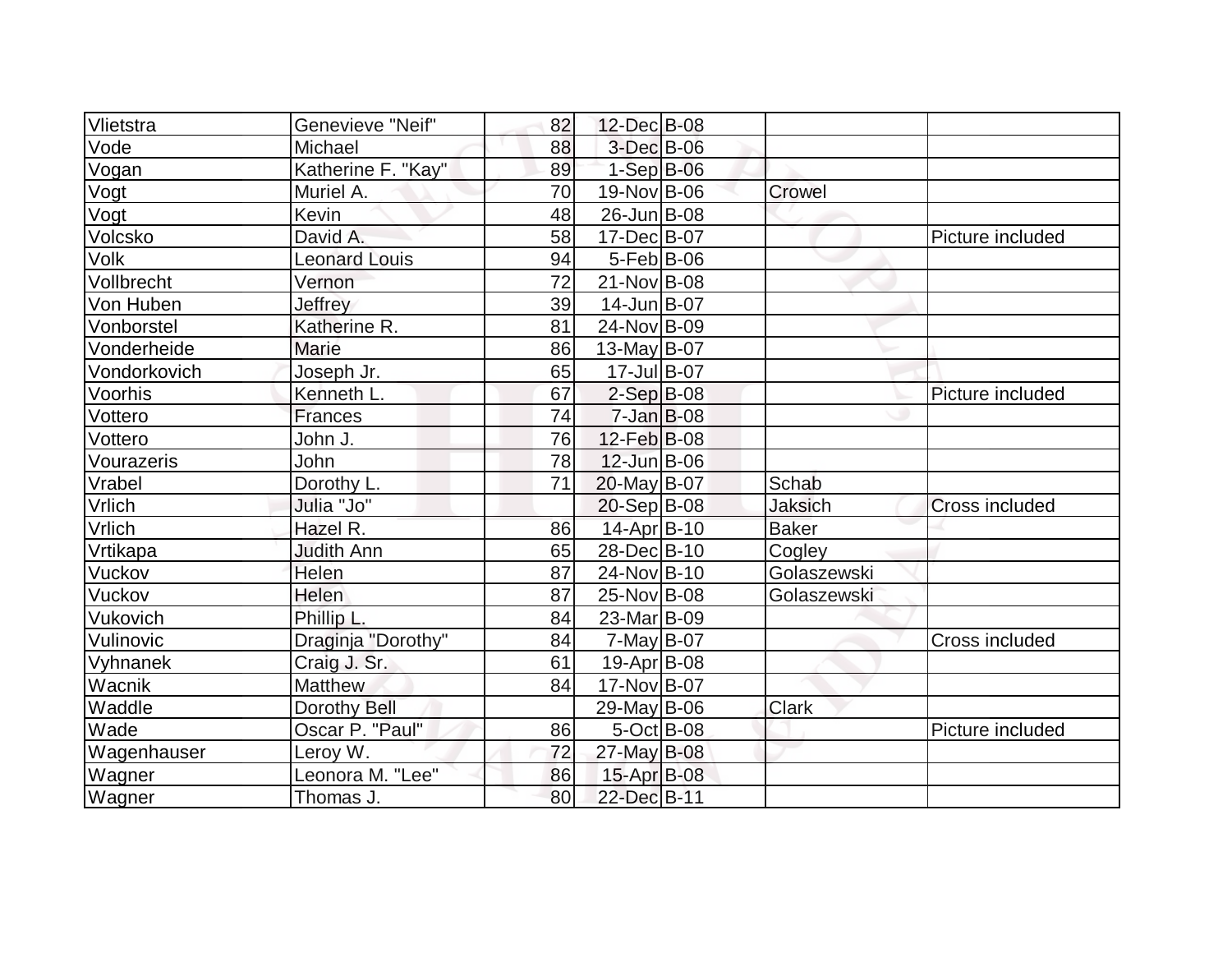| Wagner          | Berniece O.            | 93 | 6-Oct B-08        |                 | <b>Full name Berniece</b> |
|-----------------|------------------------|----|-------------------|-----------------|---------------------------|
|                 |                        |    |                   |                 | O. (Collins) Wagner       |
| Wagner          | Paul P.                | 81 | 10-Apr B-07       |                 | Flag included             |
| Wagner          | <b>Betty June</b>      | 58 | $9-May B-10$      | <b>Belcher</b>  | Full name Betty June      |
|                 |                        |    |                   |                 | <b>Ellet Wagner</b>       |
| Wagner          | Leo                    | 75 | $21$ -Jun $ B-08$ |                 | Flag included             |
| Wagner          | Verda Ellen            | 97 | $23$ -Jul B-06    |                 |                           |
| Wagner          | Darven S. Jr.          | 62 | 16-Jan B-07       |                 |                           |
| Wagner          | <b>Delores</b>         | 85 | 12-Dec B-08       |                 |                           |
| Wahlman         | Kevin Mark "Red"       | 47 | $12$ -Jun $B$ -06 |                 |                           |
| Walczak         | Bryan M.               | 17 | 17-Mar B-10       |                 |                           |
| Walczak         | Josephine              | 90 | 20-Feb B-07       | <b>Boilek</b>   |                           |
| Walden          | Violet                 | 79 | 28-Oct B-07       |                 |                           |
| Waldron         | Jethro "Pappy"         | 80 | 16-Oct B-09       |                 |                           |
| Walenczykiewicz | Violette "Dolly"       | 77 | 28-Nov B-06       | Piekarczyk      |                           |
| Walker          | Agnes M.               | 98 | $4$ -Dec $B$ -07  |                 |                           |
| Walker          | <b>Florence Arlene</b> | 83 | 28-Nov B-06       | <b>Deverick</b> |                           |
| Walker          | Kendrell S. "Kenny"    | 68 | 13-Jul B-06       |                 |                           |
| Walker          | Philip J.              |    | 18-Nov B-08       |                 | Flag included             |
| Walker          | Robert W.              | 83 | 24-May B-09       |                 | Flag included             |
| Walker          | Robert Winston Sr.     | 83 | 23-May B-09       |                 |                           |
| Walker          | Dale Glenn             | 56 | $2$ -Mar $ B-08$  |                 | Flag included             |
| Walker          | Robert Findley Sr.     | 80 | 15-Mar B-08       |                 |                           |
| Walker          | Lillie P.              | 82 | $5$ -Dec $B$ -09  |                 |                           |
| Walker          | Nancy Jo               | 52 | 16-Feb B-11       | Hatch           |                           |
| Walker          | Margaret Martha "Tot"  | 96 | $9-Feb B-11$      | Long            |                           |
| Walker          | <b>Billy Russell</b>   | 76 | 5-Nov B-06        |                 | Cross included            |
| Walker          | <b>Florence Arlene</b> | 83 | 19-Nov B-06       | <b>Deverick</b> |                           |
| Walkowiak       | Theresa H. "Terry"     | 84 | 5-Apr B-08        |                 |                           |
| Walkowski       | Colette                | 62 | 20-Jan B-10       |                 |                           |
| Wall            | Teddy L.               | 65 | $21$ -Jun $B$ -08 |                 |                           |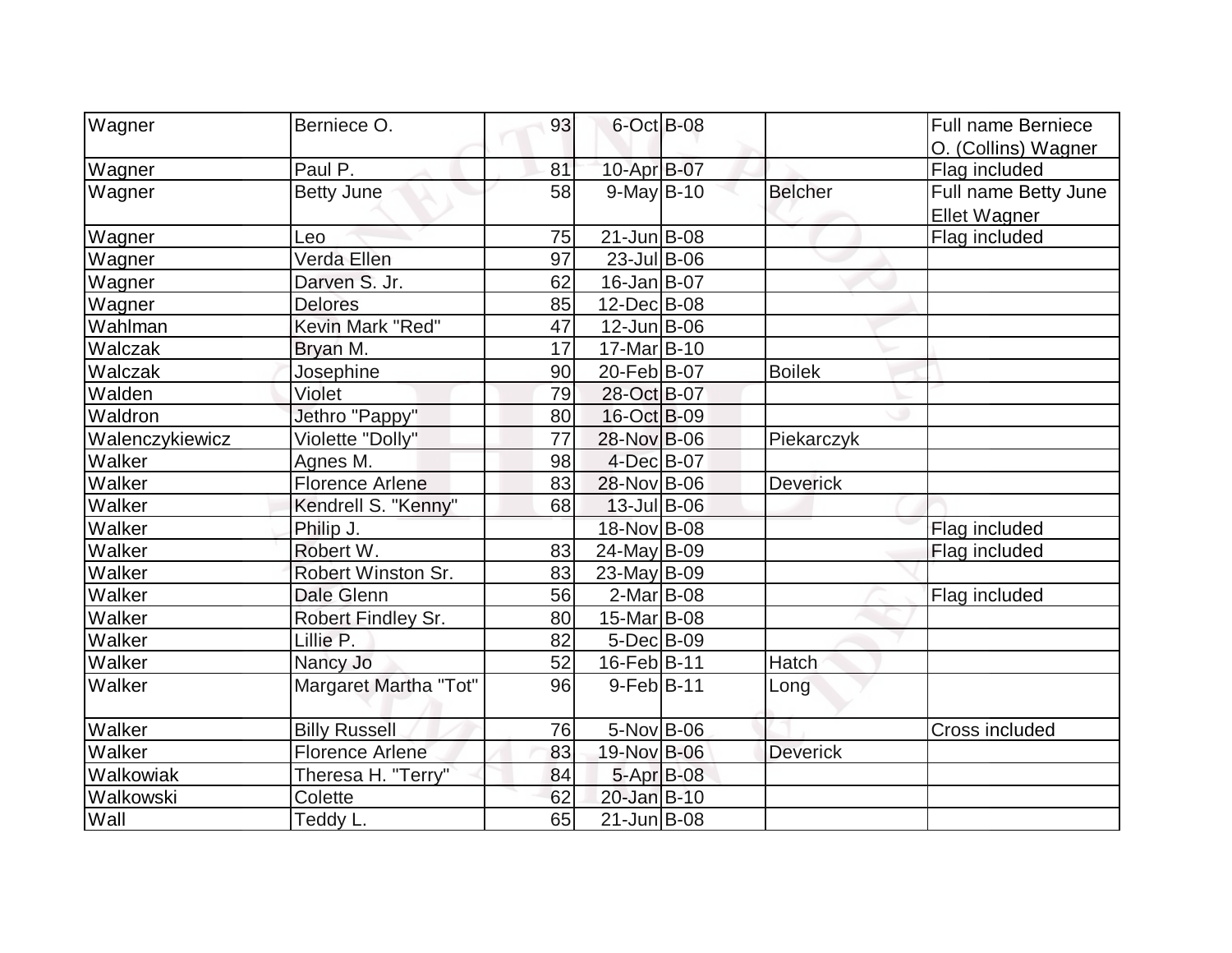| Wall           | William T. "Bill"   | 49              | 22-Dec B-10       |               |               |                                                                  |
|----------------|---------------------|-----------------|-------------------|---------------|---------------|------------------------------------------------------------------|
| Walla (Wallya) | Joseph J.           | 93              | 16-Mar B-10       |               |               |                                                                  |
| Wallace        | Margaret Jean       | 88              | 6-Mar B-06        |               | Hibschman     | Ful name Margaret<br>Jean Nelson<br>(Wallace)                    |
| Wallace        | Lori S.             | 44              | $8$ -Jun $ B-10$  |               | Hotter        |                                                                  |
| Wallace        | John A. "Big John"  | 66              | 25-Apr B-11       |               |               |                                                                  |
| Wallace        | Nancy A.            | 69              | 8-Aug B-09        |               |               |                                                                  |
| Walley         | Charles W.          | 73              | $25 - Jan$ B-10   |               |               |                                                                  |
| Wallis         | Arthur A. "Jim"     | 78              | $6$ -Jan $B$ -08  |               |               |                                                                  |
| Walro          | Helen T.            | 82              | $1-Mar$ B-07      |               | Thompson      |                                                                  |
| Walsh          | Terrance J.         | 66              | $31$ -Jul B-07    |               |               |                                                                  |
| Walsh          | Harold T. "Bud"     | 90              | 22-Nov B-10       |               |               |                                                                  |
| Walsh          | <b>Irene Marie</b>  | 30              | 10-Apr B-07       |               | Taylor        |                                                                  |
| Walter         | <b>Wayne Marion</b> | 91              | 16-Feb B-11       |               |               |                                                                  |
| Walter         | Louis George        | 70              | 18-Mar B-08       |               |               |                                                                  |
| Walter         | Louis Jr.           | $\overline{77}$ |                   | $2$ -Jul B-05 |               |                                                                  |
| Walters        | <b>Maureen Sue</b>  | 47              | $23$ -Aug B-08    |               |               | <b>Maureen Sue Starr</b><br><b>Walters / Picture</b><br>included |
| Walters        | Laura               | 90              |                   | $1-Apr$ B-08  |               |                                                                  |
| Walzak         | Bill                | 47              | 14-Aug B-06       |               |               |                                                                  |
| Wampler        | Beverly M.          | 66              | $2$ -Aug $B$ -08  |               |               |                                                                  |
| Wandel         | Ronald S.           | 50              | $13$ -Jan $ B-07$ |               |               |                                                                  |
| Wandel         | Lottie A.           | 82              | $23$ -Jul B-06    |               | Gorczyca      |                                                                  |
| Wandrowski     | Frances M. "Fran"   | 79              | $4-Apr$ B-07      |               | <b>Bogusz</b> |                                                                  |
| Wandy          | Robert A.           | 87              | $3-Feb B-08$      |               |               |                                                                  |
| Wangrin        | Delphine            | 79              | 24-Jul B-06       |               | <b>Furtek</b> |                                                                  |
| Ward           | Gerald W.           | 79              | 17-Mar B-10       |               |               | Flag included                                                    |
| Ward           | Daniel John         | 54              | 25-Dec B-06       |               |               |                                                                  |
| Wardell        | Patrick J.          | 49              | 16-Aug B-08       |               |               |                                                                  |
| Wardrop        | Samuel Dempster     | 89              | $8$ -Jun $B$ -10  |               |               |                                                                  |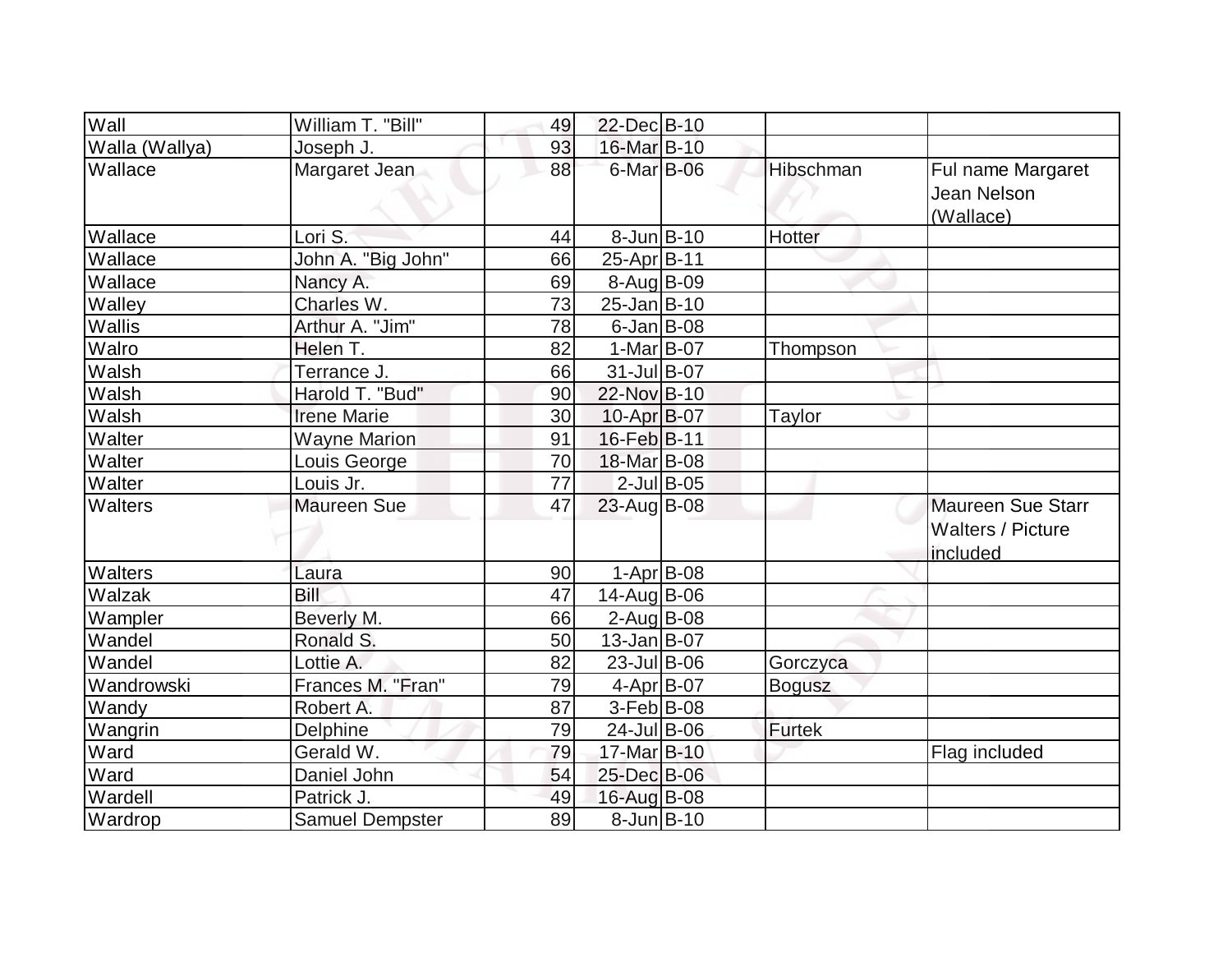| Ware           | Gisela                            | 75 | $1-Mar$ B-08       |               |           |                                            |
|----------------|-----------------------------------|----|--------------------|---------------|-----------|--------------------------------------------|
| Wargo          | George                            | 87 | 17-Nov B-07        |               |           |                                            |
| Wargo          | Marian H.                         | 76 | $11-Apr$ B-09      |               |           |                                            |
| Warne          | John F. Sr.                       | 87 | $10$ -Aug $B$ -10  |               |           | Flag and Picture<br>included               |
| Warner         | <b>Richard Kenneth</b><br>(Dick)  | 57 | 16-Aug B-08        |               |           | Flag included                              |
| Warner         | <b>Odie David</b>                 | 75 | $19$ -Jan $ B$ -08 |               |           | Flag included                              |
| Warren         | Nancy Joy                         | 52 | $9$ -Dec $B$ -07   |               | Meinzer   | Picture included                           |
| Wasilewski     | Eugenia "Bushi"                   | 82 |                    | $5$ -Jul B-05 |           |                                            |
| Wasilewski     | Sabina                            | 90 | $7-Mar$ B-09       |               |           |                                            |
| Wasko          | Joseph J. Jr.                     | 81 | 20-Jul B-06        |               |           | Flag included                              |
| Wasko          | John D. "Wolf"                    | 39 | 30-Jun B-08        |               |           |                                            |
| Waslewicz      | Stephanie P.                      | 86 | 29-Mar B-11        |               | Rycerz    |                                            |
| Wasserman      | John R.                           | 64 | 12-Jul B-08        |               |           | Flag included                              |
| Wasy           | Joyce E.                          | 58 | 8-Nov B-08         |               |           |                                            |
| Wasylewich     | John G.                           | 92 | 24-Jun B-08        |               |           |                                            |
| Waterman       | Harold                            | 95 | $12$ -May B-08     |               |           |                                            |
| Waters         | <b>Walter Warren</b>              | 78 | 27-Jun B-09        |               |           |                                            |
| Waters         | Hope A.                           |    | $4-Feb B-07$       |               |           |                                            |
| Wathen         | Lorraine A.                       | 43 | $2$ -Jan B-09      |               |           |                                            |
| Watkins        | Velma                             | 66 | 5-Mar B-08         |               |           |                                            |
| Watkins        | Vivian                            | 89 | 22-Apr $ B-08 $    |               |           |                                            |
| <b>Watkins</b> | Louise                            | 87 | 28-Jan B-08        |               |           |                                            |
| Watkins        | Thomas Jr., Rev. "Jun-<br>Jun"    |    | $27$ -Jan B-10     |               |           | Flag and Picture<br>included               |
| Watling        | Ann M.                            | 76 | 8-Oct B-07         |               | Kocharski | Full name Ann M.<br><b>Gouwens Watling</b> |
| Watson         | <b>James Dale "Colonel</b><br>JD" | 50 | 15-Jul B-06        |               |           |                                            |
| Watson         | Donald R.                         | 72 | 1-May B-07         |               |           | See April 21st                             |
| Watson         | Calvin F. "Smokey"                | 91 | $23$ -Jan B-07     |               |           |                                            |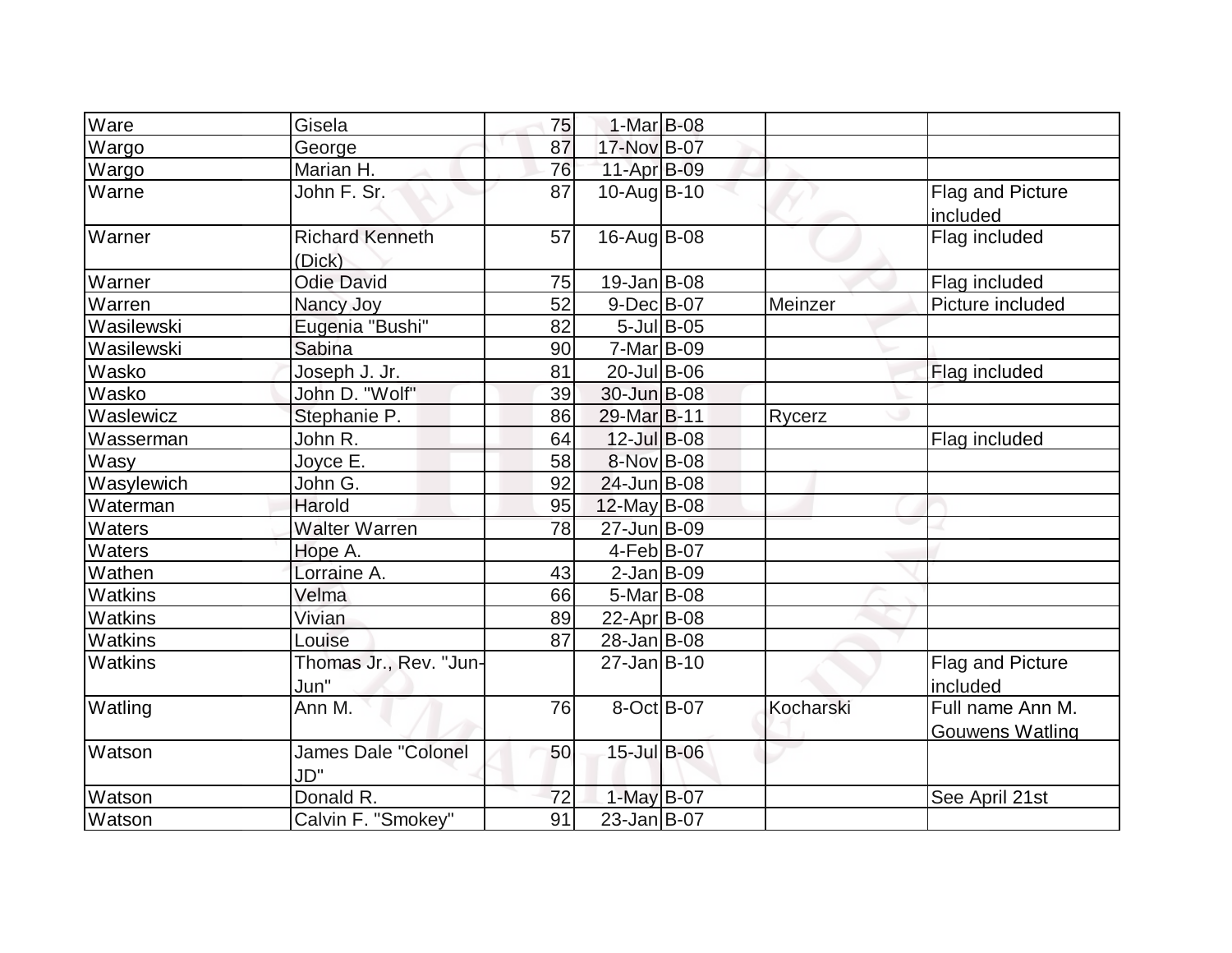| Watson       | Sandra L.                     | 66       | 5-Jun B-06       |        |                                           |
|--------------|-------------------------------|----------|------------------|--------|-------------------------------------------|
| Watson       | Donald R.                     | 72       | 21-Apr B-10      |        | See May 1st                               |
| Watson       | Christine L.                  | 76       | 22-May B-07      |        |                                           |
| Watterson    | <b>Constance Ann</b>          | 50       | 15-Dec B-10      |        |                                           |
| <b>Watts</b> | Benjamin C. "Ben"             | 73       | $9 - Apr$ B-07   |        |                                           |
| <b>Watts</b> | Marie                         | 75       | 11-Aug B-09      |        |                                           |
| Watwood      | Sharon M.                     | 50       | 24-Aug B-09      |        |                                           |
| Wawrzycki    | Tamara Deeanna                | 3 months | 18-Mar B-08      |        |                                           |
| Wawrzyniak   | <b>Alan Scott</b>             | 40       | 18-Feb B-08      |        |                                           |
| Way          | Doris E.                      | 83       | 28-Jun B-08      |        |                                           |
| Wayne        | <b>Richard</b>                | 81       | $1-Nov$ B-08     |        | Flag and Picture<br>included              |
| Weaver       | Cheryl A.                     | 57       | 8-Sep B-10       |        |                                           |
| Webb         | James E.                      | 68       | 28-Aug B-07      |        |                                           |
| Webb         | Eleanor                       | 83       | 20-Mar B-07      |        |                                           |
| Weber        | Anthony Phillip "Tony"        | 83       | 29-Nov B-08      |        | See March 11th                            |
| Weber        | Ronald W.                     | 71       | $9$ -Jun $B$ -08 |        |                                           |
| Weber        | Anthony Phillip Jr.<br>"Tony" |          | 11-Mar B-08      |        | See November 29th                         |
| Webster      | Jack E.                       | 71       | $25$ -Jul B-09   |        |                                           |
| Webster      | <b>Michael Scott</b>          | 48       | 16-Mar B-11      |        |                                           |
| Weddell      | Janie S.                      | 93       | $6$ -Aug $B$ -06 |        |                                           |
| Weeks        | <b>Marcus Brian</b>           |          | $8-Feb B-09$     |        |                                           |
| Wegman       | Jeannete M.                   | 62       | $20$ -Jan $B-10$ | Kometz |                                           |
| Wehner       | Helen                         | 92       | $5-Feb B-07$     |        | Picture included /<br>Helen (Berg) Wehner |
| Weideman     | Eva A.                        | 78       | 6-Dec B-10       |        |                                           |
| Weidger      | <b>Billy Ray</b>              | 89       | 11-Nov B-08      |        |                                           |
| Weigus       | Helen L.                      | 86       | 17-Aug B-08      |        |                                           |
| Weinberger   | William P.                    | 49       | 12-Jul B-08      |        |                                           |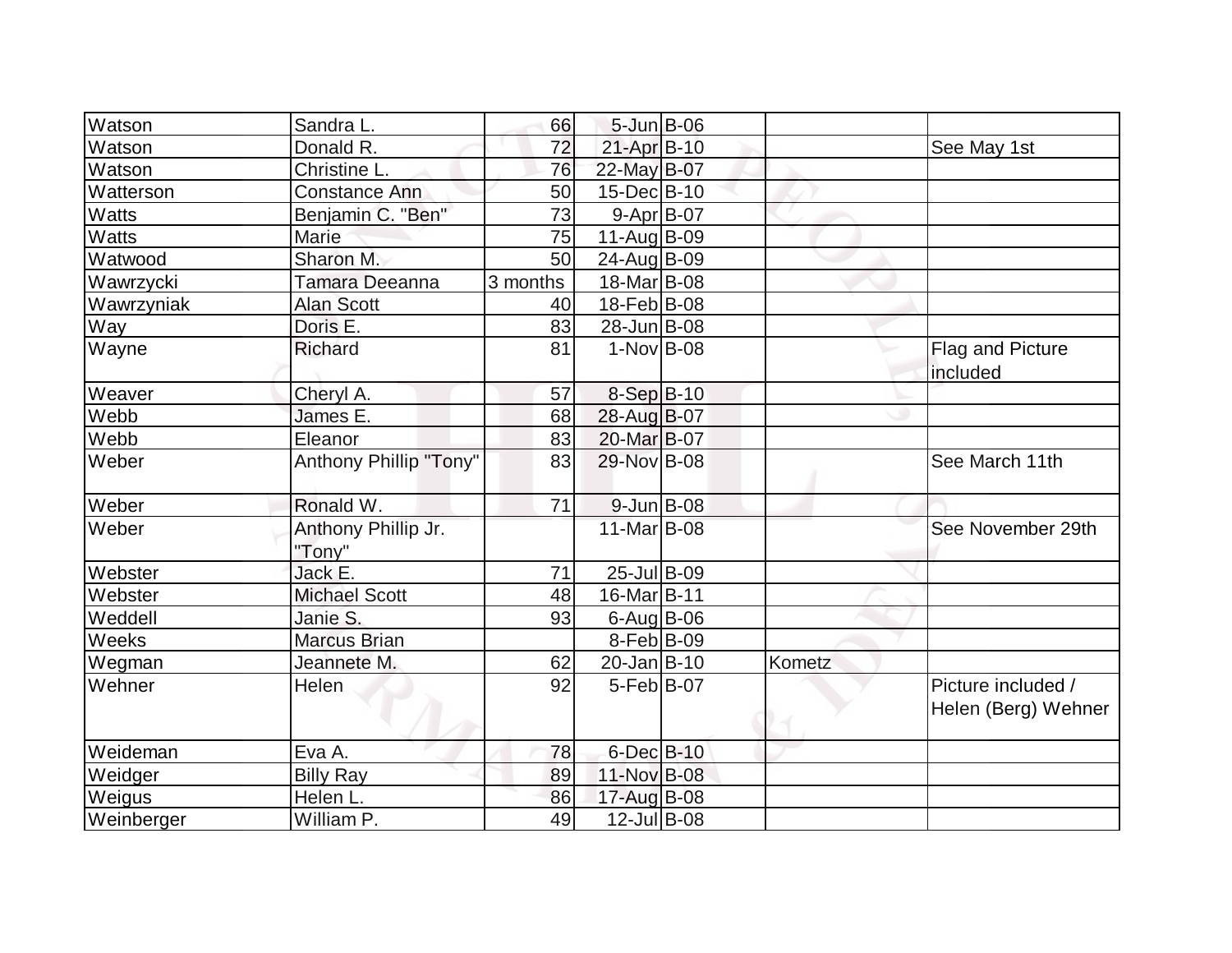| Weinkauff       | Indabelle I.          | 72 | $6$ -Dec $B$ -10 |              |                                        |
|-----------------|-----------------------|----|------------------|--------------|----------------------------------------|
| Weis-Beiderhake | Bonnie Jean           | 61 | 26-Dec B-09      |              |                                        |
| Weise           | Harold R. Sr.         | 88 | 13-Oct B-07      |              |                                        |
| Weiss           | <b>Geraldine Ruth</b> | 40 | 30-May B-06      |              |                                        |
| Weiss           | Joshua Arnold         | 9  | 29-Mar B-11      |              |                                        |
| Weisser         | Hermine               | 88 | $6$ -Dec $B$ -10 |              |                                        |
| Weissert        | Audrey A.             | 81 | 20-May B-07      |              | Flag included                          |
| Welborne        | <b>Anne Marie</b>     | 89 | 18-Jul B-09      |              |                                        |
| Welbourn        | <b>Wayne Lee</b>      | 73 | 29-Mar B-10      |              |                                        |
| Welbourne       | <b>Wayne Lee</b>      | 73 | 30-Mar B-10      |              |                                        |
| Welge           | Alice Ann             | 84 | 23-Oct B-08      |              | Full name Alice Ann<br>(Seegers) Welge |
| Wellman         | Lloyd Sr.             | 81 | 18-Mar B-08      |              |                                        |
| Wells           | Jospeh A.Jr.          | 84 | $14$ -May B-07   |              | Masonic emblem<br>included             |
| Wells           | Theodora              |    | 2-Oct B-08       | Leep         | Picture included                       |
| Wells           | Alivina A.            | 83 | $1-Sep B-06$     | Winskie      | Flag included                          |
| Wells           | Cynthia               | 55 | $27$ -Jan B-10   | <b>Krusa</b> |                                        |
| Welton          | James D. "Welton"     | 76 | 15-Dec B-10      |              |                                        |
| Werner          | Cecelia "Ceyl"        | 94 | $9-Nov B-10$     |              |                                        |
| Werner          | <b>Hazel Caroline</b> | 89 | 20-Dec B-07      |              |                                        |
| Wertz           | Orvis L.              | 85 | 15-Oct B-08      |              |                                        |
| Wescott         | James A.              | 36 | $3-May$ B-10     |              |                                        |
| Wesinski        | Joseph E "Uncle Joe"  | 83 | $16$ -May B-09   |              |                                        |
| Wesson          | Karen F.              | 61 | 28-DecB-10       |              |                                        |
| West            | Bernice E.            | 89 | 13-Feb B-07      |              |                                        |
| West            | Margaret              | 88 | $1-Sep B-06$     |              |                                        |
| West            | George Willis         | 84 | 15-Jun B-10      |              |                                        |
| Westergren      | Patricia A.           | 70 | 28-Jun B-07      |              |                                        |
| Westman         | Margery L.            | 80 | 25-Dec B-06      |              |                                        |
| Weston          | Pauline B.            | 85 | $21-Sep B-10$    | Sagehorn     | Flag included                          |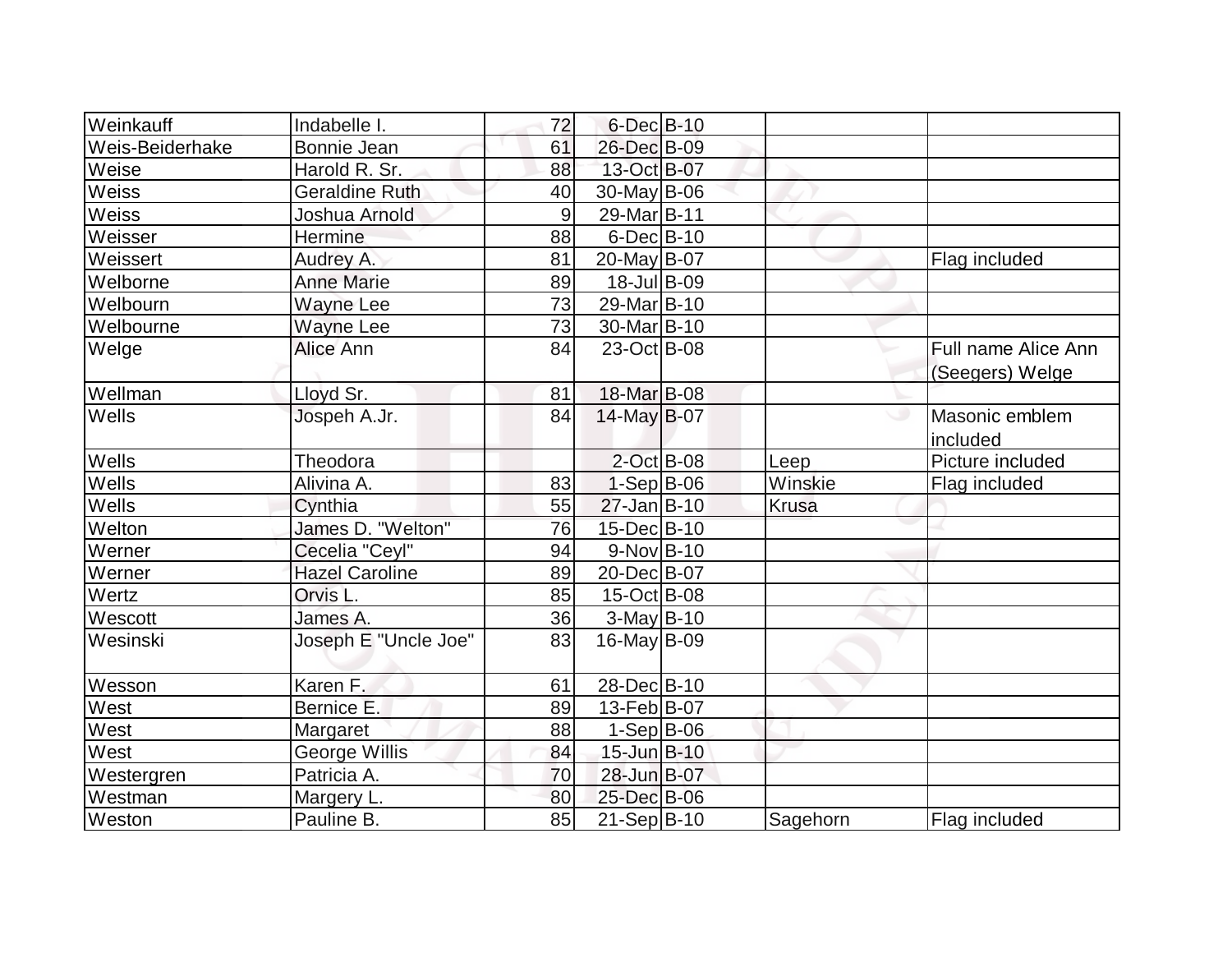| Westphal  | Ruby                | 87 | $6$ -Dec $B$ -10   |        |                                         |
|-----------|---------------------|----|--------------------|--------|-----------------------------------------|
| Wheeler   | Harold L.           | 79 | $6$ -Oct B-08      |        | Flag included                           |
| Wheeler   | Richard E. "Dick"   | 74 | 8-Sep B-10         |        |                                         |
| Whetzel   | Anne J.             | 84 | 28-Jul B-07        |        |                                         |
| Whitaker  | <b>Burns</b>        | 91 | $16$ -Apr $ B$ -07 |        |                                         |
| Whitaker  | Calvin B.           | 48 | $6$ -Apr $B$ -11   |        |                                         |
| White     | Ruth M.             | 92 | $4-Apr$ B-07       |        |                                         |
| White     | Larry J.            | 60 | $9-Feb B-10$       |        |                                         |
| White     | William C. "Bill"   | 81 | 19-Aug B-08        |        |                                         |
| White     | <b>Jack</b>         | 62 | 23-Apr B-08        |        |                                         |
| White     | Benito Sr., "Benny" | 81 | $8$ -Dec $B$ -10   |        | <b>Flag and Picture</b><br>included     |
| White     | <b>Flossie Rene</b> | 76 | 23-Feb B-10        |        |                                         |
| White     | John Sr.            |    | 17-Nov B-07        |        | Picture included                        |
| White     | David S.            | 24 | 12-Sep B-10        |        |                                         |
| White     | Frances M.          |    | 17-Nov B-07        |        | Picture included                        |
| White     | Gregory A.          | 46 | 28-Jun B-08        |        |                                         |
| White     | Leon D.             | 79 | $20-Sep B-08$      |        |                                         |
| White     | Thomas L.           | 58 | 20-Oct B-08        |        |                                         |
| White     | George              | 46 | 27-Jun B-09        |        |                                         |
| White     | Tamara Lynn         | 39 | 8-Oct B-08         |        | Novorita                                |
| White     | James Lynn          | 77 | 22-Nov B-10        |        |                                         |
| White     | Rosalie "Rose"      |    | 22-Jul B-07        | Citta  |                                         |
| White     | Isabelle "Issy"     | 90 | $9-Nov B-10$       | Stan   | Cross included                          |
| Whitelaw  | Ralph M.            | 81 | $24$ -Jan B-11     |        | Flag included                           |
| Whiteside | Margaret G.         | 82 | 28-Nov B-06        |        |                                         |
| Whiting   | Linda               |    | $6$ -Dec $B$ -08   |        |                                         |
| Whiting   | Josephine           | 68 | 17-Oct B-09        |        |                                         |
| Whiting   | Joann               | 66 | 22-Nov B-09        | Rosich | Full name Joann<br><b>Lyons Whiting</b> |
| Whitlow   | Marguerite S.       | 84 | $6$ -Feb $B$ -07   |        |                                         |
| Whitten   | Forrest C.          | 84 | $17$ -Apr $ B-07$  |        | Flag included                           |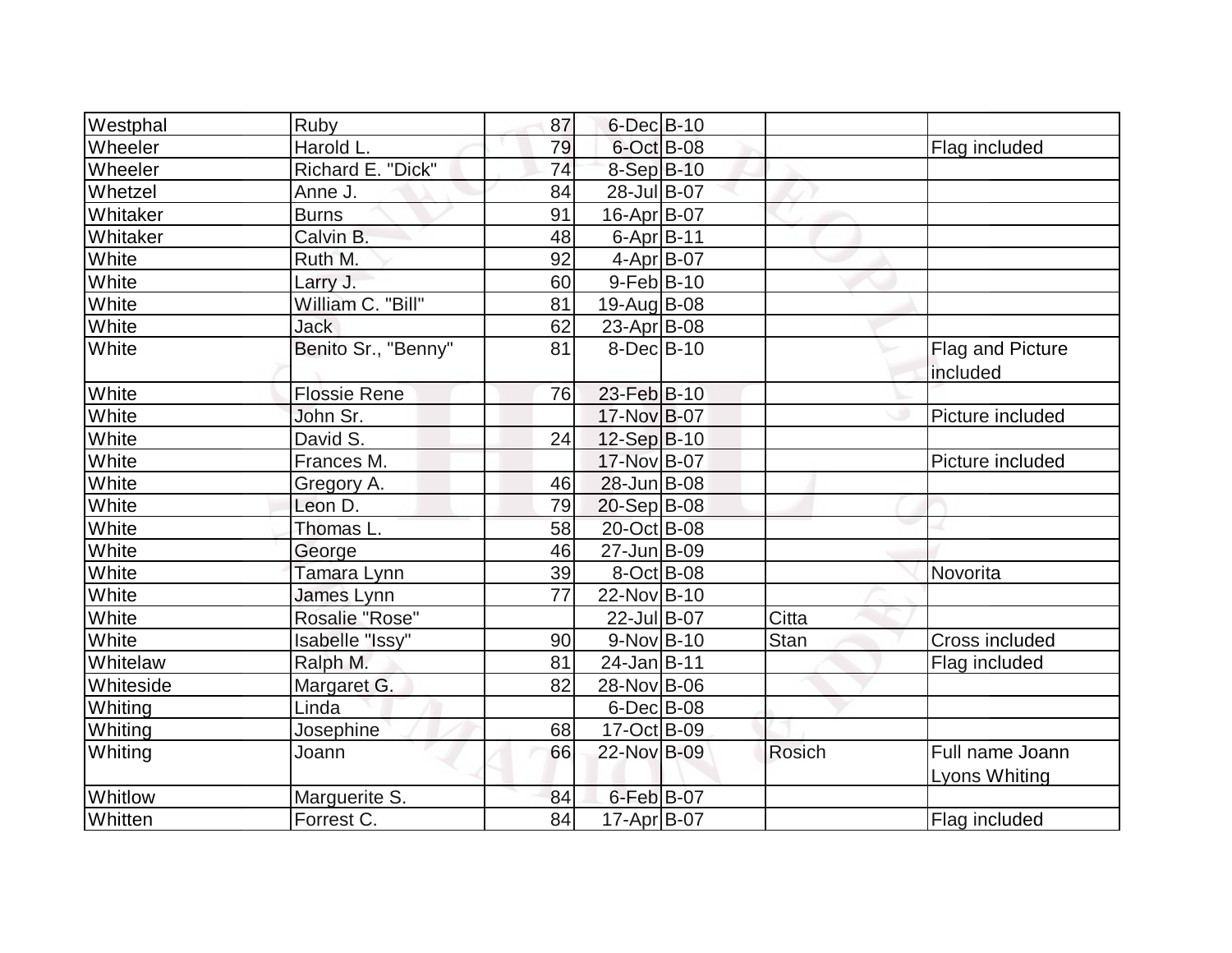| Whitten        | Doris E.                | 78              | 30-Jul B-06       |            |                  |
|----------------|-------------------------|-----------------|-------------------|------------|------------------|
| Whitton        | Rodney J.               | 22              | 22-Dec B-10       |            |                  |
| <b>Whyle</b>   | Ruth E.                 | 86              | 13-Dec B-08       | Kirchoff   |                  |
| Whyle          | Paul                    | 86              | 20-Oct B-08       |            | Flag included    |
| Whyte          | <b>Betty Lou</b>        | 78              | $2-Sep B-08$      | Vater      |                  |
| Whyte          | <b>Betty Lou</b>        | 78              | $16$ -Aug $B$ -08 |            |                  |
| <b>Wick</b>    | Walter "Wally"          | 62              | 21-Oct B-06       |            |                  |
|                | "Worm"                  |                 |                   |            |                  |
| Wicklund       | Katherine L.            | 90              | $2$ -Dec $B$ -07  |            |                  |
| Wiechecki      | Clemens J. "Clem"       | 87              | 27-Mar B-06       |            |                  |
| Wiechecki      | Clemens J.              | 87              | 29-Mar B-11       |            | Flag included    |
| Wieczorek      | Stella N.               | 78              | 3-Aug B-11        | Nasilowski |                  |
| Wielgos        | Edward                  | 70              | 27-Nov B-06       |            | Flag included    |
| Wielosinski    | Coranna                 | 86              | $11-Apr$ B-09     |            |                  |
| Wiencken       | Joseph L.               | 77              | $24$ -Jan B-11    |            | Picture included |
| Wiersma        | <b>Tiennie</b>          | 88              | 29-Apr B-09       |            |                  |
| Wiersma        | Andrew J. "Andy"        | 88              | 19-May B-09       |            |                  |
| Wiersma        | Elmer                   | 82              | $9$ -Dec $B$ -07  |            | Flag included    |
| Wierzba        | Irene M.                | 91              | 18-Oct B-08       |            |                  |
| Wieser         | <b>Orville Raymond</b>  | $\overline{70}$ | 14-Jun B-07       |            |                  |
| Wiesniewski    | Phyllis                 | 94              | 10-Feb B-09       |            |                  |
| Wietbrock      | <b>Tina Marie</b>       | 27              | $17-Sep B-06$     |            |                  |
| Wiggins        | Eugene C.               | 73              | 15-Feb B-09       |            |                  |
| Wiggins        | <b>Thelbert "Sonny"</b> | 89              | 26-Jan B-08       |            |                  |
| <b>Wiggins</b> | <b>Larry Paul</b>       | 58              | 16-Dec B-08       |            | Flag included    |
| Wilburn        | Ella                    | 70              | $9$ -Jun B-08     |            |                  |
| Wilcox         | Ethel M.                | 86              | 17-Oct B-09       |            |                  |
| Wilcox         | Lawton A. Jr.           | 69              | 25-Mar B-08       |            | Flag included    |
| Wilczewski     | Tessie A.               | 84              | 14-Jul B-07       |            |                  |
| Wiler          | Ann                     | 88              | 13-Sep B-09       |            |                  |
| Wiley          | Essie H. "Coyottee"     | 70              | $6-Sep$ B-08      |            |                  |
| Wilhight       | Clinton Jr. "Skeet"     | 81              | 22-Sep B-08       |            |                  |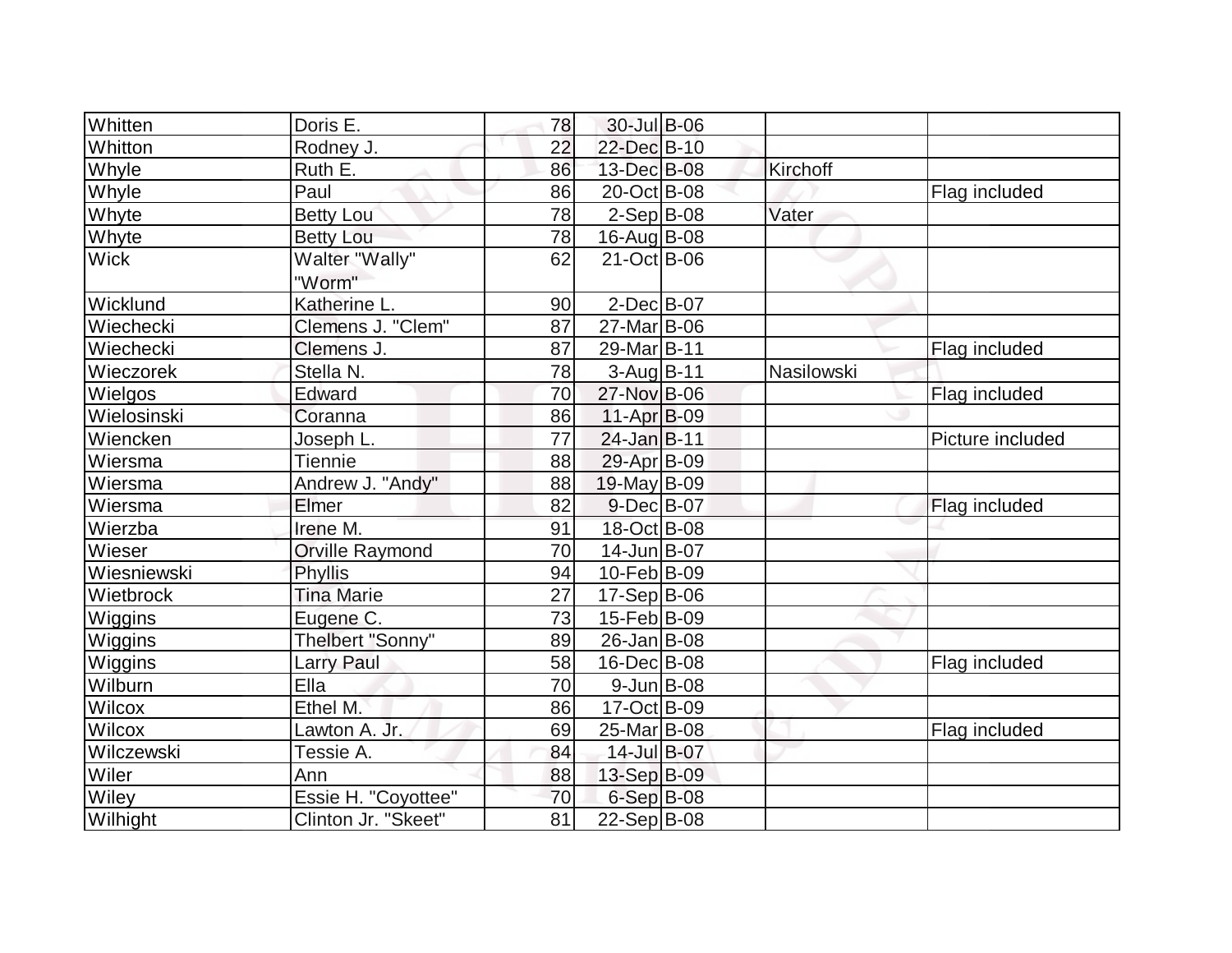| <b>Wilk</b>    | Daniel James            | 56 | 23-Oct B-06        |         |                  |
|----------------|-------------------------|----|--------------------|---------|------------------|
| <b>Wilk</b>    | Florence                | 82 | 16-Sep B-07        | Ruszel  |                  |
| <b>Wilk</b>    | Steve A.                | 80 | 22-Jun B-09        |         | Flag included    |
| <b>Wilkins</b> | Wilfred G. "Bill"       | 83 | 26-Jul B-07        |         |                  |
| Willerman      | Emila                   | 80 | $11$ -Jan $B$ -08  |         |                  |
| Willerman      | Emily                   | 80 | $12$ -Jan $B-10$   |         |                  |
| Williams       | Robert "Bob"            | 83 | $19$ -Aug B-08     |         |                  |
| Williams       | Fred Jr. "Pimp"         | 81 | $22$ -Nov $ B-10$  |         |                  |
| Williams       | <b>Glenn David</b>      | 80 | 27-Sep B-07        |         | Flag included    |
| Williams       | Lois                    | 81 | $6$ -May $B$ -09   |         |                  |
| Williams       | Marlene Alice (Bird)    | 69 | $30$ -Jun $ B-08 $ |         |                  |
| Williams       | Mark Owen               | 39 | 29-Mar B-11        |         |                  |
| Williams       | <b>Frank Thomas</b>     | 84 | 6-Oct B-08         |         |                  |
|                | Samuel Sr.              |    |                    |         |                  |
| Williams       | Elsa V.                 |    | 12-Feb B-09        | Sieb    |                  |
| Williams       | Stewart A.              | 86 | 19-Sep B-10        |         |                  |
| Williams       | Donald Robert           | 55 | $22$ -Apr $B$ -08  |         |                  |
| Williams       | John                    | 77 | 1-Aug B-06         |         |                  |
| Williams       | Marcia                  | 52 | $4-Feb B-10$       |         |                  |
| Williams       | Ollie                   | 95 | $31$ -JulB-07      |         |                  |
| Williams       | Earl "Poad"             | 71 | $28-Sep B-09$      |         |                  |
| Williams       | <b>Ruth</b>             | 79 | $11-Mar$ B-09      |         |                  |
| Williams       | Raymond L. Sr.          | 72 | $23$ -Jun $ B-08 $ |         |                  |
| Williams       | Wilma Ruth              |    | $13$ -Jul B-06     |         |                  |
| Williams       | Robert S. "Bob"         | 70 | $11$ -Jun $B$ -09  |         | Flag included    |
| Williams       | Willie B.               |    | $1$ -Jun $B$ -08   |         | Picture included |
| Williams       | <b>Frances Margaret</b> | 84 | $17 - Jan$ B-08    | Pozycki |                  |
| Williams       | Guyard G. "Hap"         | 70 | $9-Mar$ B-12       |         | Flag included    |
| Williams       | Curtis R.               | 79 | 28-Jul B-06        |         |                  |
| Williams       | Floyd O. "Pappy"        | 87 | 24-May B-09        |         |                  |
| Williams       | William P. III          | 47 | 27-Nov B-06        |         | Flag included    |
| Williams       | Suzette "Sue"           | 68 | $3-Feb B-08$       |         |                  |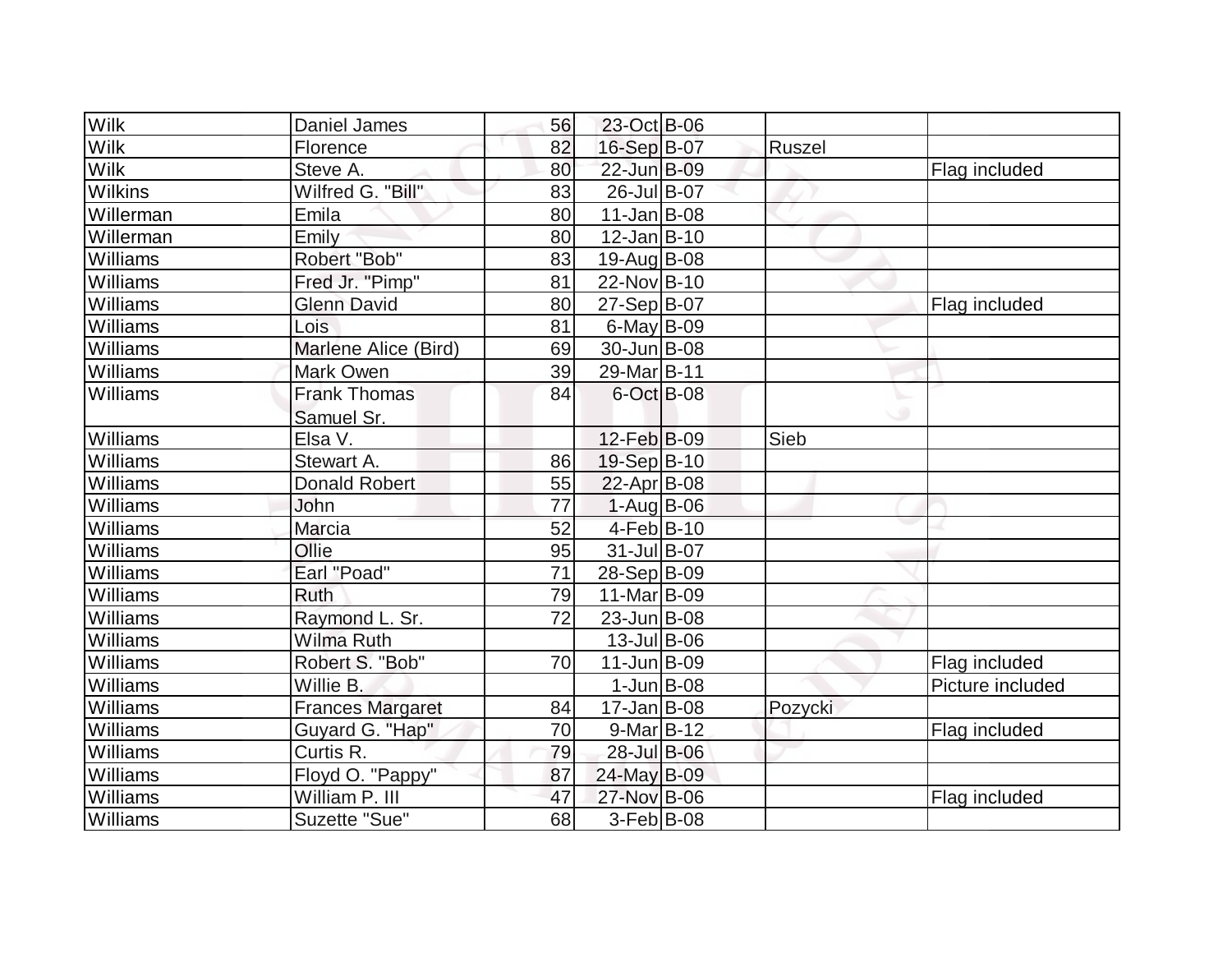| Williamson | Allwyn                 | 90 | 26-Aug B-08        |             |                                       |
|------------|------------------------|----|--------------------|-------------|---------------------------------------|
| Willis     | Phillip F.             | 57 | 21-Apr B-010       |             |                                       |
| Willliams  | Mabel                  | 95 | 18-Nov B-08        |             |                                       |
| Willliams  | Barbara Jean           | 64 | 26-Feb B-010       |             |                                       |
| Willsher   | William James          | 81 | $27$ -May B-08     |             |                                       |
| Willy      | Linda L.               | 65 | 14-Oct B-07        | Phipps      |                                       |
| Wilson     | Esther L.              | 83 | 15-Aug B-09        |             |                                       |
| Wilson     | George                 | 78 | $30 - Jan$ B-08    |             |                                       |
| Wilson     | Hermia Caroline        | 82 | 16-Apr B-07        |             |                                       |
| Wilson     | Robert J.              | 49 | $11$ -Jan B-07     |             |                                       |
| Wilson     | Hermia C.              | 82 | $13$ -May B-07     |             |                                       |
| Wilson     | Charles "Chic"         | 91 | $11$ -Jul B-08     |             |                                       |
| Wilson     | Robert John            |    | 28-Jun B-08        |             |                                       |
| Wilson     | Joan M.                | 66 | $19$ -May B-08     | <b>Baut</b> | Joan<br>ت<br>M.Wilson/Stevens         |
| Wilson     | Robert C.              | 55 | 23-Mar B-09        |             |                                       |
| Wilson     | Harold "Wayne"         | 63 | 17-Mar B-10        |             | Flag included                         |
| Wilson     | Beverly M. "Auntie     |    | $16$ -Mar $ B-11 $ |             |                                       |
|            | Bev"                   |    |                    |             |                                       |
| Wilson     | <b>Florence Teresa</b> | 82 | 28-Jan B-09        |             |                                       |
| Wilson     | <b>Ashton Bliss</b>    | 18 | 20-Dec B-10        |             |                                       |
| Wilson     | <b>Barbara</b>         | 54 | $18$ -Oct B-08     | Holstein    |                                       |
| Wilson     | Jeannine Ann           | 63 | 31-Aug B-10        | Mickey      | Picture included                      |
| Wilson     | Arthur Jr.             | 79 | $9$ -Jun $B$ -08   |             | Flag included                         |
| Wiltjer    | Cynthia Jean           | 61 | $11$ -Jan $ B-08$  | Dejong      |                                       |
| Wineinger  | Thelma                 | 83 | 13-Apr B-10        | Sheppard    |                                       |
| Winfileld  | Will Sr.               | 75 | 31-Mar B-10        |             |                                       |
| Wing       | Helen                  | 81 | 21-Sep B-10        |             |                                       |
| Wingate    | Margie                 | 83 | 10-Sep B-05        |             | Full name Margie<br>(Mullens) Wingate |
| Winiarski  | Mildred B.             | 91 | 24-Apr B-07        | Matokar     |                                       |
| Winkler    | Lois L.                | 79 | 29-Apr B-09        | Cederholm   |                                       |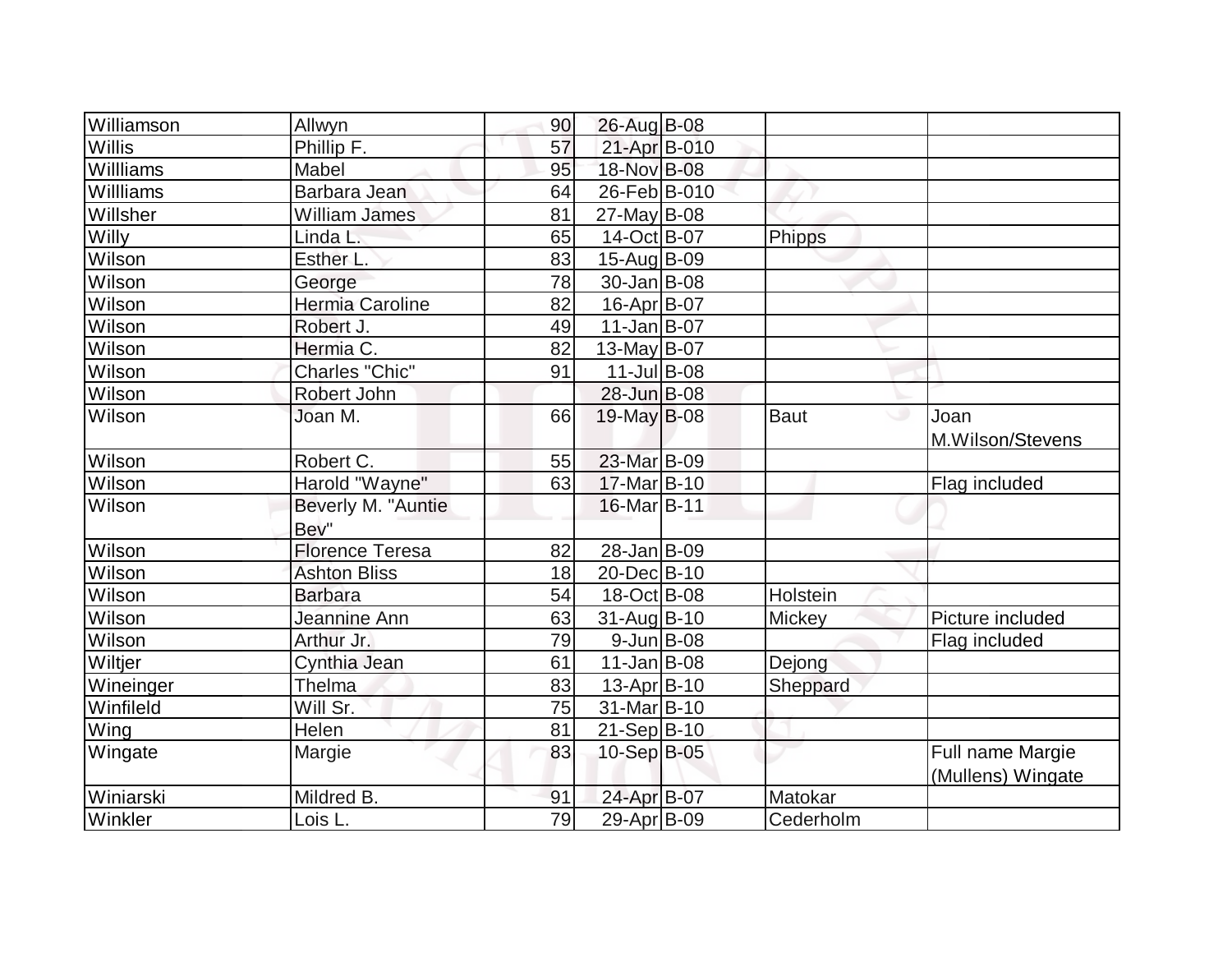| Winkler       | Fred E.               | 64 | 28-Dec B-10               |               | Flag included    |
|---------------|-----------------------|----|---------------------------|---------------|------------------|
| Winman        | Edward                | 59 | 14-Jul B-07               |               |                  |
| Winn          | David W.              | 54 | 19-Nov B-07               |               | Picture included |
| Winsky        | Sam                   | 75 | $8-Sep B-08$              |               |                  |
| Winston       | Larry                 | 40 | $21$ -Jul B-08            |               | Picture included |
| Wintczak      | Henry H. "Hank"       | 73 | 14-Apr B-11               |               | Flag included    |
| Wintczak      | Walter A. Jr. "Wally" | 51 | 19-Aug B-08               |               |                  |
| Winter        | Albert W. "Rim"       | 75 | $17-Feb B-11$             |               | Flag included    |
| Winterhaler   | John Edward "Jack"    | 87 | 24-Apr B-07               |               |                  |
| Wirtz         | Florence              | 90 | 16-Feb B-11               |               |                  |
| Wirtz         | Leo                   | 83 | 27-Nov B-07               |               | Flag             |
| Wise          | Earl L.               | 84 | $21$ -Jul B-08            |               |                  |
| Wise          | Ruth                  | 76 | 11-Sep $B$ -08            |               |                  |
| Wise          | Randall G.            | 56 | 16-Oct B-08               |               | Flag included    |
| Wishnevski    | Robert J.             | 72 | 26-Dec B-09               |               | Picture included |
| Wisinski      | Mary E.               | 88 | 17-Aug B-08               | <b>Bell</b>   |                  |
| Wisner        | Elizabeth "Betty"     | 91 | $31$ -Aug B-10            | <b>Tokash</b> |                  |
| Wisner        | Jeanette Kathleen     | 62 | 28-May B-07               |               |                  |
| Wisniewski    | Sigmund "Ziggy"       | 90 | 16-Jan B-07               |               |                  |
| Wisniewski    | Alfreda               | 81 | $6$ -Dec $B$ -10          | Giza          |                  |
| Wison         | Patrick Evan          | 53 | $18-Apr$ B-08             |               |                  |
| Wistrand      | Patricia J.           | 52 | 15-Dec B-11               |               |                  |
| Withrow       | <b>Homer Ray</b>      | 70 | 16-Jul B-08               |               |                  |
| Witowski      | Joseph A.             | 91 | 27-Dec B-08               |               |                  |
| Witt          | George V.             | 94 | 26-Jul B-07               |               |                  |
| Witten        | Mary Jane             | 81 | 25-Jun B-06               |               |                  |
| Wittry        | Louise S.             | 88 | $5-Mar$ B-08              | Gronowski     |                  |
| Woelk         | Phyllis E.            | 75 | $4-Oct$ B-07              |               |                  |
| Wojciechowski | Cecelia               | 86 | 16-Jan B-07               |               |                  |
| Wojcik        | Julian J.             | 77 | 31-Oct B-08               |               |                  |
| Wojcik        | John J.               | 86 | 10-Oct B-09               |               | Flag included    |
| Wojcinski     | Rita M.               | 80 | $\overline{10}$ -May B-10 | Madura        |                  |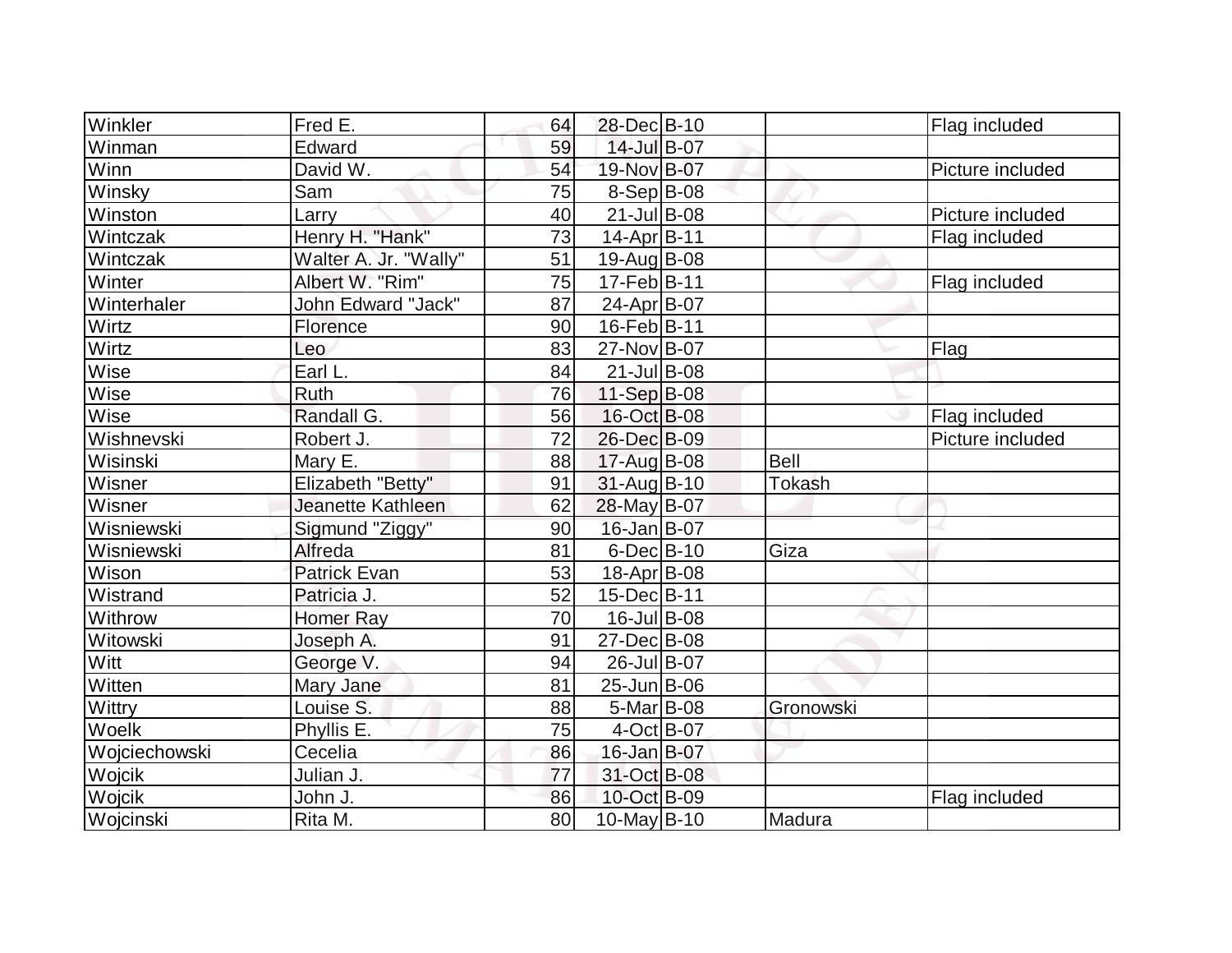| Wojdula     | Mary Margaret       | 86 | 13-Jan B-08       | Makay           |                  |
|-------------|---------------------|----|-------------------|-----------------|------------------|
| Wojnarowicz | Genevieve "Jean"    | 82 | 30-Aug B-08       | Marszalek       |                  |
| Wojtaszek   | Genevieve "Aunt     | 94 | 9-Mar B-12        |                 |                  |
|             | Jenny"              |    |                   |                 |                  |
| Wojtowich   | George              | 84 | $6$ -Mar $B$ -07  |                 |                  |
| Wojtska     | Ralph W. "Butch"    | 62 | 16-Aug B-08       |                 |                  |
| Wolf        | Carol               | 62 | 5-Mar B-08        |                 |                  |
| Wolf        | Frank E. Sr.        | 54 | $31$ -Jul B-07    |                 |                  |
| Wolf        | John S.             | 80 | $2-Sep B-08$      |                 | Flag and Picture |
|             |                     |    |                   |                 | included         |
| Wolf        | Katharina "Kathy"   | 67 | 14-Feb B-07       |                 |                  |
| Wolfe       | Elaine              | 68 | 23-Sep B-07       | Mateja          |                  |
| Wolfe       | Marcia J.           | 68 | 13-Aug B-07       | <b>Breitzke</b> |                  |
| Wolff       | Gerald              | 62 | 14-Jul B-07       |                 |                  |
| Wolframski  | Anne J.             | 87 | 18-Apr B-08       |                 |                  |
| Wolframski  | Paul                | 46 | 17-Nov B-07       |                 |                  |
| Wologo      | Kathryn V.          | 89 | 27-Feb B-06       | Vidmich         |                  |
| Wolski      | Joan M.             | 72 | $8$ -Jan $B$ -07  |                 |                  |
| Wondaal     | Richard C.          | 77 | 10-Dec B-08       |                 |                  |
| Wontor      | Elizabeth "Betty"   | 84 | 11-Mar B-09       |                 |                  |
| Wood        | Doris E.            | 83 | $3-Sep B-06$      |                 |                  |
| Wood        | Edith A.            | 76 | $19$ -Jan B-08    |                 |                  |
| Wood        | Dorothy G.          | 78 | 12-Nov B-06       |                 |                  |
| Wood        | Viola "Bootsie"     | 90 | 18-Aug B-07       |                 |                  |
| Woodke      | Genevieve           | 87 | $4$ -Nov $ B$ -08 |                 |                  |
| Woods       | Joshua A.           | 6  | 13-Dec B-08       |                 |                  |
| Woods       | Leonard             | 97 | 26-Nov B-07       |                 |                  |
| Woodworth   | Ethel M.            | 90 | $3-Sep B-06$      |                 |                  |
| Wooley      | Ralph E.            | 85 | 27-Mar B-07       |                 | Flag included    |
| Wooley      | Patricia A.         |    | $2$ -Jan B-09     | Mayhall         |                  |
| Worker      | <b>Dolores Rose</b> | 86 | 25-Aug B-07       |                 |                  |
| Workman     | Louis, Jr.          | 91 | $4$ -Jan B-08     |                 | Flag included    |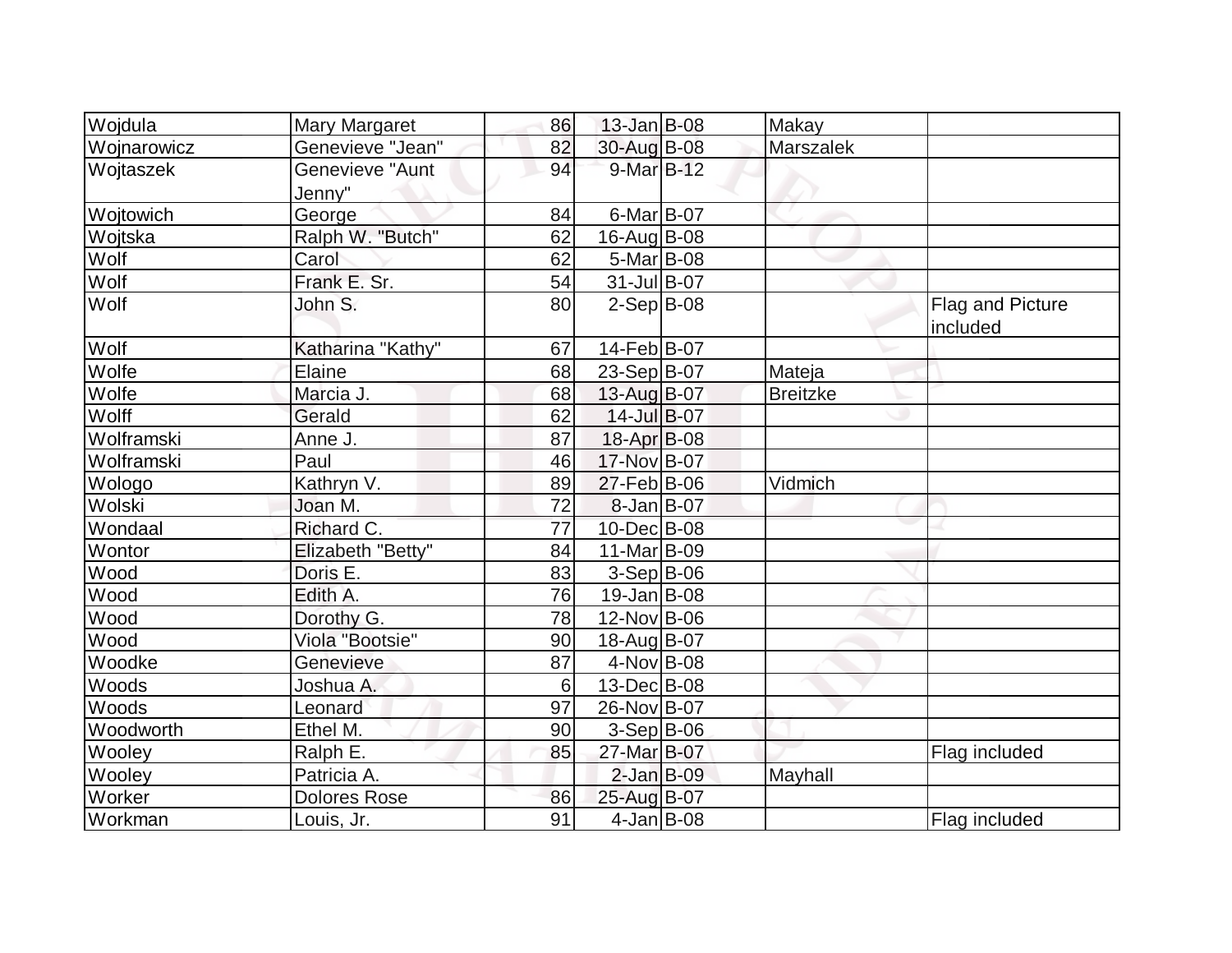| Woronecki         | Frances K.              | 60 | 19-Feb B-10             |           |                  |
|-------------------|-------------------------|----|-------------------------|-----------|------------------|
| Worthington       | Robert Thomas Sr.       | 85 | 15-Sep B-10             |           | Flag and Picture |
|                   | "Bob"                   |    |                         |           | included         |
| Worthington       | David L.                | 58 | 30-Mar <sub>B</sub> -10 |           | Flag included    |
| Worthington       | Frank, Brother          | 83 | $10$ -May B-10          |           | Flag included    |
| Wosczynski        | Donald C.               | 74 | $7-Oct$ B-08            |           | Flag included    |
| Woss              | Martha J.               | 97 | 10-Mar B-11             |           |                  |
| Woynaroski        | Timothy                 | 59 | 14-Dec B-10             |           |                  |
| Wozniak           | Donald Anthony          | 74 | 28-May B-08             |           |                  |
| Wozniak           | Daniel M.               | 32 | 12-Aug B-10             |           |                  |
| <b>Wren-Smith</b> | <b>Anthony Tyrone</b>   | 22 | 19-Jul B-06             |           |                  |
|                   | "Wren"                  |    |                         |           |                  |
| Wright            | Marlene M.              | 70 | 22-Aug B-08             |           |                  |
| Wright            | <b>Tya</b>              | 24 | 14-Apr B-11             |           |                  |
| Wright            | Gary R.                 | 52 | $2-Apr$ B-08            |           |                  |
| Wright            | Gregoryo G.             | 54 | 24-Nov B-10             |           | Picture included |
| Wright            | John "Jack"             | 63 | $6$ -Dec $B$ -10        |           | Picture included |
| Wright            | Alice M.                | 92 | 16-Feb B-11             |           |                  |
| Wright            | Daniel Justin "Dan"     | 20 | 12-Feb B-07             |           |                  |
| Wright            | Michael B.              | 56 | $11$ -Jan $ B-8 $       |           |                  |
| Wright            | Marley J.               | 77 | 18-Aug B-07             |           |                  |
| Wright            | Janice F.               | 60 | 23-Dec B-09             | Grandbois |                  |
| Wujek             | Patricia Ann            | 55 | 8-Mar B-08              | Olszewski |                  |
| Wulff             | Alberdine               | 87 | $7 - Jun$ $B-08$        | Koster    |                  |
| Wychocki          | <b>Geraldine "Geri"</b> | 70 | $31$ -Jan $ B-09$       | Laskowski |                  |
| Wyckoff           | <b>Raymond Brent</b>    | 47 | $7 - Jan$ B-08          |           |                  |
| Wydra             | Marie                   | 88 | $2$ -Nov $B$ -09        |           |                  |
| Wyherek           | Laverne E.              | 84 | 10-Oct B-09             |           |                  |
| Wykel             | George J.               |    | 16-Oct B-09             |           |                  |
| Wyman             | Elizabeth G. "Betty"    | 93 | 24-Jul B-07             |           |                  |
| Wynkoop           | Chester "Ivan"          | 92 | 12-Dec B-09             |           |                  |
| Wysock            | Cyril A.                | 79 | $12$ -Feb $ B-09 $      |           | Flag included    |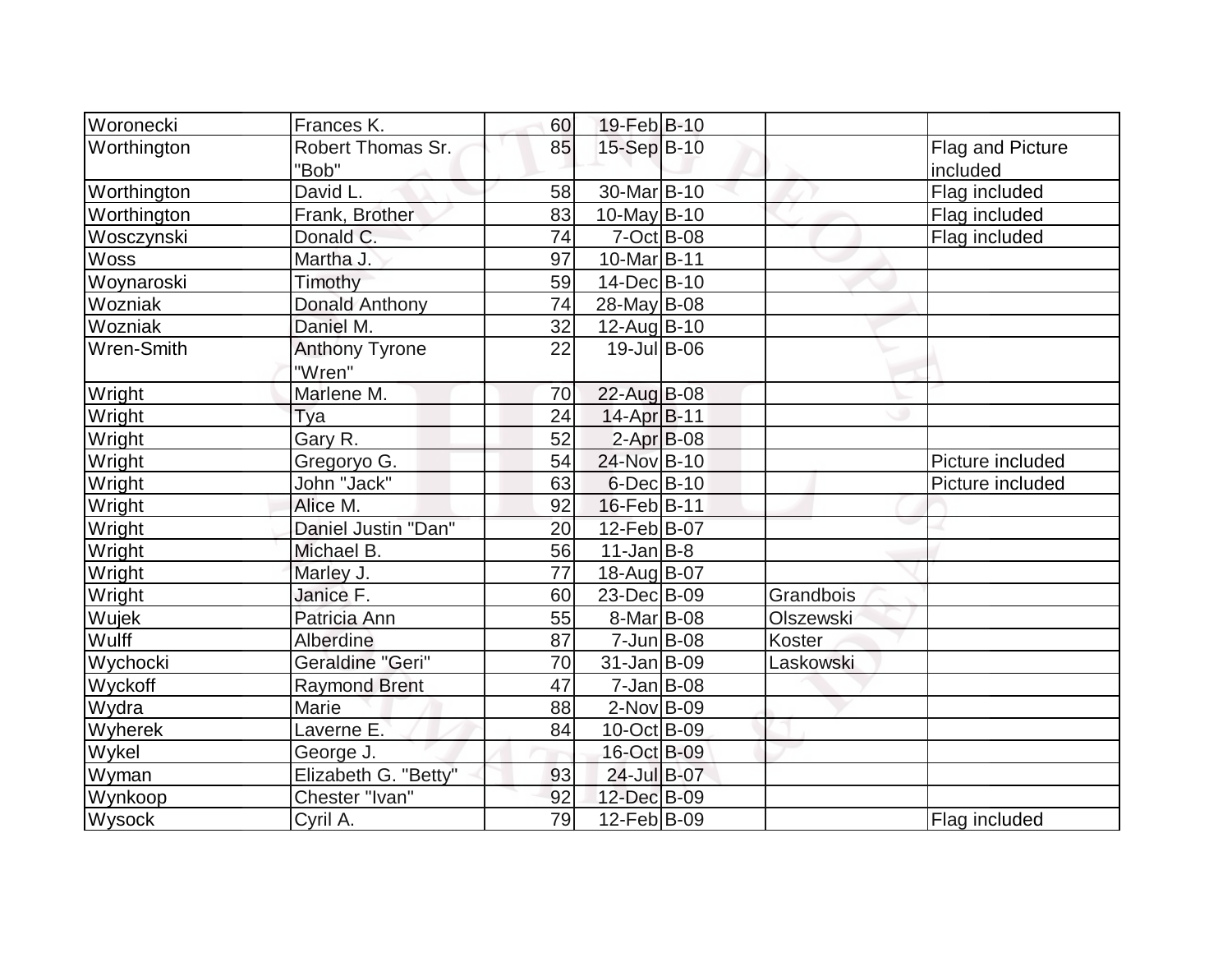| Yamtich   | <b>Barbara</b>          | 85  | $1$ -Oct B-09     | Novina     |                  |
|-----------|-------------------------|-----|-------------------|------------|------------------|
| Yanek     | <b>Richard John</b>     | 65  | 18-Feb B-09       |            | Flag included    |
| Yanez     | Remedios A.             | 90  | 3-Oct B-06        |            |                  |
| Yankey    | Joseph Jr. "Yank"       | 81  | $7-Sep B-10$      |            | Flag included    |
| Yankovich | Ethel                   | 74  | 17-Feb B-11       |            |                  |
| Yannuzzi  | Michael "Ruben"         | 90  | 26-Oct B-07       |            |                  |
| Yarbrough | Sophie                  | 94  | $23$ -Jul B-06    | Styonavich |                  |
| Yaros     | Evelyn "Grandma E"      | 88  | $9$ -Jan B-08     | Pest       |                  |
| Yarvis    | Mary L.                 | 89  | 30-Dec B-09       |            |                  |
| Yates     | Charles D.              | 76  | $13$ -Jan $ B-08$ |            | Flag and Kof C   |
|           |                         |     |                   |            | emblem included  |
| Yatsko    | Mary                    | 103 | $16$ -Jul B-08    |            |                  |
| Yazvec    | Ann I.                  | 82  | $3-Apr$ B-06      | Krizo      |                  |
| Ybarra    | Sylvester G. Jr. "Skip" | 42  | $15$ -May B-06    | ری         |                  |
| Ybarra    | Sylvestre B. Sr. "Yogi" | 81  | 26-Nov B-07       |            |                  |
| Yeoman    | <b>Ruth Marie</b>       | 80  | 9-Mar B-12        |            |                  |
| Yester    | Allene L.               | 94  | 22-Jun B-09       |            |                  |
| Yockey    | Gary L. Sr.             | 56  | $3-Nov B-08$      |            |                  |
| Yocum     | Harvey D. "Buck"        | 63  | 18-Feb B-09       |            |                  |
| Yocum     | Cedric "Earl"           | 82  | 20-Jan B-10       |            | Flag included    |
| Yoder     | Marian F.               | 82  | $4-Feb B-10$      |            |                  |
| Yonan     | Lily H.                 | 90  | $9-May B-10$      |            |                  |
| Yoo       | <b>Heung Bok</b>        | 65  | 22-Feb B-10       |            |                  |
| Yoquelet  | Genevieve B.            | 85  | $1$ -Jun $B$ -08  |            |                  |
| Yorek     | Virgina M.              | 84  | $6$ -Mar $ B$ -07 |            |                  |
| York      | Everett R.              | 83  | $16$ -Jul B-08    |            |                  |
| York      | Asa                     | 85  | 12-Dec B-09       |            | Flag included    |
| Young     | <b>George Edward</b>    | 45  | 8-Feb B-09        |            |                  |
| Young     | Delores J. "Dee"        | 78  | 23-Jun B-08       |            |                  |
| Young     | <b>Helen Geraldine</b>  | 89  | $2$ -Dec $B$ -08  |            | Picture included |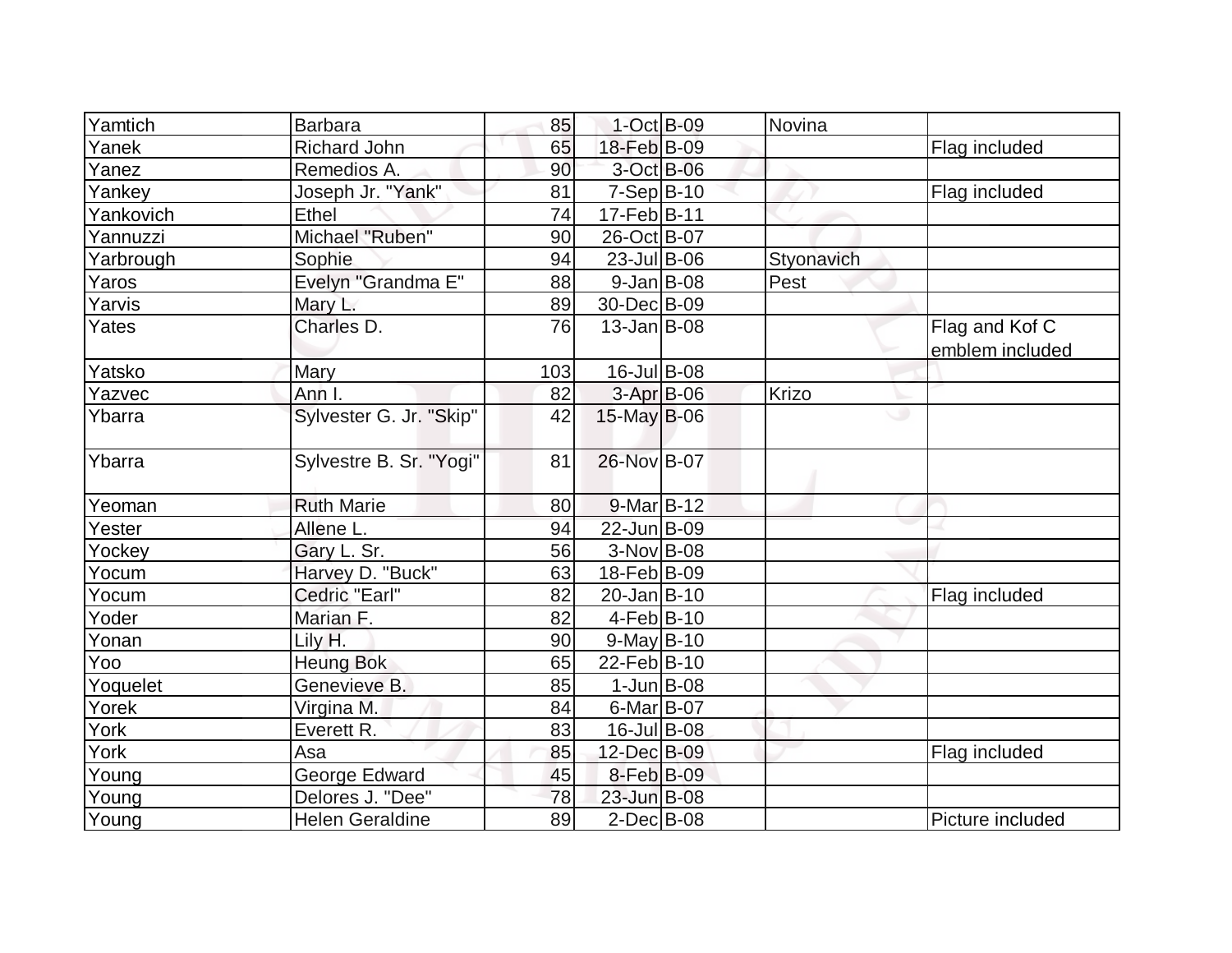| Young      | Evelyn C.             | 87             | 14-May B-07        |          |                                              |
|------------|-----------------------|----------------|--------------------|----------|----------------------------------------------|
| Young      | Evan <sub>E.</sub>    | 94             | 14-May B-07        |          |                                              |
| Young      | Roy W.                | 82             | 8-Jun B-10         |          |                                              |
| Yover      | Mary                  | 83             | 3-May B-10         |          |                                              |
| Yucom      | Eshter E.             | 85             | 22-Apr B-08        |          |                                              |
| Yudt       | Edward A.             | 69             | $6$ -Jun $B$ -07   |          | Abraham Lincoln 4th<br>Degree/ Flag included |
| Yuha       | Joseph J.             | 80             | $3$ -Aug $B$ -10   |          |                                              |
| Yurasovich | Peter <sub>P.</sub>   | 73             | $4$ -Jun $B$ -08   |          |                                              |
| Yuratovac  | James "Jim"           | 52             | $8-Feb B-09$       |          |                                              |
| Yuritic    | <b>Mike</b>           | 72             | 28-Feb B-08        |          |                                              |
| Zabinski   | Walter S. "Pauncho"   | 82             | 27-Apr B-10        |          | Flag included                                |
| Zabinski   | <b>Boleslaw "Bob"</b> | 78             | 20-Jun B-10        |          | Flag included                                |
| Zaiko      | Walter "Penny"        | 83             | $6$ -Dec $B$ -10   |          |                                              |
| Zaja       | Stefan "Steve"        | 81             | 5-May B-07         |          |                                              |
| Zajeski    | Daniel M. Sr.         | 82             | 25-Dec B-06        |          | Flag included                                |
| Zakrzewski | Helen P. (Zack)       | 83             | $13$ -Dec $ B$ -08 |          |                                              |
| Zakrzewski | <b>Leonard Walter</b> | 68             | $2-Sep B-08$       |          |                                              |
| Zalewski   | <b>Stella</b>         | 88             | $10$ -Jan $ B-08$  | Siminski |                                              |
| Zalik      | Anthony "Tony"        | 72             | $4$ -Mar $ B-10$   |          | Flag included                                |
| Zambo      | <b>Stephen Paul</b>   | 72             | $14-Sep B-09$      |          |                                              |
| Zambornis  | <b>Helen Thodore</b>  | 85             | $18 - Jan$ B-08    |          | Cross included                               |
| Zamko      | John J.               | 86             | $7-Mar$ B-09       |          |                                              |
| Zanza      | <b>Milan</b>          | 60             | 20-Dec B-07        |          |                                              |
| Zapata     | Minerva E.            | 75             | $2$ -Jan B-09      |          |                                              |
| Zapparoni  | Elena                 | 87             | $9-Mar$ B-12       |          |                                              |
| Zaremba    | Helen                 | 85             | 25-Nov B-08        | Telechan |                                              |
| Zarndt     | Irene                 | 85             | 13-Feb B-07        |          |                                              |
| Zarza      | <b>Frances Mae</b>    | 101            | 27-Apr B-10        |          |                                              |
| Zasada     | Zachary               | 31/2<br>months | 5-Sep B-11         |          |                                              |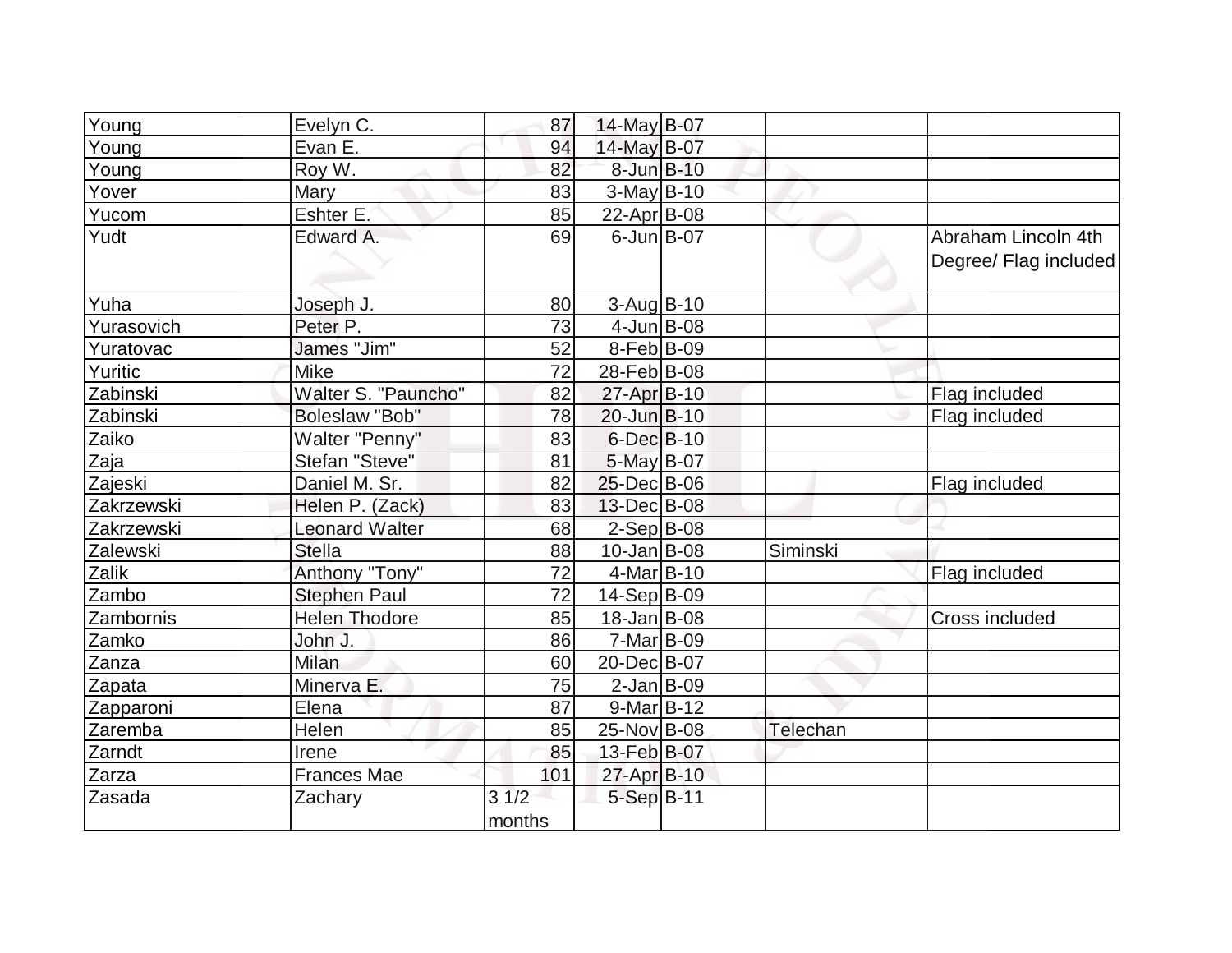| Zatlokowicz    | Mary J.               | 87 | $9$ -Jun $B$ -08   |               | Wojewoda       | Picture included                |
|----------------|-----------------------|----|--------------------|---------------|----------------|---------------------------------|
| Zavesky        | Joseph S.             | 91 | 3-May B-10         |               |                | Flag and K of C<br>emblem       |
| Zavesky        | Charles A.            | 39 |                    | $7$ -Jul B-08 |                |                                 |
| Zaviski        | Steven                | 86 | 26-Jun B-08        |               |                | Flag included                   |
| Zbyrowski      | Carol A.              | 61 | 19-Feb B-10        |               | Rougselange    |                                 |
| Zdanowicz      | Anthony A.            | 75 | $13$ -Feb $ B-07$  |               |                | Flag and Picture<br>included    |
| Zdobylak       | Edward J.             | 56 | 8-Mar B-08         |               |                |                                 |
| Zea            | Karen                 | 56 | $5$ -Jan B-08      |               |                |                                 |
| Zeck           | Kenneth R.            | 81 | 19-Feb B-10        |               |                |                                 |
| Zehr           | <b>Kailey Lynn</b>    | 15 | $5-Oct$ B-07       |               |                |                                 |
| Zeilenga       | Harold W.             | 77 | $13$ -Aug B-06     |               |                |                                 |
| Zeisel         | <b>Therese</b>        | 94 | 20-Apr B-10        |               |                |                                 |
| <b>Zeiters</b> | Fayette C.            | 72 | $5 - Aug$ B-10     |               |                |                                 |
| Zeldenrust     | Hermin A.             | 72 | 25-Sep B-09        |               |                |                                 |
| Zelencik       | David Paul            | 54 | $2$ -Jan B-09      |               |                |                                 |
| Zelenka        | Iris Z.               | 84 | 10-Feb B-09        |               |                |                                 |
| <b>Zellers</b> | Suzanna               | 52 | 28-Nov B-06        |               | <b>Tenkely</b> |                                 |
| Zemrowski      | Cecelia L.            | 89 | 18-Apr B-08        |               | Orchowski      |                                 |
| Zerkel         | O. Leroy "Zeke"       | 73 | 19-Jun B-05        |               |                | Flag included                   |
| Zervos         | George J.             | 69 | $6$ -Dec $B$ -10   |               |                |                                 |
| Zesse          | Richard J. Sr. "Pooh" | 79 | $5-Feb B-07$       |               |                |                                 |
| Zevkovich      | John                  | 54 | $21$ -Jan $B-11$   |               |                |                                 |
| Ziegler        | Lorraine C.           | 85 | 26-Apr B-10        |               | Reynolds       | Picture included                |
| Zielinski      | Ryan P.               |    | $23$ -Aug $ B$ -08 |               |                |                                 |
| Ziemek         | Eugene                | 62 | 18-Jul B-09        |               |                | Flag incuded                    |
| Ziemek         | Priscilla             |    | 10-Aug B-10        |               |                | Priscilla Ziemek<br>(Szafranki) |
| Ziemkowski     | Albin E.              | 73 | 20-Sep B-08        |               |                | Flag included                   |
| Zieseniss      | Albert Hood "Zeke"    | 84 | 31-Mar B-10        |               |                |                                 |